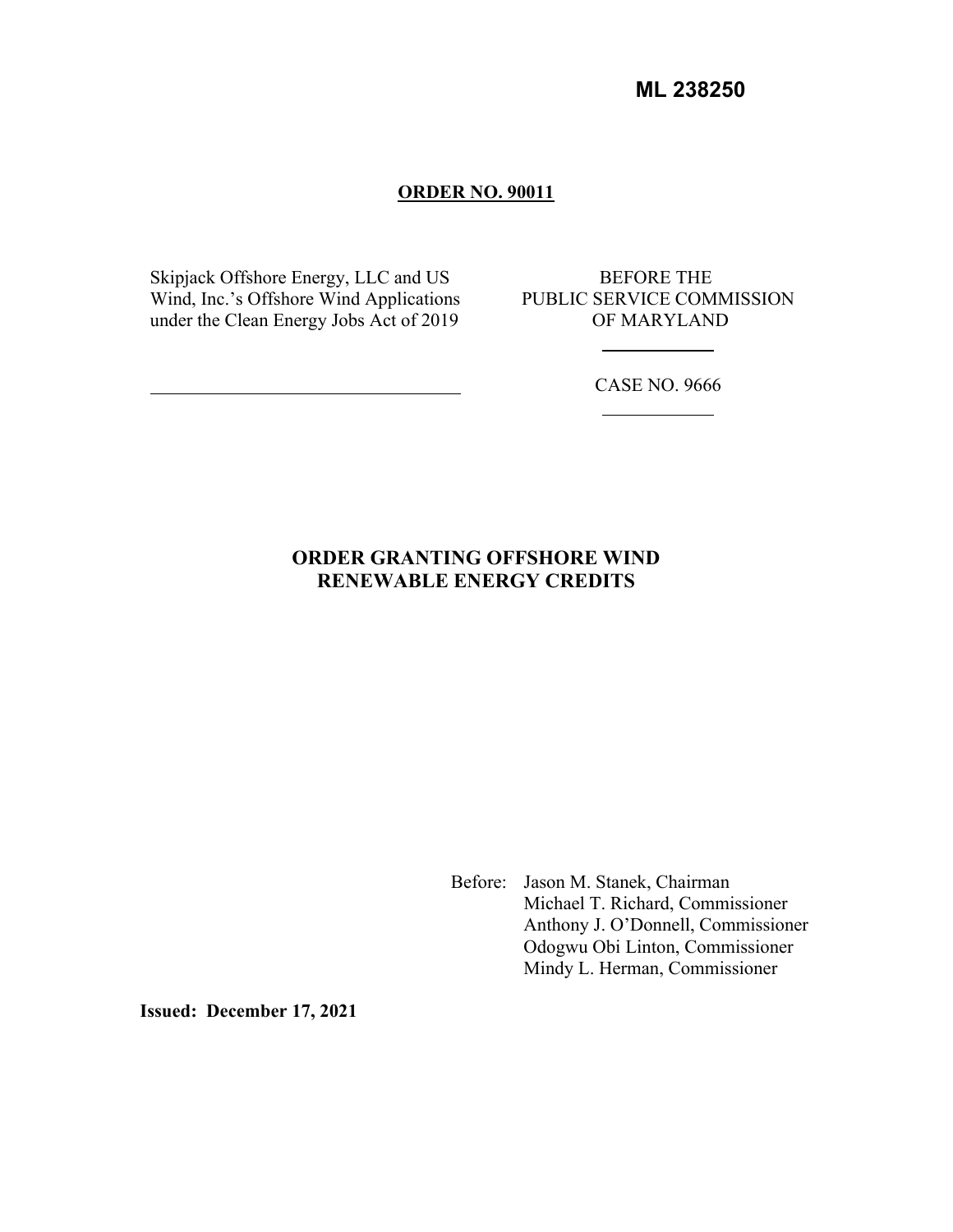#### APPEARANCES

Carville B. Collins, A. Neill Thupari, Thomas K. Prevas, Anamika Roy, for U.S. Wind, Inc.

J. Joseph Curran, III, Christopher S. Gunderson, Diana M. Krevor, Susan R. Schipper, for Skipjack Offshore Energy, LLC

Timothy F. Maloney, Alyse L. Prawde, for the Town of Ocean City, Maryland

Ankush Nayar, for Maryland Energy Administration

David S. Lapp, William F. Fields, Gary L. Alexander, Daria T. Pugh, for the Maryland Office of People's Counsel

Susan Stevens Miller, for the Sierra Club and the Maryland League of Conservation Voters

Ruta K. Skucas, Nathan C. Howe, for the Business Network for Offshore Wind

Lloyd J. Spivak, James Gregor, Michael A. Dean, for the Maryland Public Service Commission Staff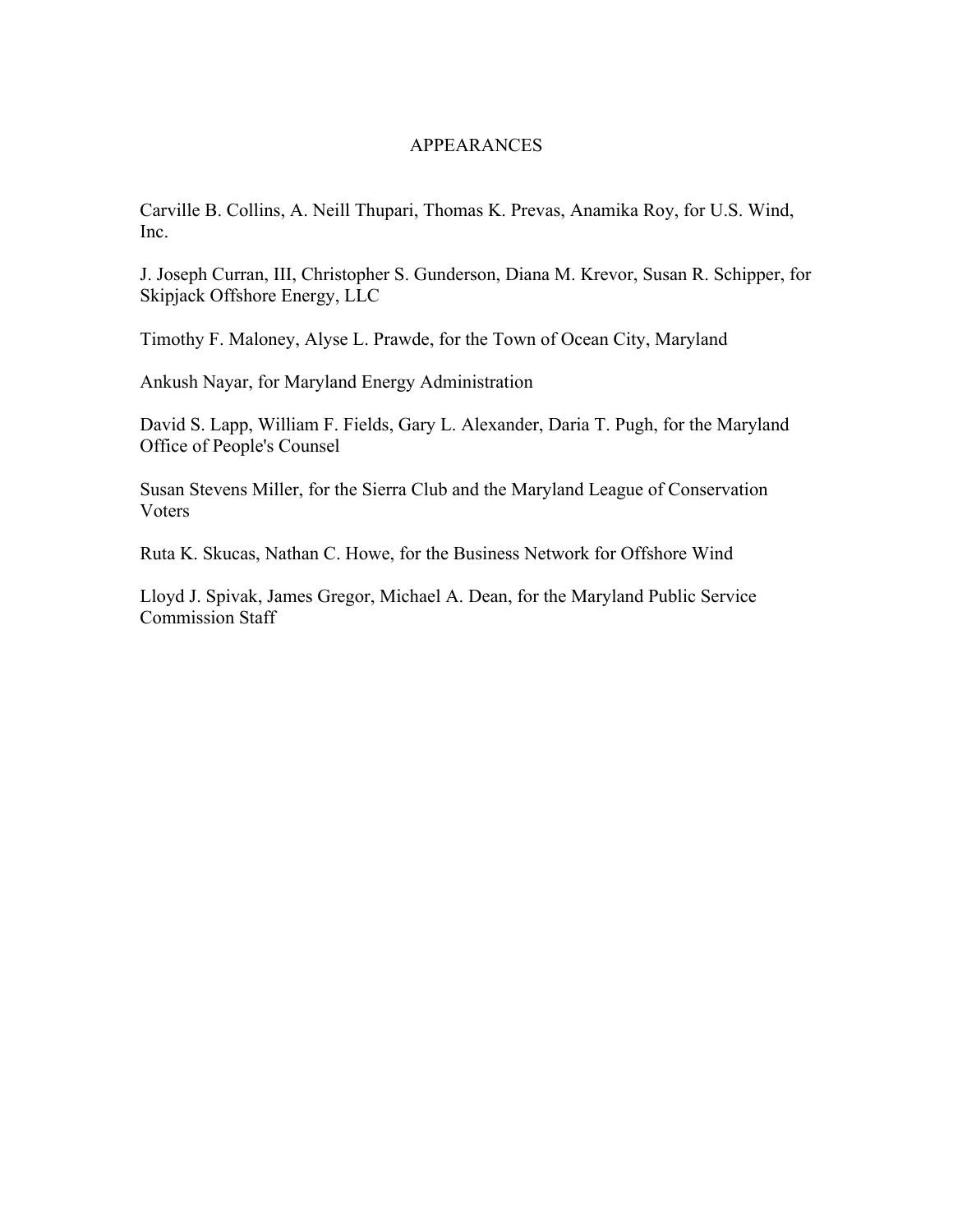# **TABLE OF CONTENTS**

| I.                                                          |  |
|-------------------------------------------------------------|--|
| A.                                                          |  |
| <b>B.</b>                                                   |  |
| 1.                                                          |  |
| 2.                                                          |  |
| $C_{\cdot}$                                                 |  |
| 1.                                                          |  |
| 2.                                                          |  |
| 3.                                                          |  |
| 4.                                                          |  |
| 5.                                                          |  |
| D.                                                          |  |
| E.                                                          |  |
| 1.                                                          |  |
| 2.                                                          |  |
| 3.                                                          |  |
| 4.                                                          |  |
| 5.                                                          |  |
| 6.                                                          |  |
| 7.                                                          |  |
| 8.                                                          |  |
| 9.<br><b>Staff</b><br>$\ldots$ 65                           |  |
| 10.                                                         |  |
| Π.                                                          |  |
| III.                                                        |  |
|                                                             |  |
| <b>B.</b>                                                   |  |
| IV. EVALUATION AND COMPARISON OF THE PROPOSED OFFSHORE WIND |  |
|                                                             |  |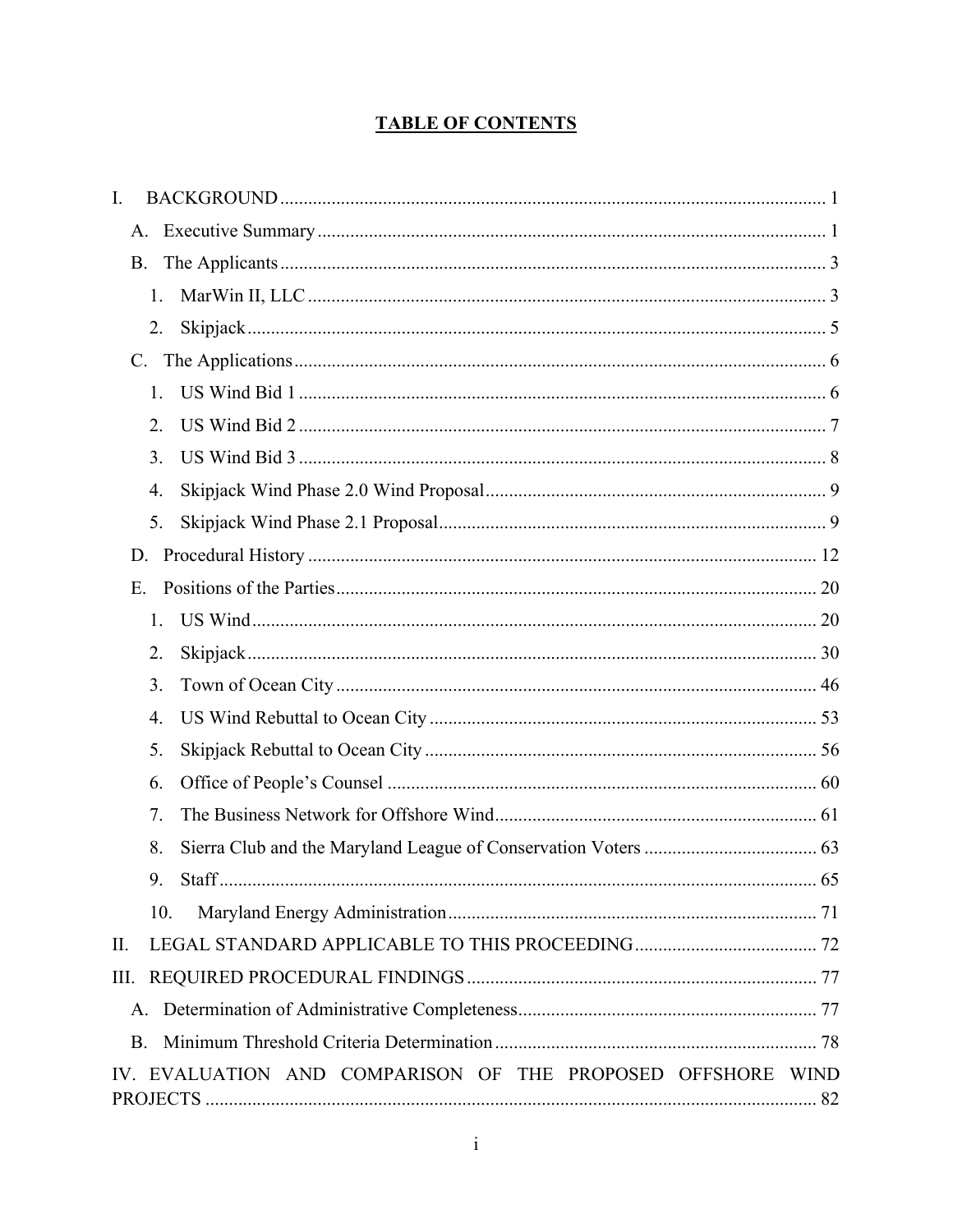| A. Opportunities for Representatives of the United States Department of Defense and the                                                                                               |
|---------------------------------------------------------------------------------------------------------------------------------------------------------------------------------------|
| Opportunities for Minority Business Enterprise Participation and Minority Investors;<br>B.                                                                                            |
| C. Lowest Cost Impact on Ratepayers of the Price Set Under a Proposed OREC Pricing                                                                                                    |
| D. Potential Reductions in Transmission Congestion Prices, Capacity Prices, Locational                                                                                                |
| The Extent to which the Cost-Benefit Analysis Submitted Under PUA $\S$ 7-704.1(c)(3)<br>Ε.<br>Demonstrates Positive Net Economic, Environmental, and Health Benefits to the State  99 |
| 1.                                                                                                                                                                                    |
| 2.                                                                                                                                                                                    |
| 3.                                                                                                                                                                                    |
| The Extent to which an Applicant's Plan for Engaging Small Businesses, Contractors, and<br>F.<br>Skilled Labor Meets the Goals Specified in State Statute for Engagement, Hiring, and |
| G.                                                                                                                                                                                    |
| The Extent to which the Proposed Offshore Wind Project would Require Transmission or<br>Η.                                                                                            |
| Estimated Ability to Assist in Meeting the Renewable Energy Portfolio Standard Under §<br>I.                                                                                          |
| Any Other Criteria that the Commission Determines to be Appropriate 133<br>J.                                                                                                         |
| COMMISSION DECISION REGARDING FINDINGS REQUIRED BY PUBLIC<br>V.                                                                                                                       |
| Positive Net Economic, Environmental, and Health Benefits to the State  135<br>A.                                                                                                     |
| B.                                                                                                                                                                                    |
| $C_{\cdot}$                                                                                                                                                                           |
| VI. COMMISSION DECISION REGARDING FINDINGS REQUIRED BY PUBLIC                                                                                                                         |
| VII.                                                                                                                                                                                  |
| Appendix $A - U.S.$ Wind, Inc.                                                                                                                                                        |

Appendix B – Skipjack Offshore Energy, LLC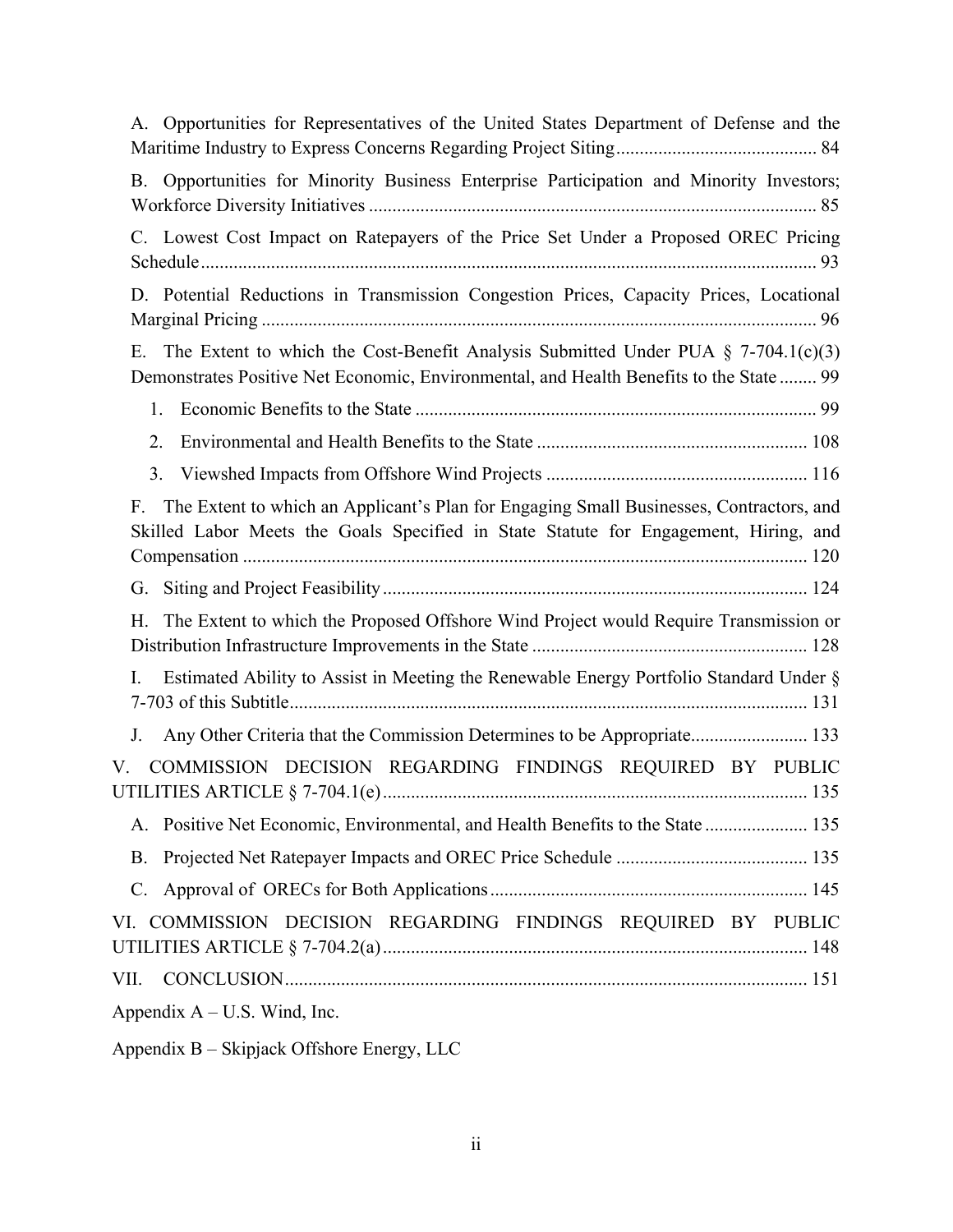#### **I. BACKGROUND**

#### **A. Executive Summary**

1. The Clean Energy Jobs Act of 2019 ("CEJA") charges the Commission with awarding offshore wind renewable energy credits ("ORECs") to support the State's clean energy policies and offshore wind targets—specifically, a minimum of 1,200 megawatts ("MW") of offshore wind constructed and operational by the year 2030. Pursuant to CEJA, two developers filed applications with the Commission that included five distinct proposals. The Commission thoroughly reviewed each of those applications, established hearings for public comment, set a discovery schedule, and held evidentiary hearings over a four-day period to evaluate and compare the proposed offshore wind projects. In this Order, the Commission awards ORECs to US Wind, Inc. ("US Wind") and to Skipjack Offshore Energy, LLC ("Skipjack"). Specifically, the Commission awards ORECs to US Wind's Bid 2, an 808.5 MW project that will consist of approximately 55 turbines, with the closest turbine located no more than 15 miles off the coast from Ocean City; and to Skipjack's Wind Phase 2.1, an 846 MW project that will consist of approximately 60 turbines, with the closest turbine located no more than 20 miles off the coast from Ocean City. Both projects have an expected commercial operation start date of 2026, and both projects reflect competitive prices derived from the Applicants' best and final offers.

2. In this Order, the Commission finds that approval of these two projects is in the public interest because they meet all of the criteria outlined in CEJA and the Commission's regulations, and will produce significant positive net economic, environmental, and health benefits to Maryland. Specifically, the Commission finds that the combined projects meet the ratepayer impact tests contained within CEJA, including that they are not projected to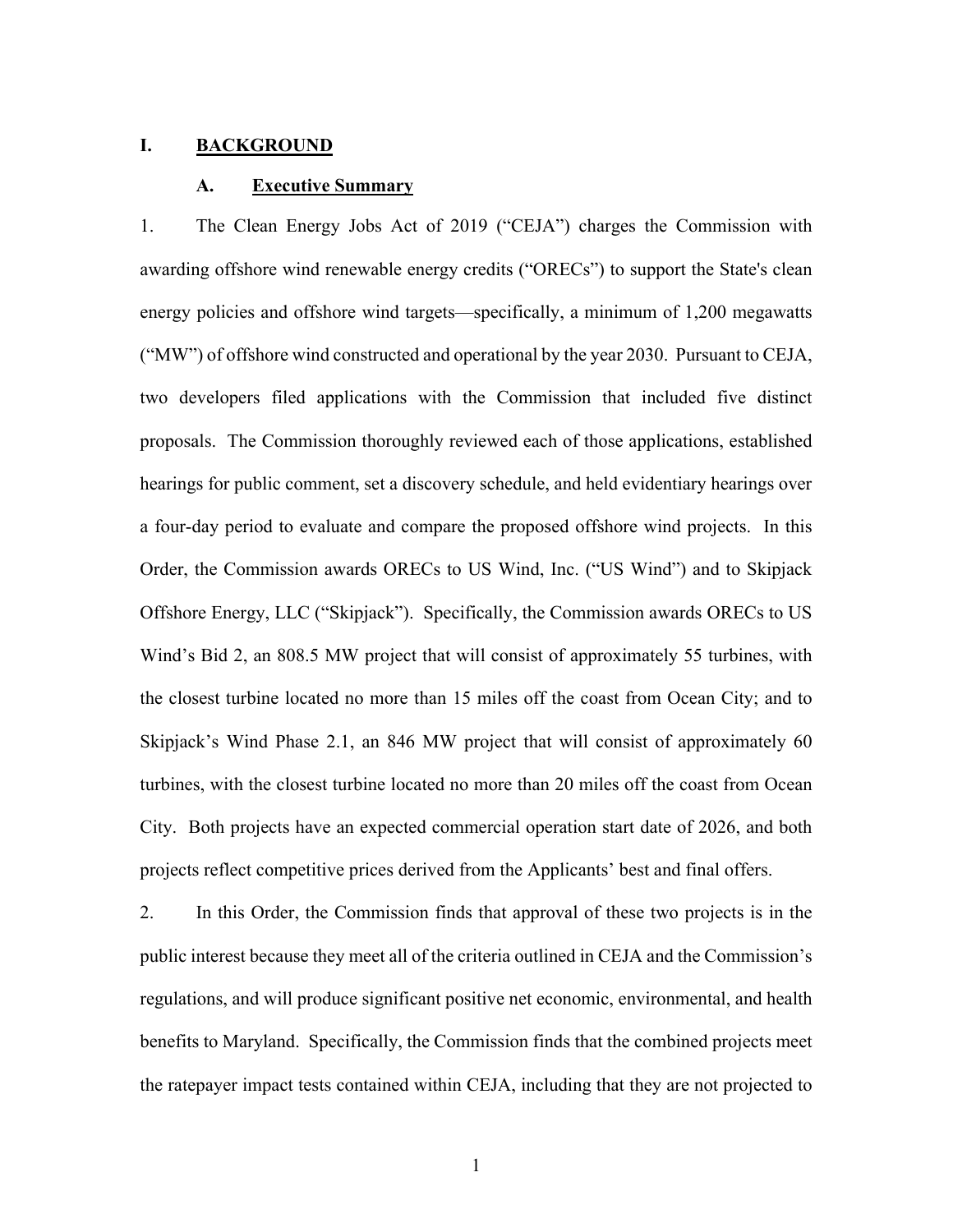impose an incremental net rate impact for an average residential customer that exceeds 88 cents per month over the 20-year duration of the OREC price schedule.

3. Construction of these projects will enable Maryland to take advantage of the economic development benefits of the emerging offshore wind industry. In particular, this Order conditions approval of the projects on the Applicants' combined commitments to create a minimum of 10,324 direct jobs during the development, construction and operating phases of the projects; achieve minimum prescribed goals to engage small, local, and minority businesses; and contribute \$6 million each to the Maryland Offshore Wind Business Development Fund. US Wind is also required to invest a minimum of \$570 million in direct in-State expenditures, including through the development of a monopile construction facility at Sparrows Point. Likewise, Skipjack must invest a minimum of \$410 million in direct Maryland expenditures, including through facilitating the construction of a sub-sea cable manufacturing facility in the State, upgrading Crystal Steel for the pre-fabrication of advanced foundation components, and establishing an American platform supply vessel operator located in Maryland. Beyond that \$410 million investment, Skipjack is required to facilitate the construction of an offshore wind turbine tower manufacturing facility located in Maryland. The companies will use port facilities at Tradepoint Atlantic in the Baltimore area, and in Ocean City, for marshaling, operations, and maintenance activities. Overall, these projects will inject nearly \$1 billion into the Maryland economy over the life of the projects.

4. The Commission finds that approval of these projects will also provide substantial positive net environmental and health benefits to the State, including by putting the State on a path of deeper decarbonization to fight the effects of climate change. The approved

2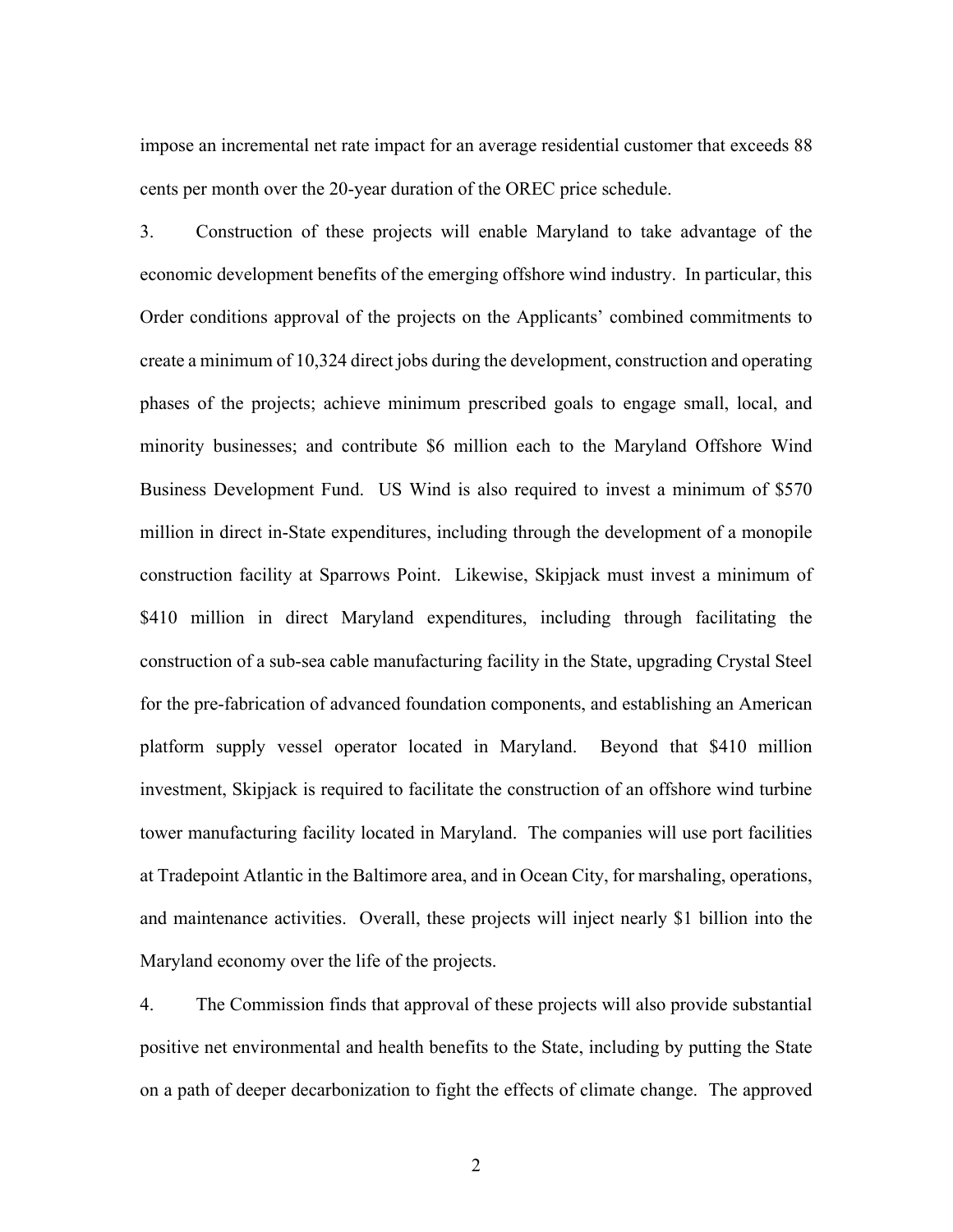projects will reduce emissions of harmful pollutants by displacing generation from fossil fuel fired generation plants, including emissions of carbon dioxide, sulfur dioxide, nitrogen oxide, mercury, and particulate matter. This Order also contains strict conditions to mitigate any potential environmental harm that could occur through the construction and operation of the offshore wind projects. For example, the Order requires the Applicants to minimize the sound and lighting impacts produced during the construction and operation phases of the project; take precautionary measures to ensure that marine mammals are protected; abide by all environmental remediation and mitigation measures imposed through subsequent state or federal agency review and permitting processes; and share findings from their research initiatives with the Maryland Energy Administration.

5. Construction of these projects now will enable Maryland to take advantage of the short window of opportunity that exists to build an offshore wind supply infrastructure in Maryland that can serve the region. Having achieved the General Assembly's goal of authorizing the construction of at least 1,200 MW of offshore wind energy within the rate impact limits required by statute, the Commission closes its application periods for additional rounds of offshore wind bidding authorized by CEJA.

### **B. The Applicants**

### **1. MarWin II, LLC**

6. The Applicant, MarWin II, LLC, is a Maryland limited liability company whollyowned by US Wind, a C-corporation incorporated in Massachusetts and registered to do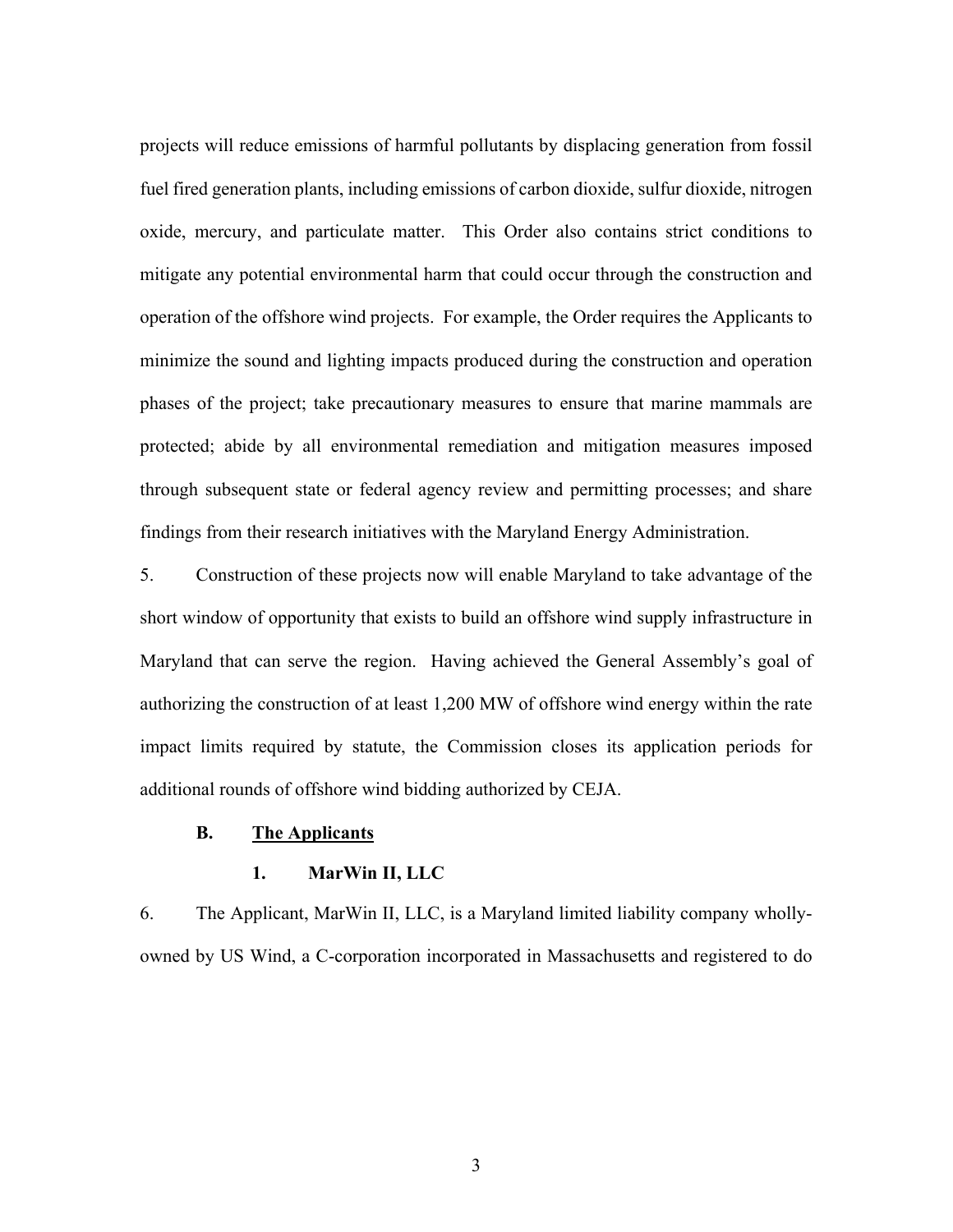business in Maryland.<sup>1</sup> US Wind is headquartered in Baltimore, Maryland.<sup>2</sup> The project proposed in the 2021 OREC Application to Maryland PSC ("US Wind Application") is referred to as the Momentum Wind Project, and comprises three mutually exclusive bids, which are described further below.

7. US Wind, Inc. is owned by three entities, including Renexia S.p.A., ("Renexia"), which owns an 80% share in US Wind and is a joint stock company incorporated under the laws of Italy that is located at  $66100$  Chieti – Viale Abruzzo no.  $410<sup>3</sup>$  Renexia is active in the development of renewable energy and is a subsidiary of Toto Holding S.p.A. ("Toto Holding"). Renexia has two shareholders. The majority shareholder is Toto Holding, a joint stock company incorporated under the laws of Italy. Toto Holding is a holding company established in 2011 to be the corporate head of various Toto Group subsidiaries. For over 40 years, Toto Group's core business has been the construction of large transportation infrastructure: roads, motorways, and railways. Renexia's minority shareholder is Carlo Toto.

8. The second company with an ownership interest in US Wind is AIOF II Njord Equity Aggregator, L.P., which owns 8.9% of US Wind, and is a limited partnership owned by certain investment funds managed by the affiliates of Apollo Global Management, Inc. ("Apollo").

<sup>&</sup>lt;sup>1</sup> US Wind states that the decision to apply for Round 2 Offshore Renewable Energy Credits (or "ORECs") through a wholly owned special purpose vehicle (MarWin II, LLC) "is mostly linked to the project financing standard practices and the need to avoid cross liabilities between different projects." Nevertheless, US Wind states that US Wind "will play a substantial role in the development of the Momentum Wind Farm and will provide the Applicant with all the relevant resources and support (e.g., personnel, permitting, procurement, site control, financing, etc.)". US Wind Application Volume 1 at 25, n. 3. US Wind witnesses generally describe the project through references to US Wind rather than MarWin II, LLC. In order to avoid confusion, further references in this Order will be to US Wind rather than MarWin II, LLC.

 $2$  US Wind Application Volume 1 at 24.

<sup>3</sup>  *Id*. at 28.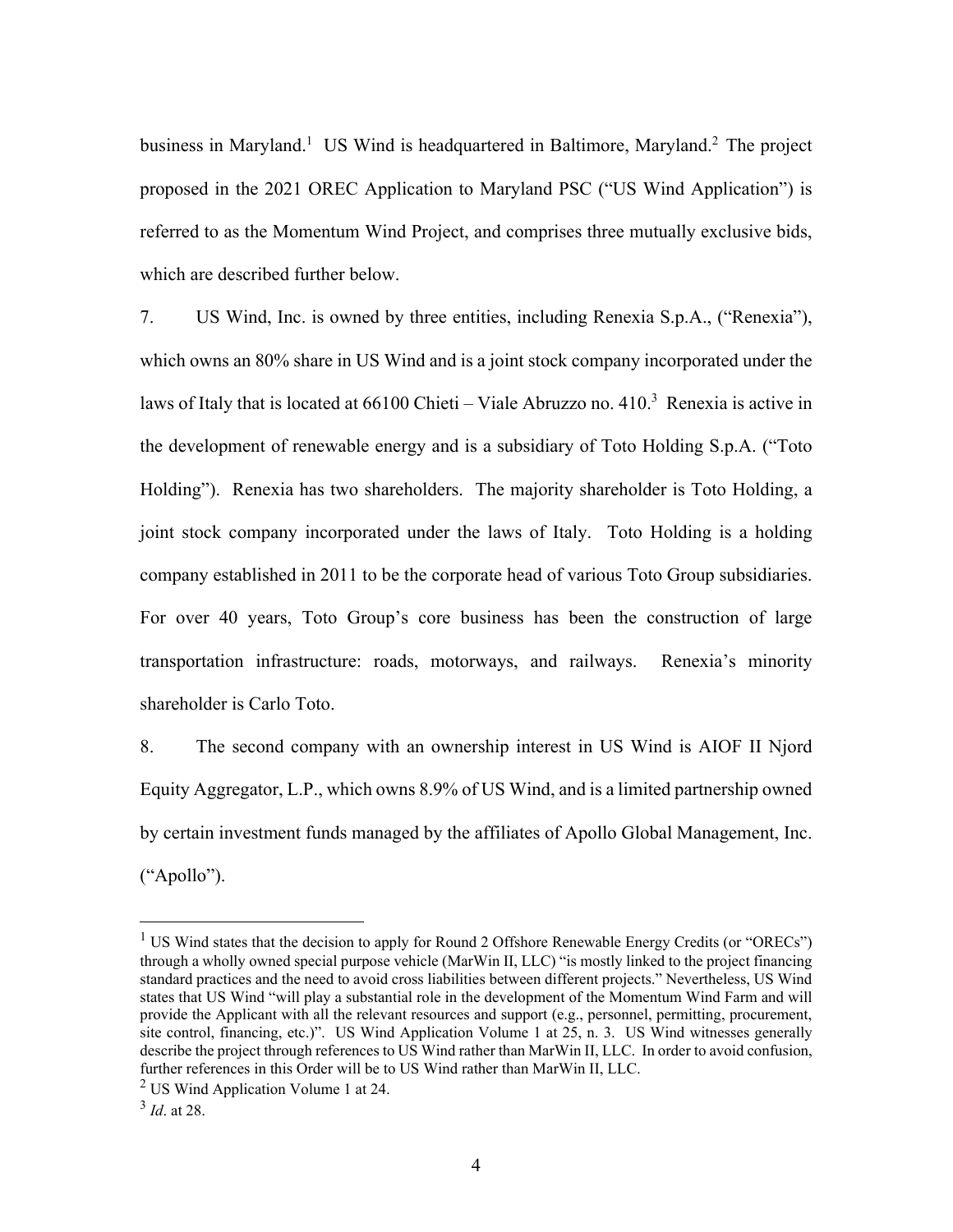9. The third company with an ownership interest in US Wind is AIOF II Njord Co-Invest, L.P., which owns 11.1% of US Wind, and is a limited partnership managed by the affiliates of Apollo. Apollo is a high-growth, global alternative asset manager, whose investments span the full risk-reward spectrum from investment grade to private equity with a focus on three business strategies: yield, hybrid, and opportunistic. As of March 31, 2021, Apollo had approximately \$461 billion of assets under management.

#### **2. Skipjack**

10. Skipjack filed with the Commission an Application for the Approval of a Round 2 Qualified Offshore Wind Project and Award of Offshore Wind Renewable Energy Credits ("Skipjack Application").

11. Skipjack is a Delaware Limited Liability Company formed on August 19, 2016.<sup>4</sup> Skipjack is a wholly-owned direct subsidiary of a Delaware limited liability company formed on January 7, 2009, which itself is a wholly-owned indirect subsidiary of Ørsted A/S ("Ørsted"), a corporation duly organized and existing pursuant to the laws of Denmark. 12. Ørsted is a renewable energy company and the world's largest developer of offshore wind power. Ørsted develops, constructs, and operates offshore and onshore wind farms, solar farms, energy storage facilities, and bioenergy plants, and provides energy products to its customers. Ørsted is headquartered in Fredericia, Denmark, employs 6,120 people worldwide, and has approximately 2,600 wind power employees dedicated to the development, construction, and operation of large-scale offshore wind projects across the globe, including approximately 175 employees located in the United States.<sup>5</sup>

<sup>&</sup>lt;sup>4</sup> Skipjack Application at 1-2.

<sup>5</sup>  *Id*. at 1-4.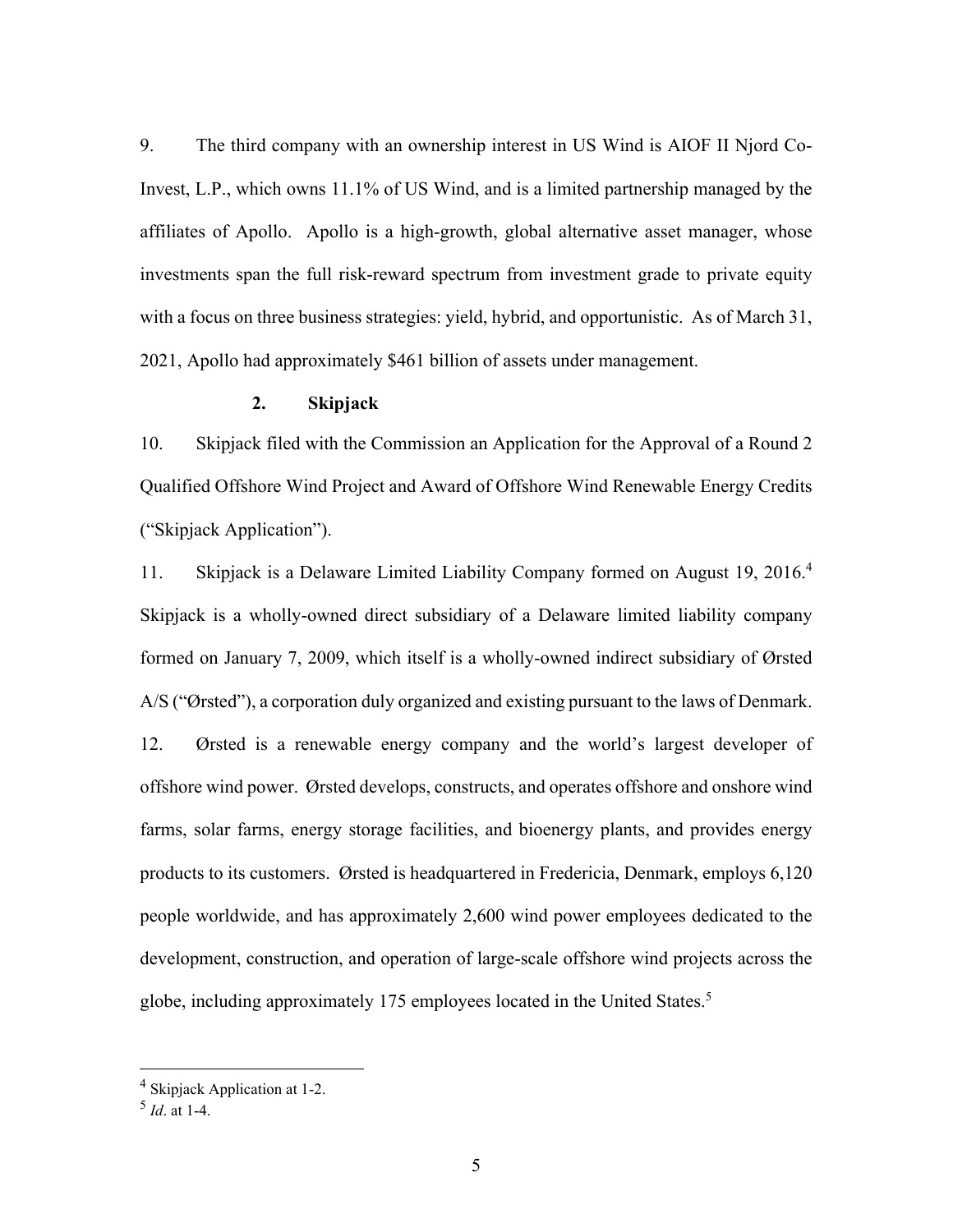13. US Wind and Skipjack were also both winners in the Commission's Round 1 offshore wind proceeding, held in Case No. 9431.<sup>6</sup> In that proceeding, US Wind proposed and was granted ORECs for a 248 MW project in the Maryland Wind Energy Area, and Skipjack proposed and was granted ORECs for a 120 MW project off the coast of Maryland in the Delaware Wind Energy Area, for a combined 368 MW of offshore wind capacity.

### **C. The Applications**

#### **1. US Wind Bid 1**

14. US Wind submitted to the Commission three mutually exclusive bids, which are MarWin II Bid 1 ("Bid 1"), MarWin II Bid 2 ("Bid 2"), and MarWin II Bid 3 ("Bid 3").<sup>7</sup> These bids represent three different configurations for US Wind's Momentum Wind Project.<sup>8</sup> Each of the bids would be located in Lease Area OCS-A0490.<sup>9</sup> Although US Wind has not finalized a choice of turbine model, it did select the General Electric ("GE") Haliade  $X - 14.7$  megawatt ("MW") as the design basis for the bids.<sup>10</sup> US Wind would start construction of the Momentum Wind Project after it completes construction of its Round 1 project, MarWin  $I<sup>11</sup>$ 

15. In Bid 1, US Wind proposed to construct a 411.6 MW project, consisting of approximately 28 turbines with an expected commercial operation date of 2026.12 The closest turbine in Bid 1 would be located approximately 18 statute miles from the shore at

- 
- $^{12}$  *Id*.

<sup>6</sup> *See* Case No. 9431, *In the Matter of the Applications of U.S. Wind, Inc. and Skipjack Offshore Energy, LLC for a Proposed Offshore Wind Project(s) Pursuant to the Maryland Offshore Wind Energy Act of 2013*, Order No. 88192.

<sup>&</sup>lt;sup>7</sup> US Wind Application – Volume 1 at 19.

<sup>8</sup> *Id*. at 19 n. 1.

<sup>&</sup>lt;sup>9</sup> Grybowski Direct at 3.

 $\frac{10}{11}$ *Id.* at 4.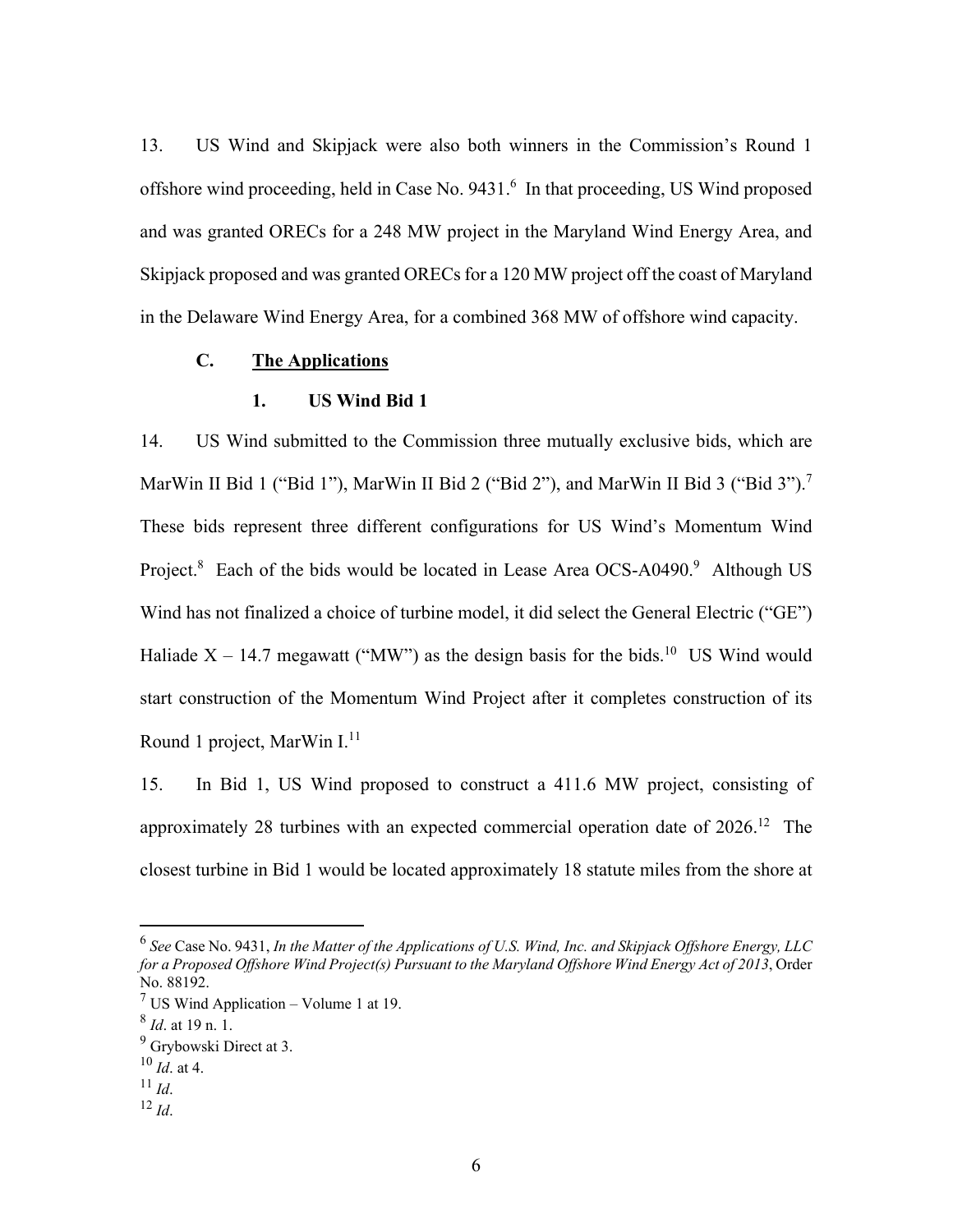Ocean City, Maryland.13 US Wind has committed to make investments at Sparrows Point for the purposes of creating a monopile factory. However, the Bid 1 investment and capacity of the factory will be reduced versus the investments that would come with Bids 2 and 3.14 US Wind provided a proposed OREC bid price schedule for the project that would begin in 2026.<sup>15</sup> At the filing of the respective applications of US Wind and Skipjack, and before best and final offers were made, US Wind Bid 1 was the only bid that passed the ratepayer impact tests for both residential and non-residential ratepayers, using the methodology of ICF Resources, LLC's ("ICF"), the Commission's independent consultant in this matter.16

#### **2. US Wind Bid 2**

16. In its Bid 2, US Wind proposed to construct an 808.5 MW project consisting of approximately 55 turbines with an expected commercial operation start date of 2026 for a portion of the project.<sup>17</sup> Specifically, US Wind proposed that 411.6 MW would be built and commence operation in 2026, with a second tranche of 396.9 MW to be built and commence operation in 2027. The closest turbine in Bid 2 would be located 15 statute miles from shore at Ocean City.<sup>18</sup> If the Commission approves this project, US Wind has committed to establish a large monopile factory at Sparrows Point to help provide

<sup>13</sup> US Wind Application – Volume 1 at 52.

<sup>14</sup> *See* Hr'g. Tr. at 586 (Filippelli) (stating "For bid 1 there will be a facility built - its capabilities will be scaled back relative to the full factory build-out that's described in bid 2 and 3.")

<sup>&</sup>lt;sup>15</sup> US Wind Application, Appendix 4.11.1.

<sup>&</sup>lt;sup>16</sup> ICF Report at 60. (ICF is the Commission's independent consultant responsible for reviewing Round 2 applications for administrative completeness, as well as for performing qualitative, quantitative net rate, and economic impact analyses.).

<sup>17</sup> Grybowski Direct at 4.

 $18$  US Wind Application – Volume 1 at 52.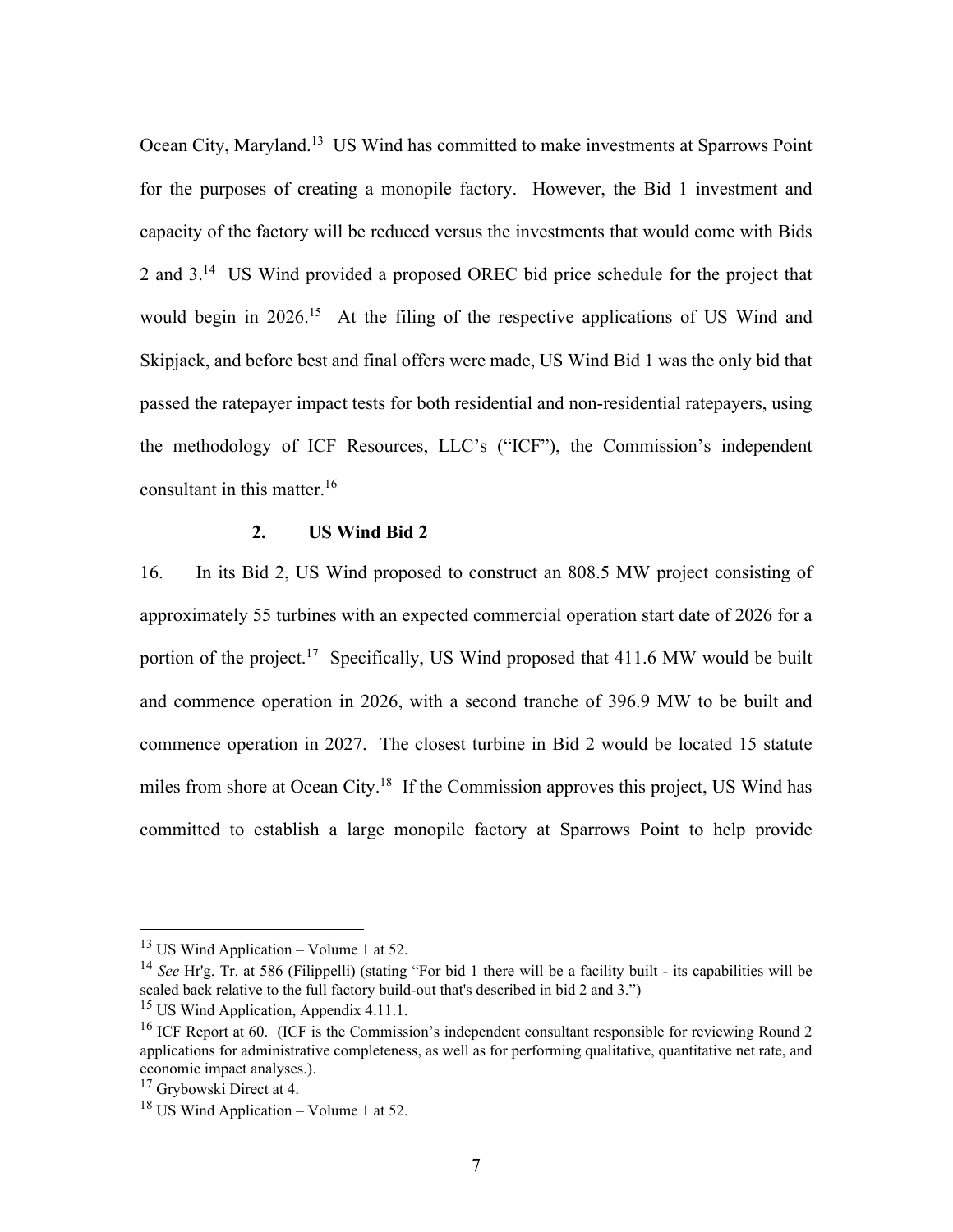components for the entire U.S. offshore wind market.<sup>19</sup> In particular, US Wind committed to secure an additional \$150 million towards the facility, and this investment would go towards site upgrades, constructing new facilities, and purchasing state-of-the-art equipment for welding and coating.<sup>20</sup>

17. On October 26, 2021, US Wind filed its Best and Final Offer,<sup>21</sup> which revised its Bid 2 project by lowering the OREC price and by providing a more aggressive commercial operation date for the Bid 2 project.<sup>22</sup> Specifically, the revised bid lowered the OREC price and reduced the escalation rate to under  $2\%$ <sup>23</sup> Additionally, US Wind committed in its revised Bid 2 to fully construct and make operational the entire project by December 31, 2026.24 Applying a revised ICF model to the revised Bid 2 results in Bid 2 passing both the residential and non-residential ratepayer tests.<sup>25</sup>

#### **3. US Wind Bid 3**

18. In Bid 3, US Wind proposed to construct a 1,205 MW project consisting of approximately 82 turbines, which would be constructed and operational in 2028.26 Specifically, Bid 3 provides that 411.6 MW would be built and commence operation in 2026, with a second tranche of 793.8 MW to be built and commence operation in 2028. The closest turbine in Bid 3 would be located 13 statute miles from the shore at Ocean City. Bid 3 would provide the same investment in the Sparrows Point facility as Bid 2. However,

<sup>19</sup> Grybowski Direct at 5.

<sup>&</sup>lt;sup>20</sup> *Id*.<br><sup>21</sup> Maillog No. 237581.

<sup>22</sup> Hr'g. Tr. at 468-70 (Grybowski).

<sup>23</sup> *Id*.; US Wind Best and Final Offer Letter, Exhibit 1 at 2.

 $^{24}$  Hr'g. Tr. at 469 (Grybowski).

<sup>&</sup>lt;sup>25</sup> This calculation also involves using PJM's Effective Load Carrying Capacity ("ELCC") August 2021 values rather than the April 2021 values used by ICF. Hr'g. Tr. at 649-51 (Repsher).

<sup>26</sup> Grybowski Direct at 4.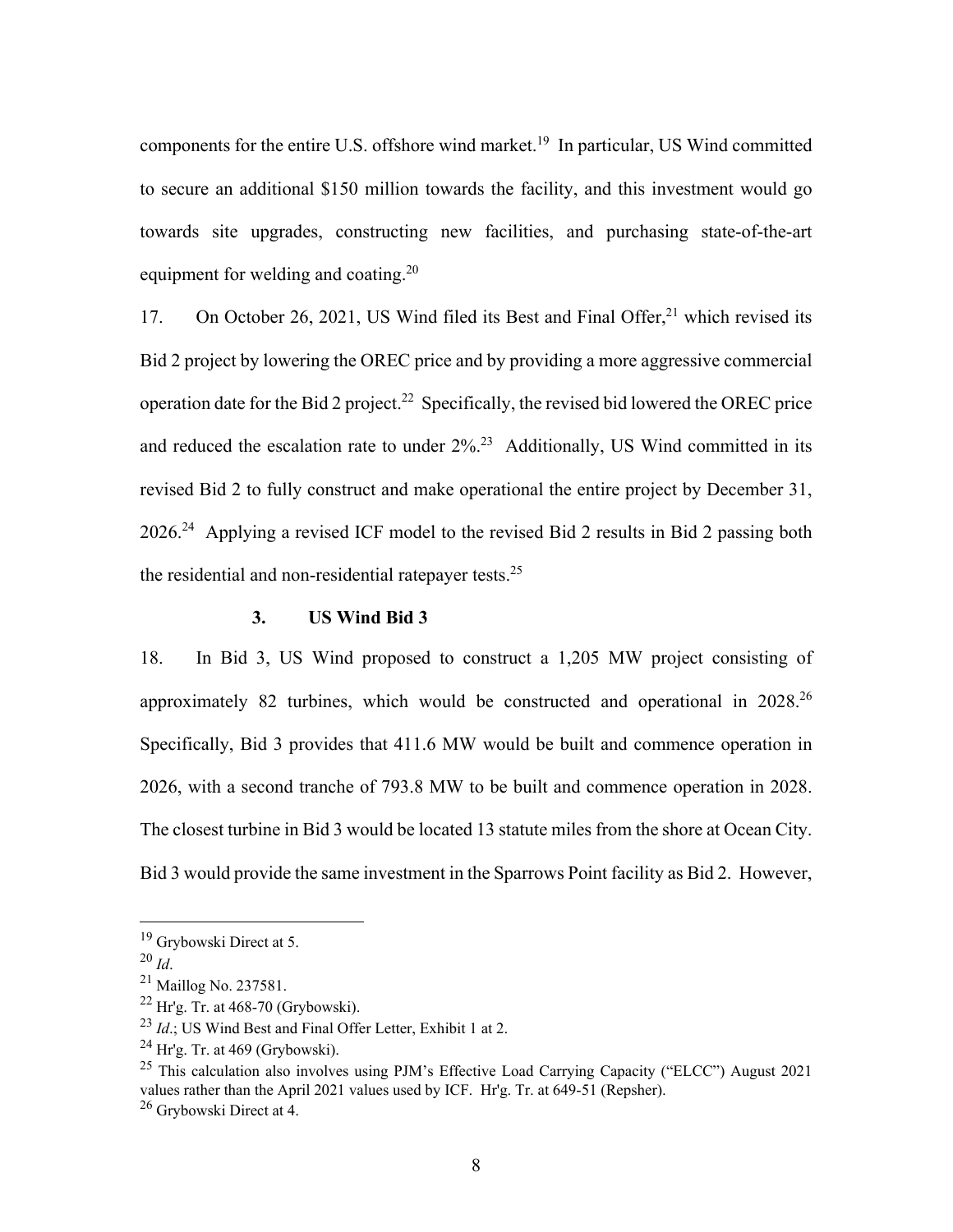due to the larger size of this project, the overall economic impact is estimated to be larger.<sup>27</sup> According to ICF's analysis, Bid 3 passed the residential rate-payer test but failed the 0.9% annual non-residential ratepayer test.<sup>28</sup>

### **4. Skipjack Wind Phase 2.0 Wind Proposal**

19. In Skipjack's Phase 2.0 bid, the company proposed the construction of a 335 MW project consisting of 26 turbines.<sup>29</sup> This project's closest turbine would be located no more than 20 statute miles off the coast from Ocean City.<sup>30</sup> If approved, the project would be located within Lease Area OCS-A0519 and would likely utilize the GE Haliade X 13 MW turbine.<sup>31</sup> The project's commercial operation date would be 2026. Under the Phase 2.0 bid, Skipjack committed to spending a certain amount of money in the State, including through in-State capital and development expenditures, as well as operations and management costs.<sup>32</sup> If selected, Skipjack would begin construction of the Phase 2.0 project in conjunction with the Skipjack Wind Phase 1 project approved in Round 1. Skipjack Phase 2.0 did not pass either the ratepayer impact test for residential or nonresidential ratepayers, utilizing ICF's methodology.

### **5. Skipjack Wind Phase 2.1 Proposal**

20. In Skipjack's Phase 2.1 bid, the company proposed an 846 MW project that would consist of 60 turbines, with the closest turbine located no more than 20 statute miles off the

<sup>&</sup>lt;sup>27</sup> *Id*.<br><sup>28</sup> ICF Report at 60.

 $29$  Skipjack Exhibit 3, Henry Direct at 8.

 $30$  Skipjack Exhibit 3, Henry Direct at 9.

 $31$  Skipjack Exhibit 6, Tanner Direct at 10; Skipjack Exhibit 3, Henry Direct at 10, n. 3. Skipjack witness Henry stated that the Haliade-X 12 MW, 13 MW, and 14.7 MW turbines have the same dimensions. *Id*. 32 *See* Skipjack Confidential 2.0 Application at 5-6.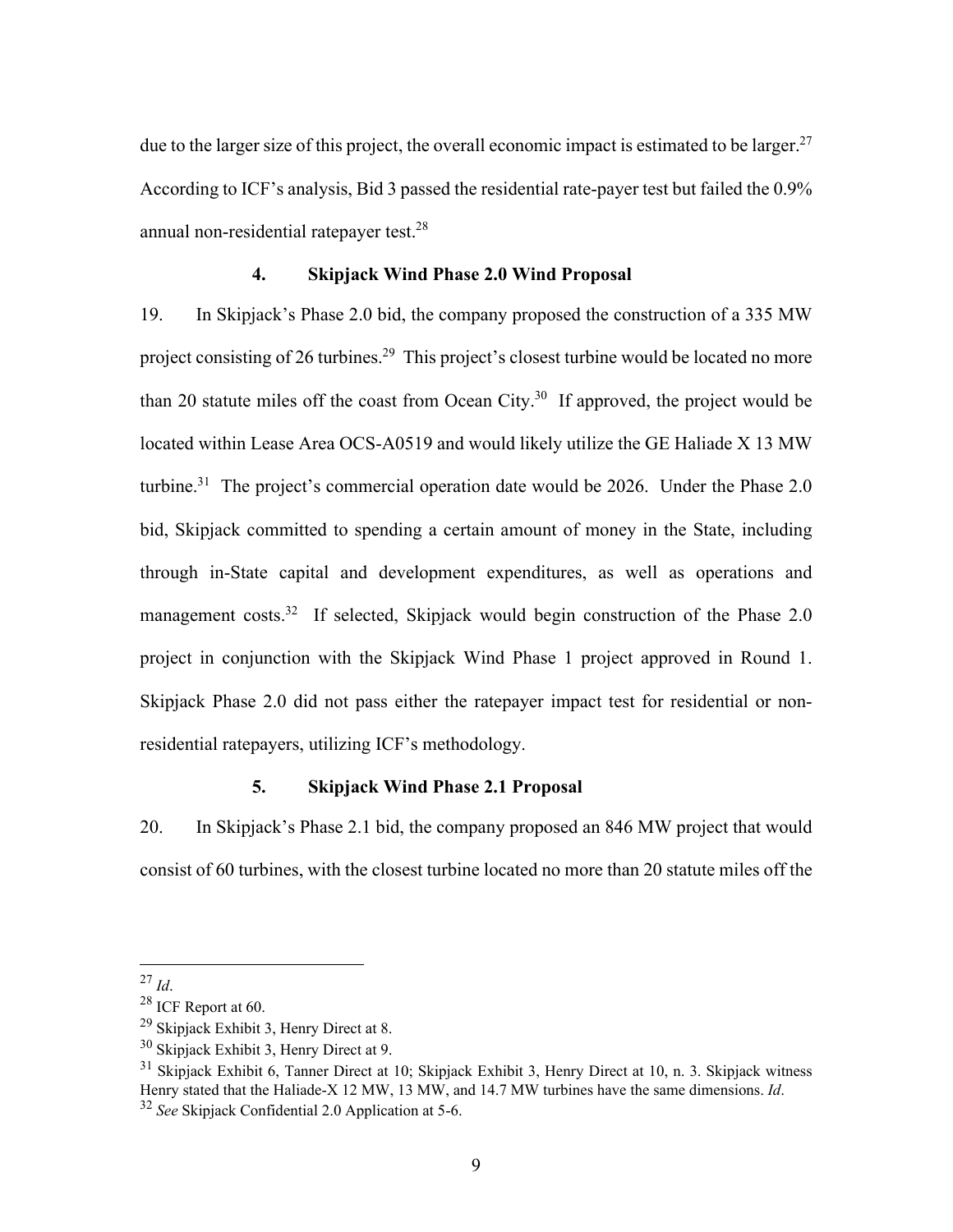coast from Ocean City.<sup>33</sup> The project would be located within Lease OCS-A0519 and Lease OCS-A0482 (collectively, "Skipjack Lease Area"), with Skipjack planning to utilize the GE Haliade X 14.7 MW turbine for design basis purposes, with the final selection to be made at a later date.<sup>34</sup> The commercial operation date for this project would be 2026. If approved, Skipjack would begin construction of the Phase 2.1 project in conjunction with the Skipjack Wind Phase 1 project that was approved in Round 1.<sup>35</sup>

21. Skipjack made several commitments regarding its Phase 2.1 project. Specifically, Skipjack has committed to contributing \$400 million towards supply-chain and operational investments in Maryland, including \$140 million towards a new "state of the art" cable array factory.<sup>36</sup> Skipjack states that these investments could potentially be used for future wind projects.<sup>37</sup> Skipjack has committed to an additional \$478 million in-State investments in the operational and management phase.<sup>38</sup>

22. During the evidentiary hearing, and in conjunction with its November 1, 2021 Best and Final Offer, Skipjack indicated that with approval of its Phase 2.1 project, it would proceed with a partnership with GE Renewable Energy to help facilitate the construction of an offshore wind turbine tower manufacturing facility in Maryland.<sup>39</sup> Skipjack clarified that neither it nor GE would be the tower manufacturing entity, but that GE and Ørsted would engage a preferred tower manufacturer, who would make the investments in

<sup>33</sup> Skipjack Exhibit 3, Henry Direct Testimony at 8.

 $34$  Skipjack Exhibit 6, Tanner Direct at 10; US Wind Application – Volume 1 at 20.

<sup>&</sup>lt;sup>35</sup> Skipjack Exhibit 2, Hardy Direct at 10.

<sup>36</sup> Skipjack Exhibit 14, Majola Direct at 13; Skipjack Exhibit 3, Henry Direct at 13.

<sup>&</sup>lt;sup>37</sup> Skipjack Exhibit 14, Majola Direct at 12.

<sup>&</sup>lt;sup>38</sup> *Id*.<br><sup>39</sup> Skipjack Exhibit 22, Skipjack Wind 2.1 Public Best and Final Offer at 1. Skipjack stated that the Tradepoint Atlantic campus has been identified as the likely location of this facility.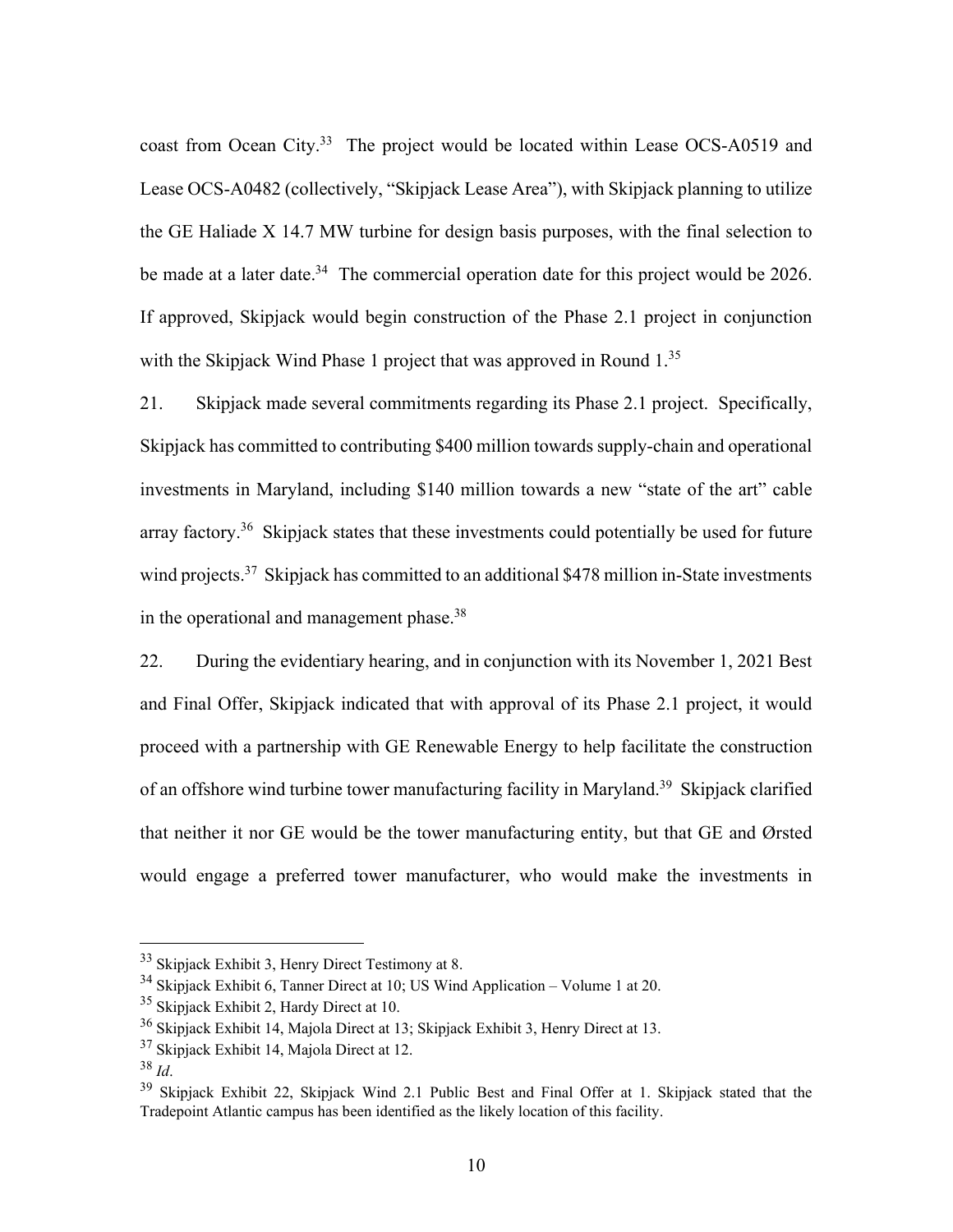Maryland.<sup>40</sup> Skipjack asserted that the tower manufacturing facility would have a value of \$150 million, would be capable of producing 100 towers per year, and would create up to 200 permanent manufacturing jobs for the State, generating nearly \$200 million of in-State revenue to the tower factory.<sup>41</sup> Skipjack further stated that the facility would serve the broader U.S. offshore wind industry. Should Skipjack be unable to facilitate bringing the tower facility to Maryland, it committed that it would "contribute \$100 million in the form of additional in-state spend or local content (*i.e*., either the tower factory or an additional \$100 million of in-state spend or other local content)," which the company agreed would be a condition of any OREC award for Skipjack Wind Phase 2.1.<sup>42</sup>

23. In its November 1, 2021 Best and Final Offer, Skipjack also submitted a revised OREC bid to the Commission, resulting in a lower levelized OREC price over the course of the 20-year OREC schedule.<sup>43</sup> Finally, Skipjack's Best and Final Offer included an agreement to share savings if the engineering, procurement, and construction costs ("EPC costs") for Skipjack Wind 2.1 are less than the EPC costs reflected in Attachment 4-4 of Skipjack's June 2021 Application (as corrected on October 22, 2021).<sup>44</sup> In particular, Skipjack stated that it would retain a certified public accountant to prepare a report and verify the documented EPC costs, and pay, within six months of issuance of the report, 80% of any aggregate realized savings into an escrow account established in connection with Skipjack Wind 2.1, to be refunded to ratepayers.

 $^{40}$  Skipjack Exhibit 22, Skipjack Wind 2.1 Public Best and Final Offer at 1.

 $^{41}$  Hr'g. Tr. at 38-39 (Hardy). Skipjack Exhibit 22, Skipjack Wind 2.1 Public Best and Final Offer at 1.

<sup>&</sup>lt;sup>42</sup> Skipjack Wind 2.1 Public Best and Final Offer at 1.

<sup>&</sup>lt;sup>43</sup> Skipjack Wind 2.1 Public Best and Final Offer at 2; Skipjack Exhibit 22C, Attachment A at 2.

 $44$  Skipjack Exhibit 22C, Attachment A at 2.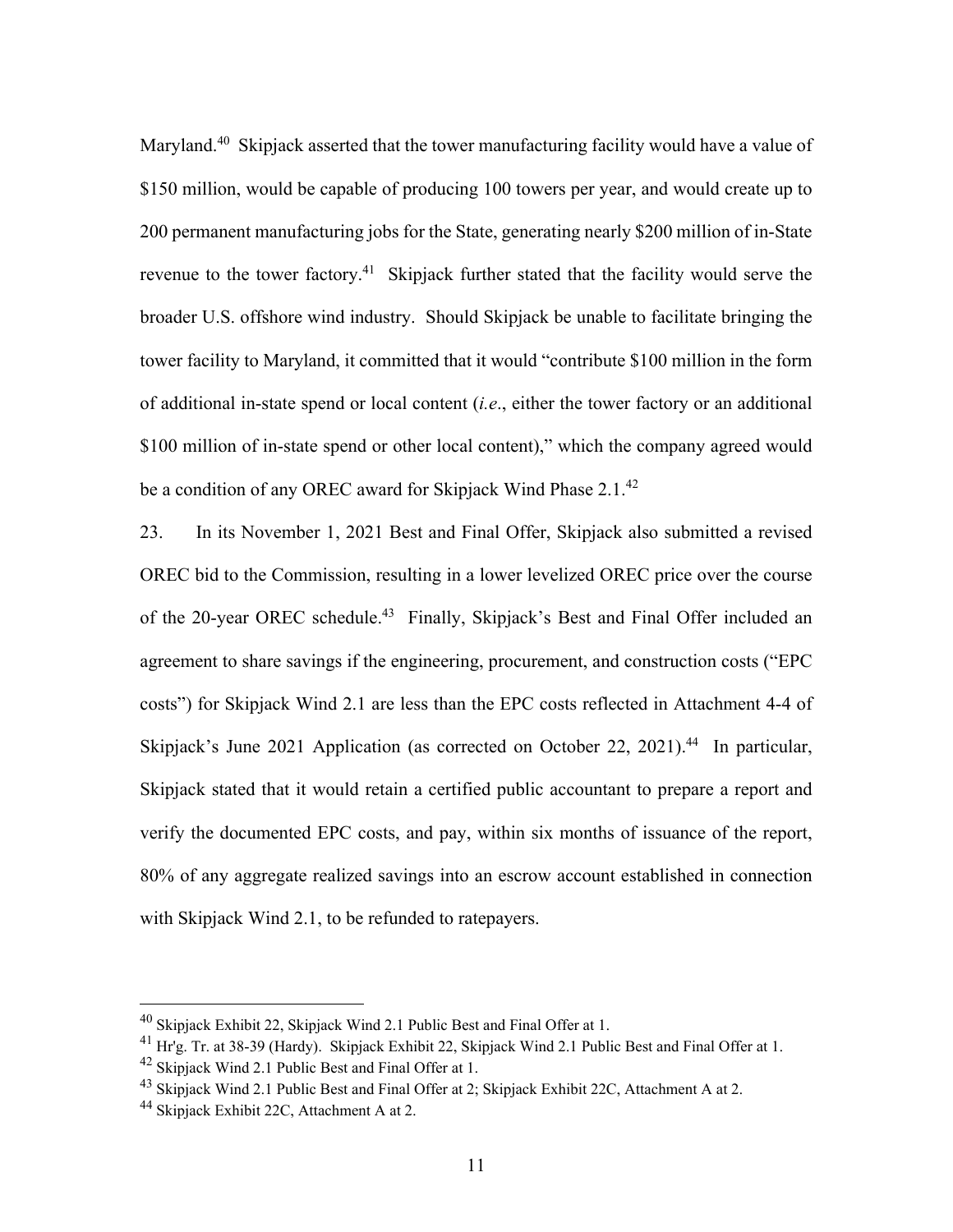#### **D. Procedural History**

24. On April 8, 2019, the Maryland General Assembly passed the CEJA, which directs the Commission to provide additional offshore wind application periods to facilitate the construction of at least 1,200 MW of Round 2 offshore wind projects. In particular, CEJA directs the Commission to provide application periods beginning January 1, 2020 "for consideration of Round 2 offshore wind projects to begin creating ORECs not later than  $2026$ ."<sup>45</sup>

25. Pursuant to PUA  $\S$  7-704.1(d)(2), the Commission retained ICF to assist in the evaluation and comparison of potential applicants' proposed offshore wind projects. On December 10, 2020, a Round 2 offshore wind application was submitted to ICF through a dedicated and secure website. Pursuant to the Code of Maryland Regulations ("COMAR") 20.61.06.01(B)(1), ICF reviewed the submitted application. On December 22, 2020, ICF notified the offshore wind applicant and the Commission that the submitted application was administratively complete.<sup>46</sup>

26. On December 22, 2020, in accordance with CEJA and COMAR 20.61.06.01(B)(3), the Commission provided notice of the commencement of the Round 2, Year 1 Offshore Wind Application Period ("Application Period"). $47$  The notice provided that the Application Period would remain open for 180 days, during which time other persons were

<sup>45</sup> *Md. Code Ann*., Publ. Util. Art., ("PUA") § 7-704.1(a)(4)(i).

<sup>&</sup>lt;sup>46</sup> According to COMAR 20.61.01.03(B)(1-1), the term "administratively complete" means that the Commission has determined an application to contain the information described in §§ D through N of COMAR 20.61.06.02.

<sup>47</sup> Maillog No. 233058, Notice of Maryland Offshore Wind Project Application Period - Round 2, Year 1.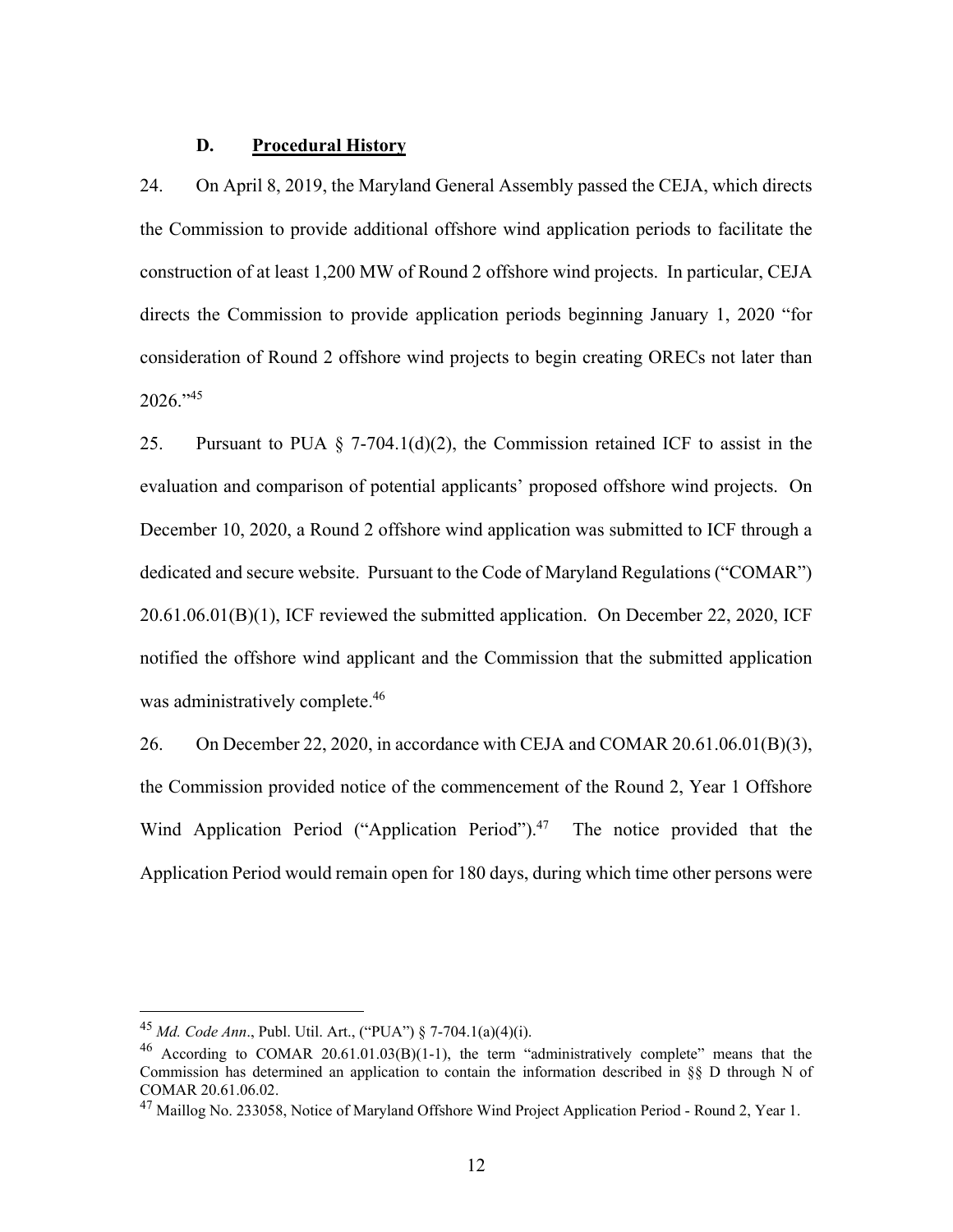permitted to submit applications.<sup>48</sup> The Application Period concluded on June 21, 2021.<sup>49</sup> 27. Following the close of the Application Period, ICF provided notice that a combined total of five offshore wind applications were received by US Wind and Skipjack. In accordance with COMAR 20.61.06.02, ICF determined that all five applications were administratively complete. Additionally, ICF found all five applications met the minimum threshold criteria required by COMAR 20.61.06.03.5. $^{50}$ 

28. US Wind submitted three mutually exclusive bids for projects with commercial operation dates ("CODs") of 2026, 2027, and 2028. Specifically, US Wind proposed Bid 1, a 411.6 MW project with a COD of 2026; Bid 2, a 411.6 MW project to be built and commence operation in 2026, with a second tranche of 396.9 MW to be built and commence operation in 2027; and Bid 3, a 411.6 MW project to be built and commence operation in 2026, with a second tranche of 793.8 MW to be built and commence operation in 2028.<sup>51</sup> Under its current design, each of US Wind's projects would use GE Haliade-X 14.7 MW turbines and be located in the Maryland Wind Energy Area.

29. Skipjack submitted two mutually exclusive bids to be located in the Delaware Wind Energy Area. Specifically, Skipjack proposed its Phase 2 Project, consisting of 335 MW of capacity designed using GE Haliade-X 13 MW turbines, with a COD of 2026; and a Phase 2.1 Project, consisting of 846 MW of capacity designed using GE Haliade-X 14.7

<sup>&</sup>lt;sup>48</sup> The Notice invited any party interested in submitting a proposed offshore wind project application to visit the dedicated website hosted by ICF on behalf of the Commission, at: https://www.mdoffshorewindapp.com. <sup>49</sup> COMAR 20.61.06.01(B)(4) provides that the closing date of the application period shall be 180 calendar

days after the Commission issues the notice to the public that it is accepting applications.

<sup>50</sup> ICF Sept. 2, 2021 Evaluation and Comparison of MarWin II and Skipjack Wind Proposed Offshore Wind Project Applications at 3.

<sup>51</sup> As discussed below, US Wind modified Bid 2 in its October 26, 2021 Best and Final Offer by providing that both tranches would be built and commence operation by December 31, 2026.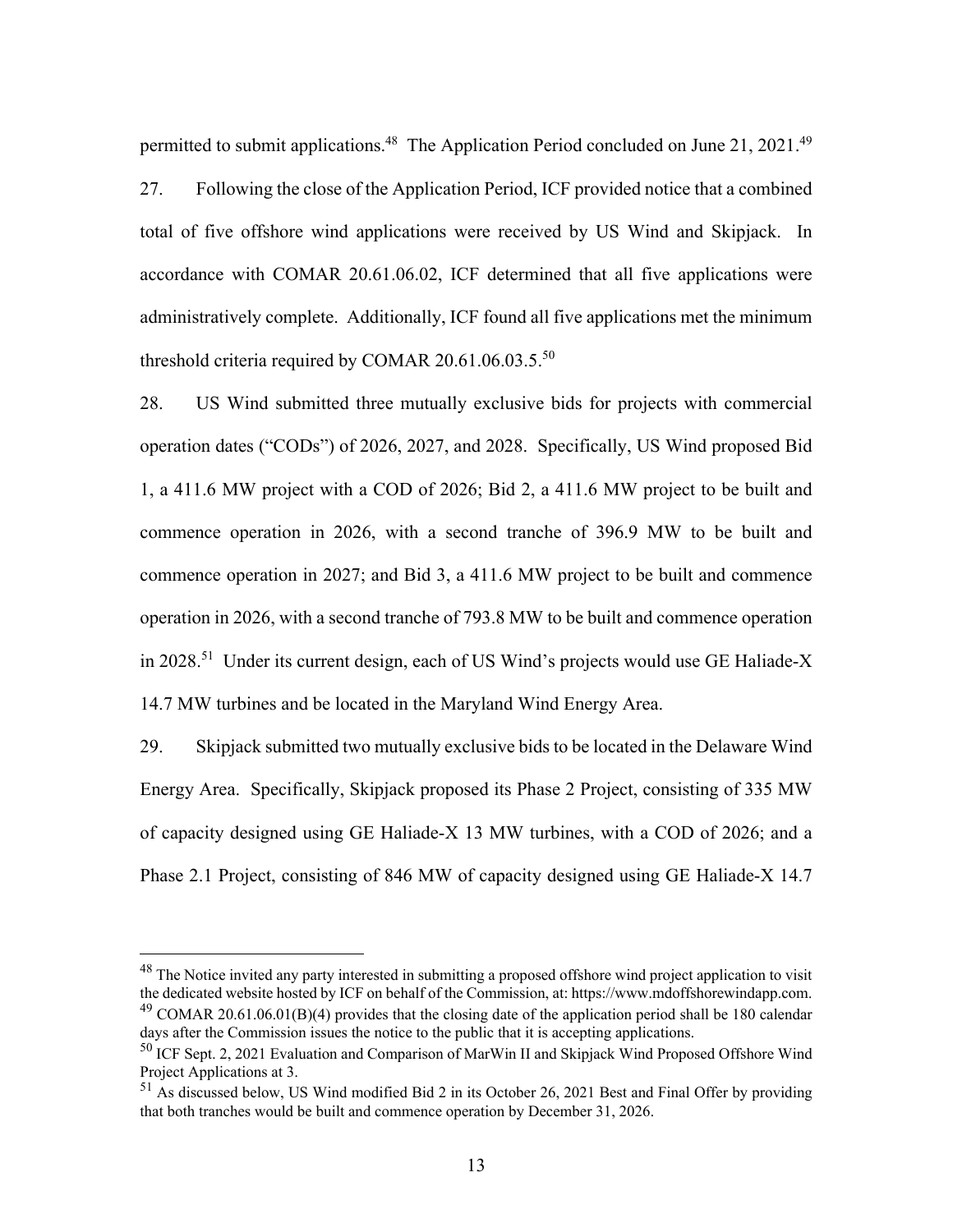MW turbines, with a COD of 2026. Skipjack stated that if one of its Bids is accepted for approval, it would integrate it for construction purposes with the Round 1 offshore wind project that was approved by the Commission in Order No. 88192 (May 11, 2017) in Case No.  $9431.^{52}$ 

30. On July 20, 2021, in accordance with COMAR 20.61.06.01(D), the Commission issued Order No. 89886, which commenced the instant proceeding to conduct a multi-part review to evaluate and compare the proposed offshore wind applications submitted by Skipjack and US Wind. The Commission set a virtual prehearing conference for August 11, 2021 for the purpose of setting a procedural schedule, considering petitions to intervene, and considering preliminary matters raised by the parties. The Commission directed that discovery commence immediately for Skipjack, US Wind, the Commission's Technical Staff ("Staff"), and the Maryland Office of People's Counsel ("OPC"). The Commission provided notice of how to actively participate in the virtual prehearing conference and how to watch the live stream of the prehearing conference on the Commission's YouTube channel. At the Commission's direction, both Applicants filed the public and confidential versions of their proposed offshore wind projects in the Case No. 9666 docket on July 27, 2021.

31. On August 11, 2021, the Commission held a pre-hearing conference to establish a procedural schedule. At that time, the Commission granted the petitions to intervene filed by the following persons: the Maryland Energy Administration ("MEA"); Baltimore Gas & Electric ("BGE"), Potomac Electric Power Company ("Pepco"), and Delmarva Power

<sup>52</sup> Order No. 88192 authorized Skipjack to construct an offshore wind project with a capacity up to 120 MW in the Delaware Wind Energy Area. *Re U.S. Wind*, 108 Md. P.S.C. 257 (2017).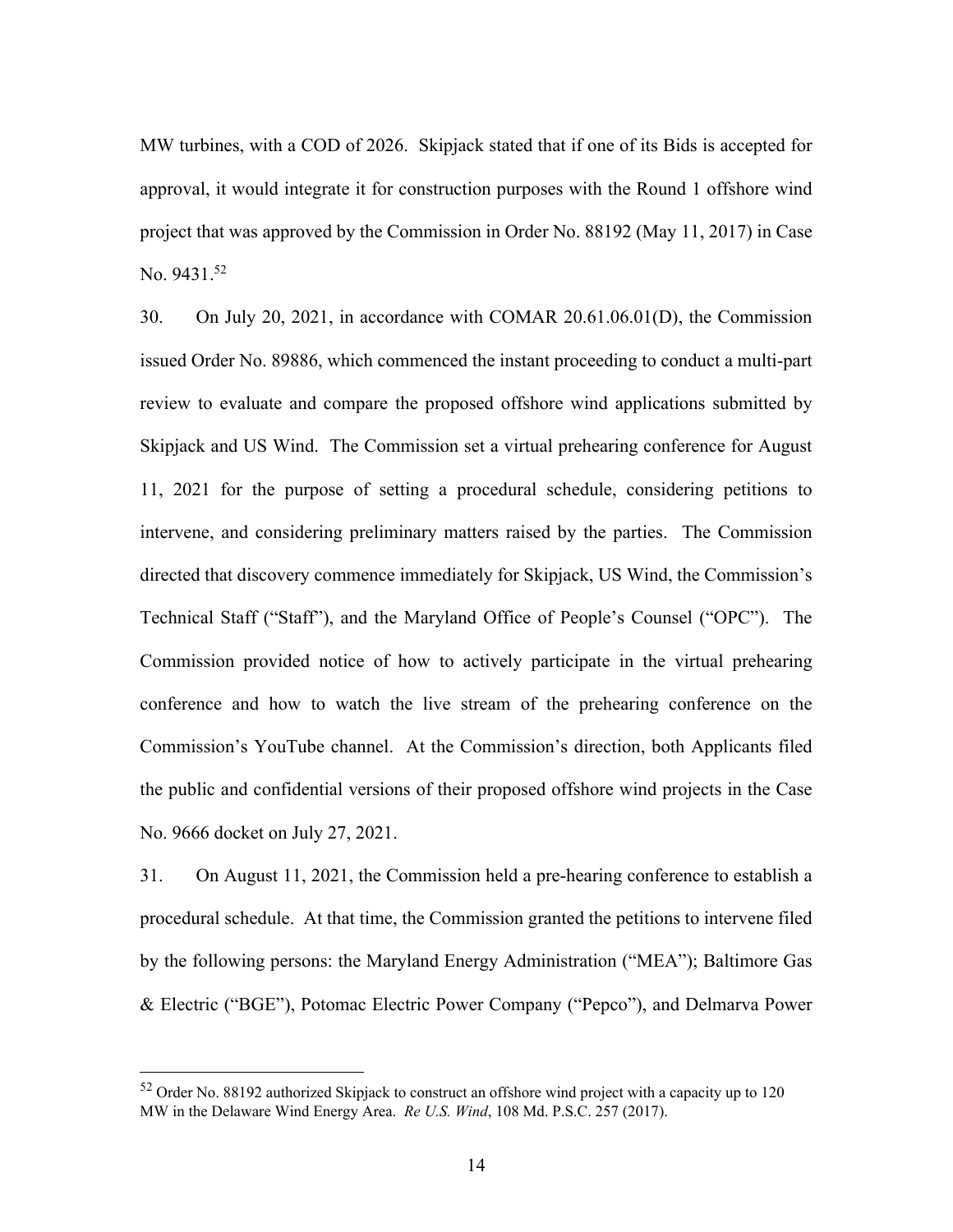& Light Company (collectively, "the Exelon Companies"); the Town of Ocean City, Maryland ("Ocean City"); Baltimore-DC Building Trades Council; Sierra Club – Maryland League of Conservation Voters ("Sierra/MDLCV"); and the Business Network for Offshore Wind ("the Network"). Staff and OPC filed entries of appearance on August 2 and 3, 2021, respectively. Skipjack and US Wind filed their entries of appearance on July 28 and August 9, 2021, respectively.

32. On August 12, 2021, the Commission issued Order No. 89907, which established discovery procedures for the proceeding, addressed the exchange of confidential information, and established a procedural schedule. Specifically, the Order established dates for the filing of direct, supplemental, rebuttal, and rejoinder testimony, ICF's report, and consolidated briefs. The Order also set the adjudicatory hearing for October 27 through November 3, 2021.

33. On August 19, 2021, the Commission issued a notice soliciting public comments and providing that virtual public comment hearings would be held on Tuesday, September 28, 2021 at 6:00 p.m. and Thursday, September 30, 2021 at 6:00 p.m. via virtual meeting.<sup>53</sup> The notice specified how members of the public could file written comments or make oral comments during the public hearings. The notice also provided a link to the Commission's YouTube channel, where any member of the public can observe Commission proceedings.<sup>54</sup> The Commission directed the Applicants to publish a notice of the public comment hearings as a display advertisement in newspapers in general circulation and on the Applicants' websites.

<sup>&</sup>lt;sup>53</sup> The Notice provided that the public hearings would be held through WebEx and provided participants with an email link to the virtual meeting.

<sup>&</sup>lt;sup>54</sup> The Commission's YouTube channel is located at https://www.youtube.com/c/MarylandPSC.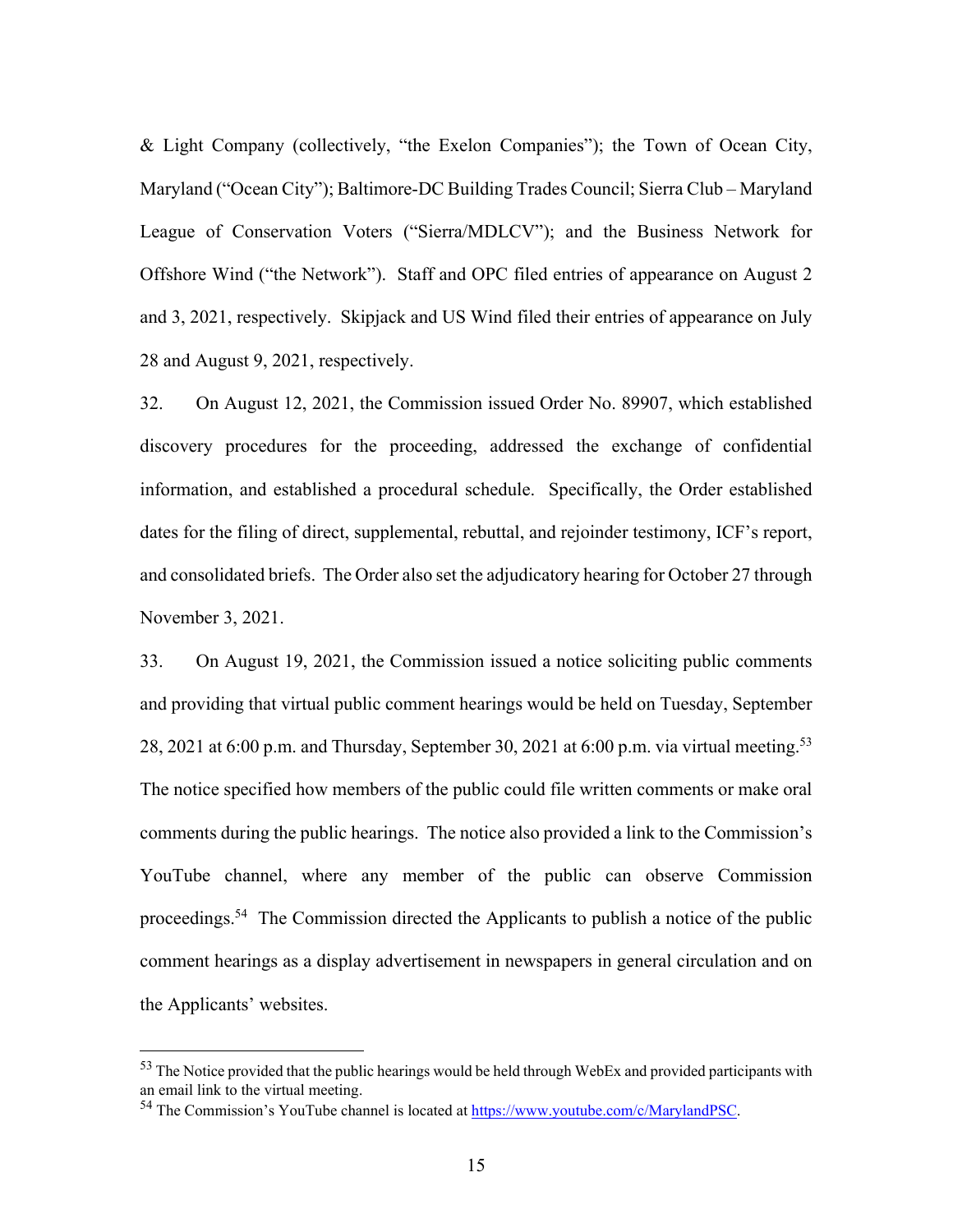34. On August 25, 2021, US Wind filed the direct testimony of Jeffrey Grybowski, Mark D. Repsher, Laurie Jodziewicz, and Matthew V. Filippelli. On that same date, Skipjack filed the direct testimony of David Hardy, Deborah E. Henry, Siphokazi Majola, Prem Pereira, Esther Siskind, Brady Walker, and Collin Cain.

35. On September 2, 2021, ICF filed its evaluation report, entitled "Evaluation and Comparison of MarWin II and Skipjack Wind Proposed Offshore Wind Project Applications" ("ICF Report"). ICF's Report subjected each of the Applicants' projects to a qualitative and quantitative review, in accordance with COMAR 20.61.06.03. The qualitative analysis focused on the reasonableness of the Applicants meeting their proposed CODs and the positive net economic, environmental, and health benefits of the projects. For each criterion listed in COMAR 20.61.06.03B(1), ICF assigned a ranking on a scale of 0 to  $3.55$  ICF provided passing scores of 2s or 3s in most categories.<sup>56</sup> Skipjack's net ratepayer impact assessment and supporting electric market analysis are the only criteria scored 1 and 0 respectively by ICF. These issues are more thoroughly discussed later in this Order.

36. The quantitative analysis included ICF's independent assessments of the net ratepayer impacts and the cost-benefit analyses of the proposed projects. For the net ratepayer impact analyses, ICF created a business-as-usual case as a baseline assumption by which to measure the impacts of the proposed projects included in the Applications. ICF utilized production cost and capacity expansion modeling for impacts to the power

<sup>55</sup> ICF Report at 4-5.

<sup>&</sup>lt;sup>56</sup> A few criteria were ranked on a pass or fail scale or not scored if not applicable.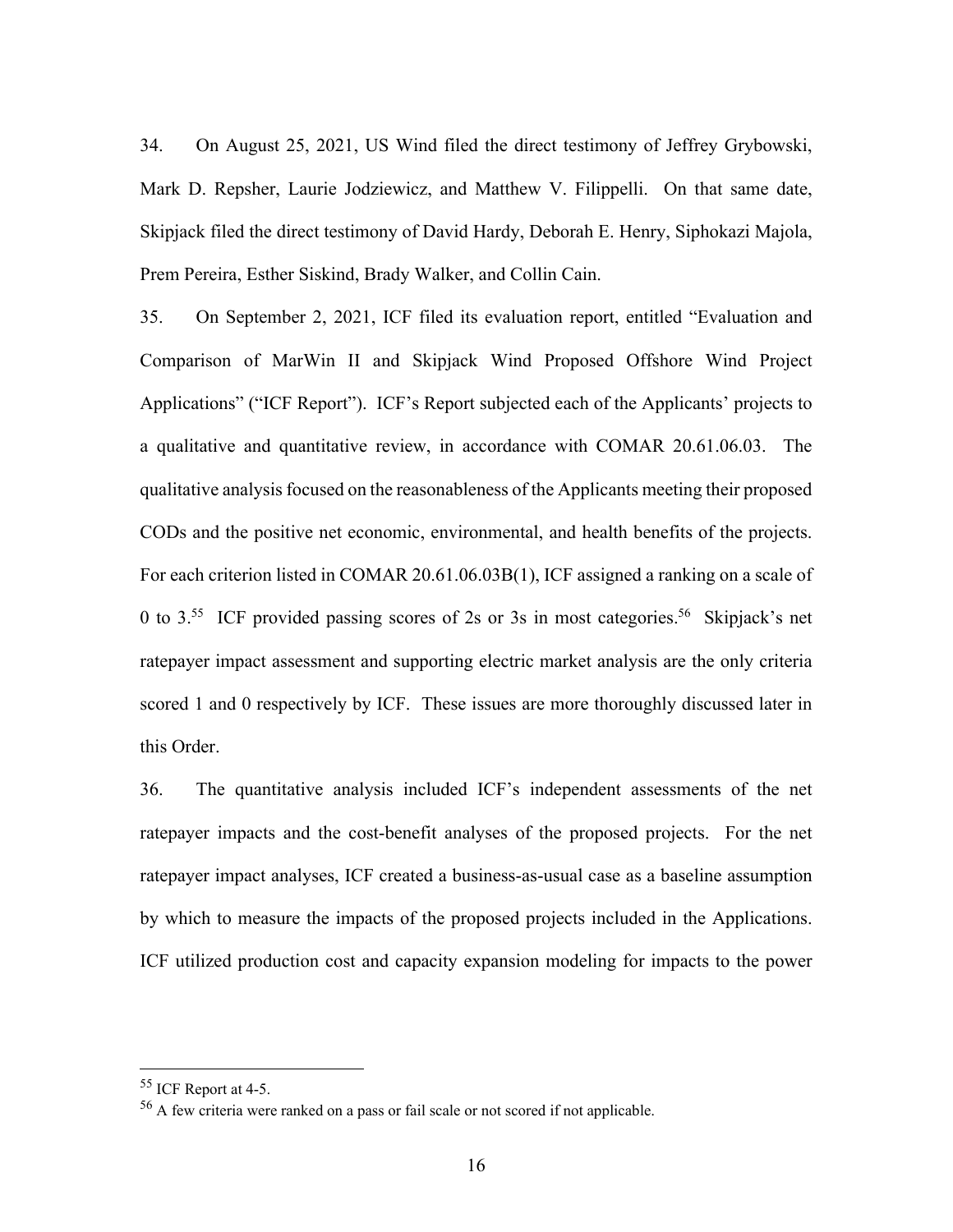sector and economic input-output modeling for impacts to the Maryland economy.<sup>57</sup> The three main components reviewed were the direct impact to ratepayers from changes in wholesale market and renewable energy credit ("REC") prices, the cost of the OREC payments included in the proposed OREC schedules, and the offsetting energy, capacity, and REC market benefits caused by OREC purchases.<sup>58</sup> According to ICF's analysis, US Wind's Bid 1 has the lowest net rate impact on ratepayers and Skipjack's Bid 2.1 has the highest.<sup>59</sup>

37. Additionally, ICF's Report concluded that only US Wind's Bids 1 and 2 pass the residential rate impact requirement, and only US Wind's Bid 1 meets the nonresidential customer ratepayer impact requirement. ICF also reviewed the cost-benefit analyses submitted by Skipjack and US Wind in their Applications and compared those results with ICF's modeled results. According to ICF's review, all five Applications demonstrate net positive economic benefits to Maryland.<sup>60</sup> Economic benefits outlined in ICF's Report include jobs created, added income, and State and local tax revenue increases. $61$  ICF's Report also concluded that all five Applications will reduce emissions in Maryland.<sup>62</sup>

38. On September 9, 2021, Skipjack filed a Motion to Disqualify in Part US Wind's Application, arguing that Bids 2 and 3 do not meet the statutory requirements of PUA § 7- 704.1(a)(4)(i) that offshore wind project proposals submitted during the Application Period

- <sup>58</sup> *Id*. at 7.
- 
- <sup>59</sup> *Id*. 60 *Id*. at 8.

<sup>57</sup> ICF Report at 13.

<sup>61</sup> *Id*. at 62-65.

<sup>62</sup> *Id*. at 66.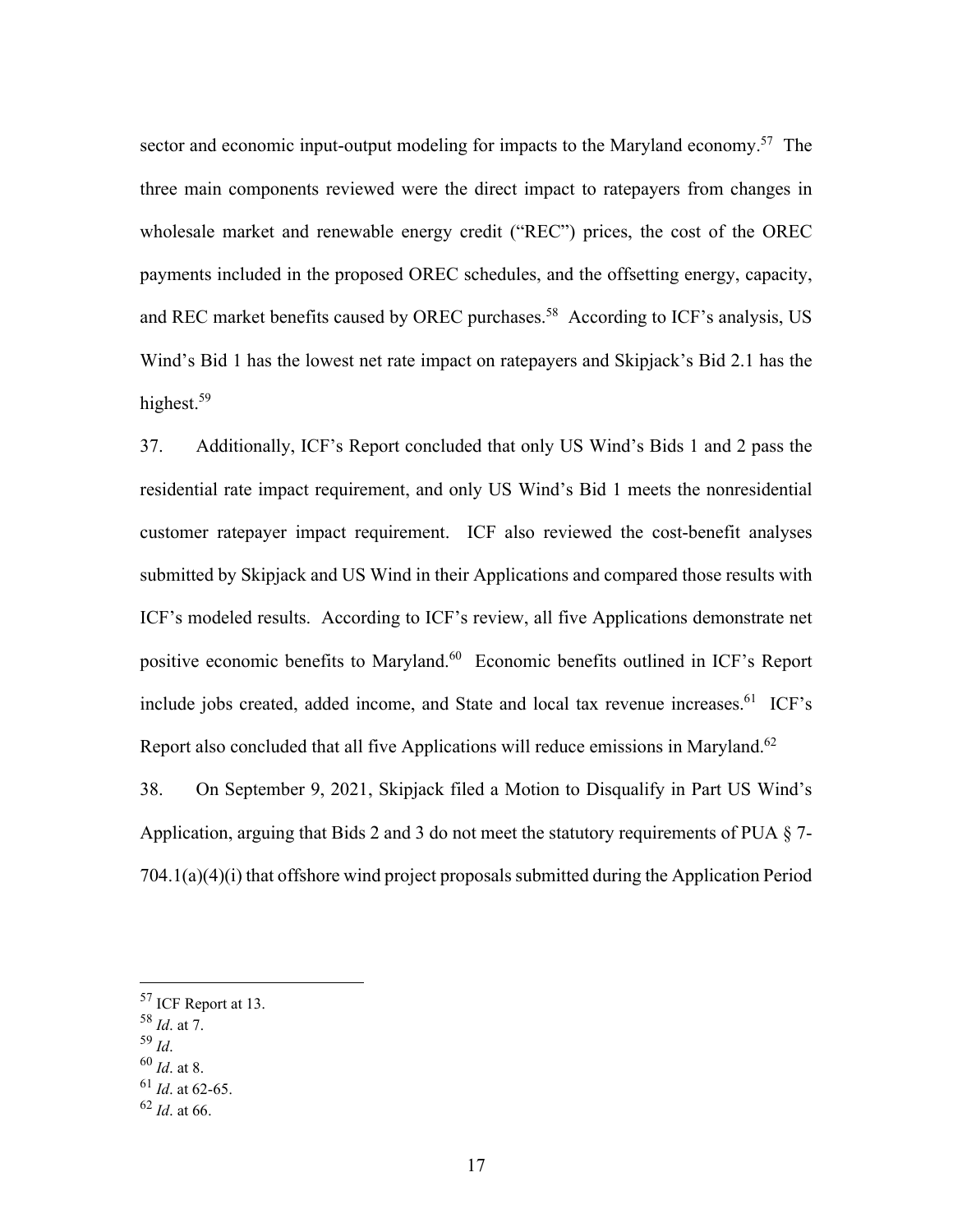for Round 2, Year 1 begin creating ORECs "not later than 2026."63 On September 17, 2021, US Wind filed a reply, arguing that Bids 2 and 3 met the requirements of the statute since the PUA does not require all of the bid's capacity to be online by 2026, but only that the projects begin creating ORECs by  $2026<sup>64</sup>$  On October 6, 2021, the Commission issued Order No. 89958, which denied Skipjack's motion without prejudice, finding that the parties raised factual and legal arguments that would be better addressed during the evidentiary hearing and in briefs.

39. On September 24, 2021, the following parties filed direct testimony: MEA: Samuel Beirne; Ocean City: Mayor Richard Meehan and Robert Sullivan; The Business Network: Elizabeth Burdock; The Sierra/MDLCV: Catherine Bowes; OPC: Maximilian Chang; and Staff: Christopher Lo, Drew McAuliffe, and Kevin Mosier. Also on September 24, 2021, Skipjack filed the supplemental direct testimony of Deborah Lynn Henry, Siphokazi Majola, Prem Pereira, and Colin Cain. US Wind filed the supplemental direct testimony of Mark D. Repsher and Matthew V. Filippelli.

40. On September 28, and September 30, 2021, the Commission held virtual public comment hearings on the proposed offshore wind projects. Members of the public presented their comments on the applications via both written and live testimony. Over 150 members of the public registered to speak between the two hearings, and over 250 members of the public submitted written comments via mail or the Commission's website. 41. On October 18, 2021, the following parties filed rebuttal testimony: MEA: Samuel Beirne, Skipjack: Deborah Lynn Henry, Brady Walker, Paul Hibbard, Colin Cain, Dr.

 $63$  Skipjack Motion to Disqualify at 1 and 5.

<sup>64</sup> US Wind Response to Motion to Disqualify at 2-3.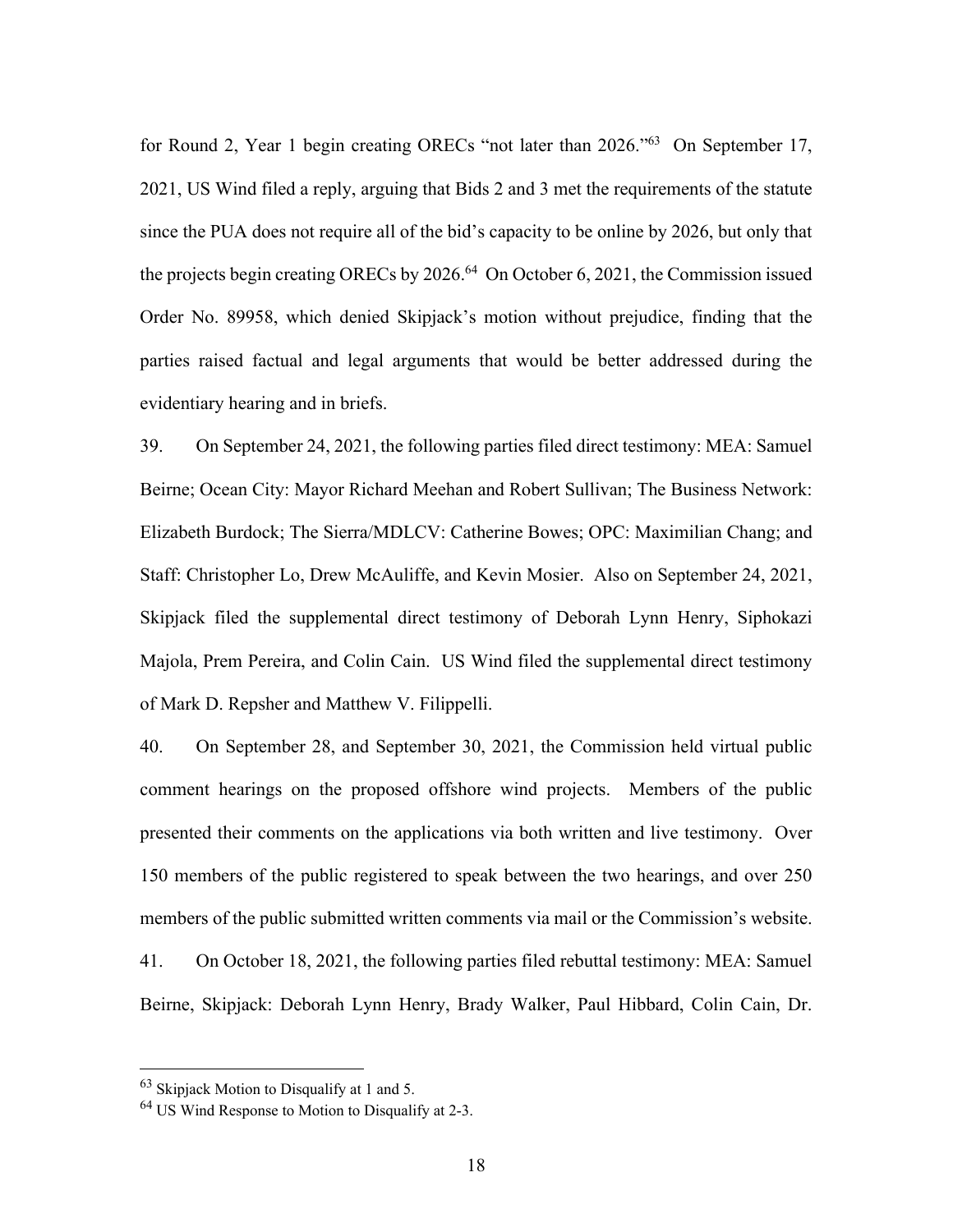Corey Lang, and Gordon Perkins; US Wind: Jeffrey Grybowski, Matthew V. Filippelli, Mark D. Repsher, Andrew Carr-Harris, and Scott DeHainaut; and OPC: Maximilian Chang.

42. On October 21, 2021, Skipjack filed a notice of the substitution of Damien Tanner for Prem Pereira. On that same day, Staff filed a notice of the substitution of Craig Taborsky for its engineering witness Christopher Lo.

43. On October 26, 2021, US Wind submitted its Best and Final Offer, where it lowered its Bid 2 OREC price. It also revised the COD of the project by committing that the entire 808.5 MW project would be constructed and operational on or before December 31, 2026.<sup>65</sup> US Wind stated that the associated update to the construction schedule under the new COD for MarWin II, Bid 2 would be provided in a filing on November 5, 2021.

44. Also on October 26, 2021, Skipjack filed a letter from GE Chairman and CEO H. Lawrence Culp regarding an additional investment in infrastructure to support offshore wind project construction as part of the Skipjack Wind Phase 2.1 Project.<sup>66</sup>

45. Virtual evidentiary hearings for the cross-examination of witnesses were held on October 27, 28, and 29, and November 1, 2021. On November 1, 2021, Skipjack filed its Best and Final Offer, revising its OREC price schedule for its Phase 2.1 project.<sup>67</sup>

46. On November 5, 2021, in accordance with its Best and Final Offer, US Wind filed its Revised Procurement and Construction Schedule for the revised COD of its MarWin II, Bid 2.68

<sup>65</sup> Maillog No. 237554.

<sup>66</sup> Maillog No. 237584.

<sup>67</sup> Maillog No. 237641.

<sup>68</sup> Maillog No. 237729.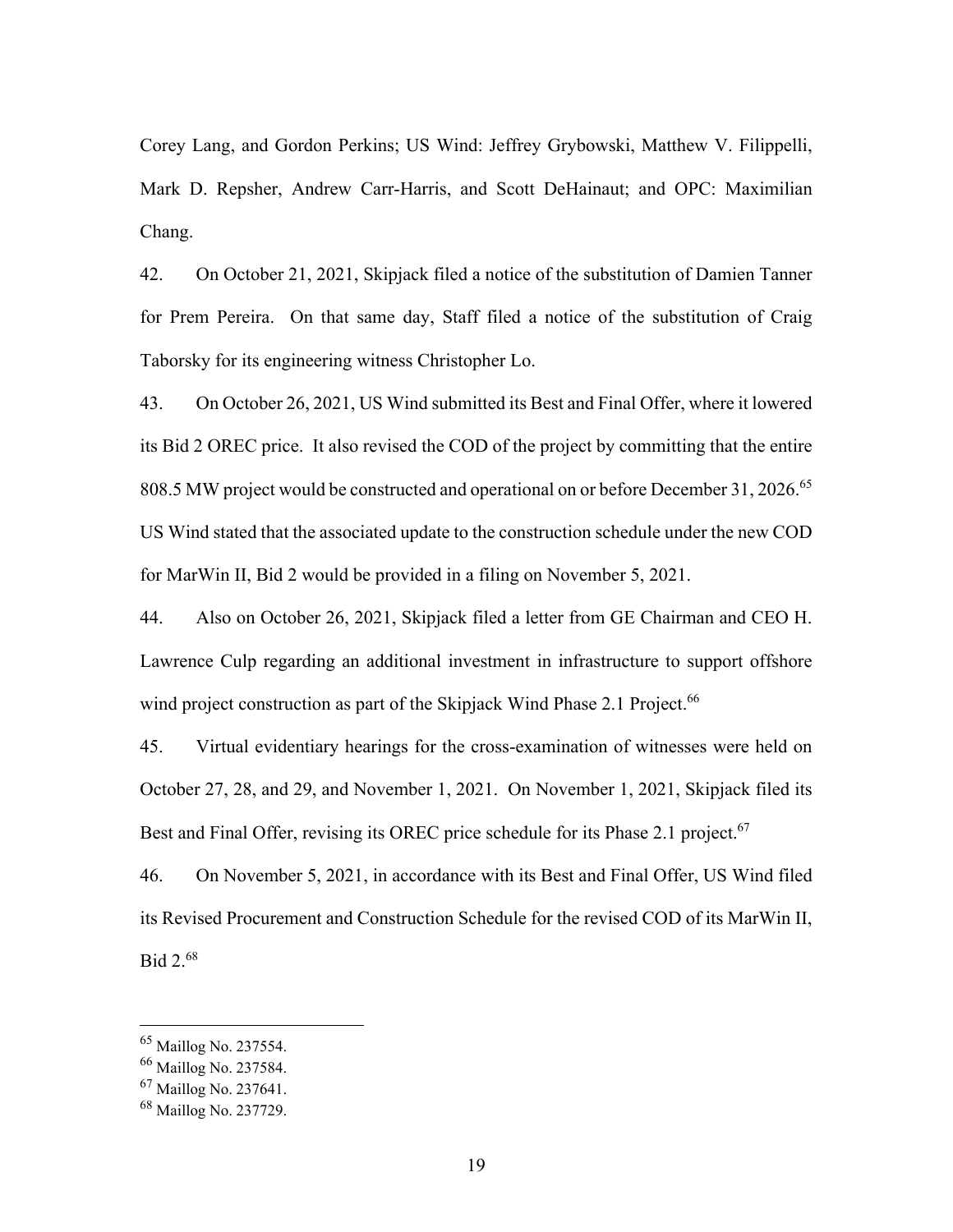47. On November 8, 2021, ICF filed recalculated rate impacts based upon the Best and Final Offers of US Wind and Skipjack.<sup>69</sup>

48. On November 19, 2021, briefs were filed by US Wind, Skipjack, Ocean City, OPC, MEA, Sierra/MDLCV, the Business Network, and Staff.

49. On November 24, 2021, US Wind filed a motion requesting clarification that the Commission would consider its Application and Best and Final Offer as part of the evidentiary record. Skipjack filed a response noting that it would leave the matter of the admissibility of US Wind's Application to the Commission's discretion. On November 30, 2021, Staff filed comments suggesting the Commission reopen the proceeding and schedule an additional evidentiary hearing to complete the administrative record of the proceeding and resolve any issues regarding the admissibility of any items.

50. The Commission issued an Order on December 1, 2021 preliminarily granting US Wind's motion for clarification and formally admitting US Wind Application into the evidentiary record, subject to any party objection and request for a hearing on the matter. No party filed an objection, therefore US Wind's Application was deemed admitted.

### **E. Positions of the Parties**

### **1. US Wind**

#### a. *Jeffrey Grybowski*

51. Mr. Grybowski, Chief Executive Officer of US Wind, testified that he is responsible for overseeing all aspects of corporate and project development for US Wind.<sup>70</sup> He testified that US Wind is developing Momentum Wind in commercial lease OCS-A 0490 ("US

 $^{69}$  Maillog No. 237736. The recalculated ICF spreadsheets were submitted by Chief Public Utility Law Judge Ryan C. McLean, who acted as legal counsel for ICF during the evidentiary hearing.

<sup>70</sup> US Wind Exhibit 1, Grybowski Direct at 1.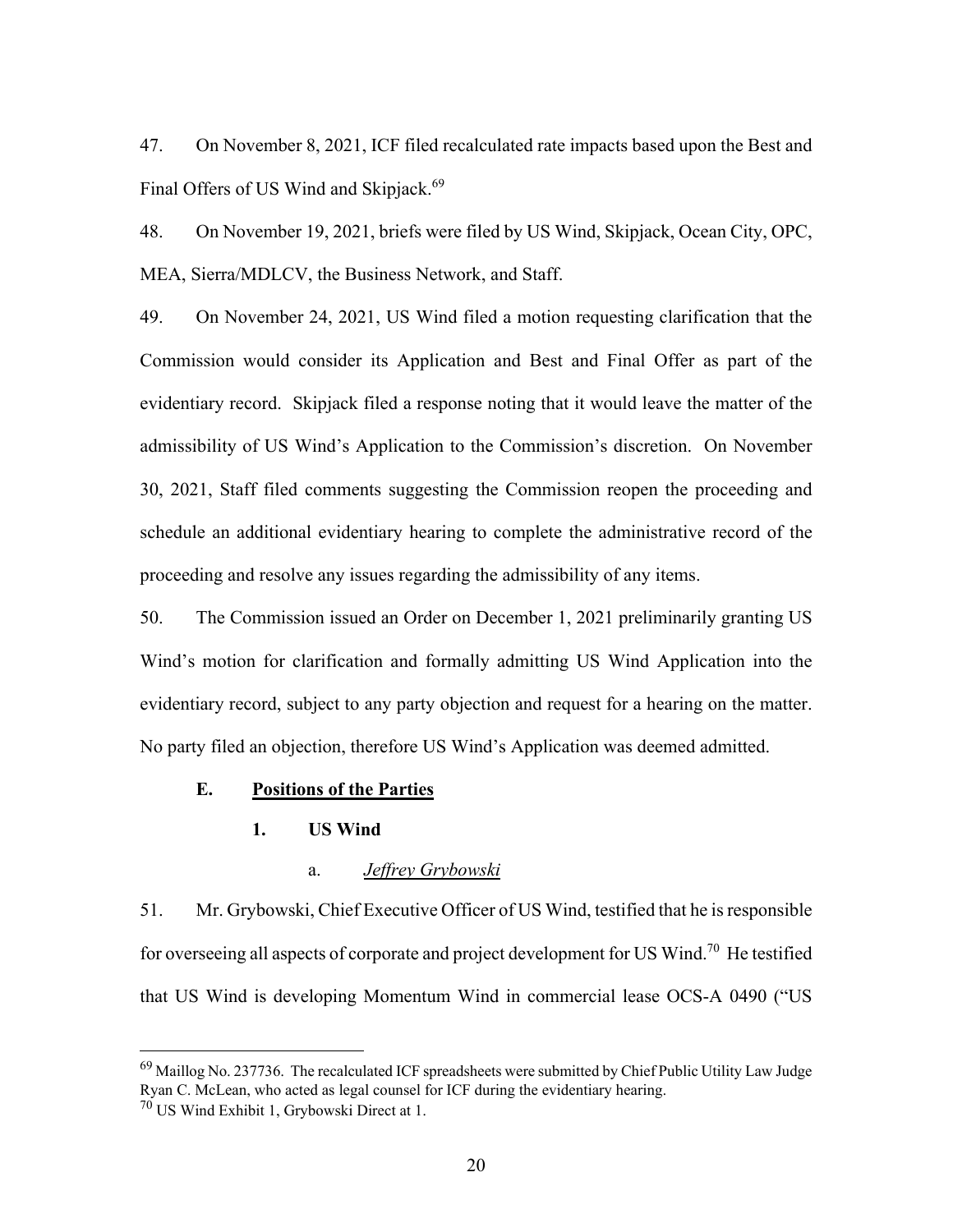Wind Lease Area"), which is a federal offshore wind energy lease area designated by the Bureau of Ocean Energy Management ("BOEM"), a component of the U.S. Department of the Interior. He stated that US Wind has full and exclusive site control over the US Wind Lease Area, which is approximately 80,000 acres in size and is located about 12 to 27 statute miles east of Ocean City, Maryland.<sup>71</sup>

52. Mr. Grybowski testified that if the Commission awards ORECs for a project that is at least 800 MW, US Wind will establish at Sparrows Point "a large monopile production facility, planned to serve the entire U.S. offshore wind market for the long-term."<sup>72</sup> Specifically, he testified that with such an award, US Wind would: (i) invest an additional \$150 million at the site to upgrade land and buildings, construct new facilities, and purchase state-of-the-art welding and coating equipment;<sup>73</sup> (ii) produce at Sparrows Point steel components for all of its monopile foundations needed for its Maryland projects; and (iii) form a new venture to operate the facility long-term to serve the emerging U.S. offshore wind market with major steel components.<sup>74</sup>

53. Mr. Grybowski testified that although Maryland is a small state, "it still has a unique opportunity to establish a foothold in the permanent supply chain for this rapidlygrowing [offshore wind] industry."75 In particular, he asserted that the market opportunity for monopiles and other steel components for offshore wind is large, given that the United States has set a goal of installing over 30,000 MW of offshore wind capacity by 2030. Mr.

 $\frac{71}{72}$  *Id.* at 5.

 $^{73}$  Mr. Grybowski clarified that this \$150 million investment would be in addition to the improvements at the site planned for MarWin I. *Id*. 74 *Id*. 75 *Id*.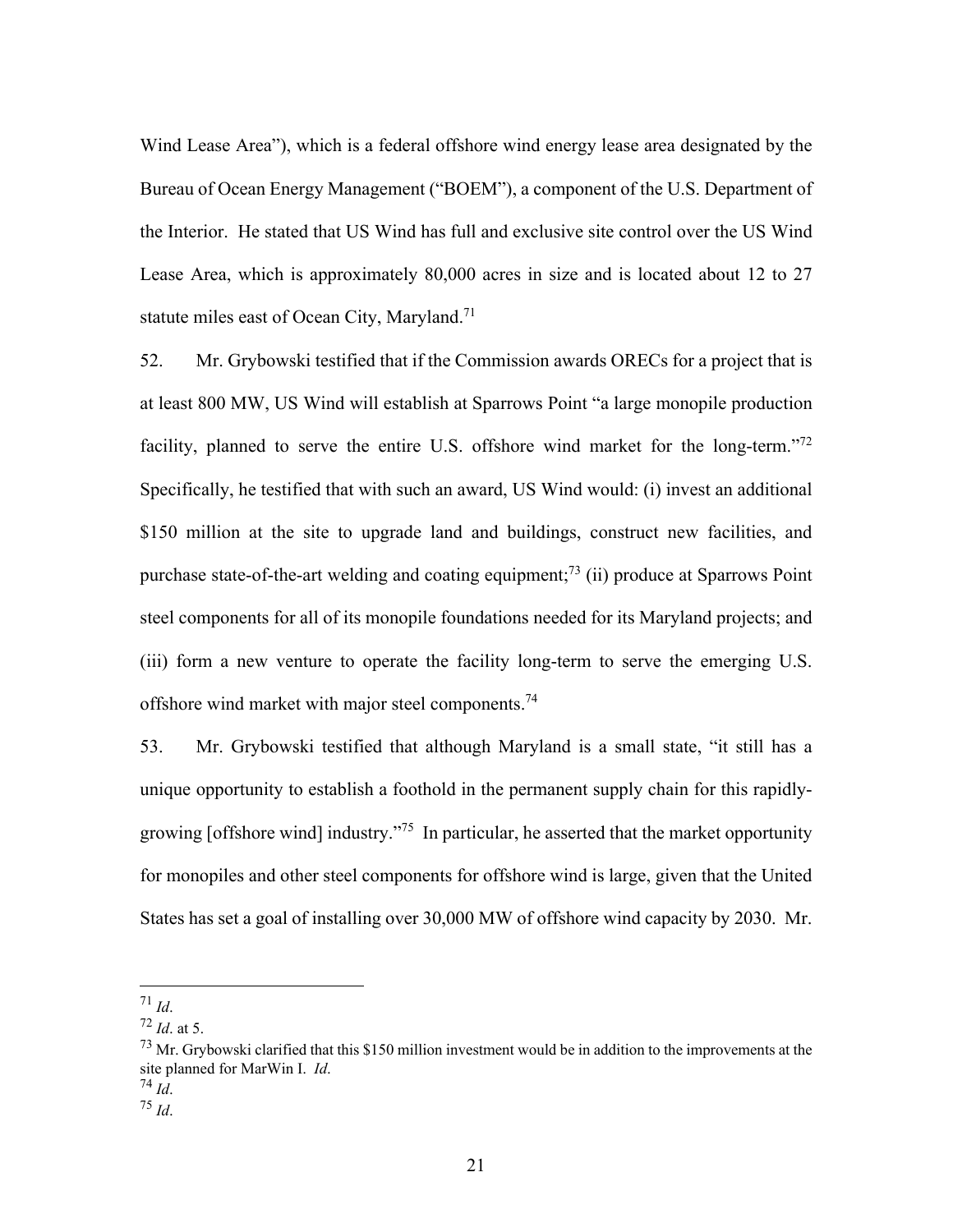Grybowski asserted that each US Wind bid would support thousands of Maryland jobs and lead directly to the investment of hundreds of millions of dollars in the Maryland economy.

54. Mr. Grybowski stated that the economic impact of establishing Sparrows Point Steel at its largest size offered would be 530 direct jobs per year, over \$1 billion of labor income over 20 years, and nearly \$3 billion in total economic output over 20 years. He further asserted that the Project is projected to increase Maryland's GDP by \$6.9 billion over 20 years.<sup>76</sup>

55. Mr. Grybowski testified regarding several labor-related benefits from the project. He noted that the use of skilled labor for construction and manufacturing has been advanced by the initial labor and community benefit agreements that US Wind has signed with the Baltimore-DC Building and Construction Trades, IBEW, and the United Steelworkers. Mr. Grybowski also discussed benefits of the project for minority business enterprises ("MBEs), and asserted that US Wind is committed to achieving substantial involvement of Maryland-based MBEs in all phases of the project.<sup>77</sup> Mr. Grybowski additionally discussed project benefits to small businesses and coastal communities.

56. Mr. Grybowski testified about US Wind's program for community engagement, which includes the following elements: (i) hiring a team of dedicated development professionals; (ii) communicating proactively with community leaders; (iii) forging relationships with important community organizations; (iv) consistent and transparent public communications; and (v) focusing on special stakeholder concerns.<sup>78</sup>

<sup>76</sup> *Id*. at 6.

<sup>77</sup> *Id*. at 7-8.

<sup>78</sup> *Id*. at 11-15.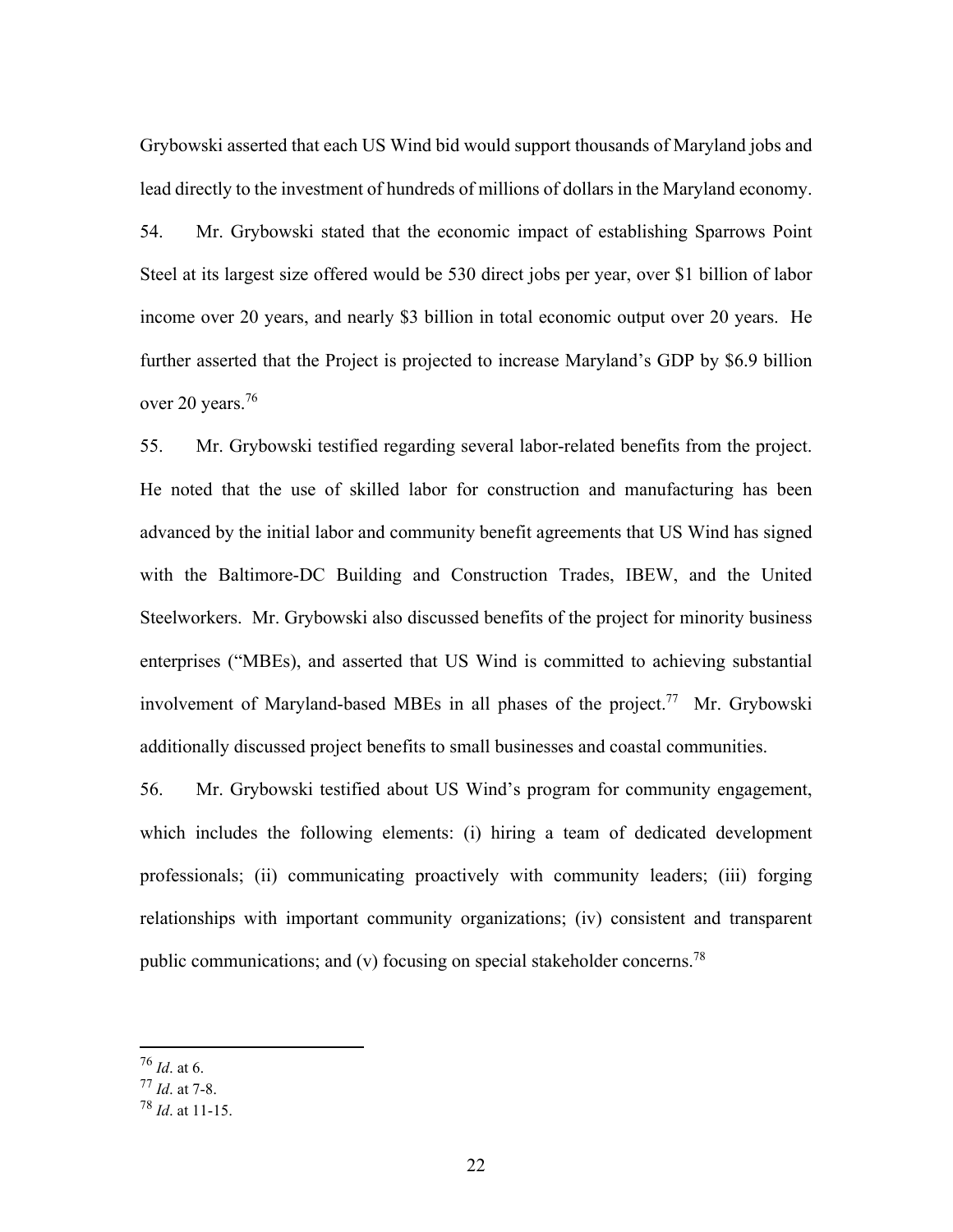### b. *Matthew V. Filippelli*

57. Matthew V. Filippelli, Technical Director of US Wind, testified that he has responsibility for the technical development and design aspects of US Wind's offshore portfolio, including MarWin I and the proposed Momentum Wind project.<sup>79</sup>

58. Mr. Filippelli presented a technical summary of key components of US Wind's proposed projects as well as the Application's projected economic and tax revenue impacts in Maryland. He testified that the Momentum Wind project is proposed in three mutually exclusive bid sizes of 411.6 MW, 808.5 MW, and 1,205.4 MW, and is planned to deliver power to the PJM network at the Indian River north substation.<sup>80</sup> He further stated that Momentum Wind is planned to be installed immediately adjacent to US Wind's MarWin I project on an identical 1.02 by 0.76 nautical mile grid, and that the first Momentum turbines "will be deployed in the eastern-most portion then available in the Lease Area, approximately 22 miles offshore of Ocean City, and will extend westward to approximately 18, 15, or 13 miles from shore, depending upon bid size."81 The project's design basis includes turbine configurations of 28, 55, or 82 GE Haliade X 14.7 wind turbines with 220 meter diameter rotors and a hub height of 139 meters from sea level. Mr. Filippelli testified that the 14.7 MW turbine is the most advanced and powerful version of GE's Haliade X platform and that its certified design lowers overall project risk and helps ensure project bankability.<sup>82</sup> Because of its size, Mr. Filippelli asserted that the 14.7 MW Haliade X

 $^{79}$  US Wind Exhibit 3, Filippelli Direct at 1.

<sup>80</sup> *Id*. at 4-5. "PJM" refers to PJM Interconnection, LLC, which is the regional transmission organization that operates the wholesale electricity grid and dispatches generation in Maryland, other Mid-Atlantic states, and the District of Columbia.

<sup>81</sup> US Wind Exhibit 3, Filippelli Direct at 5.

<sup>82</sup> *Id*. at 10.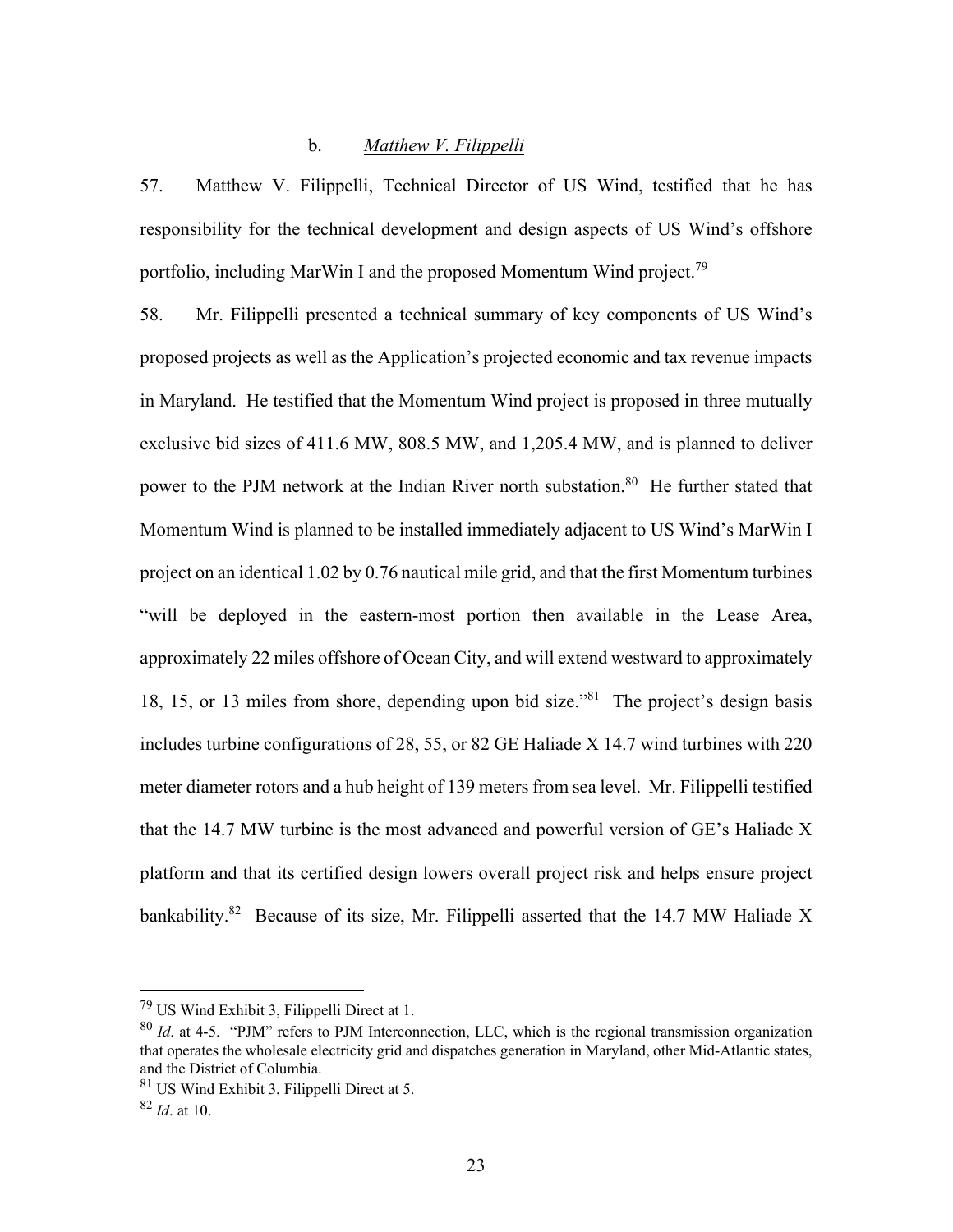would enable a relatively small number of turbines required to meet the bid nameplate requirements.

59. Mr. Filippelli stated that the turbines will be affixed to the seafloor using Marylandbuilt monopile foundations, and that power generated from the turbines will be collected on strings of up to five turbines apiece at a voltage of 66 kV, which will be connected to up to three offshore substations, depending on the project selected. In order to minimize the impact of the project, Mr. Filippelli testified that US Wind will bury the cables and not construct any overhead lines.<sup>83</sup>

60. Mr. Filippelli asserted that US Wind is currently conducting a meteorological and ocean condition monitoring survey to refine the wind resource and energy yield estimations, and that US Wind's dual-purpose meteorological mast is planned for installation as early as 2024 as part of the permanent project configuration. Mr. Filippelli stated that installation of the project will be based out of the Tradepoint Atlantic ("TPA") facility at Sparrows Point, for which US Wind recently executed a long-term lease. He asserted that operations of the project are planned to be based out of a facility in the Ocean City area. He testified that a key component of US Wind's supply chain, construction and operations planning, as well as its strategy for job creation in Maryland, "is the establishment of the Sparrows Point Steel facility at TPA," which he estimated is envisioned to employ approximately 500 workers.<sup>84</sup>

61. Mr. Filippelli described US Wind's project layout as it was presented to BOEM, through US Wind's Construction and Operation Plan ("COP"). The project layout shows

<sup>83</sup> *Id*. at 5-6.

<sup>84</sup> *Id*. at 6-7.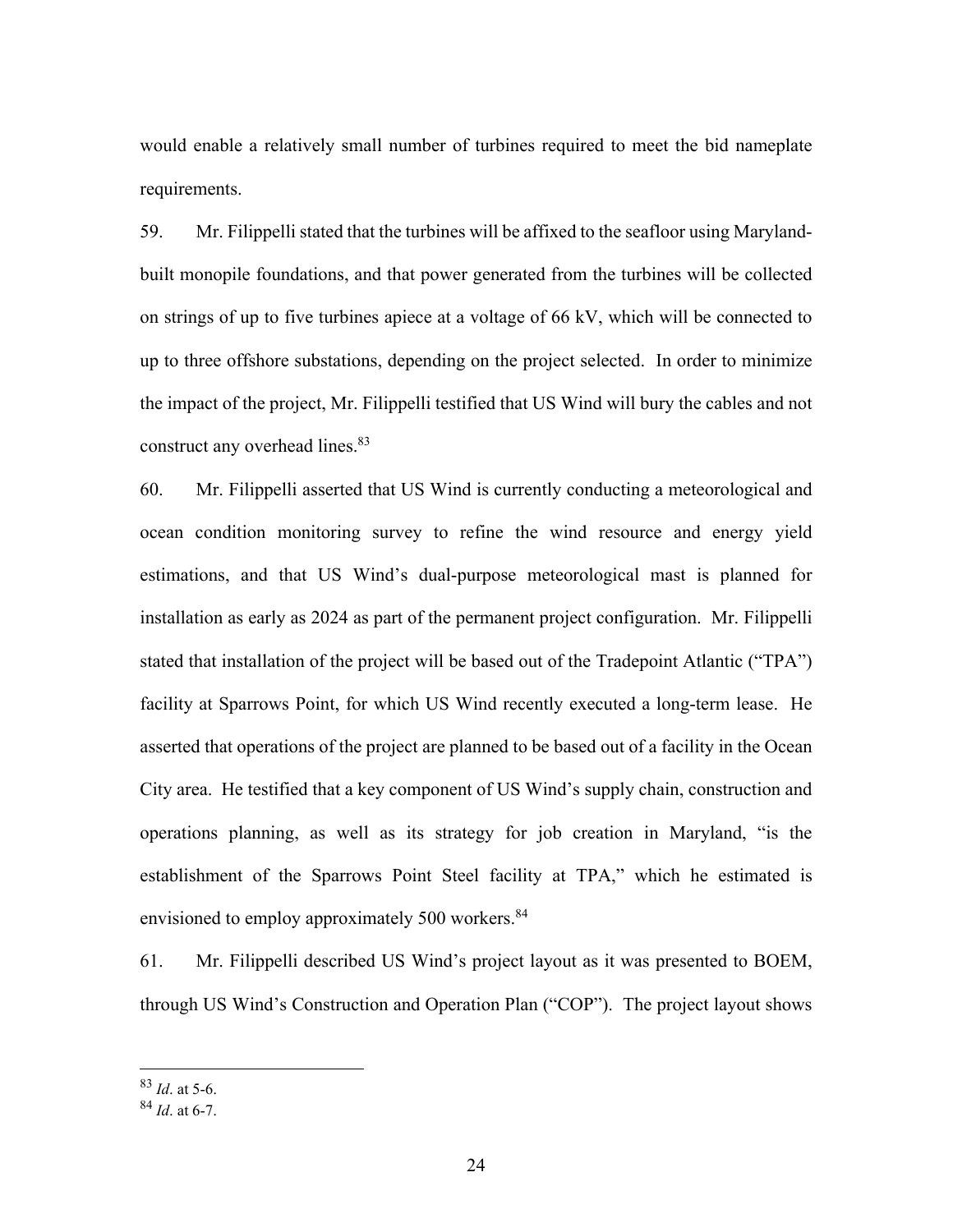a gridded array of 125 structures – 121 wind turbines and four offshore substations – across the Lease Area. The gridded array comprises 13 east-west rows with 0.87 mile spacing between structures, and 18 columns oriented approximately north-northeast to southsouthwest with 1.17 mile spacing. Mr. Filippelli testified that the arrangement of the 125 position array was based upon a combination of "energy optimization, accommodation of siting constraints within the Project area, and known existing uses."<sup>85</sup> Mr. Filippelli stated that US Wind plans to deploy a bottom-fixed meteorological ("met") tower within the US Wind Lease Area as a permanent component of the project.

62. Mr. Filippelli described Sparrows Point Steel as "an ambitious fabrication and finishing facility proposed to reestablish steel component manufacturing in Maryland at Sparrows Point," which could "transform the Baltimore region into a world-class offshore wind component manufacturing hub" and "fill[] a critical gap in the US offshore wind supply chain."<sup>86</sup> He asserted that if an award of at least 800 MW is made in this Round 2, US Wind would commit to additional investment (beyond that required by the Round 1 OREC award) that would "stand up a self-sustaining, long-term steel fabrication business in Sparrows Point" to include (i) steel roll bending capability; (ii) significantly expanded circumferential welding capacities; and (iii) significantly expanded coating capacities. $87$ He asserted that these expanded capacities would result in a facility able to produce 100 monopiles per year, and would raise the facility's workforce to approximately 500 employees.

<sup>85</sup> *Id*. at 7.

<sup>86</sup> *Id*. at 18.

<sup>87</sup> *Id*. at 18-19.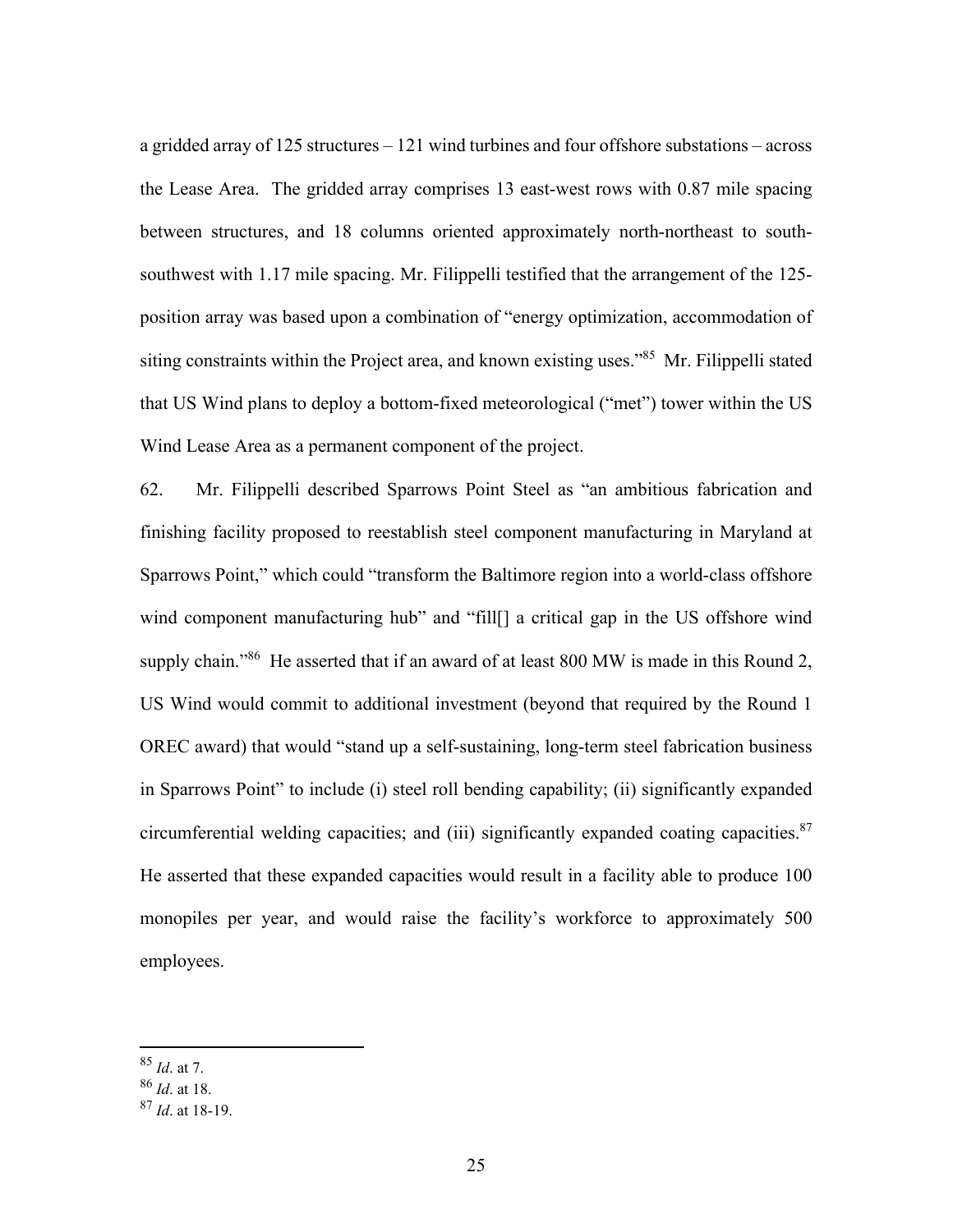63. Mr. Filippelli also testified that US Wind engaged EBP US ("EBP") to assess the Maryland economic and tax revenue impacts of each Momentum bid configuration over its development, construction, and 25-year operation life cycle. EBP also analyzed the Maryland-specific impacts of the Sparrows Point Steel facility over its construction and projected 20-year operational life.<sup>88</sup> That analysis concluded that the US Wind Application could represent up to \$10.7 billion in industry output, nearly 2,000 full time jobs, and approximately \$575 million in state and local taxes from construction through the 25-year operating life.89

#### c. *Laurie Jodziewicz*

64. Laurie Jodziewicz, US Wind's Senior Director of Environmental Affairs, testified about the positive net environmental and health benefits of US Wind's project, including air quality, carbon reduction, and environmental justice benefits. She also discussed the regulatory reviews required for the project, progress to date with regard to environmental studies and permitting, and the air emission impact assessment and associated environmental and public health benefits.

65. Ms. Jodziewicz testified that US Wind still must engage in a rigorous public comment and environmental review process associated with its construction and operations plan before BOEM, the lead agency for approving offshore wind projects and related activities in federal waters, and the agency in charge of performing an Environmental Impact Statement ("EIS") pursuant to the National Environmental Policy Act ("NEPA"). <sup>90</sup>

<sup>88</sup> *Id*. at 20.

<sup>89</sup> *Id*. at 22. Those projections presupposed approval of US Wind's largest project, Bid 3.

<sup>90</sup> US Wind Exhibit 6, Jodziewicz Direct at 5-6.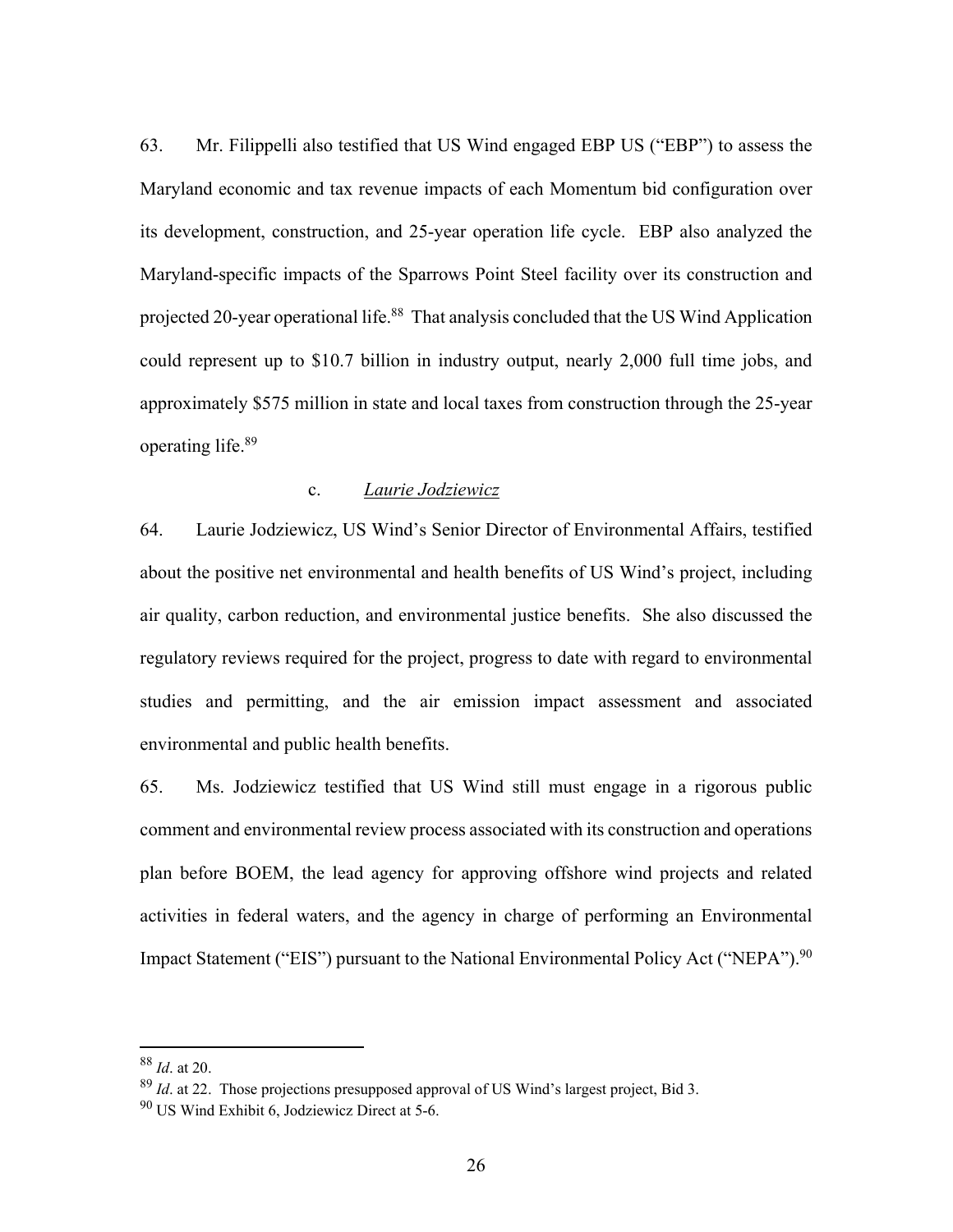The NEPA process will provide a framework for most of the environmental permits and reviews that US Wind will require.

66. Ms. Jodziewicz further testified that US Wind is required to submit to BOEM a Site Assessment Plan ("SAP")<sup>91</sup> for deployments of buoys or meteorological towers to measure wind and ocean conditions, and survey plans for characterization of seabed conditions that must demonstrate conformance with BOEM Lease stipulations. Additionally, US Wind must submit a Construction and Operations Plan ("COP"), with information sufficient to analyze the environmental and socioeconomic effects and operational integrity of offshore wind project construction, operation, and decommissioning activities. Approval of a COP is a major federal action that requires BOEM to conduct an environmental review of the COP and activities proposed therein under NEPA.<sup>92</sup> The NEPA review will also facilitate technical reviews and consultations by other federal agencies, such as those required by the National Oceanic and Atmospheric Administration ("NOAA") National Marine Fisheries Service and the U.S. Fish and Wildlife Service for protected species.

67. Ms. Jodziewicz testified about US Wind's progress to date regarding the status of its Round 1 offshore wind project. She stated that US Wind filed a COP with BOEM in August 2020. Since then, US Wind has been responding to BOEM's comments and making further refinements in the COP and completing additional field surveys.<sup>93</sup> Ms. Jodziewicz further stated that BOEM is expected to issue a Notice of Intent to undertake

 $91$  US Wind filed a SAP with BOEM to construct a meteorological tower in April 2016, which was approved in March 2018. However, that tower was not installed due to contractor delays. US Wind submitted a second SAP for the deployment of a met buoy, which was approved by BOEM in May 2021. US Wind deployed the met buoy that same month. US Wind Exhibit 6, Jodziewicz Direct at 8.

<sup>92</sup> US Wind Exhibit 6, Jodziewicz Direct at 6.

<sup>93</sup> *Id*. at 8.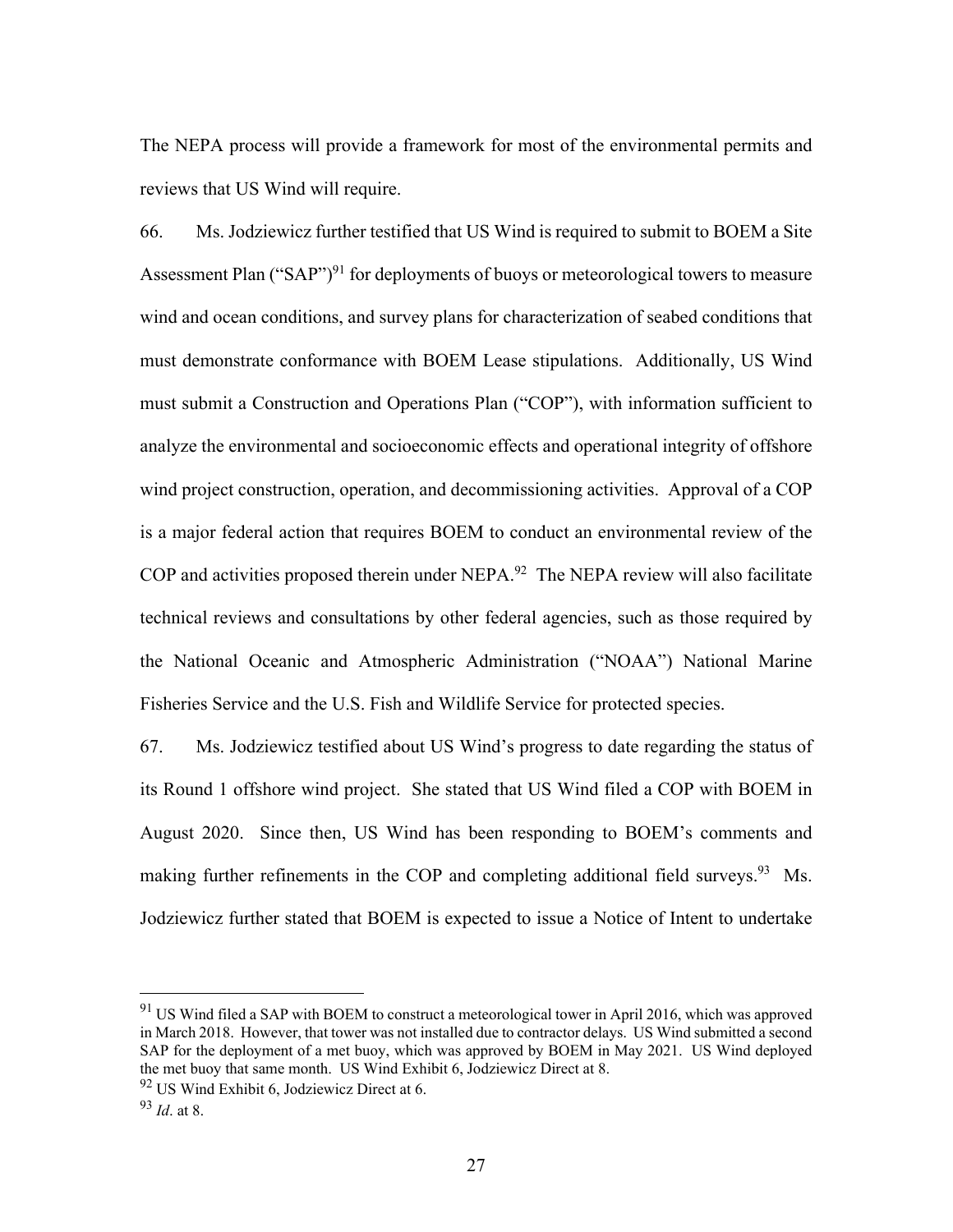an EIS in the next few months, which will begin a roughly two-year timeframe to complete the NEPA review and approve the COP. Ms. Jodziewicz testified that several other federal permits will be wrapped into the NEPA process and will be reviewed concurrently with the EIS, including: a Section 10/404 Permit from the U.S. Army Corps of Engineers for activities and structures in navigable waters and in wetlands; an Incidental Harassment Authorization or Letter of Authorization under the Marine Mammal Protection Act for pile driving and construction activities to protect marine mammals and sea turtles; a Section 408 review; and potentially a permit from the U.S. Army Corps of Engineers, due to the proximity of sand borrow areas for federal beach storm protection projects.<sup>94</sup>

68. In addition to the federal permits, Ms. Jodziewicz described required state environmental permits and reviews, including an Outer Continental Shelf ("OCS") Air Permit from the Maryland Department of the Environment ("MDE") for project construction and operations in the OCS area; review by the Maryland State Historic Preservation Office to assess the potential for impacts to historic resources; review by the Maryland Department of Natural Resources to assess the project's consistency with the State's Coastal Zone Management Program; review by the Delaware Department of Natural Resources and Environmental Control ("DNREC") to assess the project's consistency with Delaware's Coastal Zone Management Program; review by the DNREC of the electric transmission export cable and interconnection, which is planned to be in Delaware; and assessment by the Delaware State Historic Preservation Office of impacts to historic and archaeological resources. Ms. Jodziewicz testified that these permits and

<sup>94</sup> *Id*. at 9.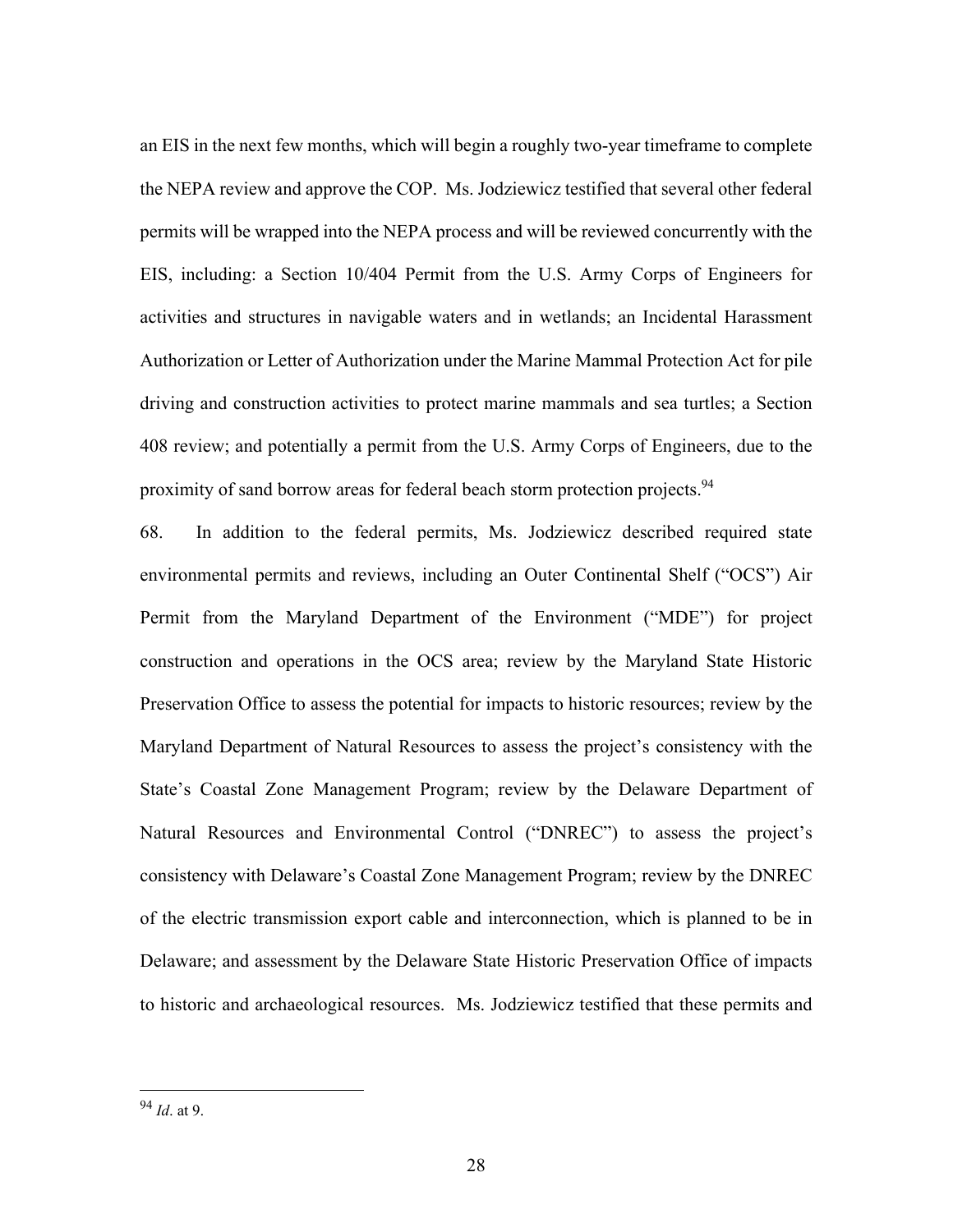reviews would also be wrapped into the NEPA process and reviewed concurrently with the  $EIS.<sup>95</sup>$ 

69. Ms. Jodziewicz testified that the project would provide positive net benefits to air quality in Maryland by generating clean, renewable, electric power with no direct emissions.<sup>96</sup> She also stated that the project would enhance fuel diversity for Maryland's energy supply, reduce dependence on coal-fired supply, help Maryland achieve its goal of procurement of 50% of its electricity from renewable sources by 2030 as stipulated in CEJA, and help mitigate the impacts of climate change in Maryland.<sup>97</sup>

70. Finally, Ms. Jodziewicz discussed how construction noise impacts will be assessed and mitigated, including sounds from pile driving related to project construction.<sup>98</sup>

## d. *Mark Repsher*

71. Mark Repsher, of PA Consulting Group, testified on behalf of US Wind regarding the ratepayer impacts of US Wind's project. Mr. Repsher evaluated the revenues the Momentum Wind project is projected to receive as a market participant in the PJM wholesale electricity market; the impacts that the project will have on the PJM wholesale electricity market and capacity market; and the net impact the project will have on Maryland's residential and nonresidential electric rates.<sup>99</sup>

72. Mr. Repsher testified regarding the methodology used in his analysis, stating that he first used the OREC price schedule proposed by US Wind to project the total gross OREC costs to Maryland ratepayers for the 20-year periods applicable to each of US

<sup>95</sup> *Id*. at 9-10.

<sup>96</sup> *Id*. at 10-12.

<sup>97</sup> *Id*. at 12.

<sup>98</sup> *Id*. at 16.

<sup>99</sup> US Wind Exhibit 7, Repsher Direct at 5.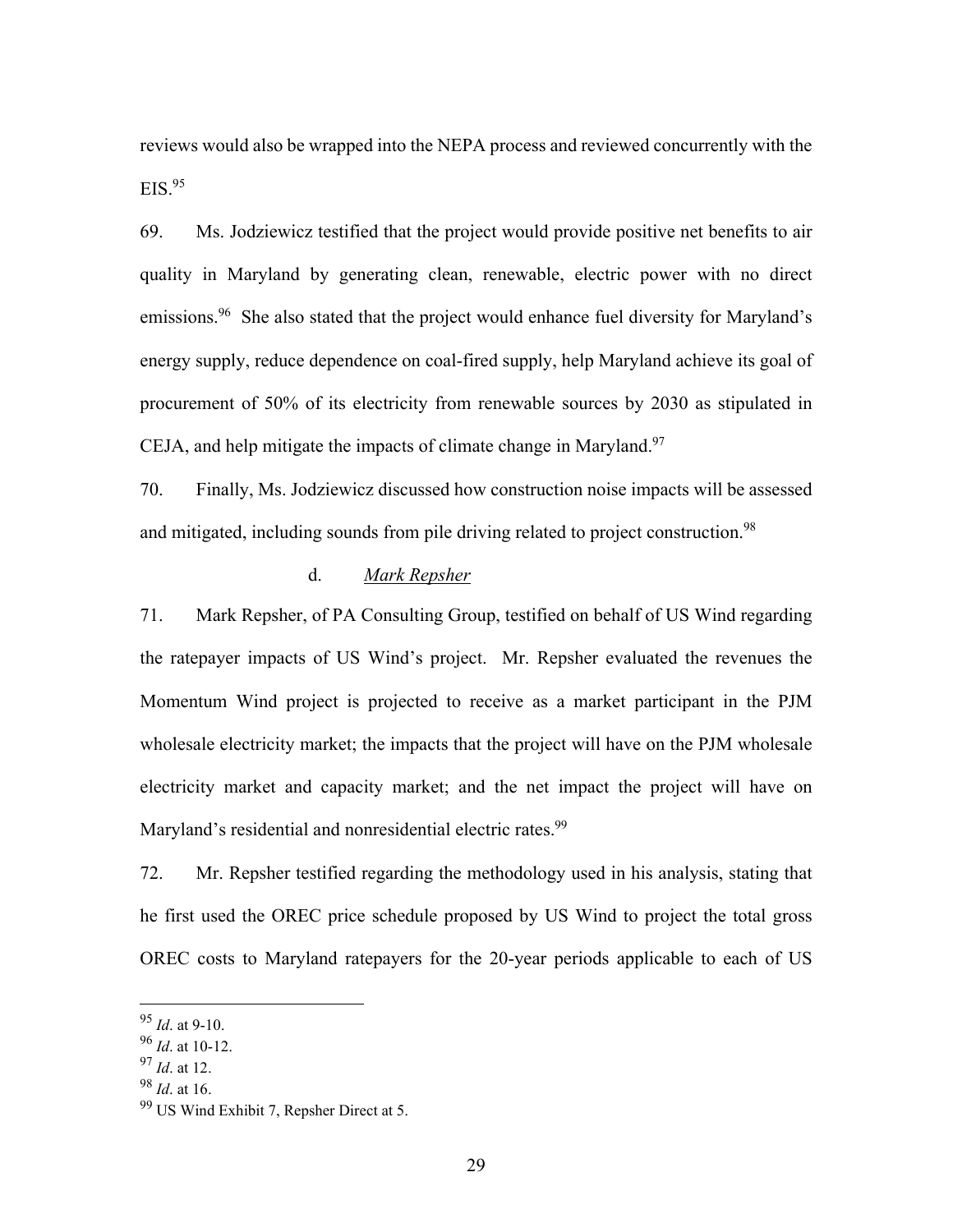Wind's three bids.<sup>100</sup> He then used PA Consulting's wholesale marketing modeling process to project the market-based revenues each of the three bids will receive from the PJM market. He then subtracted the projected market-based revenues and avoided costs from the gross OREC costs to calculate each of the three bids' total net costs to Maryland ratepayers. He then used the total net costs to estimate the monthly bill impacts for a typical Maryland residential customer and typical non-residential customer.

73. Mr. Repsher testified that for each of the bids contained in US Wind's Application, the net rate impacts for the average residential and non-residential electric customer would not exceed the limits prescribed in CEJA.<sup>101</sup> Specifically, for each of the bids, he testified that the residential rate impact would not exceed 88 cents per month in 2018 dollars over the duration of the proposed OREC pricing schedule; and the nonresidential rate impact would not exceed 0.90% of a non-residential customer's total annual electric bill during any year of the proposed OREC pricing schedule.<sup>102</sup>

### **2. Skipjack**

#### a. *David Hardy*

74. David Hardy is President and Chief Executive Officer of Ørsted North America Inc., a subsidiary of Ørsted, and testified on behalf of Skipjack. He stated that Skipjack leveraged Ørsted's experience as the largest developer of offshore wind in the United States to offer investments that will establish a sustainable offshore wind industry in Maryland to serve the broader U.S. market.<sup>103</sup> Mr. Hardy stated that Ørsted is headquartered in

<sup>100</sup> *Id*. at 8.

<sup>101</sup> *Id*. at 6.

<sup>102</sup> *Id*. at 6-8.

<sup>&</sup>lt;sup>103</sup> Skipjack Exhibit 2, Hardy Direct at 2.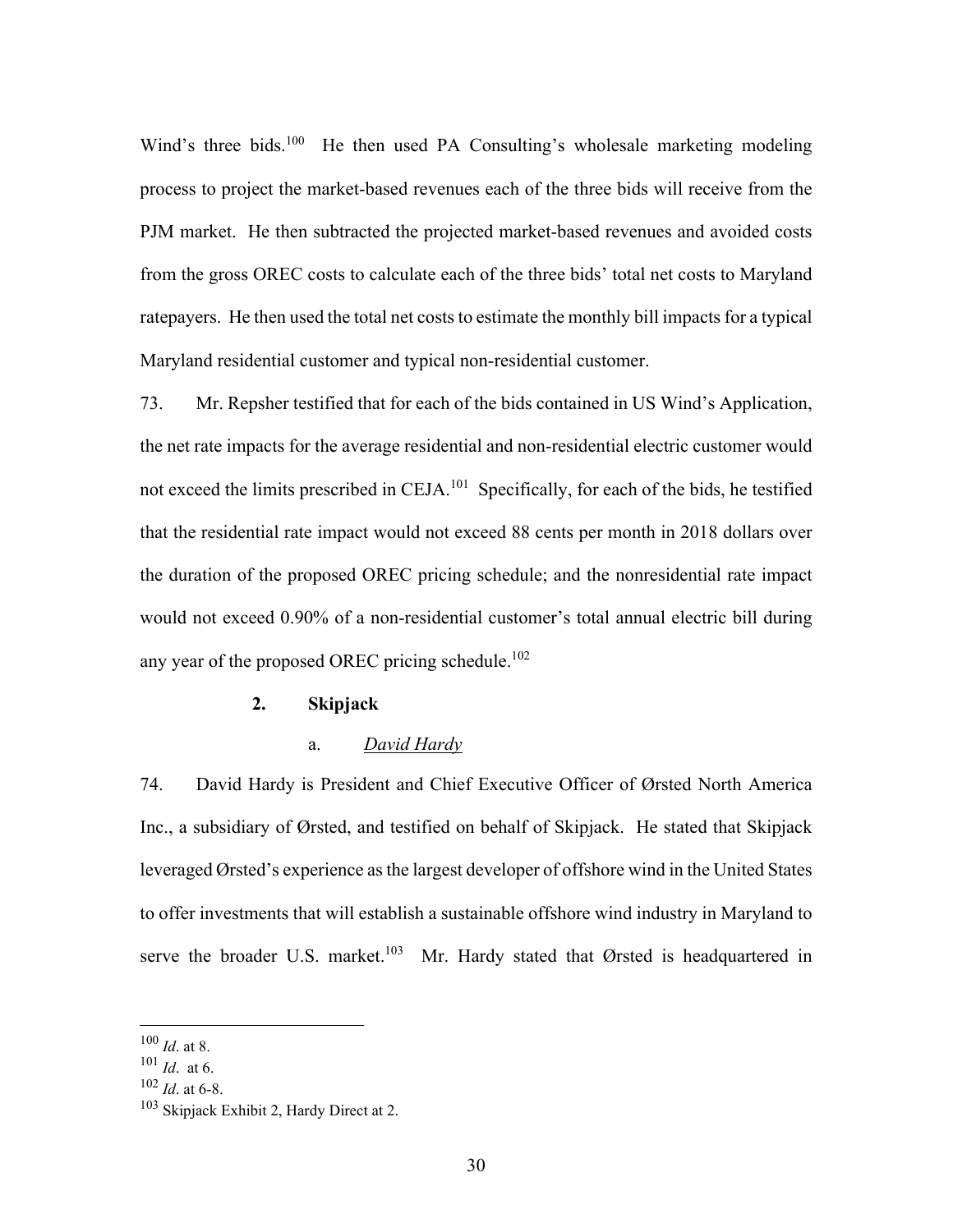Fredericia, Denmark, and employs 6,120 people worldwide, with 2,600 employees dedicated to supporting Ørsted's wind energy business, including over 200 employees in the United States.<sup>104</sup> He observed that Ørsted built the world's first offshore wind farm 30 years ago, and in the last 25 years has installed 7.6 GW of offshore wind capacity, representing about 30 percent of globally-installed offshore wind capacity.<sup>105</sup> The company has another 2.3 GW of offshore wind capacity under construction, according to Mr. Hardy.<sup>106</sup> Mr. Hardy stated that Skipjack is a subsidiary of Ørsted, and is fully supported by Ørsted's team of experienced offshore wind developers and robust financial resources. Mr. Hardy testified that Ørsted has the financial capability necessary to undertake and successfully deliver a Round 2 offshore wind project to the State of Maryland. With regard to offshore wind in the United States, Mr. Hardy stated that Ørsted operates the first U.S. offshore wind farm off the coast of Block Island, Rhode Island, constructed the first wind farm in federal waters off the Virginia shore (Coastal Virginia Offshore Wind), and has been awarded contracts to develop the first offshore wind farms serving New York (South Fork Wind Farm and Sunrise Wind), Connecticut/Rhode Island (Revolution Wind), New Jersey (Ocean Wind 1 and 2), and Maryland (Skipjack Wind Phase 1).<sup>107</sup> Mr. Hardy stated that in its current U.S. portfolio, Ørsted has commitments for over 4,000 MW of offshore wind serving five states.

75. Mr. Hardy testified regarding the mutually exclusive Skipjack Wind Phase 2.0 and 2.1 projects. He stated that under Skipjack Wind Phase 2.0, Skipjack would construct 335

<sup>104</sup> *Id*. at 3, 7.

<sup>105</sup> *Id*. at 4-5.

<sup>106</sup> *Id*. at 5.

<sup>107</sup> *Id*. at 5-6.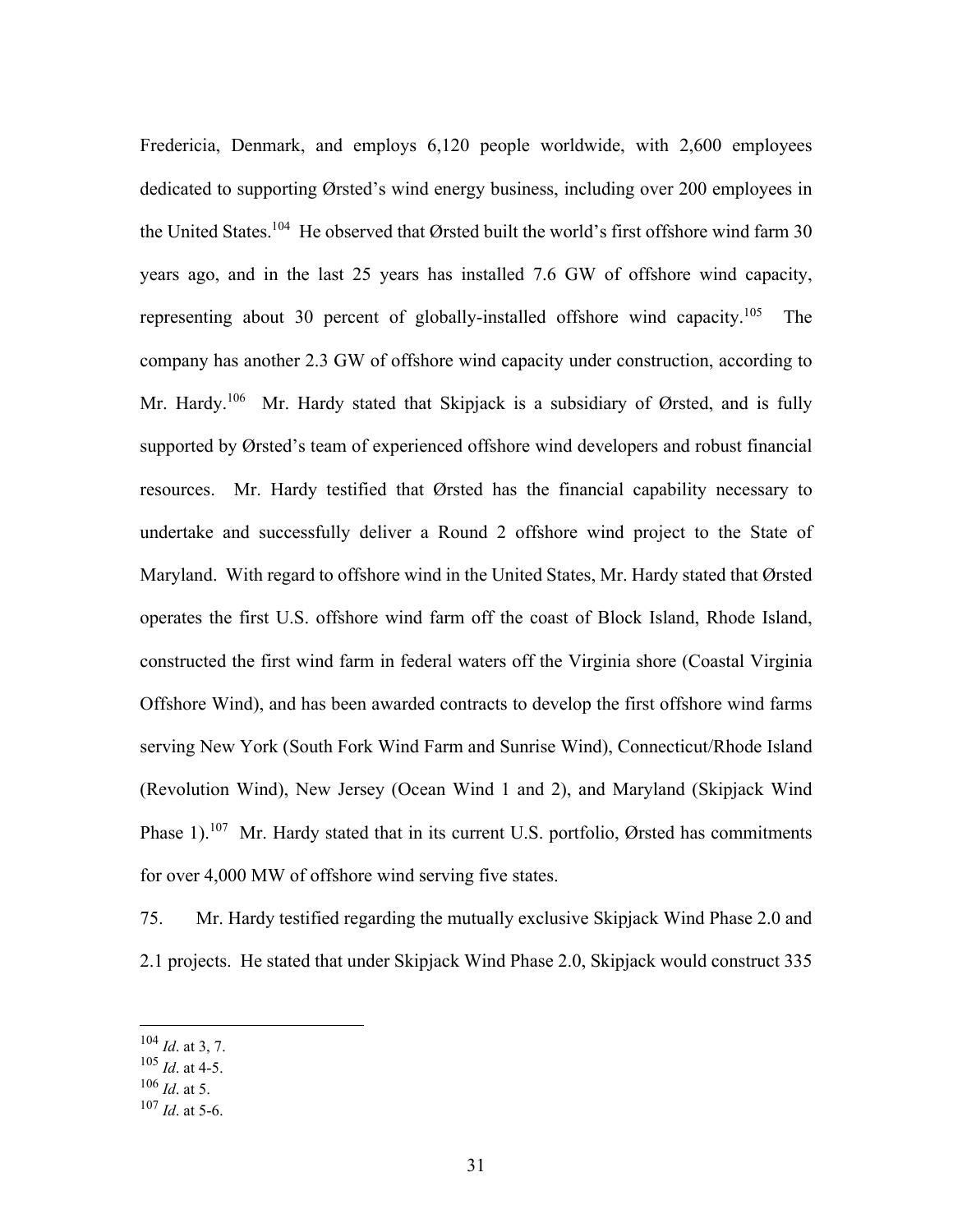MW of nameplate capacity (354 MW of installed rated capacity).<sup>108</sup> Under Skipjack Wind Phase 2.1, Skipjack would construct 846 MW of nameplate capacity (882 MW of installed rated capacity). The larger project would realize more cost efficiencies and greater economic investment and job creation. Mr. Hardy asserted that either Skipjack Wind Phase 2.0 or Phase 2.1 would be developed, constructed and delivered together with Skipjack Wind Phase 1 (the 120 MW project awarded in 2017), which would allow Skipjack to create synergies and reduce the impacts that would be felt by two separate projects.<sup>109</sup> The combined projects would be delivered for commercial operation by 2026.

76. Mr. Hardy discussed benefits of the project to Maryland, and testified that if the Skipjack Wind Phase 2.1 project is selected, Skipjack will invest over \$140 million with Hellenic Cables S.A. to construct in Maryland the United States' first array cable manufacturing factory, which will expand Maryland's offshore wind economy for current and future wind projects in the United States.<sup>110</sup> He further stated that when this investment is added to other planned in-State investments, Skipjack will make \$400 million of investment in Maryland through Skipjack Wind Phase 2.1.<sup>111</sup>

77. Mr. Hardy testified that if the Phase 2.1 project is selected, Skipjack will facilitate – through chartering commitments and/or grant financing – the establishment of a platform supply vessel ("PSV") operator in the State of Maryland.<sup>112</sup> He asserted that Jones Actqualified PSVs will be needed for the construction and operation of offshore wind in the

<sup>108</sup> *Id*. at 9.

<sup>109</sup> Skipjack Exhibit 16, Walker Direct at 10.

<sup>110</sup> Skipjack Exhibit 2, Hardy Direct at 2, 13.

<sup>111</sup> *Id*. at 2.

<sup>112</sup> Skipjack Exhibit 16, Walker Direct at 14.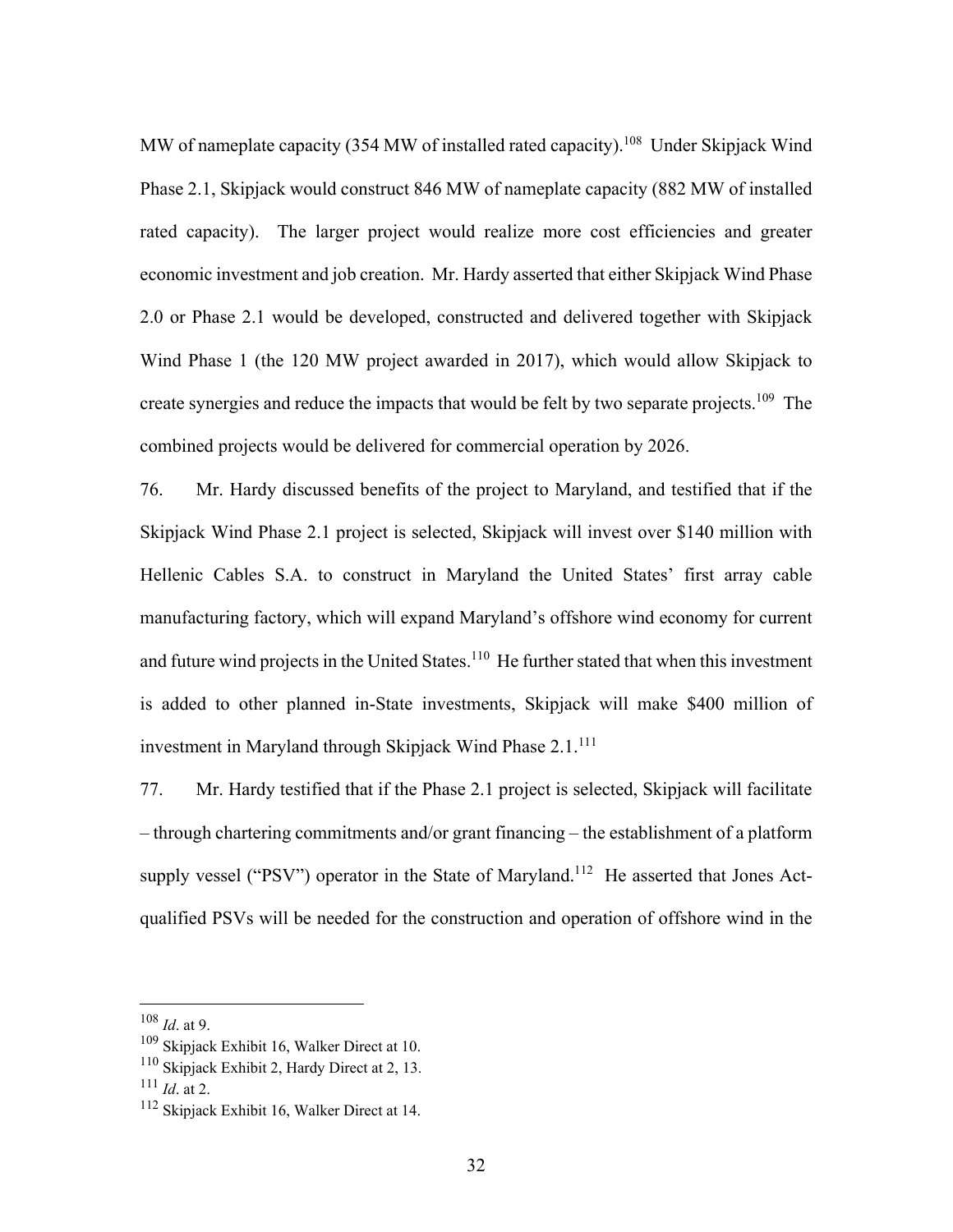United States, but that the vast majority of suitable PSVs exist only in the Gulf of Mexico, with none identified in Maryland.

78. Mr. Hardy testified that if the Skipjack Wind Phase 2.1 project is selected, Skipjack will co-locate its O&M base and expand upon existing plans for the Skipjack Wind Phase 1 facility. He asserted that the combined projects' O&M base "will be a driver of economic development for the State of Maryland, providing a permanent workplace for a variety of onshore staff, as well as acting as the point of embarkation for offshore workers."<sup>113</sup>

## b. *Deborah Lynn Henry*

79. Deborah Lynn Henry, Project Development Director of Ørsted North America Inc., testified regarding Skipjack's Round 2 proposals, Skipjack's team, and Ørsted's experience developing offshore wind projects in the U.S. and around the globe. She asserted that "Ørsted is committed to bringing its world-class offshore wind business to Maryland for the long-term, cementing Ørsted's place within the Maryland business community, and leveraging its market-leading industry relationships to partner with the State to achieve the long-term goal of establishing Maryland as a key supply chain hub for the U.S. offshore wind industry."<sup>114</sup>

80. Ms. Henry asserted that Skipjack Wind Phase 2.0 was submitted to the Commission in December 2020, before Congress extended the Investment Tax Credit ("ITC") for offshore wind in 2021. She stated that the extension of the ITC allowed Skipjack to submit a second, larger project (Phase 2.1), which builds on economies of scale and provides greater investment in, and benefits to, the State of Maryland.<sup>115</sup>

<sup>113</sup> *Id*. at 15.

<sup>114</sup> Skipjack Exhibit 3, Henry Direct at 13.

<sup>115</sup> *Id*. at 8.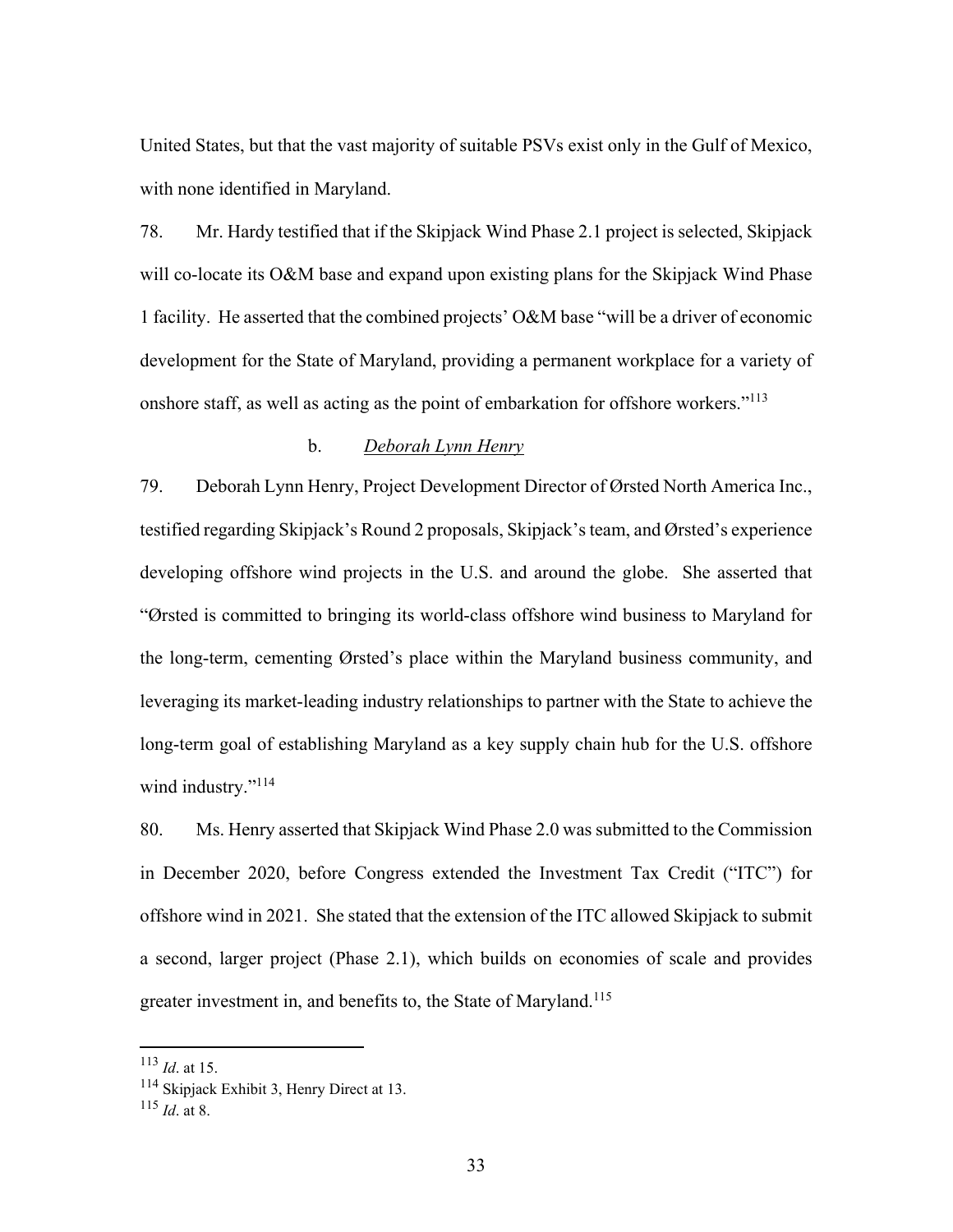81. Ms. Henry testified that the Round 2 Projects would be located in the federal lease areas, OCS-A 0482 and OCS14 A 0519 ("Skipjack Lease Area"), off the Delmarva Shore.<sup>116</sup> She stated that both Skipjack Wind Phase 2.0 and Phase 2.1 would be developed and constructed with the 120 MW Skipjack Wind Phase 1 project approved by the Commission in 2017, which was designed to consist of 10 wind turbines. However, under both Round 2 Applications, Skipjack Wind Phase 1 would be reduced to nine wind turbines due to an increase in capacity (12 MW to 14 MW).<sup>117</sup> The current Round 2 proposals would either add 26 wind turbines (Skipjack Wind Phase 2.0) or 60 wind turbines (Skipjack Wind Phase 2.1), and be laid out in the same grid as Skipjack Wind Phase 1. She stated that the wind turbines would be positioned inside the Skipjack Lease Area with a minimum distance to Ocean City of at least 20 statute miles in order to minimize visual impacts.

82. Because Skipjack Wind Phase 2.1 would be constructed together with Skipjack Wind Phase 1, thereby increasing the scale of the construction and operational activities, Ms. Henry testified that Skipjack was able to offer a lower OREC price for Phase 2.1, thereby allowing Maryland ratepayers to benefit from the economies of scale.<sup>118</sup>

83. Ms. Henry stated that Skipjack plans to use the GE Haliade-X 14 MW Wind Turbine Generator for Skipjack Wind Phase  $2.1^{119}$  She testified that the dimensions of the 14 MW turbine are the same as the dimensions of the 12 MW model that was previously approved by the Commission for Skipjack Wind Phase 1, but that final selection of the turbine would be made closer to the construction phase of the project.

<sup>116</sup> *Id*. 117 *Id*. at 8-9.

<sup>118</sup> *Id*. at 10.

<sup>119</sup> *Id*.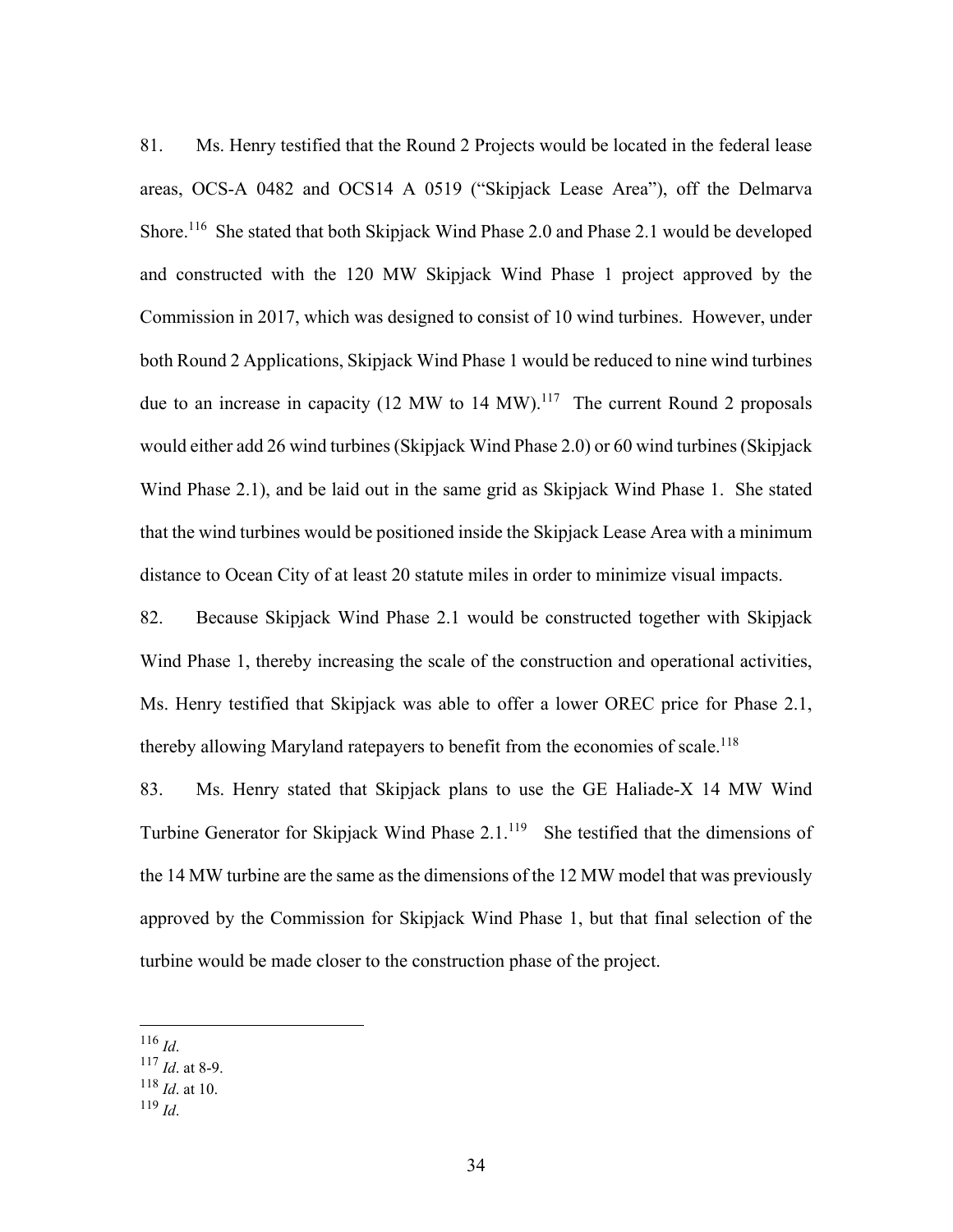84. Ms. Henry discussed Skipjack's planned investments in Maryland, stating that its total investment in the State will be over \$600 million during the development and construction of the Combined Projects.<sup>120</sup> Those investments would include a state-of-theart array cable factory and other important wind turbine generator supply chain and operational investments during the development and construction phase.

## c. *Damien Tanner*

85. Damien Tanner, Senior Risk Specialist at Ørsted and the Acting Co-Technical Project Director of the Skipjack Wind Projects, including both Skipjack Wind Phase 1 and Skipjack's Phase 2 and Phase 2.1 bids, filed Direct Testimony on October 21, 2021. He also adopted the previously filed Direct Testimony of Prem Pereira, Deputy Engineering, Procurement and Construction Director at Ørsted, filed on August 25, 2021.<sup>121</sup>

86. Mr. Tanner testified regarding the technical information contained in each of Skipjack's Round 2, Year 1 Applications. For example, he discussed the wind turbine generator's rated power, capacity, hub height, and location. He stated that Skipjack Wind Phase 2.1 is currently designed to use the GE Haliade-X 14 MW wind turbine generator, which has a 721-foot rotor diameter, a blade length of 351 feet, a tip height of 853 feet, and a hub height of 492 feet – the same dimensions as the previously approved GE Haliade-X 12 MW turbine.122 Mr. Tanner provided that the total nameplate capacity of the combined Skipjack Wind Phase 1 and Skipjack Wind Phase 2.1 would be 966 MW, and the total installed rated capacity would be 1,014 MW (based on 60 wind turbine generators for the

<sup>120</sup> *Id*. at 13.

<sup>121</sup> Skipjack witness Damien Tanner adopted the testimony of Prem Pereira. *See* Hr'g. Tr. at 150 (Tanner).  $122$  Skipjack Exhibit 6, Tanner Direct at 4, 10-11.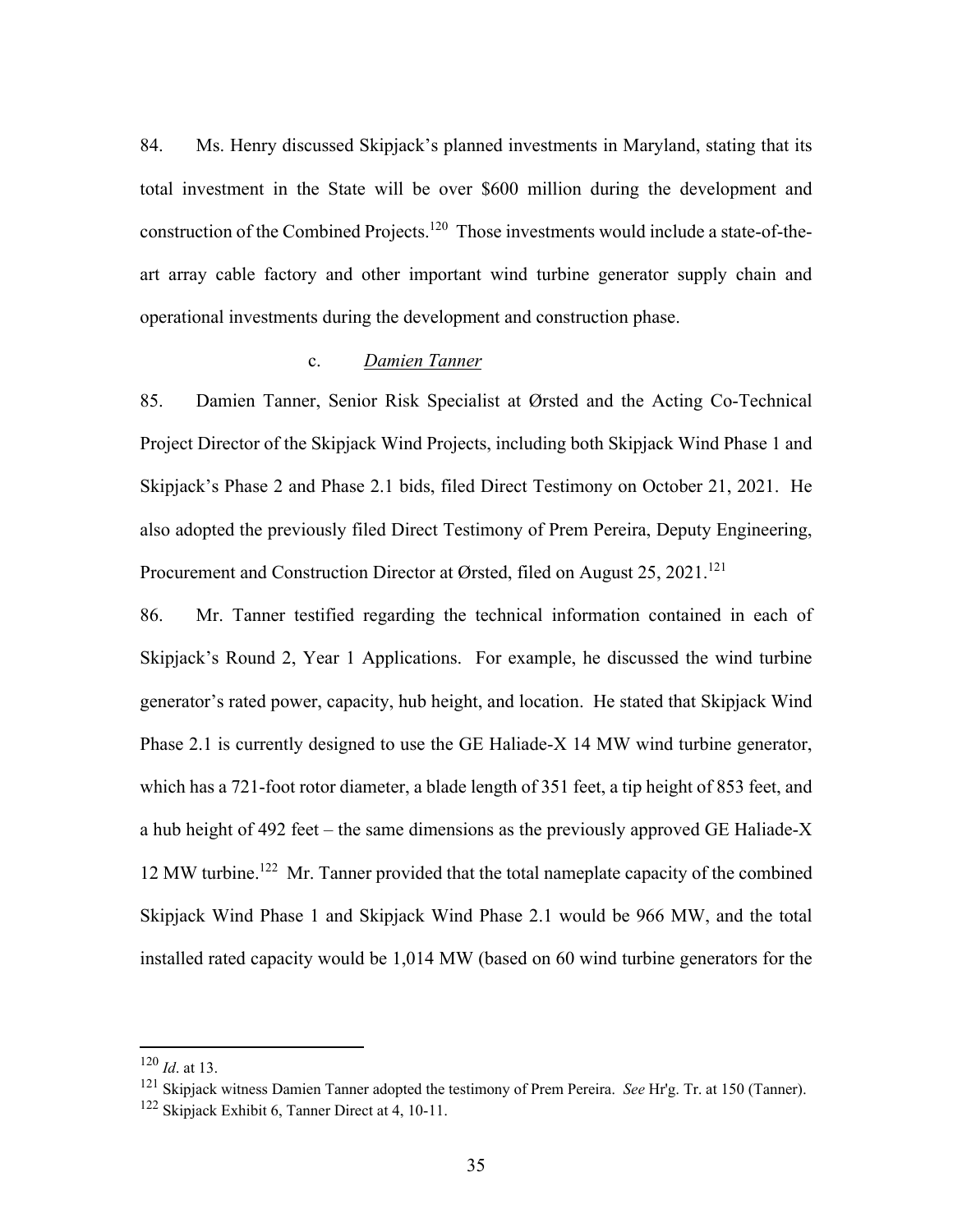Skipjack Wind Phase 2.1 Project and nine wind turbine generators for the Skipjack Wind Phase 1 Project).

87. Mr. Tanner also described the location of the proposed projects, stating that either Round 2 project would be located at least 20 statute miles from Ocean City, Maryland.<sup>123</sup> He testified regarding the interconnection of the project to PJM's transmission system, stating that it would connect to the point of interconnection via a new 275 kV submarine and buried terrestrial cable system. Mr. Tanner stated that Skipjack chose monopile foundations for the turbines because they are the most cost-effective and proven wind turbine foundation technology currently in use, they are relatively easy to fabricate and install, and they are the design of choice for most offshore wind farms in Europe.<sup>124</sup>

88. Mr. Tanner testified regarding Skipjack's project construction plans, including plans for procuring the necessary labor and equipment, for its Round 2 Projects. He stated that Skipjack plans to use several ports and harbors in Maryland to support the construction and operations of its Round 2 Project. He also described Skipjack's operations and maintenance plan, project schedule, and decommissioning plan.

## d. *Siphokazi Majola*

89. Siphokazi Majola is Senior Commercial Manager at Ørsted U.S. Offshore Wind, and Commercial Project Lead of both Skipjack Wind Phase 1 and Skipjack's Phase 2 and Phase 2.1 bids. She testified regarding the financial information and local content information in each of Skipjack's Round 2, Year 1 Applications.

<sup>123</sup> *Id*. at 8.

<sup>124</sup> *Id*. at 12.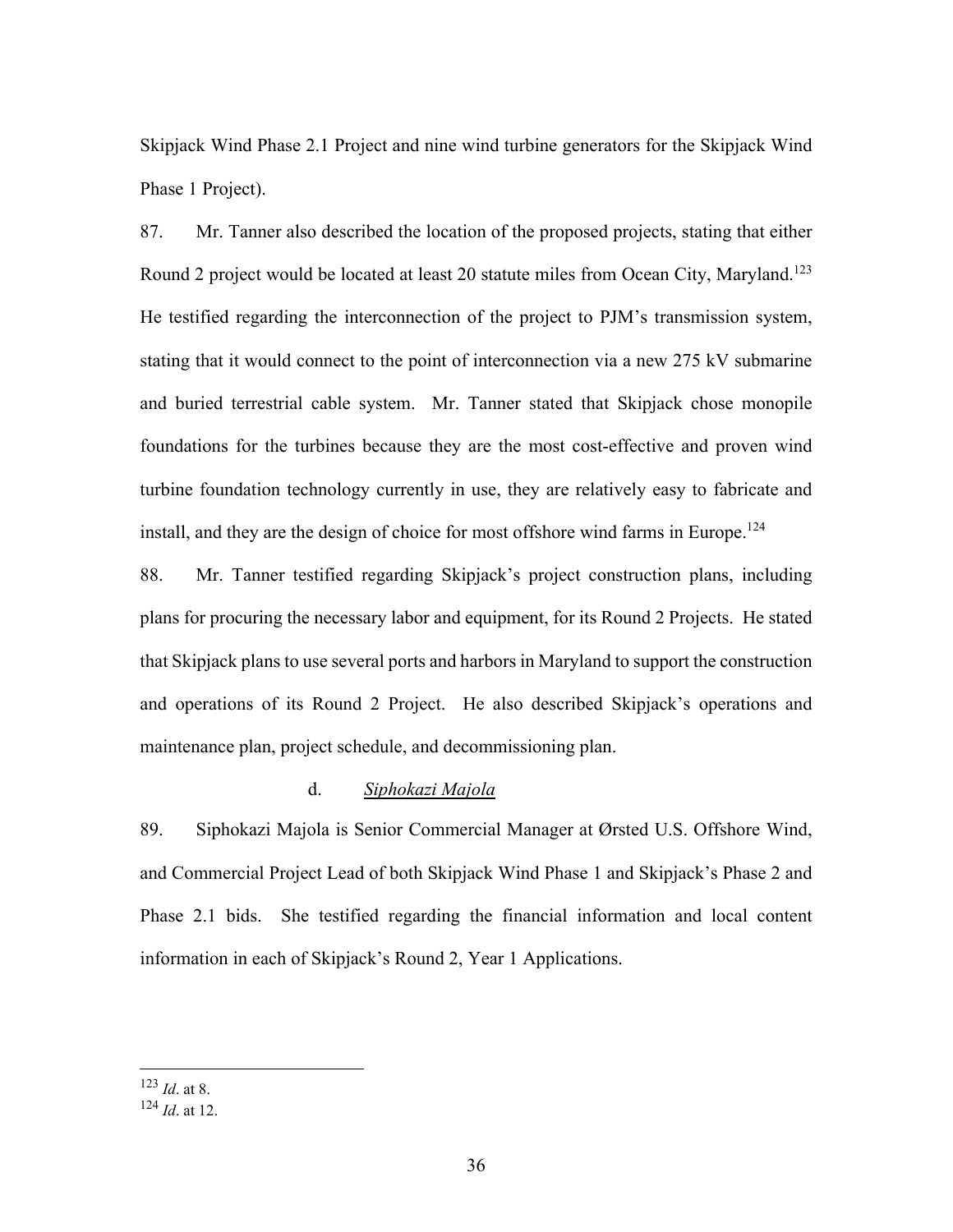90. Ms. Majola testified that Ørsted is the global leader in financing, constructing, and operating offshore wind projects, and that the company is publicly traded on the Nasdaq Copenhagen Stock Exchange, with an equity market capitalization of approximately \$60 billion and cashflows from existing business of approximately \$1.7 billion.<sup>125</sup> Given those resources, Ms. Majola testified that Skipjack will finance 100 percent of Skipjack Wind Phase 2.1 with equity (covering development, construction, and operating costs).<sup>126</sup> She asserted that this financial strength eliminates the risk that project-level financing imposes on such projects, and will ensure that financing issues will not delay the investments Skipjack intends to make to further the development of Skipjack Wind Phase 2.1 and Maryland's offshore wind industry.

91. Ms. Majola stated that Skipjack intends to apply for the ITC and has assumed the availability of the ITC in the pricing of its offshore wind projects. She also asserted that Skipjack plans to apply for the federal Modified Accelerated Cost Recovery System depreciation incentive, and is evaluating whether to apply for the Maryland State Job Creation Tax Credit. Ms. Majola testified that Skipjack commits to use best efforts to apply for all eligible state and federal grants, rebates, tax credits, loan guarantees, and other similar benefits as they come available, and to agree to pass along to retail electric customers 80 percent of the value of any incentives received by either Round 2 Project and not included in the Round 2 Applications.<sup>127</sup>

<sup>&</sup>lt;sup>125</sup> Skipjack Exhibit 14, Majola Direct at 4.

<sup>126</sup> *Id*. at 5.

<sup>127</sup> *Id*. at 9.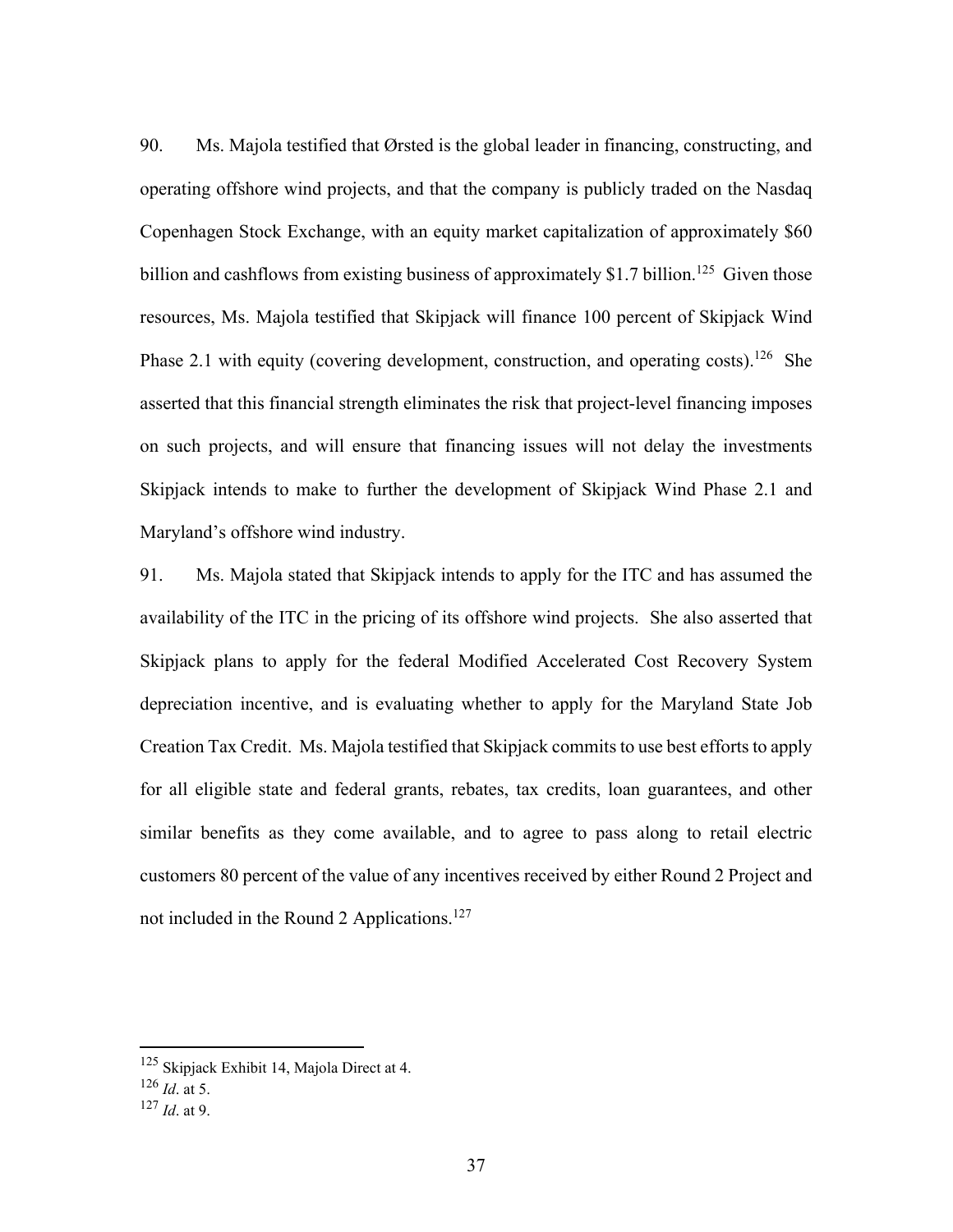92. Ms. Majola testified about Skipjack's proposed OREC price schedule and quantity, and asserted that Skipjack's Phase 2 project would not exceed the projected Round 2 net rate impact caps for residential and nonresidential customers as described in PUA § 7- 704.1(e)(1)(ii).<sup>128</sup>

93. Ms. Majola testified about the local economic development package associated with Skipjack Wind Phase 2.1, including Skipjack's commitment to include an additional \$400 million investment in the State to create infrastructure for current and future wind projects and to provide jobs during the development and construction, as well as \$478 million during the operational phase.<sup>129</sup> She discussed Skipjack's commitment to invest in a full-scale cable manufacturing facility to be built at Tradepoint Atlantic that will be suitable for producing high voltage array cables, establish a Maryland base for a worldclass operator of Jones Act-qualified platform supply vessels, and expand a Maryland O&M base. Ms. Majola stated that as part of Skipjack Wind Phase 1, Skipjack committed to establish its primary O&M base in the Ocean City, Maryland region, and that if the Commission selects Skipjack Wind Phase 2.1, Skipjack will expand upon its existing plans for the O&M base.<sup>130</sup> Ms. Majola asserted that with regard to Skipjack's Round 1 project, the company has invested nearly \$40 million in Maryland in furtherance of the development and construction activities.<sup>131</sup>

<sup>128</sup> *Id*. at 12.

<sup>129</sup> *Id*. at 12-13.

<sup>130</sup> *Id*. at 18.

<sup>131</sup> *Id*. at 19.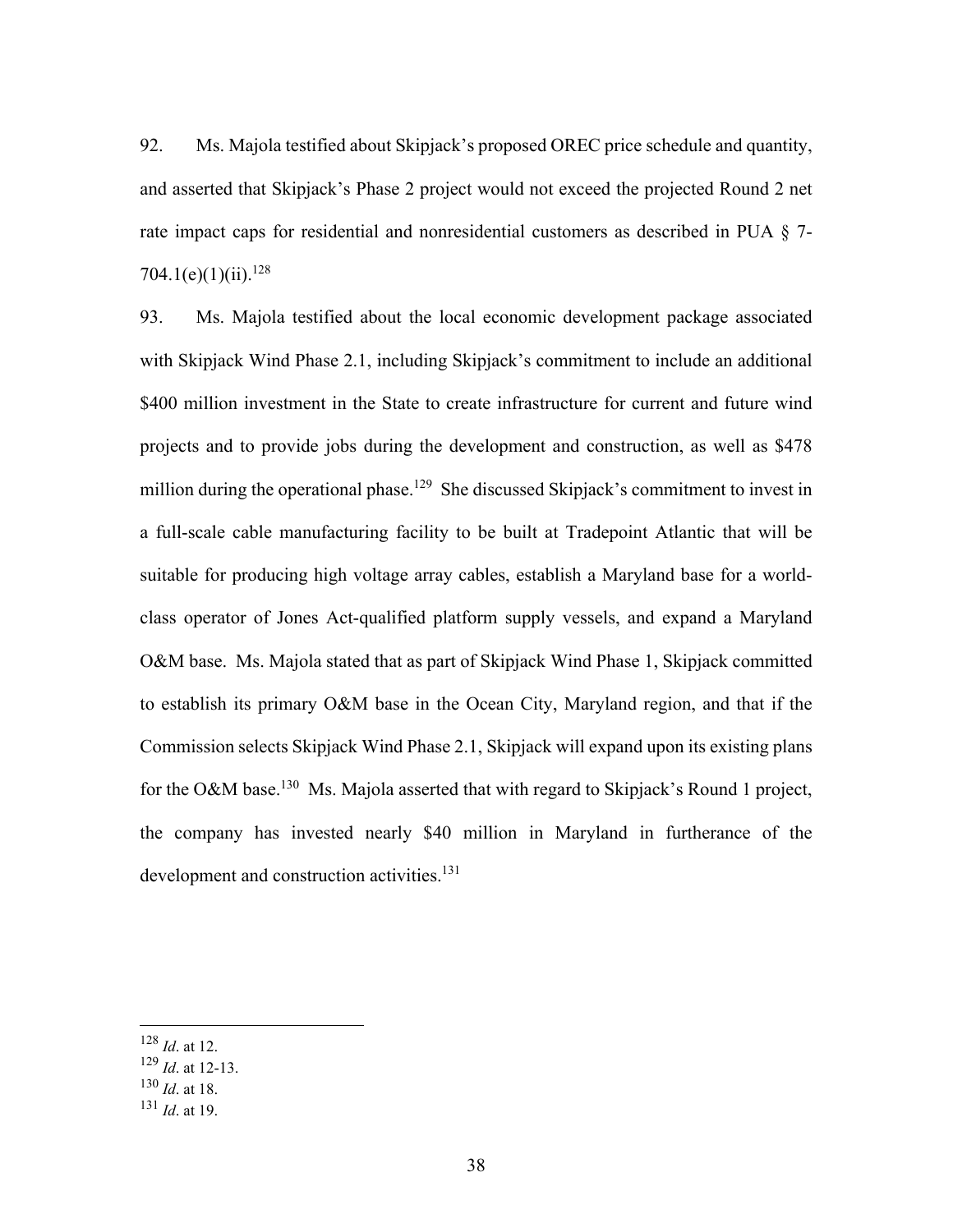## e. *Esther Siskind*

94. Esther Siskind, Permitting Manager for the Skipjack Wind projects at Ørsted North America Inc., testified about the environmental plans, permits, and approvals that will be required for Skipjack's Round 2 projects. She also discussed potential environmental impacts of the Round 2 projects and described the environmental benefits of executing one of the Round 2 projects together with Skipjack Wind Phase 1.

95. Ms. Siskind discussed the comprehensive environmental review process Skipjack's Round 2 projects would face to comply with applicable statutes from multiple federal, state, local, and tribal authorities.<sup>132</sup> At the federal level, she stated that environmental review requirements will be met through compliance with NEPA, in support of which Skipjack will submit a COP to BOEM, which will initiate statutory consultations with other federal agencies. She testified that permits will also be sought from the U.S. Army Corps of Engineers and NOAA.

96. Ms. Siskind testified that once BOEM determines that the COP is sufficient, BOEM will issue a Notice of Intent to prepare an Environmental Impact Statement ("EIS"). During the EIS process, Ms. Siskind stated that the project will be reviewed by more than 25 federal, state, and local regulatory agencies, and that there will be multiple opportunities for public comment and involvement.<sup>133</sup> She further stated that the NEPA process will entail review of compliance with the Endangered Species Act, Coastal Zone Management Act, Magnuson-Stevens Fishery Conservation and Management Act, National Historic Preservation Act, Migratory Bird Treaty Act, and the Marine Mammal Protection Act.

<sup>132</sup> Skipjack Exhibit 8, Siskind Direct at 5.

<sup>133</sup> *Id*. at 6.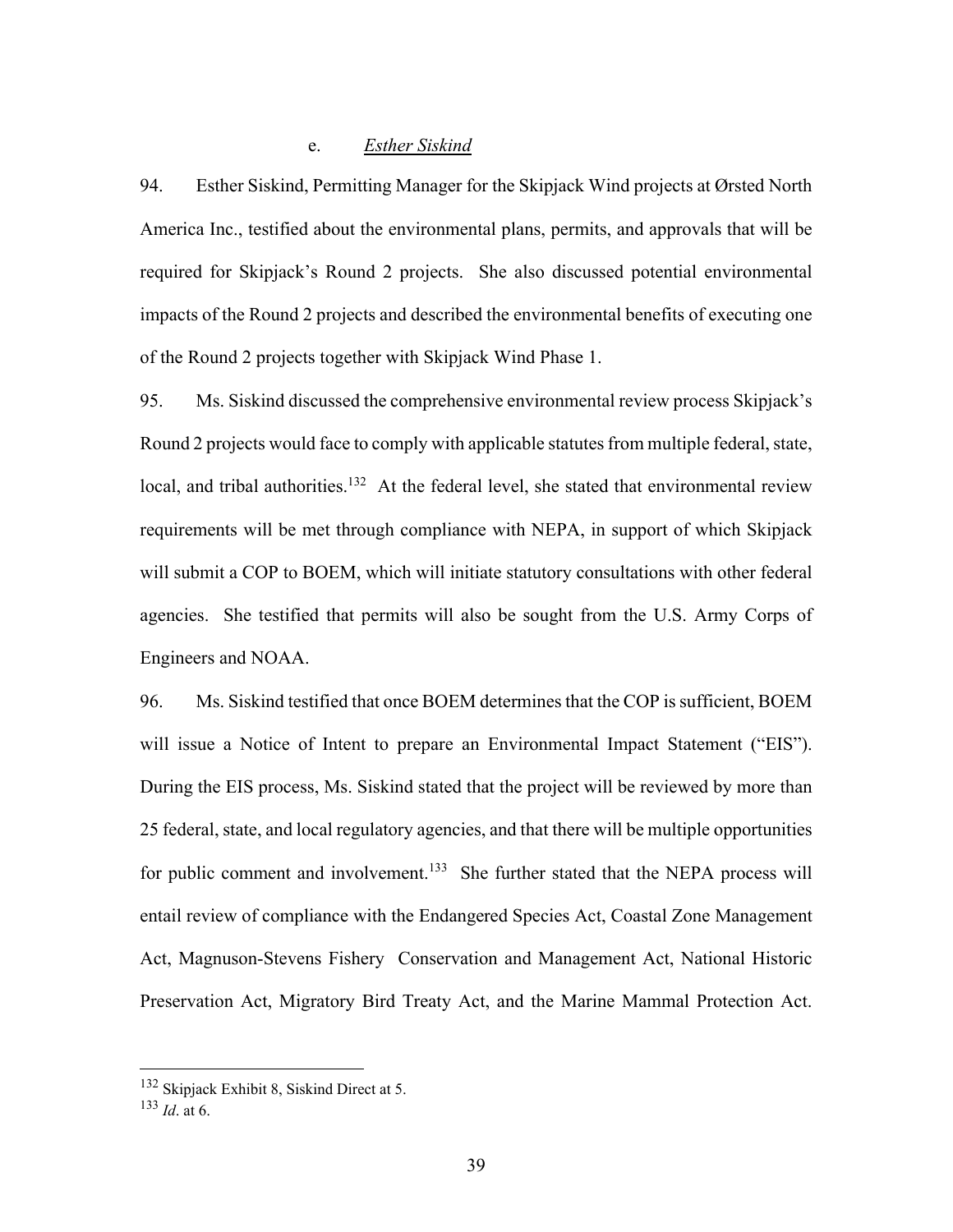According to Ms. Siskind, the EIS process will conclude with the issuance of the Record of Decision, after which BOEM will approve the COP and Skipjack will be required to submit both a Facility Design Report and a Fabrication and Installation Report for BOEM's review.

97. Ms. Siskind testified that Skipjack submitted its Phase 1 SAP to BOEM in June 2018, which was approved in December 2019.134 This resulted in the deployment in January 2020 of one floating light detection and ranging (or "FLiDAR") met-ocean buoy to record wind data. Additionally, the COP for Skipjack Wind Phase 1 was submitted to BOEM in April 2019; however, federal permitting delays in 2019 and 2020 resulted in a decline of the progression of offshore wind development projects across the industry. Ms. Siskind testified that Skipjack then made a decision to deliver Skipjack Wind Phase 1 and Skipjack Wind Phase 2.1 together, and to submit to BOEM a new COP for the Combined Projects.<sup>135</sup> Ms. Siskind stated that BOEM will consider viewshed impacts during its review of the COP, and Skipjack will be required to develop and submit a Visual Impact Assessment.<sup>136</sup>

# f. *Brady Walker*

98. Brady Walker, Mid-Atlantic Market Manager for Ørsted North America Inc., a subsidiary of Ørsted A/S, testified regarding Skipjack's stakeholder outreach and engagement. He stated that he coordinates Skipjack's outreach to private and public entities that Skipjack could partner with to "expand Skipjack's commitment to establishing Maryland as a key supply chain hub for the U.S. offshore wind industry as well as a long-

<sup>134</sup> *Id*. at 7.

<sup>135</sup> *Id*. at 7-8.

<sup>136</sup> *Id*. at 9-10.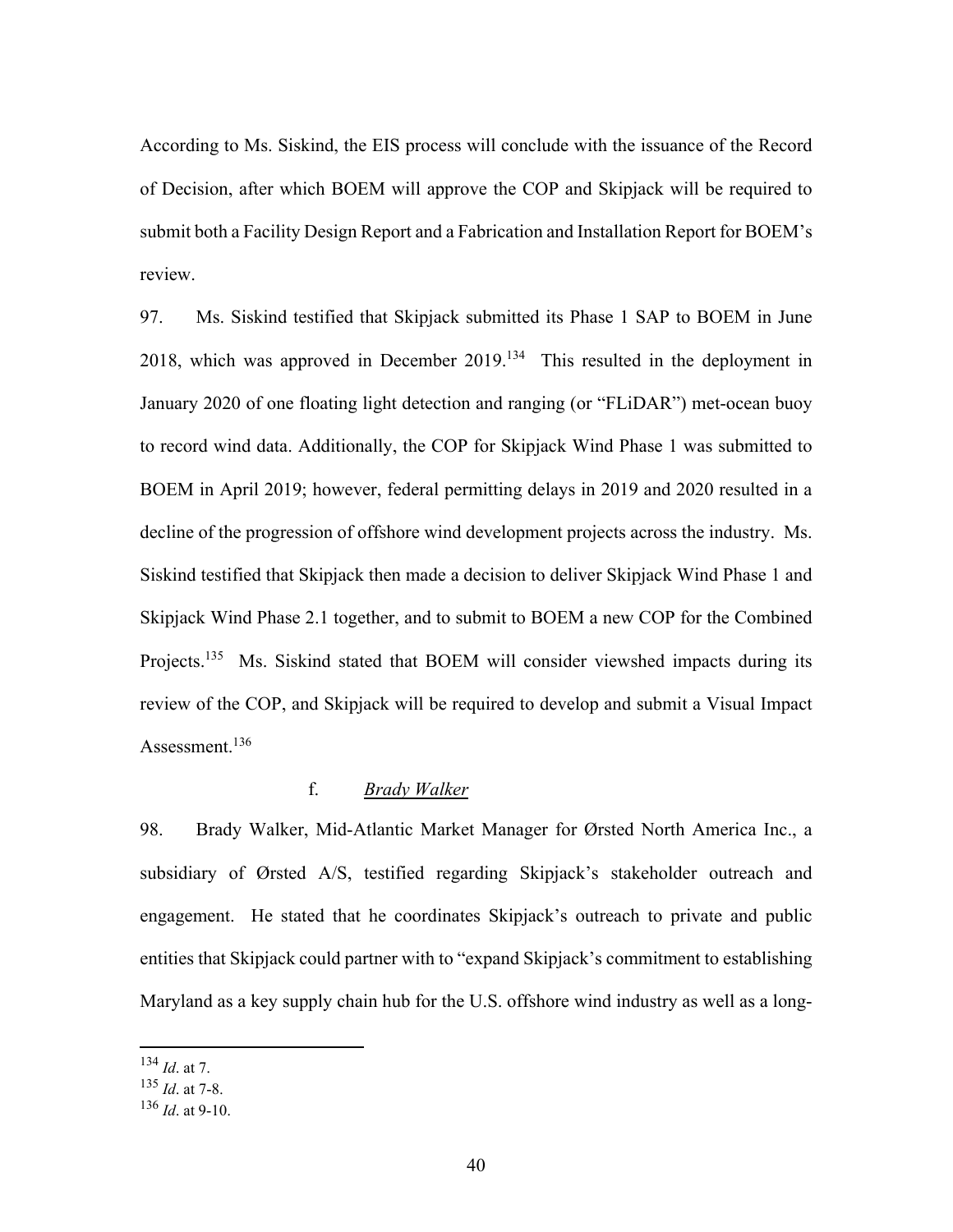term member of the communities in which [Skipjack's] facilities and personnel will be located."<sup>137</sup> Skipjack's public engagement included a virtual open house held on July 19, 2021, to provide information to the general public regarding Skipjack Wind Phase 2.0 and 2.1.138

99. Mr. Walker also provided testimony regarding the tangible investments Skipjack has made in relation to Skipjack Wind Phase 1. He stated that in 2018, Skipjack opened an office in Annapolis, Maryland to employ Maryland residents and provide a home office to develop and operate Skipjack Wind Phase 1 and future wind projects.<sup>139</sup> Additionally, he stated that Skipjack has invested \$13 million to date for upgrades at Tradepoint Atlantic, and that Skipjack has made significant progress on its Phase 1 commitment to develop a Maryland-based steel fabrication facility and locate an O&M base in the Ocean City, Maryland region.<sup>140</sup> He asserted that as of May 2021, Skipjack has invested nearly \$40 million in Maryland in furtherance of the development and construction of Skipjack Wind Phase 1.<sup>141</sup> He testified that "Skipjack has fully satisfied Condition 20 of the Commission's 2017 OREC Order."<sup>142</sup> He argued that Skipjack's investment in Maryland through Skipjack Wind Phase 1 should give the Commission confidence that Skipjack will carry through with its proposed investments in Skipjack Wind Phase 2.1.

100. Mr. Walker testified regarding Skipjack's plans to engage small businesses and MBEs, train and utilize skilled labor, work with national and local trade unions, and

- <sup>138</sup> *Id*. at 10.
- <sup>139</sup> *Id*. at 3.
- <sup>140</sup> *Id*. at 4.
- <sup>141</sup> *Id*. at 5.
- <sup>142</sup> *Id*. at 4.

<sup>137</sup> *Id*. at 7.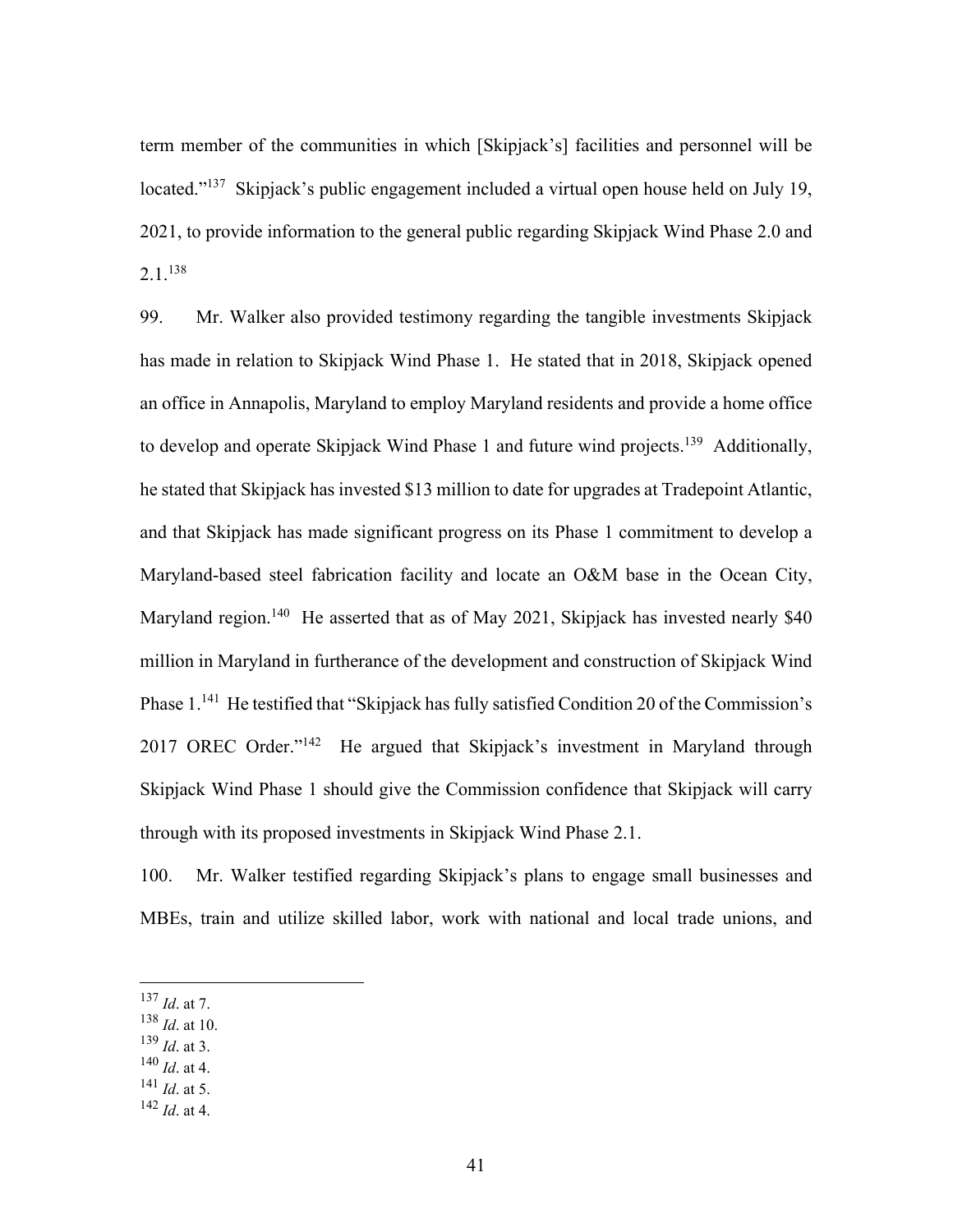provide compensation consistent with Maryland regulatory requirements.<sup>143</sup> He testified regarding Skipjack's Supplier Diversity and MBE Plan that will ensure that Skipjack's prime contractors use techniques to promote and achieve MBE participation, and create opportunities for MBEs. Mr. Walker stated that Skipjack's contracts with vendors to perform permitting, engineering, construction, operations and maintenance work within Maryland will require that contractors use good faith efforts to achieve or exceed the State's goal of 29 percent MBE and 10 percent small business participation.<sup>144</sup> Additionally, Mr. Walker testified that for the procurement of components of Skipjack Wind Phase 2.1 located within Maryland, Skipjack will require its contractors to use good faith efforts to achieve or exceed the State's goal of 29 percent of in-State spend, by dollar value, from MBEs.

101. Mr. Walker testified that Skipjack would utilize skilled labor to assemble advanced foundation components at Tradepoint Atlantic, and that Ørsted signed an agreement with the North America's Building Trades Union ("NABTU"), which represents more than 3 million skilled craft professionals, for the build-out of its current and future portfolio of U.S. projects.<sup>145</sup> Mr. Walker testified regarding how Ørsted will support training and reskilling of workers to help them prepare for employment opportunities in the offshore wind industry.

<sup>143</sup> *Id*. at 12.

<sup>144</sup> *Id*. at 15.

<sup>&</sup>lt;sup>145</sup> *Id.* at 17. Mr. Walker estimated that 2,900 hours per position will be performed with union labor related to Tradepoint Atlantic, equating to 200,100 union hours of labor.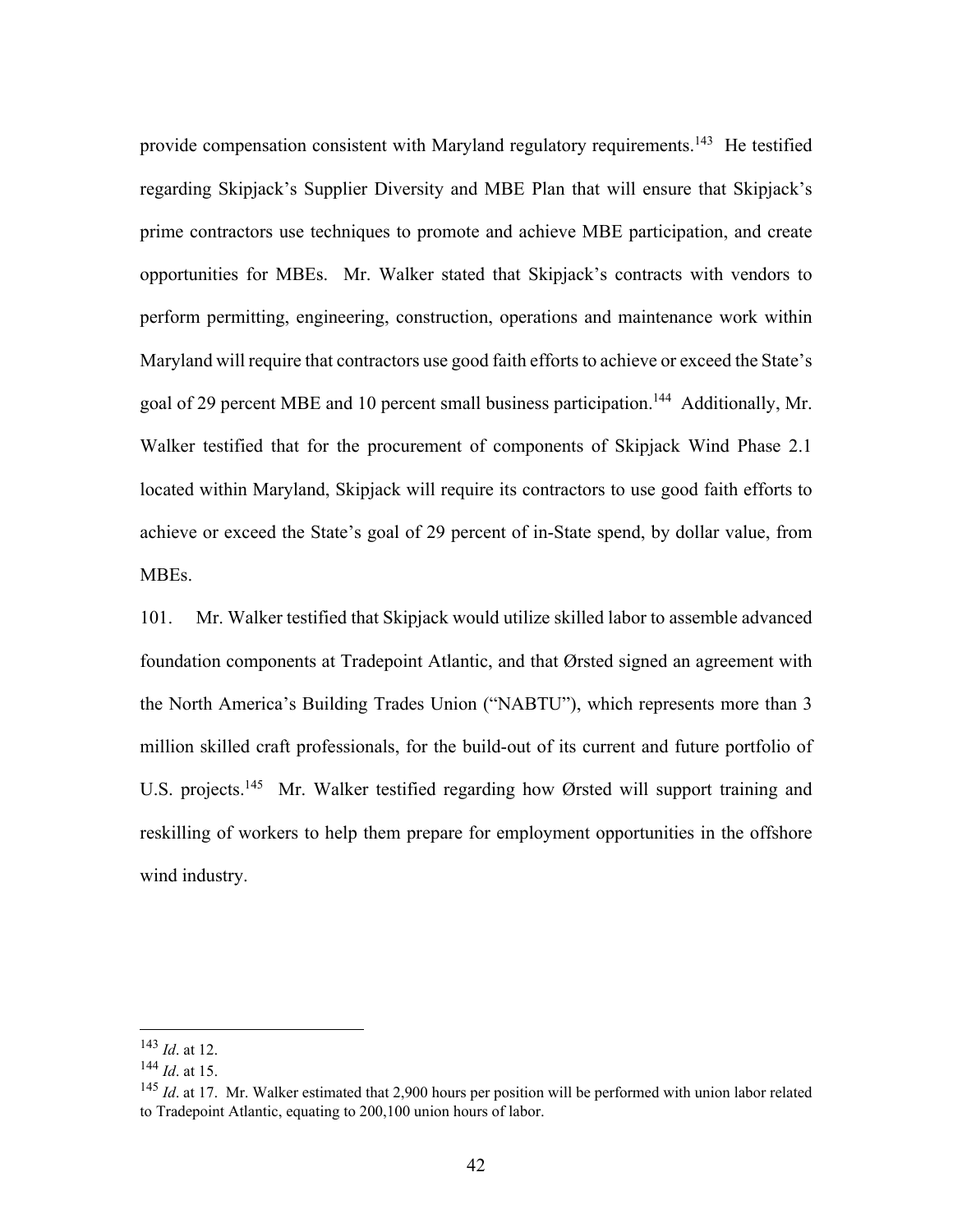# g. *Colin Cain*

102. Colin Cain, a partner with Bates White, LLC, ("Bates White") provided testimony on behalf of Skipjack related to the cost-benefit analysis and economic impact analysis of Skipjack's proposed Round 2 projects. He testified regarding the results of the Bates White's Cost-Benefit Analysis Reports on Skipjack's Round 2, Year 1 Applications.

103. Mr. Cain's testimony, and the Bates White Reports, evaluated Skipjack's projects in relation to three key regulatory tests established under the Maryland Offshore Wind Energy Act of 2013, CEJA, and COMAR 20.61.06.02L.<sup>146</sup> Specifically, the tests are: (i) the project must demonstrate positive net benefits; (ii) the projected net rate impact of the project (along with all other qualified offshore wind projects) must not exceed \$0.88 per month in 2018 dollars for residential customers; and (iii) the projected net rate impact of the project (along with all other qualified offshore wind projects) must not exceed 0.9% of total annual electric bills for nonresidential customers in any year over the duration of the project.

104. Mr. Cain testified that the Bates White cost-benefit analysis demonstrated that Skipjack Wind Phase 2.1 passes each of the three regulatory tests. In particular, Mr. Cain testified that the Skipjack Wind Phase 2.1 project would not exceed either the residential or the nonresidential statutory threshold. Mr. Cain reached the same conclusion with regard to the Skipjack Wind Phase 2.0 project.<sup>147</sup> He further stated that net benefits of the Phase 2.1 project would be approximately \$1.57 billion on a net present value basis, in 2020 dollars.<sup>148</sup> He provided a similar analysis for Skipjack Wind Phase 2.0, finding that

<sup>146</sup> Skipjack Exhibit 10, Cain Direct at 3-4.

<sup>147</sup> *Id*. at 16.

<sup>148</sup> *Id*. at 4.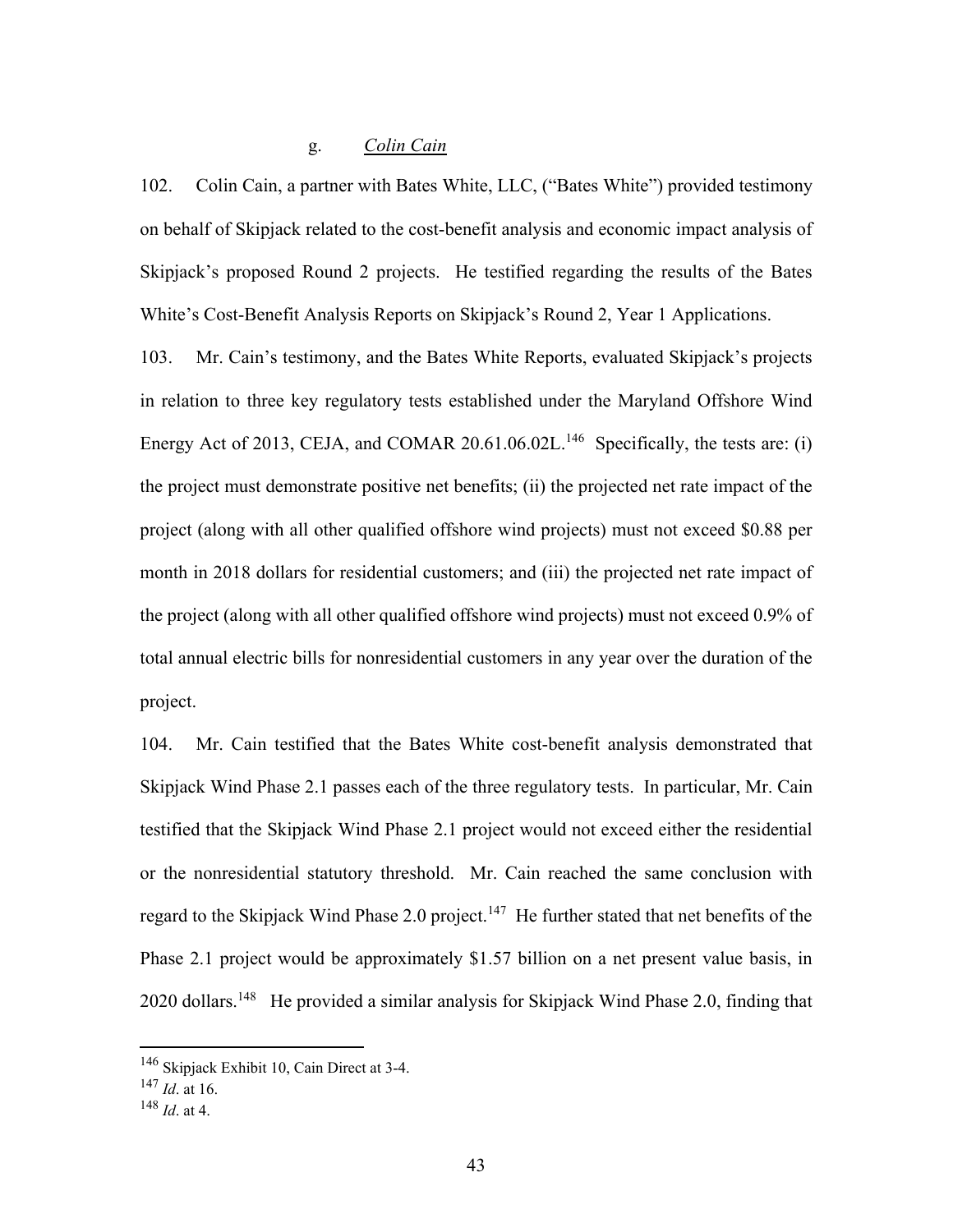the Phase 2 project would provide net benefits to Maryland over the OREC period of approximately \$460.3 million.149

105. As required by COMAR 20.61.06.02L, Mr. Cain performed an input-output analysis as part of the cost-benefit analysis, and concluded that construction of Skipjack Wind Phase 2.1 would contribute approximately \$164.2 million of value added to the Maryland economy, and that the value added from operations and maintenance over the 20-year contract term would be about \$351.1 million, for a total of \$515.3 million (in 2020 dollars).<sup>150</sup> He further stated that the estimated employment impacts from construction of the Phase 2.1 project would be 1,728 full-time equivalent ("FTE") jobs.<sup>151</sup> He provided a similar analysis for Skipjack Wind Phase 2.0, finding that construction of the Phase 2.0 project would contribute \$76 million of value to the Maryland economy, while operations and maintenance over the 20-year contract would total approximately \$149.3 million, for a total of \$225.3 million (in 2020 dollars).152 He further stated that the estimated employment impacts from construction of the Phase 2.0 project would be 652 FTEs.<sup>153</sup> 106. Mr. Cain analyzed the pollution-related effects of the construction, operation, and decommissioning phases of the Skipjack Phase 2.1 project. He testified that the Phase 2.1 project would reduce emissions of harmful pollutants by displacing generation from other fossil fuel-fired generation plants, including carbon and sulfur dioxide, nitrogen oxide, mercury, and particulate matter.<sup>154</sup> The Bates White analysis estimated the value of net

<sup>149</sup> *Id*. at 16.

<sup>150</sup> *Id*. at 6.

<sup>151</sup> *Id*. at 7. Mr. Cain defined "job" as one full-time equivalent employment at 2,080 hours per year. *Id*. 152 *Id*. at 17-19.

<sup>153</sup> *Id*. at 20.

<sup>154</sup> *Id*. at 9-10.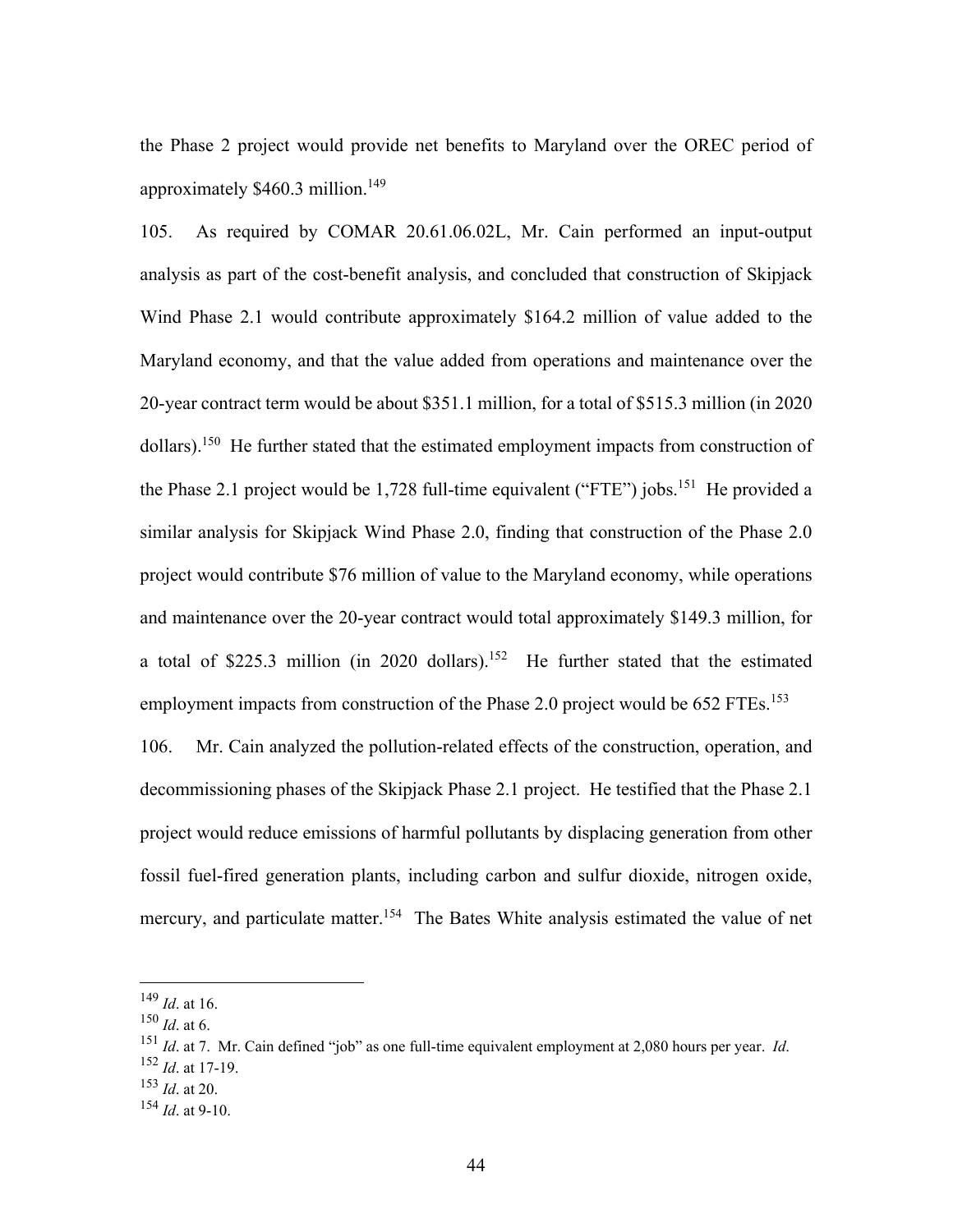emissions-related benefits at \$1.5 billion on a net present value ("NPV") basis.<sup>155</sup> Similarly, with regard to the Phase 2.0 project, the Bates White analysis estimated the value of net emissions-related benefits at \$619.9 million on a net present value basis.<sup>156</sup>

107. In accordance with the PUA, Mr. Cain's analysis included an evaluation of the cost of ORECs, offsetting revenue from the projected sales of energy and capacity into the PJM wholesale markets, the avoided cost of Tier 1 REC purchases, and reduced electricity costs associated with lower energy market clearing prices in the PJM energy markets.<sup>157</sup> In particular, Mr. Cain testified that the project would reduce energy market clearing prices by selling energy at zero offer price into the PJM wholesale energy market, "with potentially significant price-reduction effects."<sup>158</sup> Mr. Cain estimated that the project would produce energy market revenue accruing to ratepayers of approximately \$1.1 billion on an NPV basis.159 He reached a similar conclusion with regard to PJM's wholesale capacity market, the annual Reliability Pricing Model ("RPM") capacity auction. He concluded that the capacity value benefit to ratepayers of the Phase 2.1 project would be approximately \$57.3 million.<sup>160</sup> Regarding the renewable energy credit ("REC") market, Mr. Cain testified that ORECs provided by the project will displace Tier 1 REC purchases

<sup>155</sup> *Id*. at 10.

<sup>156</sup> *Id*. at 23.

<sup>157</sup> *Id*. at 11-12.

<sup>&</sup>lt;sup>158</sup> *Id.* at 13.<br><sup>159</sup> *Id.* 

<sup>&</sup>lt;sup>160</sup> *Id.* at 14. Nevertheless, Mr. Cain stated that given the complexities of PJM's capacity market, he did not attempt to estimate the potential clearing price reduction effect of the project on capacity prices. He argued that this assumption was conservative, i.e., it would understate the benefit offset to retail rate impacts. The Bates White analysis also contained the conservative assumption that it did not evaluate any potential pricereduction effects on REC markets. *Id*.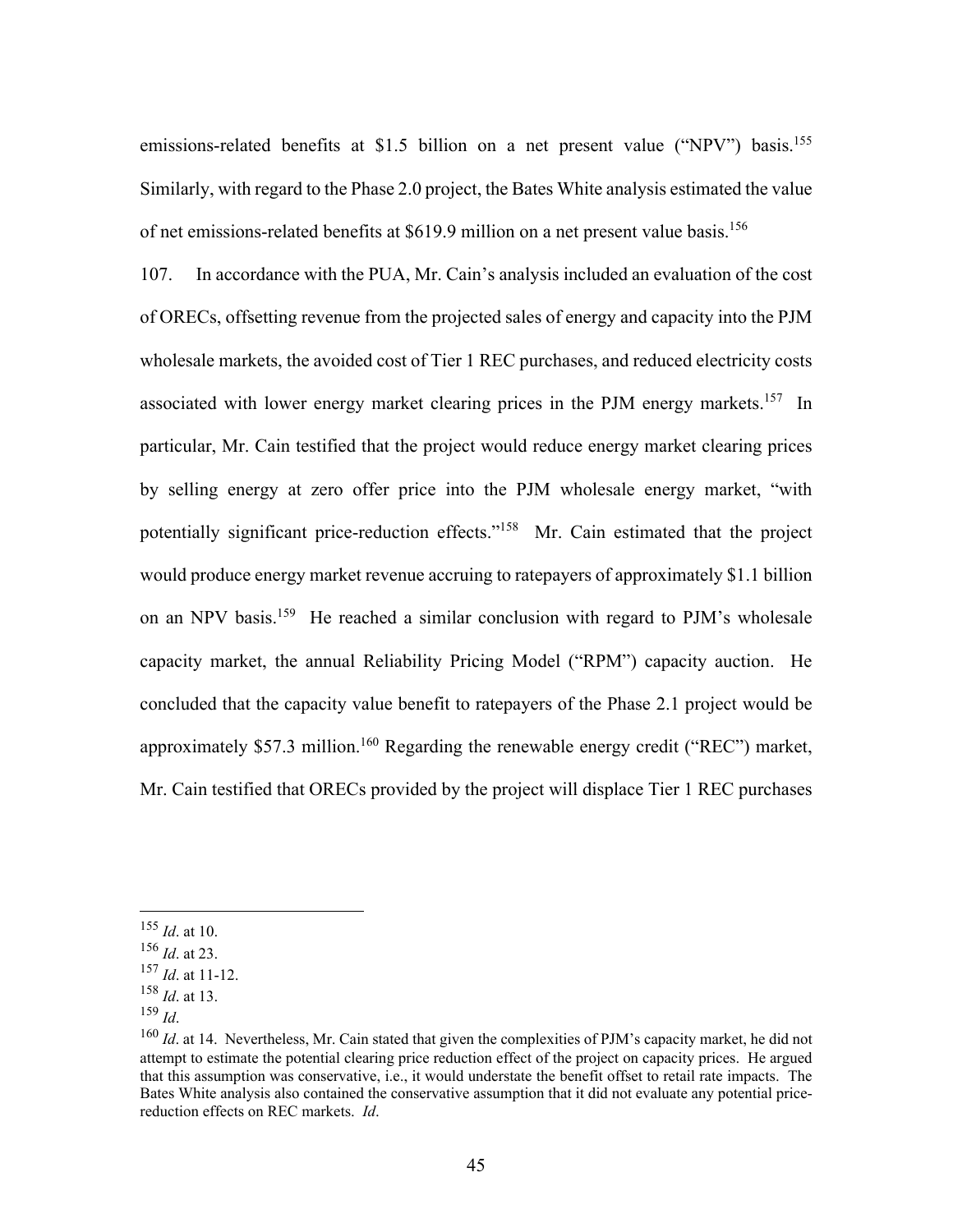one-for-one.161 Mr. White concluded that the NPV value of the avoided REC costs would be approximately  $$81.8$  million.<sup>162</sup>

108. Regarding the Phase 2.0 project, Mr. Cain testified that the project would produce energy market revenue accruing to ratepayers of approximately \$485.1 million, and that the locational marginal price ("LMP") reduction would provide an estimated \$460.3 million in benefits, both on an NPV basis.<sup>163</sup> Mr. Cain testified that the capacity value benefit to ratepayers would be approximately \$22.7 million on an NPV basis.<sup>164</sup> Finally, Mr. Cain testified that the NPV value of the avoided REC costs would be approximately \$33.8 million.

### **3. Town of Ocean City**

#### a. *Mayor Richard W. Meehan*

109. Richard W. Meehan, Mayor of the Town of Ocean City, testified on behalf of Ocean City regarding the impact that the proposed projects would have on the viewshed, economy, and property values of Ocean City.165

110. Mayor Meehan testified that, if wind turbines are built within Ocean City's viewshed, this could have a negative impact on the Town's tourism and economy.166 In particular, Mayor Meehan objected to the US Wind Bid 2 and Bid 3 projects, based on their size and proximity to Ocean City.<sup>167</sup>

<sup>161</sup> *Id*. at 14.

<sup>&</sup>lt;sup>162</sup> Mr. Cain stated that the Bates White analysis did not evaluate any potential price-reduction effect on REC markets.

<sup>&</sup>lt;sup>163</sup> Skipjack Exhibit 10, Cain Direct at 25-26.

<sup>&</sup>lt;sup>164</sup> *Id.* at 26. Mr. Cain stated that Bates White did not attempt to estimate the potential clearing price reduction effect of the project on capacity prices.

<sup>&</sup>lt;sup>165</sup> Ocean City Exhibit 4, Meehan Direct at 1.

<sup>166</sup> *Id*. at 2, 4.

<sup>167</sup> *Id*. at 5.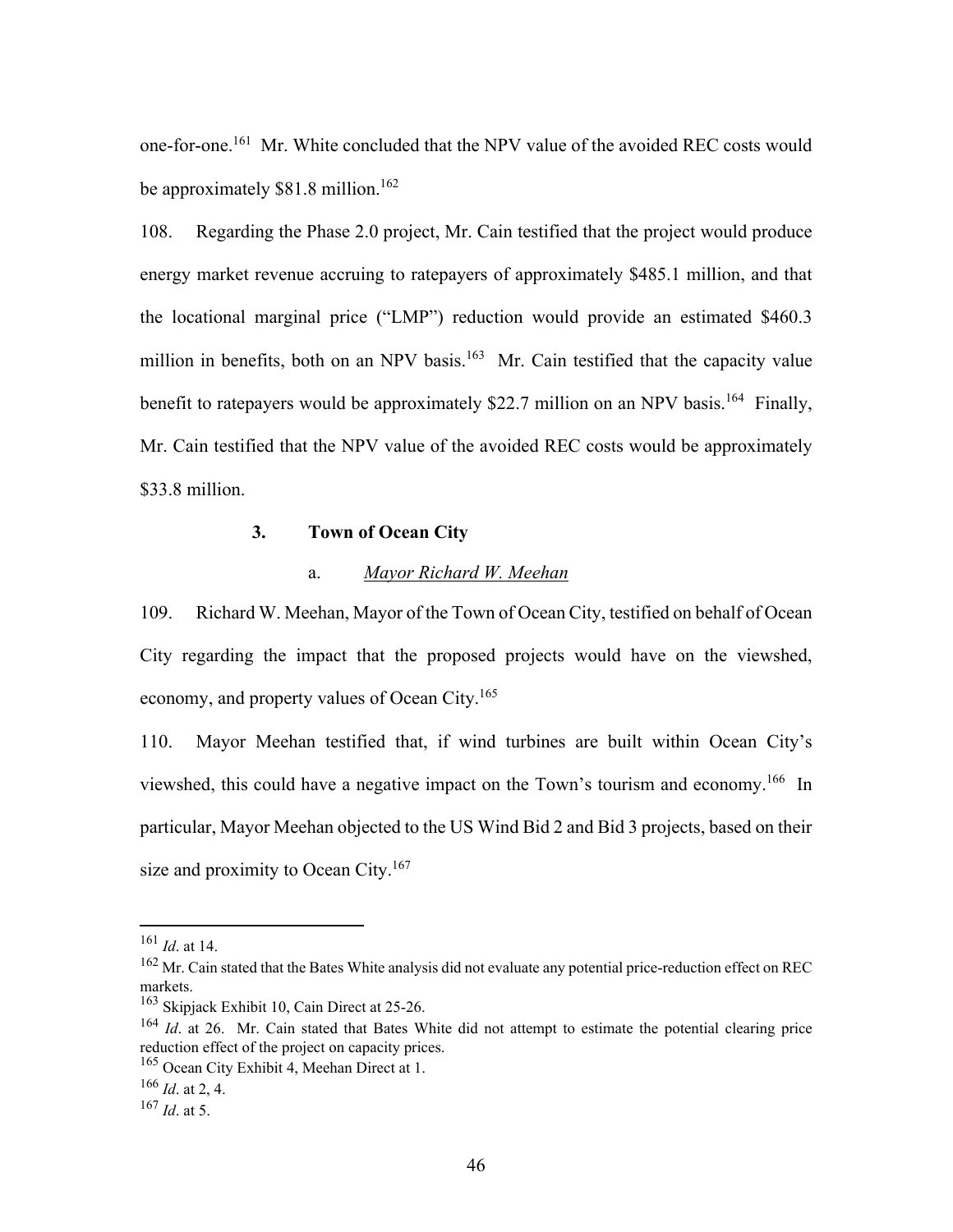111. Mayor Meehan testified that Ocean City was sponsoring the testimony of Robert Sullivan on the question of the visibility of the proposed turbines from Ocean City during day and night times.<sup>168</sup> Based on the conclusions offered by Mr. Sullivan, discussed below, Mayor Meehan testified that Ocean City was concerned by the results found by studies conducted by North Carolina State University and the University of Delaware<sup>169</sup> as to the impact of visible offshore wind turbines on local economies.<sup>170</sup>

112. The University of Delaware study consisted of a survey of stated preferences of 1,725 beachgoers. The survey showed the survey respondents visual simulations of a wind power project, shown at varying distances of 2.5 to 20 miles, though the study noted that only distances of at least 12.5 miles were relevant for BOEM projects.<sup>171</sup> Survey respondents were asked to answer whether the addition of the wind power projects to the viewshed improved, worsened, or had no impact on their expected enjoyment.172 Survey respondents were also asked about the likely impact that wind projects would have on their travel plans.173 Based on those results, the Delaware Study estimated that at BOEMrelevant distances (at least 12.5 miles), the negative impact on viewshed is largely washed out by increased trips, including trips motivated by curiosity, and in many cases the wind power projects resulted in a net positive gain in economic terms.174 Mayor Meehan noted

<sup>168</sup> *Id*. at 3, 5.

<sup>169</sup> Ocean City Exhibit 5, Parsons, G. Firestone, J. 2018. *Atlantic Offshore Wind Energy Development: Values and Implications for Recreation and Tourism*. Sterling (VA): U.S. Department of the Interior, Bureau of Ocean Energy Management. OCS Study BOEM 2018-013. 52 p. (the "Delaware Study").

 $170$  Ocean City Exhibit 4, Meehan Direct at 3, with attached Exhibits 1 and 7.

<sup>&</sup>lt;sup>171</sup> Ocean City Exhibit 5, Delaware Study at 1.

<sup>172</sup> *Id*. 173 *Id*. 174 *Id*. at 3.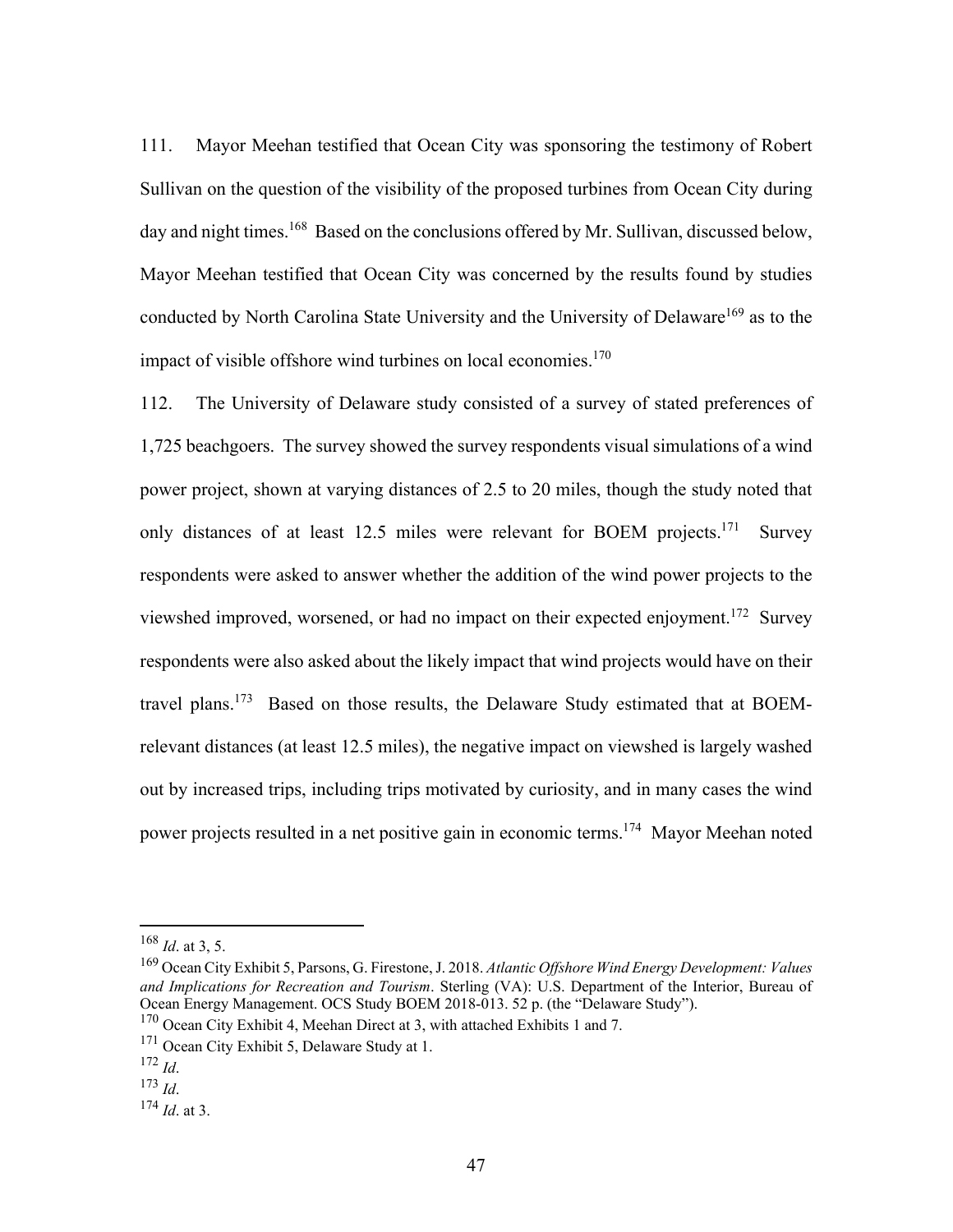that the turbines studied in the Delaware study were 30 percent smaller than those proposed in this case. $175$ 

113. The North Carolina State Study also involved a survey of beach vacationers who were shown visual aids depicting wind farms at differing distances and sizes, during both day and night times.<sup>176</sup> The study concluded that vacation renters had a strong preference for views that did not include visible turbines, and there was no population segment willing to pay extra for views of turbines. $177$ 

114. In order to alleviate the impact of turbines on the Ocean City viewshed, Mayor Meehan requested that any proposed project should be located at a distance such that the top of the tower is beyond the visible horizon from any Ocean City residence, which for a 14 MW turbine would be a distance of 33.2 statute miles or 29 nautical miles.<sup>178</sup> Mayor Meehan identified examples of other projects in other states located further offshore than those proposed in this case and testified that US Wind and Skipjack have not provided explanation or evidence as to why such a requirement could not be followed here.<sup>179</sup>

115. In live testimony, Mayor Meehan disputed the testimony of US Wind witness Carr-Harris and Skipjack witness Lang regarding the value of their research on the Block Island Wind Farm.<sup>180</sup> He testified that Block Island involved many fewer and smaller turbines than are proposed in this case. He further testified that the homes in Block Island had a

<sup>175</sup> *Id*. at 4.

<sup>&</sup>lt;sup>176</sup> Ocean City Exhibit 11, Lutzeyer, et al., "The Amenity Costs of Offshore Wind Farms: Evidence from a Choice Experiment" ("North Carolina Study") at 4-5.

<sup>&</sup>lt;sup>177</sup> Ocean City Exhibit 11, North Carolina Study at 5.

 $\frac{178}{179}$  *Id.* at 6.

<sup>&</sup>lt;sup>180</sup> Hr'g. Tr. at 742-43 (Meehan).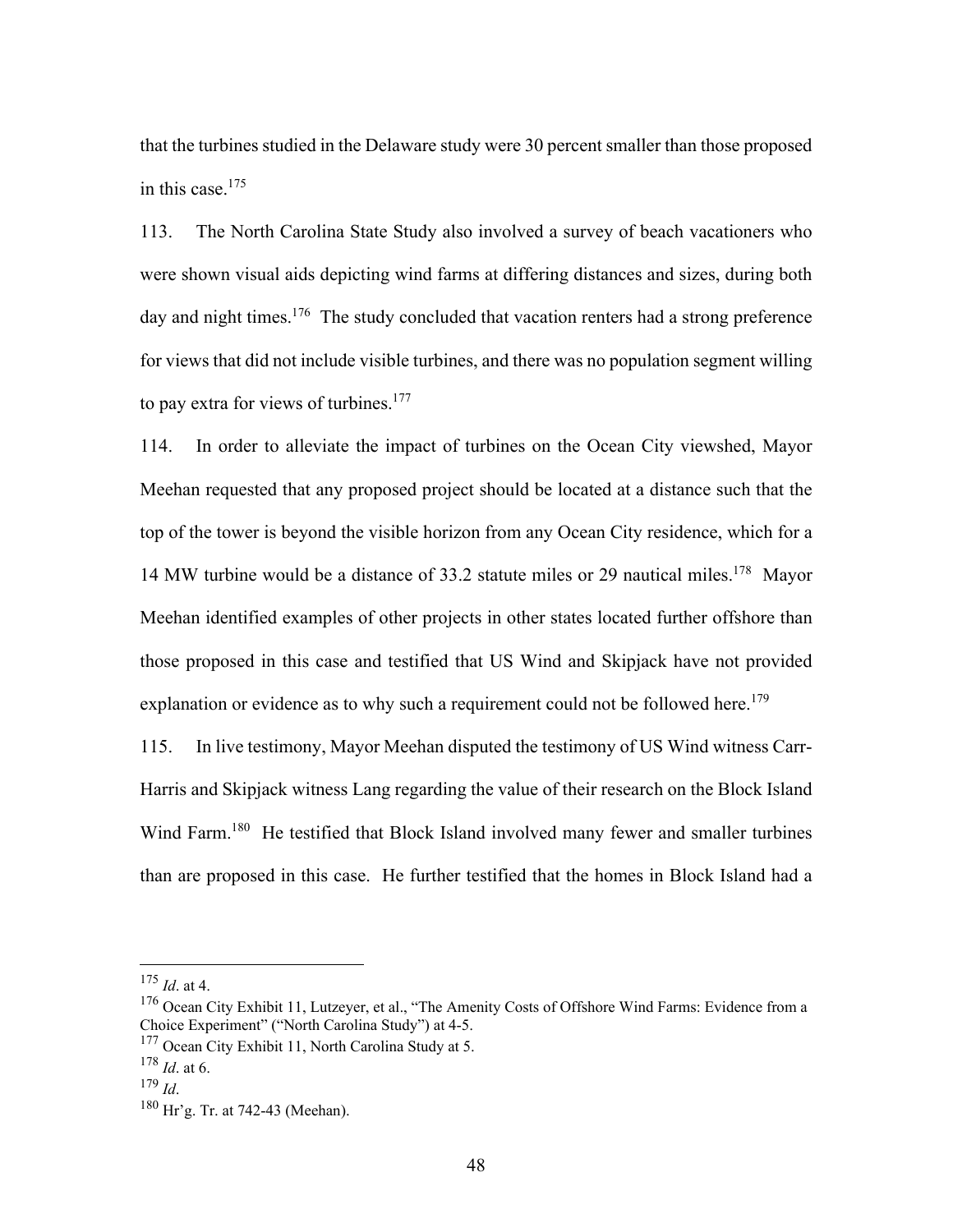less direct view of the turbines than in this case. He further testified that the Block Island research only looked at two months of Airbnb rental data.

116. Mayor Meehan also disputed the testimony of US Wind witness Filippelli. He testified that witness Filippelli's testimony regarding aircraft detection and lighting system ("ADLS") lights failed to mention that they have not yet been approved for this use and that witness Filippelli inaccurately described the nighttime lighting conditions in Ocean  $City.<sup>181</sup>$ 

117. Mayor Meehan also testified that Ocean City had recently had better communications with the Applicants subsequent to the prior hearing during which the issue of communication was addressed by the Commission, though he characterized the recent meetings as one-sided, particularly with regard to the planned location of the turbines.<sup>182</sup> 118. Mayor Meehan testified that Ocean City wished for all turbines to be at least 30 miles from the shore of Ocean City.<sup>183</sup> He testified that wind farms off the coasts of competing beaches in Virginia Beach and North Carolina are 27 miles or more from the shore.<sup>184</sup>

## b. *Robert G. Sullivan*

119. Robert G. Sullivan, a visual resource consultant, testified on behalf of the Town of Ocean City regarding the visual impact on Ocean City viewers from the proposed Phase 2 and 2.1 projects of Skipjack and the Momentum Wind Bid 3 project of US Wind.185 Mr.

<sup>181</sup> *Id*. at 743-44.

<sup>182</sup> *Id*. at 757-59.

<sup>183</sup> *Id*. at 753.

<sup>184</sup> *Id*. at 760-61.

<sup>185</sup> Ocean City Exhibit 1, Sullivan Direct at 1-3.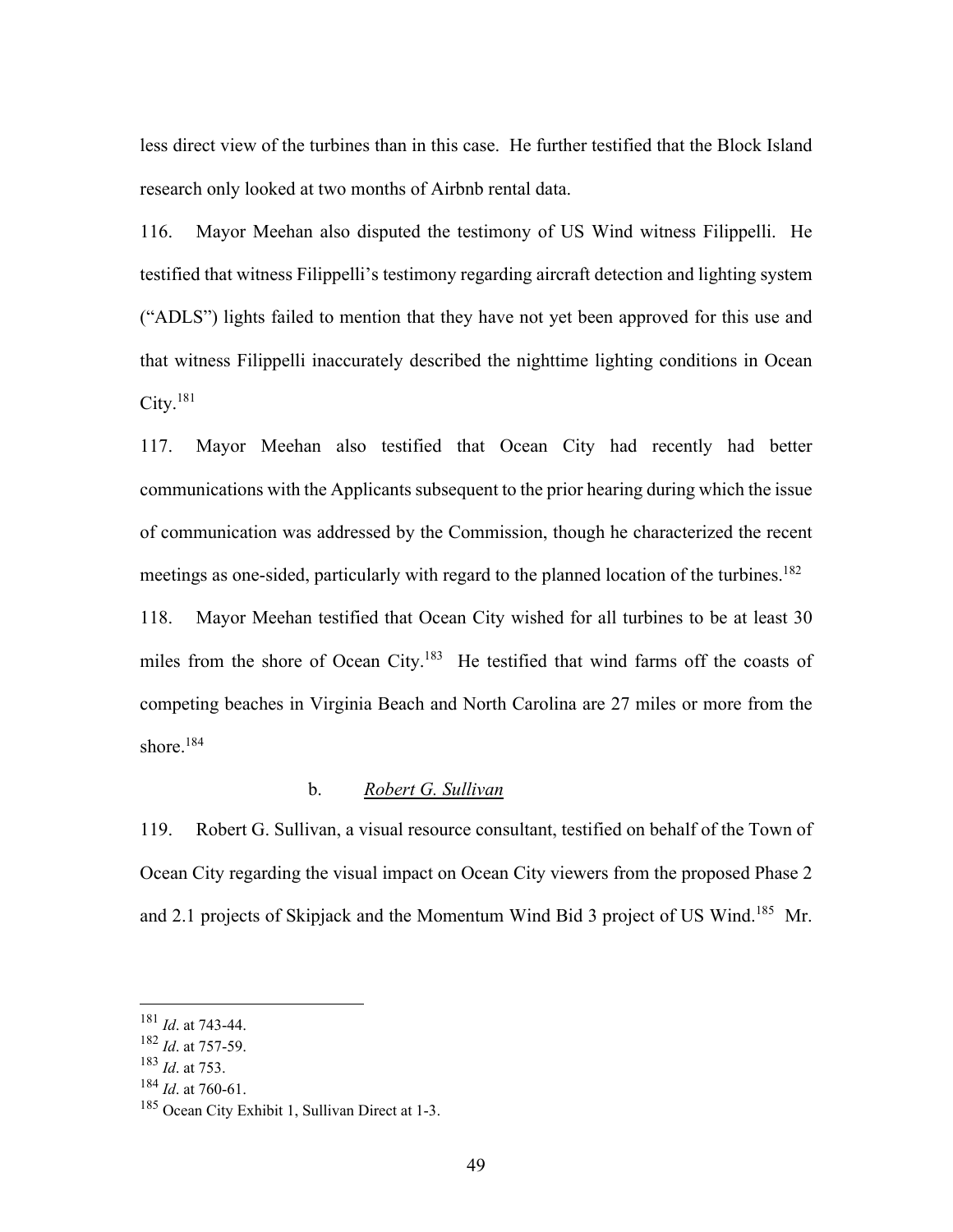Sullivan testified that his testimony relied in part on prior studies of visibility he conducted of existing offshore wind projects.186

120. Mr. Sullivan testified that the US Wind Momentum Project's most distant turbines, located 22 miles from shore, would be 70 percent visible from the water's edge, with more elevated viewers having even clearer views.187 Mr. Sullivan also presented exhibits showing simulations developed by a consultant hired by Ocean City to demonstrate the visual impact of the Momentum Project.<sup>188</sup> Based on those exhibits, Mr. Sullivan testified that the Momentum Project turbines would partially or fully block clear views of the ocean from the shoreline of Ocean City.189 Mr. Sullivan also testified that they would be visibly artificial, create visual contrast, and draw visual focus, particularly for any turbines that break the horizon, and that the motion of the blades would increase this effect beyond what is shown in the exhibits.<sup>190</sup> Mr. Sullivan also testified that the Momentum Project towers would have high visibility from shore at night because of the aerial hazard navigation lighting, which he testified would create a result resembling a flashing string of Christmas tree lights. $191$ 

121. Mr. Sullivan testified that the Skipjack Projects, including the nine turbines of Skipjack's Phase I project, would be easily viewable from the entire shoreline of Ocean City in clear conditions and some overcast conditions, both day and night.<sup>192</sup> He testified

- <sup>187</sup> *Id*. at 6.
- $\frac{188}{189}$  *Id.* at 7.
- 
- <sup>190</sup> *Id.* at 9-10.
- <sup>191</sup> *Id*. at 11.
- <sup>192</sup> *Id*. at 18.

<sup>186</sup> *Id*. at 3-4.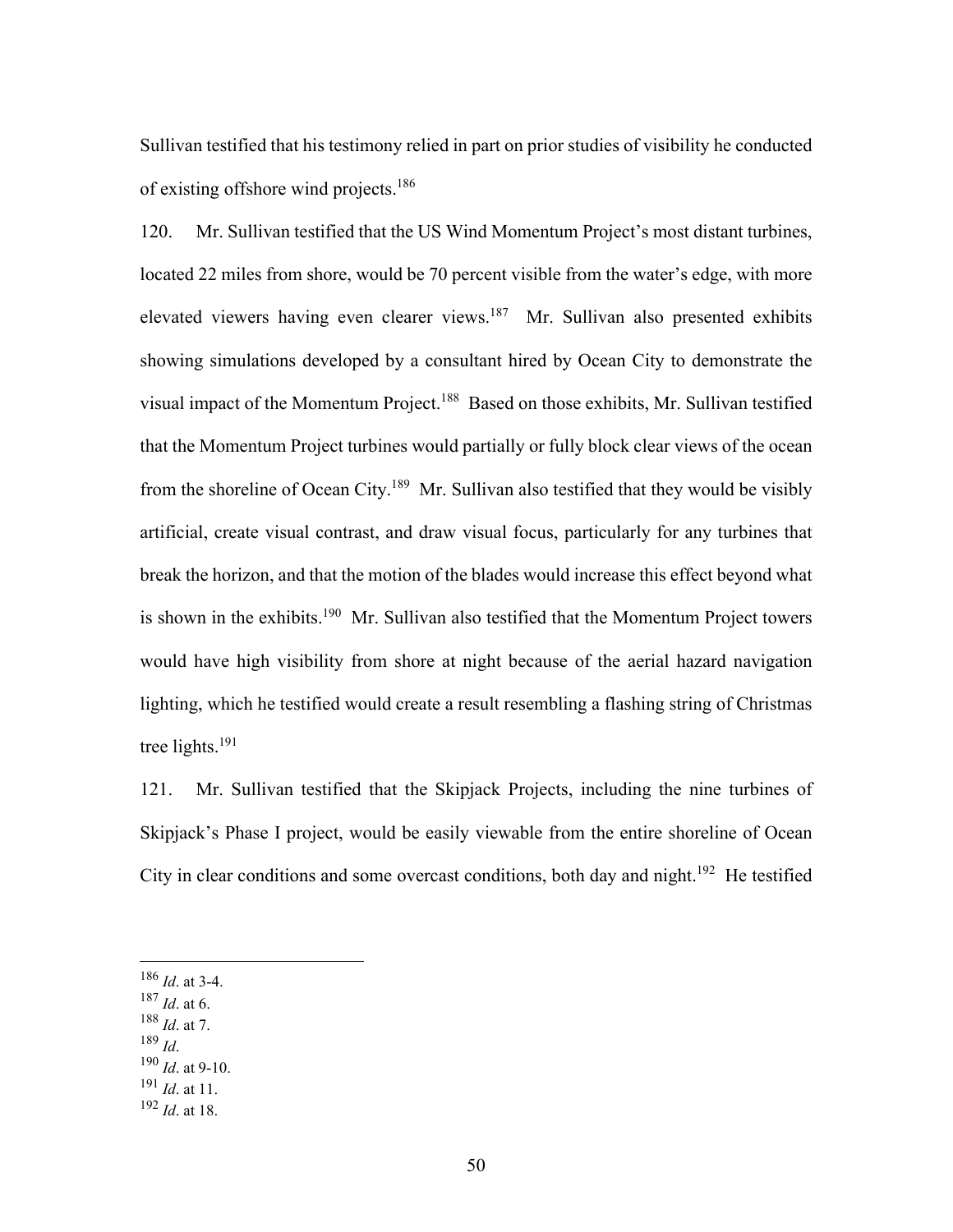that, from the water's edge, a viewer would be able to see 77 percent of the blade tip height and 60 percent of the turbine tower of the nearest turbine, located 20 miles offshore.<sup>193</sup> The same viewer would also be able to see 57 percent of the farthest turbine, located 26 miles offshore.<sup>194</sup> He testified that, as a result, the closest turbines would be "plainly visible" from the water's edge, while the hubs of the most distant turbines would be below the horizon, effectively minimizing impacts from those turbines, though visual impact would increase for occupants of the upper floors of tall buildings.<sup>195</sup> He testified that, for viewers in the northern part of Ocean City, the Skipjack projects would occupy a substantial amount of the horizon and draw and hold visual attention at night, because of the visible flashing aerial hazard navigation lighting, but that because of the greater distance, smaller number of turbines, and smaller portion of the horizon occupied, the lighting effects would be substantially smaller than those associated with the US Wind Momentum Project.<sup>196</sup> He testified that, for viewers in the southern part of Ocean City, the change in angle away from the center of view and the increased distance would decrease visual prominence of the Skipjack Projects, which would remain visible but not dominate the otherwise clear view of the ocean.197

122. Mr. Sullivan testified that the cumulative impact of both the Skipjack and US Wind projects would be "very large" and "completely transformative," particularly for viewers in northern Ocean City.<sup>198</sup> He testified that the lights of the different projects would not be

- $\frac{194}{105}$  *Id.* at 15.
- 
- <sup>196</sup> *Id.* at 16-17.
- <sup>197</sup> *Id*. at 17.

<sup>193</sup> *Id*. at 14-15.

<sup>198</sup> *Id*. at 20, 23.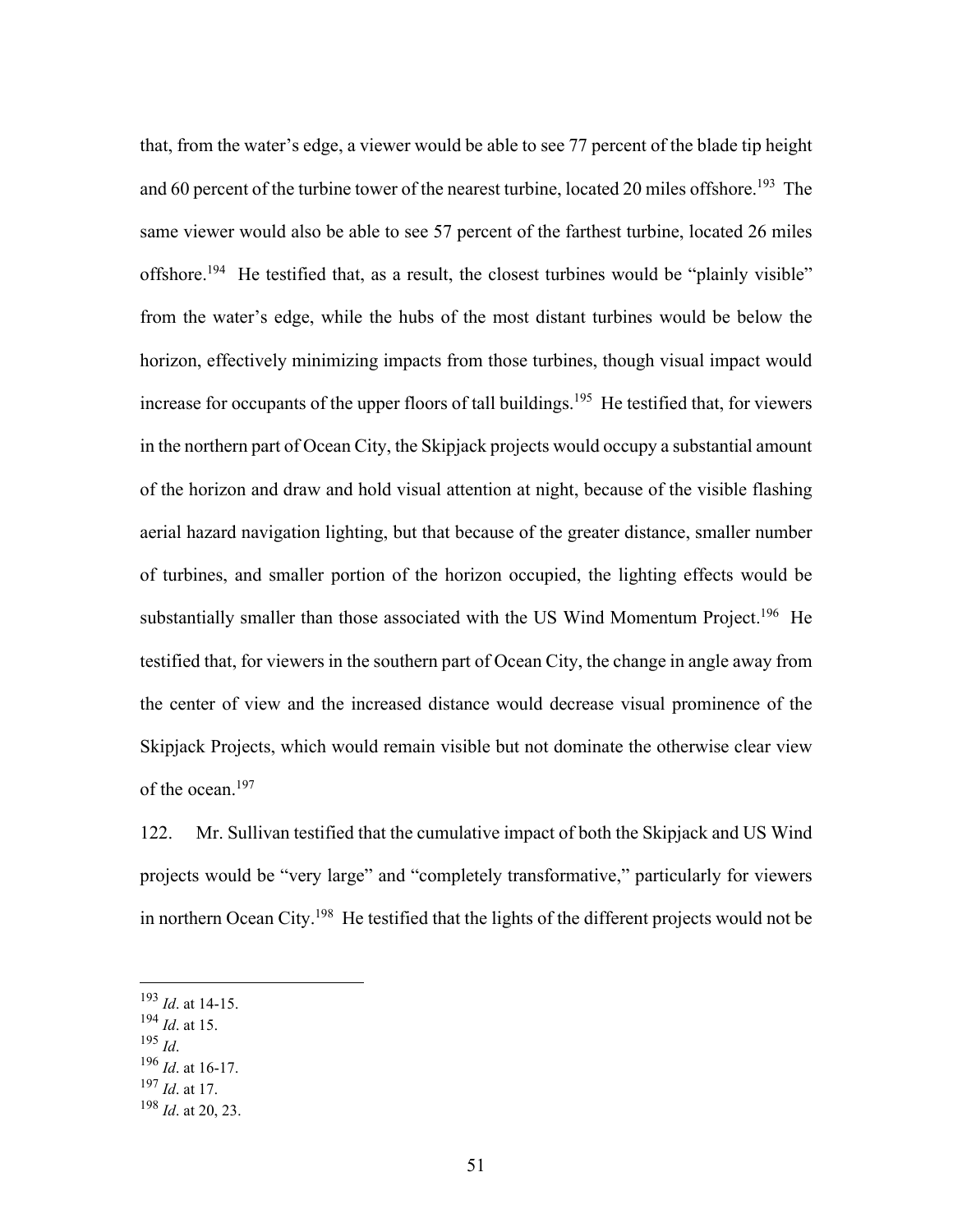synchronized and would appear as random flashing patterns at night, causing visual clutter.199

123. In live testimony, Mr. Sullivan testified that he had since reviewed the visual simulations produced by US Wind and Skipjack. $200$ 

124. Mr. Sullivan testified that the Skipjack and US Wind simulations significantly under-represent the visual prominence of the project because of their inability to depict blade motion, which prior study had shown to contribute significantly to visual prominence at distances up to 21 miles.<sup>201</sup> Mr. Sullivan also testified that Skipjack's decision to show cloudy weather in its simulation of a sunrise view and US Wind's decision to show cloudy weather in its afternoon sunset view do not reflect the visual contrast of the projects on days with clear skies.<sup>202</sup>

125. Mr. Sullivan also testified in response to the rebuttal testimony of US Wind witness DeHainaut. He testified that Mr. DeHainaut's objections to the use of December 21 in Ocean City's simulation unfairly emphasizes the importance of the day of the year, which is less important than time of day in determining visual impact.<sup>203</sup> Mr. Sullivan also testified that Mr. DeHainaut's objections to the alignment of the turbines in Ocean City's simulations unfairly ignore the fact that the chosen alignment is not unusual and represents the worst case scenario that can be reasonably expected to occur with some frequency.<sup>204</sup> Mr. Sullivan also testified that while panoramic simulation can better show context, the

<sup>199</sup> *Id*. at 22-23.

<sup>200</sup> Hr'g. Tr. at 765-66 (Sullivan).

<sup>201</sup> *Id*. at 767-68, 771-72.

<sup>202</sup> *Id*. at 769, 772-73.

<sup>203</sup> *Id*. at 773-74.

<sup>204</sup> *Id*. at 775-76.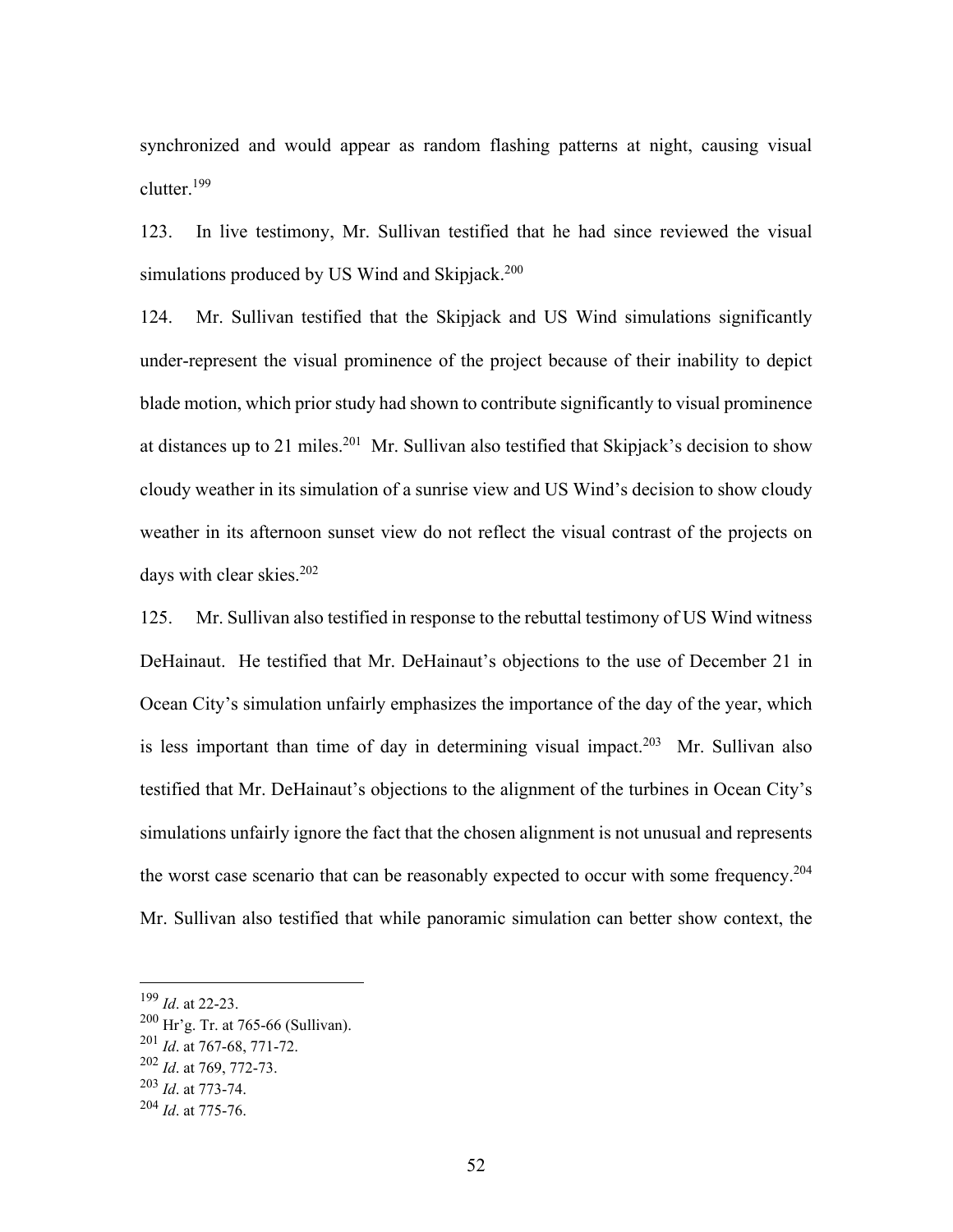downsides of panoramic simulation, versus single frame, are that it causes a lack of detail unless shown at a very large size and that it creates spatial distortion.<sup>205</sup>

### **4. US Wind Rebuttal to Ocean City**

#### a. *Andrew Carr-Harris*

126. Andrew Carr-Harris, an economist with ECS Federal, testified on behalf of US Wind in response to the testimony of Ocean City Mayor Richard Meehan, specifically with regard to the studies relied on by Mayor Meehan and to present his own research on the effects of offshore wind farms on tourism activity.<sup>206</sup>

127. Dr. Carr-Harris criticized the Delaware and North Carolina studies relied on by Mayor Meehan, testifying that both studies suffered from most or all of the respondents having never seen an actual wind farm and from being surveys of stated preferences, which may not reflect actual behavior. $207$ 

128. Regarding the North Carolina study, Dr. Carr-Harris also questioned whether the study's decision to sample historic renters at a specific location created a sampling bias that did not consider the impact of the wind farm on possible future renters.<sup>208</sup>

129. Regarding the Delaware study, Dr. Carr-Harris testified that the authors of the study found it appropriate to treat respondents who indicated that an offshore wind farm would be "somewhat worse" or "somewhat better" as lacking commitment and re-grouped those responses into the "neither" category, which resulted in only 7 percent of respondents reporting that an offshore wind farm located 12.5 miles offshore would make their

<sup>205</sup> *Id*. at 776-80.

<sup>206</sup> US Wind Exhibit 11, Carr-Harris Rebuttal at 1-2.

<sup>207</sup> *Id*. at 3-4.

<sup>208</sup> *Id*. at 6.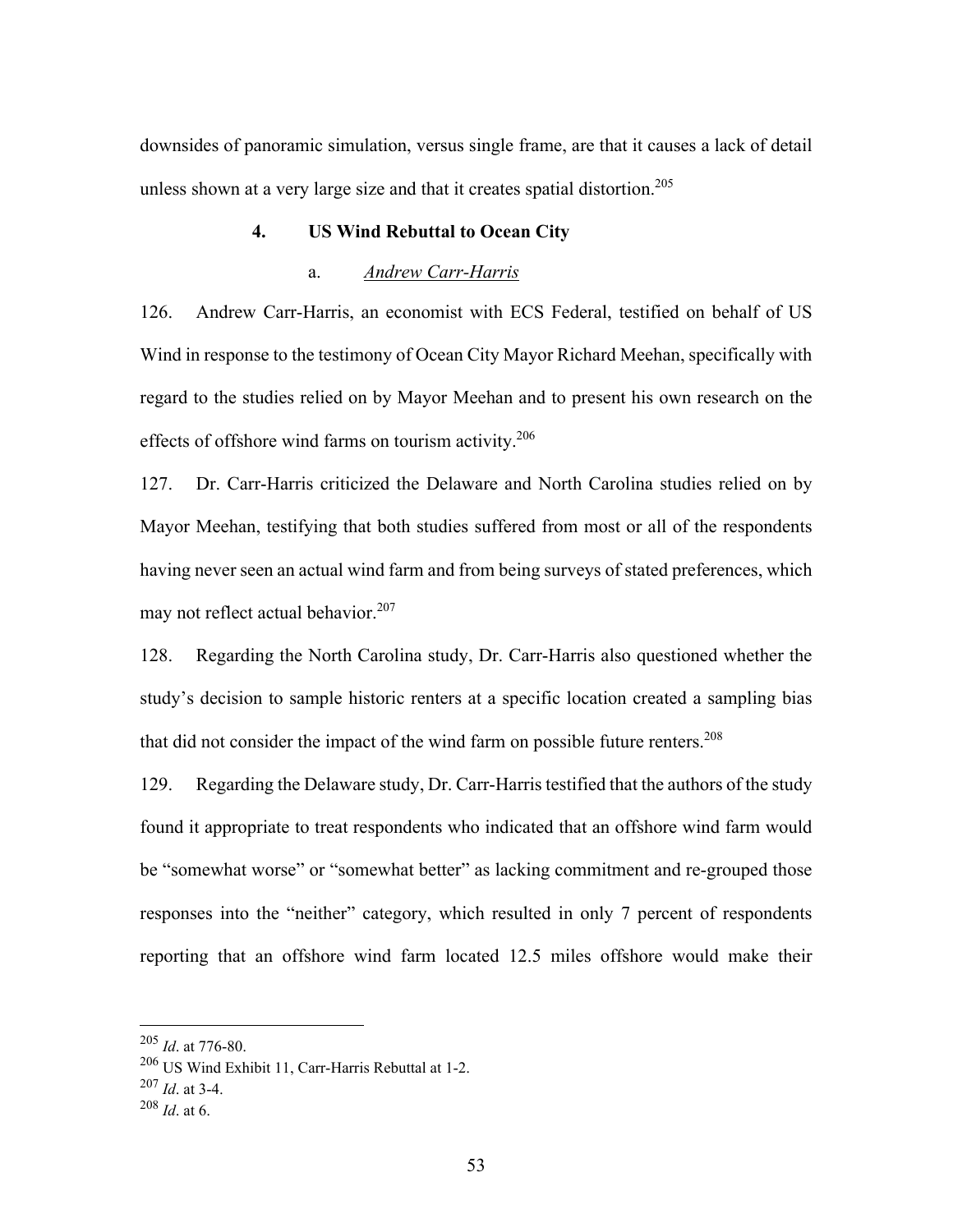experience worse.209 Dr. Carr-Harris also testified that the Delaware study found that for wind farms 12.5 miles or more from shore, the net impact was positive in terms of the number of trips taken, for small and medium-sized beaches. $210$ 

130. Dr. Carr-Harris also testified that, contrary to Mayor Meehan's testimony regarding loss of property value, the only peer-reviewed scientific paper that examines the impact of offshore wind farms on property values using observational data showed no effect from two Danish offshore wind farms.<sup>211</sup>

131. Dr. Carr-Harris also testified that research conducted by himself and Skipjack witness Corey Lang on the impact of the Block Island Wind Farm found a positive effect on the local tourism economy.212

#### b. *Scott DeHainaut*

132. Scott DeHainaut, Manager of GIS and Data Analysis Services for ESS Group, testified on behalf of US Wind regarding the processes and technical approach used to produce visual simulations of US Wind's project and regarding the simulations presented by Ocean City. Regarding Ocean City's simulations, Mr. DeHainaut offered several criticisms.

133. Mr. DeHainaut disagreed with Ocean City's decision to base its simulations on lighting conditions occurring on December 21, which he explained was a distortion from normal conditions because the low angle of the sun would result in longer shadows, which would enhance the appearance of the turbines.<sup>213</sup> He disagreed with Ocean City's decision

<sup>209</sup> *Id*. at 7.

<sup>210</sup> *Id*. at 8.

<sup>211</sup> *Id*. at 10-11.

<sup>212</sup> *Id*. at 14.

<sup>213</sup> US Wind Exhibit 10, DeHainaut Rebuttal at 10.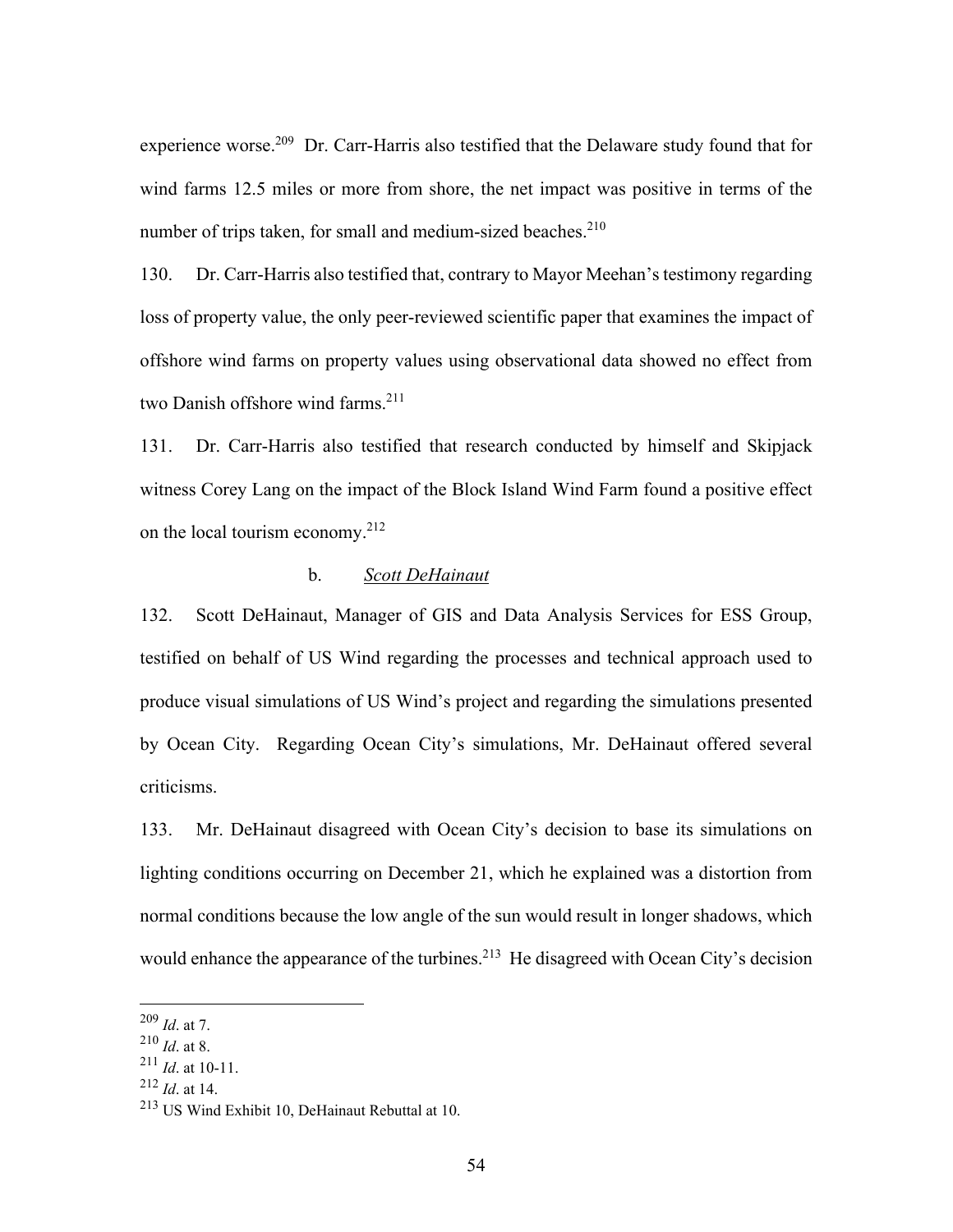to portray the turbines as oriented perpendicular to the beach, thus presenting the largest appearance possible, explaining that the prevailing coastal wind would tend to turn the turbines into other alignments, resulting in a diminished visual impact.<sup>214</sup>

134. Mr. DeHainaut also disagreed with Ocean City's decision to portray the turbines in landscape photographs, which he testified did not reflect the viewed in-person experience.<sup>215</sup> He testified that a larger field of view, such as through panoramic photography, was necessary to evaluate the likely visual impact.<sup>216</sup>

135. In live testimony, Mr. DeHainaut testified that if prevailing wind conditions were occurring, the turbines would turn nearly perpendicular to the shore, creating an almost edge-on perspective of the blades. $217$ 

# c. *Matthew Filippelli*

136. Matthew Filippelli, technical director of US Wind, also testified on behalf of US Wind regarding the potential nighttime visibility of US Wind's project lighting. Mr. Filippelli testified that BOEM requires offshore wind facilities sited on the outer continental shelf to employ a lighting and marking scheme to provide for safe navigation of aviation and maritime traffic.<sup>218</sup>

137. Mr. Filippelli testified that he disagreed with Ocean City witness Sullivan's testimony regarding the nighttime visibility of the US Wind turbines. Mr. Filippelli testified that the turbines will utilize a Federal Aviation Administration ("FAA")-approved ADLS that only lights the turbines when aircraft are detected and leaves the turbines unlit

 $^{214}$  *Id.* at 10.

<sup>215</sup> *Id*. at 10-12.

<sup>216</sup> *Id*. at 11-13.

 $217$  Hr'g. Tr. at 682 (DeHainaut).

<sup>218</sup> US Wind Exhibit 5, Filippelli Rebuttal at 1-2.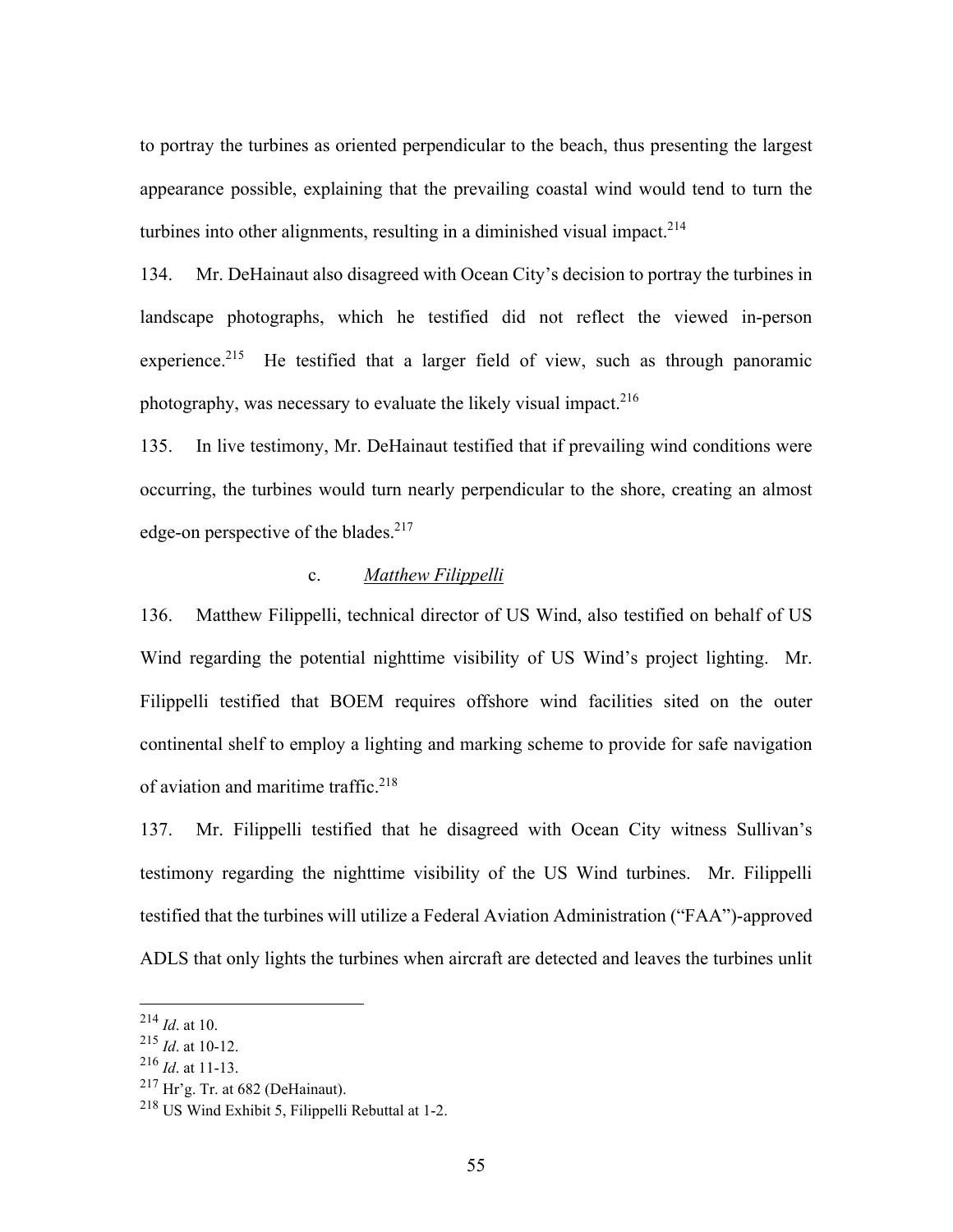for potentially as much as 90 percent of nighttime hours.<sup>219</sup> Mr. Filippelli testified that the use of the ADLS undercuts Mr. Sullivan's concerns about nighttime lighting, which were not based on the use of ADLS.<sup>220</sup>

138. Mr. Filippelli also testified that the Ocean City witnesses failed to acknowledge the observable ambient lighting of Ocean City itself as well as the presence of lights on passing ships (averaging three to four per night) traveling at night, which already illuminate the nighttime sky in the Ocean City region.<sup>221</sup>

139. In live testimony, Mr. Filippelli testified that, while ADLS is not currently approved, the offshore window industry is expecting that it will be approved for use in this project as well as others around the country.222

## **5. Skipjack Rebuttal to Ocean City**

## a. *Corey Lang*

140. Corey Lang, Associate Professor of Economics at the University of Rhode Island, testified on behalf of Skipjack in response to the testimony of Ocean City Mayor Richard Meehan regarding the effects of offshore wind on tourism and the local vacation rental market. Dr. Lang relied in his testimony on the recent literature, including research he personally conducted on the effects of the Block Island offshore wind farm on tourism and vacation rentals.<sup>223</sup>

141. Dr. Lang testified that the Block Island wind farm was only approximately three nautical miles from shore and was thus more visible and prominent than the turbines

 $^{219}$  *Id.* at 2-6.

<sup>220</sup> *Id*. at 6.

 $^{221}$  *Id.* at 6-7.

 $222$  Hr'g. Tr. at 567-68 (Filippelli).

<sup>&</sup>lt;sup>223</sup> Skipjack Exhibit 13, Lang Rebuttal at 3-4.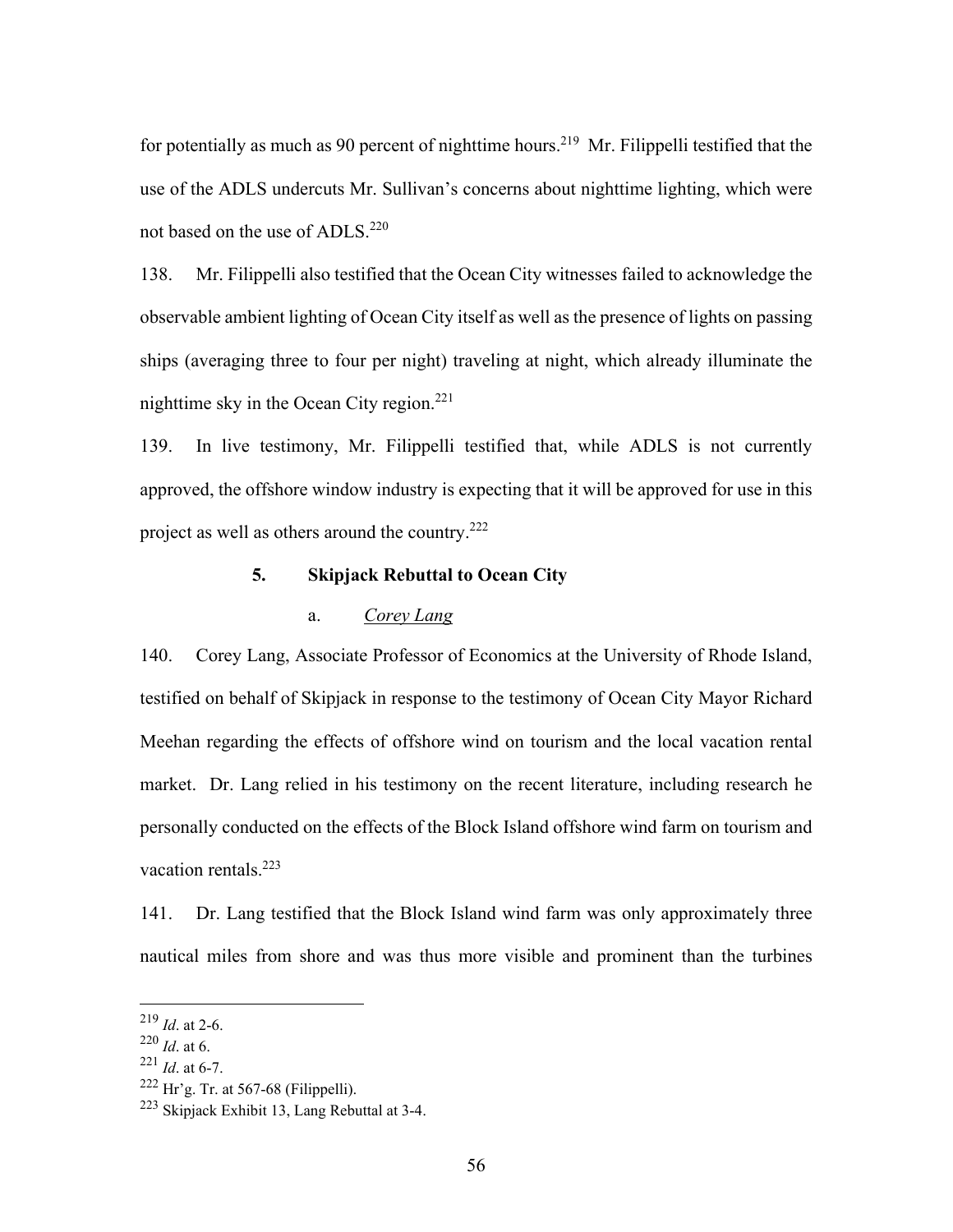proposed by Skipjack in this case.<sup>224</sup> Dr. Lang testified that his research on the Block Island Wind Farm found that it had a positive effect on the local vacation rental market, including a statistically significant \$3,490 increase in monthly rental revenue per property during peak tourism season.<sup>225</sup> Dr. Lang testified that the Block Island case is more likely to reflect a realistic outcome than the research relied on by Mayor Meehan because it is based on the behavior of real people in real situations, rather than a survey of hypothetical situations where respondents may not know their true preferences or may be dishonest.<sup>226</sup> 142. Dr. Lang testified that he also reviewed 12 other studies published since 2010 that relate to the topic of offshore wind and its potential impact on tourism. Dr. Lang summarized the results of those studies in his testimony and concluded that offshore wind facilities such as the Skipjack Project are unlikely to have any negative impacts on tourism and vacation rental properties.<sup>227</sup> He also testified that the research showed that negative tourism impacts decrease as distance increases, with some studies finding a turning point, between 5-15 miles from shore, beyond which wind farms have a net positive impact on tourism and rental markets.<sup>228</sup> He further testified that the study relied on by Mayor Meehan was an outlier compared to the other studies he reviewed.

143. In live testimony, Dr. Lang testified that of those studies he reviewed that studied multiple distances, the point where visual impact ceased to be a negative tended to be before 15 miles from shore, and sometimes considerably closer than that.<sup>229</sup> Dr. Lang also

- <sup>225</sup> *Id*. at 5.
- <sup>226</sup> *Id*. at 7-8.
- <sup>227</sup> *Id*. at 15-21.
- <sup>228</sup> *Id*. at 22.

<sup>224</sup> *Id*. at 10.

 $229$  Hr'g. Tr. at 375-77 (Lang).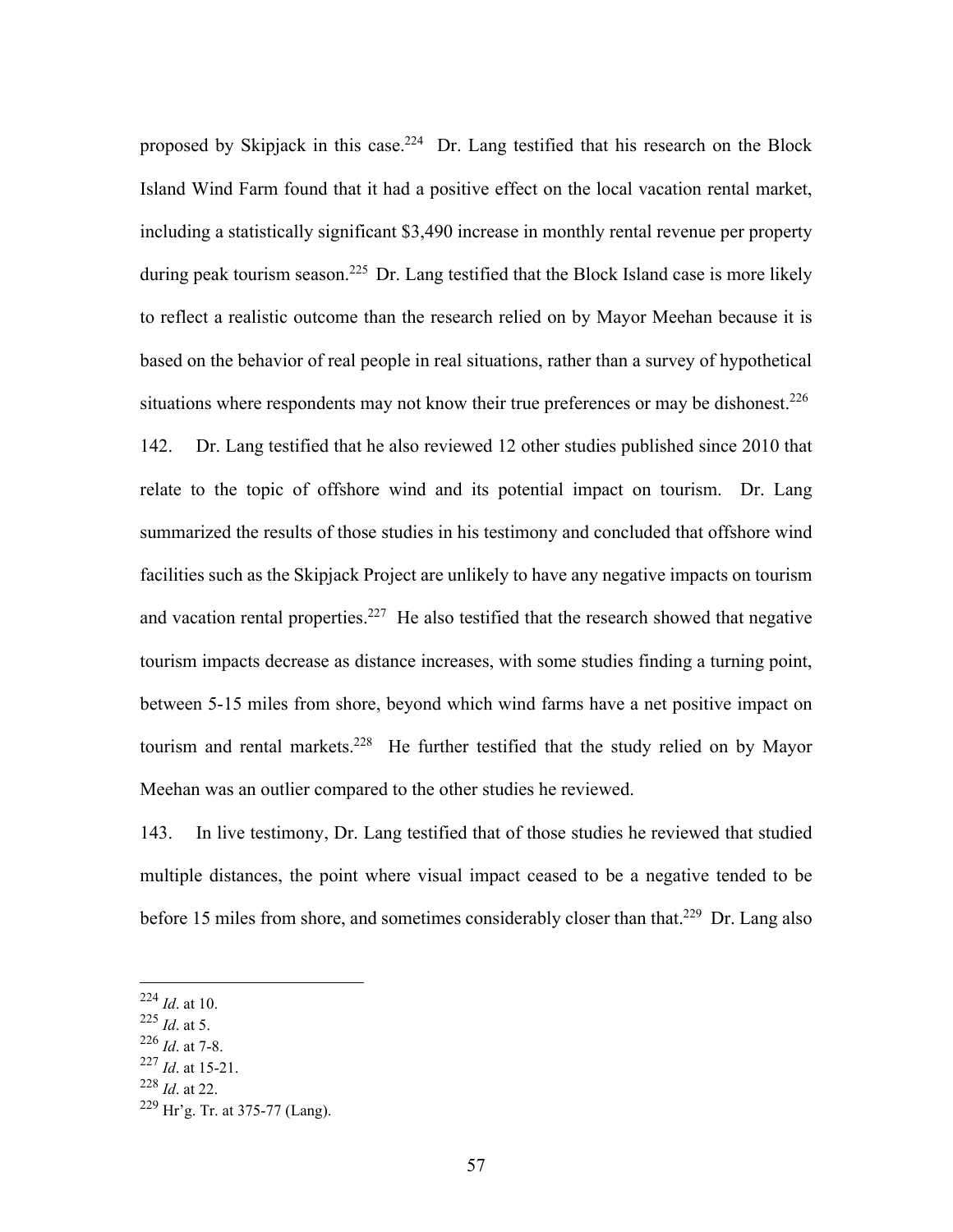testified that the studies he reviewed considered smaller turbines than proposed here, and he thought if the studies were redone with the larger turbine then that could affect the results.<sup>230</sup> Dr. Lang also testified that in his research on the Block Island wind farm, only a small proportion of the studied properties had direct views of the turbines.<sup>231</sup>

#### b. *Gordon Perkins*

144. Gordon Perkins, Senior Project Manager and Visualization Specialist for Environmental Design & Research, Landscape Architecture, Engineering, and Environmental Sciences, D.P.C., testified on behalf of Skipjack in response to the testimony of Ocean City witness Robert Sullivan.

145. Mr. Perkins testified that Mr. Sullivan's testimony regarding the visual impact of Skipjack's proposed turbines was based on studies that did not conform with BOEM's current visual assessment guidelines, did not consider turbines of the size now proposed by Skipjack, did not explicitly evaluate the effect of weather/sky conditions, and relied on a limited dataset.<sup>232</sup> Mr. Perkins also testified that Mr. Sullivan's assessment was made without the benefit of visual simulations of the Skipjack Round 2 Project and made inaccurate assumptions about the location of the proposed turbines.<sup>233</sup>

146. Mr. Perkins testified that an assessment of past weather conditions of a six-year period suggests that visibility will not extend beyond a distance of 10 miles during approximately 17 percent of all daylight hours and during approximately 23 percent of all

<sup>230</sup> *Id*. at 379-80.

<sup>231</sup> *Id*. at 384-85.

<sup>232</sup> Skipjack Exhibit 7, Perkins Rebuttal at 4.

<sup>233</sup> *Id*. at 5.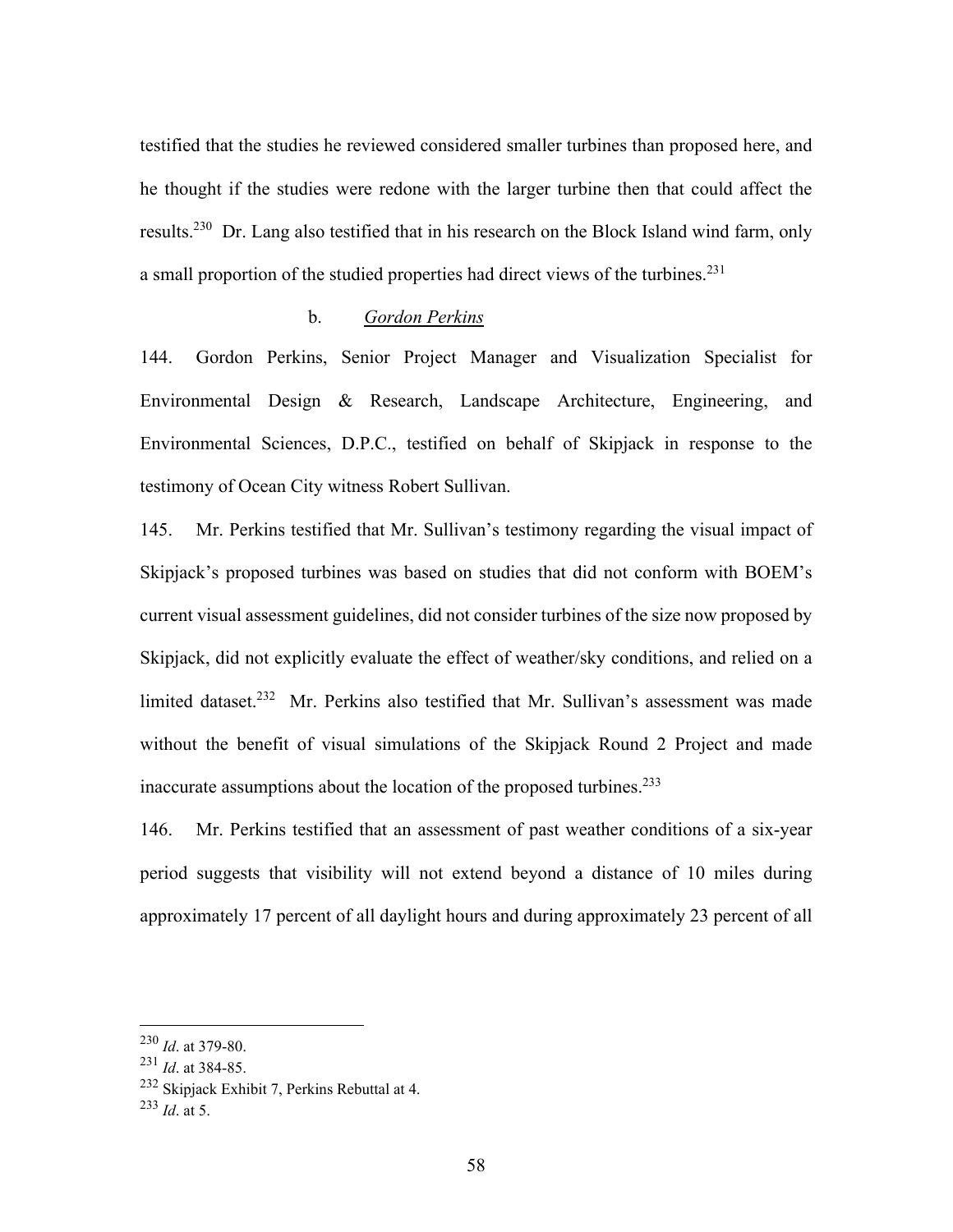nighttime hours, with overcast conditions occurring during as much as 38 percent of daylight hours in Ocean City.<sup>234</sup>

147. Mr. Perkins also testified that Mr. Sullivan's reliance on study data showing that blade movement contributed substantially to visual contrast at distances of 10 miles or less was not appropriate in this case, where turbine blades would be viewed from over twice that distance, and that the 200 percent increase in blade widths would be extremely difficult to perceive.<sup>235</sup> Mr. Perkins also testified that Mr. Sullivan's testimony that the turbines would attract and hold viewer attention improperly relied on study data showing that wind turbines attracted and held viewer attention only when turbines were less than 10 miles from shore, less than half the distance of the proposed Skipjack turbines from shore.<sup>236</sup> Mr. Perkins also testified that Mr. Sullivan failed to account for the other visual attractions present at the Ocean City shoreline, which would draw attention away from the turbines.<sup>237</sup> 148. Mr. Perkins also presented his own visual simulations of the Skipjack Round 2 Projects. In live testimony, Mr. Perkins testified that sunrise and sunset are typically noted as the highest potential visibility times of day for offshore wind turbines because atmospheric lighting is subdued and the sun creates a high degree of contrast when the turbines are viewed against it.<sup>238</sup> He also testified that, while the flashing lights on the

turbines would attract visual attention, it would likely be less obtrusive than the lights from

- <sup>235</sup> *Id*. at 7.
- <sup>236</sup> *Id*. at 8.
- <sup>237</sup> *Id*. at 9.

<sup>234</sup> *Id*. at 6.

<sup>238</sup> Hr'g. Tr. at 179.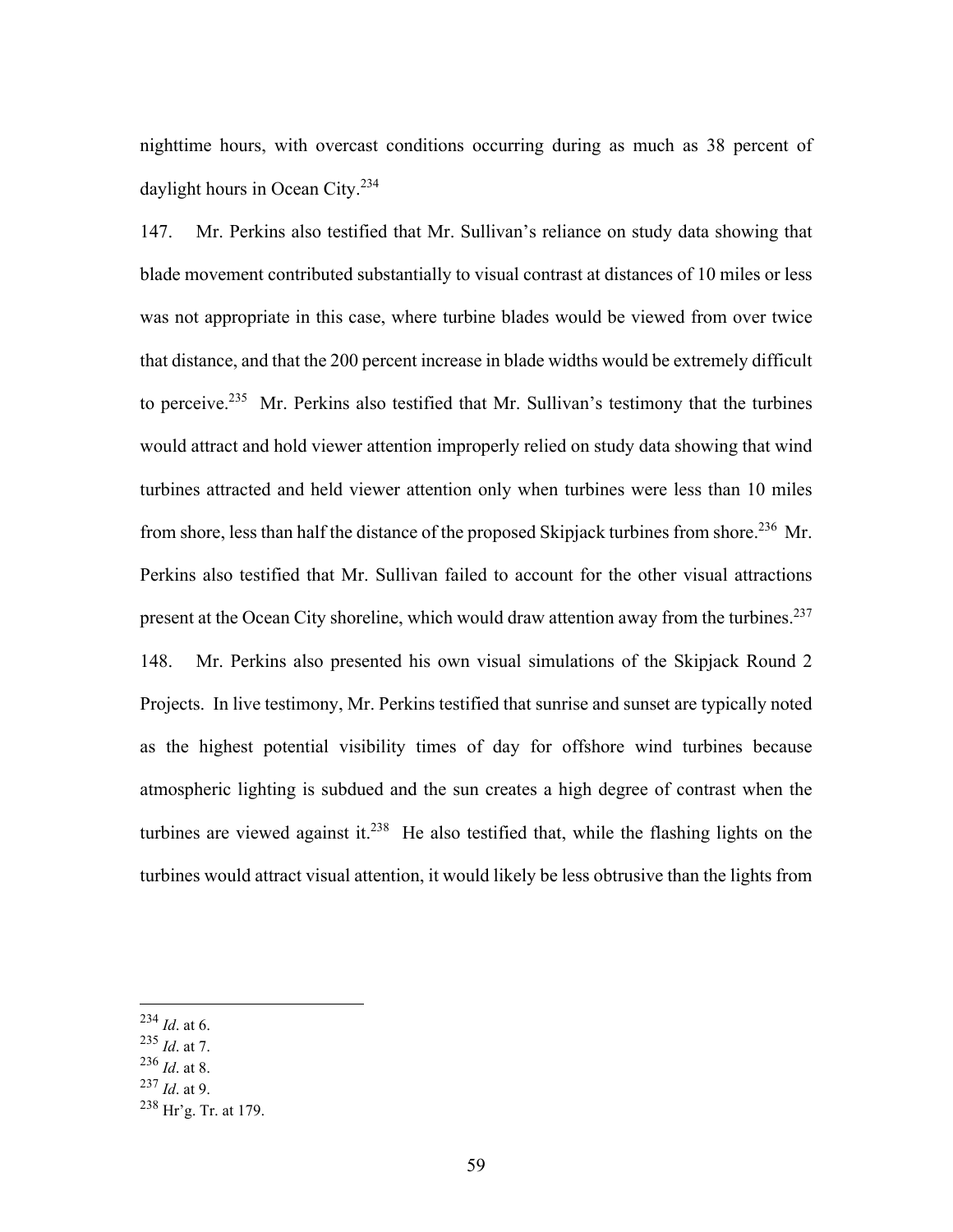visible ships.<sup>239</sup> He also testified that there remains some question about when and whether regulators will approve the use of ADLS lighting on offshore wind turbines.<sup>240</sup>

## **6. Office of People's Counsel**

## a. *Maximilian Chang*

149. Maximilian Chang, Principal Associate with Synapse Energy Economics, testified on behalf of OPC regarding the projected ratepayer impacts of the US Wind and Skipjack applications. Mr. Chang testified that ICF and US Wind used a methodological approach for forecasting energy prices that is reasonable, although ICF's input assumptions appeared more transparent to Mr. Chang than the documentation provided by US Wind.<sup>241</sup> In contrast, he testified that Skipjack's methodology for energy price forecasting did not utilize production cost modeling to support its conclusions.

150. Mr. Chang asserted that ICF's production cost modeling methodology to forecast energy prices is reasonable. However, he testified that ICF's projection of no capacity price mitigation impacts may understate possible capacity price mitigation benefits attributable to the project.<sup>242</sup> For example, he stated that ICF used ELCC values that PJM had subsequently updated. Specifically, ICF used a capacity credit of 27% through 2028 and 21% thereafter, even though PJM revised its estimate for the ELCC for offshore wind to be 35% in 2026 falling to 30% in 2031. Mr. Repsher asserted that "ICF's projected capacity revenues as currently presented would understate projected capacity revenues..."<sup>243</sup>

<sup>239</sup> *Id*. at 180-182.

<sup>240</sup> *Id*. at 185-188.

<sup>&</sup>lt;sup>241</sup> OPC Exhibit 1, Chang Direct at 2-3.<br><sup>242</sup> Id

<sup>242</sup> *Id*. 243 *Id*. at 25.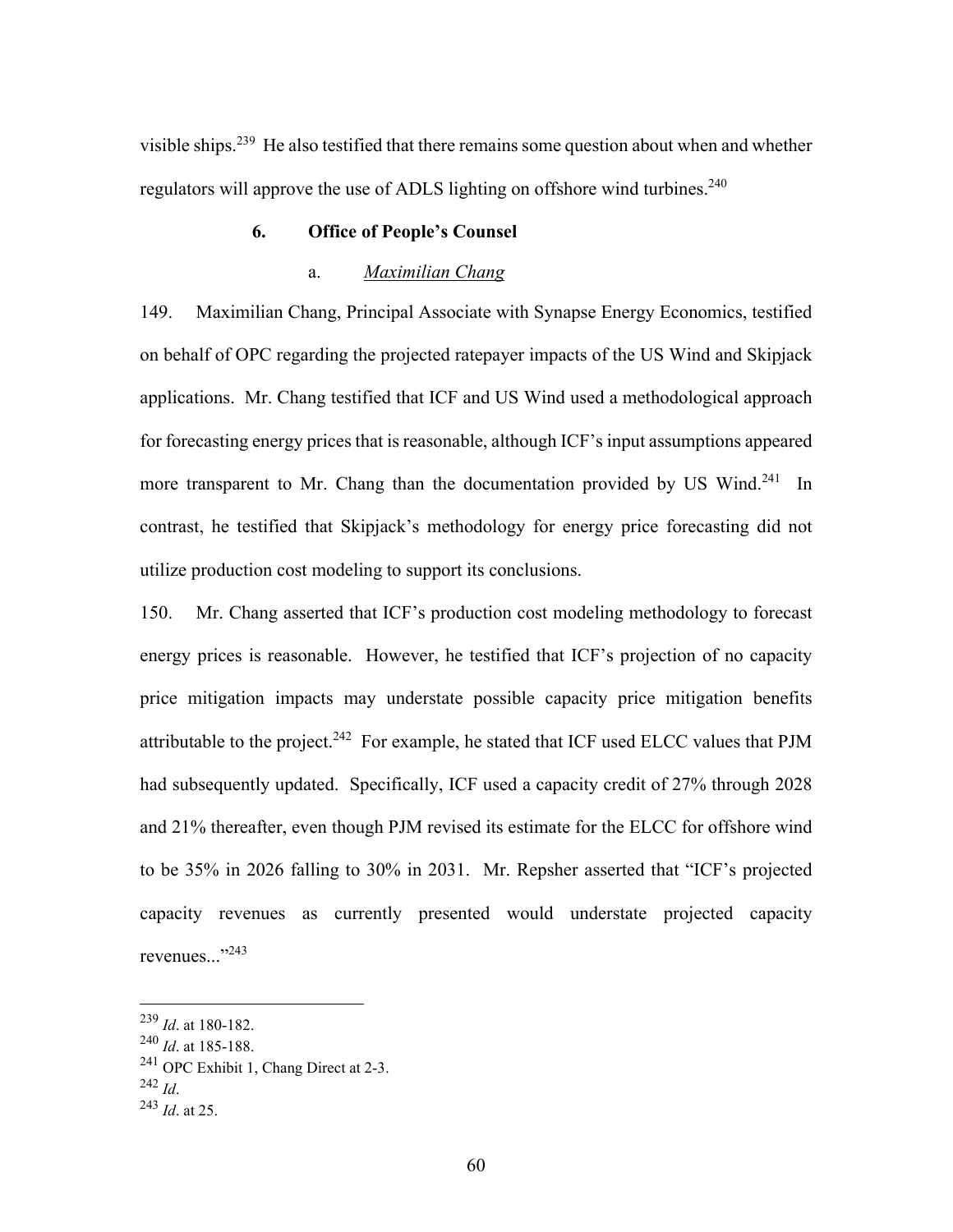151. Mr. Chang testified that based on ICF's current evaluation analysis, US Wind's Bid 1 appears to meet the State's ratepayer impact requirements for both residential and nonresidential customers. However, none of the Skipjack bids meet ICF's calculations for residential and non-residential rate impacts based on Skipjack's then current OREC price.<sup>244</sup> He asserted that US Wind's Bid 2 and Bid 3 both meet the residential rate impact requirements but both fail on the non-residential rate impact based on US Wind's current OREC prices and ICF's calculations. Mr. Chang observed that the Applicants' bids pass the ratepayer tests using the Applicants' own respective methodologies.<sup>245</sup> Mr. Chang asserted that the Applicants' proposed OREC prices reflect technological advances in the offshore wind industry, federal tax incentives, and economies of scale associated with the larger-sized bids.<sup>246</sup>

152. If approved, Mr. Chang recommended that the Commission require awardee(s) to share cost savings from any future transmission cost savings attributable to transmission solutions that result from a regional and/or federal approach to integrate offshore wind transmission that is outside the current radial transmission approach.<sup>247</sup>

#### **7. The Business Network for Offshore Wind**

#### a. *Elizabeth Burdock*

153. Elizabeth Burdock, Chief Executive Officer and President of the Network, testified that the Network "is a nonprofit, educational organization with a mission to develop the offshore wind renewable energy industry and its supply chain."248 She stated that the

<sup>244</sup> *Id*. at 12.

<sup>245</sup> *Id*. at 14.

<sup>246</sup> *Id*. at 13.

<sup>247</sup> *Id*. at 22.

<sup>248</sup> Network Exhibit 1, Burdock Direct at 3.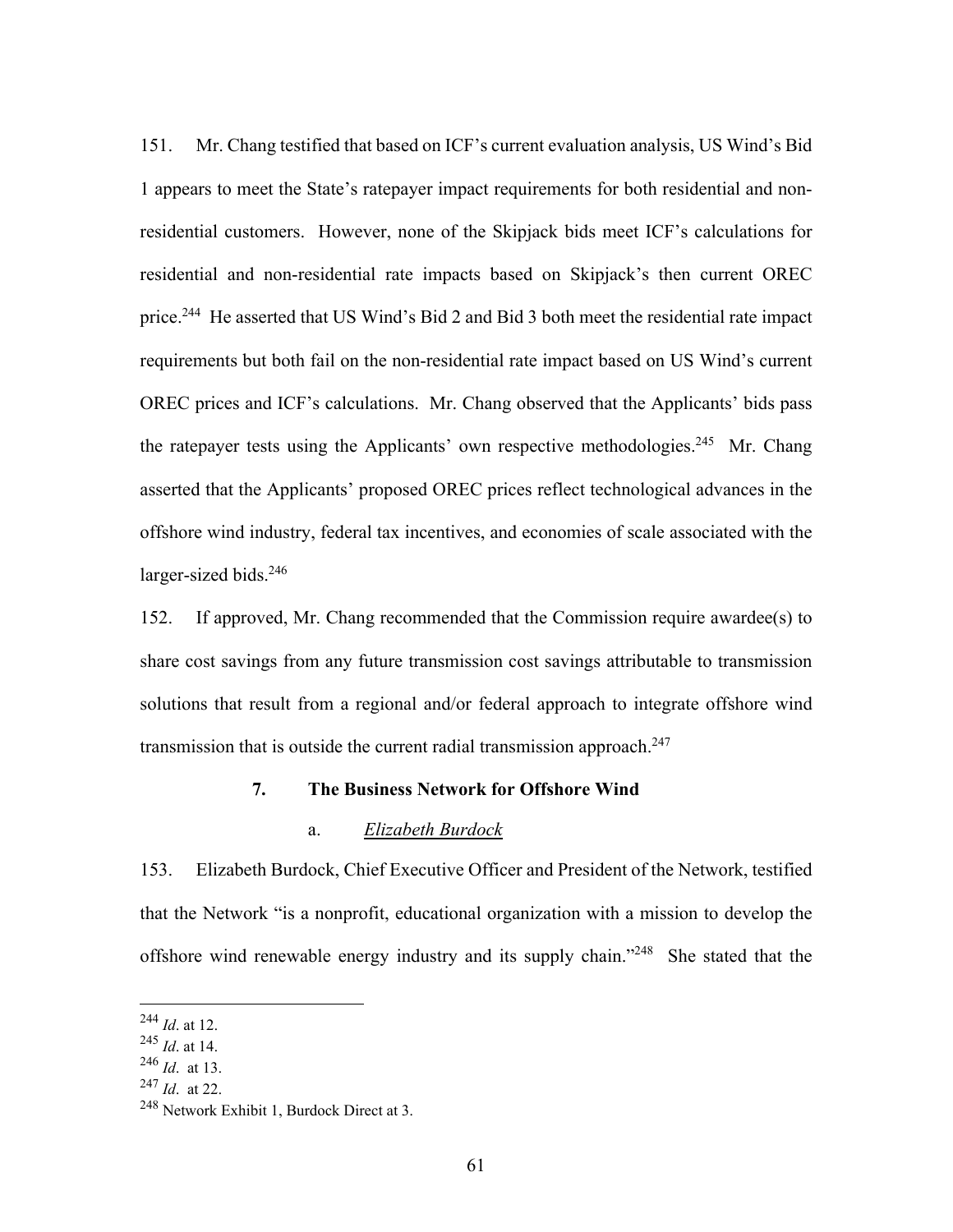Network interacts with U.S. offshore wind supply chain participants and provides educational and technical information and business-to-business partnering services to expand member expertise and capacity to work in the global and domestic offshore wind supply chain. $249$ 

154. Ms. Burdock testified that global demand for offshore wind is being driven by climate change realities and a desire for economic development, and that offshore wind is a key driver of the transition to large-scale decarbonized electricity grids.<sup>250</sup> She asserted that the Round 2 proceeding to procure more offshore wind presents an opportunity to keep Maryland on track to meet its renewable portfolio strategy goals while also delivering significant economic development in the State.<sup>251</sup>

155. Ms. Burdock testified that the domestic and global offshore wind industry is facing a significant increase in demand, which will require the offshore industry to scale up rapidly, requiring new companies to enter the offshore wind supply chain. She asserted "this means diversification, entrepreneurship, and opportunity for U.S. and Maryland companies, big and small."252 She further stated that Round 1 of OREC authorizations had the intended effect of spurring development of an offshore wind supply chain in Maryland, and that the new proposals by US Wind and Skipjack would build on Round 1 investments and create new jobs in Maryland, helping the State become a major player in the growing U.S. market for offshore wind.<sup>253</sup> Nevertheless, she asserted that Maryland's offshore wind

<sup>249</sup> *Id*. at 5.

<sup>250</sup> *Id*. at 6-7.

<sup>251</sup> *Id*. at 8.

<sup>252</sup> *Id*. at 13.

<sup>253</sup> *Id*. at 14-15.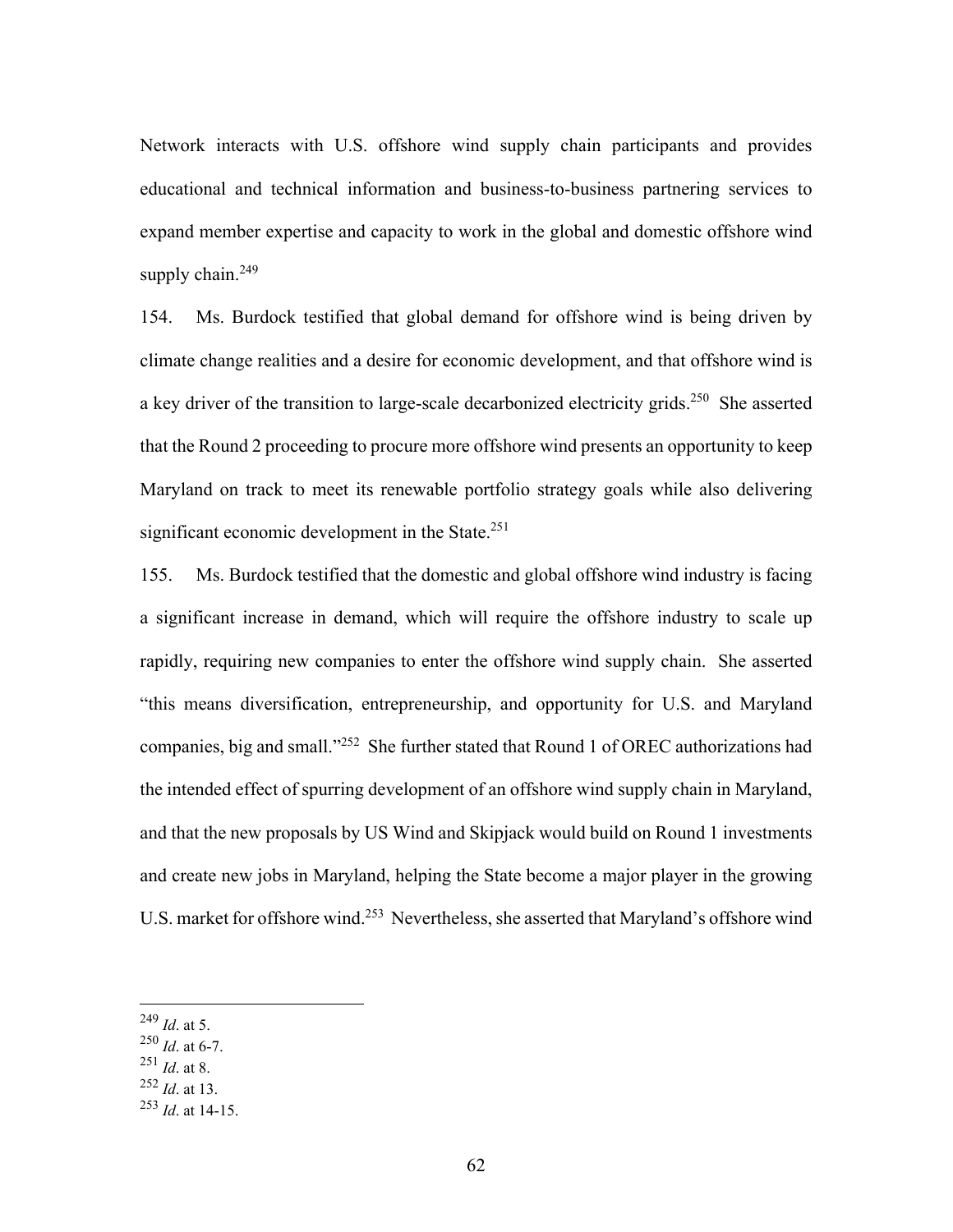goals are currently second to last among active offshore wind states, and that "[t]he best way for Maryland to remain competitive in pursuit of economic development is through procurement commitments…"254

156. As a new industry, Ms. Burdock testified that offshore wind has the potential to break traditional models and patterns that historically excluded small, minority, womenowned, and veteran-owned businesses.<sup>255</sup>

157. In its OREC order, Ms. Burdock requested that the Commission encourage the developer(s) to: (i) advise local suppliers to take advantage of the State's underwriting of the Foundation 2 Blade training and attend training sessions; and (ii) engage Maryland higher educational institutions to explore research and development ("R&D") projects that can enhance the knowledge depth and expertise of the Maryland academic institution, stimulating entrepreneur growth and adding skilled workers to the industry.<sup>256</sup>

### **8. Sierra Club and the Maryland League of Conservation Voters**

#### a. *Catherine Bowes*

158. Catherine Bowes, the Offshore Wind Energy Program Director for the National Wildlife Federation ("NWF"), testified on behalf of the Sierra Club and the Maryland League of Conservation Voters ("Sierra/MDLCV"). She testified that advancing offshore wind power "is a top priority of [the National Wildlife Federation's] Climate and Energy Program," and that the organization has been working nationally "to build political and public support for the policies and actions needed at the state and federal level to bring this

<sup>254</sup> *Id*. at 18.

<sup>255</sup> *Id*. at 24.

<sup>256</sup> *Id*. at 29.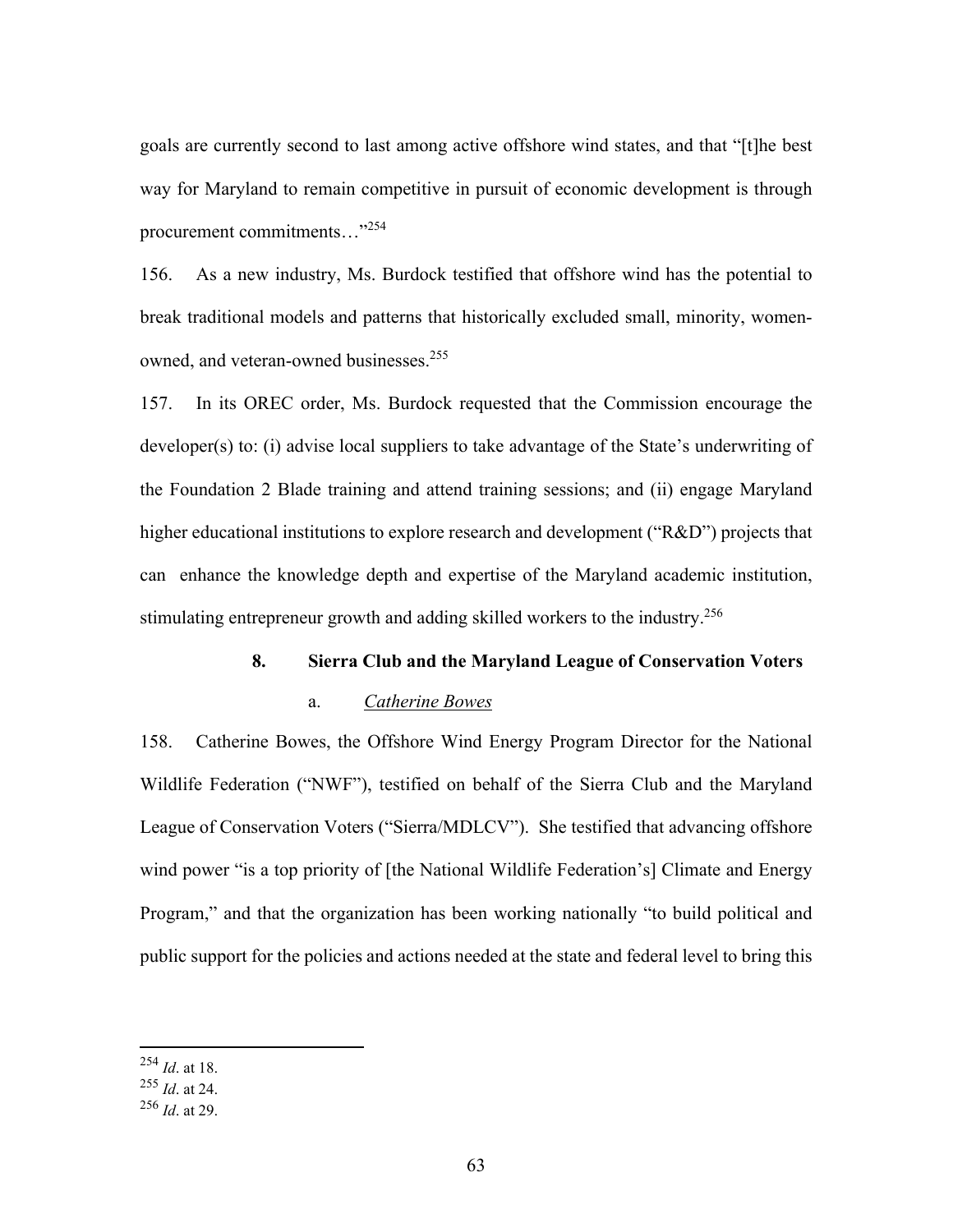critically needed clean energy source online in a manner that is protective of our coastal and marine wildlife."<sup>257</sup>

159. Ms. Bowes testified that offshore wind provides a tremendous opportunity for states to fight climate change, reduce local and regional air pollution, and grow a new industry that will support thousands of well-paying jobs in both coastal and inland communities. Nevertheless, she stated that offshore wind must be developed with strong protections in place for coastal and marine wildlife.<sup>258</sup> She asserted that mitigation measures must be available for potentially affected species, such as the North Atlantic Right Whale, which migrates along the east coast and has the potential to interact with offshore wind development activities planned from the Carolinas through the Gulf of Maine.<sup>259</sup>

160. Ms. Bowes testified that New Jersey, New York, and Connecticut require prospective bidders to include detailed environmental mitigation plans with their project bids that describe the potential impacts of their projects and their plans to mitigate them, including specific reference to collection of pre-, during- and post-construction wildlife data.<sup>260</sup> Ms. Bowes asserted that New York and New Jersey also require selected projects to contribute funds for regional research needed to assess and avoid potential impacts to fish and other wildlife. Specifically, these states include, as a condition of their OREC contracts, a \$10,000 per MW contribution to regional wildlife and fisheries research needed to assess potential impacts and effectiveness of mitigation strategies. Ms. Bowes testified

<sup>257</sup> Sierra/MDLCV Exhibit 2, Bowes Direct at 1.

<sup>258</sup> *Id*. at 6.

<sup>&</sup>lt;sup>259</sup> *Id.* at 8-9. Mitigation measures to protect such species could include avoiding or minimizing underwater noise impacts, time-of-day or seasonal noise restrictions, exclusion zones, use of protected species observers, and restricting vessel speeds, according to Ms. Bowes.

<sup>260</sup> Sierra/MDLCV Exhibit 2, Bowes Direct at 10-11.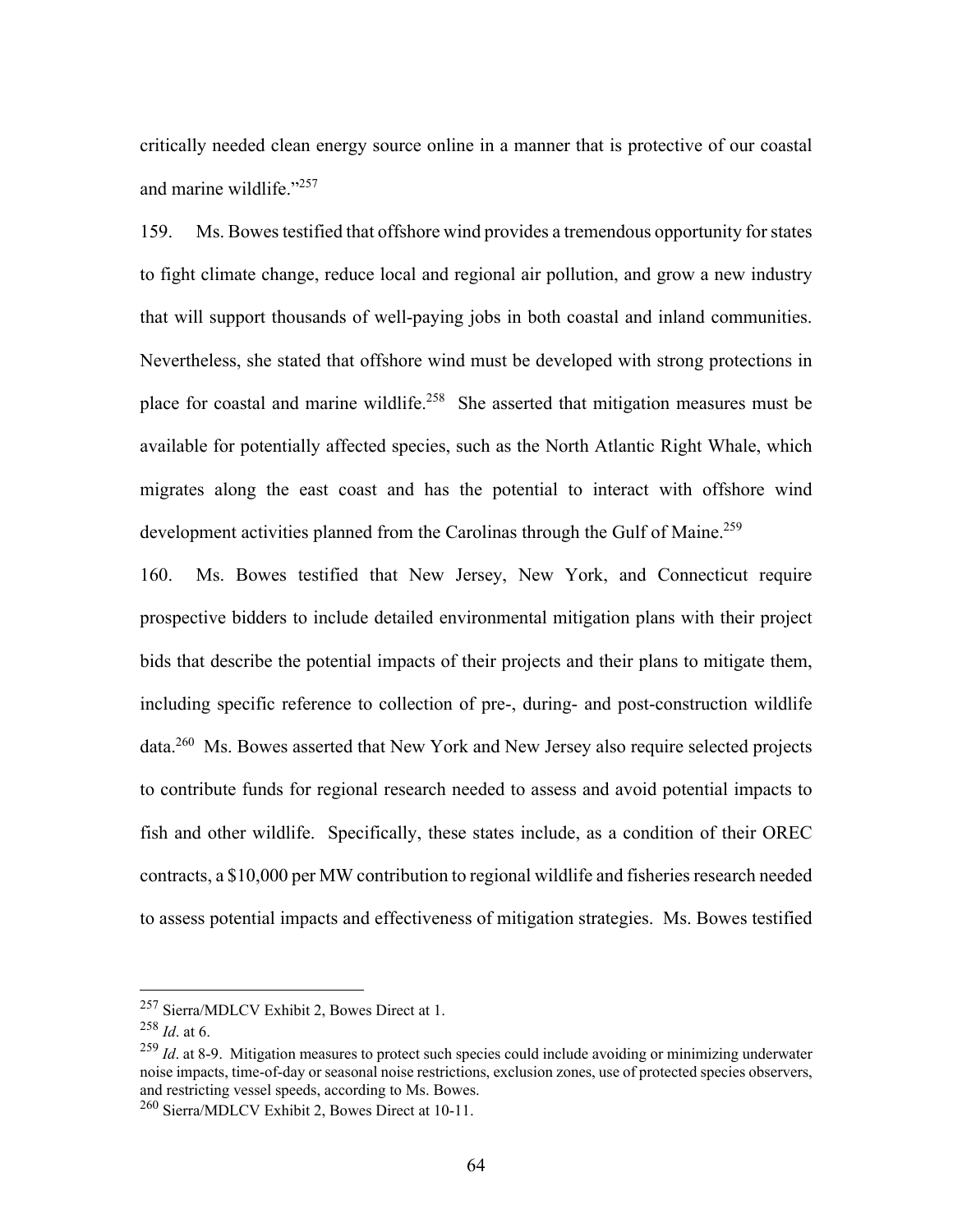that this research is critical for driving innovations within the industry to advance solutions that can avoid or minimize impacts. $261$ 

161. Ms. Bowes concluded that the Commission should: (i) require winning bidders to contribute to regional research as a condition of their contracts; and (ii) require comprehensive environmental mitigation plans be submitted with bids and include specific language holding developers accountable to them in the OREC contracts.

#### **9. Staff**

#### a. *Craig Taborsky*

162. Craig Taborsky, assistant chief engineer for the Commission, provided testimony about the technical impacts related to the offshore wind projects proposed by US Wind and Skipjack and the effect that they would have on the reliability and stability of the electric system in Maryland.<sup>262</sup> He stated that US Wind has initiated an interconnection process with PJM and holds two queue positions (AG2-347 and AG2-348), which will accommodate the new generation of each proposed project, including the maximum 1,205.4 MW project US Wind identified as Bid 3.263 US Wind's projects would have a primary point of interconnection ("POI") with the Delmarva Power and Light ("DPL") transmission system at the Indian River 230 kV substation.

163. Mr. Taborsky testified that PJM's Feasibility Study results are anticipated no later than January 31, 2022. Additionally, he stated that as part of the interconnection process, PJM will conduct the System Impact Study and Facilities Study analysis to confirm the

<sup>261</sup> *Id*. at 11-12.

 $262$  Due to the unavailability of Staff witness Christopher Lo during the scheduled evidentiary hearings, the pre-filed testimony of Mr. Lo was adopted by Staff witness Craig Taborsky. *See* Staff's October 21, 2021 Substitution of Witness, Maillog No. 237530.

<sup>&</sup>lt;sup>263</sup> Staff Exhibit 3, Taborsky Direct at 3.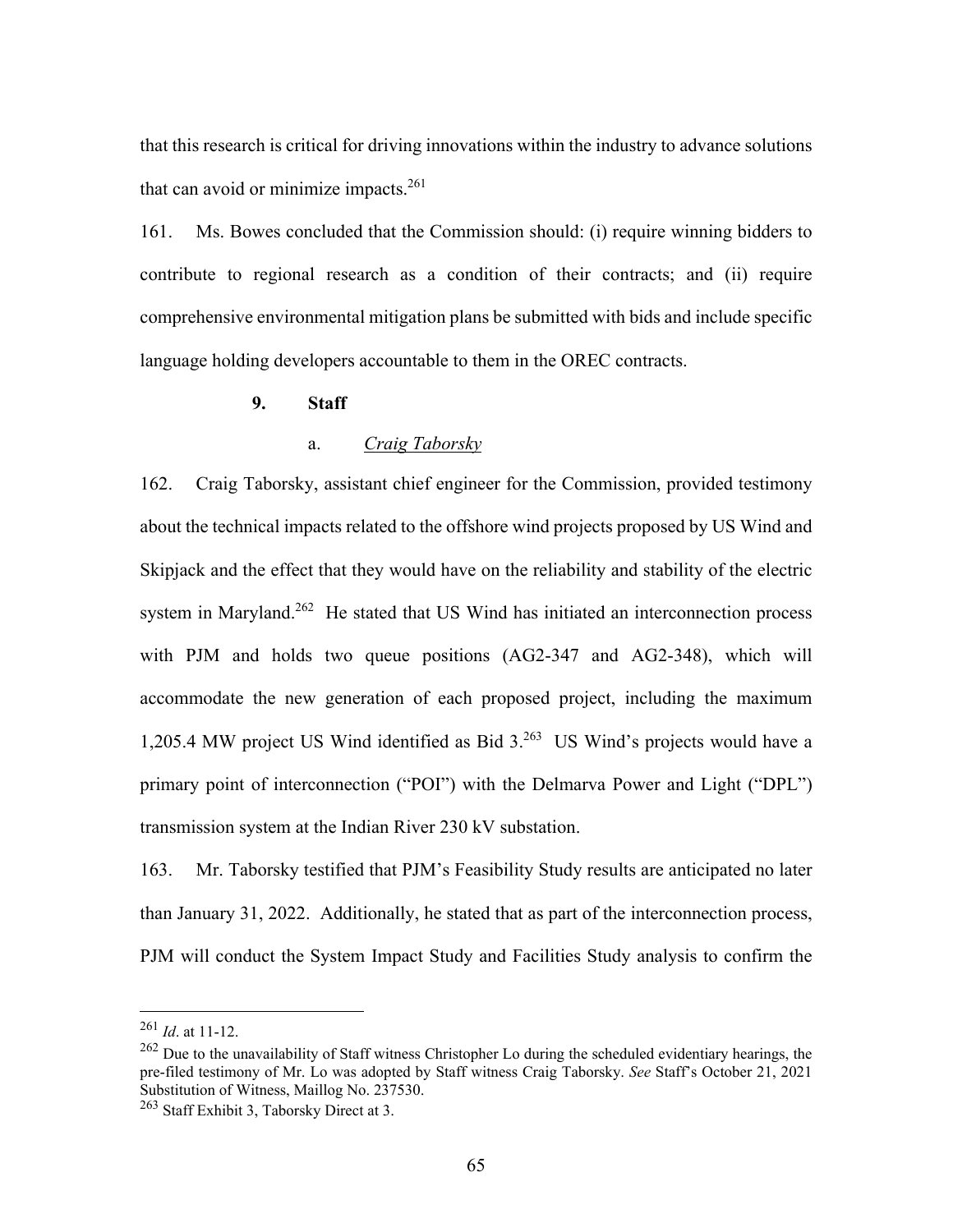ability to interconnect the project to the DPL system and provide estimates for the costs for network upgrades and reinforcements required to support the interconnection.<sup>264</sup> Mr. Taborsky further provided that US Wind will furnish an Interconnection Service Agreement ("ISA") and a Construction Service Agreement ("CSA") with PJM and DPL prior to the commencement of construction.

164. Regarding Skipjack, Mr. Taborsky testified that Skipjack holds multiple queue positions with PJM for its Phase 2 Project. He stated that the queue positions associated with Skipjack's Phase 2 Project include AF2-193, which was evaluated as a 440 MW injection at the Indian River 230 kV Substation in the DPL area; AG1-087, which was evaluated as a 440 MW injection tapping the Milford-Cartanza 230 kV Line in the DPL area; AG2-108, which was evaluated as a 460 MW tapping the Cool Springs 230 kV Line.<sup>265</sup> A System Impact Study result for AF2-193 was issued in February 2021. A Feasibility Study for AG1-087 was issued in January 2021 and a System Impact Study was completed by PJM in October 2021.<sup>266</sup>

165. Mr. Taborsky testified that the queue positions associated with the Phase 2.1 Project are AF2-194 and AG2-342, with a total of 880 MW combined capacity. He stated that the System Impact Study for AF2-194 was completed in February, which evaluated a 440 MW injection into DPL's transmission system at the Indian River 230 kV substation. AG2-342 was evaluated as a 440 MW injection into the Milford–Cool Springs 230 kV Line in the

<sup>264</sup> *Id*. at 3-4.

<sup>265</sup> *Id*. at 4-5.

 $266$  Hr'g. Tr. at 823 (Taborsky).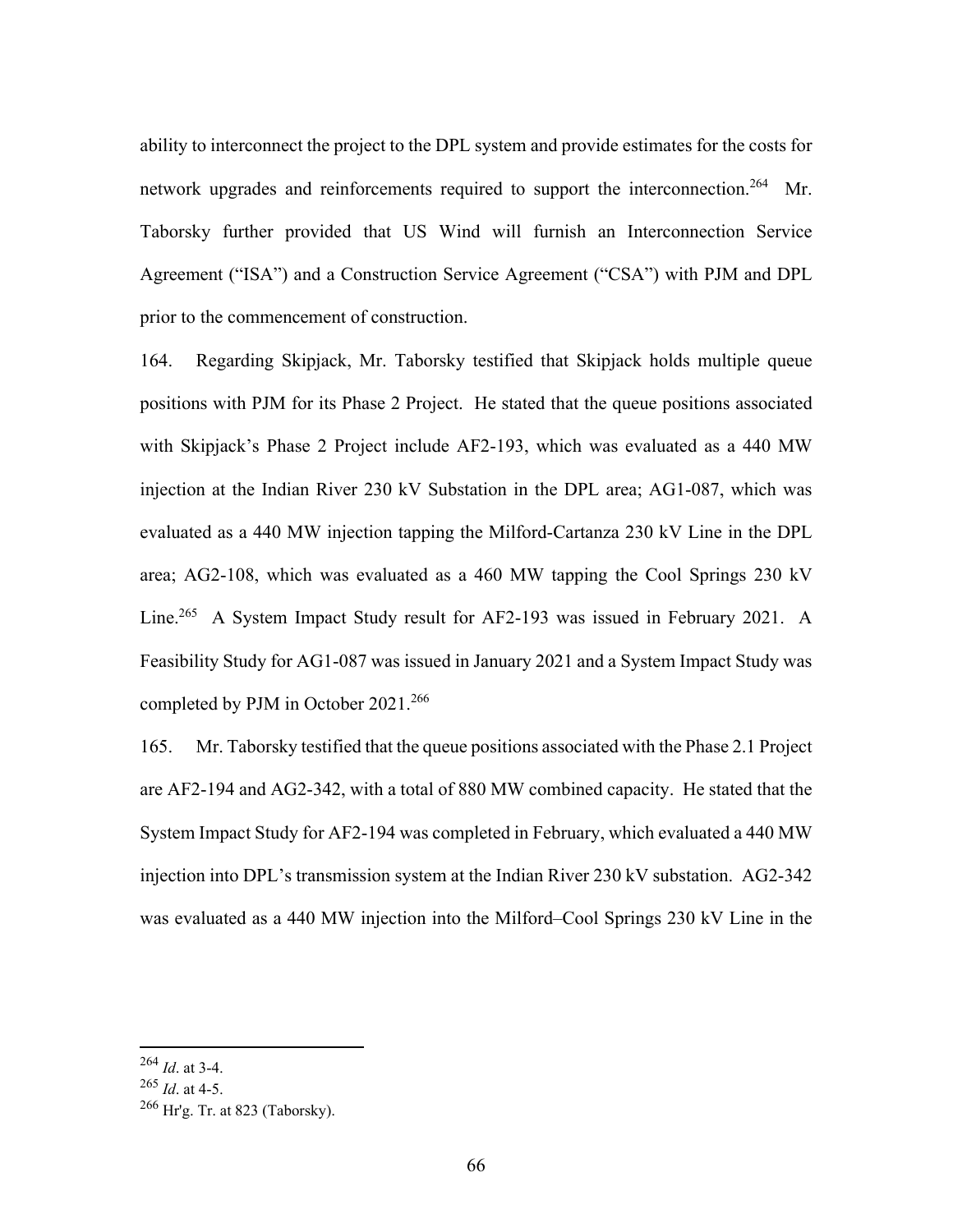DPL area. He stated that the Feasibility Study results for AG2-108 and AG2-342 have not been completed yet.

166. Mr. Taborsky asserted that Skipjack is expected to complete the PJM interconnection process, which will include a System Impact Study, Facilities Study, ISA and CSA, prior to the commencement of construction. The results of these studies and agreements will confirm the ability to interconnect the project to DPL's transmission system and provide estimates for the costs for network upgrades and reinforcements required to support the interconnection.

167. Mr. Taborsky concluded that the Applicants' electrical system designs and interconnection plans are reasonable.<sup>267</sup> He asserted that Staff has no concerns regarding the effects of these offshore wind projects on the reliability and stability of the electric system in Maryland.

168. Mr. Taborsky testified about the Applicants' wind turbine generator selection, noting that Skipjack's Phase 2.1 and US Wind's Bids are currently designed to utilize the GE Haliade-X 14 MW turbine.<sup>268</sup> Mr. Taborsky stated that the 14 MW model is optimized to produce more power in the low to medium wind speeds that are frequent in the Delaware and Maryland wind energy areas, and that the Haliade-X 14 MW "provides the most efficient energy capture for the project site. It will have a higher average power output and thereby will provide more clean energy to the grid than the lower rated capacity turbines."<sup>269</sup> He testified that the Haliade-X 14 MW model is designed for low service and

<sup>267</sup> Staff Exhibit 3, Taborsky Direct at 10.

<sup>268</sup> *Id*. at 7.

<sup>269</sup> *Id*.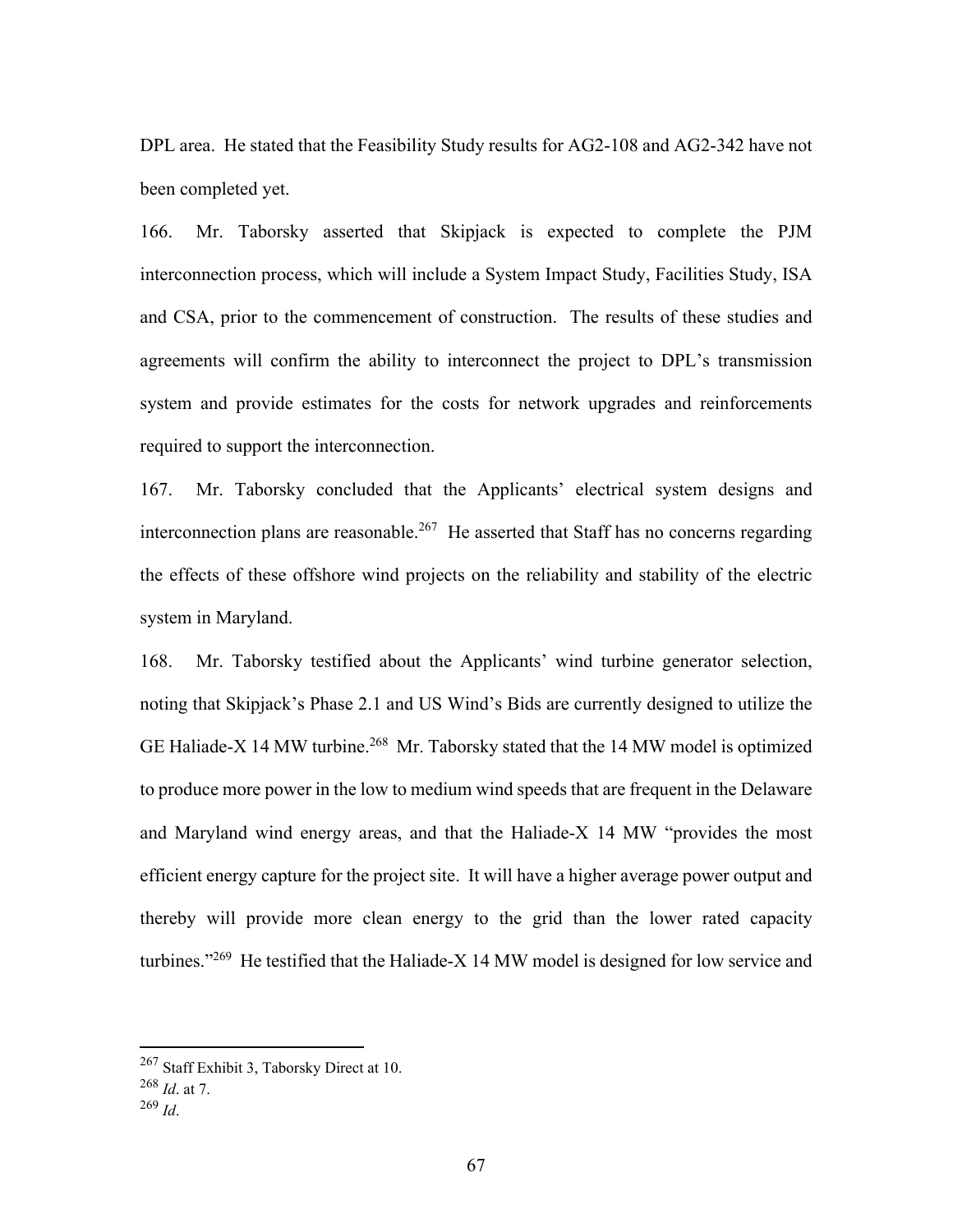maintenance in offshore conditions. By producing more power per turbine, Mr. Taborsky concluded that Skipjack and US Wind can reduce the number of foundation locations and minimize the seabed footprint of the projects.

169. Mr. Taborsky recommended that if the Commission grants ORECs to either Applicant, it should require them to file the ISA and CSA executed for the project(s) with the Commission prior to commencement of construction.<sup>270</sup> He also recommended that the Commission require any successful applicant to provide quarterly progress reports on the status of the proposed offshore wind projects' development.

# b. *Drew M. McAuliffe*

170. Drew M. McAuliffe, Director of the Commission's Electricity Division, evaluated the level of compliance of the projects proposed by US Wind and Skipjack with PUA § 7- 704.1(d)(1)(vii-x) and PUA § 7-19 704.1(d)(4-5), as required by PUA § 7-704.1.<sup>271</sup>

171. Mr. McAuliffe testified that both Applicants fully complied with the relevant statutory requirements. He stated that both US Wind and Skipjack met the requirements of PUA § 7-704.1(d)(1)(vii) by detailing in testimony and in response to Staff data requests how they will engage with small businesses in Maryland and work with vendors to achieve small business participation goals.<sup>272</sup> He also testified that Skipjack formulated a supplier diversity plan, which has been approved by the Governor's Office of Small, Minority & Women Business Affairs. Mr. McAuliffe noted that Skipjack has provided a goal of 29

<sup>270</sup> *Id*. at 11.

<sup>&</sup>lt;sup>271</sup> Staff Exhibit 2, McAuliffe Direct at 2.

<sup>272</sup> *Id*. at 3, 7-8.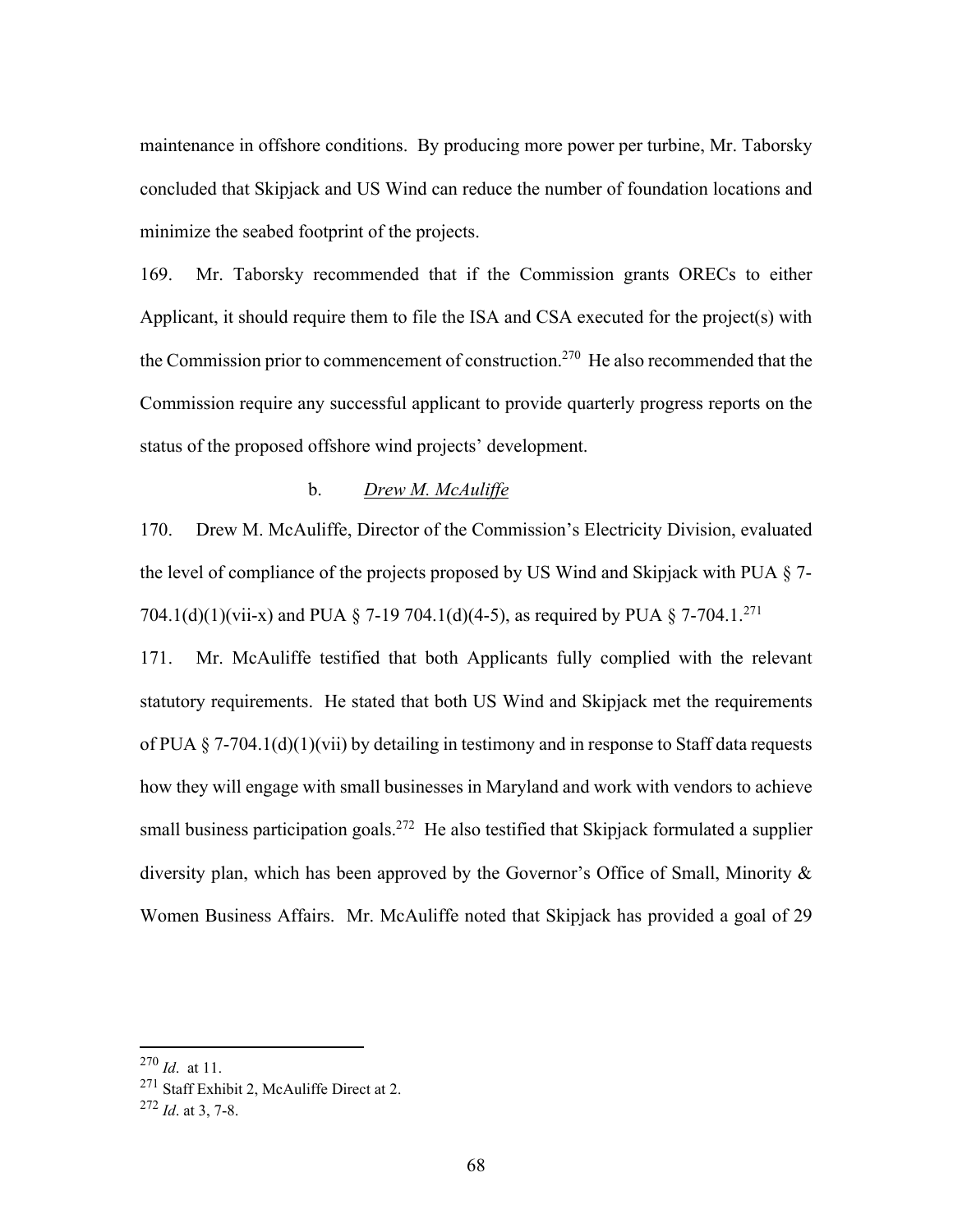percent MBE participation, while US Wind has provided a goal of 15 percent participation.273

172. Mr. McAuliffe testified that US Wind and Skipjack complied with Maryland PUA  $\S$  7-704.1(d)(1)(viii) and (ix) by detailing how they intend to use skilled labor on the various aspects of their projects, including construction and manufacturing. Mr. McAuliffe stated that US Wind is in discussions with United Steelworkers to complete staffing at its Sparrows Point steel fabrication facility, and that US Wind has memoranda of understanding ("MOU") with the Building and Construction Trade Council and with the International Brotherhood of Electrical Workers.274 Mr. McAuliffe observed that Ørsted has relationships with the American Federation of Labor, the Congress of Industrial Organizations, North America's Building Trades Union ("NABTU"), and the Baltimore DC Metro Building and Construction Trades Council, which facilitates Skipjack's utilization of skilled labor in its projects. $275$ 

173. Mr. McAuliffe testified that US Wind and Skipjack complied with PUA § 7-  $704.1(d)(1)(x)$ , by explaining how they will compensate their employees and subcontractors consistent with Title 17, Subtitles 201 through 228 of the State Finance and Procurement Article.<sup>276</sup> He also testified that US Wind and Skipjack complied with PUA § 7-704.1(d)(4), regarding the good faith efforts of each applicant seeking investors to attract minority investors.277 Finally, Mr. McAuliffe testified that US Wind and Skipjack

<sup>275</sup> *Id*. at 4.

<sup>273</sup> *Id*. at 3-4 and 8.

<sup>274</sup> *Id*. at 8-9.

<sup>276</sup> *Id*. at 6 and 9.

<sup>277</sup> *Id*. at 6 and 10.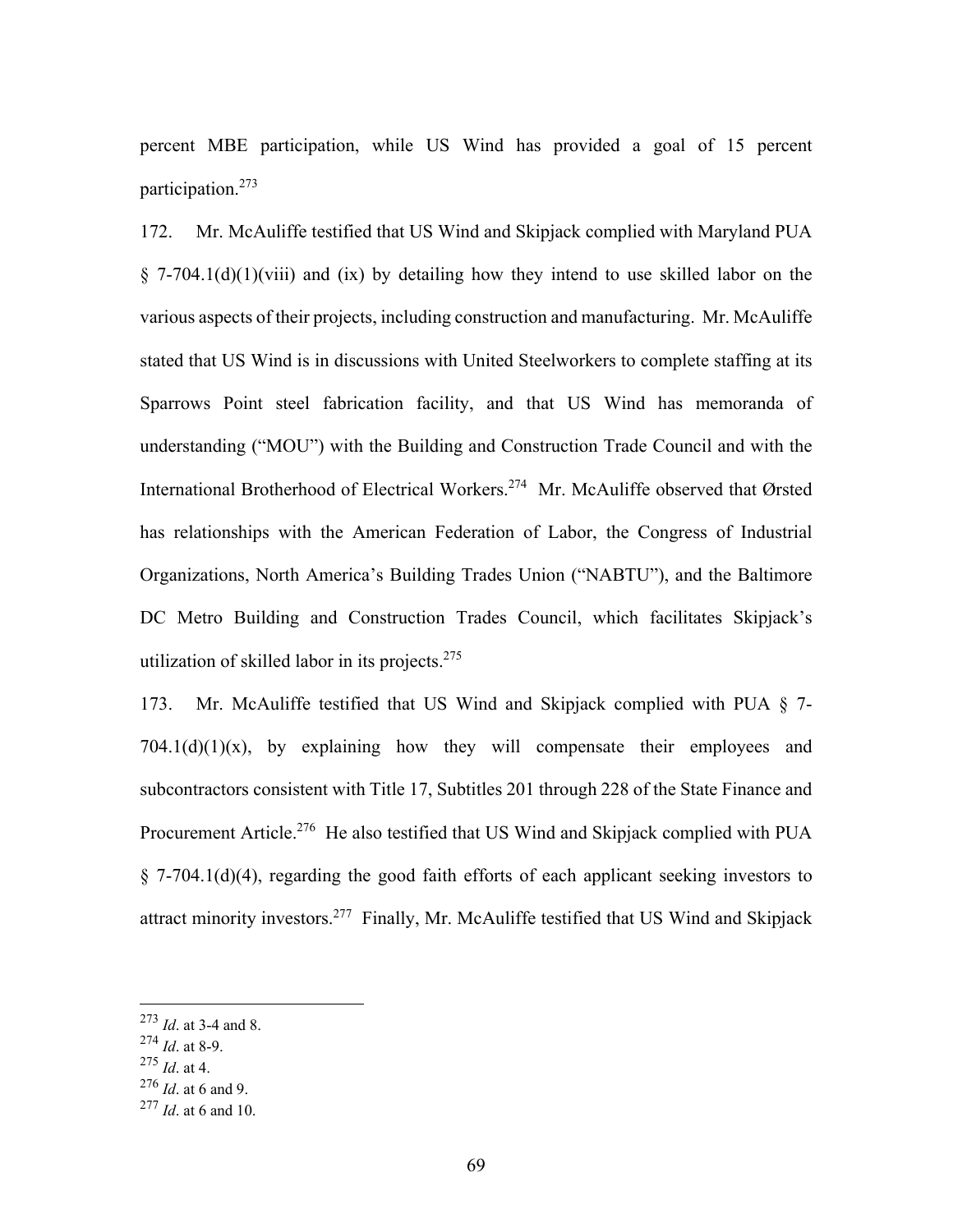will comply with the requirements of PUA  $\S$  7-704.1(d)(5). Each Applicant has stated that they will sign an MOU with the Commission and skilled labor organizations that requires them to follow their planned use of skilled labor.<sup>278</sup>

#### c. *Kevin D. Mosier*

174. Kevin D. Mosier, Assistant Director of the Commission's Energy Analysis and Planning Division, testified about existing approved offshore wind projects, as well as the cost of offshore wind compared to other generating sources, both renewable and nonrenewable. Mr. Mosier also compared the expected costs of ORECs with costs of Tier 1 renewable energy credits ("RECs").<sup>279</sup>

175. Mr. Mosier testified about the price of electricity from offshore wind compared to the cost of electricity from other sources, finding that offshore wind is relatively more expensive than electricity generated from most other types of large-scale generators.<sup>280</sup> Mr. Mosier also discussed how OREC and Tier 1 REC prices compare, testifying that Tier 1 RECs are generally well below the OREC prices proposed by US Wind and Skipjack. Nevertheless, he asserted that Solar REC prices ("SRECs") have been in the range of the proposed OREC prices.<sup>281</sup> Mr. Mosier noted that the offshore wind requirements are a carve-out from Tier 1 RECs, so any OREC requirement would lower the number of Tier 1 RECs required by an equal amount, such that "the OREC carve out will effectively substitute ORECs for Tier 1 RECs."282

<sup>278</sup> *Id*. at 7 and 10.

<sup>279</sup> Staff Exhibit 1, Mosier Direct at 1.

<sup>280</sup> *Id*. at 2. Mr. Mosier noted an exception is residential rooftop solar, which is significantly more expensive per megawatt than offshore wind.

<sup>281</sup> Staff Exhibit 1, Mosier Direct at 4.

<sup>282</sup> *Id*.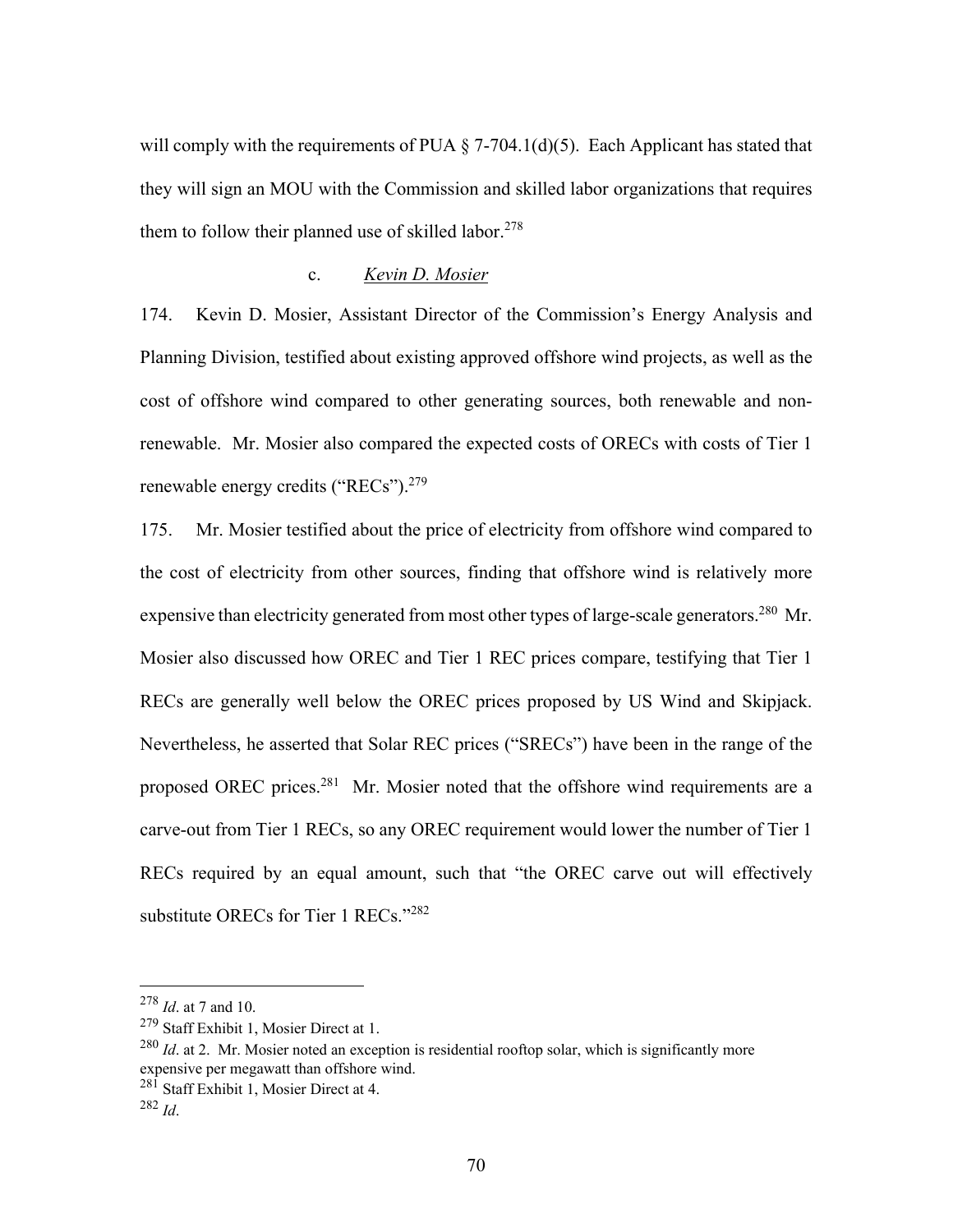### **10. Maryland Energy Administration**

### a. *Samuel Beirne*

176. Samuel Beirne, an Energy Program Manager at the Maryland Energy Administration, testified about use of offshore wind funds, the proposed wind turbine generators, economic impacts, and recommended conditions.

177. Mr. Beirne stated that PUA § 7-704.1(h) requires a qualified offshore wind project applicant to deposit \$6 million into the Maryland Offshore Wind Business Development Fund ("OSWBDF") upon being selected for an OREC award. He stated that the OSWBDF is housed within and administered by MEA, and is primarily used as a source of funding for MEA's offshore wind supply chain and workforce training initiatives.<sup>283</sup> He provided that MEA uses these funds for the Maryland Offshore Wind Capital Expenditure Program and the Maryland Offshore Wind Workforce Training Program.

178. Mr. Beirne testified that MEA "is comfortable" with the Applicants' wind generation turbine selection, noting that the GE Haliade-X 12 MW turbine was considered during the Commission's evidentiary hearing regarding Ørsted's turbine selection change for the Skipjack Wind Phase 1 project in Case No. 9629, and that the Commission approved that turbine selection in Order No. 89622.<sup>284</sup>

179. Mr. Beirne also testified about the economic impacts of the proposed projects, asserting that the projects would help diversify Maryland's economy.285 He observed that

<sup>283</sup> MEA Exhibit 1, Beirne Direct at 2.

<sup>284</sup> *Id*. at 5, citing Case No. 9629, *Skipjack Offshore Energy, LLC's Qualified Offshore Wind Project's Compliance with Conditions Approved in 2017*, Commission Order No. 89622, Order Approving Turbine Selection.

<sup>285</sup> MEA Exhibit 1, Beirne Direct at 7.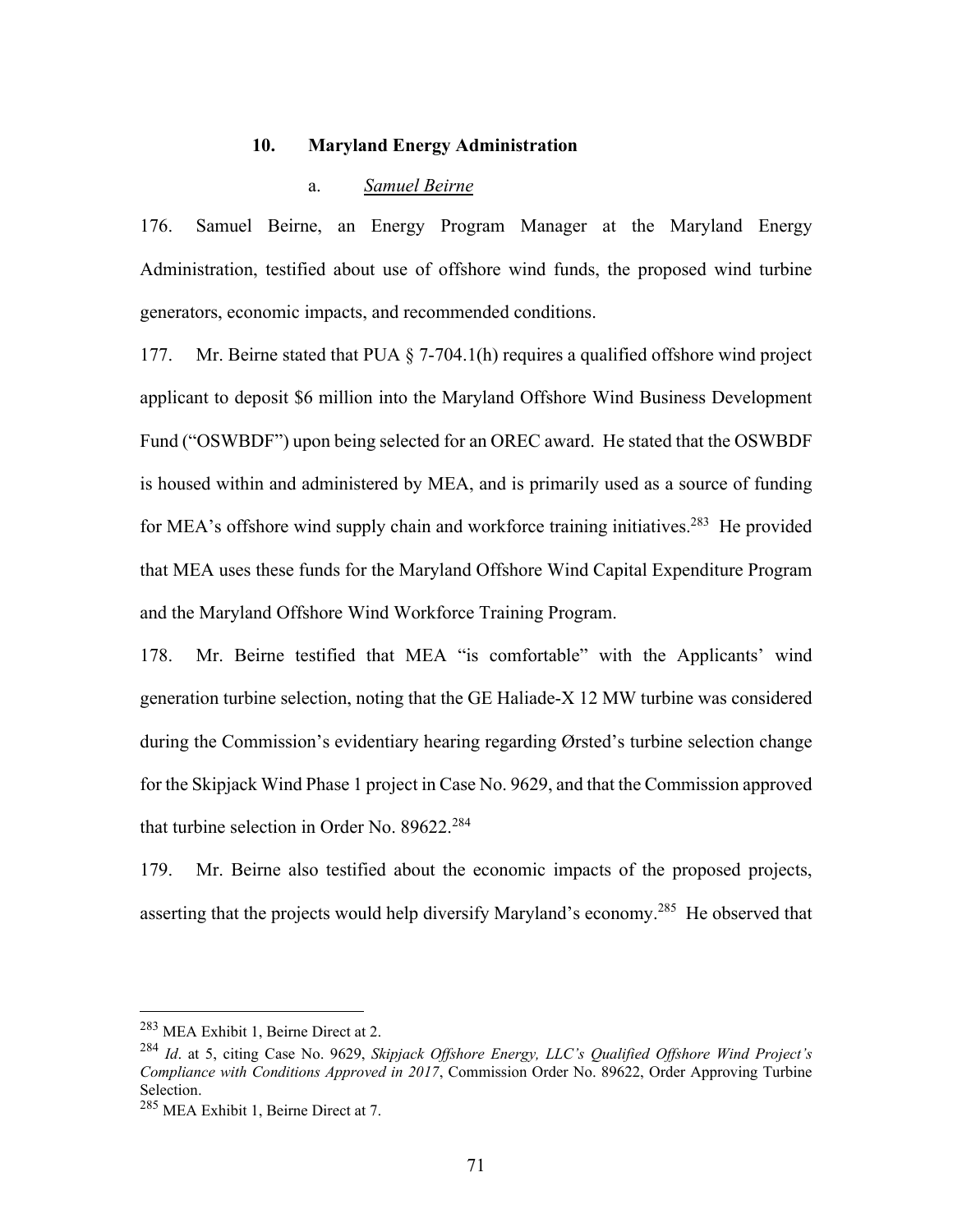the net rate impact of Ørsted projects are nearly double that of US Wind's projects when comparing projects of similar size capacity.286

180. Mr. Beirne testified that the Commission should require certain conditions of any successful OREC recipient. First, Mr. Beirne asserted that New Jersey and New York require that offshore wind developers contribute funding for research initiatives and fishery and wildlife monitoring in the amount of  $$10,000$  per MW of an approved project.<sup>287</sup> He contended that the Commission should require funding in the same amount in this case, in order to maintain consistency across multiple states with similar conditions. He also argued that the logical home for any research funds would be the Offshore Wind Generation Fund, which the Commission created in 2012 through Order No. 84968 in Case No. 9271.288 Mr. Beirne stated that the Offshore Wind Generation Fund is housed within the Strategic Energy Investment Fund ("SEIF"), which is administered by MEA.

## **II. LEGAL STANDARD APPLICABLE TO THIS PROCEEDING**

181. In 2019, the Maryland General Assembly passed CEJA, which augmented the offshore wind energy goals that had previously been set by the Maryland Offshore Wind Energy Act of 2013, which in turn led this Commission to approve ORECs in Round 1 to enable the construction of 368 MW of offshore wind capacity.<sup>289</sup> In passing CEJA, the General Assembly codified its findings of benefits stemming from offshore wind, stating: "(i) The development of offshore wind energy is important to the economic well–being of

<sup>286</sup> *Id*. at 12.

<sup>287</sup> *Id*. at 14.

<sup>288</sup> *Id*., citing Case No. 9271*, In the Matter of the Merger of Exelon Corporation and Constellation Energy Group, Inc.*, Order No. 84698, at 14, 54, 97, 98, and 114.

<sup>289</sup> *See* Order No. 88192 at 1.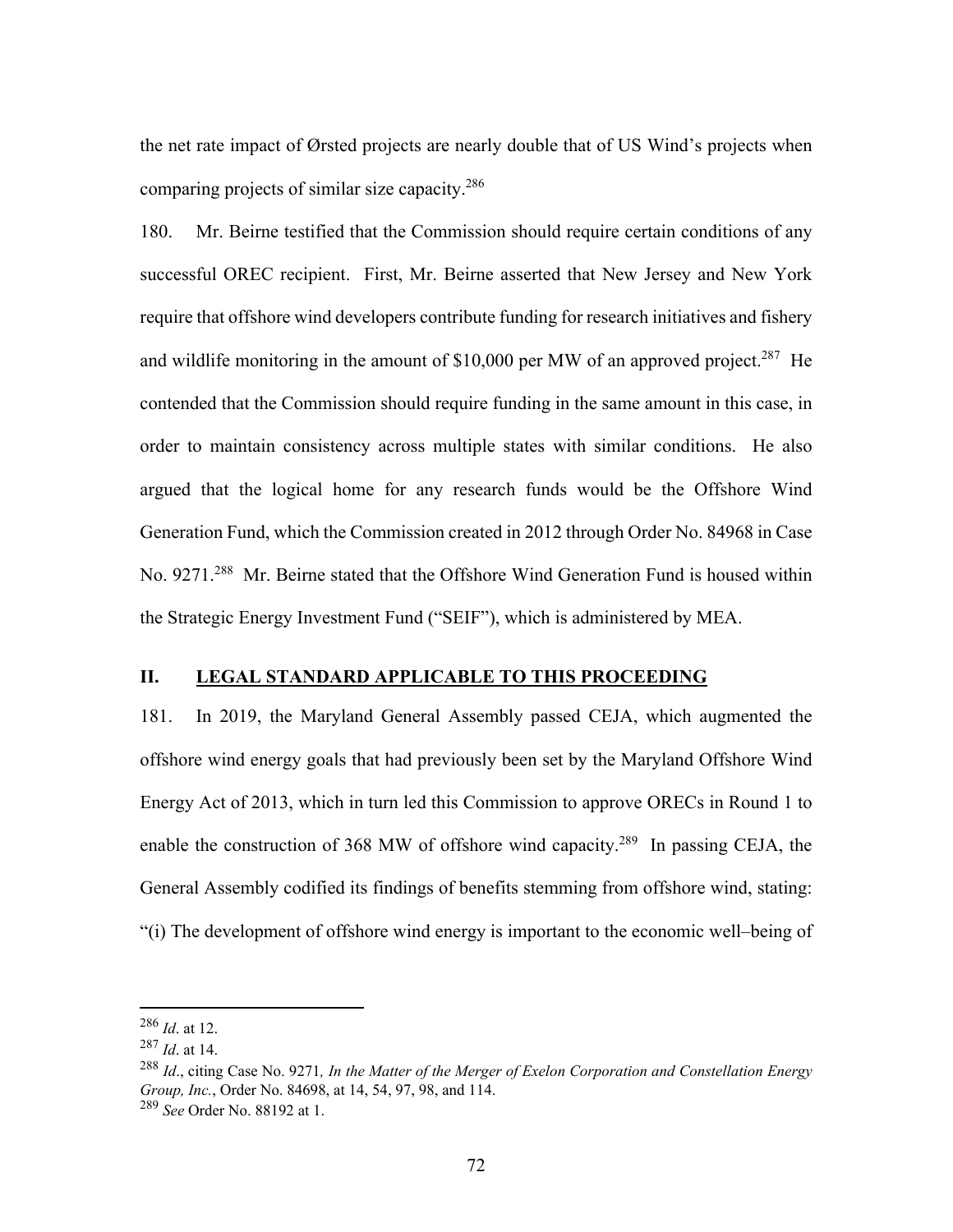the state and the nation, and (ii) it is in the public interest of the state to facilitate the construction of at least 1,200 megawatts of round 2 offshore wind projects..."<sup>290</sup> The benefits of offshore wind enumerated by the General Assembly include (i) positioning Maryland to take advantage of the economic development benefits of the emerging offshore wind industry; (ii) promoting the development of renewable energy sources that increase the nation's independence from foreign sources of fossil fuels; (iii) reducing the adverse environmental and health impacts of traditional fossil fuel energy sources; and (iv) providing a long-term hedge against volatile prices of fossil fuels.<sup>291</sup>

182. The Act contains detailed contents that any eligible application filed with the Commission must contain,  $292$  which are discussed below with regard to US Wind and Skipjack. Once an application is deemed complete, the Commission is directed to open an application period when other interested persons may submit additional applications for approval of Round 2 offshore wind projects. The Commission is specifically directed to provide Round 2 application periods beginning on January 1, 2020, for consideration of Round 2 offshore wind projects to begin creating ORECs no later than 2026.<sup>293</sup> The Commission is additionally directed to provide Round 2 application periods beginning on January 1, 2021, for consideration of Round 2 offshore wind projects to begin creating ORECs no later than 2028; and January 1, 2022, for consideration of Round 2 offshore

<sup>&</sup>lt;sup>290</sup> PUA § 7-704.1(a)(1). Similarly, CEJA provides under PUA § 7-702(b)(3) that "the state needs to increase its reliance on renewable energy in order to (i) reduce greenhouse gas emissions and meet the state's greenhouse gas emissions reduction goals under  $\S$  2–1205 of the Environment Article; and (ii) provide opportunities for small, minority, women–owned, and veteran–owned businesses to participate in and develop a highly skilled workforce for clean energy industries in the state."

<sup>&</sup>lt;sup>291</sup> PUA § 7-704.1(a)(1).

 $292$  PUA § 7-704.1(c).

<sup>&</sup>lt;sup>293</sup> PUA § 7-704.1(a)(4).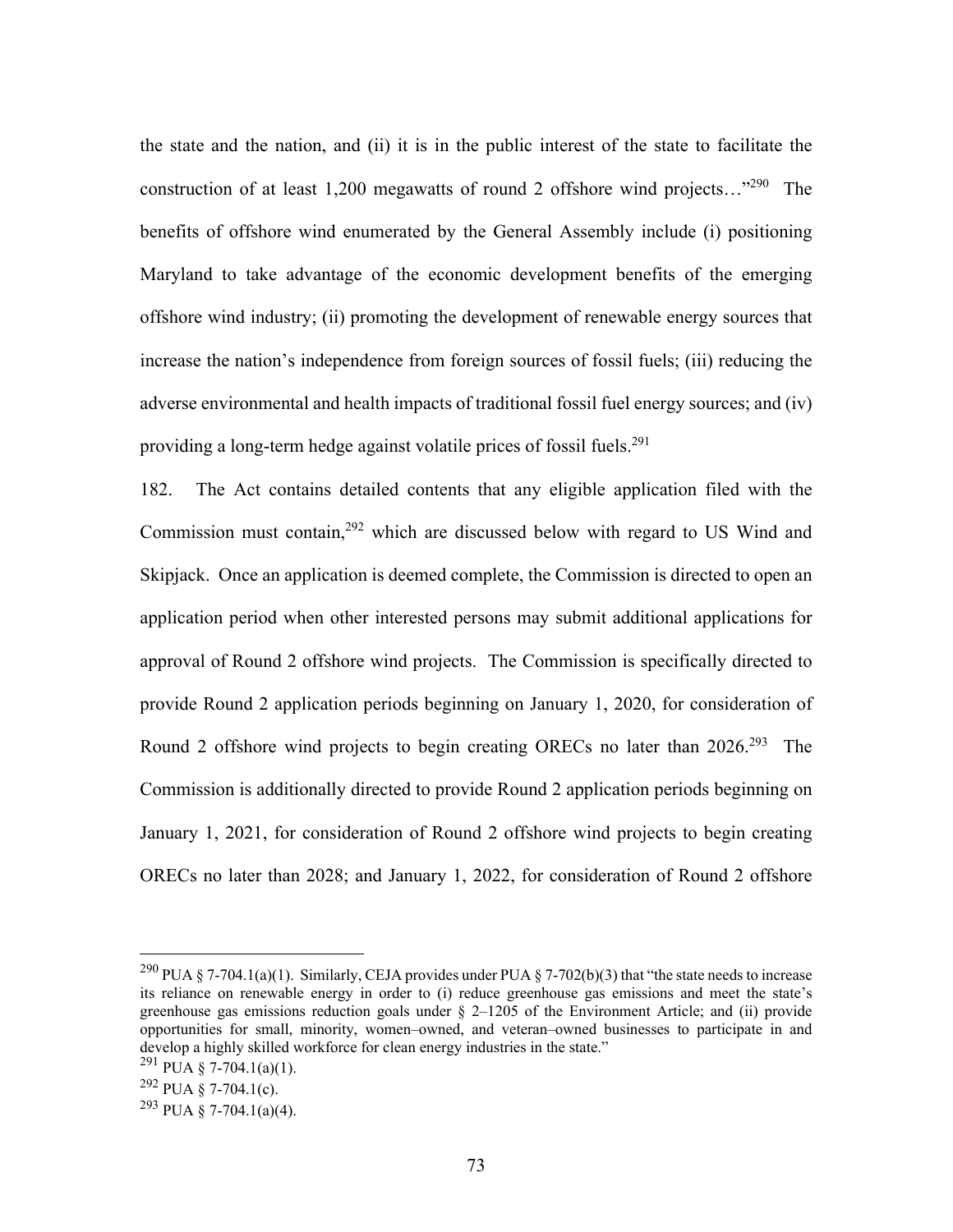wind projects to begin creating ORECs no later than 2030. After the filing of an offshore wind application and the expiration of the application period, the Commission is required to approve, conditionally approve, or deny an application within 180 days after the close of the application period.<sup>294</sup>

183. In this case, the Commission received a Round 2 application on December 10, 2020, and ICF determined that the submitted application was administratively complete on December 22, 2020.<sup>295</sup> Also on December 22, 2020, the Commission provided notice of the commencement of the Round 2, Year 1 Application Period, which opened a 180-day window during which time other persons were permitted to submit applications.<sup>296</sup> The Application Period concluded on June 21, 2021.<sup>297</sup> The Commission is required to issue an order on the Applications by December 18,  $2021.^{298}$ 

184. The PUA contains detailed criteria for evaluation and comparison of the proposed projects, including 13 enumerated criteria and a 14th criterion permitting the Commission to consider any other appropriate standard.<sup>299</sup> The Commission's evaluation of these criteria for the US Wind and Skipjack Applications is discussed below. In evaluating and comparing the proposed offshore wind projects, the PUA directs the Commission to

 $294$  PUA § 7-704.1(b).

<sup>&</sup>lt;sup>295</sup> According to COMAR 20.61.01.03(B)(1-1), the term "administratively complete" means that the Commission has determined an application to contain the information described in §§ D through N of COMAR 20.61.06.02.

<sup>&</sup>lt;sup>296</sup> The Notice invited any party interested in submitting a proposed offshore wind project application to visit the dedicated website hosted by ICF on behalf of the Commission, at: https://www.mdoffshorewindapp.com. <sup>297</sup> COMAR 20.61.06.01(B)(4) provides that the closing date of the application period shall be 180 calendar days after the Commission issues the notice to the public that it is accepting applications.

 $^{298}$  PUA § 7-704.1(b).

 $299$  PUA § 7-704.1(d)(1).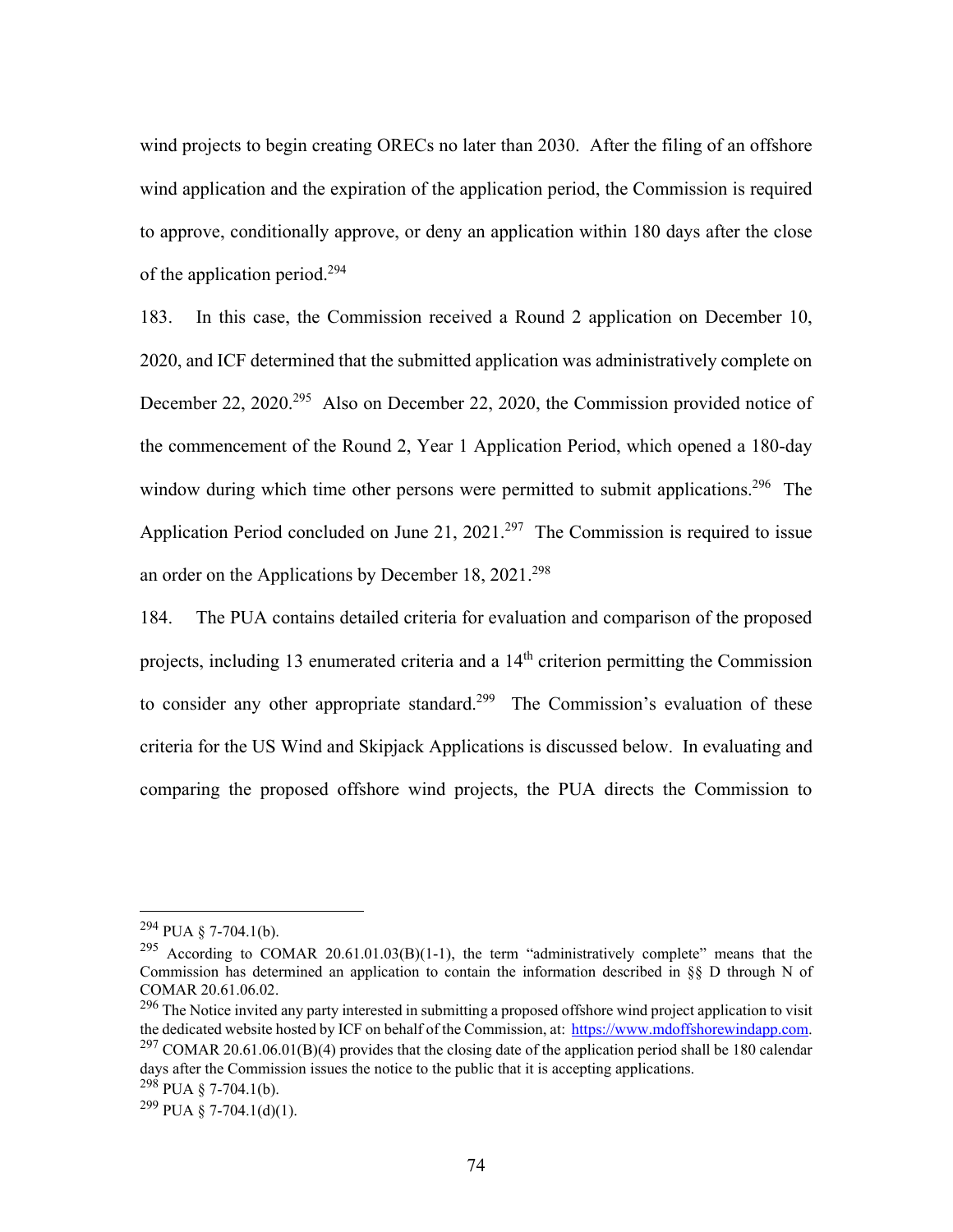contract for the services of independent consultants and experts, which the Commission fulfilled by contracting for the services of ICF, discussed above.

185. The PUA contains several requirements that must be met in order to approve a Round 2 offshore wind project.<sup>300</sup> In particular, for any Round 2 application, the projected incremental net rate impact for an average residential customer, (based on annual consumption of 12 megawatt-hours), combined with the projected incremental net rate impact of other Round 2 offshore wind projects, must not exceed 88 cents per month in 2018 dollars, over the duration of the proposed OREC pricing schedule.<sup>301</sup> Additionally, the projected incremental net rate impact for all nonresidential customers considered as a blended average, combined with the projected net rate impact of other Round 2 offshore wind projects, must not exceed 0.9% of nonresidential customers' total annual electric bills during any year of the proposed OREC pricing schedule.<sup>302</sup> The proposed project must also be subject to a community benefit agreement.<sup>303</sup> The Commission is required to ascertain whether the administrative record demonstrates, by a preponderance of the evidence,  $304$ that the criteria enumerated in PUA  $\S$  7-704.1(d) and (e) are satisfied with respect to each of the pending Applications, and that the approval is consistent with the public interest as specified in PUA  $\S$  2-113(a). The burden of proof in this proceeding is on the Applicants to provide sufficient evidence that their respective filings satisfy the statutory criteria.

<sup>300</sup> PUA § 7-704.1(e).

 $301$  PUA § 7-704.1(e)(1)(iii)2A.

 $302$  PUA § 7-704.1(e)(1)(iii)2B.

<sup>303</sup> PUA § 7-704.1(e)(1)(iii)2C.

<sup>304</sup> *See Coleman v. Anne Arundel County Police Dept*., 369 Md. 108, 134-36, 797 A.2d 770 (2002) (stating that the standard of review for contested cases in Maryland is a 'preponderance of the evidence').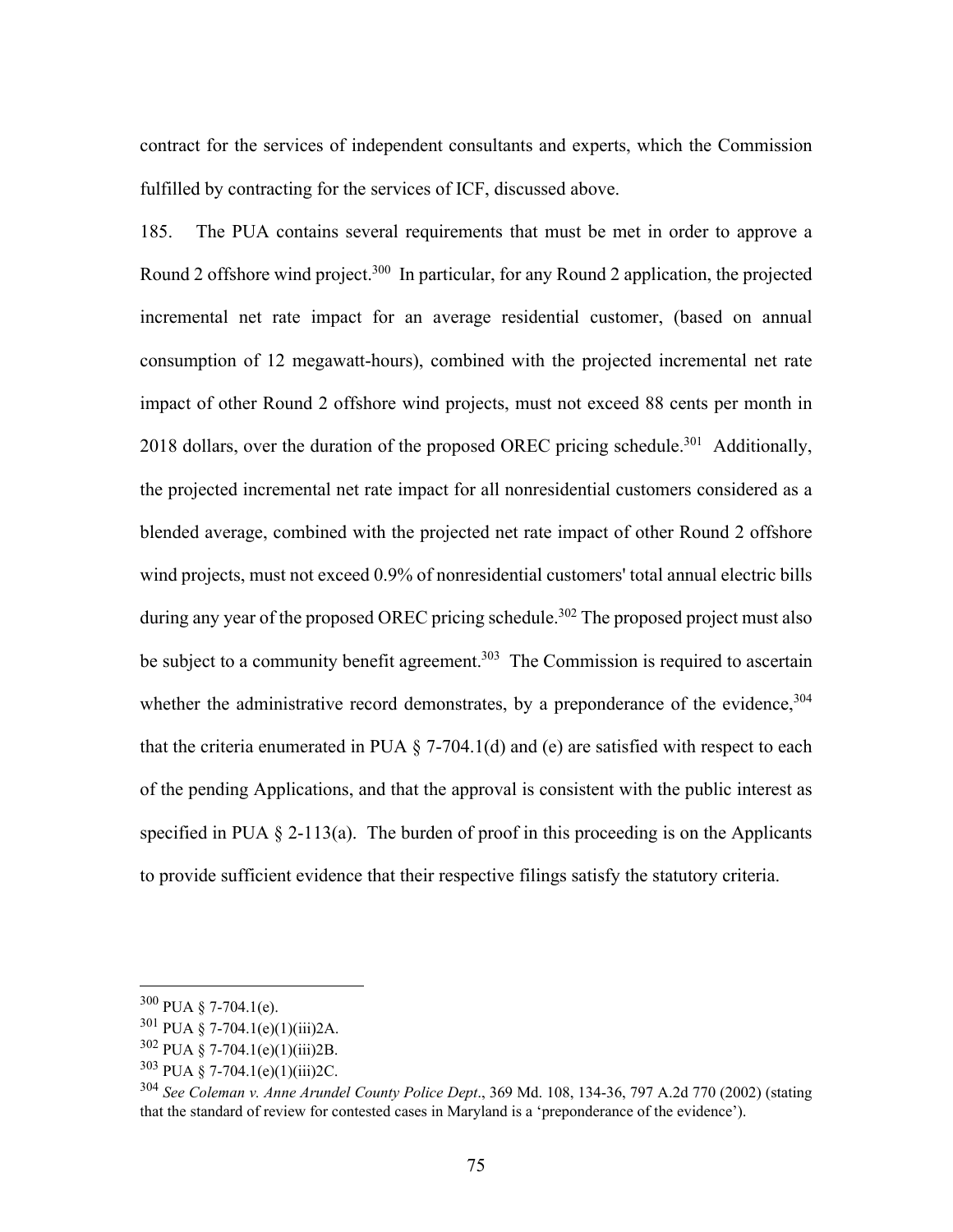186. CEJA requires approval of offshore wind applications in the amount of certain megawatts if the criteria under the statute are satisfied. Specifically, CEJA requires that the Commission approve OREC orders for Round 2 offshore wind representing a minimum of 400 megawatts of nameplate capacity proposed during each application period unless: (i) insufficient Round 2 offshore wind project applications are submitted to meet the net benefit test required by the statute; or (ii) the cumulative net ratepayer impact exceeds the maximum provided by the PUA.<sup>305</sup> Additionally, CEJA provides that if the Commission receives reasonable proposals that demonstrate positive net economic, environmental, and health benefits to the State, the Commission shall approve orders to facilitate the financing of qualified offshore wind projects, "including at least 1,200 megawatts of Round 2 offshore wind projects."306

187. In addition to assessing compliance with the requirements of the Maryland Offshore Wind Energy Act and CEJA, the Commission must also review the Applications in the context of the Commission's regulations, COMAR 20.61.06 *et seq*. The Regulations outline an application review process consistent with the criteria enumerated in the authorizing legislation.<sup>307</sup> Specifically, an application must meet the criteria contained in COMAR 20.61.06.02. Additionally, the Commission must evaluate the applications pursuant to the provisions contained in COMAR 20.61.06.03. In particular, COMAR 20.61.06.03 requires the Commission to conduct independent qualitative and quantitative analyses that consider the criteria enumerated in PUA  $\S$ 7-704.1(d)(1)(i) through (xiii), with

 $305$  PUA § 7-704.1(g).

 $306$  PUA § 7-704.1(e)(1)(ii).

<sup>307</sup> CEJA was passed after the Commission promulgated COMAR 20.61.*06 et seq*., so that any COMAR provision that is inconsistent with CEJA is superseded by the new CEJA requirement.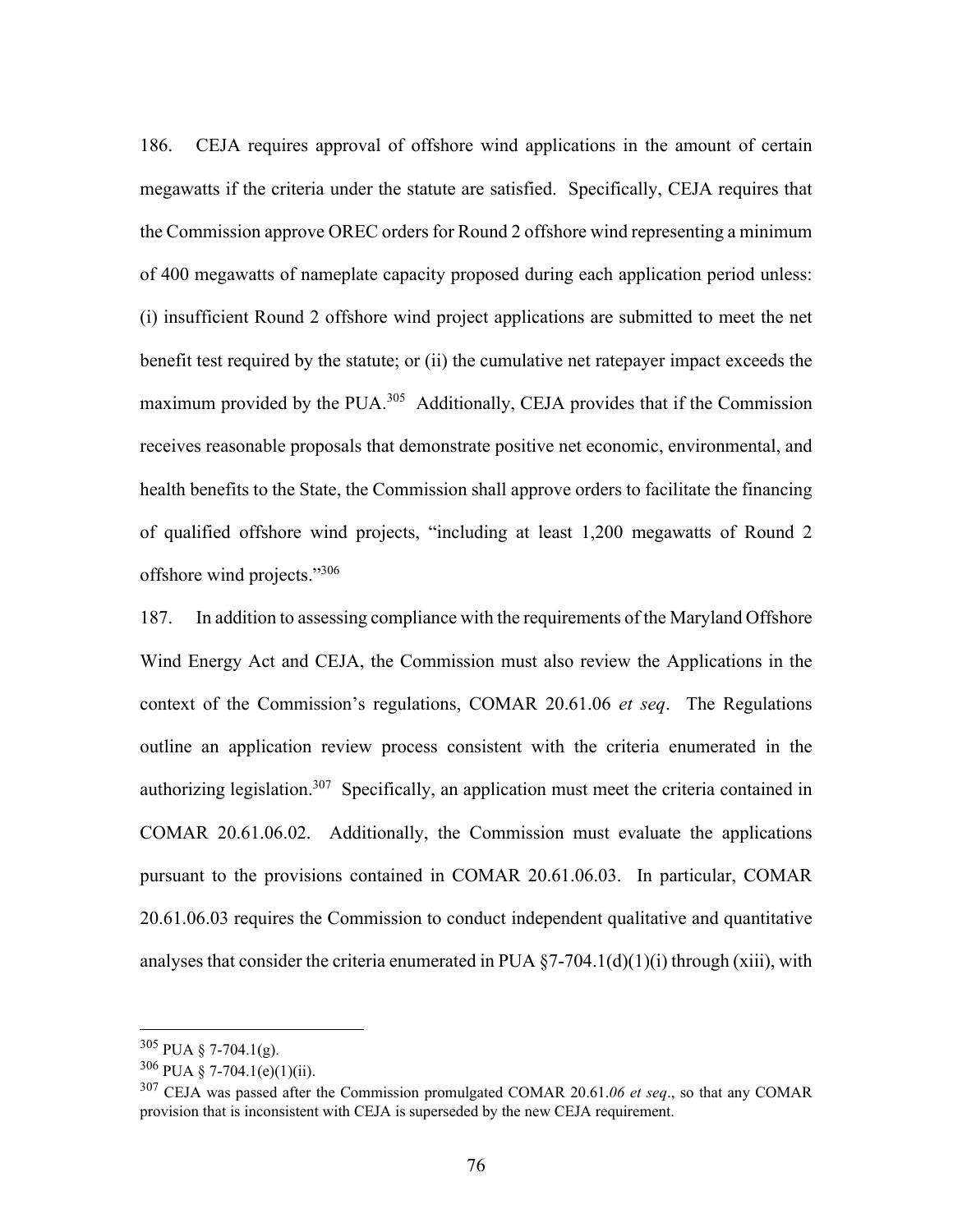the qualitative analysis using a ranking system to identify applications with characteristics that contribute to the likelihood of successful development and to the net economic, environmental, and health benefits to the State.

188. Additionally, as a preliminary matter, an application must be determined to be "administratively complete" and it must have satisfied the "minimum threshold criteria" prior to any quantitative or qualitative assessment of the proposed offshore wind project by the Commission or by its independent consultant in this matter.<sup>308</sup> Those determinations are discussed directly below.

## **III. REQUIRED PROCEDURAL FINDINGS**

#### **A. Determination of Administrative Completeness**

189. For an application to be deemed "administratively complete," it must be found within 30 days of receipt to contain the information described in sections D through N of COMAR 20.61.06.02, which correspond generally to and expand on the information prescribed by the Maryland Offshore Wind Energy Act and CEJA.309 The initial review is for completeness only, and is not dispositive of any future review on the merits.

190. On December 10, 2020, a Round 2 offshore wind application was submitted to ICF through a dedicated and secure website. Pursuant to COMAR  $20.61.06.01(B)(1)$ , ICF reviewed the submitted application and notified the applicant and the Commission on December 22, 2020 that it was administratively complete.<sup>310</sup> On December 22, 2020, in

<sup>308</sup> COMAR 20.61.06.01.B – D.

<sup>309</sup> COMAR 20.61.01.03.B(1-1).

 $310$  According to COMAR 20.61.01.03(B)(1-1), the term "administratively complete" means that the Commission has determined an application to contain the information described in  $\S$  D through N of COMAR 20.61.06.02.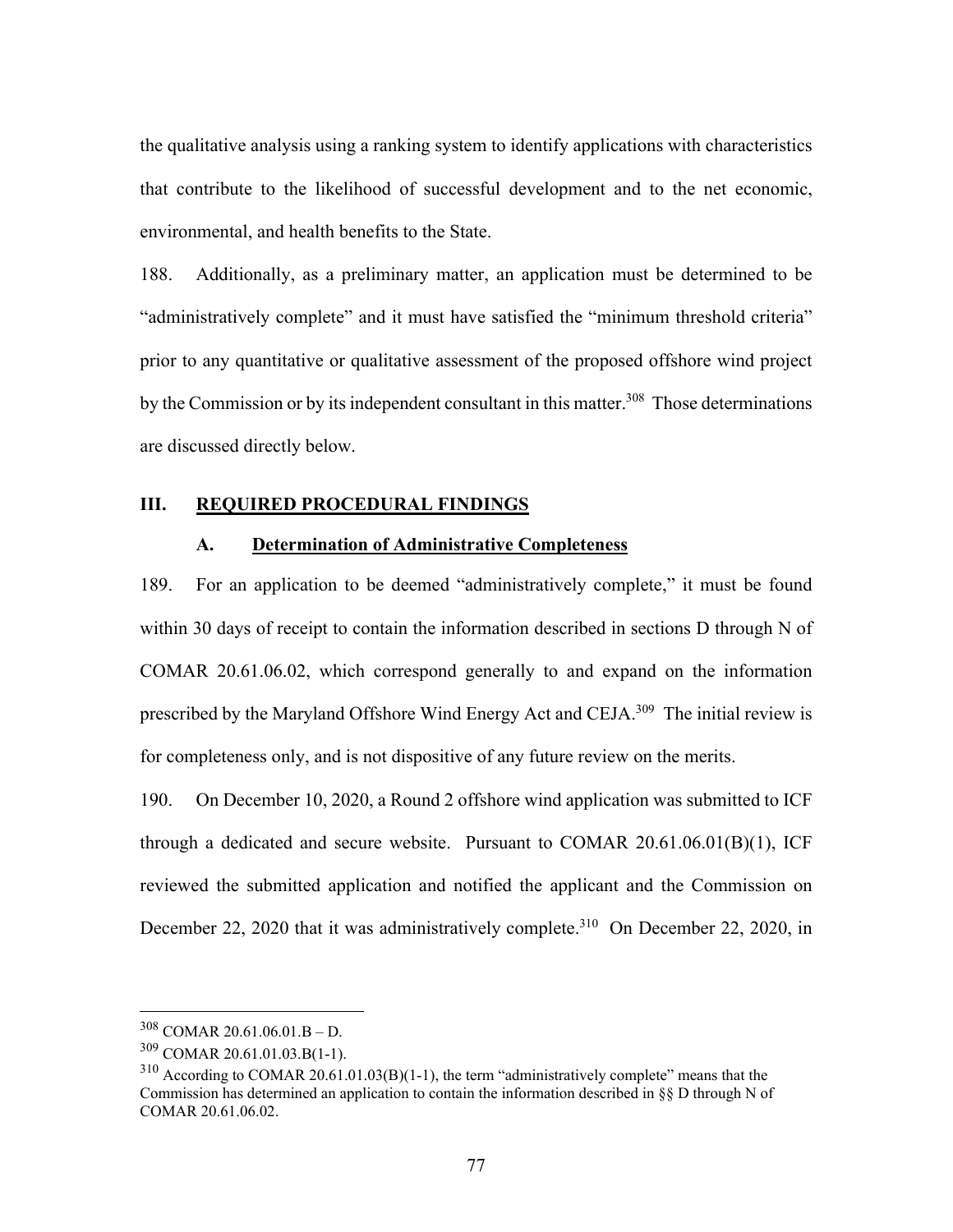accordance with CEJA and COMAR 20.61.06.01(B)(3), the Commission provided notice of the commencement of the Round 2, Year 1 Application Period.311 The notice provided that the Application Period would remain open for 180 days, during which time other persons were permitted to submit applications, and would conclude on June  $21$ ,  $2021$ <sup>312</sup> 191. Following the close of the Application Period, ICF provided notice that a total of five offshore wind applications were received from US Wind and Skipjack. On July 19, 2021, in accordance with COMAR 20.61.06.02, ICF determined that all five applications were administratively complete.<sup>313</sup>

192. No party to this proceeding issued a timely challenge to the determination of administrative completeness with respect to either the US Wind or Skipjack Applications.

## **B. Minimum Threshold Criteria Determination**

193. COMAR 20.61.06.03 requires that an application demonstrate that the proposed offshore wind project meets certain minimum threshold criteria.314 Specifically, an application must demonstrate that: (i) it represents a "Qualified Offshore Wind Project" as defined by the PUA;<sup>315</sup> (ii) the term of the proposed OREC price schedule does not exceed 20 years and commences no earlier than January 1, 2017; (iii) the proposed OREC price schedule does not exceed \$190 per megawatt hour ("MWh") (in levelized  $2012\$ );<sup>316</sup>

<sup>311</sup> Maillog No. 233058, Notice of Maryland Offshore Wind Project Application Period - Round 2, Year 1.

<sup>&</sup>lt;sup>312</sup> The Notice invited any party interested in submitting a proposed offshore wind project application to visit the dedicated website hosted by ICF on behalf of the Commission, at: https://www.mdoffshorewindapp.com. 313 ICF July 19, 2021 correspondence. Maillog No. 236193.

<sup>314</sup> COMAR 20.61.01.03.B(6-8).

<sup>315</sup> *See* PUA § 7-701(k)(1)-(2).

<sup>&</sup>lt;sup>316</sup> This provision of COMAR has been superseded by the CEJA requirement that the projected net rate impact of the project(s) for residential and nonresidential customers not exceed certain threshold amounts specified in PUA § 7-704.1(e)(1)(iii)2A and B. Nevertheless, the US Wind and Skipjack Applications provided OREC schedules below the \$190 per MWh amount contained in COMAR. ICF Report at 16-17.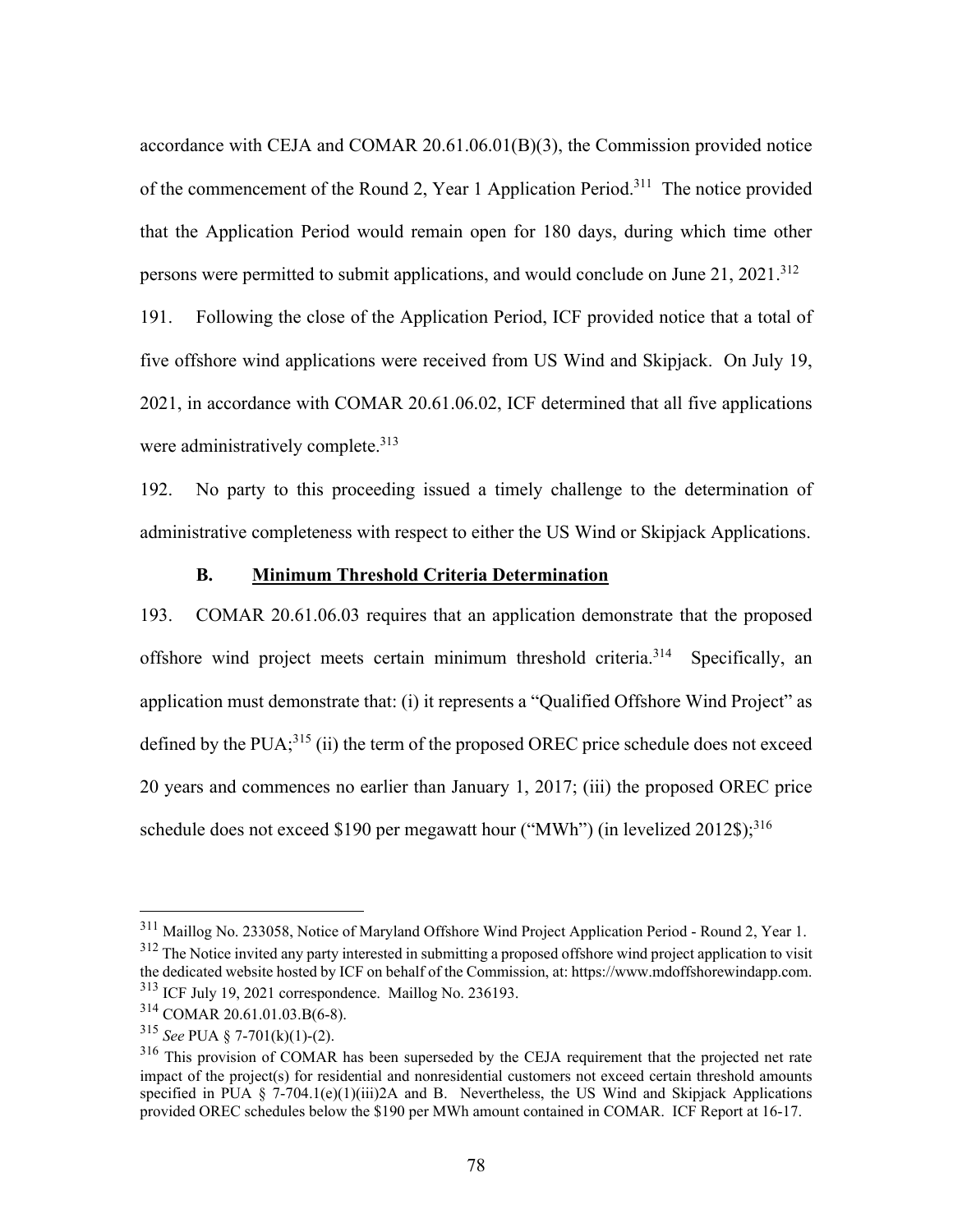(iv) the proposed project, including the associated transmission-related interconnection facilities, will be constructed using commercially proven components and equipment available to the offshore wind applicant; (v) the project COD is reasonable in light of the permitting, technical, construction, operational, and economic challenges generally faced by offshore wind project developers; and (vi) the applicant maintains site control or presents a feasible plan to obtain site control.<sup>317</sup> If an application is found to meet these criteria, an independent qualitative and quantitative analysis of the criteria enumerated in PUA  $\S$  7-704.1(d)(1)(i)-(xiii) must commence.<sup>318</sup>

194. On July 19, 2021, ICF filed correspondence with the Commission indicating that all five applications submitted by US Wind and Skipjack met the minimum threshold criteria required by COMAR 20.61.06.03.5.319

195. Nevertheless, on September 6, 2021, Skipjack filed a Motion to Disqualify in Part the US Wind Application, arguing that US Wind Bids 2 and 3, which have tranches that commence operation in 2027 and 2028, do not meet the statutory requirements of PUA §  $7-704.1(a)(4)(i)$ , which require that offshore wind proposals for Round 2, Year 1 begin creating ORECs "not later than 2026." In its September 17, 2021 Response to Motion to Disqualify, US Wind argued that its Application fits within the plain meaning of the statutory text, asserting that Bids 1, 2, and 3 each propose projects that would begin creating ORECs no later than 2026. Specifically, US Wind claimed that each of the projects would

<sup>317</sup> COMAR 20.61.06.03.A.

<sup>318</sup> COMAR 20.61.06.03.B.

<sup>&</sup>lt;sup>319</sup> ICF July 19, 2021 correspondence. Maillog No. 236193.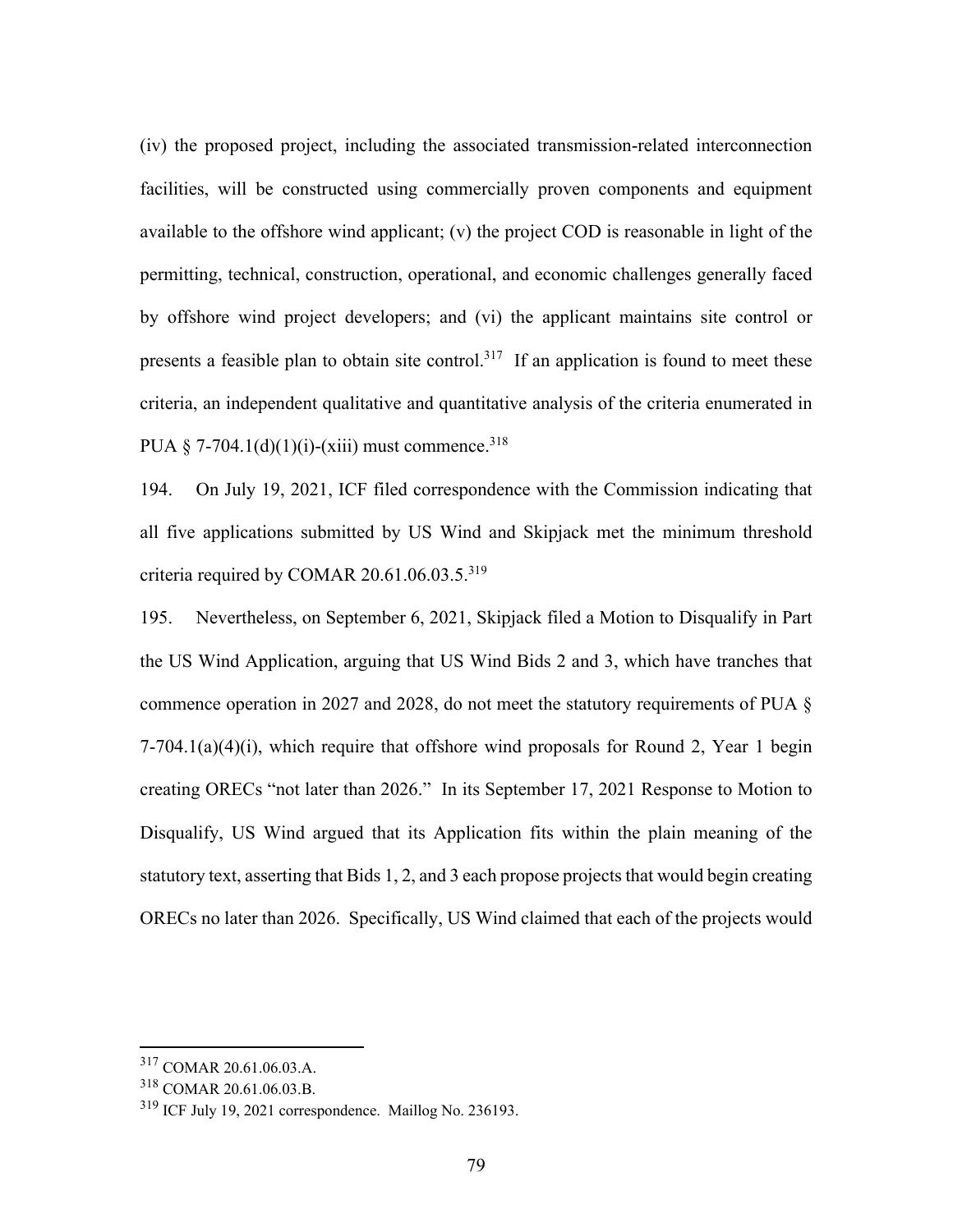begin creating 411.6 MW of ORECs by that date, with Bid 2 creating an additional 396.9 MW by 2027 and Bid 3 creating an additional 793.8 MW by  $2028^{320}$ 

196. On October 6, 2021, the Commission issued Order No. 89958, noting that both Skipjack and US Wind raised issues beyond their pleadings. To allow both parties an opportunity to provide additional information, the Commission denied the Motion without prejudice, directing that any additional argument be made during the evidentiary hearings and in brief.

197. On October 26, 2021, when US Wind submitted its Best and Final Offer, it revised its Bid 2 COD for both tranches to be on or before December 31, 2026. During the evidentiary hearing, US Wind witness Grybowski testified that the change was made to Bid 2 to address Skipjack's Motion to Disqualify and obviate the issue by moving the commercial operation date for the entire 808.5 MW project to the end of December 2026.<sup>321</sup> 198. Nevertheless, in its Brief, Skipjack has renewed its Motion to Disqualify both US Wind's revised Bid 2 and its unchanged Bid 3.<sup>322</sup> Skipjack argues that the Commission should decline to consider Bid 3 under PUA  $\S$  7-704.1(a)(4)(i) for all the reasons previously articulated by Skipjack in its prior Motion; and it should decline to consider the revised Bid 2 because US Wind's attempt to comply with the General Assembly's COD requirement "was merely a pretense."<sup>323</sup> Skipjack contends that US Wind's Application

<sup>320</sup> US Wind Response to Motion to Disqualify at 2-3.

<sup>321</sup> *See* Hr'g. Tr. at 469 (Grybowski). Mr. Grybowski stated that US Wind "moved the commercial operations date that we projected for that project all into 2026. As the Commission knows, this was the subject of some debate before the Commission and a motion to disqualify. We have attempted to rectify that and take the issue off the table by moving the commercial operations date by about 8 months for the second 400 of the 800 megawatts into 2026 entirely."

<sup>322</sup> Skipjack Brief at 46.

<sup>323</sup> *Id*.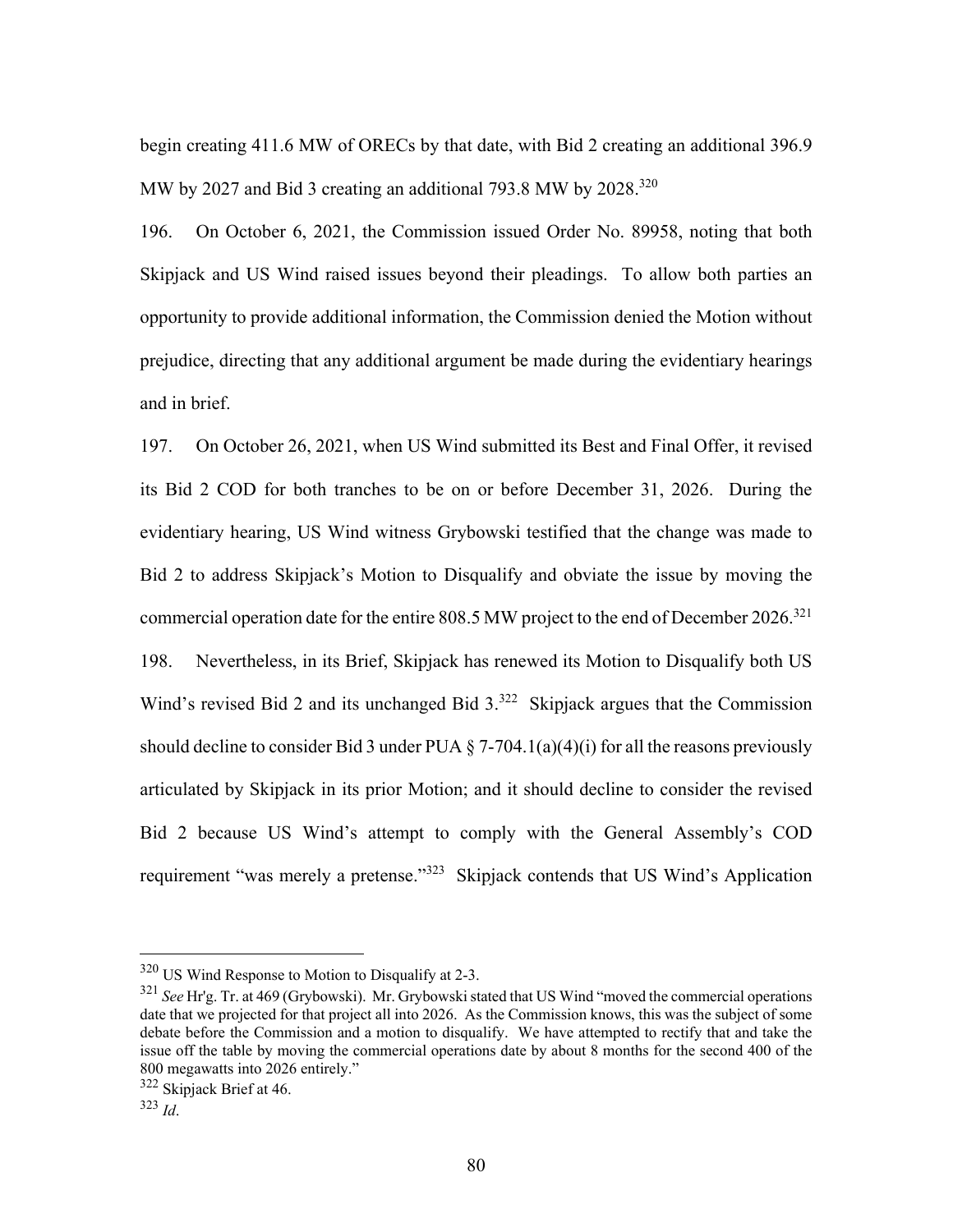was built around achieving an August 2027 COD for Bid 2, and that when it revised its COD for Bid 2 by moving the date forward by 8 months, US Wind did not timely submit new procurement and construction plans or supporting testimony to demonstrate how it could reasonably achieve a more aggressive schedule. As a result, Skipjack asserts that ICF has not reviewed any US Wind application for Bid 2 with a 2026 COD for either administrative completeness or for the reasonableness of US Wind achieving the revised COD. Skipjack further contends that US Wind's Best and Final Offer was not entered into the evidentiary record, and therefore the Commission should not rely on it.

199. The Commission denies Skipjack's renewed Motion to Disqualify Bid 2.324 The Commission does not agree that US Wind's revisions to the COD of Bid 2 were disingenuous or merely pretense. During the evidentiary hearing, US Wind witness Grybowski testified that US Wind contacted its principal turbine supplier to discuss moving up the project completion date, and the supplier verified that it could do so. Mr. Grybowski further testified that the turbine delivery date was "the last … project component that was slipping into the early part of '27 under our original proposal."<sup>325</sup> The Commission finds that US Wind has committed to complete its Bid 2 project by the end of December 2026. Additionally, on November 5, 2021, US Wind filed revisions to three pages of its Application related to its Procurement and Construction Schedule, which further detail its Bid 2 revision.<sup>326</sup> The Commission finds that there is sufficient

 $324$  The Commission declines to rule on the Motion to Disqualify with regard to Bid 3, since the Commission finds that the approval of US Wind Bid 2 and Skipjack 2.1 best achieves the goals and meet the criteria established in the Offshore Wind Energy Act, CEJA, and COMAR. Accordingly, there is no need to rule on the Motion to Disqualify with regard to Bid 3.

 $325$  Hr'g. Tr. at 548 (Grybowski).

<sup>326</sup> Maillog No. 237729.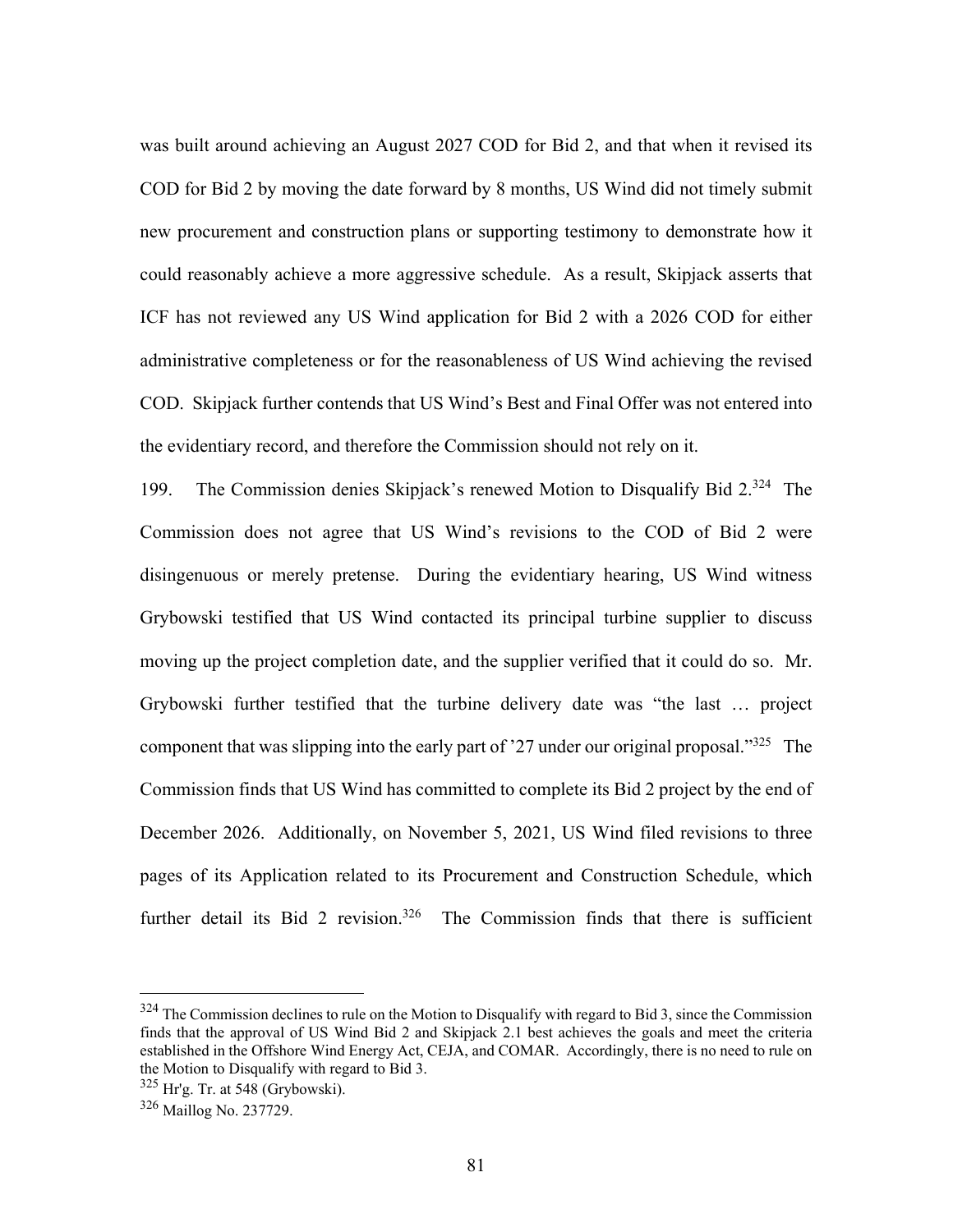information in the record to evaluate US Wind Bid 2, pursuant to the requirements of the PUA and COMAR.

200. Finally, with regard to Skipjack's statement that US Wind's Best and Final Offer was not entered into the record and should not be relied upon, that issue was addressed by the Commission in Order No. 89996. There, the Commission found that all of the contents of US Wind's Best and Final Offer letter were discussed by its witnesses during the evidentiary hearing and the contents of that letter therefore became part of the evidentiary record. Additionally, the Commission preliminarily granted US Wind's Petition that its Application and Best and Final Offer be formally considered part of the evidentiary record in this case, and gave parties three days to file an objection. No objection was filed pursuant to that order.

201. Having received no further challenges to ICF's determination that both the US Wind and the Skipjack Applications propose projects that meet the statutory definition of a Qualified Offshore Wind Project, the Commission accepts ICF's recommendation that the Applications satisfy the minimum threshold criteria necessary to pursue a further review of both Applications on their respective merits.

## **IV. EVALUATION AND COMPARISON OF THE PROPOSED OFFSHORE WIND PROJECTS**

202. In accordance with the requirements of the Offshore Wind Energy Act, CEJA, and COMAR, an independent qualitative and quantitative assessment of the Applications filed by US Wind and Skipjack was conducted in the context of the criteria enumerated in PUA § 7-704.1(d)(1)(i) – (xiv).<sup>327</sup> For assistance with evaluating and comparing the Applicants'

<sup>327</sup> PUA § 7-704.1(d)(1); COMAR 20.61.06.03.B.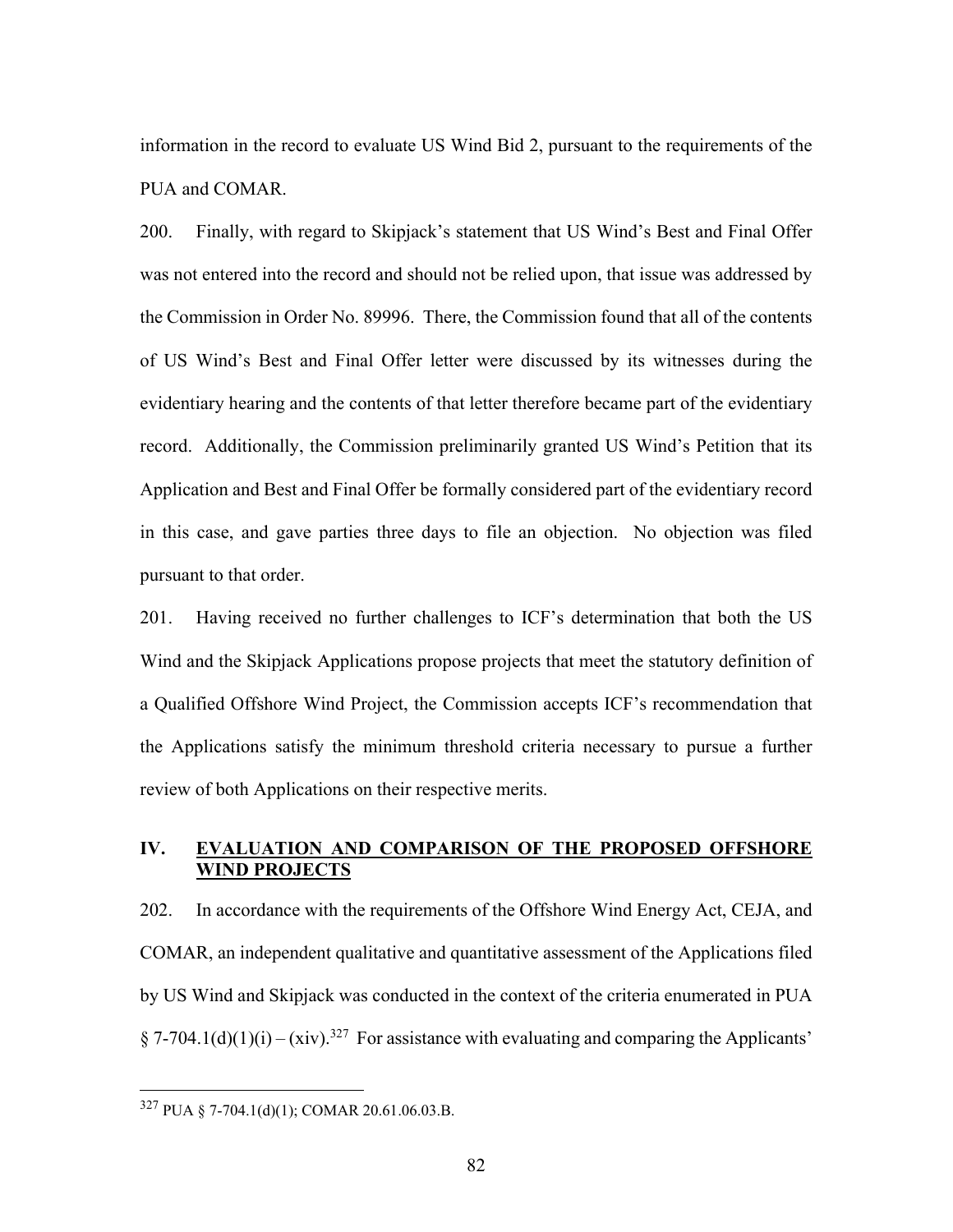proposed offshore wind projects, the Commission contracted for the services of independent consultants and experts as instructed by the  $PUA<sup>328</sup>$  Specifically, the Commission retained ICF to assist in the evaluation and comparison of proposed offshore wind projects by potential applicants. As discussed above, ICF reviewed all five Applications submitted by US Wind and Skipjack and found that they were administratively complete. ICF also found all five applications met the minimum threshold criteria required by COMAR 20.61.06.03.5.

203. ICF filed its Report, the Evaluation and Comparison of MarWin II and Skipjack Wind Proposed Offshore Wind Project Applications on September 2, 2021.<sup>329</sup> As required by COMAR 20.61.06.03, ICF's Report subjected each of the Applicants' projects to a qualitative and quantitative review. ICF found in its Report that only US Wind Bid 1 met both the residential and the nonresidential ratepayer impact tests. However, after the Applicants revised their bids, the Commission asked ICF to recalculate the rate impacts based upon Skipjack's and US Wind's Best and Final Offers, including PJM's update to the ELCC. On November 8, 2021, the Public Utility Law Judge Division filed ICF spreadsheets recalculating the customer rate impacts based on the Best and Final Offers of US Wind and Skipjack.<sup>330</sup>

204. In addition to the above, the Commission includes in its evaluation and comparison of the Applications a review of the other statutory provisions promulgated in PUA  $\S$  7-704.1(d), including a verification requirement with respect to the opportunity for certain

<sup>&</sup>lt;sup>328</sup> The Commission is directed by statute to contract for the services of independent consultants and experts for the evaluation of and comparison of offshore wind projects and to calculate the net benefits to the State. *See* PUA §§ 7-704.1(d)(2) and 704.1 (e)(2)(i).

<sup>329</sup> ICF Ex. 1, 1C, and 1P.

<sup>330</sup> Maillog No. 237736.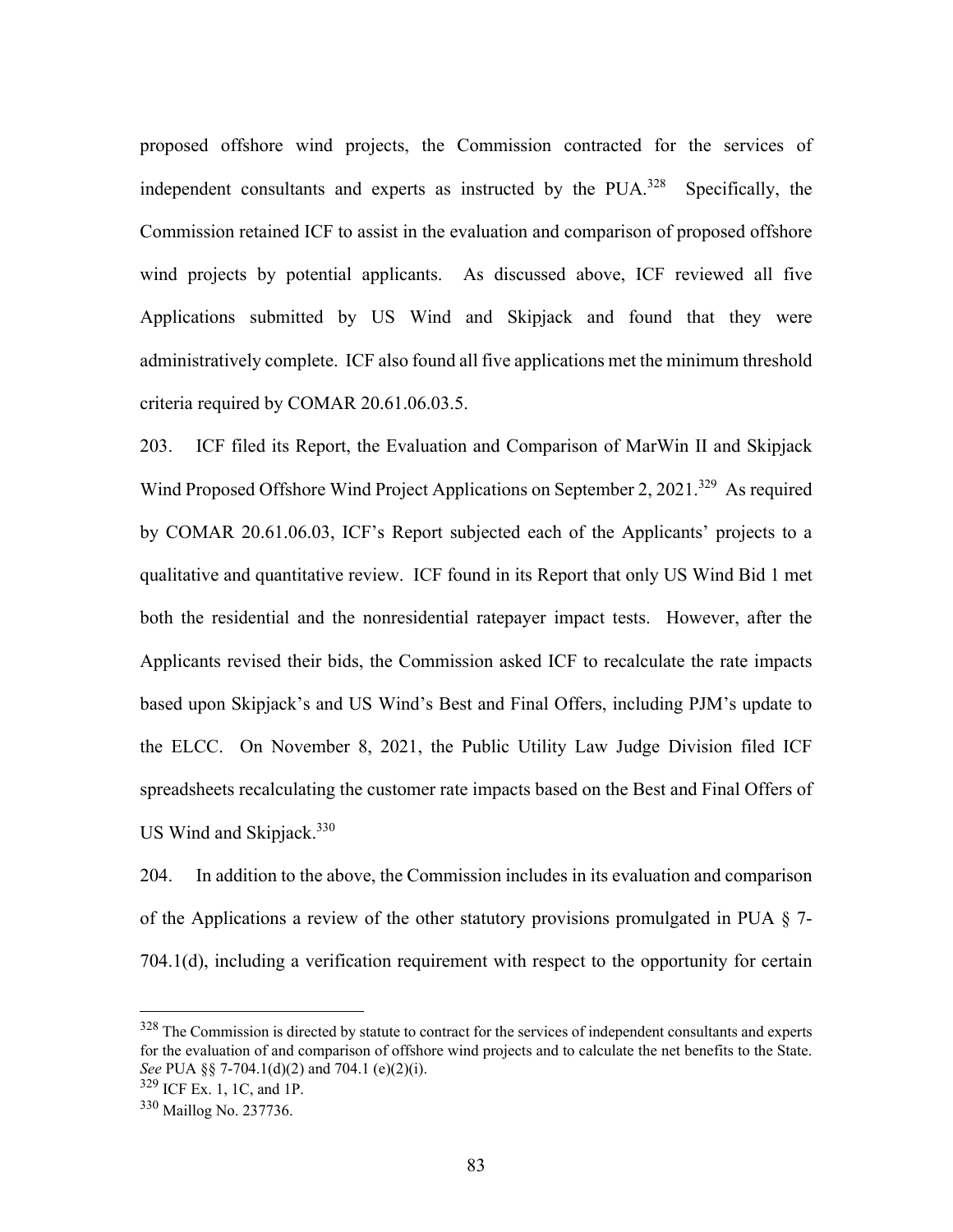stakeholders to express concerns regarding project siting during the federal leasing process; and a review of the opportunities for minority business enterprises and minority investor participation in the development of the offshore wind projects pending before the Commission.<sup>331</sup>

# **A. Opportunities for Representatives of the United States Department of Defense and the Maritime Industry to Express Concerns Regarding Project Siting**

205. The PUA requires the Commission to verify that representatives of the United States Department of Defense and the maritime industry have had the opportunity, through the federal leasing process, to express concerns regarding project siting.<sup>332</sup> The federal leasing process for both of the wind energy areas discussed in this case occurred several years prior to the present proceeding, and prior to the Commission's docketing of the Round 1 proceeding in Case No. 9431. The lease for the Delaware wind energy area was executed by BOEM on November 16, 2012, and the leases for the two Maryland wind energy areas were executed by BOEM on December 1, 2014. The Final Environmental Assessment prepared by BOEM with respect to the commercial wind lease issuance and site assessment activities on the Atlantic Outer Continental Shelf addresses the proposed leasing sites offshore Delaware and Maryland (as well as New Jersey and Virginia).<sup>333</sup> The BOEM report cites an extensive list of information considered in scoping the NEPA document, including "[o]ngoing consultations with other federal agencies including the

 $331$  PUA § 7-704.1(d)(3)-(4).

<sup>332</sup> PUA § 7-704.1(d)(3). *See* also COMAR 20.61.06.04.

<sup>333</sup> *See* Bureau of Ocean Energy Management Office of Renewable Energy Programs, Commercial Wind Lease Issuance and Site Assessment Activities on the Atlantic Outer Continental Shelf Offshore New Jersey, Delaware, Maryland, and Virginia (Jan. 2012) ("Mid-Atlantic Final EA"), available at: https://www.boem.gov/sites/default/files/documents/renewable-energy/state-activities/Mid-Atlantic-Final-EA-2012.pdf.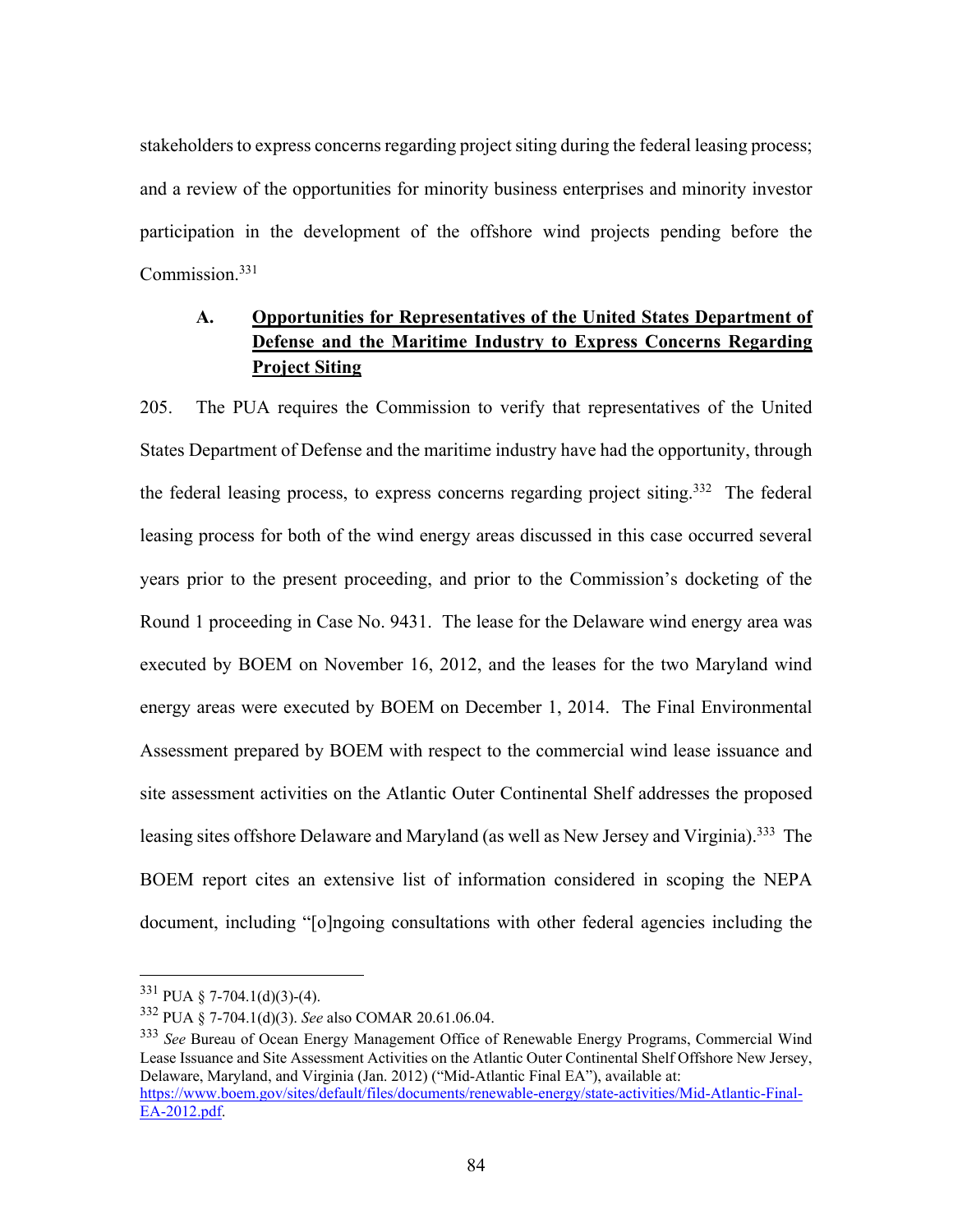U.S. Fish and Wildlife Service, the National Marine Fisheries Service, the DoD, and the U.S. Coast Guard ("USCG")."334 Moreover, the consultations between BOEM and stakeholders such as the Department of Defense were the subject of discussions during our evidentiary proceedings.<sup>335</sup>

206. In Order No. 88192 approving ORECs in that proceeding, the Commission found that the Department of Defense and the maritime industry had the opportunity, through the federal leasing process, to express concerns regarding project siting.336 In this proceeding, the Commission makes the same finding.

207. Nevertheless, the Commission is persuaded by the record that continued consultation between the Applicants and the Department of Defense and maritime industry representatives regarding turbine siting is essential to reducing the risk of unintended consequences associated with either project. Therefore, the Commission will require as a condition to an OREC award the commitment that each Applicant to continue an ongoing dialogue with these stakeholders regarding any changes to the siting and turbine model selection contemplated in each Applicant's respective Application.

## **B. Opportunities for Minority Business Enterprise Participation and Minority Investors; Workforce Diversity Initiatives**

208. In enacting the Offshore Wind Energy Act and CEJA, the General Assembly expressed clearly its intent that minority business enterprises ("MBEs") and minority

<sup>334</sup> Mid-Atlantic Final EA at 3.

 $335$  Hr'g. Tr. at 187 (Perkins) (discussing anticipated consultations by BOEM with the Federal Aviation Administration and the Department of Defense to ensure adequate studies regarding aviation safety and the proposed wind farms); and Hr'g. Tr. at 618 (Jodziewicz) (discussing US Wind's feedback from the Department of Defense regarding potential interference of turbines with radar, resulting in US Wind's removal of those turbine locations from the OREC Application).

<sup>336</sup> Order No. 88192 at 30-31.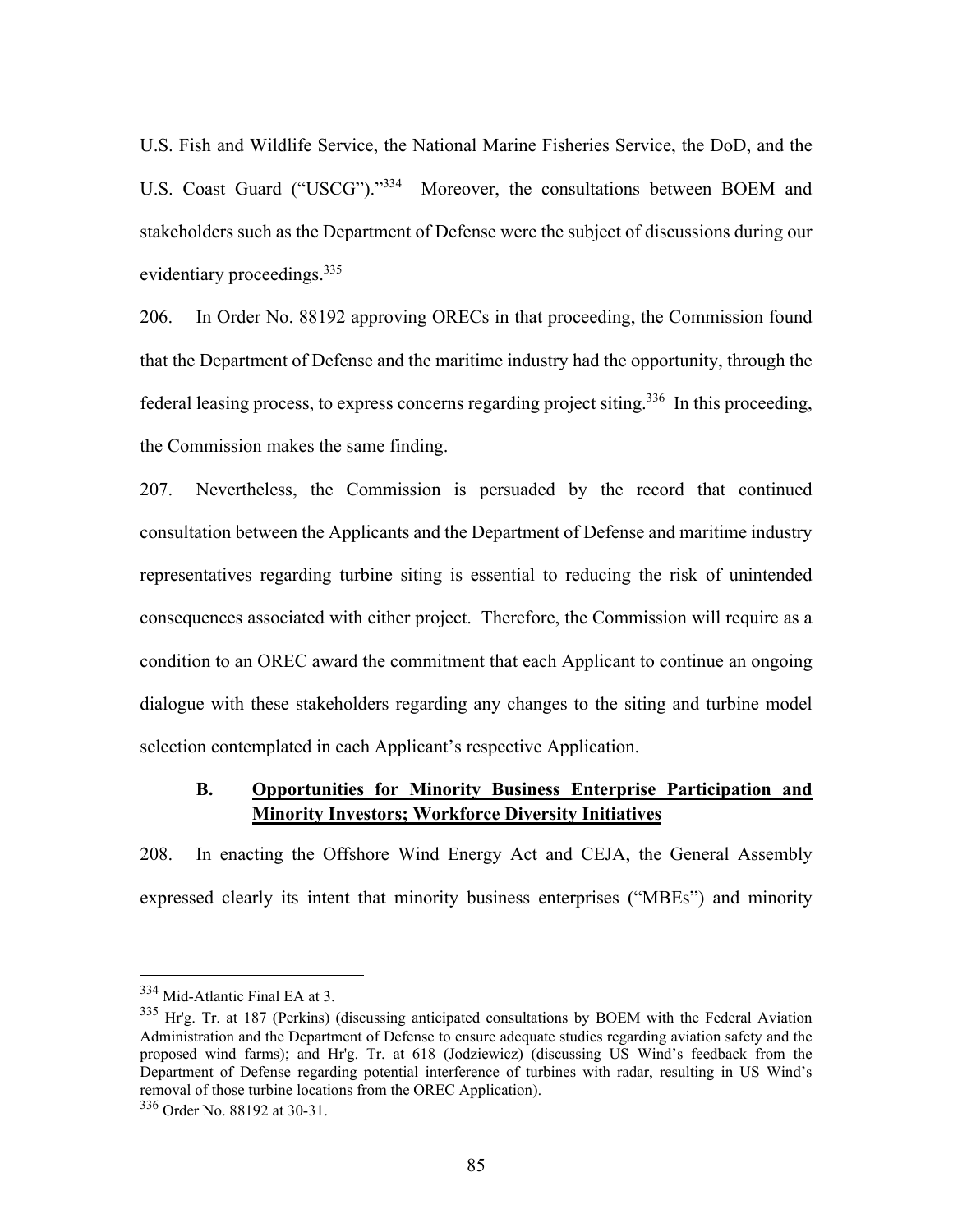investors actively participate in and benefit from the State's prospective new offshore wind industry. For example, CEJA sets forth the General Assembly's findings that the State needs to increase its reliance on renewable energy in order to "provide opportunities for small, minority, women-owned, and veteran-owned businesses to participate in and develop a highly skilled workforce for clean energy industries in the State."<sup>337</sup>

209. Additionally, CEJA provides that the Commission may not approve any offshore wind application that is not subject to a community benefit agreement.<sup>338</sup> A community benefit agreement is defined to promote increased opportunities for local businesses and small, minority, women-owned, and veteran-owned businesses in the clean energy industry.<sup>339</sup> It must also facilitate a steady supply of highly skilled craft workers who shall be paid not less than the prevailing wage, and must promote career training opportunities in the construction industry for local residents, veterans, women, and minorities.

210. The Offshore Wind Energy Act also provides several requirements related to MBEs that remain part of the PUA. For example, if an applicant is seeking investors in a proposed offshore wind project, it must make serious, good-faith efforts to solicit and interview a reasonable number of minority investors, before the Commission may approve the proposed project.<sup>340</sup>

211. The applicant is also required to demonstrate its outreach efforts to minority investors. Moreover, any successful applicant is required to sign a memorandum of understanding with the Commission that requires the applicant to make serious, good-faith

<sup>337</sup> PUA § 7-702(b)(3)(ii).

 $338$  PUA § 7-704.1 (e)(1)(iii)2C.

 $339$  PUA § 7-704.1 (e)(1)(i)1.

 $340$  PUA § 7-704.1(d)(4)(ii).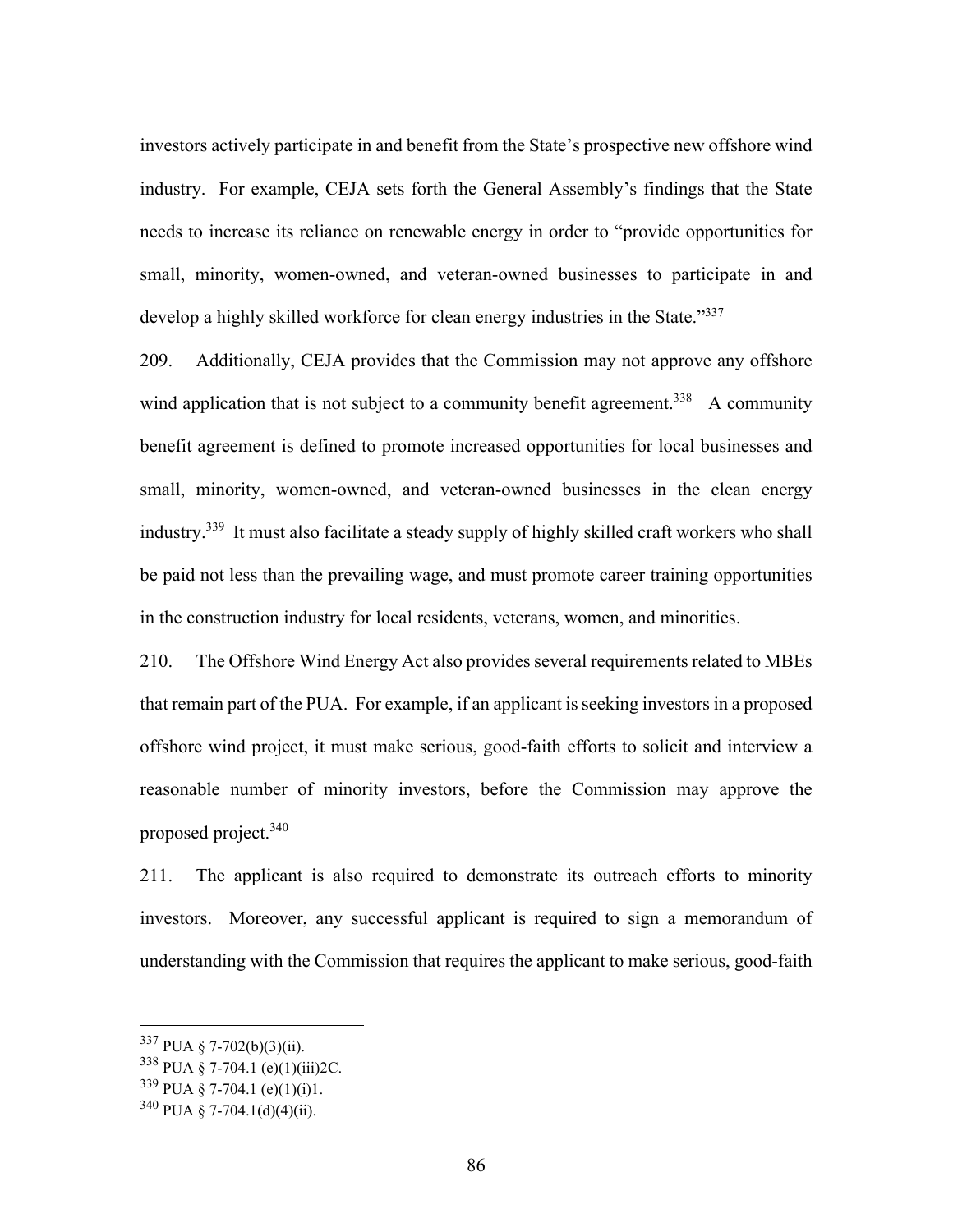efforts to interview minority investors in any future attempts to raise venture capital or attract new investors to the offshore wind project.<sup>341</sup> Additionally, any successful applicant must sign a memorandum of understanding with the Commission that requires the applicant to use best efforts and effective outreach to obtain, as a goal, contractors and subcontractors for the project that are minority business enterprises, to the extent practicable, as supported by a disparity study.  $342$ 

212. The PUA also requires that approved applicants for a proposed offshore wind project must comply with the State's Minority Business Enterprise Program; and that on or before six months after the issuance of an order approving an OREC application, the Governor's Office of Small, Minority, and Women Business Affairs, in consultation with the Office of the Attorney General and an approved applicant, shall establish a clear plan for setting reasonable and appropriate minority business enterprise participation goals and procedures for each phase of the qualified offshore wind project.<sup>343</sup>

213. Pursuant to the requirements of COMAR 20.61.06.03 B  $(1)(a)(xv)$ , ICF evaluated each Applicant's compliance with MBE requirements, including those imposed by Commission regulations.344 ICF determined that both Applicants provided an affirmative statement that they will execute an MOU with the Commission to make a good-faith effort to solicit participation of minority investors.<sup>345</sup> However, ICF found that US Wind demonstrated ongoing outreach, and therefore awarded them a score of 3. ICF observed

 $341$  PUA § 7-704.1(d)(4)(ii)3.

 $342$  PUA § 7-704.1(d)(4)(ii)4.

 $343$  PUA § 7-704.1(i)(2) and (3).

<sup>344</sup> *See* COMAR 20.61.06.03 B(1)(a)(xiv) and COMAR 20.61.06.03 B(1)(a)(xv).

<sup>&</sup>lt;sup>345</sup> ICF Report at 39.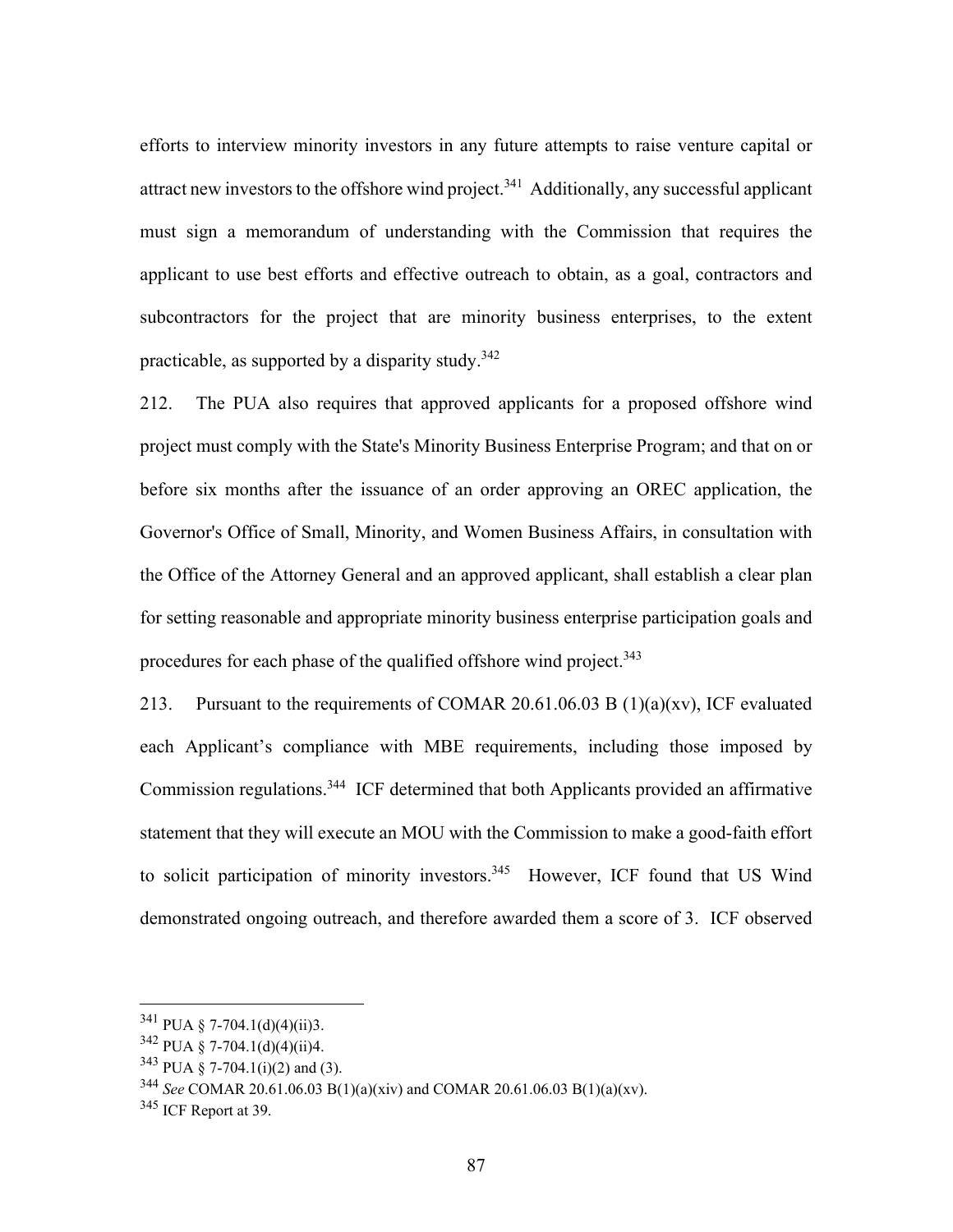that Skipjack demonstrated its commitment to MBEs by stating that it entered a similar MOU for Skipjack Wind Phase 1, while US Wind demonstrated its commitment by providing details about the outreach underway and specifically three investors whom they have contacted.<sup>346</sup>

214. In reviewing the Applications of US Wind and Skipjack, the Commission scrutinized the good faith efforts and outreach made by each of the Applicants to-date with respect to the development of opportunities for MBE participation and minority investment in the projects. As required by COMAR, the Commission also assessed the adequacy of the Applicants' plan to engage minority businesses and whether evidence was provided of a good-faith commitment by each of the Applicants to solicit minority investors in future attempts to raise capital.<sup>347</sup> The Commission finds that US Wind and Skipjack have complied with all of the PUA and COMAR requirements related to MBEs, as further discussed below.

215. US Wind committed to engage with and obtain the active participation of MBEs in its project. Mr. Grybowski, for example, testified that US Wind is committed to achieving substantial involvement of Maryland-based MBEs in all phases of the project.<sup>348</sup> In particular, US Wind committed to reaching MBE participation goals, making senior level management actively engaged in meeting US Wind's goals, establishing and documenting US Wind's MBE Compliance Plan through written policies, procedures and metrics for achieving participation levels, implementing MBE outreach programs, making project

<sup>346</sup> *Id*. 347 COMAR 20.61.06.03 B(1)(a)(xiv) – (xv).

<sup>348</sup> US Wind Exhibit 1, Grybowski Direct at 7-8.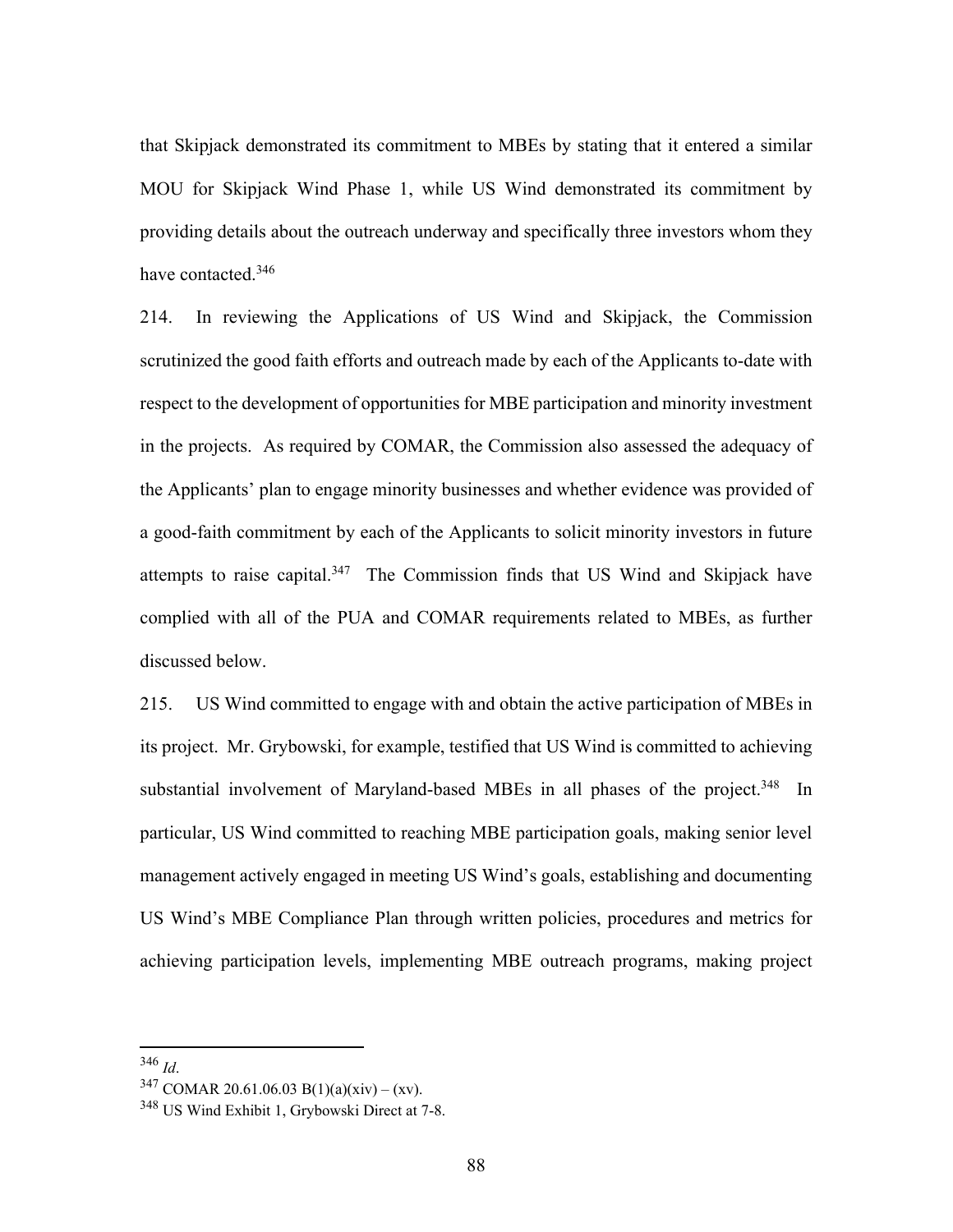technology selections that are informed by the potential for local content, including MBE participation, and requiring major contractors and subcontractors to establish and meet MBE goals. $349$ 

216. In US Wind's minority business participation plan, the company commits to MBE participation rates of: (i) Pre-Construction: 15% (planning and design, finance and administration); (ii) Construction: 15% (wind turbine assemblies; foundation and substructure); and (iii) Operations and Maintenance: 15% (wind farm operations and maintenance, other operation, administration and management).<sup>350</sup> Mr. Grybowski testified that US Wind views this 15% goal in all three phases of its project as a minimum goal that the company will endeavor to exceed.<sup>351</sup>

217. Skipjack likewise committed to achieving inclusive economic development focused on targeted growth and the development of MBE businesses. Skipjack established a goal to spend 29% of its in-State spend with certified Maryland minority and women owned businesses enterprises, which Skipjack noted outpaces the 25% goal that many of Maryland's utilities strive to achieve.<sup>352</sup> Skipjack witness Walker testified regarding Skipjack's Supplier Diversity and MBE Plan that will ensure that Skipjack's prime contractors use techniques to promote and achieve MBE participation, and create opportunities for MBEs. Mr. Walker stated that Skipjack's contracts with vendors to perform permitting, engineering, construction, operations and maintenance work within

<sup>&</sup>lt;sup>349</sup> US Wind Brief at 12. "We would put that as a contractual obligation within the scope of their capabilities to make sure that we meet those obligations. It's not just making them aware.") US Wind made the same commitments relative to small business participation. Hr'g. Tr. at 590 (Filippelli).  $350$  Hr'g. Tr. at 518-21 (Grybowski).

<sup>351</sup> *Id*. at 519-21. "Certainly the 15 percent I don't view as a cap. I'd like to blow through that number." *Id*. 352 Skipjack Exhibit 167, Walker Rebuttal at 7-8.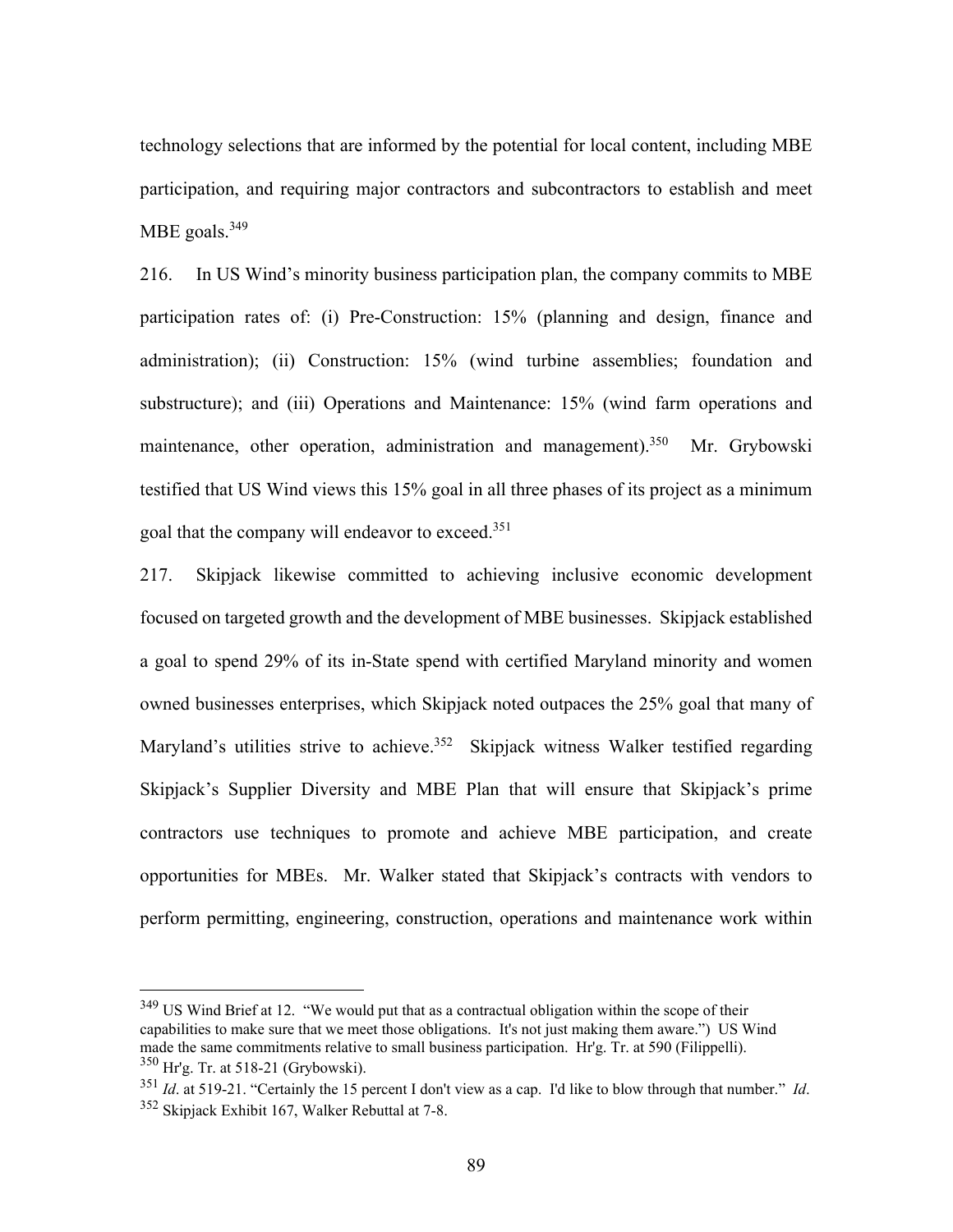Maryland will require that contractors use good faith efforts to achieve or exceed the State's goal of 29% MBE and 10% small business participation.<sup>353</sup> Additionally, Mr. Walker testified that for the procurement of components of Skipjack Wind Phase 2.1 located within Maryland, Skipjack will require its contractors to use good faith efforts to achieve or exceed the State's goal of 29 percent of in-State spend, by dollar value, from MBEs.

218. Skipjack has already taken steps to achieve its MBE goals. It has established relationships with two MBEs, Strum Contracting Co., Inc. and Crystal Steel Fabricators, Inc., through the development of Skipjack Wind Phase 1.<sup>354</sup> Skipjack witness Walker testified that Strum played a critical role in Skipjack's \$13.2 million investment to upgrade the port facilities at Tradepoint Atlantic, providing steel and welding services and assisting with driving the heavy pilings that increased the port-side load bearing capacity.<sup>355</sup> Additionally, Ørsted announced an investment in Crystal Steel's Federalsburg, Maryland facility to enable Crystal Steel—a certified Maryland MBE—to deliver nearly \$70 million in pre-fabricated steel components to Ørsted's mid-Atlantic portfolio of projects, including the Skipjack Wind projects.<sup>356</sup> Skipjack has also committed that it will follow its Round 1 Plan for Supplier Diversity and the Use of MBEs, which was approved by the Governor's Office of Small, Minority & Women Business Affairs, for the development of its approved Round 2 Project.<sup>357</sup> Skipjack also committed to entering into a community benefit agreement for its approved project, pursuant to PUA  $\S$  7-704.1(e)(1)(i).<sup>358</sup>

<sup>353</sup> *Id*. at 15; Skipjack Wind Phase 2.1 Application at 3-2 to 3-3.

<sup>354</sup> Skipjack Exhibit 17, Walker Rebuttal at 4-7.

<sup>355</sup> Skipjack Exhibit 16, Walker Direct at 4-5; Skipjack Exhibit 17, Walker Rebuttal at 5-6.

<sup>356</sup> Skipjack Exhibit 17, Walker Rebuttal at 6.

<sup>357</sup> Skipjack Exhibit 16, Walker Direct at 12-14.

<sup>&</sup>lt;sup>358</sup> Skipjack Brief at 35.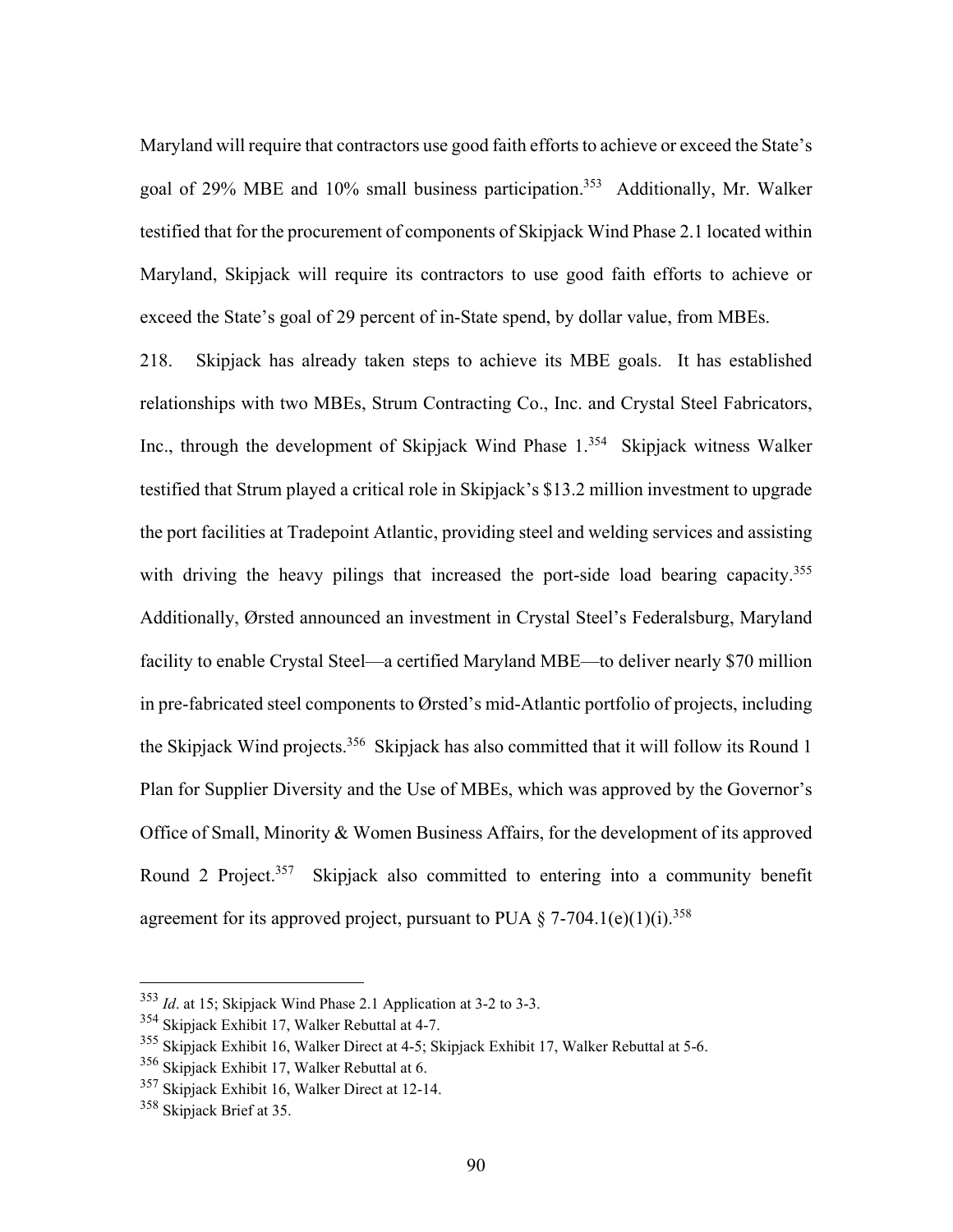219. Skipjack has offered the more significant MBE participation rate, and it has taken the most tangible steps to date to reach those goals. Nevertheless, the Commission finds that US Wind and Skipjack have each offered meaningful and significant commitments to achieving MBE goals moving forward. Coupled with the conditions described below, the Commission finds that the projects sponsored by US Wind and by Skipjack will support the State's commitment to diversity and equal employment opportunities, and ensure that the legislative intent to support inclusion of minority owned emerging businesses in the State's burgeoning offshore wind industry is realized.

220. Therefore, in issuing an OREC award to US Wind for Bid 2, and to Skipjack for Phase 2.1, the Commission conditions this Order on the voluntary commitments to MBE participation goals and procedures articulated in each Applicant's respective Application.<sup>359</sup> The Commission further conditions the OREC award on each Applicant's consultation, on or before six months of today's Order, with the Governor's Office of Small, Minority, and Women Business Affairs and the Maryland Attorney General's Office, on establishing a clear plan for setting reasonable and appropriate MBE goals for each phase of the project. To the extent that any MBE participation goals or procedures developed later in consultation with the Governor's Office of Small, Minority, and Women Business Affairs and the Attorney General's Office, exceed those voluntarily developed by the Applicants, any more stringent item shall supersede the MBE goals or procedures described in the applicable Application and adopted through this Order.

<sup>&</sup>lt;sup>359</sup> The Commission declines MEA's invitation (MEA Brief at 19) to require US Wind to further elevate its MBE goal. Neither the PUA nor Commission regulations mandate a specific percentage of MBE participation, and each Applicant had the opportunity to develop its own achievable MBE participation rate in its Application.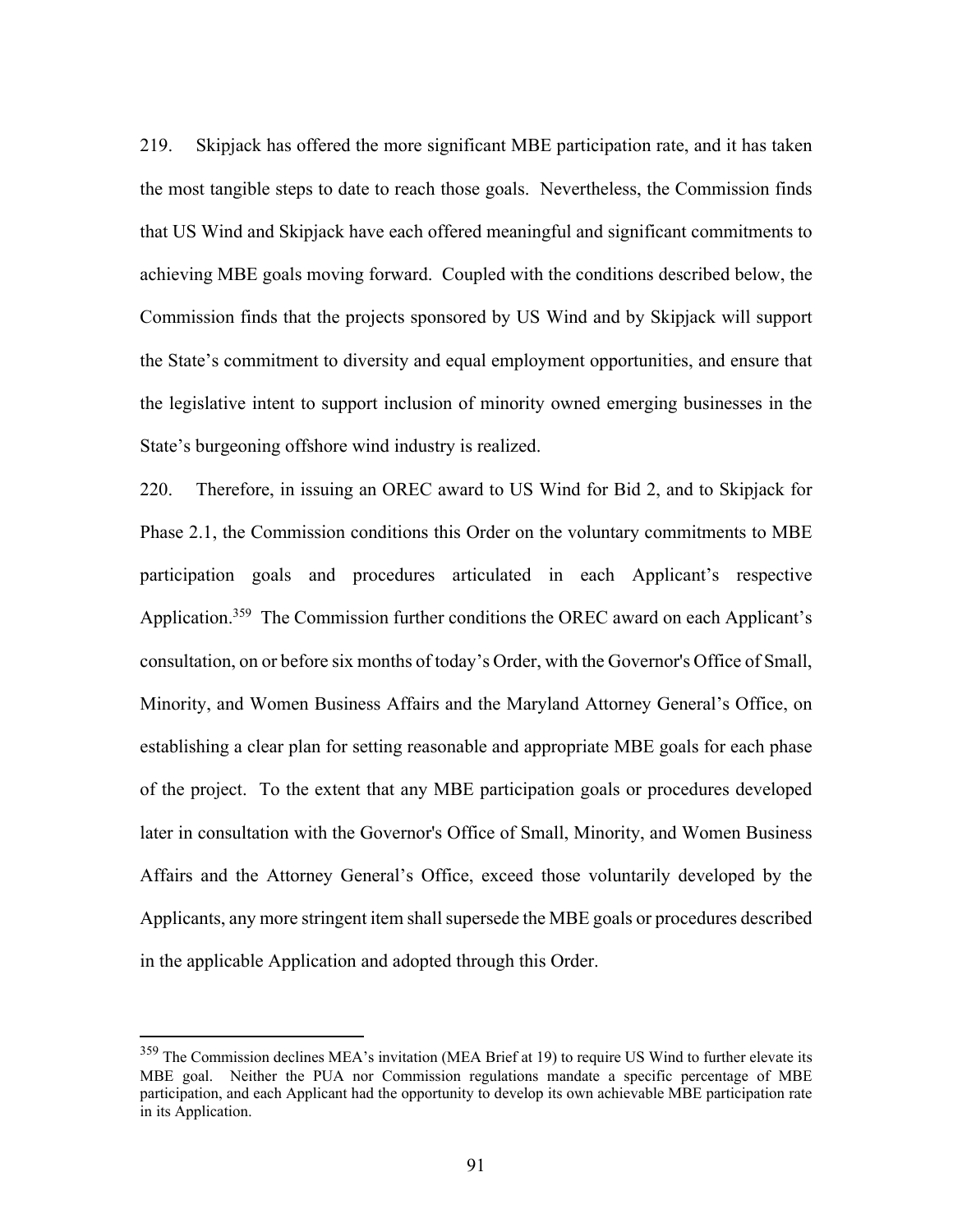221. Additionally, as a condition of approval of the offshore wind projects, and as required by CEJA, US Wind and Skipjack are required to sign a memorandum of understanding with the Commission that requires the Applicant to use best efforts and effective outreach to obtain, as a goal, contractors and subcontractors for the project that are minority business enterprises, to the extent practicable, as supported by a disparity study.

222. US Wind and Skipjack are also directed to execute a memorandum of understanding with the Commission in which each Applicant agrees to make serious, good faith efforts to interview minority investors in any future attempts to raise venture capital or to attract new investors to its respective project.<sup>360</sup>

223. In accordance with CEJA, US Wind and Skipjack will also be required to enter into a community benefit agreement for their respective projects that meets the requirements of PUA  $\S$  7-704.1(e)(1)(i).

224. In addition to the aforementioned conditions pertaining to MBE participation and opportunities for minority investors, the Commission finds it appropriate to also condition the OREC award on a requirement that each Applicant develop metrics to track the diversity of its internal workforce, and that reporting on these metrics occur in conjunction with its semi-annual reports on MBE goal attainment. The semi-annual reports shall include an update on the Applicant's progress in establishing and implementing MBE goals and procedures.

<sup>&</sup>lt;sup>360</sup> The Commission observes that Skipjack's Application and supporting testimony provides that it plans to self-finance its project.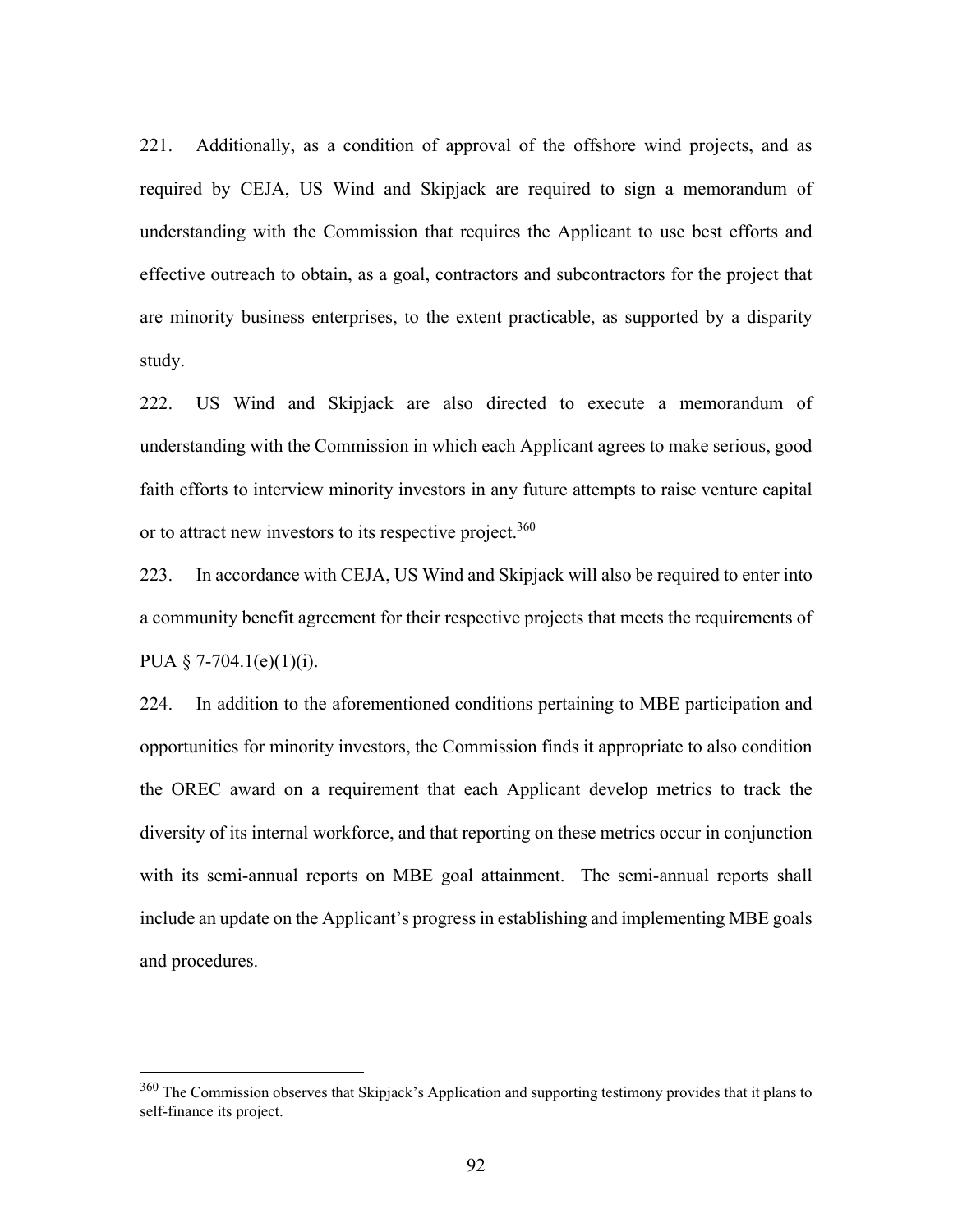# **C. Lowest Cost Impact on Ratepayers of the Price Set Under a Proposed OREC Pricing Schedule**

225. The first issue the PUA directs the Commission to consider in evaluating and comparing offshore wind proposals is price. Specifically, PUA  $\S$  7-704.1(d)(1)(i) requires the Commission to evaluate and compare proposals based on lowest cost impact on ratepayers of the price set under a proposed OREC pricing schedule.

226. US Wind and Skipjack proposed five projects to the Commission for consideration, each with a different OREC price schedule. Specifically, US Wind proposed Bid 1, a 411.6 MW project with a COD of 2026. It also proposed Bid 2, which under its original Application consisted of a 411.6 MW project to be built and commence operation in 2026, with a second tranche of 396.9 MW to be built and commence operation in 2027. However, US Wind modified Bid 2 in its October 26, 2021 Best and Final Offer by providing that both tranches would be built and a combined 808.5 MW would commence operation by December 31, 2026.<sup>361</sup> US Wind also submitted Bid 3, a 411.6 MW project to be built and commence operation in 2026, with a second tranche of 793.8 MW to be built and commence operation in 2028. Under its current design, each of US Wind's projects would use GE Haliade-X 14 MW turbines and be located in the Maryland Wind Energy Area.

227. Skipjack submitted two mutually exclusive bids to be located in the Delaware Wind Energy Area. Specifically, Skipjack proposed its Phase 2.0 Project, consisting of 335 MW of capacity designed using GE Haliade-X 13 MW turbines, with a COD of 2026; and a Phase 2.1 Project, consisting of 846 MW of capacity designed using GE Haliade-X 14 MW turbines, with a COD of 2026.

<sup>361</sup> Maillog No. 237554.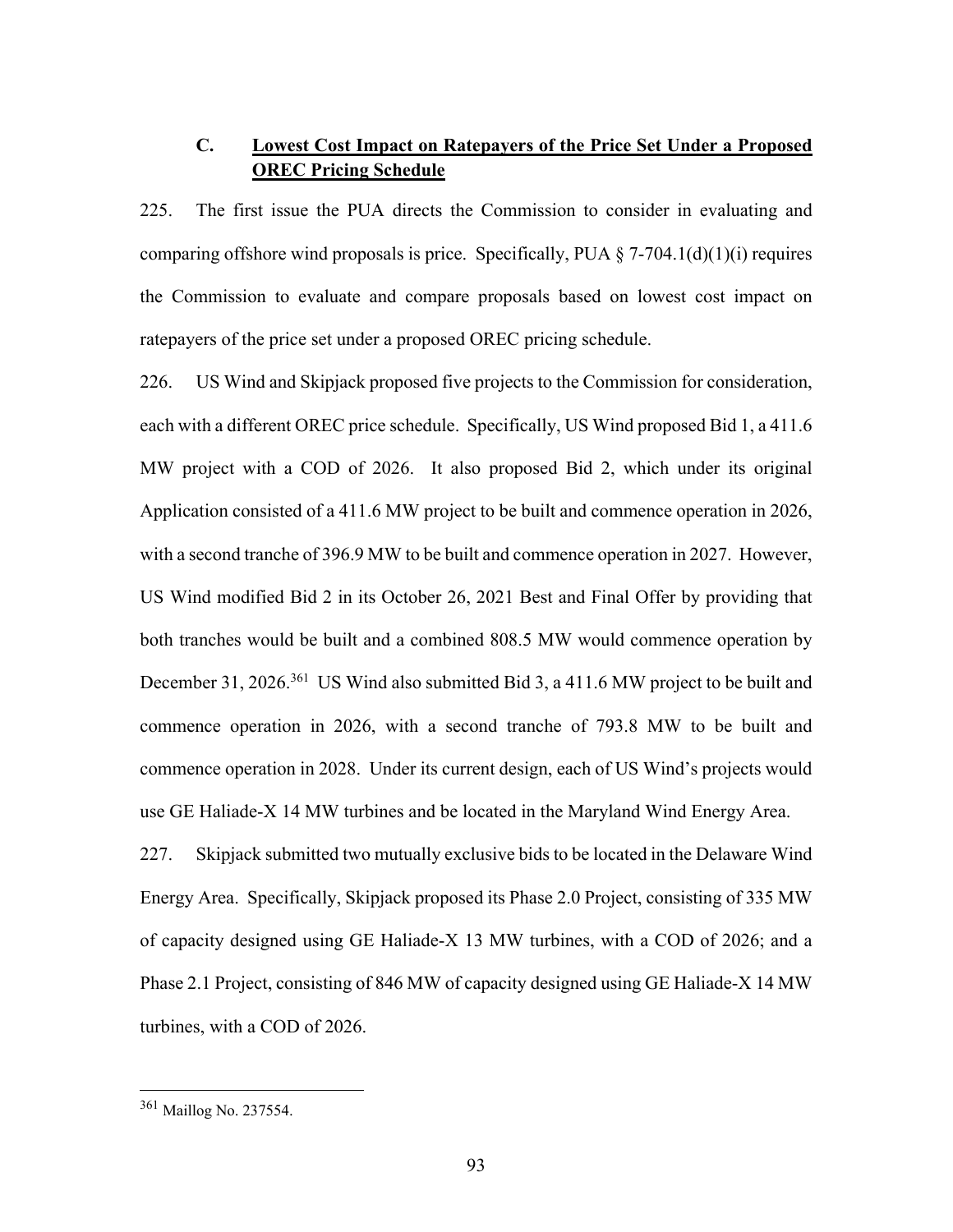228. Generally, the lower megawatt projects are more costly on a per megawatt basis, because they do not benefit from economies of scale. Skipjack witness Henry, for example, testified that Skipjack's larger project, Phase 2.1, builds on economies of scale and provides greater investment in, and benefits to, the State of Maryland.<sup>362</sup> Additionally, the smaller-scale projects do not provide the economic benefits to ratepayers that the larger projects provide. For example, Skipjack's commitment to partner with GE to facilitate a \$150 million tower manufacturing facility in Maryland is contingent on approval of Skipjack's larger, Phase 2.1 project.<sup>363</sup> Similarly, with an award of at least 800 MW, US Wind committed to establish at Sparrows Point Steel a large monopile production facility, planned to serve the entire US offshore wind market for the long-term.<sup>364</sup> Generally, therefore, the larger projects provide better value to ratepayers on a per megawatt basis. Additionally, the larger projects achieve more of the economic development benefits that are the focus of the Offshore Wind Energy Act and CEJA, because the larger projects help establish and develop the supply chain in Maryland. A smaller award would not achieve those goals.

229. The largest proposed project, which also boasts the lowest proposed OREC price schedule on a per megawatt basis, is US Wind's Bid 3, with over 1,200 MW. However, US Wind is not able to construct the entire project by 2026. Instead, a second tranche of

<sup>362</sup> Skipjack Exhibit 3, Henry Direct at 8.

 $363$  Hr'g. Tr. at 38-39 (Hardy). Mr. Hardy testified that the tower manufacturing facility will be capable of producing 100 towers per year and will create up to 200 permanent jobs for the State, and would serve not just Skipjack's project, but the broader U.S. offshore wind industry.

<sup>&</sup>lt;sup>364</sup> US Wind witness Grybowski testified that if granted ORECs for its Bid 2 or Bid 3, US Wind would (a) facilitate the investment of an additional \$150 million at the site to upgrade land and buildings, construct new facilities, and purchase state-of-the-art welding and coating equipment, beyond the improvements at the site planned for MarWin I; (b) produce at Sparrows Point Steel components for all of its monopile foundations needed for its Maryland projects; and (c) form a new venture to operate the facility long-term to serve the emerging U.S. offshore wind market with major steel components. Grybowski Direct at 5.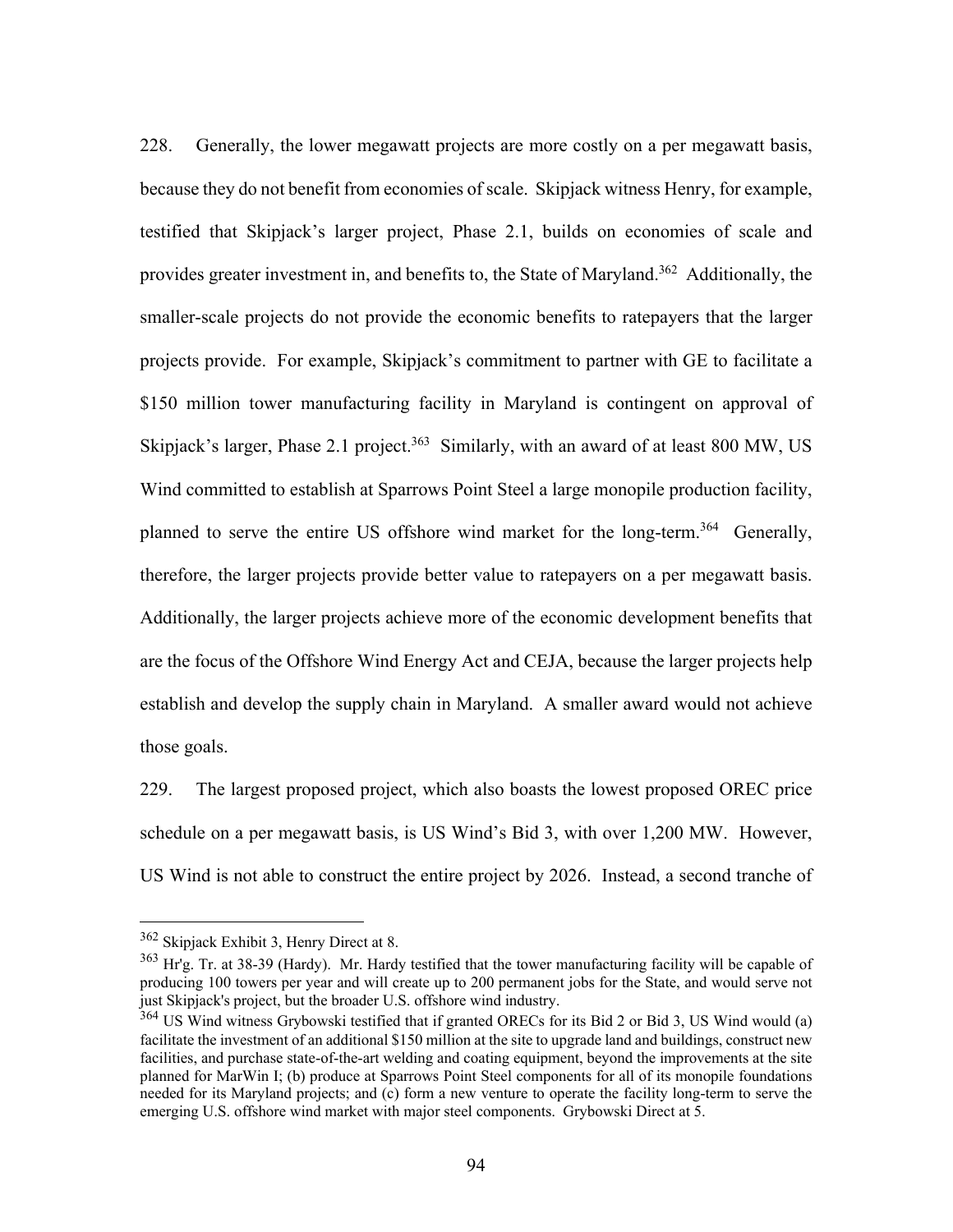793.8 MW will be delayed until 2028. Additionally, approving US Wind Bid 3 alone would leave little to no room for other projects in Round 2, given the constraints of the residential and nonresidential net rate impact tests. As discussed further below, the Commission finds that the Skipjack project has the better likelihood of being built (project feasibility), and the Commission is therefore reluctant to tie up 100% of the OREC dollars on US Wind's Bid 3 proposal.

230. Ultimately, during the hearings, each Applicant focused on a particular project and provided a best and final OREC price schedule for that project alone. As stated, US Wind submitted its Best and Final on October 26, 2021, revising the COD to be on or before December 31, 2026.<sup>365</sup> However, US Wind also lowered its Bid 2 OREC price. Similarly, Skipjack submitted its Best and Final Offer on November 1, 2021, by reducing the OREC price schedule for its Phase 2.1 project. The other projects – US Wind Bids 1 and 3, and Skipjack Wind Phase 2.0 – were not the subject of best and final price reductions or additional economic benefits.

231. In a head-to-head price comparison, the US Wind project is lower than the Skipjack proposal. US Wind Bid 1 (411.6 MW) is most comparable in size to Skipjack Phase 2.0 (335 MW), but US Wind's proposed OREC schedule is significantly lower. The same is true when comparing US Wind's Bid 2 (808.5 MW) with Skipjack's Phase 2.1 (846 MW). The ICF Report reached the same conclusion. During the evidentiary hearing, Skipjack acknowledged that US Wind's bid was significantly lower and conceded that it could not

<sup>365</sup> Maillog No. 237554.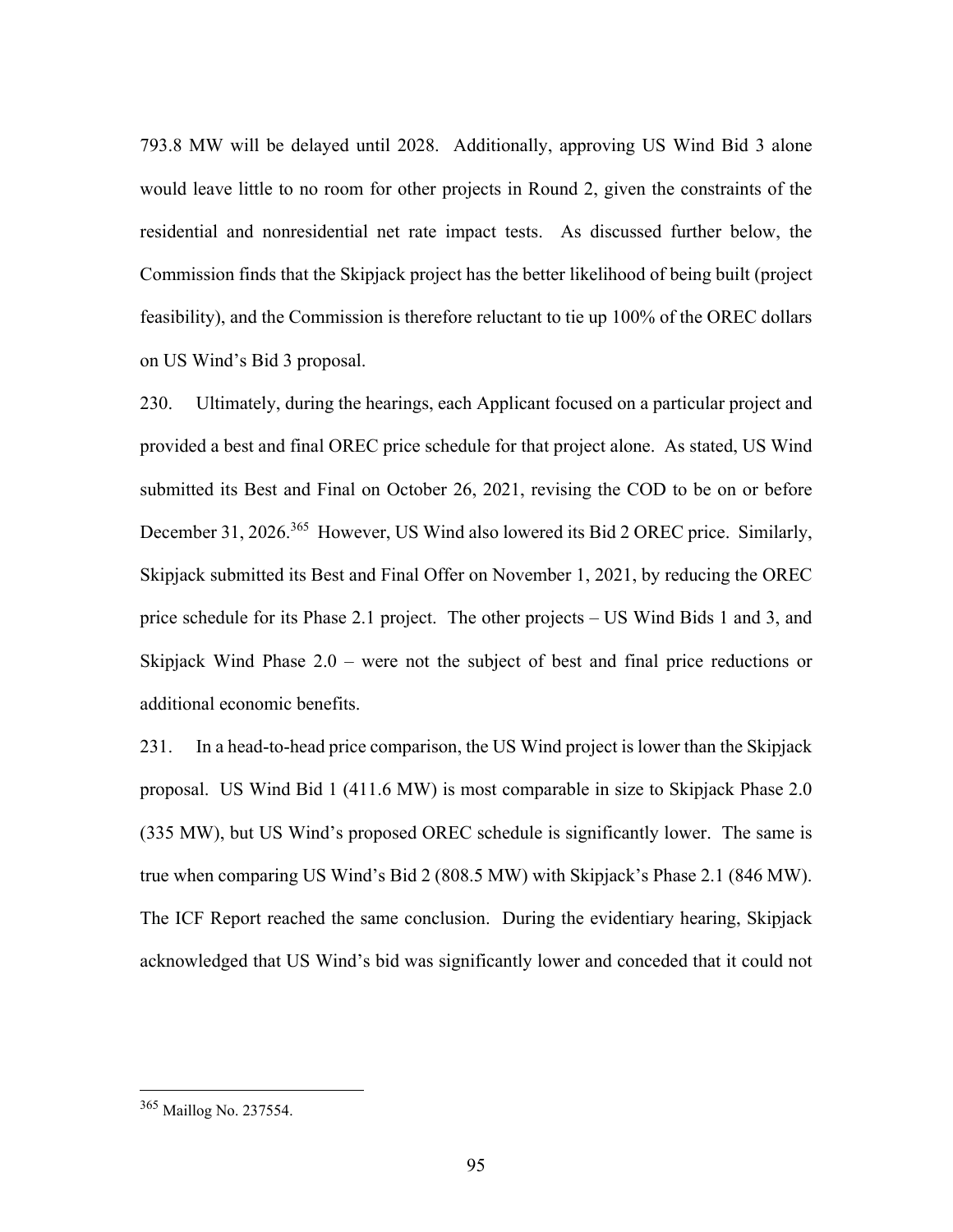match the price.<sup>366</sup> Therefore, US Wind's proposed project is scored higher than Skipjack's by ICF with regard to lowest cost impact on ratepayers.

## **D. Potential Reductions in Transmission Congestion Prices, Capacity Prices, Locational Marginal Pricing**

232. The PUA directs the Commission to evaluate and compare offshore wind proposals based on the effects of the project(s) on certain transmission, capacity, and energy prices. Specifically, the PUA provides that the Commission should evaluate and compare proposed offshore wind projects on the basis of potential reductions in transmission congestion prices within the State; potential changes in capacity prices within the State; potential reductions in locational marginal pricing; and potential long-term changes in capacity prices within the State from the offshore wind project as it compares to conventional energy sources.<sup>367</sup> The analysis is important to the issue of ratepayer impact because the cost of ORECs will be partially offset by the impact of the sale of low cost power from the proposed facilities into the PJM wholesale electric energy and capacity markets.<sup>368</sup> Ratepayers can also benefit from reduction in congestion on PJM transmission lines, because reduced congestion may lower PJM transmission costs. These factors are also part of the analysis of ratepayer impacts, discussed in Section V(B) below.

233. In compliance with Commission regulations, the Applicants each included a discussion of the long-term effects of their respective proposed offshore wind projects on the PJM markets as part of the required cost-benefit analysis.<sup>369</sup> Skipjack relied on its

<sup>&</sup>lt;sup>366</sup> Hr'g. Tr. at 106 (Hardy) ("I want to leave the Commission with a hundred percent confidence that there is no way that Ørsted will try to match the U.S. Wind offers because we really don't understand how they can build those projects at those levels.").

 $367$  PUA § 7-704.1(d)(1)(i) – (v).

<sup>368</sup> ICF Report at 46.

<sup>369</sup> COMAR 20.61.06.02.L(6).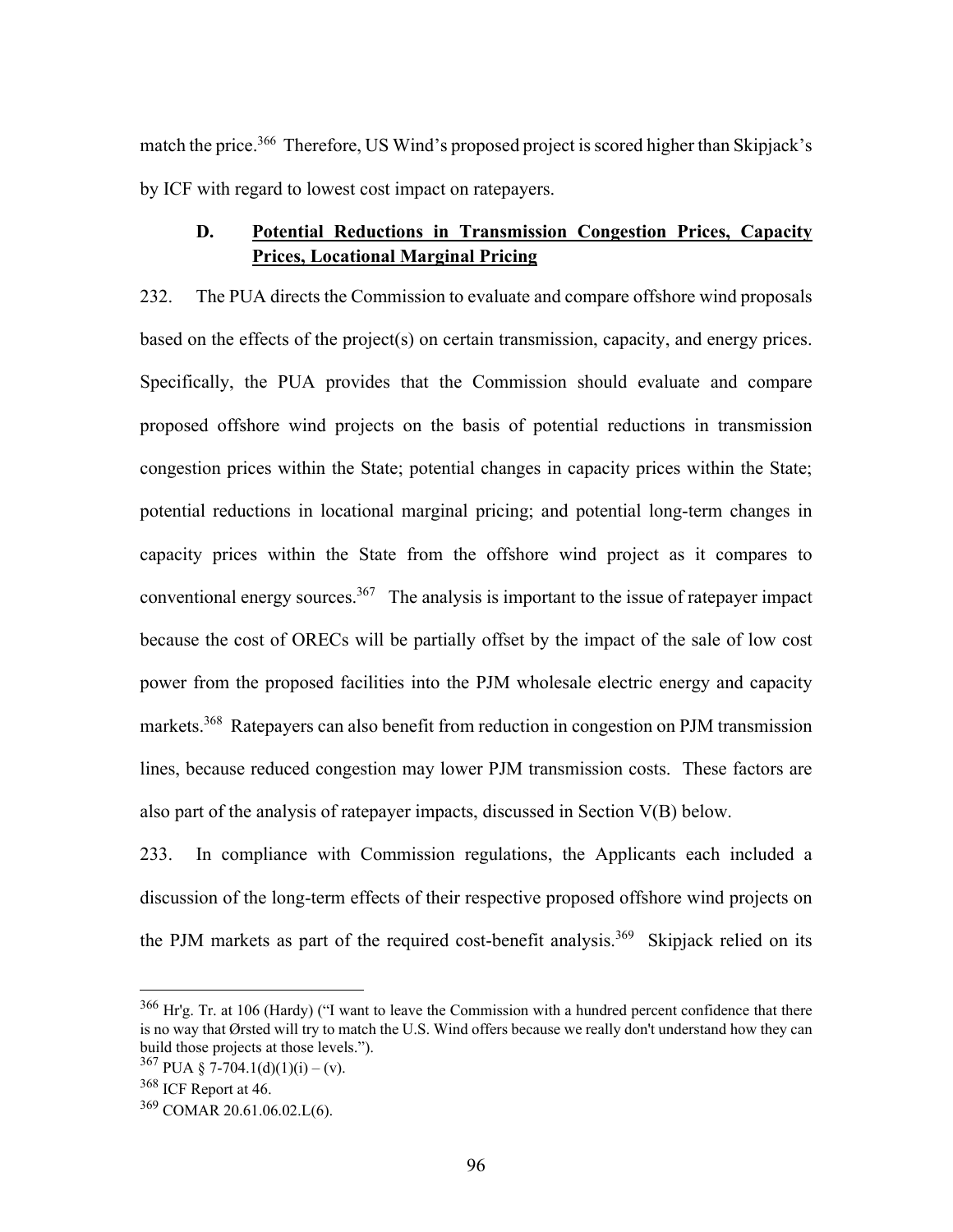Bates White analysis, which includes more aggressive assumptions regarding reductions in wholesale energy prices than either US Wind or ICF.

234. Pursuant to COMAR 20.61.06.03B(1)(a)(xvii), ICF conducted an evaluation of each Applicant's analysis of long-term changes to wholesale markets associated with the Applicants' proposed projects, including consideration of the quality of analysis showing contributions to regional system reliability, fuel diversity, competition, transmission congestion, and other benefits.<sup>370</sup> ICF scored both Skipjack projects a zero on this category, stating that the Bates White analysis relied upon by Skipjack provided insufficient information and is not typical of industry standard.<sup>371</sup>

235. ICF produced its own analysis of likely impacts upon wholesale energy and capacity prices and transmission resulting from construction of the offshore wind projects. Regarding capacity, ICF assumed that offshore wind will be able to claim a class-wide credit of 27%, declining to 21% in 2028, for their capacity contribution to the PJM market.<sup>372</sup> ICF also determined that solar and storage capacity would be the most likely alternative resource if the offshore wind projects were not built. Accordingly, ICF awarded no rate impact due to the addition of the offshore wind facilities.<sup>373</sup>

236. Regarding benefits to wholesale energy markets, ICF again assumed that the proposed offshore wind projects would displace mostly solar resources that would otherwise be built in DPL.374 As a result, ICF determined that energy prices would not

<sup>370</sup> ICF Report at 42.

<sup>371</sup> *Id*. at 43.

<sup>372</sup> *Id*. at 53.

<sup>373</sup> *Id*. at 54.

<sup>374</sup> *Id*.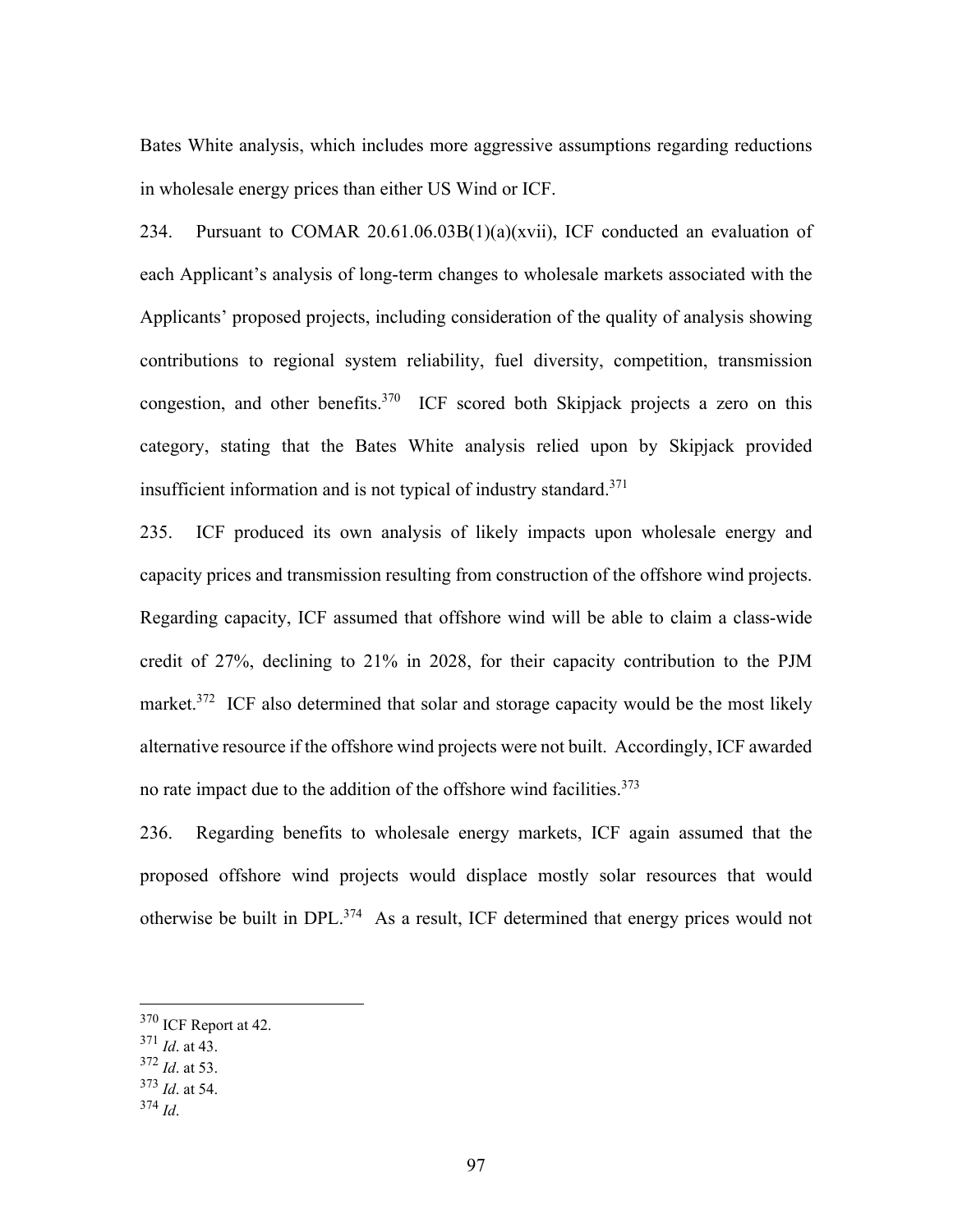change significantly as a result of the projects. However, ICF found that the larger projects would reduce Maryland energy prices slightly because of the higher capacity factors the offshore wind projects would have relative to the solar plants. Regarding congestion, ICF found that because DPL is a net importer of electricity, interconnection of the offshore wind facilities would provide counterflows that would relieve congestion.<sup>375</sup>

237. For purposes of evaluating and comparing the Applicants' projects, the Commission finds that projects of equal megawatt size that are geographically close together will likely have comparable impacts on PJM transmission, wholesale capacity, and wholesale energy prices, as US Wind acknowledges.<sup>376</sup> The projects share the same offshore wind resource and will interconnect in the same region of the Delmarva Peninsula. Both projects have used the same turbine for their design model.<sup>377</sup>

238. The Commission finds that the Applicants' projects would each provide significant benefits to ratepayers resulting from reduction in wholesale prices. Maryland ratepayers would benefit from reduced energy and capacity prices, as well as reduced transmission congestion costs, if either the US Wind or the Skipjack projects, or both, are approved. As discussed in Section V(B) regarding ratepayer impact, the Commission finds that several of ICF's assumptions were exceptionally conservative and that Skipjack's Bates White analysis provides a reasonable projection. For purposes of this section, the Commission will change ICF's rating of zero to a ranking of two for each Skipjack project.<sup>378</sup>

<sup>375</sup> *Id*. 376 US Wind Brief at 5.

<sup>&</sup>lt;sup>377</sup> Nevertheless, US Wind has projected a lower wind efficiency rating than Skipjack.

<sup>&</sup>lt;sup>378</sup> MEA and Staff argued that it is reasonable to conclude that Skipjack Wind Phase 2.1 passes the ratepayer impact tests imposed by statute. MEA Brief at 20-25; Staff Brief at 10-13.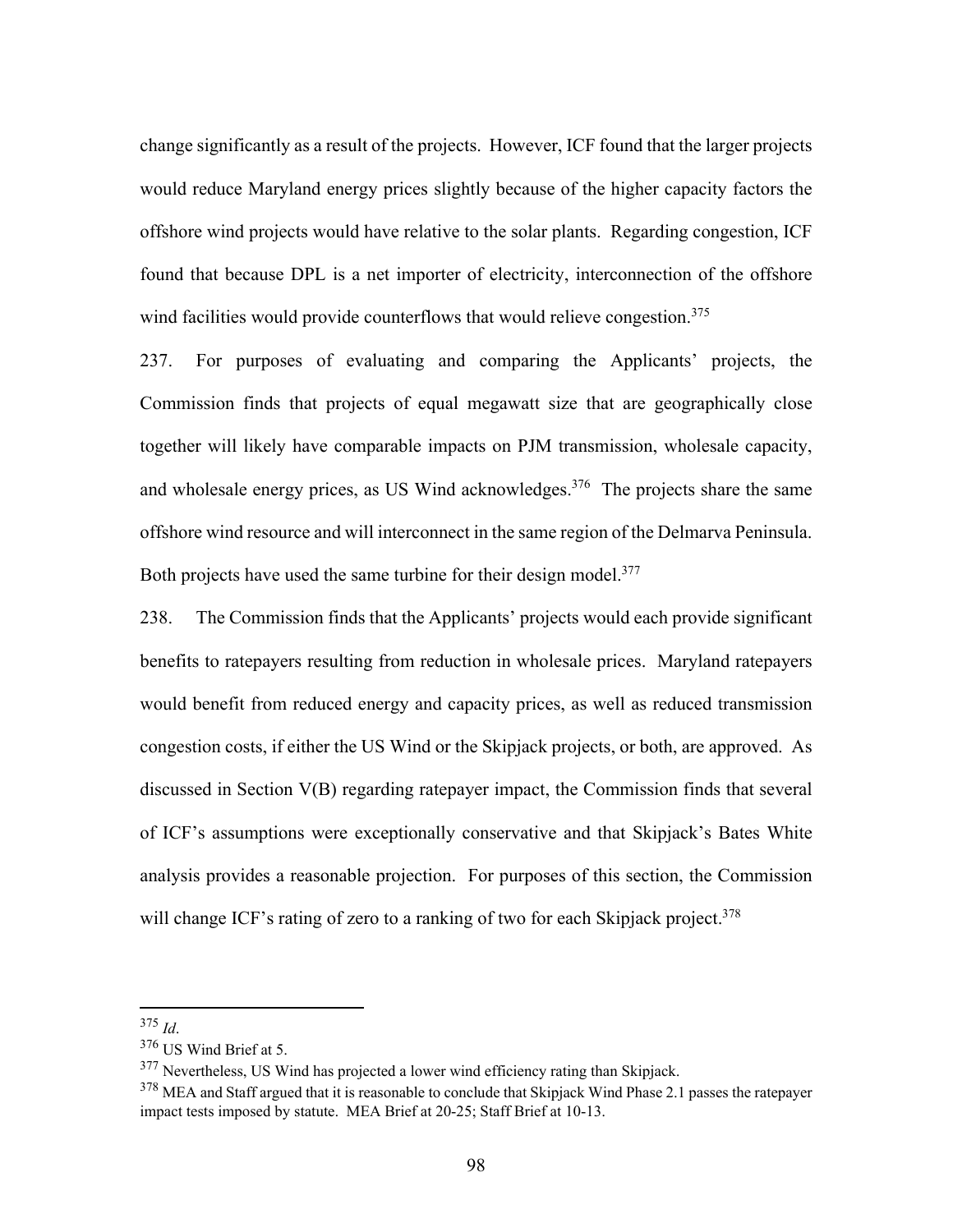# **E. The Extent to which the Cost-Benefit Analysis Submitted Under PUA § 7-704.1(c)(3) Demonstrates Positive Net Economic, Environmental, and Health Benefits to the State**

#### **1. Economic Benefits to the State**

239. Pursuant to PUA  $\S$  7-704.1(c)(3) and Commission regulations, an applicant for approval of a qualified offshore wind project is required to include a cost-benefit analysis of the proposed project.<sup>379</sup> PUA § 7-704.1(d)(1)(vi) requires that the Commission evaluate and compare the proposed projects based on the extent to which the cost-benefit analysis demonstrates positive net economic, environmental, and health benefits to the State.

240. ICF evaluated the Applicants' input-output analysis required by PUA § 7- 704.1(c)(3)(i), including the completeness of descriptions and documentation, verifiability of model inputs and reasonableness of outputs, and the extent to which the analysis demonstrates positive net economic benefits to the State.<sup>380</sup> ICF awarded US Wind and Skipjack a score of 3 each for their input-output analysis, finding that each Applicant "demonstrate[d] positive net economic benefits to Maryland and quantified those benefits using input-output analysis to estimate the value of indirect and induced impacts generated by direct spending."<sup>381</sup> ICF further reported that both US Wind and Skipjack used standard economic models that are regularly used for these types of analyses to quantify their positive net economic benefits to the State. ICF awarded US Wind a slightly higher score for in-State benefits, finding that US Wind reported higher employment estimates for

<sup>379</sup> COMAR 20.61.06.03.B(1)(a)(x).

<sup>380</sup> ICF Report at 34.

<sup>381</sup> *Id*. at 35.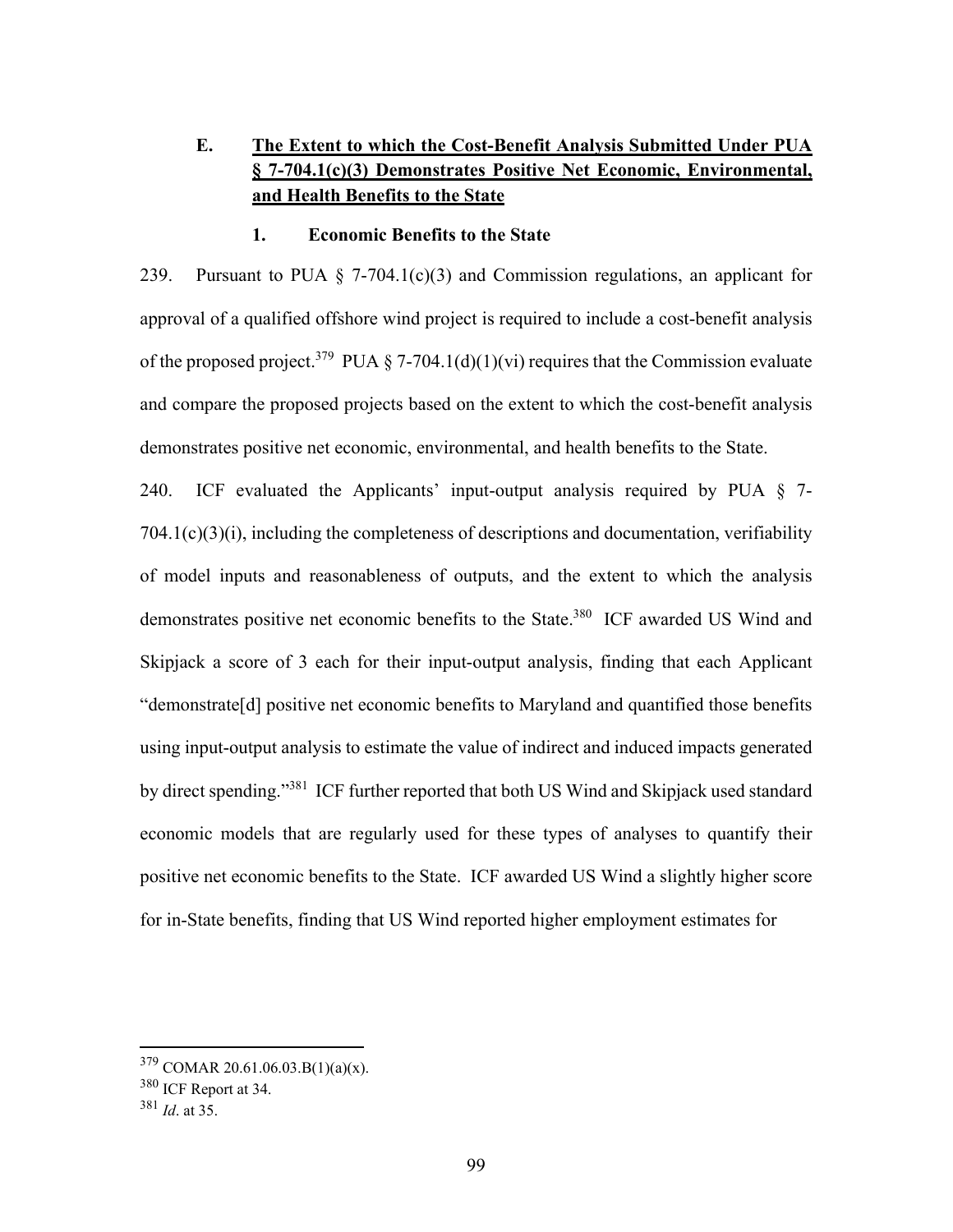comparable capacity additions.382

241. Regarding US Wind Bid 2, ICF found that the project would provide net economic benefits to the State. According to ICF's analysis, the construction and development phase of the project alone would produce 6,990 jobs (FTEs), labor income of \$493.2 million, and \$729.7 million in value added output.<sup>383</sup> Additionally, the operations and management phase of the project would result in 254 jobs, \$18.3 million in labor income, and \$39.3 million per year in value added output.<sup>384</sup> Accounting for the costs of the project to ratepayers from ORECs, ICF calculated that the net ratepayer impact of the US Wind Bid 2 project would be \$56.4 million per year in 2018 dollars.<sup>385</sup>

242. Regarding Skipjack's Phase 2.1 bid, ICF found that the project would provide net economic benefits to the State.<sup>386</sup> According to ICF's analysis, the construction and development phase of the project alone would produce 1,678 jobs (FTEs), labor income of \$117.7 million, and \$173.0 million in value added output.<sup>387</sup> Additionally, the operations and management phase of the project would result in 95 jobs, \$6.9 million in labor income, and \$14.7 million per year in value added output.<sup>388</sup> Accounting for the costs of the project

<sup>382</sup> *Id*. at 34-35. ICF awarded US Wind a 3 and Skipjack a 2 for in-State benefits. Skipjack contested ICF's analysis of in-State economic benefits, arguing that ICF failed to fully consider Skipjack's in-State spending commitment of \$400 million, and therefore did not conduct an apples-to-apples comparison between the Applicants. Skipjack Brief at 28. As explained above, the Commission finds that each Applicant demonstrated significant positive net economic benefits to the State, including through in-State spending commitments.

<sup>383</sup> ICF Report at 62-63.

<sup>384</sup> *Id*. at 63-64.

<sup>385</sup> *Id*. at 59-60; Sept. 9, 2021 Errata to ICF Report, Maillog No. 236985, at 1.

<sup>386</sup> ICF Exhibit 1 at 35.

<sup>387</sup> ICF Report at 62-63.

<sup>388</sup> *Id*. at 63-64.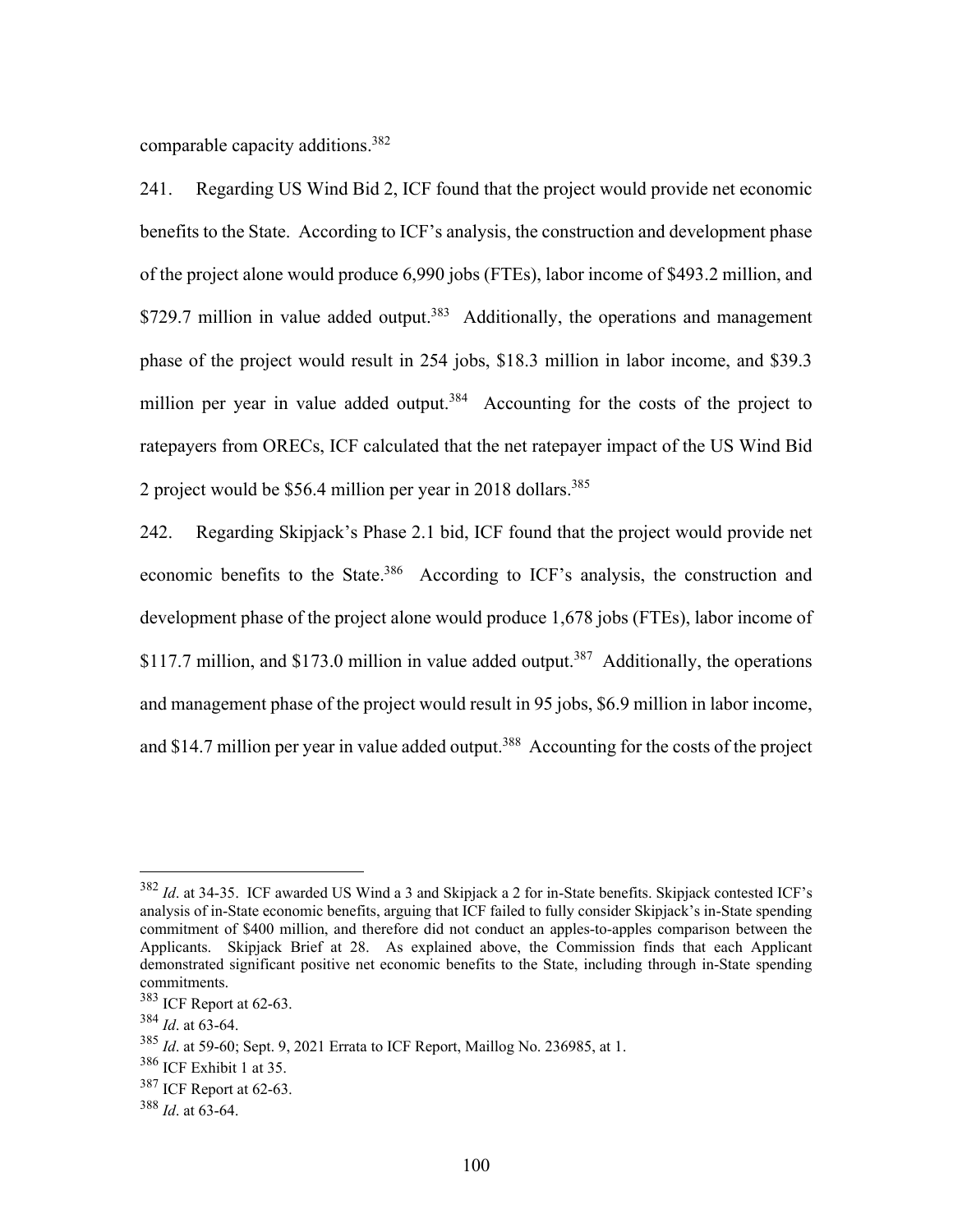to ratepayers from ORECs, ICF calculated that the net ratepayer impact of the Skipjack Phase 2.1 project would be \$144.8 million per year in 2018 dollars.<sup>389</sup>

243. The Commission finds that both the US Wind Bid 2 and the Skipjack Phase 2.1 projects will provide positive net economic benefits to the State, with the imposition of certain conditions described below. US Wind provided extensive evidence of economic benefits stemming from its offshore wind projects.<sup>390</sup> US Wind witness Filippelli testified that its three proposed projects would inject a range of approximately \$1.1 million to \$3.3 million of industry output for Bid 1 and Bid 3, respectively.<sup>391</sup> The multi-year construction phase is estimated to inject a range of approximately \$1.2 billion to \$2.1 billion of industry output, while the 25 years of operations are modeled to inject approximately \$706 million to \$1.6 billion in industry output.<sup>392</sup> Additionally, US Wind Bid 2 is projected to create \$190 million in total state and local tax revenue, and 11,900 total job years. Moreover, US Wind presented evidence of significant economic effects stemming from the Sparrows Point Steel facility, including up to \$6.2 billion in industry output, 1,570 full time workers, and nearly \$317 million in State and local taxes from construction through its 20-year operating life.393 In particular, US Wind committed to investing in a large monopile production facility at Sparrows Point, which will help develop Maryland's offshore wind supply chain.<sup>394</sup> US Wind stated that this facility would be used not just for the company's Round 2 projects, but to provide major steel components for the entire U.S. offshore wind

<sup>389</sup> *Id*. at 59-60; Sept. 9, 2021 Errata to ICF Report, Maillog No. 236985, at 1.

<sup>390</sup> *See* Sections 5.1, 5.2, and 5.3 of US Wind's Application; and Appendix 5.1.1.

<sup>391</sup> US Wind Exhibit 3, Filippelli Direct at 22.

<sup>392</sup> *Id*. at 22.

<sup>393</sup> *Id*. at 22.

<sup>394</sup> US Wind Exhibit 1, Grybowski Direct at 5.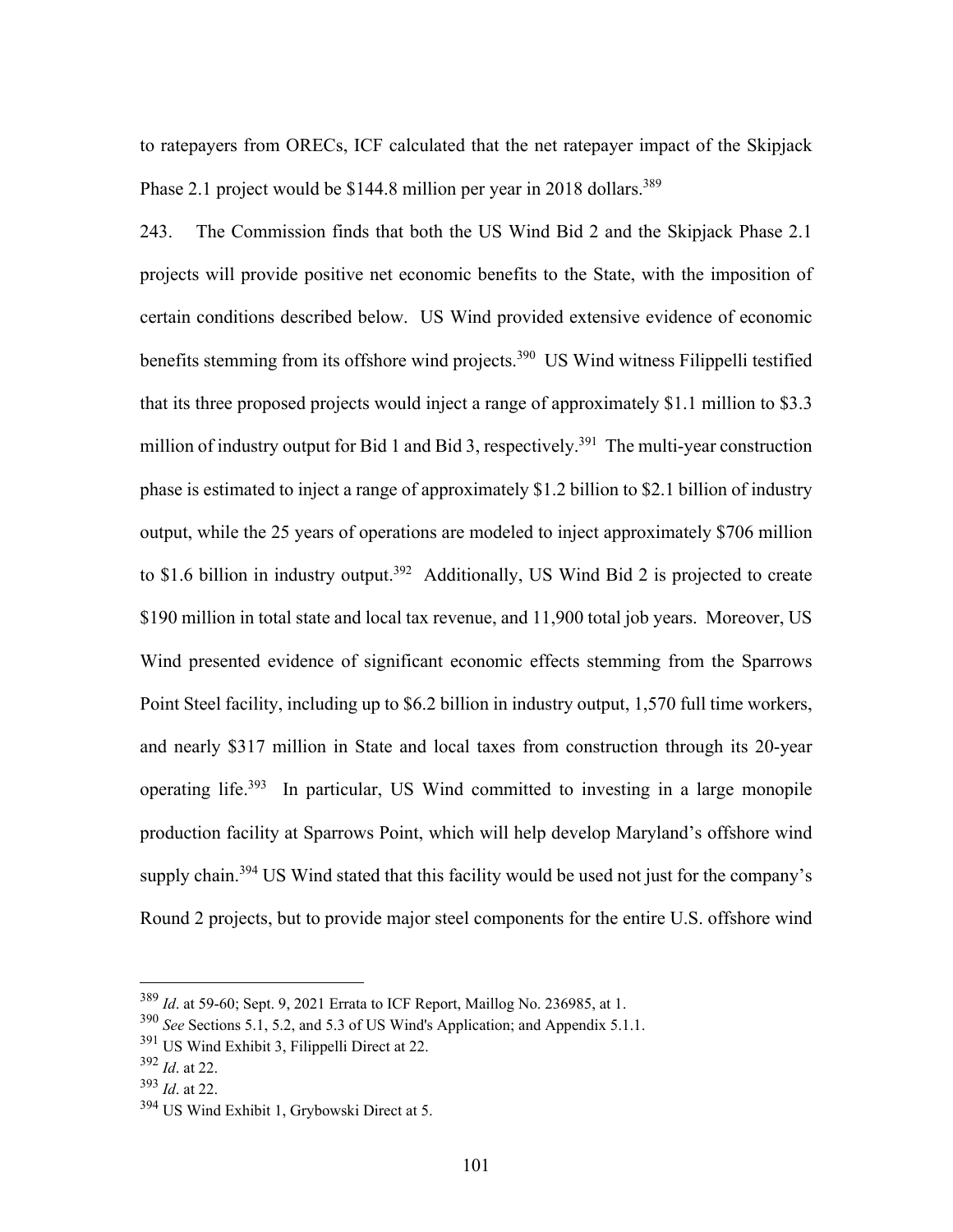market. If Bid 2 is selected, US Wind committed to a \$150 million investment at Sparrows Point, which would go towards site upgrades, constructing new facilities, and purchasing state-of-the-art equipment.<sup>395</sup> The facility would employ approximately 500 full time staff.<sup>396</sup>

244. Skipjack also provided evidence of significant positive economic benefits from its projects. Through its Phase 2.1 project, Skipjack committed to in-State spending of \$400 million, which will provide projected net benefits to Maryland over the OREC period of approximately \$1.788 billion.<sup>397</sup> Additionally, Skipjack's input-output analysis estimated that construction of Skipjack Phase 2.1 would contribute approximately \$309.7 million of value added to the Maryland economy, and that the value added from operations and maintenance over the 20-year contract term would total approximately \$351.1 million, for a combined total of \$660.8.398 In total, Skipjack Phase 2.1 is projected to create 2,951 jobs during construction, and 130 annual jobs from operations.<sup>399</sup>

245. Additionally, during the evidentiary hearing, Skipjack clarified that the approval of Skipjack Wind Phase 2.1 would result in at least \$410 million of in-State spending during the development and construction phase of the project.<sup>400</sup> Skipjack's total projected project-related expenditures will result in nearly \$800 million of total economic value

<sup>395</sup> *Id*. at 5.

<sup>396</sup> US Wind Exhibit 3, Filippelli Direct at 18.

<sup>&</sup>lt;sup>397</sup> Skipjack Exhibit 10, Cain Direct at 4; Skipjack Exhibit 12C, Cain Rebuttal, Corrected Phase 2.1 Cost-Benefit Analysis at 8.

 $398$  Skipjack Exhibit 12C, Cain Rebuttal, Corrected Phase 2.1 Cost-Benefit Analysis at 13.<br> $399$   $_{I}$ 

<sup>&</sup>lt;sup>400</sup> Commission Exhibit 1, Skipjack Amended Response to Bench Data Request ("DR") 1. Skipjack further stated that it committed to an additional \$100 million of in-State contribution in the event that it is unable to facilitate bringing the tower facility to the State that it committed to in its November 1, 2021 Best and Final Offer.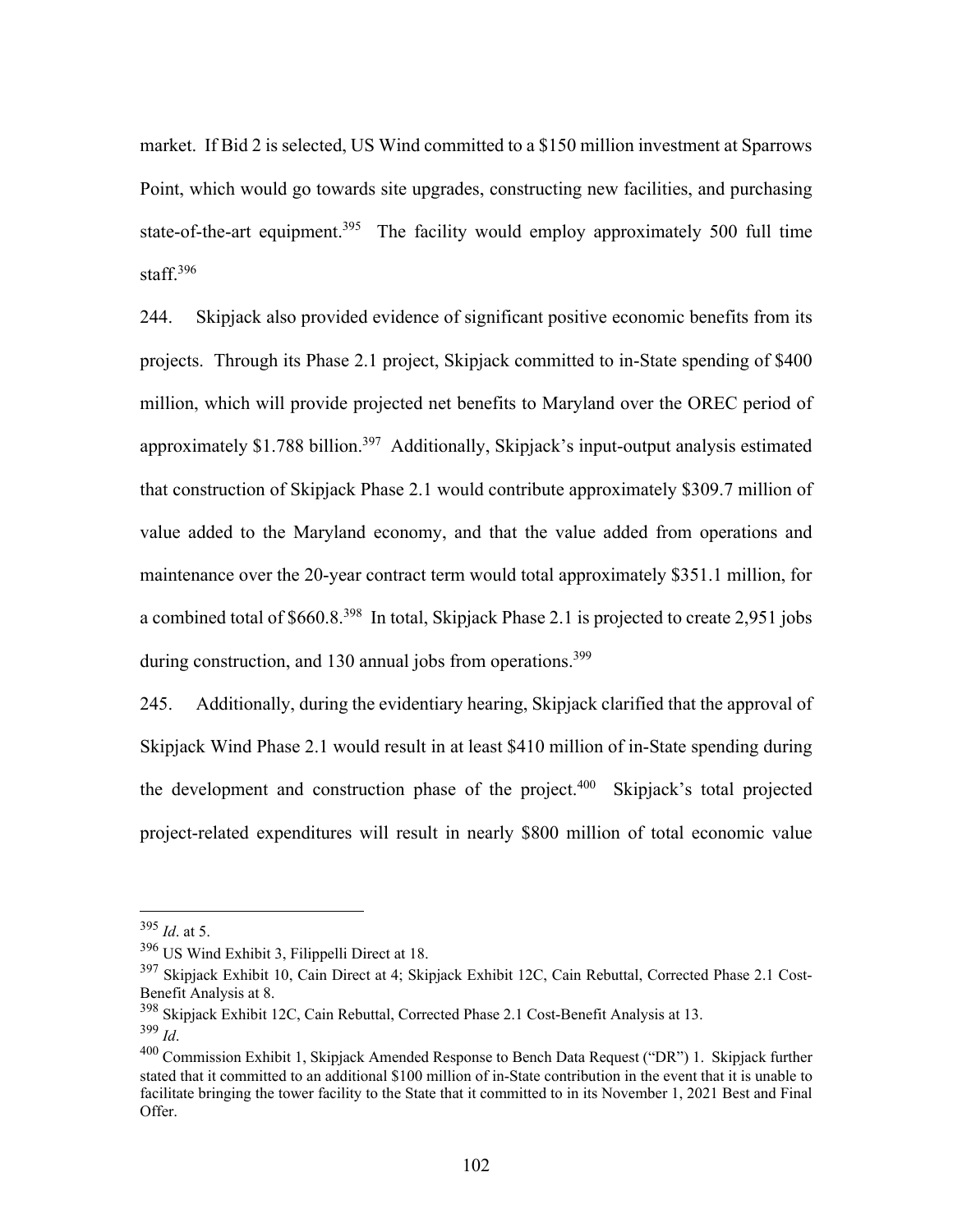added to Maryland's economy, thousands of total jobs for Marylanders, and over \$500 million of total labor income for Maryland workers.<sup>401</sup> For the reasons discussed above, the Commission awards Skipjack a rating of 3 for net economic benefits.

246. Despite the many economic benefits of the offshore wind projects discussed in this proceeding, Ocean City claims that the visual impacts from the turbines will cause a diminution of property values in nearby coastal areas and will reduce tourism—both of which would constitute economic harms and affect the Commission's net positive calculation. As discussed more fully in Section  $V(A)$  below, the Commission finds that there is no evidence submitted in this proceeding that reasonably demonstrates that the offshore wind projects will cause significant economic harm. For purposes of PUA §§ 7-  $704.1(d)(1)(vi)$  and  $7-704.1(e)(1)(ii)$ , the Commission finds that US Wind Bid 2 and Skipjack Phase 2.1 will provide positive net economic, environmental, and health benefits to the State.

247. The Commission, however, finds that additional steps are warranted to ensure that Maryland ratepayers realize the positive net economic benefits discussed in this section. The Applicants have both affirmed repeatedly their respective commitments to achieve the in-State benefits articulated in their Applications, reinforced by metrics and certain obligations. The Commission accepts these commitments as the basis for the conditions imposed herein.

248. Specifically, the Commission finds it appropriate to condition this OREC award on the requirement that US Wind and Skipjack at a minimum demonstrate, upon the

<sup>401</sup> Commission Exhibit 7, Skipjack Response to Bench DR 7.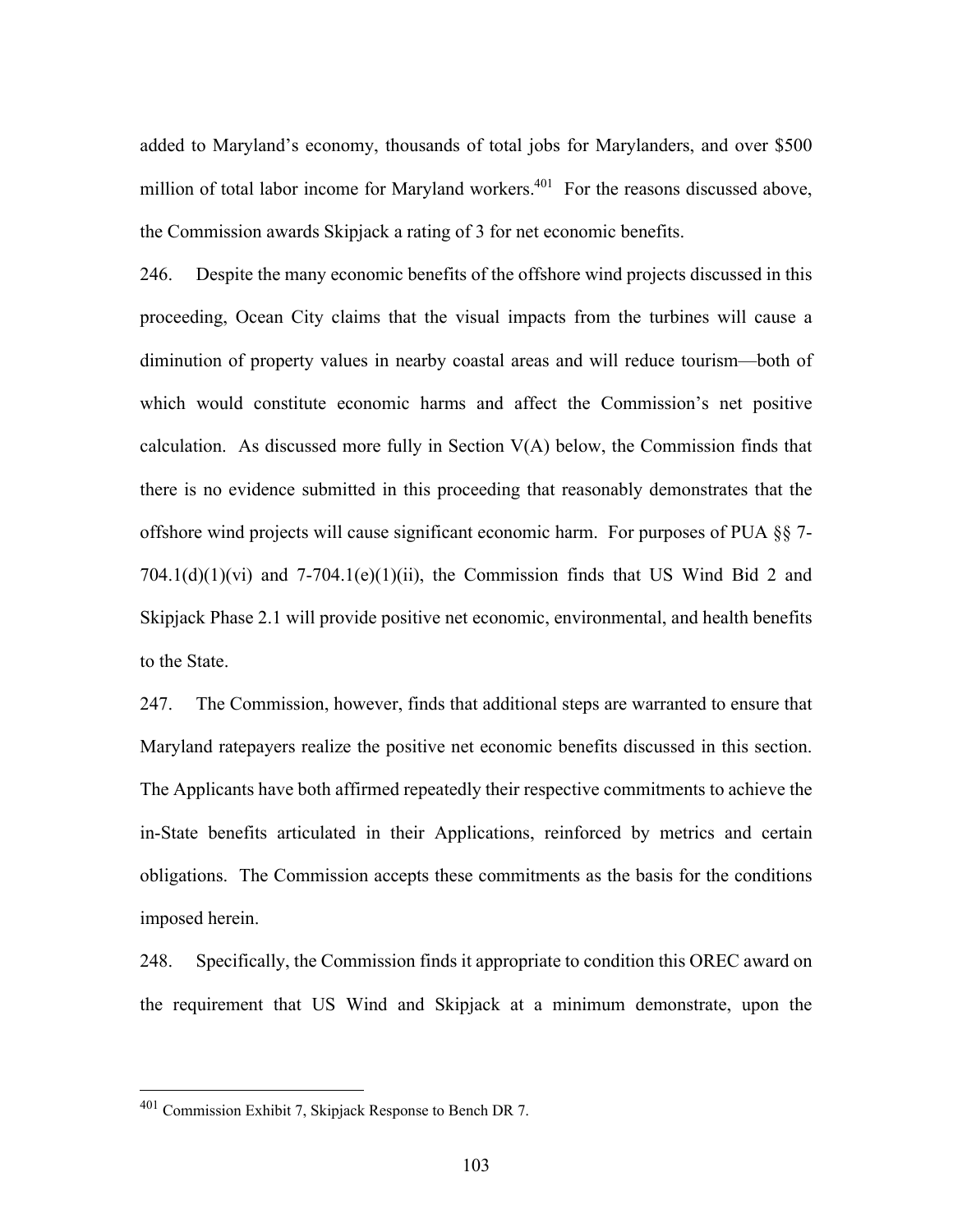commencement of commercial operations, a level of direct in-State expenditures commensurate to the percentage basis described in their respective Applications. Thus, US Wind's demonstration should illustrate that at a minimum \$570 million of direct in-State expenditures occurred during the development and construction phases of its Qualified Offshore Wind Project (corresponding to US Wind's 19% commitment). As part of this \$570 million in-State expenditures, US Wind shall use good faith efforts to facilitate the construction of the monopile factory, Sparrows Point Steel, as well as to fund the research partnership with the University of Maryland, Baltimore County. To the extent US Wind is unable to build the Sparrows Point Steel facility, it is required to implement a different initiative to invest in Maryland businesses and promote the offshore wind industry with comparable in-State spend.

249. Similarly, Skipjack shall demonstrate a minimum of \$410 million of direct in-State expenditures occurred during the development and construction phases of its Qualified Offshore Wind Project. As part of this \$410 million of direct in-State expenditures, Skipjack shall use good faith efforts to facilitate the construction of a sub-sea cable manufacturing facility located in Maryland, the construction of an offshore wind turbine tower manufacturing facility located in Maryland, and the upgrade of Crystal Steel for the pre-fabrication of advanced foundation components. Additionally, as part of this \$410 million expenditure, Skipjack shall establish an American platform supply vessel operator located in Maryland, and establish a grant fund for environmental organizations in Maryland and Delaware. To the extent Skipjack is unable to build one or more of these facilities, it is required to implement a different initiative to invest in Maryland businesses and promote the offshore wind industry with comparable in-State spend. For example,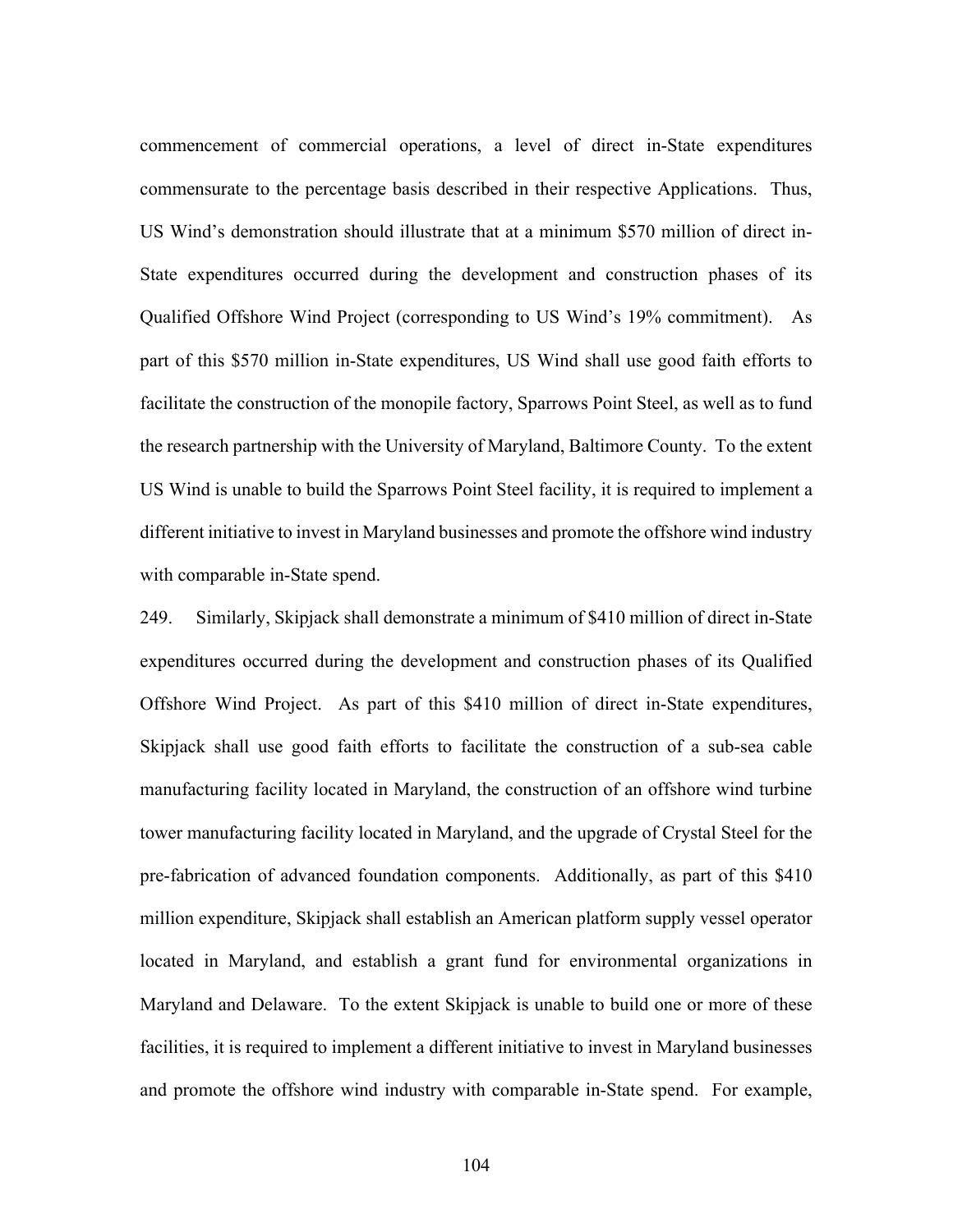Skipjack committed to an additional \$100 million of in-State spending if it is unable to facilitate bringing the wind turbine tower manufacturing factory to the State that it promised in its November 1, 2021 Best and Final Offer.

250. Each Applicant shall report on the progress of their respective commitments in the quarterly reports described below.

251. Given that these in-State expenditures inform the calculation that the projects will produce positive net economic benefits for Maryland, the Commission will impose remediation conditions should the expenditure fall short. Specifically, in the event that a Staff assessment reveals that the in-State expenditures of an Applicant have not met or exceeded the percentages imposed through this Order, then any shortfall shall be deposited into the Maryland Offshore Wind Business Development Fund to provide financial assistance to emerging State businesses.

252. The Commission similarly concludes that the OREC award should be conditioned on the achievement of in-State direct employment opportunities projected to occur as a result of the proposed offshore wind projects. It is firmly within the control of each Applicant to ensure the realization of direct jobs located in Maryland stemming from their respective offshore wind project; although, the Commission will permit some flexibility for these jobs to be created during various phases (*i.e.* development, construction, operations and maintenance, de-commissioning). The Applicants are directed to execute detailed tracking of the direct full-time equivalent positions created during each phase of their respective offshore wind project, and to report these results to the Commission as a condition of this OREC award. In particular, US Wind shall cause directly the creation of 6,990 direct development/construction period jobs, and 254 direct operations and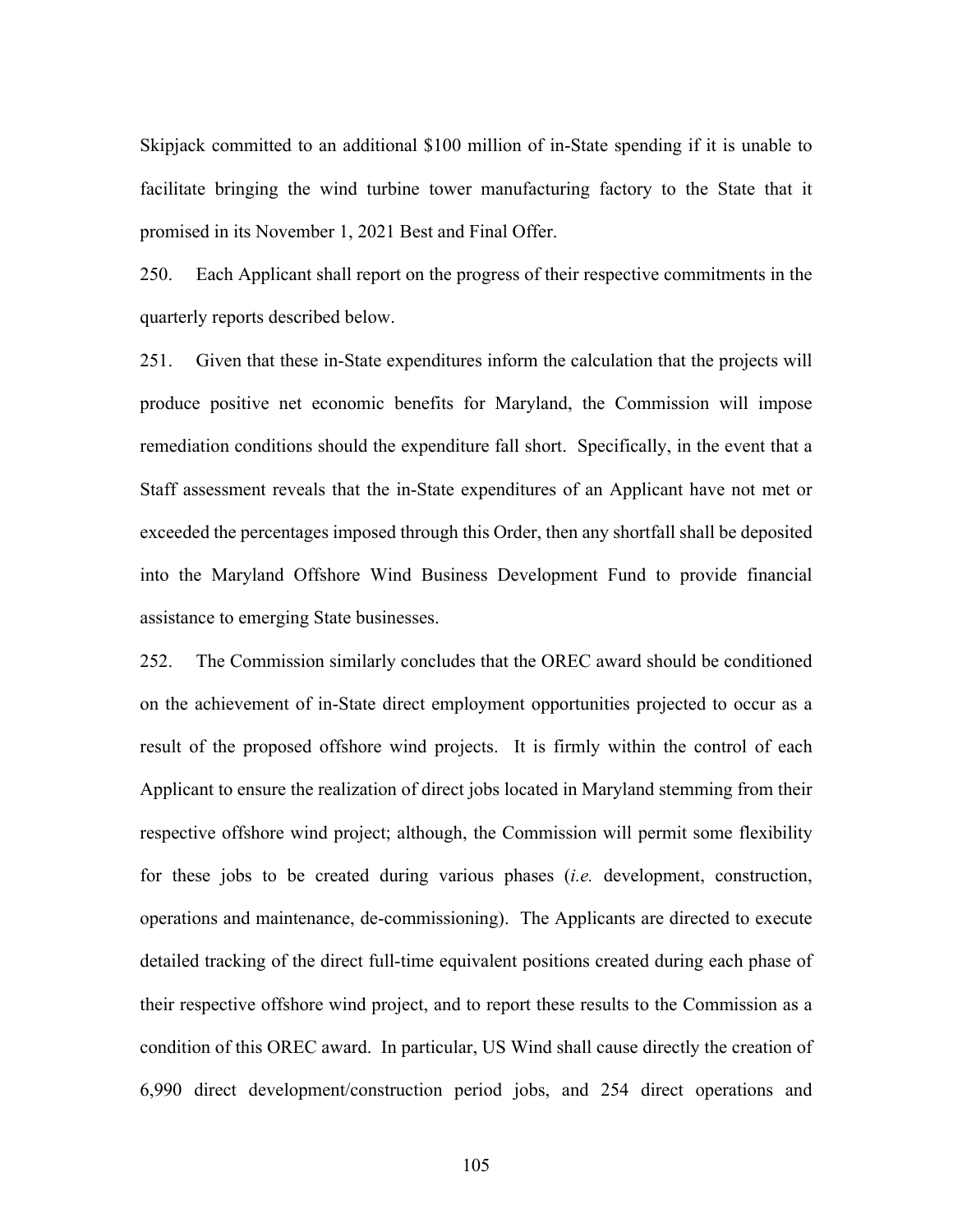management phase jobs. Skipjack shall cause directly the creation of 2,951 direct development/construction period jobs, and 130 direct operations and management phase jobs.

253. Consistent with the requirements made in Order No. 88192 and the goal of spreading the economic development benefits throughout the State, the Commission will require that US Wind use Tradepoint Atlantic as described in its July 27, 2021 Application as the port facility for its marshaling port. Additionally, US Wind shall use a port facility located in the Ocean City, Maryland region to serve as the O&M port. US Wind shall also locate a permanent operations center for the Qualified Offshore Wind Project within the State of Maryland for the life of the project. Regarding Skipjack, the company shall use Tradepoint Atlantic as described in its July 27, 2021 Application as the port facility for its marshaling port. Additionally, Skipjack shall use the port facility located in the Ocean City, Maryland region to serve as its O&M port. Skipjack shall also locate a permanent operations center for the Qualified Offshore Wind Project within the State of Maryland for the life of the project.

254. In addition, the Commission accepts each Applicant's commitment to pursue federal and State grants and other benefits in support of the development of these facilities. Specifically, each Applicant shall use best efforts to apply for all eligible State and federal grants, rebates, tax credits, loan guarantees, or other similar benefits as those benefits become available, for the life of the project. The Commission will also require that the Applicants pass along to ratepayers, without the need for any subsequent Commission approval, 80% of the value of any such grants, rebates, credits, loan guarantees, or other similar benefits that are not included in their original Application.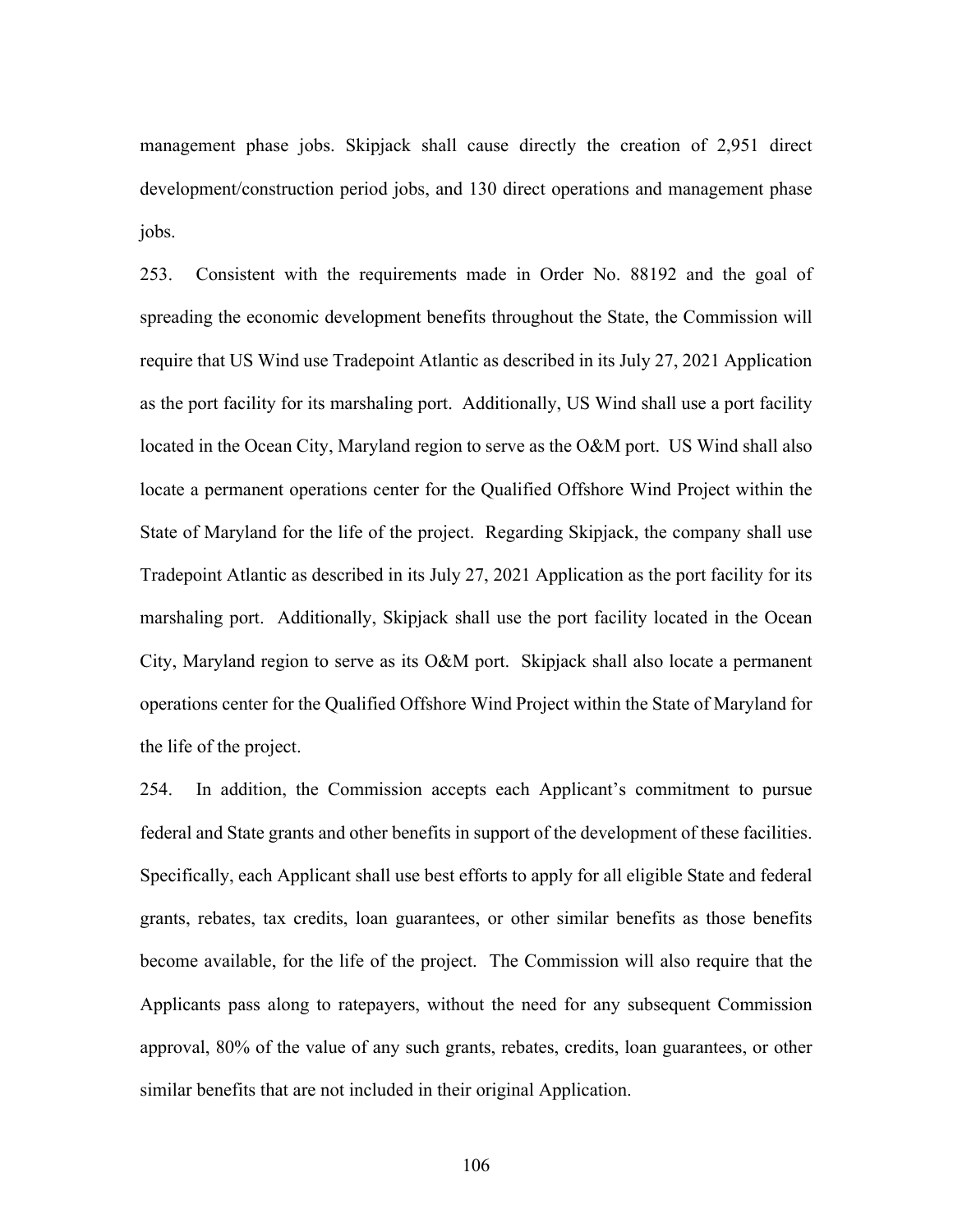255. Additionally, this OREC award is conditioned upon the Applicants implementing a mechanism for sharing savings if the engineering, procurement, and construction ("EPC") costs for the Qualified Offshore Wind Project are less than the EPC costs reflected in their respective Applications. The sharing of EPC costs between the Applicants and ratepayers is designed to maintain the financial incentive of the Applicants to find and achieve savings, while treating ratepayers fairly. This Order grants US Wind the right to retain a higher percentage of EPC costs than Skipjack, due to US Wind's significantly lower OREC bid. Specifically, US Wind is authorized to retain 50% of EPC cost savings, while Skipjack is authorized to retain 20%, with the remainder to be credited to ratepayers. 256. In summary, the Commission finds persuasive the cost-benefit analyses submitted by the Applicants in this proceeding,<sup>402</sup> and it concludes that the US Wind Bid 2 Best and Final Offer and Skipjack Phase 2.1 Best and Final Offer projects each demonstrate positive net economic benefits to the State. The conditions imposed on each Applicant through this Order ensure that the Maryland ratepayers' investment in the approved Qualified Offshore Wind Projects is warrantied.

 $402$  The Commission also finds that the record demonstrates each of the cost-benefit analyses submitted in this matter considered at a minimum the requisite criteria prescribed by statute. The statutory criteria detail the minimum requirements of a cost-benefit analysis, including: (i) a detailed input-output analysis of the impact of the offshore wind project on income, employment, wages, and taxes in the State with particular emphasis on in-State manufacturing employment; (ii) detailed information concerning assumed employment impacts in the State, including the expected duration of employment opportunities, the salary of each position, and other supporting evidence of employment impacts; (iii) an analysis of the anticipated environmental benefits, health benefits, and environmental impacts of the offshore wind project to the citizens of the State; (iv) an analysis of any impact on residential, commercial, and industrial ratepayers over the life of the offshore wind project; (v) an analysis of any long-term effect on energy and capacity markets as a result of the proposed offshore wind project; (vi) an analysis of any impact on businesses in the State; and (vii) other benefits, such as increased in-State construction, operations, maintenance, and equipment purchase. PUA §  $7-704.1(c)(3)$ .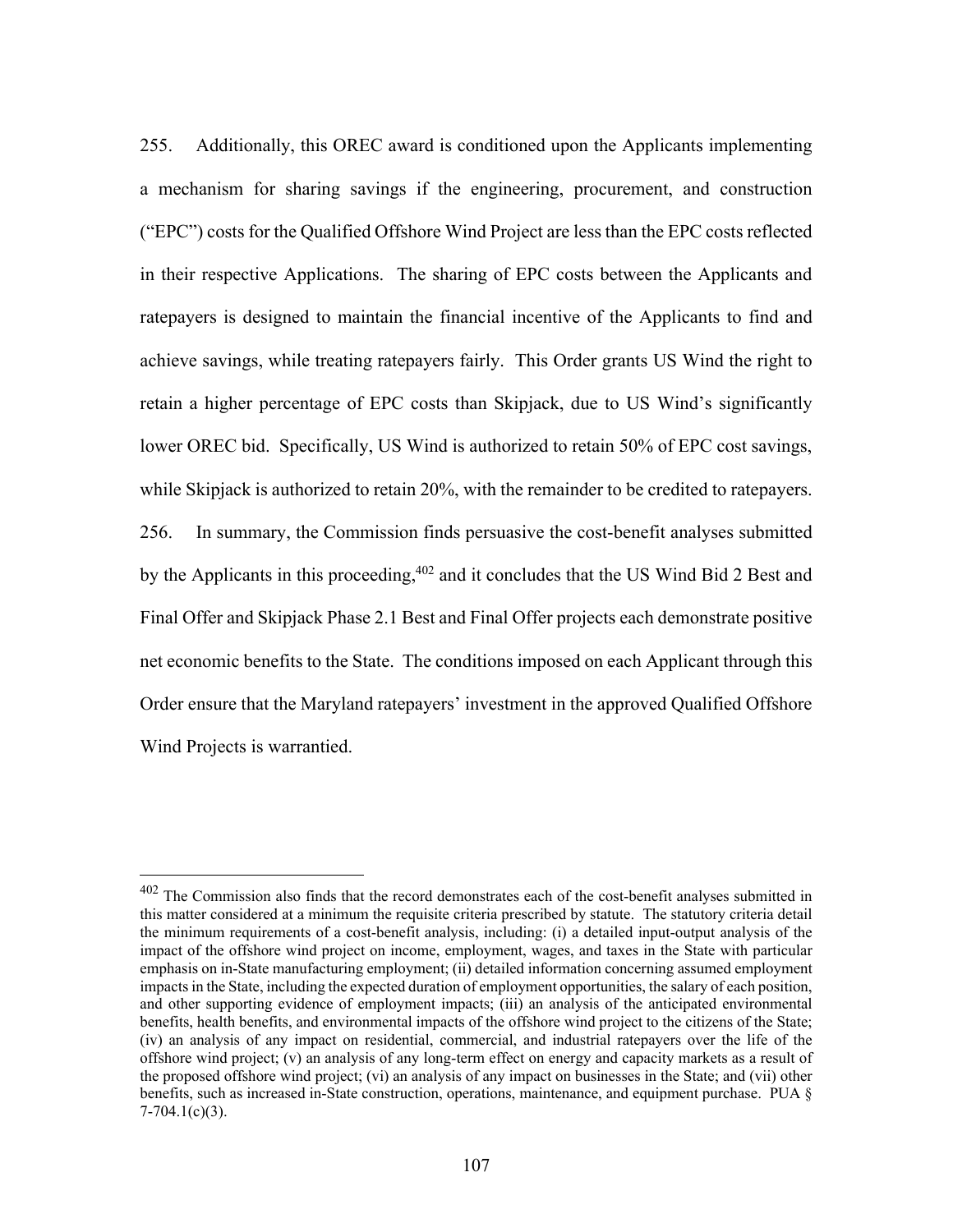## **2. Environmental and Health Benefits to the State**

257. An Application for Approval of a Qualified Offshore Wind Project must demonstrate that positive net environmental benefits will accrue to the State.<sup>403</sup> The demonstration must rely on an independent analysis of the environmental benefits to Maryland associated with a proposed offshore wind project, quantitatively expressed in terms of avoided air emissions and qualitatively discussed in terms of any impacts on the affected marine environment (based on publicly available information).

258. ICF reviewed the Applicants' analyses of the net environmental and health impacts to the State, pursuant to COMAR 20.61.06.03 B (1)(a)(xi). ICF's analysis included the net environmental and health impacts to Maryland, including impacts on the affected marine environment resulting from construction, operation and decommissioning of the proposed project. ICF also reviewed the Applicants' analyses, including completeness of descriptions and documentation, verifiability of model inputs and reasonableness of outputs, and the extent to which the analyses demonstrated positive net environmental and health benefits to the State.<sup>404</sup> ICF found that both Applicants provided a detailed discussion of robust methods utilized and results, including quantification of impact, and that both Applicants demonstrated positive net environmental and health impacts.<sup>405</sup> ICF's analysis also concluded that the US Wind and Skipjack projects would reduce emissions of carbon dioxide, sulfur dioxide, and nitrogen oxides.<sup>406</sup>

 $403$  PUA § 7-704.1(e)(1)(i).

 $^{404}$  ICF Report at 36.<br> $^{405}$  *Id.* 

<sup>405</sup> *Id*. 406 *Id*. at 66.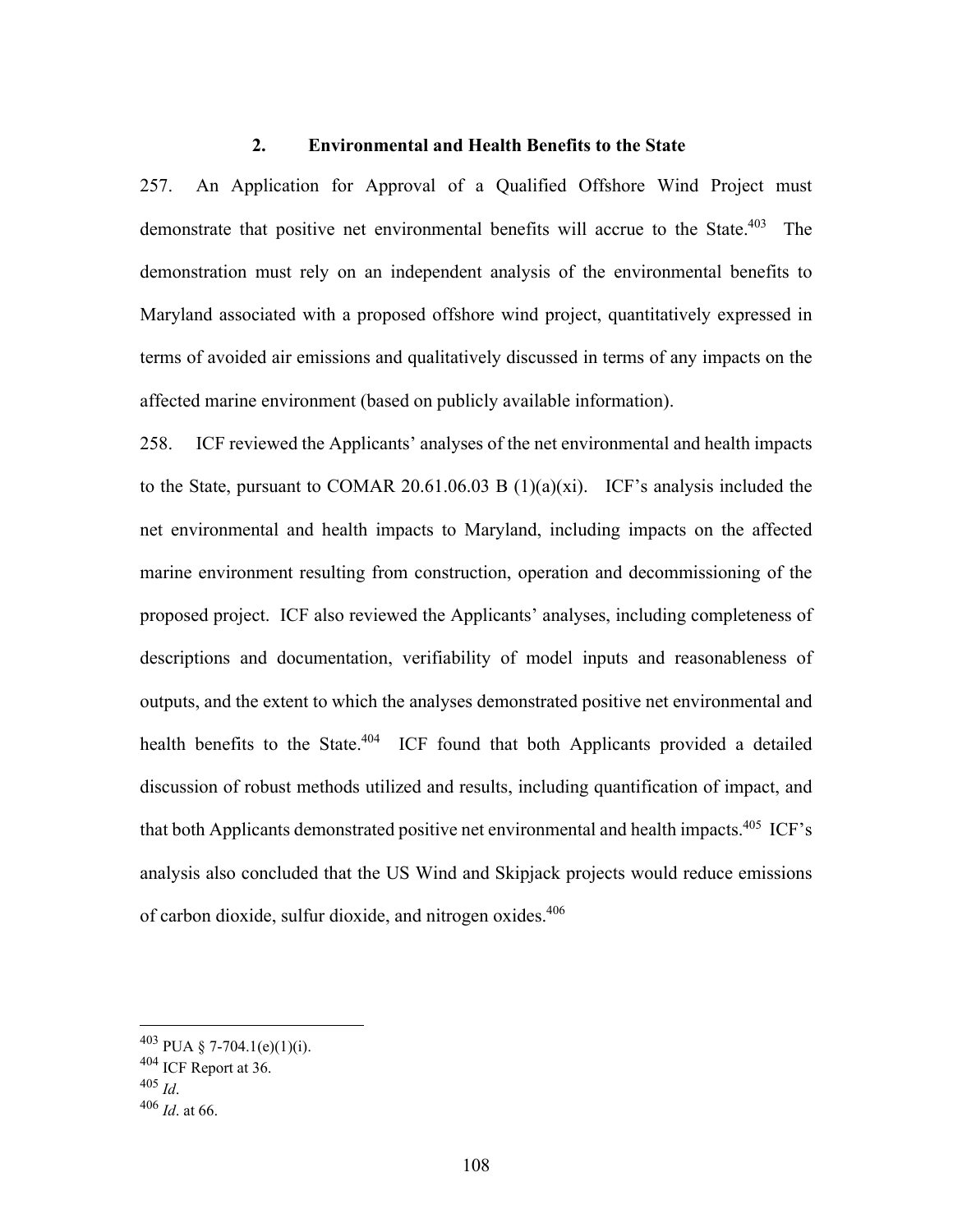259. The Commission finds that US Wind and Skipjack each demonstrated significant net environmental and net health benefits to the State, including significant net emission reductions, subject to the conditions that are discussed below.<sup>407</sup> The Commission also finds that any disruption to the health or environment of the State, such as through construction of the facilities, is heavily outweighed by the overall health and environmental benefits to the State. The Commission finds that the approved projects will reduce emissions of harmful pollutants by displacing generation from other fossil fuel fired generation plants, including emissions of carbon dioxide, sulfur dioxide, nitrogen oxide, mercury, and coarse (PM<sub>10</sub>) and fine (PM<sub>2.5</sub>) particulate matter.<sup>408</sup> All of these emissions have been identified as harmful to the environment and human health.<sup>409</sup> In particular, Skipjack provided that the value of net emissions-related benefits from Skipjack Phase 2.1 is estimated to be \$1,502.7 million on an NPV basis.<sup>410</sup> US Wind estimated that its Bid 2 would enable an annual reduction of 23,754 short tons of nitrogen oxides, 28,760 short tons of sulfur dioxide, 5,046 short tons of PM2.5, and 43,013,024 short tons of carbon dioxide (based on weighted average). $411$ 

<sup>407</sup> *See*, e.g., US Wind Exhibit 6, Jodziewicz Direct, at 249-57.

<sup>&</sup>lt;sup>408</sup> The Bates White analysis demonstrated that because offshore wind projects do not produce emissions in generating electricity, they are expected to displace one megawatt hour of fossil-fuel generation for every megawatt-hour of electricity they produce. Because of their low variable costs, wind facilities offer into PJM's markets as price takers with a \$0 per megawatt hour bid price, and are projected to displace more costly fossil fuel generation on the margin. Skipjack Exhibit 10, Cain Direct at 10; Skipjack Exhibit 12C, Cain Rebuttal, Corrected Phase 2.1 Cost-Benefit Analysis at 20.

<sup>409</sup> *See* Skipjack Ex. 12, Cain Rebuttal, Corrected Phase 2.1 Cost-Benefit Analysis at 18. In his Rebuttal Testimony, Skipjack witness Cain testified that the rate impact analyses excluded substantial environmental benefits from Round 2 offers because the environmental benefits of offshore wind and other renewable resources are not recognized in PJM's energy market, which clears auctions based exclusively on price. In that sense, the environmental benefits of offshore wind are externalities, and therefore undervalued by the market. Skipjack Exhibit 12, Cain Rebuttal at 30-31.

<sup>410</sup> Skipjack Exhibit 10, Cain Direct at 10:14.

<sup>&</sup>lt;sup>411</sup> US Wind Brief at 11, citing US Wind Exhibit 6, Jodziewicz Direct, at 282-83.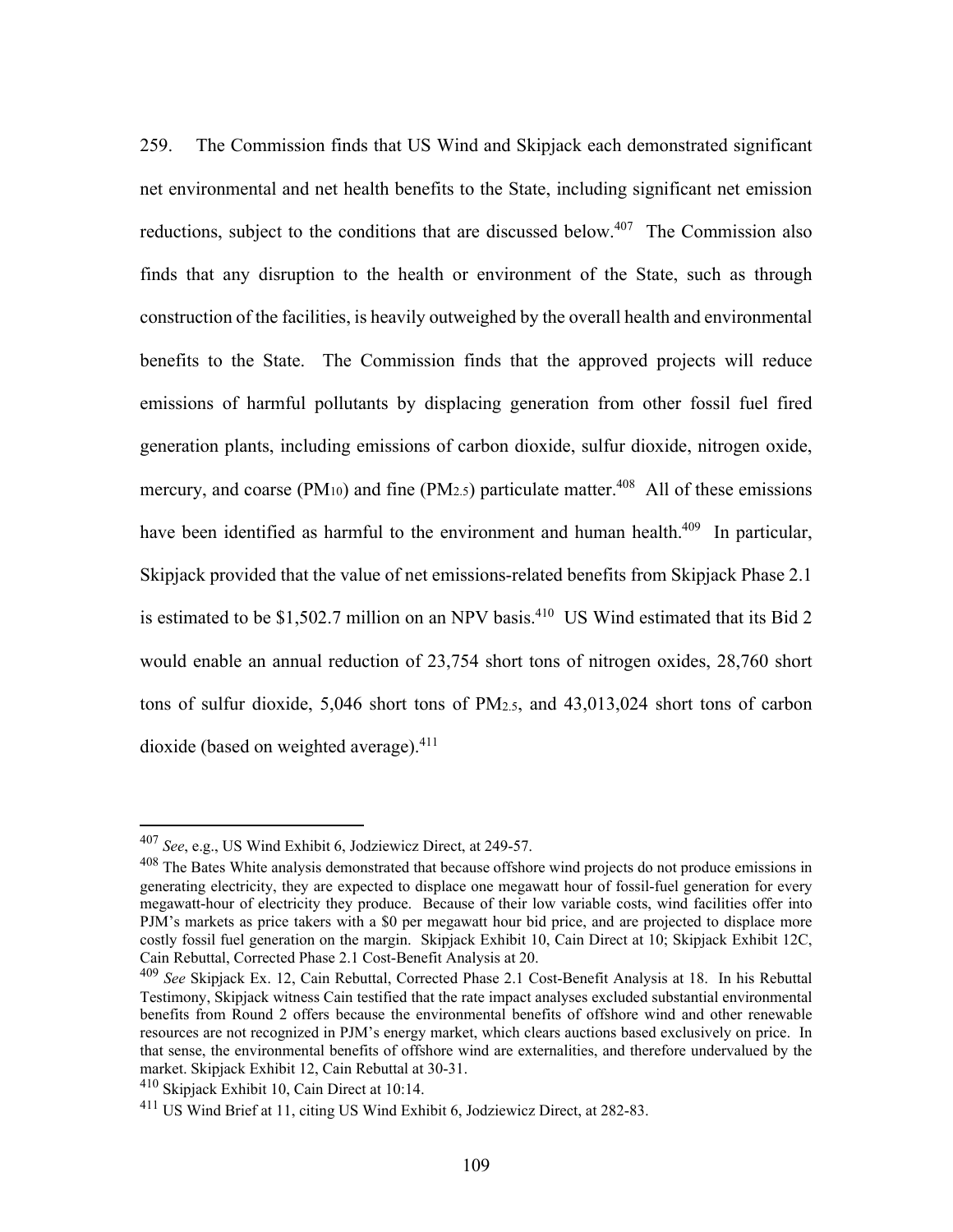260. Although Sierra/MDLCV witness Bowes testified in favor of the offshore wind projects, she argued that the renewable energy projects must be developed with strong protections in place for coastal and marine wildlife, from pre-development activities, through construction and operations, to decommissioning.<sup>412</sup> In particular, she argued in favor of conditions that would protect critically endangered mammals such as the North Atlantic Right Whale as well as other species that reside in or transit the affected areas, including from noise and vessel strikes.

261. The Commission agrees. In order to ensure net environmental benefits, it is necessary through the imposition of conditions to mitigate potential environmental harms that could occur through the construction and operation of the offshore wind projects. Accordingly, the Commission is imposing conditions on each Applicant that relate to minimizing the sounds produced during the construction and operation phases of the project, both in-air and underwater; complying with restrictions on noise during the construction phase of the project; investigating technology that could minimize noise intrusion during construction, including, pile driving, to ensure the protection of marine mammals; taking precautionary measures to ensure that marine mammals are protected from harm during the development, construction, and operation phases of the project; abiding by all environmental remediation and mitigation measures imposed through subsequent state or federal agency review and permitting processes; and sharing findings from its research initiatives with the Maryland Energy Administration.<sup>413</sup>

<sup>412</sup> Sierra/MDLCV Exhibit 2, Bowes Direct at 6.

<sup>413</sup> These conditions include all of the environmental conditions that were included in Round 1 and imposed through Order No. 88192.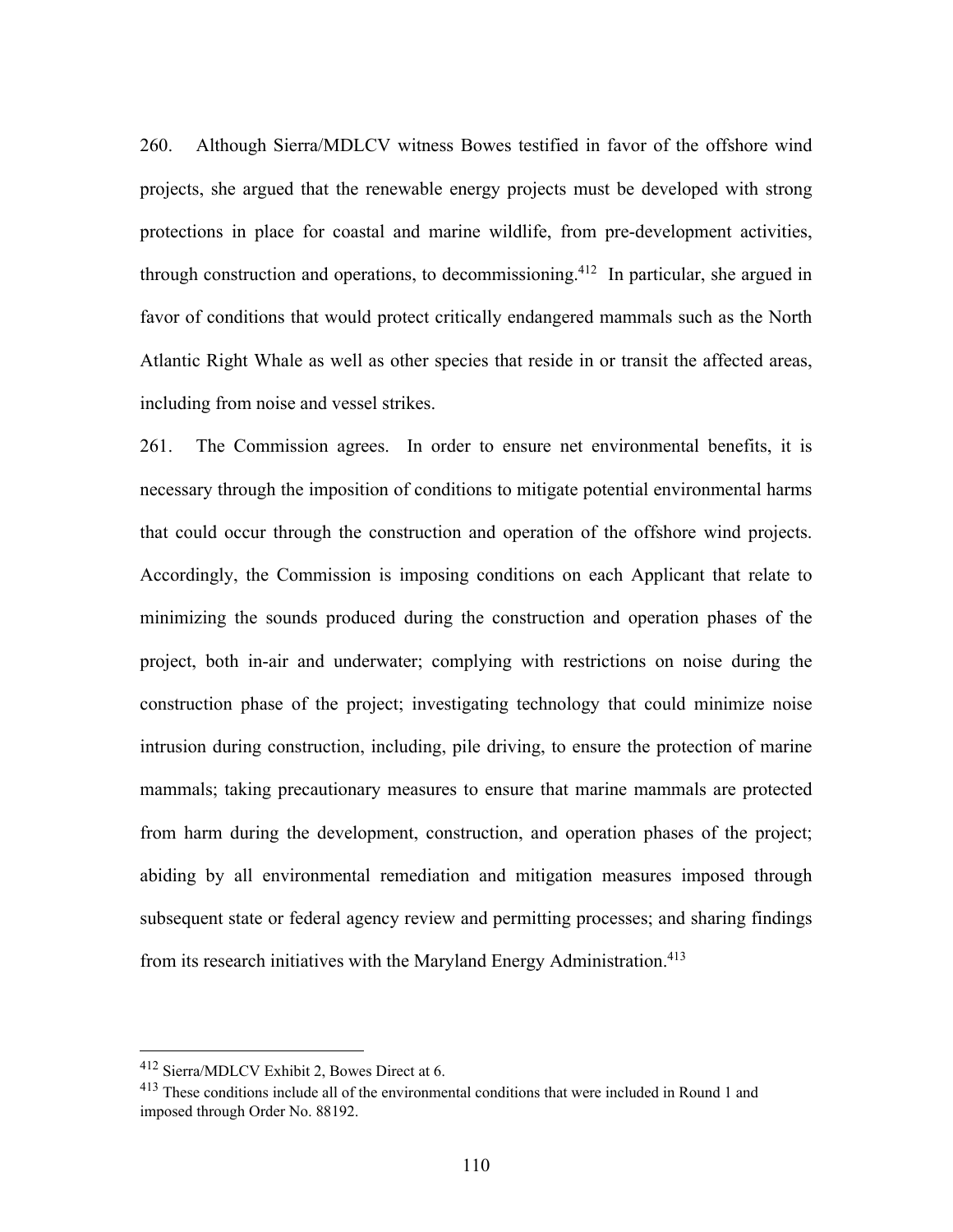262. In particular, the Commission adopts the precautionary measures outlined by the Sierra Club/MDLCV to ensure that marine mammals are protected from harm during the development, construction, and operation of the offshore wind projects. The Commission also recognizes that further environmental remediation measures may be imposed through subsequent state or federal agency review processes associated with necessary project permits, and thus incorporates by reference any such conditions with the expectation that the Applicants will employ the best mitigation measures available at the time of construction and commercial operations.

263. The award of ORECs is also conditioned upon the Applicants minimizing sounds during the construction and operation phases of their respective offshore wind projects, both under the water and by air. The Applicants testified that in-air and underwater sound modeling will be conducted as part of BOEM's review. For example, US Wind witness Jodziewicz testified that several federal permits will be wrapped into the NEPA process and will be reviewed concurrently with the EIS, including an Incidental Harassment Authorization or Letter of Authorization under the Marine Mammal Protection Act for pile driving and construction activities to protect marine mammals and sea turtles.<sup>414</sup> Ms. Jodziewicz also discussed how US Wind will assess and mitigate construction noise impacts, including sounds from pile driving related to project construction.<sup>415</sup> As a condition of the OREC award, both Applicants will be required to adhere to local laws and

<sup>414</sup> US Wind Exhibit 6, Jodziewicz Direct at 9.

<sup>415</sup> *Id*. at 16.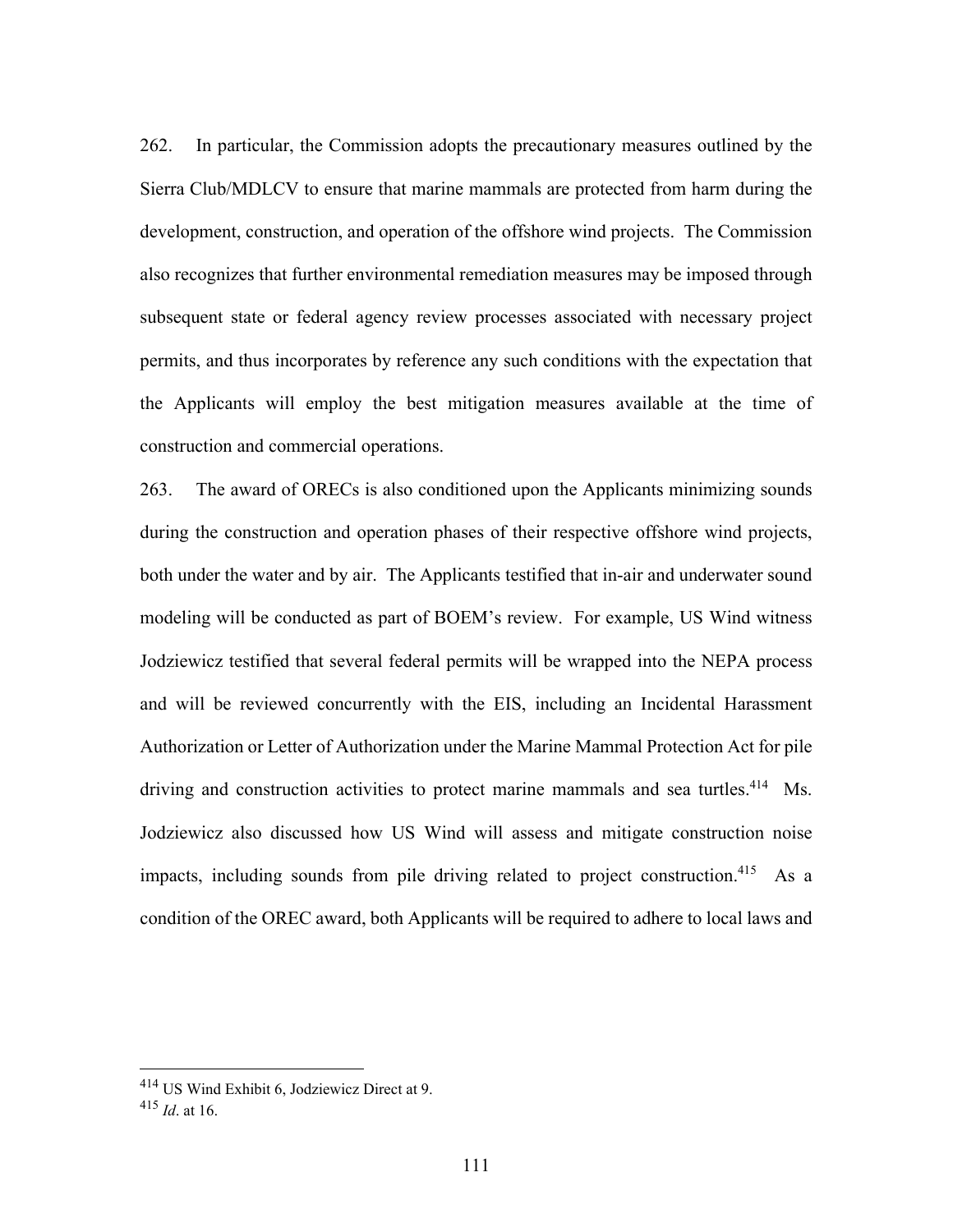regulations related to minimizing sounds during the construction and operation phases of their projects, and their pile driving activities will be limited to daylight hours only.<sup>416</sup>

264. The Commission generally conditions its OREC award on the use of best commercially reasonable efforts to minimize the sounds produced during the construction and operation phases of the Applicants' projects, both in-air and underwater, and incorporates by reference any related monitoring or mitigation measures imposed by state or federal agencies during subsequent permitting and review processes.

265. Recognizing that available technologies to mitigate sound and lighting will continue to evolve, the Commission does not direct the use of any specific sound or lighting mitigation measures in this Order.<sup>417</sup> Instead, the Commission conditions the OREC award on the use by each Applicant of the best commercially-available technology at the time of deployment to minimize the impacts of construction and operations noise stemming from the Qualified Offshore Wind Projects.<sup>418</sup>

266. Sierra/MDLCV witness Bowes argued that as a condition of its approval of the offshore wind projects, the Commission should direct the Applicants to contribute to a regional research fund.419 Specifically, Ms. Bowes asserted that New York and New Jersey

<sup>416</sup> Skipjack witness Henry testified that the company would like the option of exploring potential future technologies that might enable pile driving to be done less restrictively. Skipjack Exhibit 5, Henry Rebuttal at 9; Hr'g. Tr. at 125 (Henry). Sierra/MDLCV opposed Skipjack's request, arguing that if Skipjack could abandon the condition in its sole discretion, that would "render the condition meaningless." Sierra/MDLCV Brief at 14. The original language of the condition will stand. Should such a technology become available, Skipjack is free to petition the Commission to make a change in the condition.

<sup>&</sup>lt;sup>417</sup> US Wind witness Jodziewicz testified that air bubble curtains can be used as a mitigation measure to attenuate underwater sounds, such as those created by pile-driving. US Wind Exhibit 6, Jodziewicz Direct at 18.

 $418$  As discussed in Section IV(E)(3), however, the exception is ADLS. The Applicants are directed to use an approved ADLS if available and any other best commercially available technology during nighttime hours to minimize visual impacts from lighting.

<sup>419</sup> Sierra/MDLCV Exhibit 2, Bowes Direct at 11-12.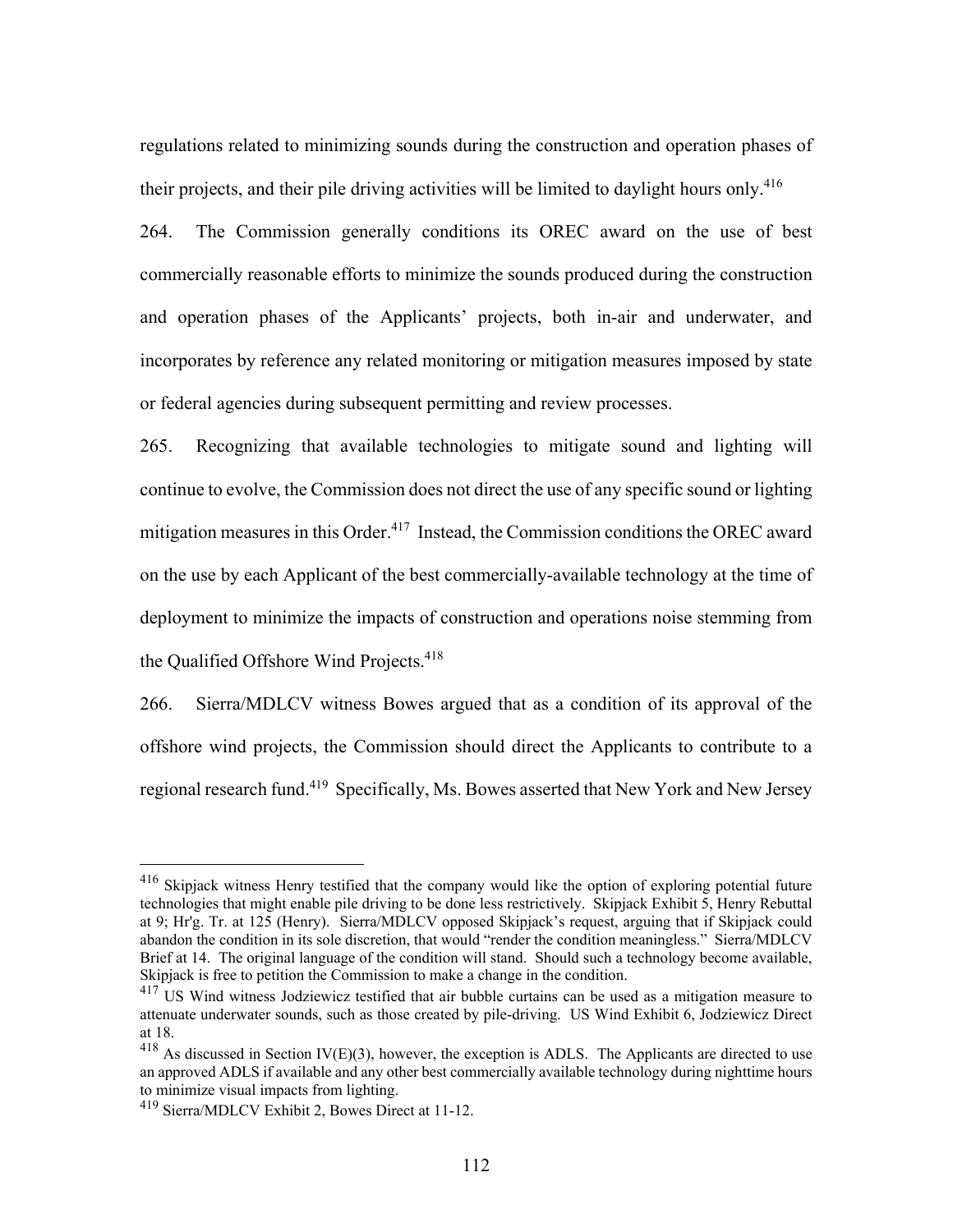require awarded projects to contribute funds for regional research needed to assess and avoid potential impacts to fish and other wildlife in the amount of \$10,000 per MW. The funds are used for regional wildlife and fisheries research needed to assess potential impacts and effectiveness of mitigation strategies. Ms. Bowes testified that this research is critical for driving innovations within the industry to advance solutions that can avoid or minimize impacts, especially given that offshore wind is in its infancy in the United States. MEA also voiced strong support for this fund, arguing that research into protecting ecosystems, ocean life, and fishery and wildlife monitoring, and other areas that could be impacted by offshore wind projects, would be a benefit to Maryland.<sup>420</sup> MEA requested that the funds be deposited in the Offshore Wind Generation Fund, which is a sub-account of the Strategic Energy Investment Fund administered by MEA.<sup>421</sup>

267. US Wind did not object to this proposed condition, though the company requested that it be allowed to disperse funds over a period of a few years rather than all at once.<sup>422</sup> US Wind has also pledged \$100,000 to the Maryland Coastal Bays Program and plans additional research efforts directed to estuary programs. US Wind has pledged an additional \$50,000 in support of the environmental program administered by the Assateague Coastal Trust Coast for Kids program.<sup>423</sup>

268. Skipjack argued that the condition is not necessary, "given the Company's significant research partnerships and programs related to fishery and wildlife monitoring

<sup>420</sup> MEA Exhibit 1, Beirne Direct at 14; MEA Brief at 9 and 11.

<sup>&</sup>lt;sup>421</sup> MEA Exhibit 1, Beirne Direct at 14.

 $422$  Hr'g. Tr. at 506-07 (Grybowski).

<sup>&</sup>lt;sup>423</sup> US Wind Dec. 2, 2021 Press Release: https://uswindinc.com/us-wind-announces-key-partnerships-withlocal-conservation-groups/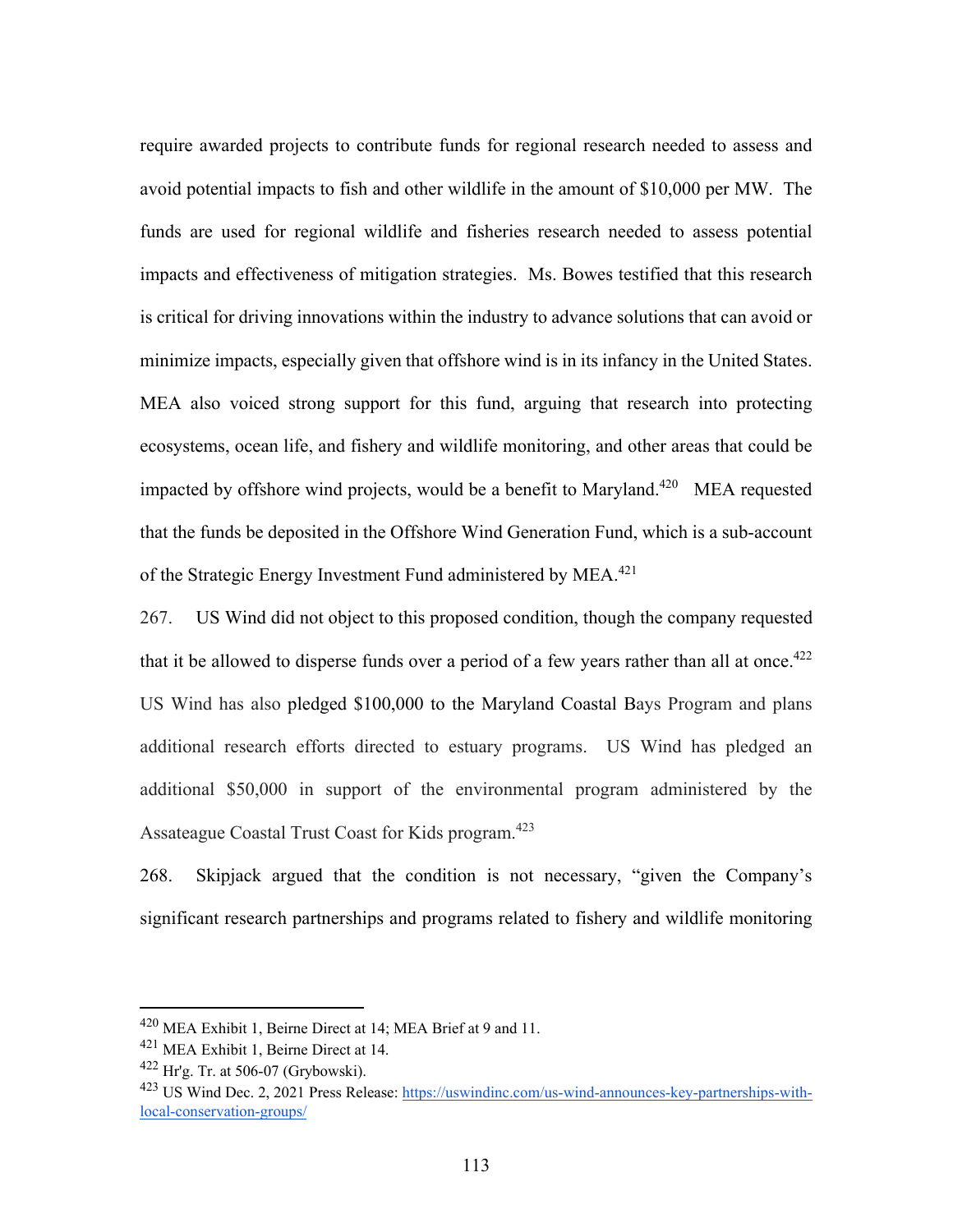that are already underway."<sup>424</sup> Nevertheless, Skipjack stated it would be open to partnering with MEA in the future. $425$ 

269. The Commission will not require that the Applicants directly contribute to a regional research fund, i.e., the Offshore Wind Generation Fund, as Sierra/MDLCV and MEA requested. As evidenced by Skipjack's testimony, the mandating of a research fund may be duplicative of research the Applicants are already conducting. Additionally, it is not clear from the record that the \$10,000 per MW contribution to research funds required by New York and New Jersey are comparable to Maryland's offshore wind program. For example, those states' contributions may be required as part of the original solicitation for bids, or in law or regulation, unlike Maryland. Additionally, the required contribution would be sizable—approximately \$8 million per 800 MW project—without substantial discussion on the record for how a fund that large would be used.<sup>426</sup> The Commission also observes that each Applicant is required by Maryland law to make a \$6 million contribution to the Maryland Offshore Wind Business Development Fund, which provides emerging businesses with the financial assistance necessary to prepare for an active role in the State's new offshore wind industry.<sup>427</sup> It is not clear that New York and New Jersey require funds comparable to Maryland's. However, given the importance of the Applicants' coastal bays, estuary and regional wildlife and fisheries monitoring and research programs, Skipjack's agreement to partner with MEA to share its research findings, and the absence of an objection by US Wind to supporting MEA's research efforts, the Commission will require

<sup>424</sup> Exhibit 17, Walker Rebuttal at 9-10.

<sup>425</sup> *Id*. at 10.

 $426$  Hr'g. Tr. at 737 (Beirne).

<sup>427</sup> *See* PUA § 7-704.1(g). *See also* COMAR 20.61.06.05.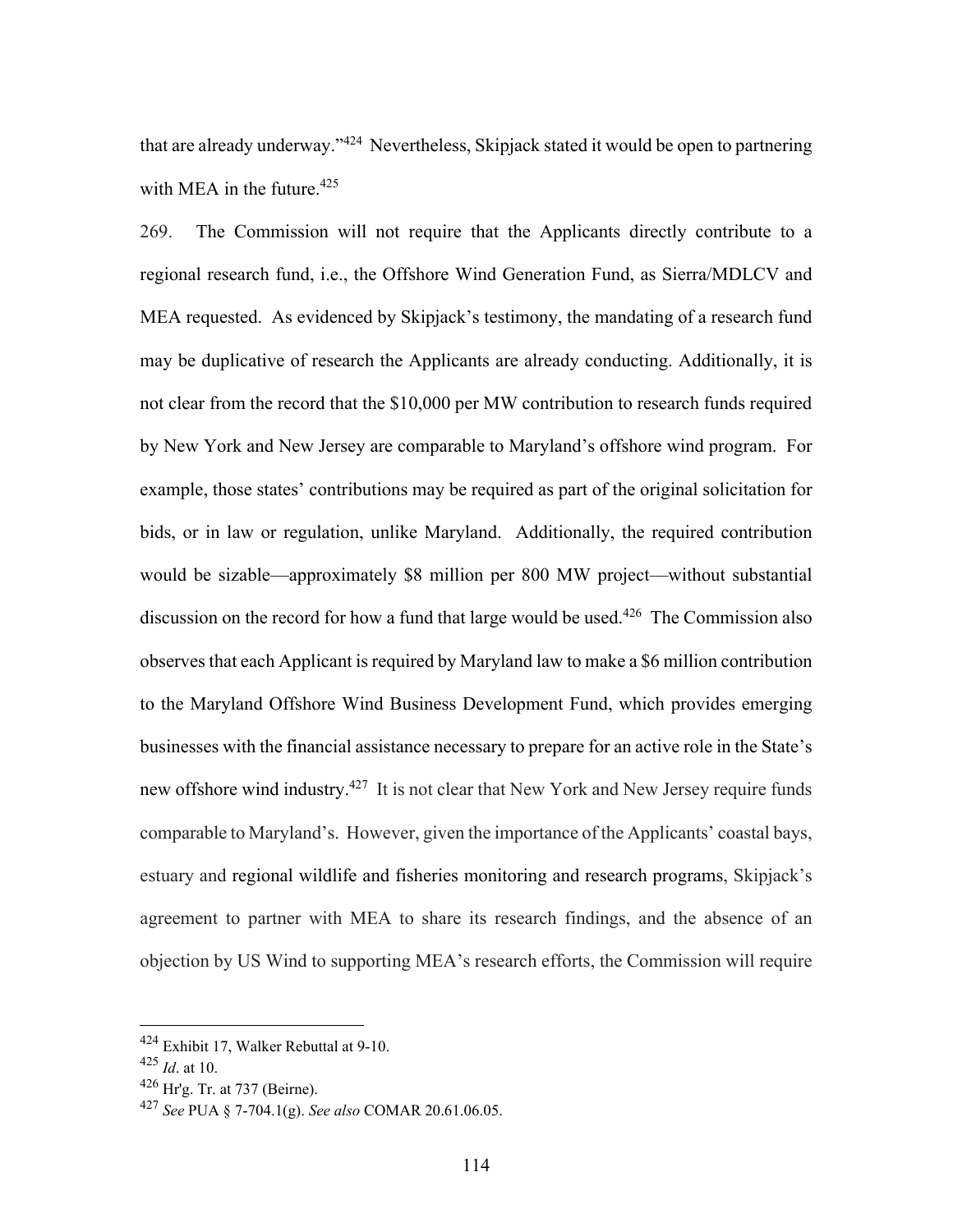that the Applicants share their lists of current and planned research activities and the findings from their respective Maryland Shores, coastal bays and streams, and Delmarva Peninsula environmental research and monitoring programs with MEA.

270. Sierra/MDLCV also raised the issue that the construction of the offshore wind projects may present environmental justice issues by exposing Maryland residents who live or work near those facilities to increased levels of air pollution.<sup>428</sup> Sierra/MDLCV asks that the Commission address these environmental justice issues by requiring the use of shore power and electric powered cargo loading vehicles, to avoid the burning of diesel in on-board generators when in port. Sierra/MDLCV also asks the Commission to require US Wind and Skipjack to file plans addressing how they intend to limit the emissions at each facility as well as file updates reporting how successful each company has been in its efforts. Finally, Sierra/MDLCV asks that the Commission require both Applicants to develop a zero-emissions O&M facility.<sup>429</sup>

271. Skipjack has stated that it is confident that the Skipjack O&M facility will be a zero-emission facility.<sup>430</sup> During the evidentiary hearing, Skipjack witness Walker testified that an organization named the Science Based Targets Initiative recently established a net zero standard, and validated Ørsted's 2040 net zero commitment against those standards. $431$ 

272. The Commission declines to impose a requirement on the Applicants to use any particular kind of power, such as electric shore power, in their operations. However, the

<sup>428</sup> Sierra/MDLCV Brief at 19.

<sup>429</sup> *Id*. at 24.

<sup>430</sup> Skipjack Phase 2.1 Application at 5–9.

<sup>431</sup> Hr'g. Tr. at 437-38 (Walker).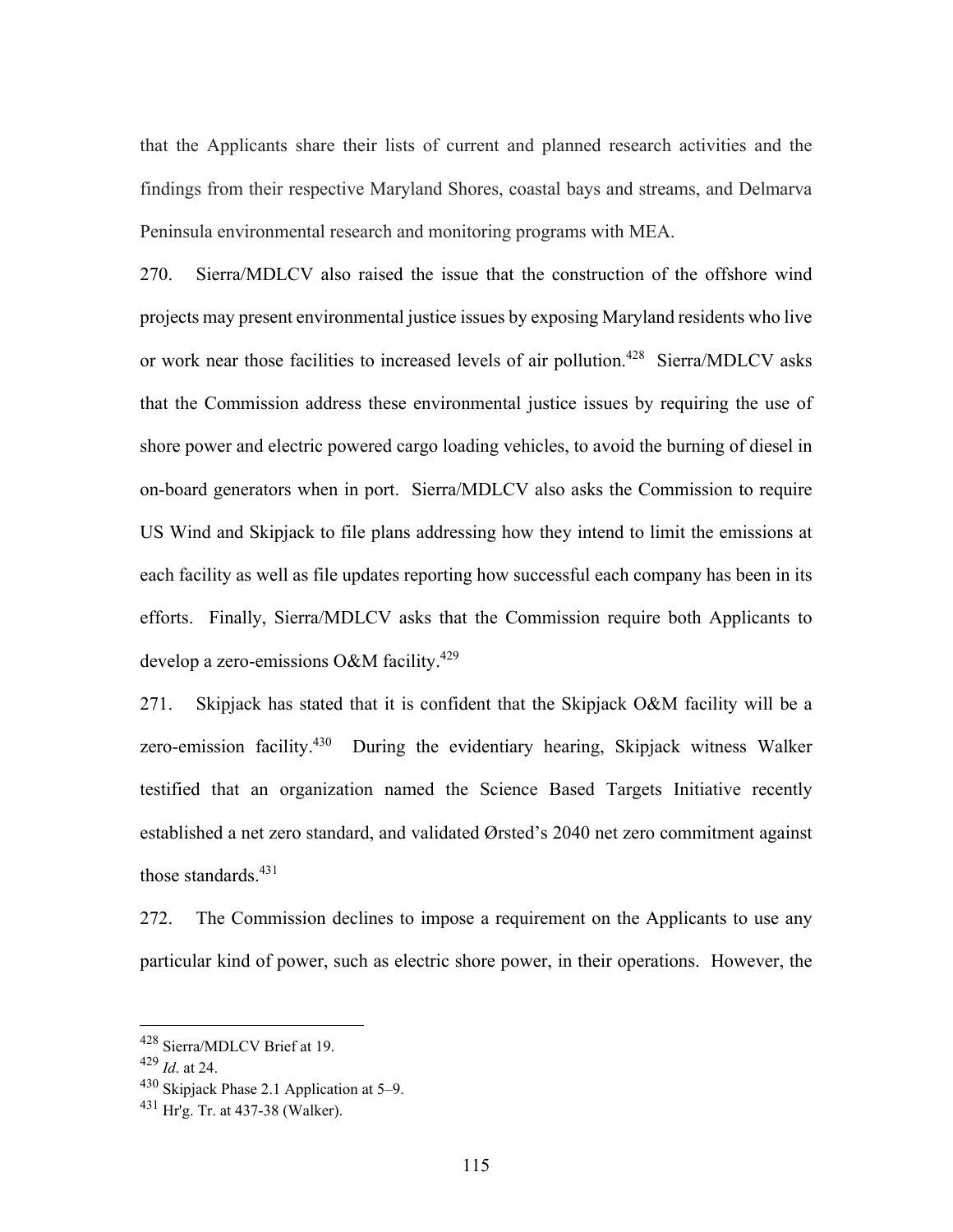Commission agrees with requiring as a condition of OREC approval that the Applicants ensure that their respective O&M facilities are net zero-emission facilities. Additionally the Commission will require US Wind and Skipjack to file plans addressing how they intend to limit the emissions at each facility as well as file updates reporting how successful each company has been in its efforts.

273. With the imposition of these conditions, the Commission concludes that US Wind and Skipjack each provided acceptable analyses that demonstrate, in conjunction with other evidence adduced in this proceeding, that the projects will yield positive net environmental, and health benefits to the State of Maryland, as required by PUA  $\S$  7-704.1(d)(1)(vi).<sup>432</sup>

## **3. Viewshed Impacts from Offshore Wind Projects**

274. The Town of Ocean City has taken the position that the current proposals from Skipjack and US Wind will damage the viewshed of the eastern horizon from the Ocean City shoreline, resulting in economic harm to Ocean City and its residents, businesses, and landowners. In turn, both US Wind and Skipjack<sup>433</sup> have argued that their projects will not be visually distracting, will cause no harm, and may even provide a benefit to local tourism. Ocean City asks that the Commission either condition the approval of any OREC funding on the Applicants agreeing to build the turbines no closer than 30 miles from shore, or as far back in the leaseholds as commercially possible, but at a minimum no closer than 20

<sup>432</sup> Because the record provides sufficient evidence to demonstrate that the categories of economic, environmental, and health benefits accruing to the State as a result of each proposed offshore wind project independently yield net positive results, the Commission need not reach the question of whether the statute requires a separate finding of positive net economic and positive net environmental and positive net health benefits, or whether the benefits can be aggregated to offset the net ratepayer costs attributable to the proposed offshore wind projects.

<sup>433</sup> US Wind Brief at 36-44; Skipjack Brief at 44-45.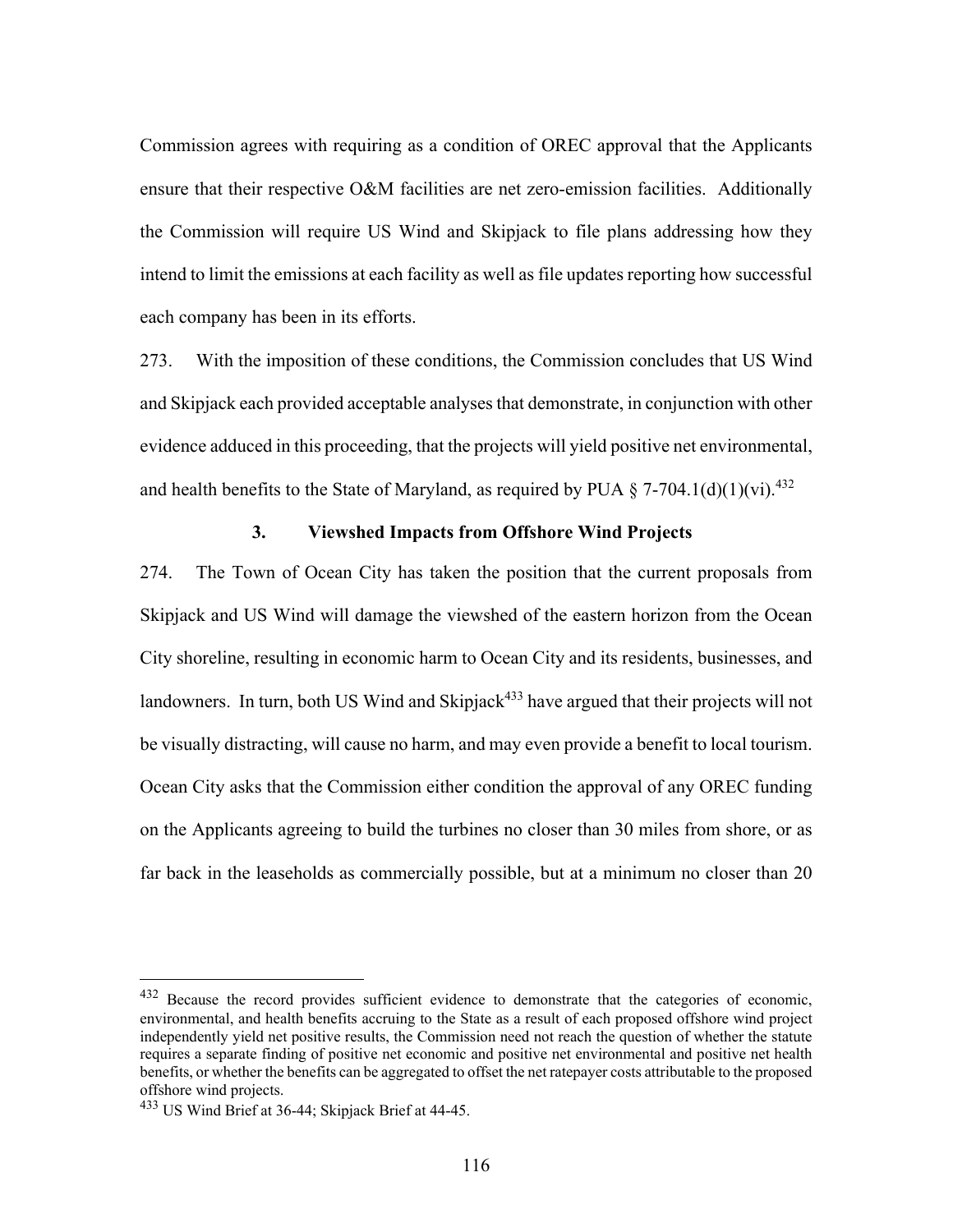miles from shore.<sup>434</sup> US Wind argues that its project cannot be relocated or modified to meet Ocean City's requests because of the size and location of the offshore wind lease it received from BOEM, which means compliance with the requests would limit the amount of wind energy the project could generate.<sup>435</sup> Skipjack states that it has worked with Ocean City to resolve issues regarding viewshed and that its projects already comply with Ocean City's 20 mile request.  $436$ 

275. On the question of what impact the projects may have on Ocean City, both parties rely primarily on competing visual simulations and interpretations of academic research surveys. The usefulness, limitations, and availability of both are now well established in the record. The parties appear to agree that visual simulations are useful tools, but they are unlikely to accurately represent the experienced visual impact, whether positive or negative, of the proposed projects on a non-hypothetical live visitor to Ocean City. Additionally, the existing research on the economic impact of offshore wind on local beach tourism is thin and subject both to criticism and to competing interpretations and extrapolations.

276. The Commission has previously found a strong public interest in ensuring that impacts to the viewshed as a result of an offshore wind project are minimized to the fullest extent possible.<sup>437</sup> The Commission has not changed its position on that issue. The Commission has no illusions, however, about the fact that the construction of offshore wind turbines off the coast of Maryland will have some impact on viewshed. The Commission

<sup>434</sup> Ocean City Brief at 3.

 $435$  US Wind Brief at 45-46.

<sup>436</sup> Skipjack Brief at 43-44.

<sup>437</sup> Case No. 9431, Order No. 88192, at 44.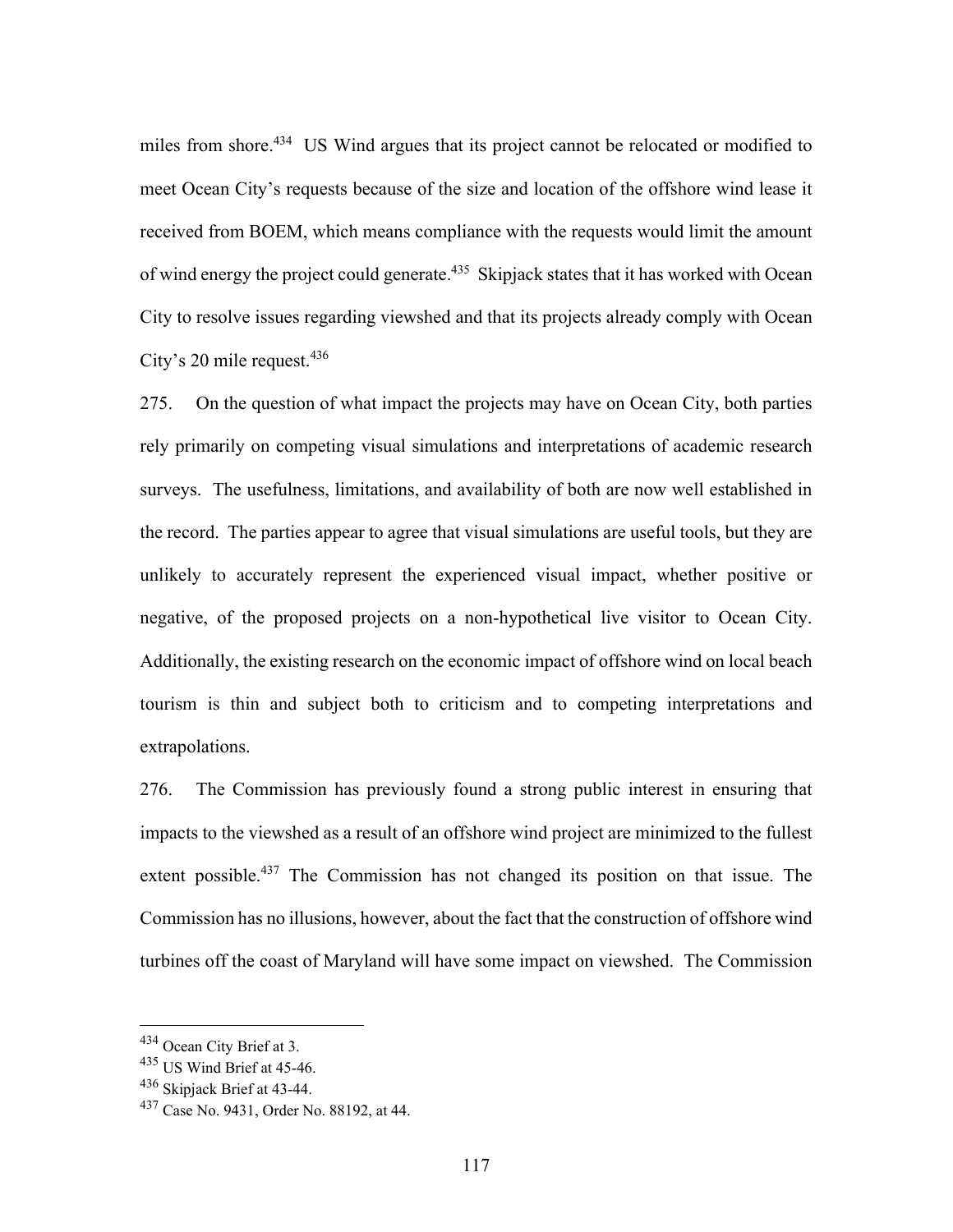can only try to minimize any negative impact while simultaneously working to meet its other statutory obligations with regard to this OREC round.

277. With that in mind, the Commission finds that Ocean City's request that the Commission require all turbines be located at least 30 miles from shore is not reasonable, in that it would disqualify all existing bids and unreasonably delay the next steps towards a greener energy future for Maryland, as envisioned by the legislature. Similarly, Ocean City's request for a 20 mile minimum is also unreasonable because it would prohibit use of a significant portion of the lease area. The Applicants are constrained by their lease areas, over which the Commission has no control.

278. However, the Commission finds that it is necessary to condition this Order on several measures that will further safeguard the public interest. First, the Commission conditions the OREC award on the filing by each Applicant of its SAP, COP, and NEPA documents<sup>438</sup> with the Commission contemporaneous with any submission to BOEM, or other relevant federal agency.<sup>439</sup> Further, the Commission's OREC award is contingent on the positive review and/or approval of the SAP, COP, and NEMA assessment by the relevant federal agency. To the extent that the relevant federal agency directs the Applicant to alter any aspect of its SAP or COP to comply with federal or state requirements, the Applicant is directed to file with the Commission within 60 days of receiving such notice

<sup>&</sup>lt;sup>438</sup> Prior to the construction of their respective offshore wind projects, both Applicants must seek significant additional regulatory reviews by the federal government before either offshore wind project could begin construction. Further consideration of viewshed impacts will be achieved through the consultation and environmental review processes that are undertaken through BOEM's review of the Applicants' SAP and COP. Additionally, BOEM's approval of a COP will be contingent on a proposed offshore wind project's successful completion of a National Environmental Policy Act ("NEPA") review. 30 CFR part 585.

 $439$  The Applicants are not required to refile with the Commission those BOEM-related documents that they have already filed with the Commission.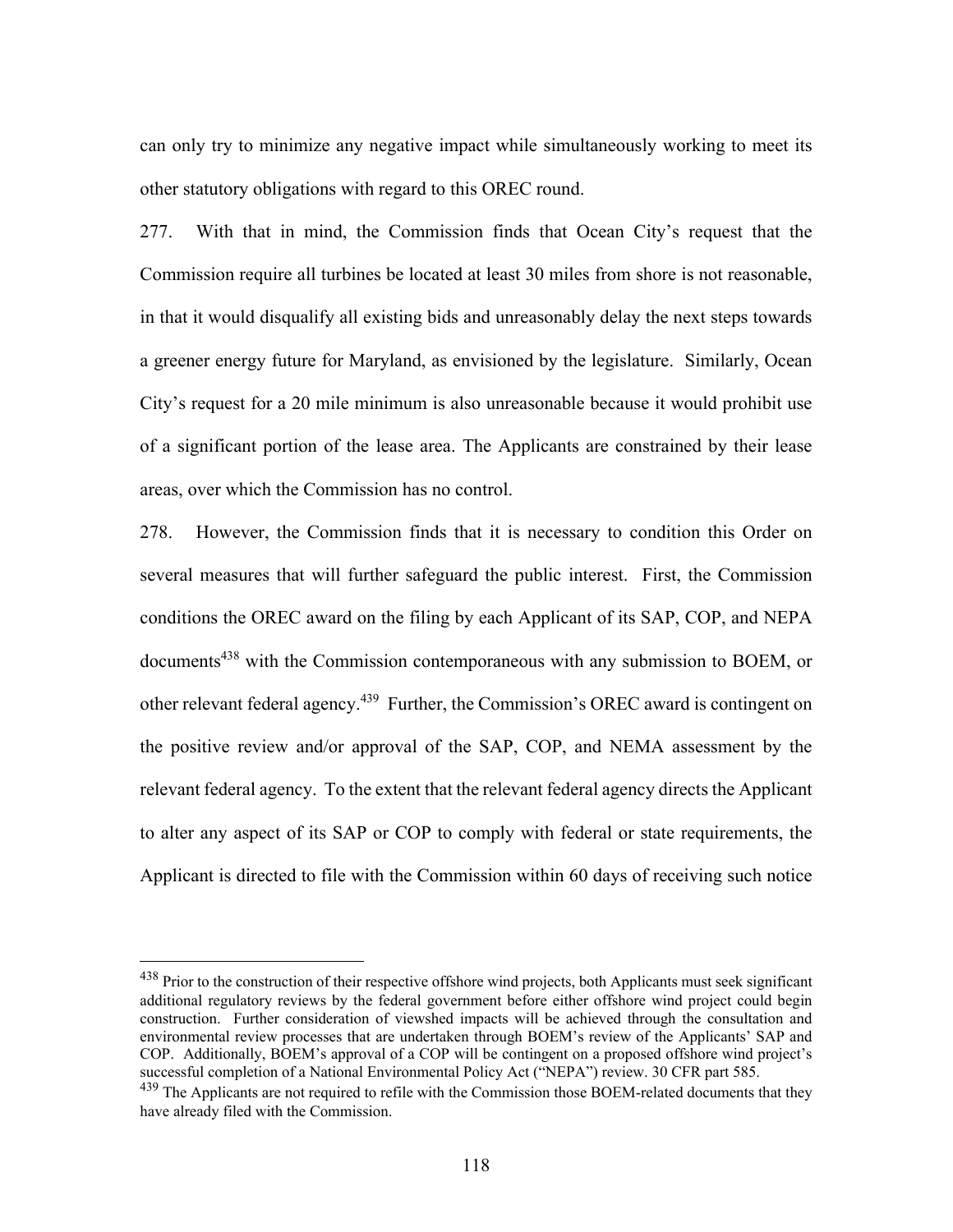an explanation and description of any required modifications. Moreover, any more restrictive remediation or mitigation measure imposed by the relevant federal agency during these subsequent permitting and review processes is hereby incorporated as a condition of this Order.

279. Second, the Commission conditions the OREC award on the use by each Applicant of best commercially-reasonable efforts to minimize the viewshed impacts of their respective offshore wind projects, regardless of the outcome of the federal review processes described above. Given the proposed location of the US Wind Bid 2 project, this condition requires US Wind to locate its project in the eastern-most portion of the Maryland Wind Energy Area that could reasonably and practicably accommodate the project, so as to reduce visual impacts on the State's coastal communities. Both Applicants are also directed to continue consultations with stakeholders affected directly by the viewshed  $i$ ssue.  $440$ 

280. Third, the Commission conditions its OREC award on the requirement that each Applicant use best commercially-reasonable efforts to minimize the nighttime viewshed impacts. Both US Wind and Skipjack confirmed that their proposed offshore wind projects will comply with FAA lighting requirements and the United States Coast Guard's requirements for Aids to Navigation.<sup>441</sup> Furthermore, during the evidentiary hearing, both Applicants discussed that alternative lighting schemes to reduce visual impacts, including ADLS, would be considered by BOEM during its review processes, and that the Applicants

<sup>440</sup> Any adjustments to the offshore wind project's siting must conform to the definitional requirements of a Qualified Offshore Wind Project outlined in PUA § 7-701(k).

 $441$  Skipjack Application at 2-54; US Wind Exhibit 5, Filippelli Rebuttal at 1-6.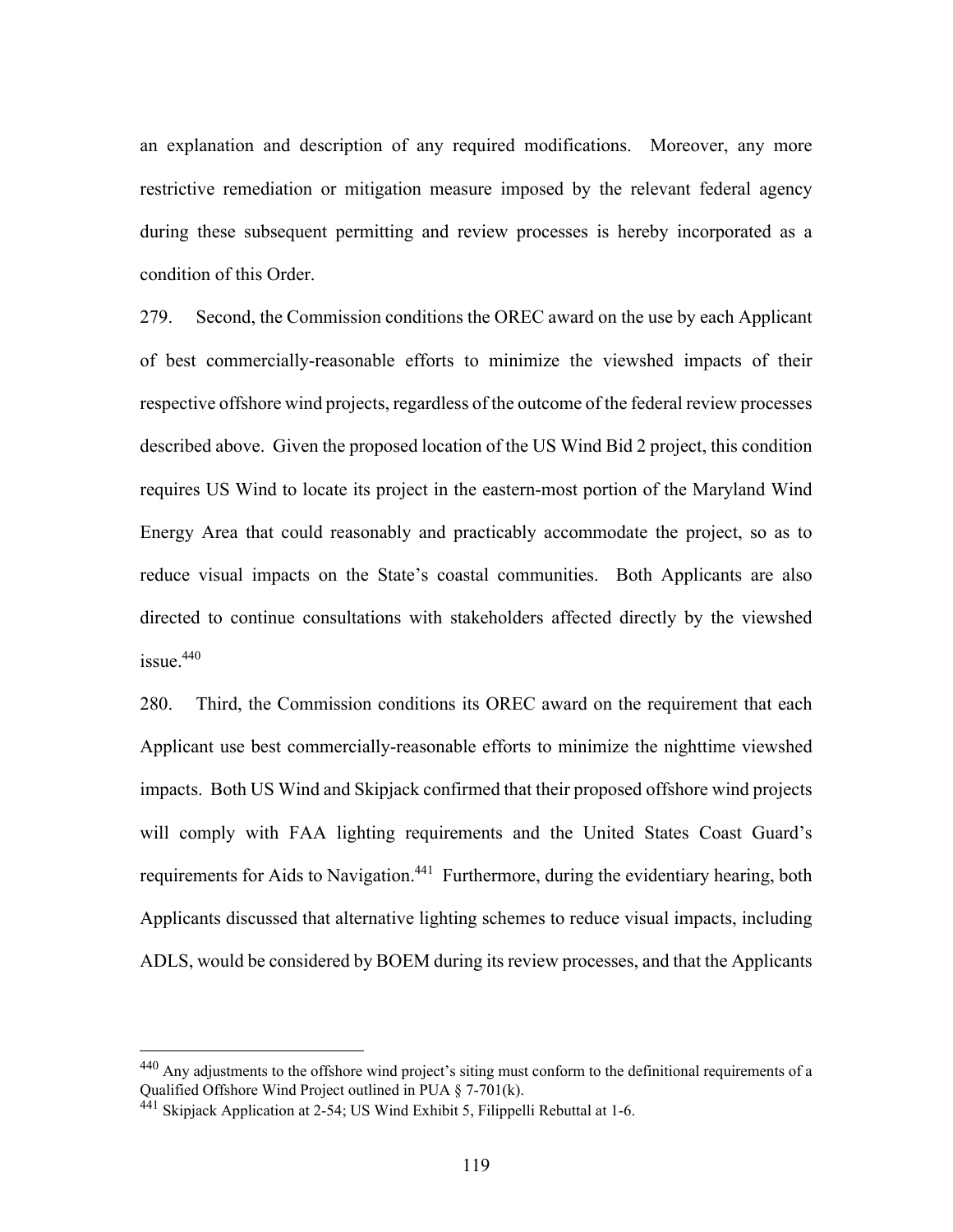would install them if feasible and commercially available.<sup>442</sup> The Commission therefore directs both Applicants to pursue any alternative lighting schemes that could reduce visual impacts on the State's coastal communities while maintaining the safety and achieving the purpose for which the nighttime lighting schemes are required. The Commission also imposes conditions on the Applicants related to minimizing the sounds produced during the construction and operations phases of their respective projects. Those conditions are further discussed in Section  $IV(E)(2)$ , relating to environmental and health concerns.

# **F. The Extent to which an Applicant's Plan for Engaging Small Businesses, Contractors, and Skilled Labor Meets the Goals Specified in State Statute for Engagement, Hiring, and Compensation**

281. The PUA and Commission regulations require the Commission to evaluate several aspects of how each proposed offshore wind project would affect employment, labor, and small businesses in the State.<sup>443</sup> Specifically, the PUA requires that the Commission evaluate and compare for each applicant's proposed project, the extent to which the applicant's plan for engaging small businesses meets the goals specified in Title 14, Subtitle 5 of the State Finance and Procurement Article;<sup>444</sup> the extent to which an applicant's plan provides for the use of skilled labor, particularly with regard to the construction and manufacturing components of the project, through outreach, hiring, or referral systems that are affiliated with registered apprenticeship programs under Title 11, Subtitle 4 of the Labor and Employment Article;<sup>445</sup> the extent to which an applicant's plan

<sup>442</sup> Hr'g. Tr. at 183, 186-87 (Perkins); Hr'g. Tr. at 565 (Filippelli); US Wind Exhibit 5, Filippelli Rebuttal at 2-6; Skipjack Exhibit 7, Perkins Rebuttal at 16.

<sup>&</sup>lt;sup>443</sup> PUA §§ 7-704.1(d)(1)(vii) – (x); COMAR 20.61.06.03.B(1)(a)(v); COMAR 20.61.06.03.B(1)(a)(xiv).  $^{444}$  PUA §§ 7-704.1(d)(1)(vii).

<sup>445</sup> PUA §§ 7-704.1(d)(1)(viii).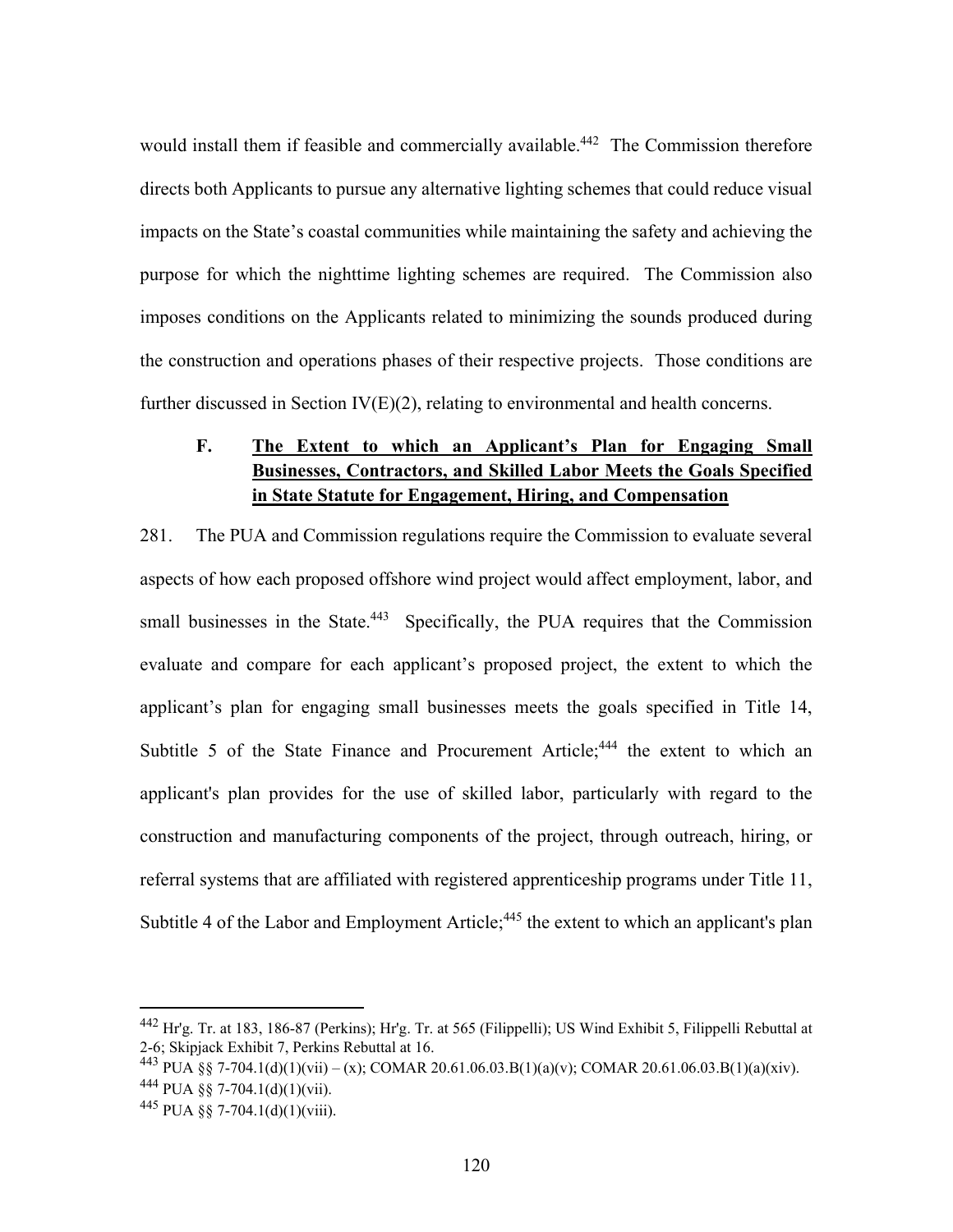provides for the use of an agreement designed to ensure the use of skilled labor and to promote the prompt, efficient, and safe completion of the project, particularly with regard to the construction, manufacturing, and maintenance of the project;  $446$  and the extent to which an applicant's plan provides for compensation to its employees and subcontractors consistent with wages outlined under §§ 17-201 through 17-228 of the State Finance and Procurement Article.447

282. ICF evaluated the adequacy of each Applicant's plan demonstrating engagement of small and minority businesses (discussed above), commitment to the use of skilled labor, and labor compensation plan.<sup>448</sup> ICF found each plan adequate.

283. Regarding Skipjack, ICF observed that the Applicant committed that, for contracts related to permitting, engineering, construction, and maintenance services, it will require its contractors to use good faith efforts to meet or exceed the goals of 10% small business participation. Additionally, ICF reported that Skipjack will require each major contractor working on the Skipjack project to post their prevailing wage rate and keep records for inspection.

284. ICF stated that US Wind provided details of its agreements, including specific language related to the labor union's commitment to outreach to minority-owned businesses. ICF also reported that US Wind committed to host "business incubators" for minority and small businesses.

<sup>446</sup> PUA §§ 7-704.1(d)(1)(ix).

<sup>447</sup> PUA §§ 7-704.1(d)(1)(x).

 $448$  ICF Report at 38-40.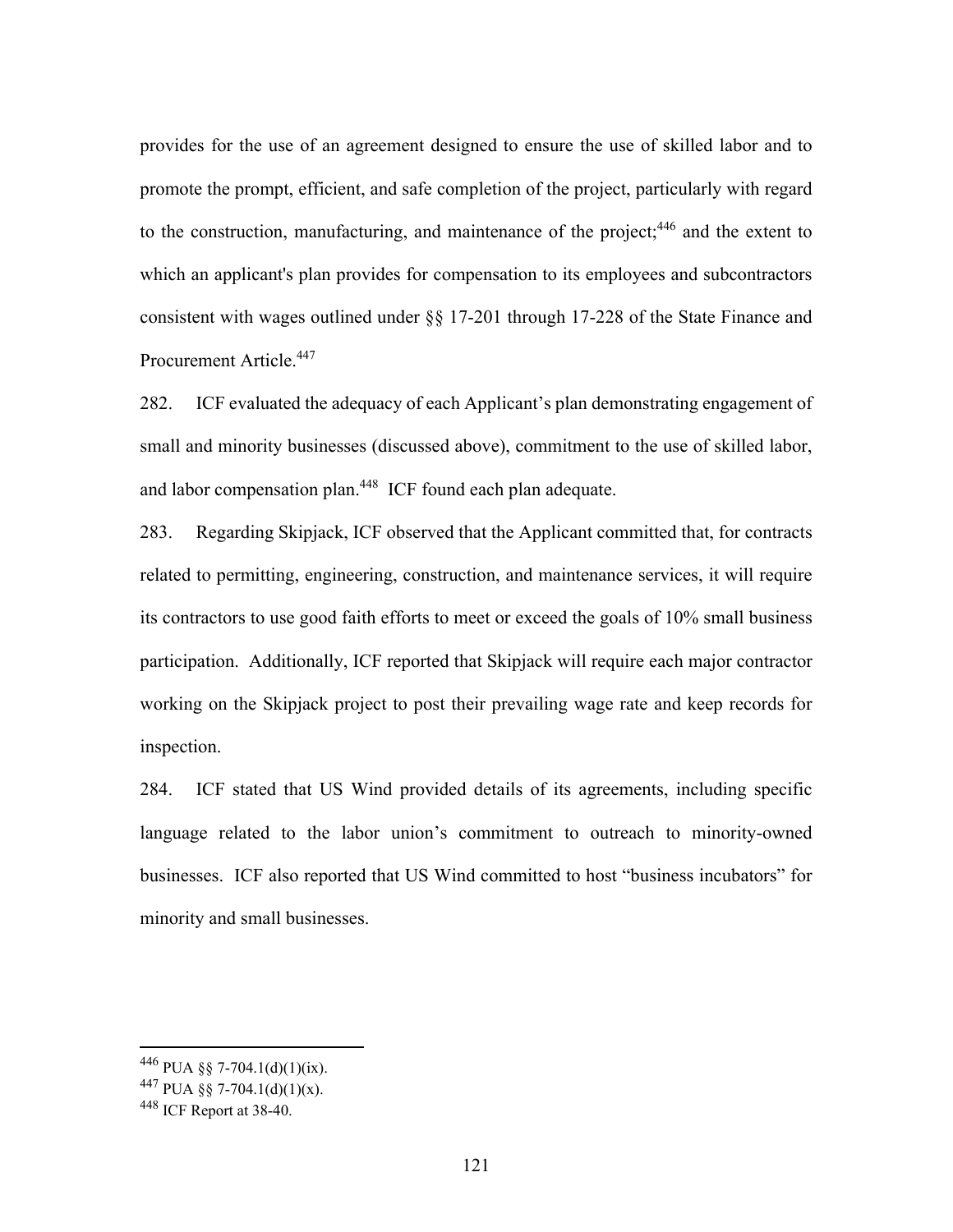285. The Commission finds that US Wind and Skipjack have complied with the PUA and regulatory requirements related to engaging small businesses in furtherance of State goals, providing for the use of skilled labor and appropriate agreements to promote the prompt, efficient, and safe completion of the offshore wind project, and providing for compensation to employees and subcontractors consistent with the wages outlined in §§ 17-201 through 17-228 of the State Finance and Procurement Article.

286. In support of this conclusion, the Commission observes that US Wind submitted comprehensive plans for engagement with and participation of small businesses, consistent with the goals specified in Title 14, Subtitle 5 of the State Finance and Procurement Article.<sup>449</sup> US Wind witness Grybowski testified that the company's project will be a union project, utilizing an array of organized labor organizations, especially for the construction and manufacturing phases of the project.<sup>450</sup> US Wind has committed to use labor through the use of referral systems affiliated with registered apprenticeship programs under Maryland law at Title 14, Subtitle 5 of the State Finance and Procurement Article and COMAR 09.12.43, *et. seq*. (Maryland Apprenticeship and Training).451 US Wind has already executed three MOUs with three labor organizations, which are the Baltimore-DC Building and Construction Trades, the International Brotherhood of Electrical Workers, and the United Steelworkers.452 These agreements memorialize US Wind's commitments to utilize skilled labor, training, apprenticeships, and worker safety. US Wind has

<sup>449</sup> US Wind Application at §§ 3.1 and 3.2

<sup>450</sup> US Wind Exhibit 1, Grybowski Direct at 7.

<sup>451</sup> US Wind Application at 194.

<sup>&</sup>lt;sup>452</sup> US Wind Exhibit 1, Grybowski Direct at 7.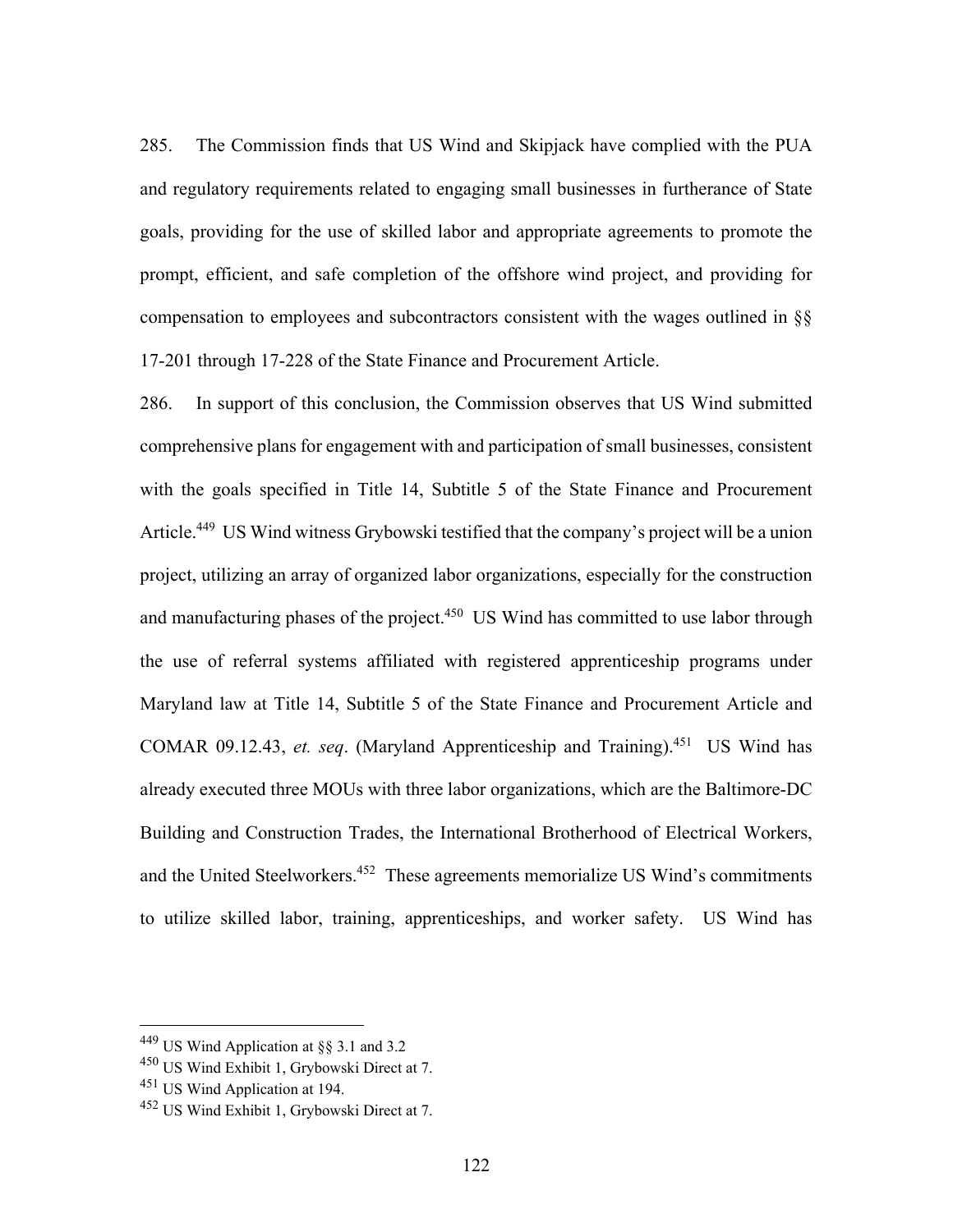committed to require its contractors and their subcontractors to utilize skilled labor.<sup>453</sup> US Wind also committed to compensate its skilled labor through prevailing wage or better with associated benefits, as prescribed by §§ 17-201 through 17-228 of the State Finance and Procurement Article.454

<sup>287.</sup> Skipjack also presented to the Commission strong commitments to meet the small business, use of skilled labor, and compensation requirements required by the PUA and Commission regulations. Skipjack committed that its contracts for permitting, engineering, construction, and maintenance services performed within the State will require that its contractors use good faith efforts to achieve or exceed the goal of 10 percent small business participation.<sup>455</sup> Skipjack has also established relationships with several skilled labor organizations, including the American Federation of Labor, the Congress of Industrial Organizations, and North America's Building Trades Union, and has committed to building out its projects through collectively-bargained Pre-hire Labor Agreements designed to increase participation of a unionized workforce in offshore wind construction.456 Additionally, Skipjack has committed to build on the relationships it has established with local contractors and trade labor organizations in its development of Skipjack Wind Phase 1 to craft agreements for its approved Round 2 project that will ensure the prompt, efficient, and safe completion of all aspects of construction.<sup>457</sup>

<sup>453</sup> US Wind Application at 194-95.

<sup>454</sup> *Id*. at Section 3.5; US Wind Exhibit 1, Grybowski Direct at 7.

<sup>&</sup>lt;sup>455</sup> Skipjack Exhibit 16, Walker Direct at 15-16; Skipjack Exhibit 17, Walker Rebuttal at 4-5; Skipjack Ex. 3, Skipjack Wind Phase 2.1 Application at 3-2 to 3-3.

<sup>456</sup> Skipjack Exhibit 16, Walker Direct at 16.

 $^{457}$  *Id.*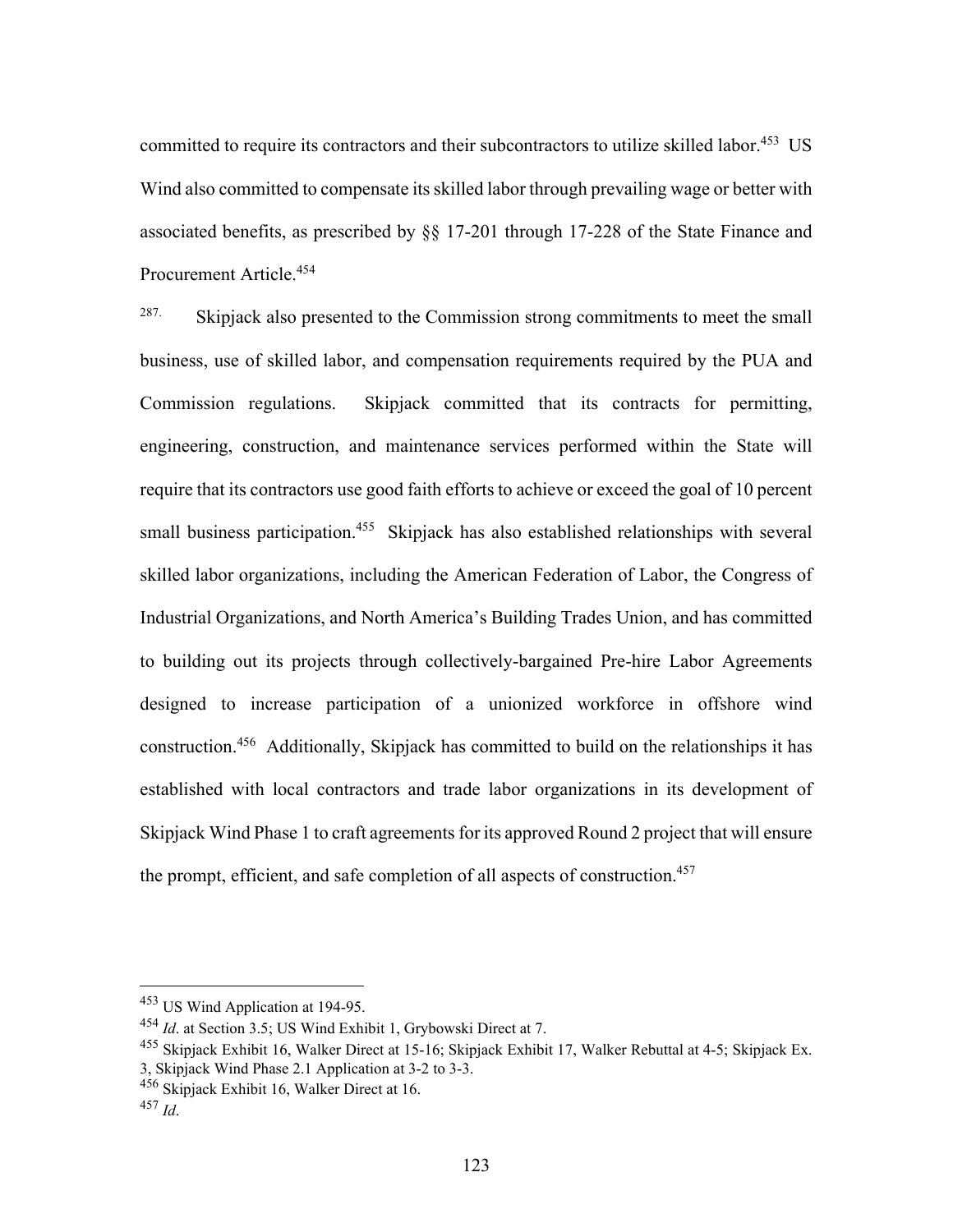# **G. Siting and Project Feasibility**

288. The PUA directs the Commission to evaluate and compare offshore wind proposals based on siting and project feasibility.458

289. ICF ranked each proposed project at a 2, based on the demonstration by each Applicant of site control for federal wind turbine generator leases and some progress toward securing sites and easements, including approvals as needed for energy transmission to the point of interconnection and for construction and operation and maintenance activities.<sup>459</sup> ICF stated that the Applicants demonstrated progress for site control that is consistent with this stage of project development. ICF also found that both Applicants demonstrated a commitment to engaging local communities representing a diversity of stakeholder interests, stating: "Both Applicants have demonstrated a strong commitment to local community engagement and have been actively doing so in connection with their respective Applications."460 ICF observed that neither Applicant has obtained a subaqueous lease from Delaware for siting transmission facilities in statecontrolled waters, or public or private leases/easements for transmission landfall locations and transmission runs to the points of interconnection. However, ICF found that reasonable at this stage of project development.<sup>461</sup>

290. On a pass/fail scale, ICF rated each project as "pass" with regard to project COD and schedule criterion.462 ICF found that all five bids included reasonable high-level procurement and construction milestone schedules. Regarding Skipjack, ICF reported that

 $^{458}$  PUA § 7-704.1(d)(1)(xi).

 $^{459}$  ICF Report at 27.<br> $^{460}$  *M* 

<sup>460</sup> *Id*. 461 *Id*. at 28.

<sup>462</sup> *Id*. at 29.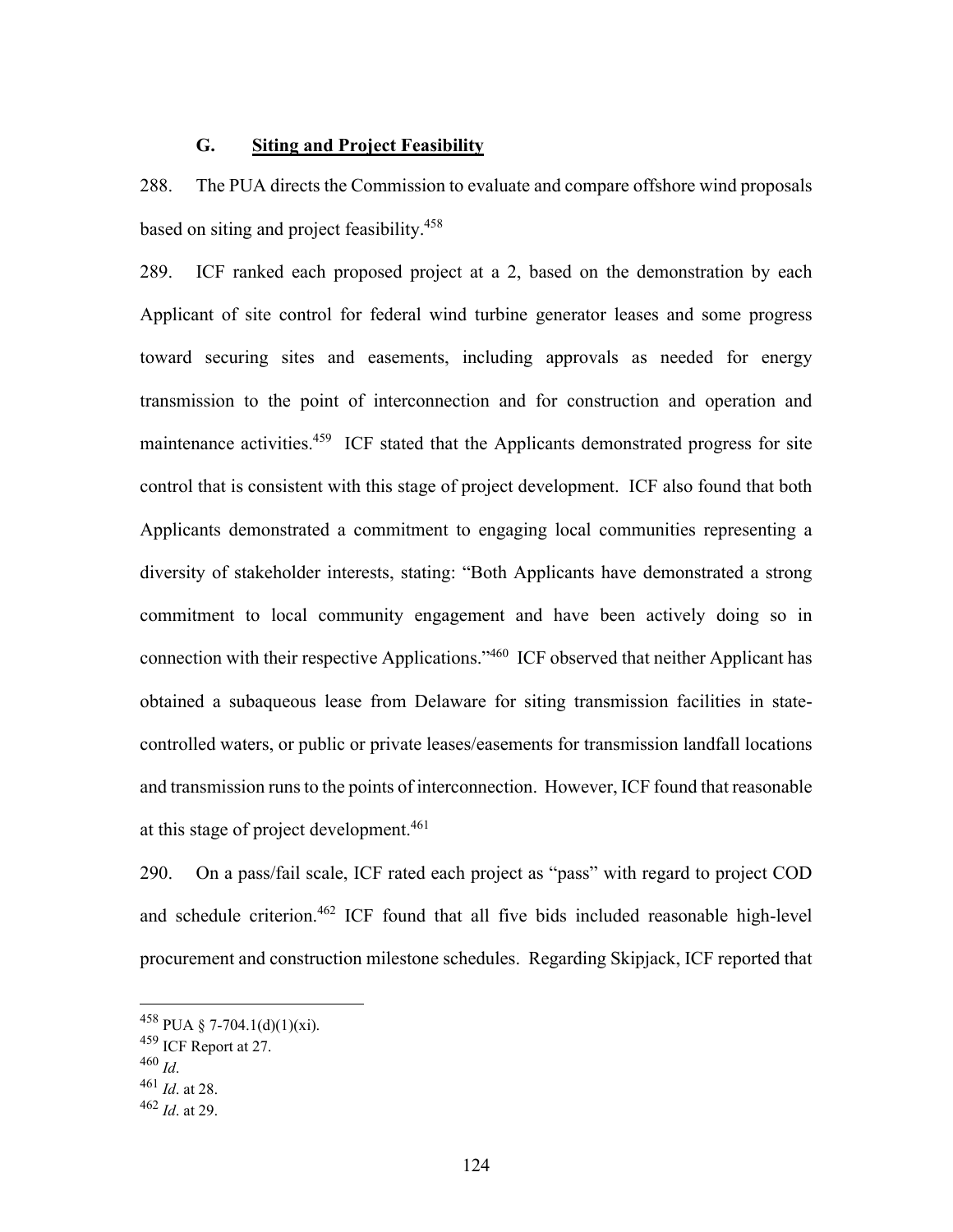its Phase 2.1 project provided a reasonable project schedule, which consisted of approximately 5.5 to 6 years of development and construction with a project COD at the end of 2026. Regarding US Wind, ICF reported that Bid 2 provided a reasonable project schedule, which consisted of approximately 6 years of development and construction with the two parts achieving COD separately - 411.6MW COD in 2026 and 396.6MW COD in 2027.463

291. The Commission finds that both Applicants satisfy the PUA requirements regarding project feasibility. In their Applications, both companies provided a sufficient site plan and location, technology description, siting and spacing of turbines, water depths, and seabed description.<sup>464</sup> Both Applicants also provided significant detail regarding proposed wind turbine technology, together with the associated foundations, support structures, and electrical requirements, though neither Applicant has made a final selection for their projects.<sup>465</sup> The Commission finds that both Applicants provided sufficient plans relating to site control, plant components, procurement and construction plans, operation and management plans, federal, state, and local permitting and approval plans, and decommissioning plans.

292. Regarding COD, US Wind submitted a procurement and construction plan with milestones, updated to reflect the revisions to Bid 2 in US Wind's Best and Final Offer filed with the Commission on October 26, 2021.<sup>466</sup> As discussed above, the Commission finds

<sup>463</sup> *Id.*<br><sup>464</sup> US Wind Application at § 2.1, Appendix 2.1.1; Skipjack Exhibit 3, Skipjack 2.1 Application at Section 2.10 & Attachment 2-10 (Permitting Matrix); Skipjack Exhibit 8, Siskind Direct at 11-13; Skipjack Exhibit 6, Tanner Direct, Exhibit DT-1 at 15:7-9; ICF Exhibit 1, ICF Report at 29.

 $465$  US Wind Application at  $88$  2.4, 2.5, and 2.6.

<sup>466</sup> Maillog No. 237554.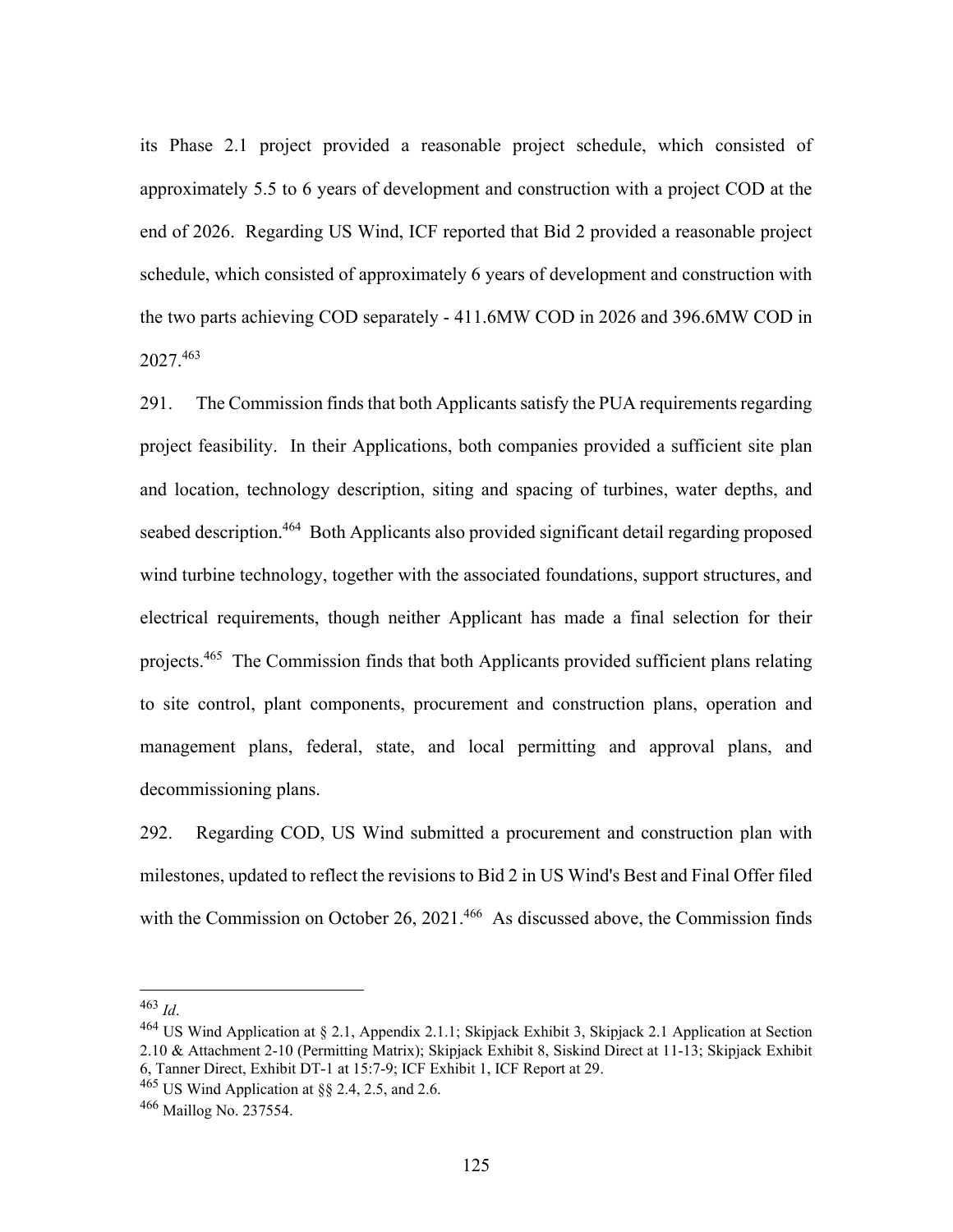that it is feasible for US Wind to construct and make operational its Bid 2 project by December 2026, as committed by US Wind in its Best and Final Offer. The ICF Report, however, reviewed Bid 2 pursuant to the assumption that its second tranche would not be completed until 2027. Skipjack made no such change in its Application. Accordingly, the Commission finds that the feasibility ranking for US Wind and Skipjack should not be the same.

293. Additionally, the Commission finds that Skipjack has made more progress than US Wind in advancing its Round 1 project, which further informs the Commission's decision to rate the Skipjack's Phase 2.1 project higher regarding feasibility than US Wind's Bid 2. In particular, Skipjack will have invested more than \$47 million by the end of 2021 to advance its Round 2 projects, including through offshore surveys, retaining Maryland contractors, working with a Maryland-based business to advance its array cable factory, and making further investments in Tradepoint Atlantic.<sup>467</sup> Skipjack asserts that those expenditures are in addition to the \$48 million Skipjack has spent in Maryland on its Phase 1 project.468 Skipjack also submitted PJM queue requests in early 2020 to support several points of interconnection and project capacities to ensure flexibility and to reduce risk to the project schedule.<sup>469</sup> Additionally, in January 2020, Skipjack deployed a FLiDAR metocean buoy within the Skipjack Lease Area to record wind data, which collected wind data for the 18 months preceding Skipjack's submission of its Phase 2.1 Application.<sup>470</sup> In

<sup>467</sup> Skipjack Response to Bench DR 2.

<sup>468</sup> Skipjack Amended Response to Bench DR 1; Skipjack Exhibit 3, Henry Direct at 14. 469 Hr'g. Tr. at 220 - 221 (Siskind).

 $470$  Commission Exhibit 3 (Skipjack Response to Bench DR 3).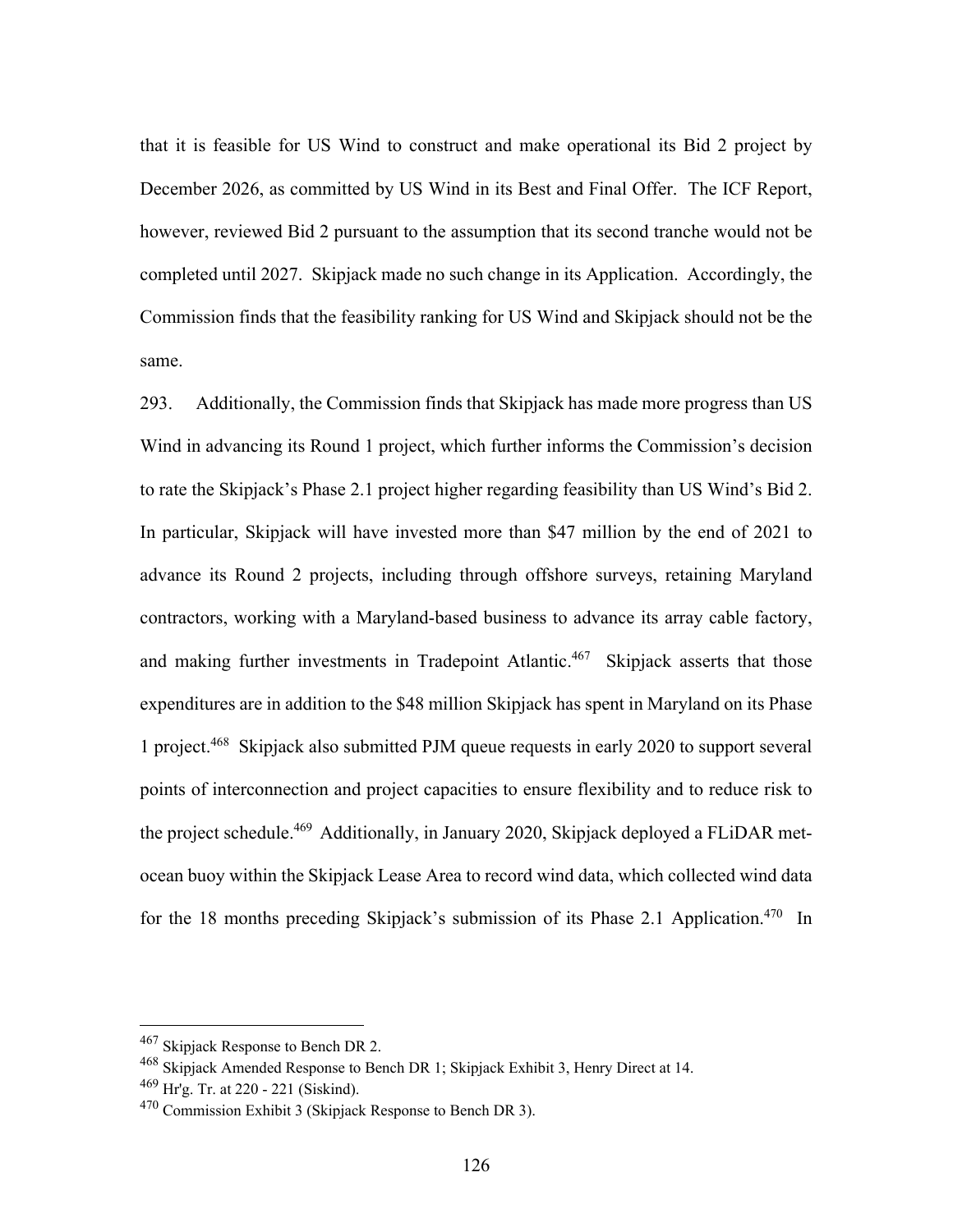contrast, US Wind has not made as much progress in Round  $1.^{471}$  Finally, Skipjack's ability to finance 100 percent of its Phase 2.1 project with equity significantly reduces the risk of obtaining project financing and increases the feasibility of Skipjack's project.<sup>472</sup> For those reasons, the Commission will rank Skipjack as a 3 on feasibility and retain US Wind's rank of 2.

294. Finally, Staff witness Taborsky recommended that the Applicants provide quarterly reports to update their progress on the development status of the proposed offshore wind projects.473 US Wind and Skipjack each agreed to this condition either in their prefiled testimony or during the evidentiary hearings. $474$ 

295. The Commission adopts Staff's suggestion. Quarterly milestone reporting will help ensure that the Applicants meet their regulatory requirement to diligently pursue and engage in a continuous development and construction program to achieve project COD. Therefore, in accordance with COMAR 20.61.06.16H, the Commission will require that the Applicants file with the Commission quarterly progress reports on the status of the proposed offshore wind projects' development, including but not limited to milestones for site assessment, engineering, permitting, turbine certification, financing, procurement, manufacturing, construction activities, testing, and commissioning commercial operation dates.

<sup>471</sup> *See* Hr'g. Tr. at 486 (Grybowski) (conceding that US Wind has not yet entered into a lease agreement for an O&M base in Ocean City, has not obtained development permits for required upgrades at Tradepoint Atlantic, has only invested \$3 million of the necessary \$77 million to upgrade the Tradepoint Atlantic shipyard and invest in a Maryland steel fabrication plant, and has not yet identified a manufacturing partner for its proposed monopile factory. Additionally, US Wind did not launch its own met-ocean buoy until May 2021, and therefore did not include any site-specific data in its capacity factor estimates.)

<sup>472</sup> Skipjack Exhibit 14, Majola Direct at 5.

<sup>&</sup>lt;sup>473</sup> Staff Exhibit 3, Taborsky Direct at 12.

 $474$  Skipjack Exhibit 5, Henry Rebuttal at 8; Hr'g. Tr. at 505 (Grybowski).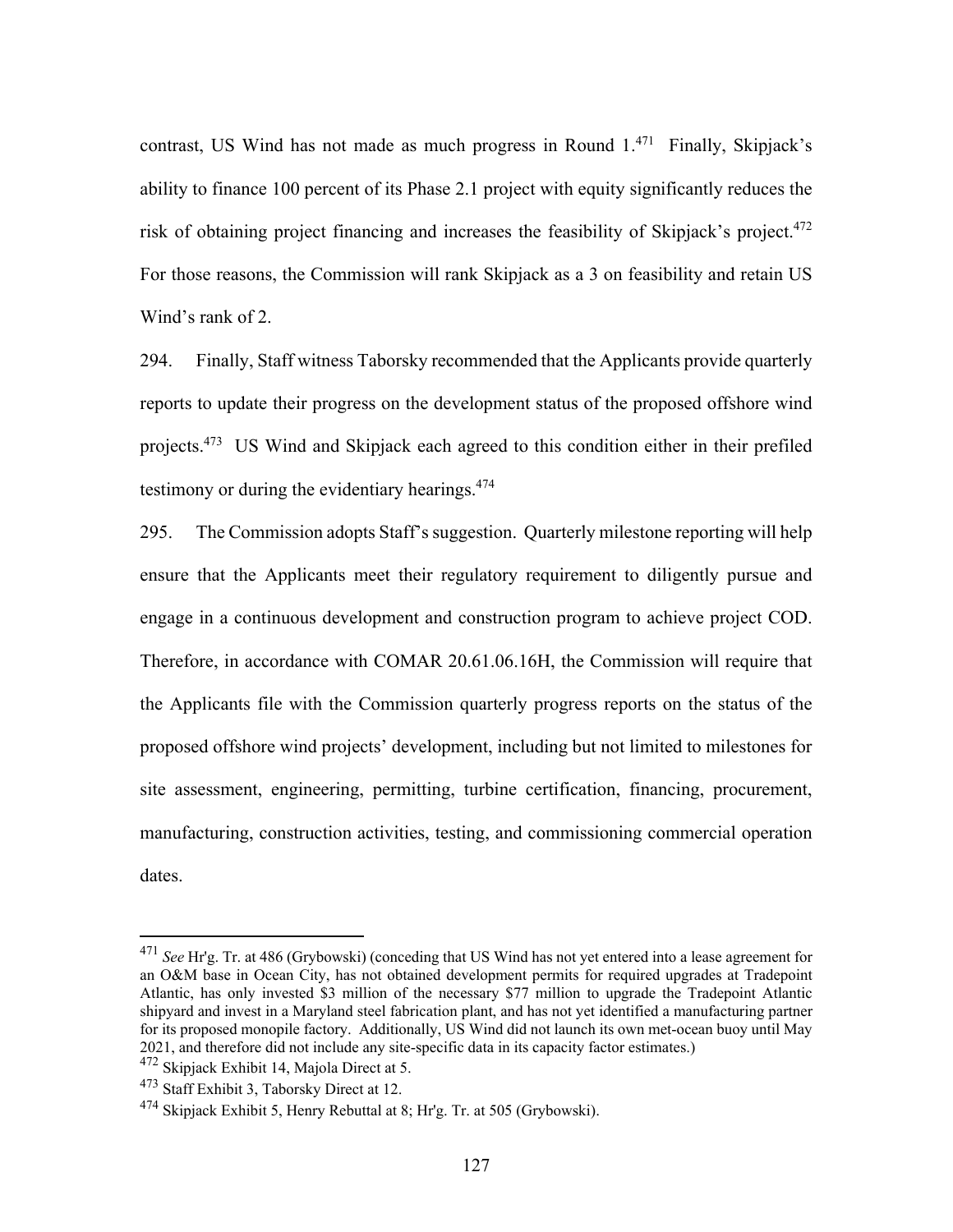# **H. The Extent to which the Proposed Offshore Wind Project would Require Transmission or Distribution Infrastructure Improvements in the State**

296. The PUA and Commission regulations require that the Commission evaluate and compare the extent to which the proposed offshore wind project would require transmission or distribution infrastructure improvements in the State.<sup>475</sup>

297. The PJM generation and transmission interconnection process is designed to identify any upgrades that may be required to the affected transmission system to support operation of the proposed generating facility.<sup>476</sup> Owners of any proposed new generating facilities are financially responsible for the cost of any required upgrades. Therefore, the Applicants will be responsible for any required transmission interconnection and upgrade costs, with no increase in the OREC price paid by customers.

298. ICF verified that the Applicants' project sites all fall in the outer continental shelf of the Atlantic Ocean in federally designated lease areas off the coast of the Delmarva Peninsula between 10 and 30 miles off the coast of the State, and the projects would interconnect to the Delmarva transmission network, as required by the Offshore Wind Energy Act and CEJA.477

299. ICF reviewed the Applicants' transmission upgrade cost allocation pursuant to COMAR 20.61.06.03 B  $(1)(a)(vi)$ , and found that the nameplate capacities of the bids are not larger than the capacities required to deliver the ORECs proposed in the Applications. Accordingly, the Applications were all submitted as 1-part bids, which require the

<sup>&</sup>lt;sup>475</sup> PUA § 7-704.1(d)(1)(xii); COMAR 20.61.06.03.B(1)(a)(ix).

<sup>&</sup>lt;sup>476</sup> PJM Planning Division – Interconnection Projects Department, PJM Manual 14A New Services Request Process (Rev. 29 Effective Aug. 24, 2021).

 $^{477}$  ICF Report at 11. CEJA expands the authorized geographical reach of an OREC from 10-30 miles to 10-80 miles off the coast of the State.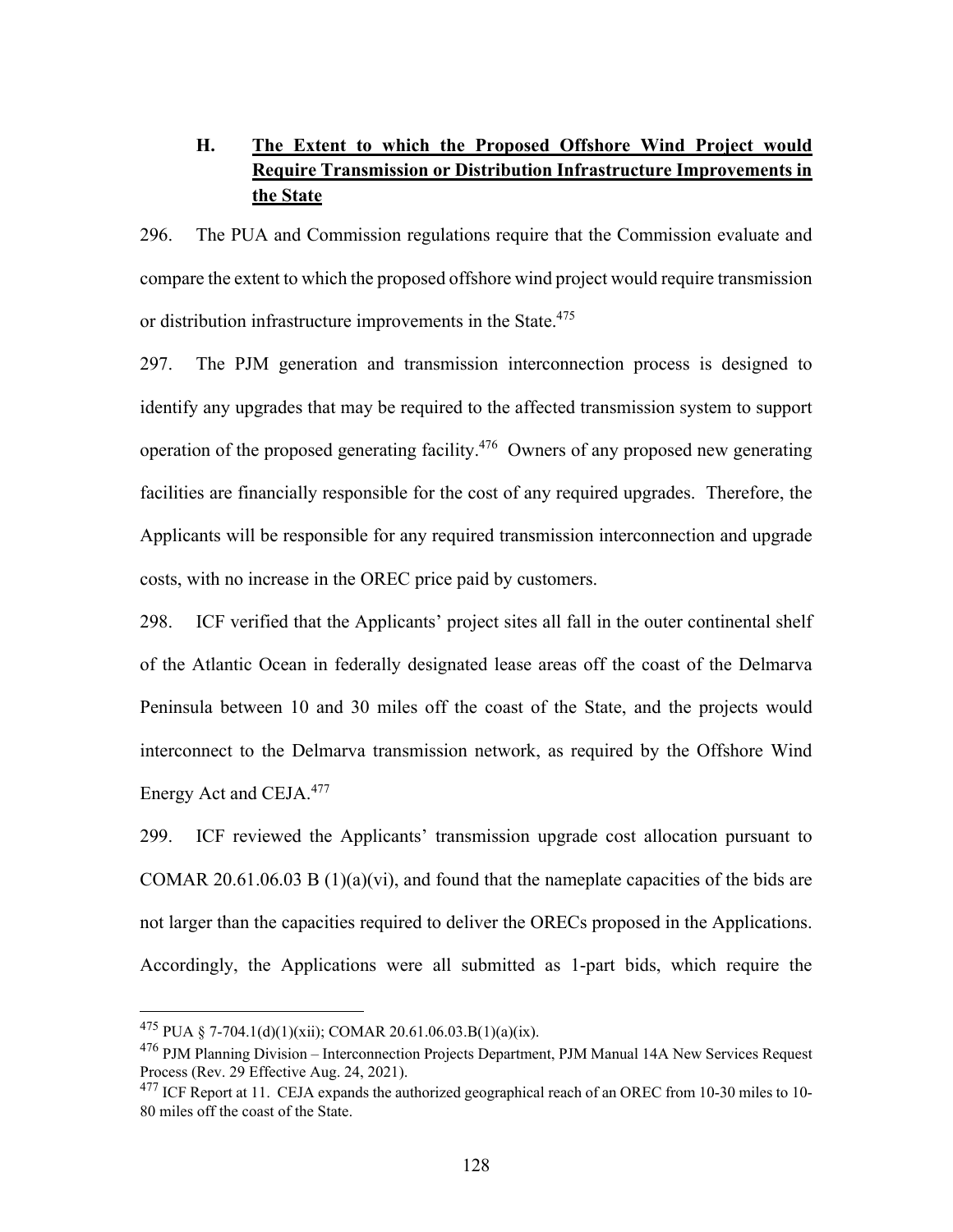Applicant to take on the risk that the actual cost of PJM transmission system upgrades may be different than anticipated.<sup>478</sup>

300. Pursuant to COMAR 20.61.06.03 B (1)(a)(ix), ICF evaluated the Applications with regard to transmission improvements. ICF observed that "[o]ne of the greater risks to offshore wind facilities is the interconnection costs," given the significant costs related to hardening of onshore transmission networks and development of offshore transmission.<sup>479</sup> ICF reported that both Applicants are at a similar stage in their transmission applications to PJM. ICF stated that US Wind initiated interconnection discussions with PJM and holds two queue positions that will accommodate up to 1,346.4 MW in capacity and are sufficient to interconnect the three proposed projects.<sup>480</sup> Similarly, Skipjack filed interconnection requests with PJM at two DPL substations, the Indian River 230 kV and Milford 230-kV substations. The results from PJM's System Impact Study for the Indian River substation are anticipated in February 2022, and results from PJM's Feasibility Study for the Milford substation are anticipated in January 2022.<sup>481</sup> ICF also found that all five bids included reasonable high-level assessment of the potential costs and benefits of transmission improvements, and the consultant therefore awarded a 2 for each project.<sup>482</sup>

301. The Commission agrees with ICF that the Applicants have made reasonable progress in their transmission-related requests with PJM, and that both Applicants have

<sup>480</sup> *Id*. at 32.

<sup>478</sup> ICF Report at 30.

<sup>479</sup> ICF Report at 26.

<sup>481</sup> *Id*. at 33.

<sup>482</sup> *Id*. at 32.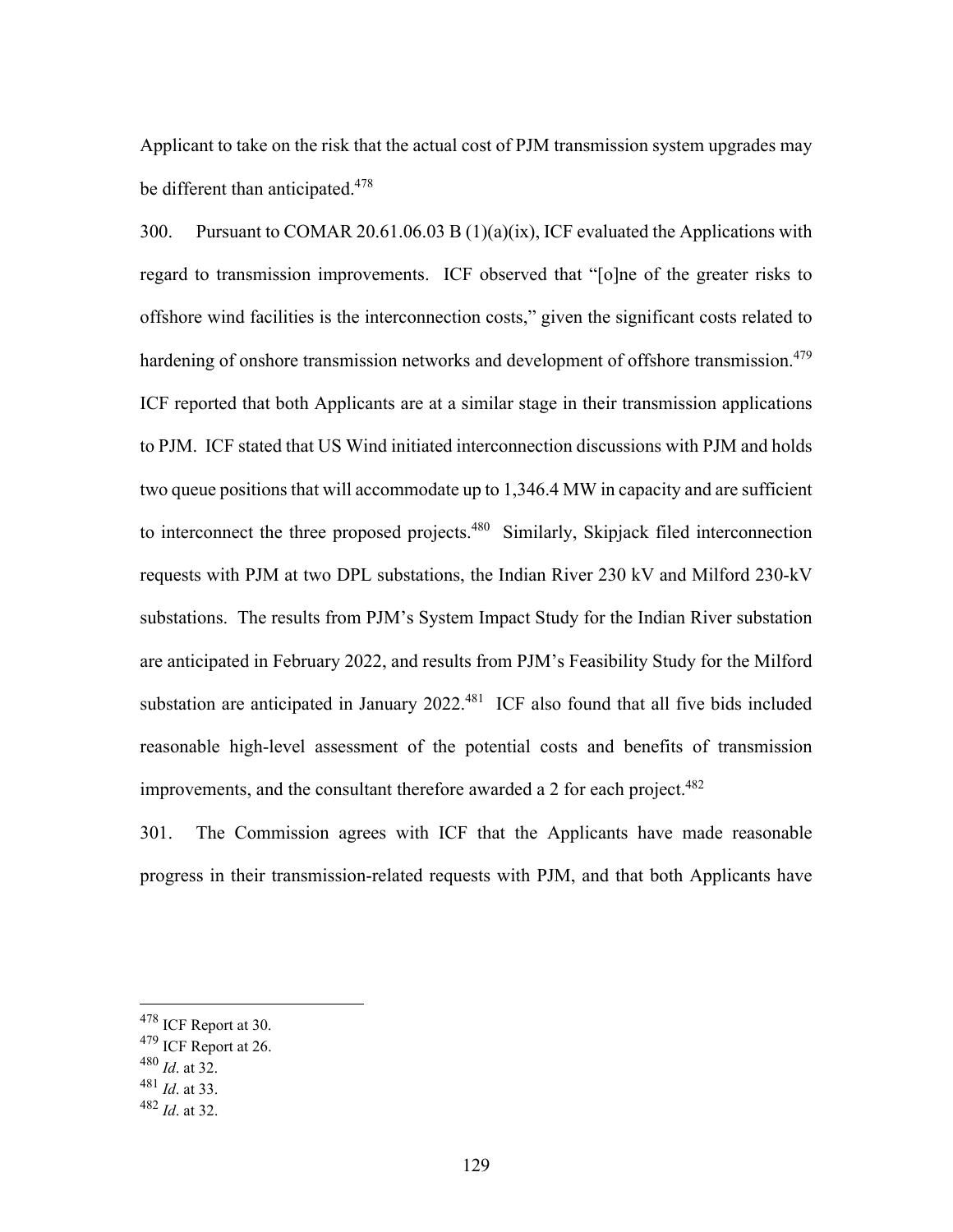satisfied the statutory requirements with respect to this criterion. ICF's rankings are appropriate, as the Applicants have made similar levels of progress.

302. The Commission observes, however, that OPC raised an important issue related to transmission costs and a potential risk imposed on ratepayers. OPC notes that the Applicants have factored in their estimates of transmission upgrade costs the OREC price schedules they have presented, and that the bids made by the Applicants accept the risk of being responsible for the final determination of those costs by PJM.<sup>483</sup> However, both Applicants recognized during the evidentiary hearing the potential that, in order to facilitate the transition to renewable resources, the State or the federal government could implement policies resulting in Maryland customers paying for transmission projects, such as through PJM's State Agreement Approach.<sup>484</sup> In that case, ratepayers would pay for the transmission upgrades for which the developer—in this case the Applicants—would otherwise have been responsible. OPC witness Chang recommended that the Commission require any successful Applicant to share cost savings from any such future transmission cost savings attributable to transmission solutions that result from a regional and/or federal approach to integrate offshore wind transmission that is outside the current radial transmission approach.<sup>485</sup> OPC warned that without this condition, Maryland ratepayers could pay twice for transmission upgrades—once through the OREC price that is intended to account for such upgrade costs, and a second time by paying directly for transmission

<sup>483</sup> OPC Brief at 28.

<sup>484</sup> Hr'g. Tr. at 66-69 (Hardy); Hr'g. Tr. at 499-503 (Grybowski). FERC's recent Advanced Notice of Proposed Rulemaking is another example. RM21-17-000, *Building for the Future Through Electric Regional Transmission Planning and Cost Allocation and Generator Interconnection*. 485 OPC Exhibit 1, Chang Direct at 22.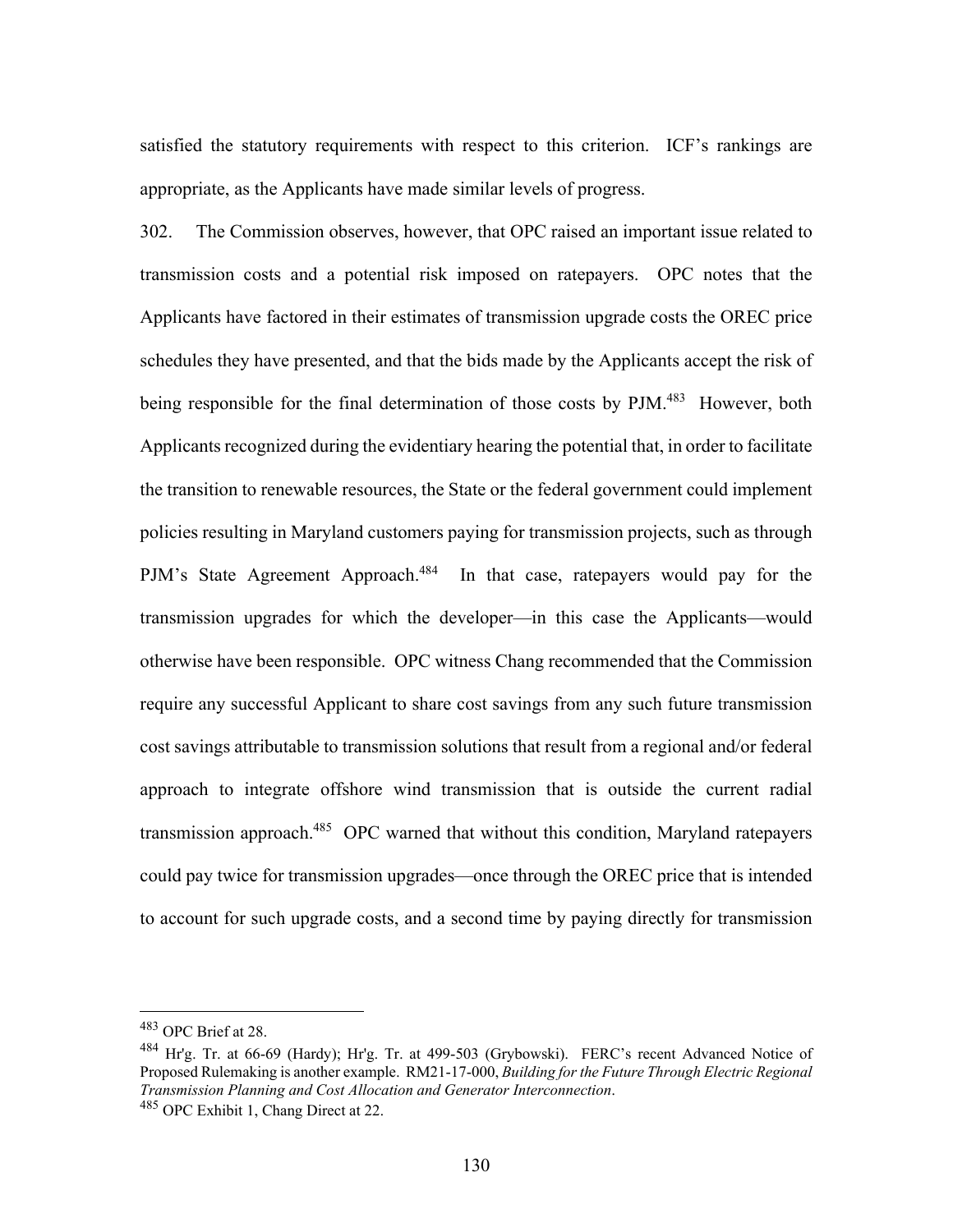projects as a result of a state or federal policy.<sup>486</sup> The Applicants agreed with providing some sort of rebate to customers if this eventuality occurred, though they argued it was unlikely given the short timeframe in which the projects need to be built, and the long period required for government to pursue building a significant transmission project through a mechanism such as the State Agreement Approach.<sup>487</sup>

303. The Commission agrees with OPC that it would be unfair for customers to pay twice for transmission improvements that the PJM process is designed to assign to developers. Therefore, as a condition of the OREC award, the Applicants shall rebate the savings from any government-sponsored transmission upgrades that result in Maryland ratepayers taking on the burden of paying for transmission projects that are designed to allow offshore wind generating units to deliver their full output to the grid with fewer upgrade costs to be paid by offshore wind projects.<sup>488</sup>

# **I. Estimated Ability to Assist in Meeting the Renewable Energy Portfolio Standard Under § 7-703 of this Subtitle**

304. The PUA and Commission regulations require that the Commission evaluate and compare the estimated ability of the proposed offshore wind project to assist in meeting the State's renewable energy portfolio standard pursuant to PUA  $\S$  7-703.<sup>489</sup>

305. The Offshore Wind Energy Act established an OREC carve-out, not to exceed 2.5%, from Tier 1 of the State's RPS beginning no sooner than 2017.490 CEJA removes the 2.5% cap beginning in 2021. CEJA also elevates the RPS goal to 50% Tier 1 renewable

<sup>486</sup> OPC Brief at 29.

 $^{487}$  Hr'g. Tr. at 82 (Hardy); Hr'g. Tr. at 500 (Grybowski).

<sup>&</sup>lt;sup>488</sup> The savings from any government-sponsored transmission upgrades shall be rebated 100% to ratepayers, unlike the 80-20 or 50-50 shared savings related to EPC costs.

 $^{489}$  PUA § 7-704.1(d)(1)(xiii) and COMAR 20.61.06.03 B (1)(a)(xii).

 $490$  PUA  $\S$  7-703(b).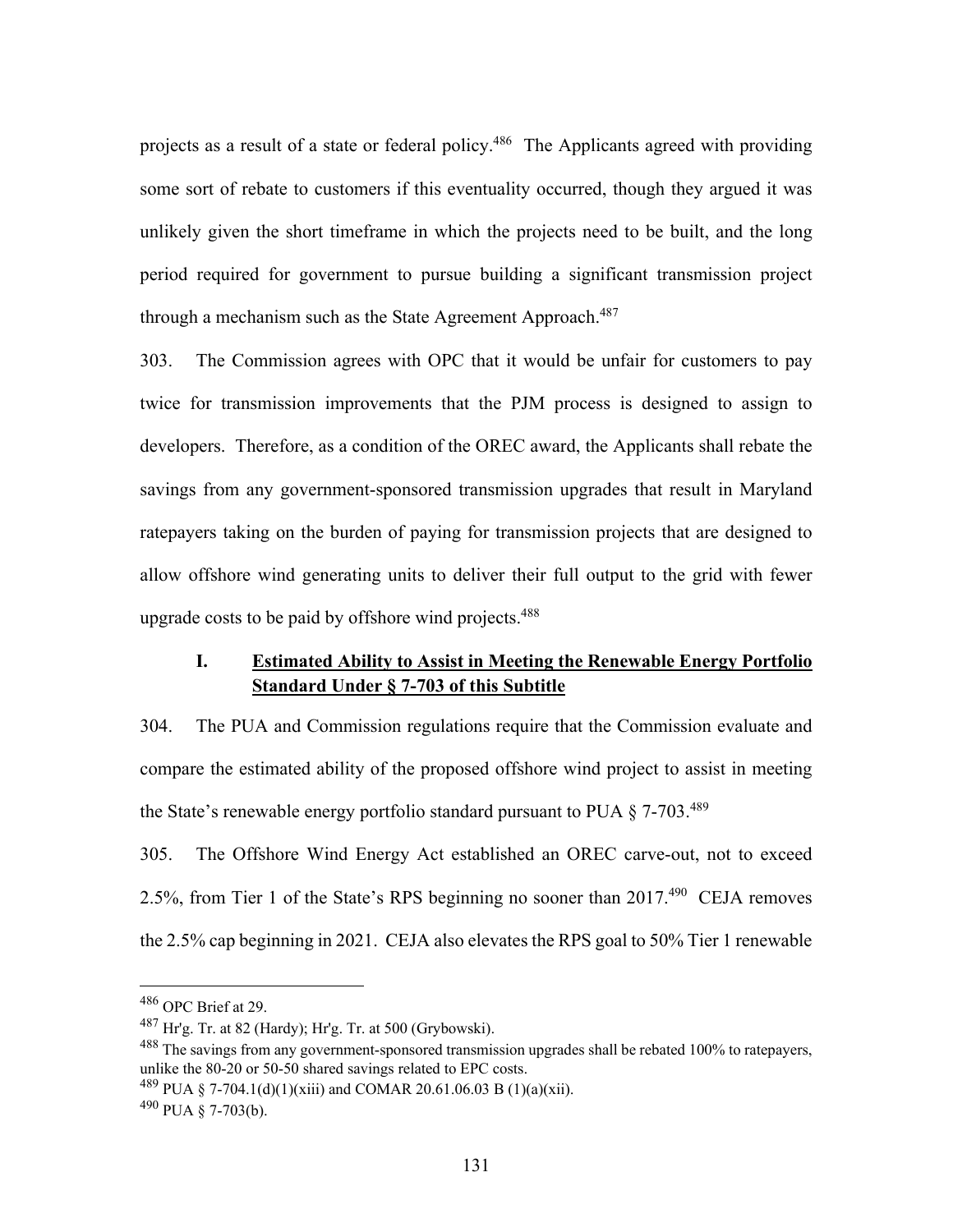resources by the year 2030.<sup>491</sup> Regarding offshore wind resources specifically, CEJA requires that a minimum amount of energy come from Round 2 offshore wind projects between the years 2026 and 2030. Specifically, CEJA requires at least 400 MW of Round 2 offshore wind projects in 2026 and 2027, and at least 800 MW of Round 2 offshore wind projects in 2028 and 2029. By 2030, CEJA requires at least 1,200 MW of Round 2 offshore wind projects.<sup>492</sup>

306. ICF reviewed the extent to which the Applicants proposed projects will assist in meeting the renewable energy portfolio standard, considering the expected generation confidence level associated with the proposed OREC amount.<sup>493</sup> ICF observed that each Applicant conducted its own wind resource modeling for its respective lease areas. ICF found that across all five proposed projects, the range of assumptions for energy yield was within a reasonable range. ICF noted that a major assumption difference between the Applicants was wind speed, and that the different speeds relied on are evidence-based and factual. ICF stated that both parties utilized a rigorous analysis in developing their capacity factor estimates. Regarding ranking, ICF awarded Skipjack's two projects a 3 each, and US Wind's projects a 2 each.<sup>494</sup>

307. The Commission agrees with ICF's analysis. Both Applicants have proposed projects that will help the State meet its RPS goals, including its growing Tier 1 renewable goal, and its offshore wind carve-out. Given the General Assembly's strong mandate to increase the use of renewable resources in this State, including individual mandates for

 $^{491}$  PUA § 7-703(b)(25).

 $492$  PUA § 7-703(b)(21)–(25). These amounts are subject to certain restrictions, such as the net ratepayer impact cap.  $493$  ICF Report at 37-38.

<sup>494</sup> *Id*. at 37.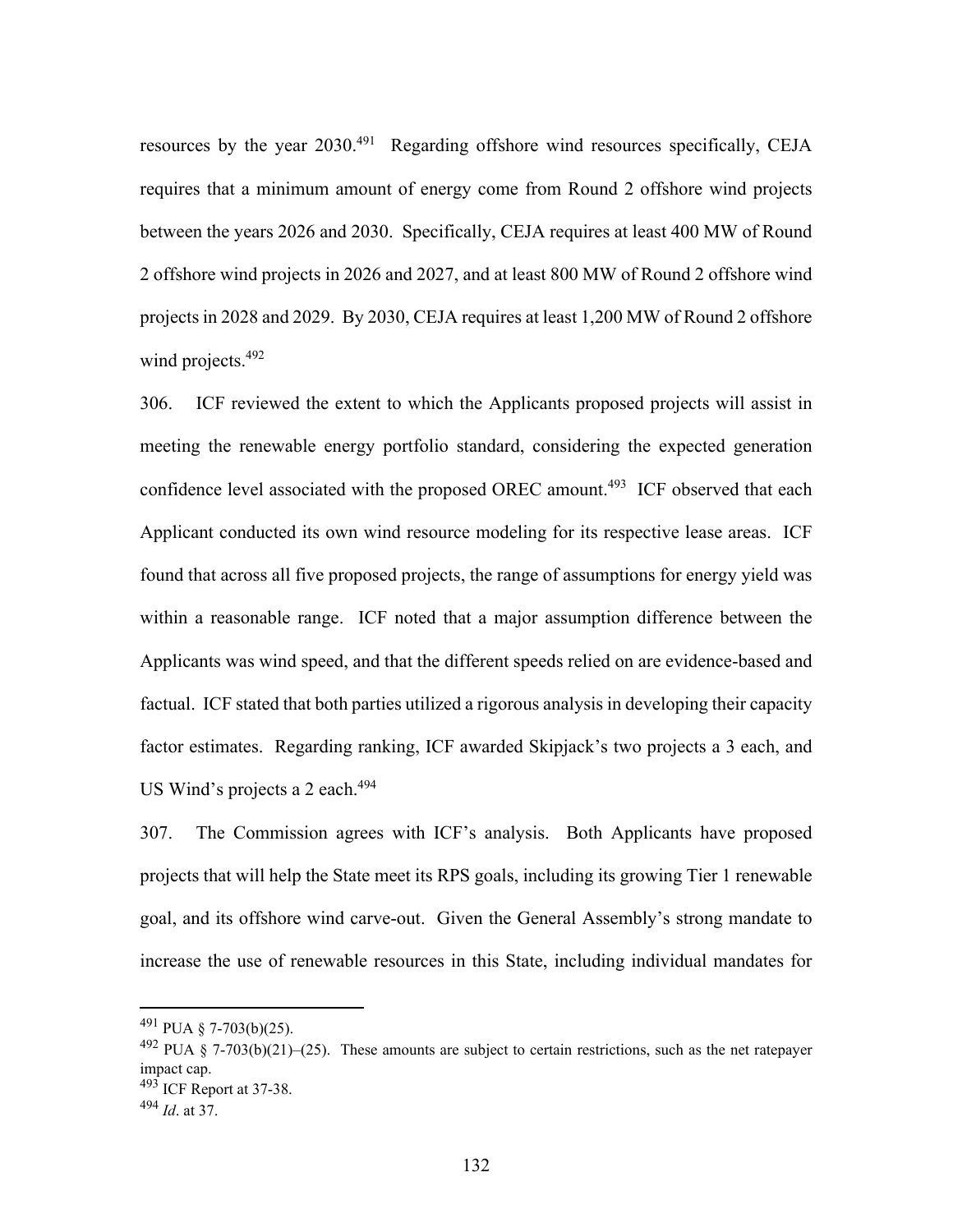offshore wind, (and subject to ratepayer impacts discussed below), the Commission finds that approving both proposed offshore wind projects would best contribute to the realization of Maryland's RPS goals. Specifically, those projects are US Wind Bid 2 and Skipjack Phase 2.1, both as revised through the Applicants' Best and Final Offers.

308. Because the Skipjack Phase 2.1 project has a higher estimated annual output than the US Wind Phase 2 project, Skipjack's project is projected to produce more ORECs per year to meet Maryland's RPS targets, which warranted the marginally higher score for Skipjack in assisting the State in meeting its RPS goals.<sup>495</sup> However, both projects will assist the State in meeting its RPS renewable and offshore wind-specific goals.

### **J. Any Other Criteria that the Commission Determines to be Appropriate**

309. In addition to the statutory criteria reviewed in the previous sections, the PUA also authorizes the Commission to consider any other criteria that it deems appropriate when comparing and contrasting the Applications.<sup>496</sup> Through the promulgation of regulations in Rulemaking 51, the Commission expanded on several of the existing statutory criteria and adopted a multitude of additional considerations. Specifically, the regulations require the Commission to consider the following supplemental factors beyond those outlined explicitly by statute: qualifications of the applicant's project team; the reasonableness and appropriateness of certain project characteristics; the applicant's financial plan; demonstration of site control; project COD and schedule; if applicable, the reasonableness

<sup>&</sup>lt;sup>495</sup> US Wind asserts that ICF based its RPS analysis solely on US Wind's lower wind efficiency assumption; however, the Commission notes that Skipjack has more real-world data to develop its capacity factor, having launched its FLiDAR met-ocean buoy in January 2020 (Skipjack Exhibit 8, Siskind Direct at 7), while US Wind did not launch its own met-ocean buoy until May 2021, and therefore did not include any site-specific data in its capacity factor estimates. US Wind Exhibit 6, Jodziewicz Direct at 8.

 $496$  PUA § 7-704.1(d)(1)(xiv).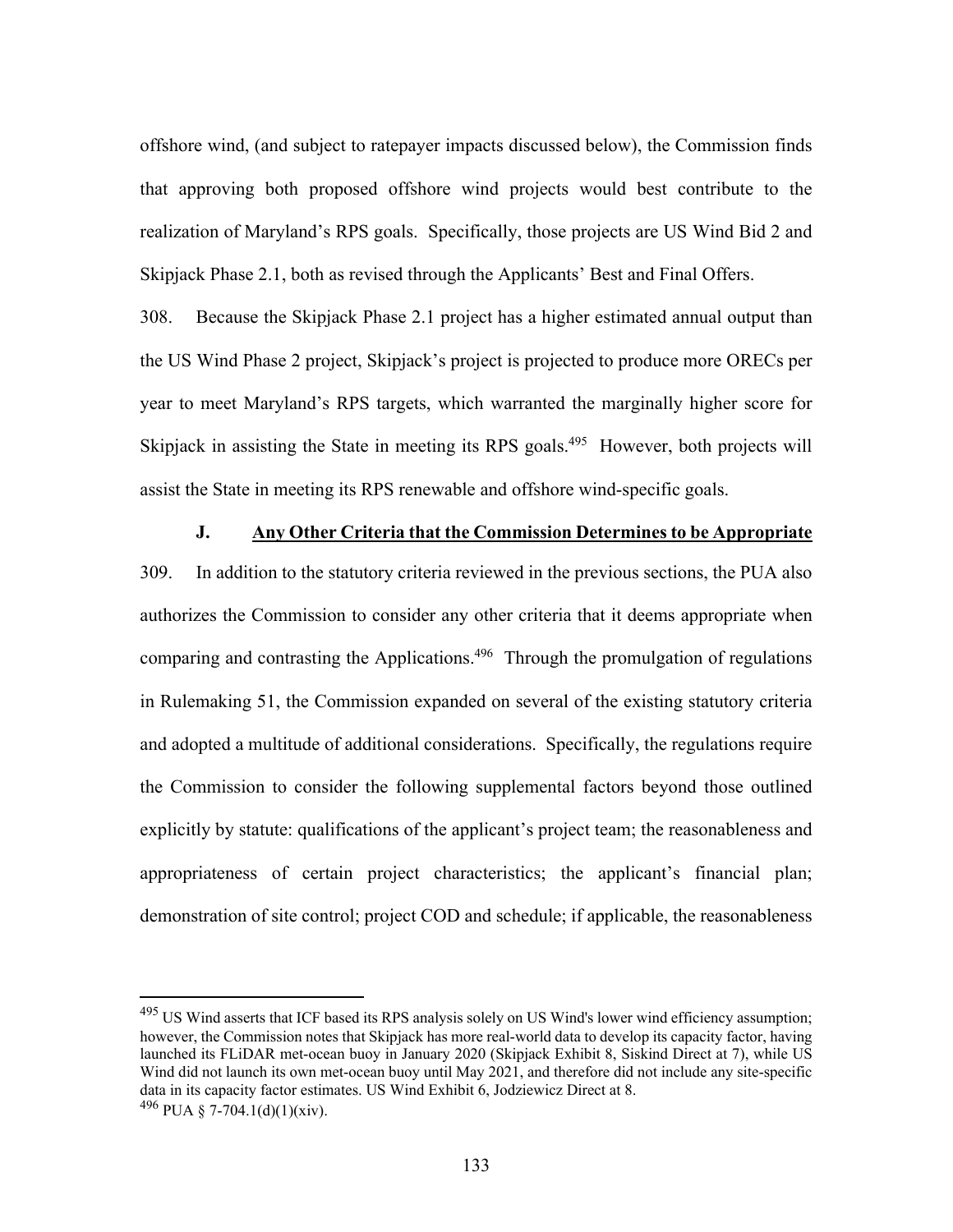of the proposed transmission upgrade cost allocation methodology; the operations and maintenance plan; the decommissioning plan; and any unique attributes that distinguish a proposed project from another.<sup>497</sup>

310. The Commission finds that each of these additional criteria outlined in the regulations was considered extensively in the development of ICF's Report. ICF conducted a thorough qualitative and quantitative analysis, and having considered the ICF Report and the evidentiary record as a whole, the Commission concludes that ICF's Report and the record support the Commission's decision not to disqualify from consideration either of the Applications, and to grant OREC awards to US Wind Bid 2 and Skipjack Phase 2.1, as revised by the Applicants' Best and Final Offers.<sup>498</sup>

311. After a review of these additional criteria, the Commission imposes one additional condition. An approved offshore wind project developer must file contemporaneously with the Commission any modifications to its decommissioning plan, including any revisions to its decommissioning cost estimate, which is required to be updated and audited by BOEM every year.499

<sup>497</sup> COMAR 20.61.06.03.B(1)(a).

<sup>&</sup>lt;sup>498</sup> ICF Report at 2-7. Commission Regulations contemplate the elimination from further consideration of an application that the Commission determines represents a significant risk of not achieving successful commercial operation or is not likely to provide net economic, environmental, and health benefits to the State. COMAR 20.61.06.03.B(1)(b).

<sup>&</sup>lt;sup>499</sup> COMAR 20.61.06.01.E. requires an applicant to notify the Commission within 30 days of its decision to amend the decommissioning plan contained in its application.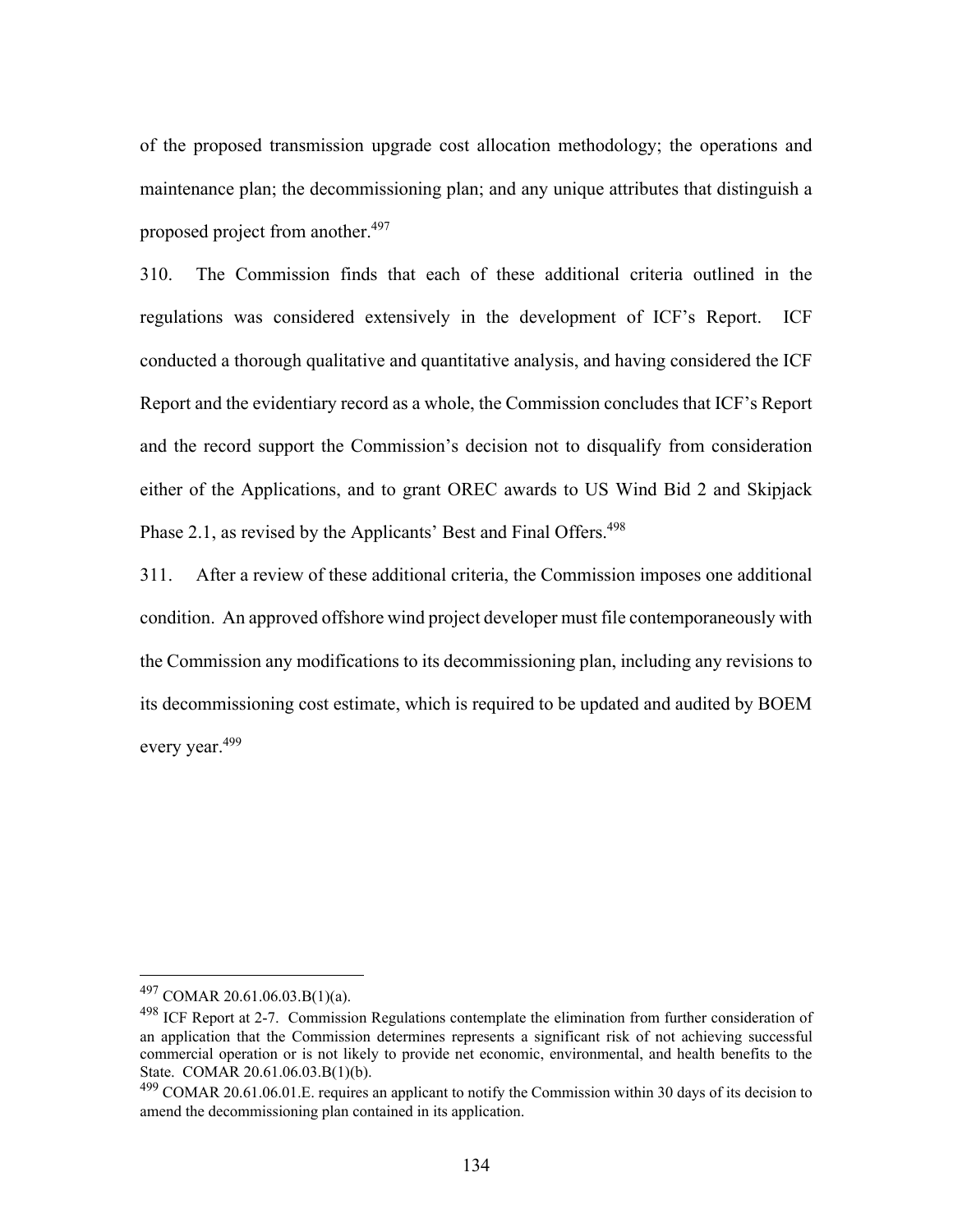# **V. COMMISSION DECISION REGARDING FINDINGS REQUIRED BY PUBLIC UTILITIES ARTICLE § 7-704.1(e)**

#### **A. Positive Net Economic, Environmental, and Health Benefits to the State**

312. PUA § 7-704.1(e)(1)(ii) provides that if the Commission receives reasonable<sup>500</sup> proposals that demonstrate positive net economic, environmental, and health benefits to the State, based on the criteria specified in subsection PUA  $\S$  7-704.1(c)(3) (relating to the applicant's cost-benefit analysis), then the Commission shall approve orders to facilitate the financing of qualified offshore wind projects, including at least 1,200 megawatts of Round 2 offshore wind projects. As described in Section IV(E) above, the Commission finds that US Wind Bid 2 and Skipjack Phase 2.1 would provide, if approved, positive net economic, environmental, and health benefits to the State.

313. Nevertheless, the PUA precludes the Commission from approving a Round 2 offshore wind project unless the projected incremental net rate impacts for an average residential customer and for nonresidential customers do not exceed certain thresholds.

### **B. Projected Net Ratepayer Impacts and OREC Price Schedule**

314. CEJA provides that the Commission may not approve a Round 2 proposed offshore wind project unless the projected incremental net rate impact for an average residential customer,<sup>501</sup> combined with the projected incremental net rate impact of other approved

<sup>500</sup> The Commission finds that US Wind Bid 2 and Skipjack Phase 2.1 are reasonable projects because they meet the threshold requirements necessary for a project to be approved, including that the Applications were determined to be administratively complete pursuant to COMAR 20.61.06.02, and met the minimum threshold criteria required by COMAR 20.61.06.03.5. The Applications also will provide positive net economic, environmental, and health benefits to the State, as evidenced by the results of the quantitative and qualitative analyses, and are within the financial and technical abilities of the Applicants to construct. Additionally, the Commission finds no significant adverse impacts related to the projects that would make them unreasonable.

 $501$  CEJA bases the average residential customer on annual consumption of 12 megawatt-hours. PUA  $\S$  7-704.1(e)(iii)2A.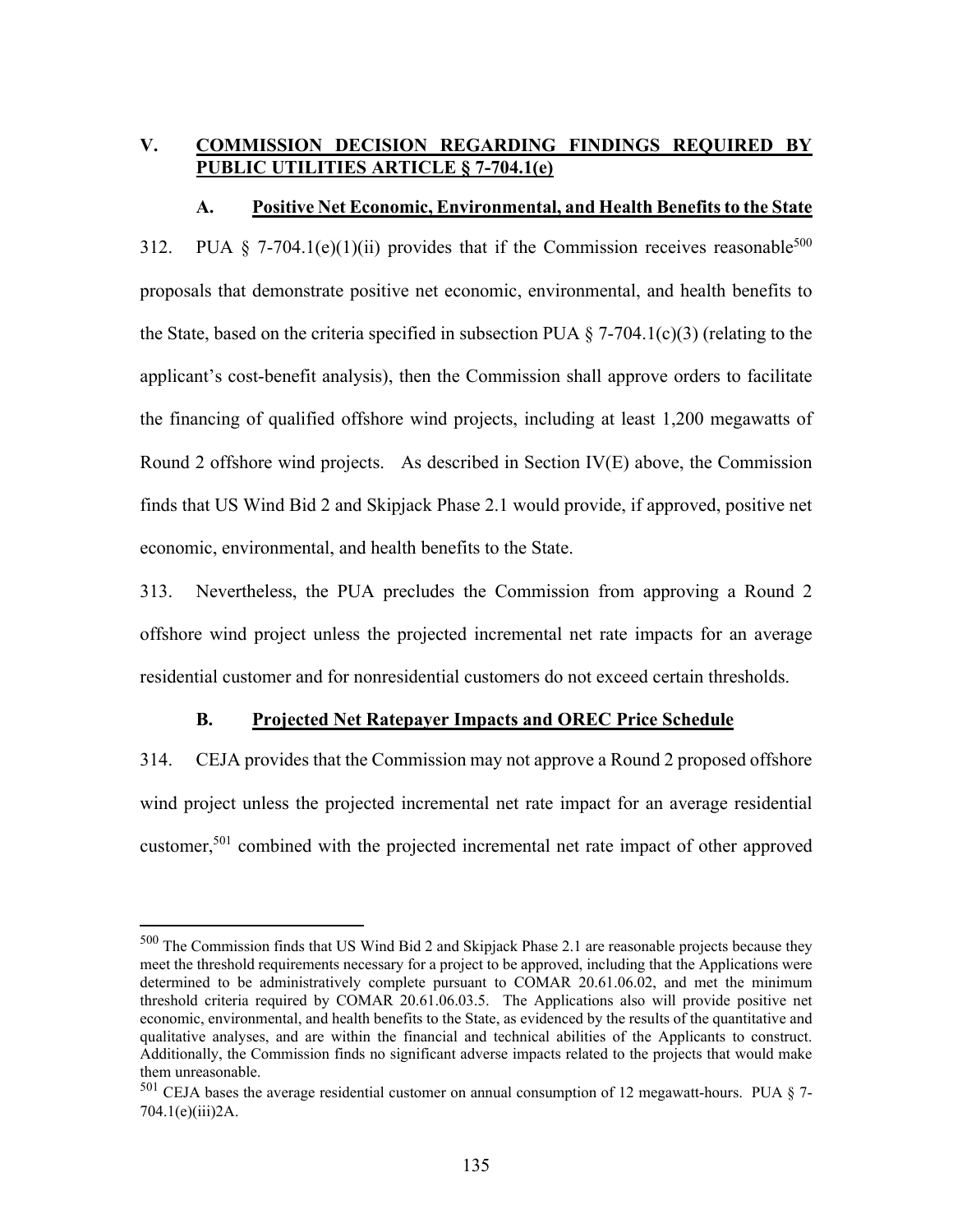Round 2 offshore wind projects,<sup>502</sup> does not exceed 88 cents per month in 2018 dollars, over the duration of the proposed OREC pricing schedule.<sup>503</sup> Additionally, the Commission may not approve a Round 2 proposed offshore wind project unless the projected incremental net rate impact for all nonresidential customers considered as a blended average, combined with the projected net rate impact of other approved Round 2 offshore wind projects, does not exceed 0.9% of nonresidential customers' total annual electric bills during any year of the proposed OREC pricing schedule.<sup>504</sup>

315. Pursuant to COMAR 20.61.06.03 B (1)(a)(xvi), ICF evaluated each Applicant's analysis of rate impacts, including consideration of whether the Applicant's analysis properly reflects proposed OREC pricing and the unique character of the Applicant's pricing proposal. ICF observed that US Wind engaged PA Consulting to provide a ratepayer impact analysis as well as a power market impact analysis, which were consistent with the methodology utilized in Round 1.<sup>505</sup> ICF stated that PA Consulting developed a rate impact model utilizing a combination of its own forecasts for market impact, historical information on retail rates for Maryland as reported by the Energy Information Administration, and assumptions contained in the OREC pricing schedule spreadsheet. ICF indicated that under PA Consulting's analysis, each US Wind project passed the ratepayer impact tests. ICF found that the methodology applied was well explained and

<sup>502</sup> In the event that more than one offshore wind project is authorized, the ratepayer impacts of all Qualified Offshore Wind Projects may not collectively exceed the caps outlined in the first and second clauses.  $503$  PUA § 7-704.1(e)(iii)2A.

 $504$  PUA § 7-704.1(e)(iii)2B. An approved Round 2 project must also be subject to a community benefit agreement, pursuant to PUA  $\S$  7-704.1(e)(iii)2C.

<sup>&</sup>lt;sup>505</sup> ICF Report at 41.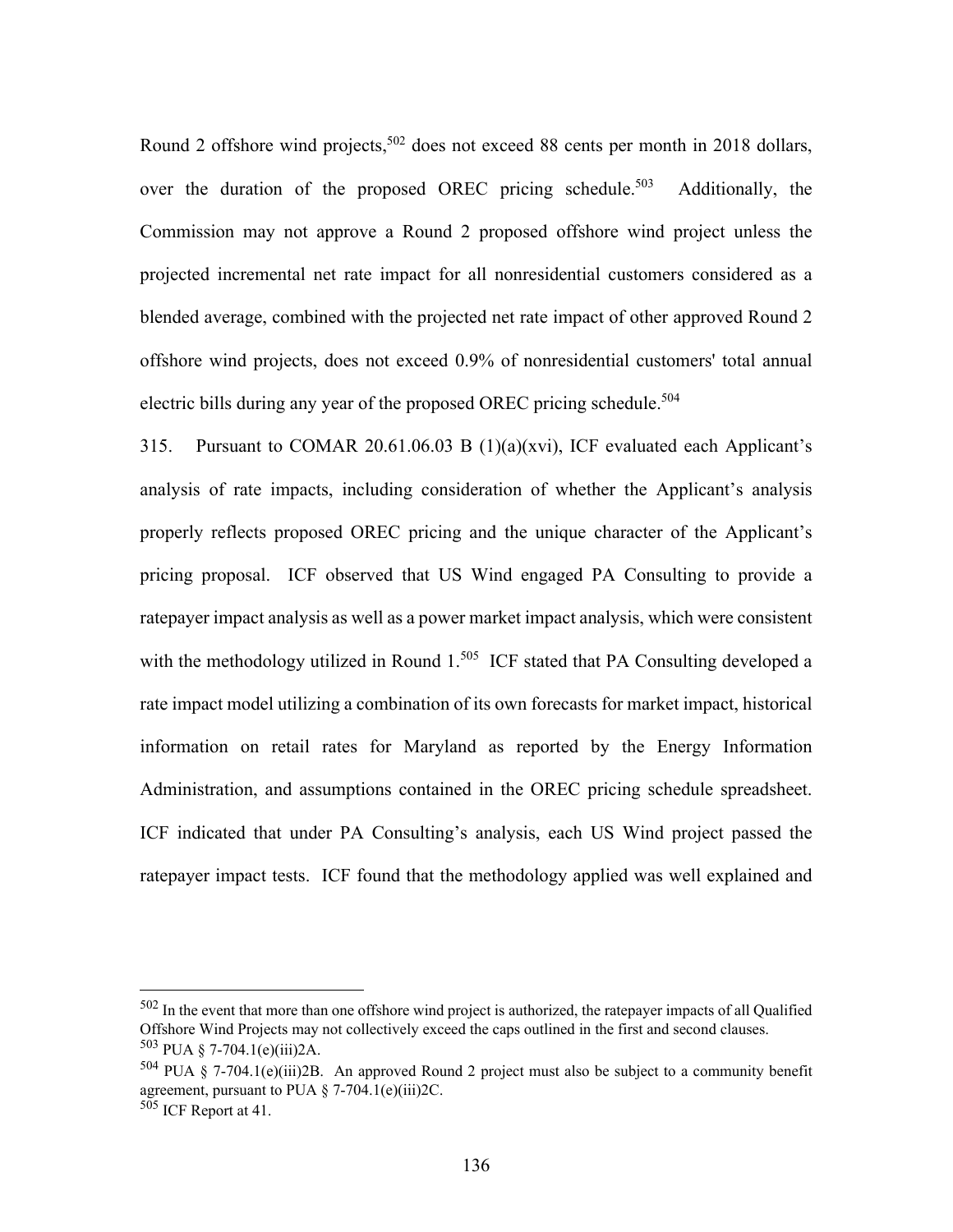the analytical approach taken was consistent with Maryland requirements. Accordingly, ICF awarded 3s for US Wind's analysis of its projects.<sup>506</sup>

316. Regarding Skipjack, ICF observed that the company engaged Bates White LLC to provide cost-benefit analysis for its Applications. ICF stated that the Bates White report included an analysis of impacts on residential, commercial, and industrial retail electric customers, as well as an analysis of the effects on wholesale energy, capacity, and ancillary services markets. ICF indicated that under the Bates White analysis, both Skipjack projects passed the residential and nonresidential rate impact tests. However, ICF awarded Skipjack's analysis 1s for each project, indicating a high-level discussion of methodology and results, and concerns with the approach.<sup>507</sup>

317. Pursuant to COMAR 20.61.06.03B(1)(a)(xvii), ICF conducted an electric market analysis, reviewing each Applicant's analysis of long-term changes to the wholesale electric market associated with the project. ICF awarded US Wind a score of "2" for this analysis and a score of "0" for Skipjack, finding that for Skipjack, the methodology presented to estimate energy prices is not comprehensively documented and is not typical of industry standard production cost modeling.<sup>508</sup>

318. Pursuant to COMAR 20.61.06.03B(2), ICF conducted quantitative analyses to independently assess net ratepayer impacts to compare the proposed offshore wind projects. ICF evaluated the projects' price impacts on residential, commercial, and industrial retail electric customers.<sup>509</sup> The analysis examined the direct ratepayer impact

<sup>506</sup> *Id*. at 40-41.

<sup>507</sup> *Id*. at 40.

<sup>508</sup> *Id*. at 41-43.

<sup>509</sup> *Id*. at 6-8, 40.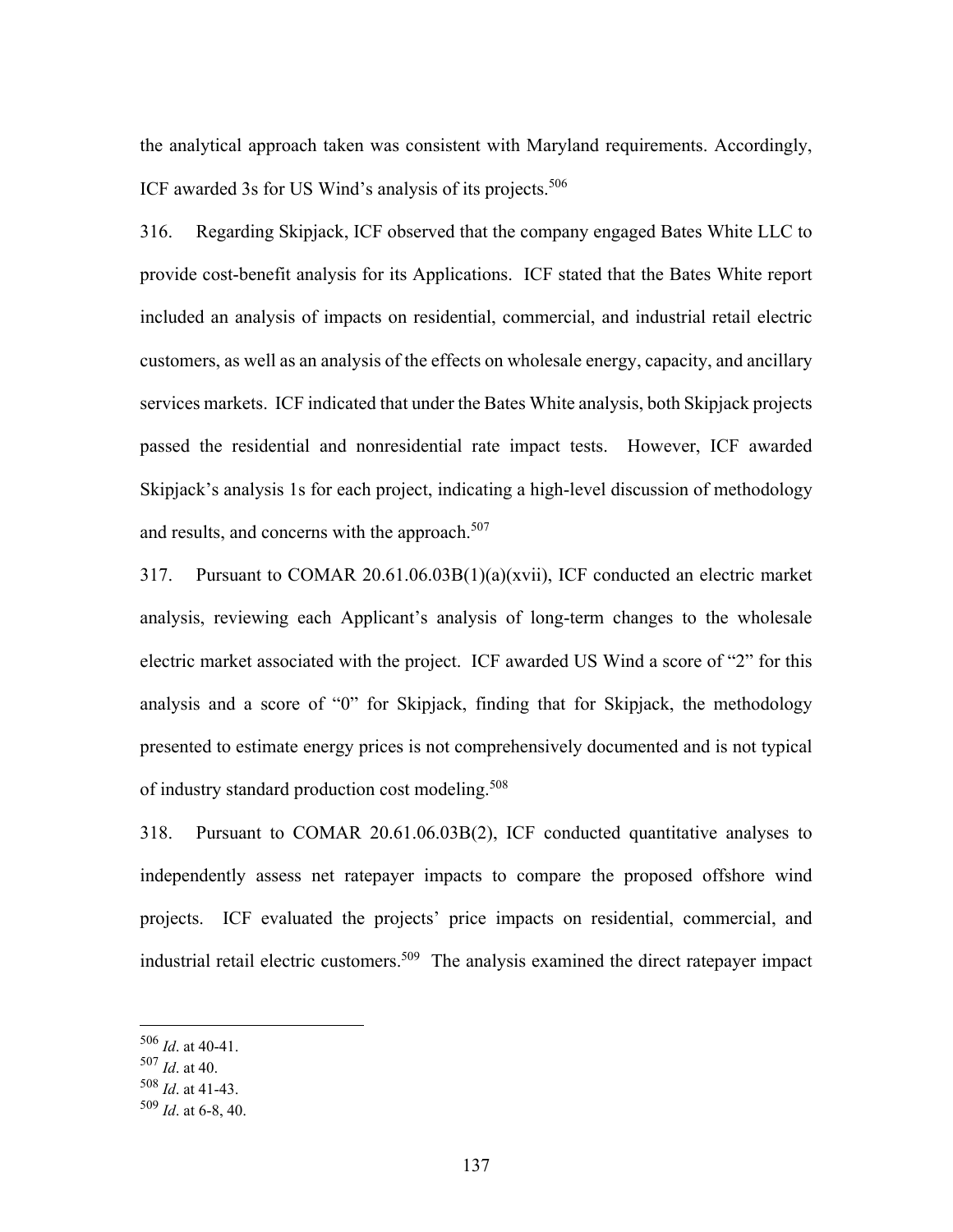due to change in wholesale market and REC prices; OREC payments based on the Applicants' proposed OREC schedules; and energy, capacity, and REC market offsets due to OREC purchase.<sup>510</sup>

319. Using its own methodology, ICF found that all three US Wind projects are within the threshold for residential customers, producing net impacts that are \$0.81/month or less. ICF found that only US Wind Bid 1 passed the non-residential rate impact test.<sup>511</sup> Nevertheless, after US Wind submitted its Best and Final Bid regarding Bid 2, ICF confirmed that the revised Bid 2 also passed both tests.<sup>512</sup>

320. ICF found, using its own methodology, that neither Skipjack bid passed either the residential or the nonresidential rate impact test.<sup>513</sup> ICF further found that the US Wind projects would have the lowest ratepayer impacts. Because of Skipjack's relatively higher proposed OREC prices, ICF found that Skipjack's proposed projects have the highest net ratepayer impacts, with costs that would be double or more of those of US Wind projects of comparable capacity.514

321. The Commission finds that ICF provided a thorough analysis of ratepayer impacts. However, the Commission also finds that ICF's analysis was highly conservative. That is, it made assumptions that were at times improbable to ensure that the ratepayer impact ceilings were not exceeded under almost any scenario. For example, ICF acknowledged that its model assumed no electrification, even though Maryland's renewable and carbon

<sup>510</sup> *Id*. at 7.

<sup>511</sup> *Id*. at 8, 59-60.

<sup>512</sup> Hr'g. Tr. at 469 (Grybowski), 631 (Prevas), and 633 (Prevas).

<sup>513</sup> ICF Report at 7-8, 59-60.

<sup>514</sup> *Id*. at 59.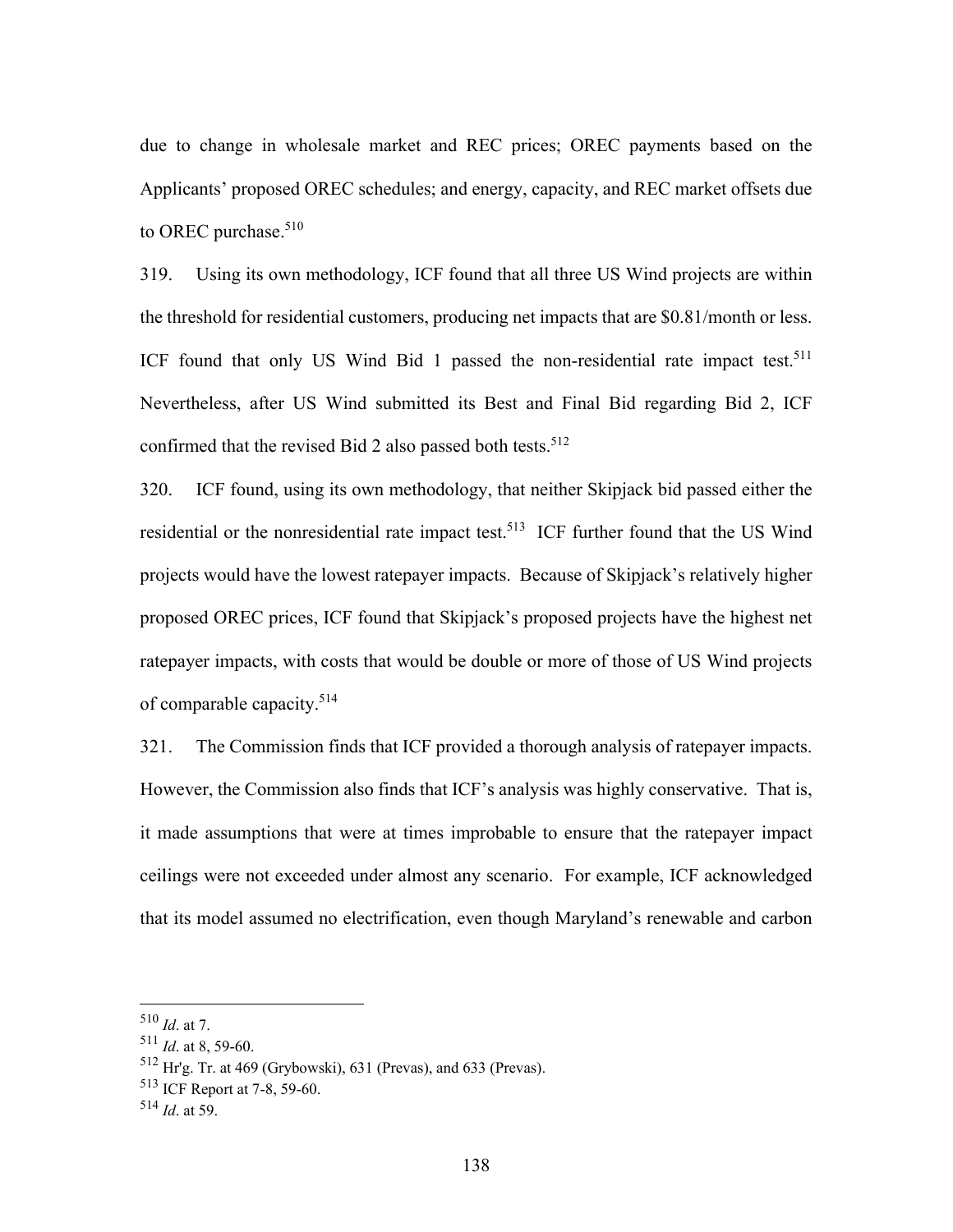reduction goals have continued to ramp up through statutes such as CEJA and the Greenhouse Gas Reduction Act ("GGRA"), and even in the face of vehicle electrification occurring in Maryland now. ICF characterized its own analysis as "conservative" and opined that the Commission should consider both views (its model and more aggressive ones). *See* Hr'g. Tr. at 879 (Scheller) ("I feel the Commission would benefit from having both those views in front of them … and I do very freely admit that we are not considering any heavy electrification in this forecast. I agree with your assessment, it is conservative in that viewpoint. But I do think having a range of opinions to view and consider that you find trustworthy does have value as well as making a determination more challenging." $5^{15}$ 322. The most difficult task the Commission is presented with in this proceeding is analyzing the net ratepayer impact tests. CEJA's language makes explicit that the test involves a forecast of prices at least 20 years into the future – the duration of the OREC price schedule. PUA  $\S$  7-704.1(e)(iii)2 provides that for a Round 2 application, "the *projected* incremental net rate impact" will not exceed the residential or nonresidential caps. (Emphasis added). The Commission, therefore, must consider a multi-decade forecast of energy prices and take into account plausible variables that will affect those prices, such as electrification and decarbonization. Accordingly, the Commission agrees with ICF that it must consider both conservative and more aggressive scenarios in arriving at that forecast. The Commission does not agree, however, with the scores ICF awarded

<sup>515</sup> *See also* Hr'g. Tr. at 878 (Scheller) ("I think it's very fair for the Commission to consider both the conservative and the more aggressive decarbonization scenario.")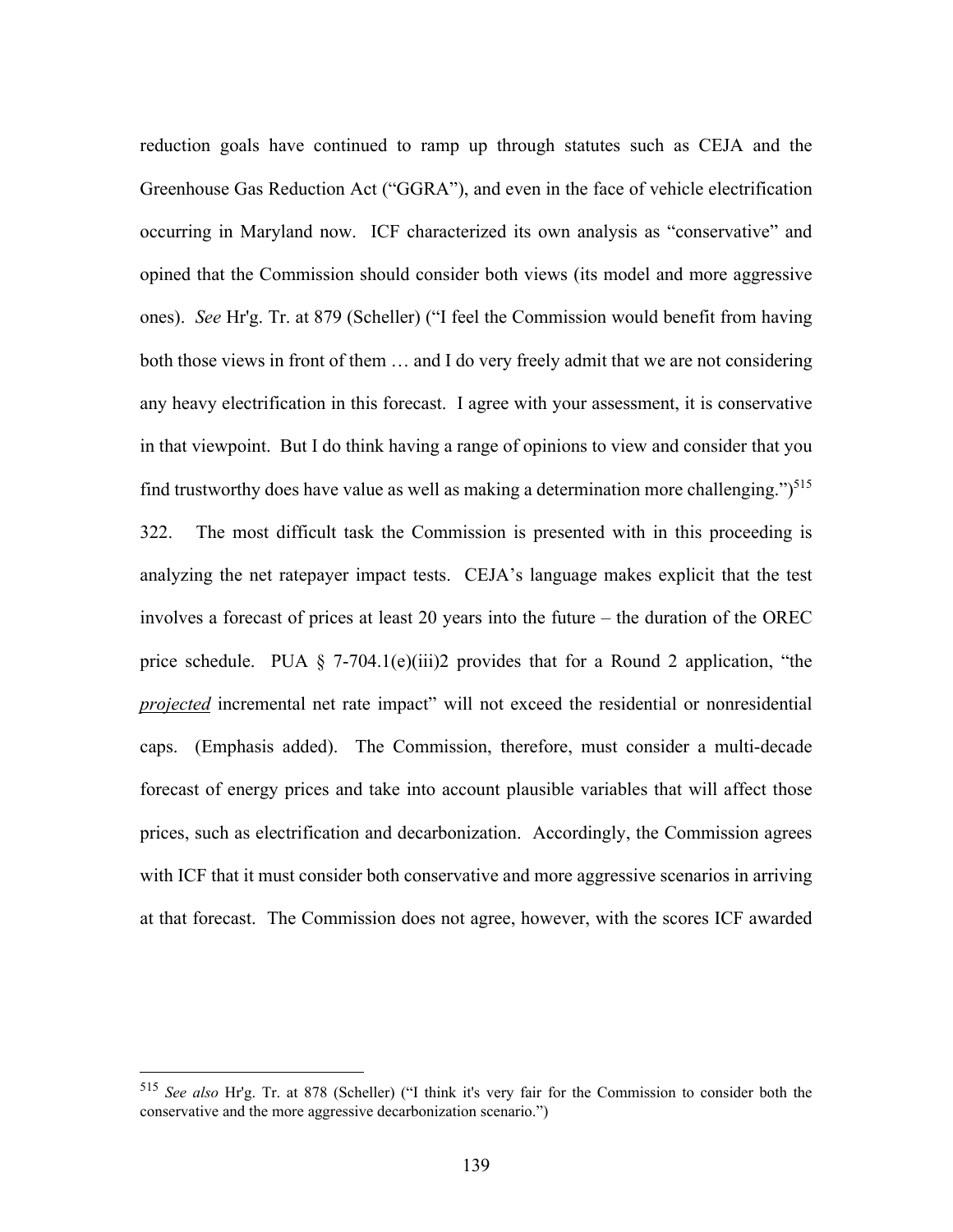to Skipjack regarding its analysis.<sup>516</sup> To the contrary, the Commission finds Skipjack's Bates White analysis credible.

323. Skipjack's Bates White analysis is based on industry standard economic modeling techniques—production cost modeling and econometric regression.<sup>517</sup> The record supports the conclusion that use of these economic modeling techniques is common in the energy industry for evaluating energy markets, including for estimating effects on energy prices.<sup>518</sup> 324. Skipjack presented evidence that demonstrates that its Phase 2.1 project and US Wind's Bid 2 would both fit within the residential and nonresidential rate caps over the 20 year duration of the OREC price schedule.<sup>519</sup> The Bates White analysis which supported that conclusion used assumptions that were aggressive, but also credible and reasonable. For example, Skipjack witness Cain concluded that the capacity value benefit to ratepayers of the Phase 2.1 project would be approximately \$57.3 million; however, in making that calculation, he did not attempt to estimate the potential clearing price reduction effect of the project on capacity prices, because of the complexity of PJM's capacity market. He argued, and the Commission agrees, that this assumption was conservative, in that it would understate the offsetting benefits of the project.<sup>520</sup>

325. In evaluating and comparing the methodologies and assumptions used by ICF and Bates White, the Commission finds that several factors demonstrate that the assumptions used by Bates White were reasonable and will likely more accurately reflect energy prices,

<sup>516</sup> The Commission awards Skipjack a 2 for COMAR 20.61.06.03 B (1)(a)(xvi), involving each Applicant's analysis of rate impacts, and a 2 for COMAR 20.61.06.03 B  $(1)(a)(xvii)$ , involving the Applicant's electric market analysis.

<sup>517</sup> Skipjack Ex. 12, Cain Rebuttal at 6-8; Skipjack Ex. 9, Hibbard Rebuttal at 18-20.

<sup>518</sup> Skipjack Exhibit 12, Cain Rebuttal at 7, 12; Skipjack Exhibit 9, Hibbard Rebuttal at 18-20.

<sup>519</sup> Hr'g. Tr. at 349-50 (Cain); Bench Data Request 9 to Skipjack; Skipjack Exhibit 12, Cain Rebuttal at 25. <sup>520</sup> Skipjack Exhibit 10, Cain Direct at 14.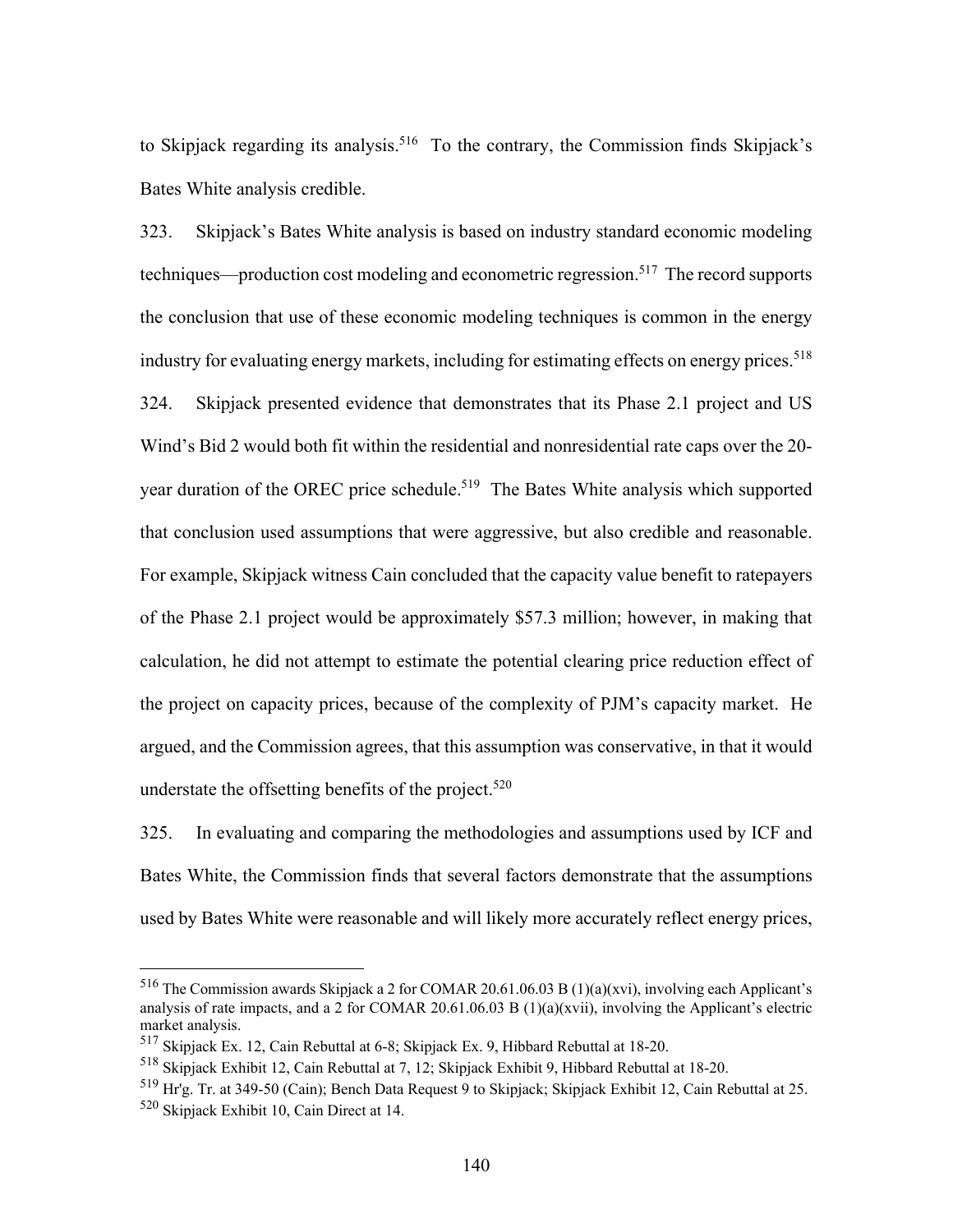and ratepayer impacts, over the decades that the OREC price schedules will endure. Those factors are enumerated below.

326. *First*, electrification will likely drive growth in electric retail sales, including through the ongoing transformation of the auto industry to electric vehicles. Indeed, the Commission recently approved a five-year electric vehicle charging infrastructure pilot program to deploy fast-charging stations throughout the State to achieve the goal of 300,000 zero-emission electric vehicles on Maryland roadways by the year  $2025$ <sup>521</sup> Additionally, multiple states have examined reducing reliance on fossil fuels for home heating, and replacing it with electric heating, which would lead to additional growth in electricity demand in the future. Finally, growing use of air conditioning in a warming climate will drive higher electricity consumption.<sup>522</sup> Bates White assumed that Maryland retail energy sales will grow by 1.5% on average from the present through the OREC delivery period, while ICF assumed no load growth over the same period.<sup>523</sup> The Commission finds that the growth in electric demand will not be as low as predicted by ICF, and that the Bates White analysis may provide a more likely scenario. A higher electric demand rate will reduce the rate impact of the Skipjack Phase 2.1 project.<sup>524</sup> 327. *Second*, the combined Skipjack Phase 2.1 and US Wind Bid 2 projects will have a

price suppressive effect greater than that assumed by ICF.<sup>525</sup> The approved offshore wind

<sup>521</sup> Case No. 9478, *In the Matter of the Petition of the Electric Vehicle Work Group for Implementation of a Statewide Electric Vehicle Portfolio,* Order No. 88997 at 36-37.

<sup>522</sup> Skipjack Exhibit 11, Cain Supplemental at 19.

<sup>523</sup> *Id*. at 8-10.

<sup>&</sup>lt;sup>524</sup> Skipjack witness Cain testified that the Skipjack Phase 2.1 project would still pass the ratepayer impact tests if the retail energy sales growth rate was set at zero rather than 1.5%. Commission Exhibit 8 (Skipjack Amended Response to Bench DR 8); Hr'g. Tr. at 337-38 (Cain).

<sup>525</sup> *See* MEA Brief at 22.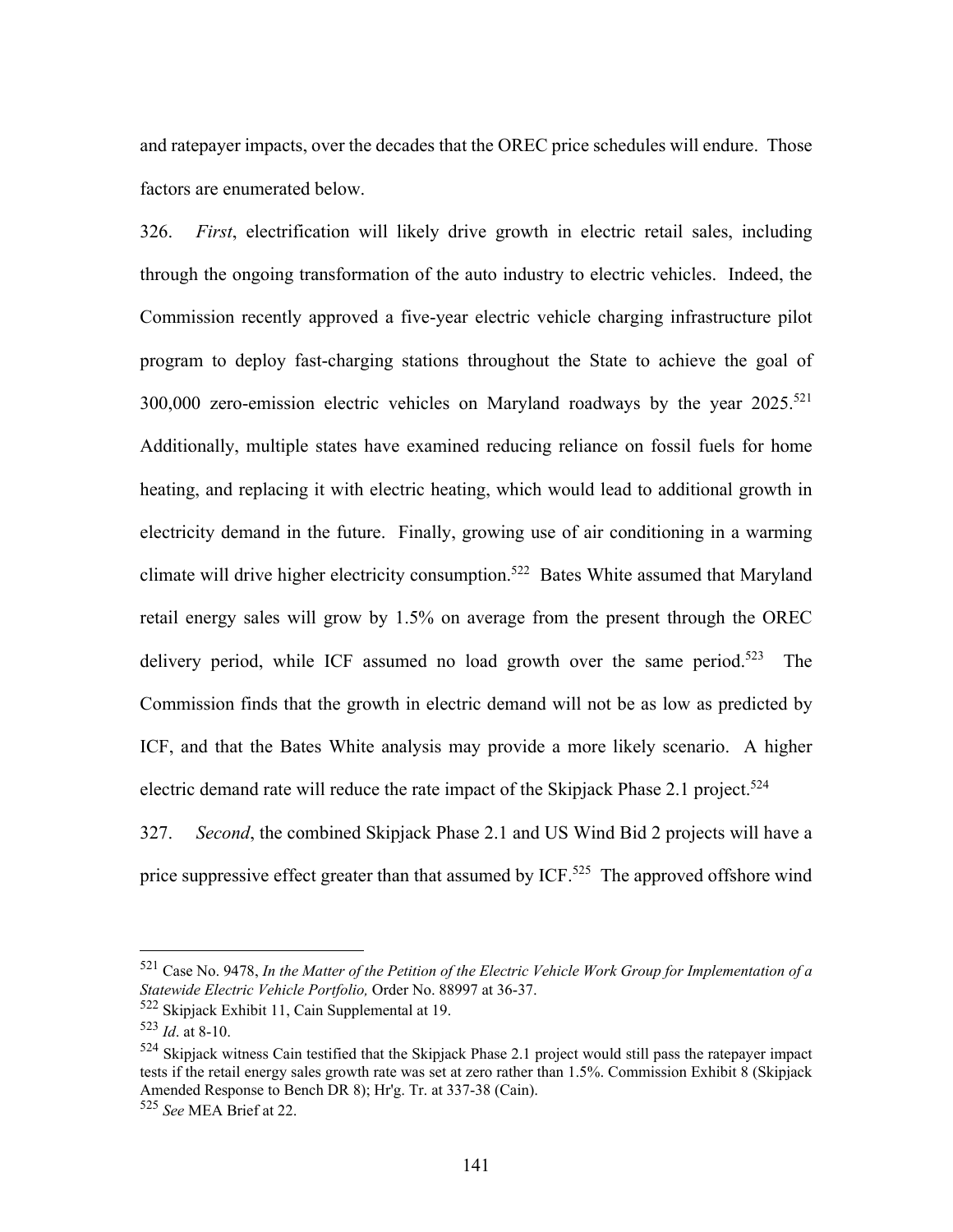projects will bid their energy into PJM's wholesale energy market at near zero prices, due to the near zero variable cost of wind, which will reduce clearing prices and lower the cost of all wholesale energy used to serve Maryland load.<sup>526</sup> Skipjack demonstrated that with a 2.6% price reduction rate, its project could pass the ratepayer tests using US Wind assumptions in ICF's economic models.<sup>527</sup> The combined US Wind and Skipjack projects, at double the capacity, would logically have a larger price-suppressive effect than Skipjack's project alone. ICF's analysis concludes that there would be virtually no downward price effect from these projects, assuming instead that the counterfactual to the construction of the offshore wind project would be a scenario where solar generators, who also bid at zero due to near-zero variable costs, would replace them.<sup>528</sup> The Commission does not find this ICF assumption reasonable. The Commission finds that the offshore wind projects would likely displace higher-cost fossil fuel generation that previously set the clearing price.<sup>529</sup> ICF's analysis also ignores that there is a statutory carve out for offshore wind, for which solar or any other generation type cannot serve as a substitute.<sup>530</sup> 328. *Third*, ICF's modeling undervalues the impact offshore wind will have on avoided Tier 1 REC payments. ICF's modeling assumes that if the offshore wind farms are not built, their capacity will be replaced with solar RECs or other renewable resources, and

 $526$  Skipjack Exhibit 11, Cain Supplemental at 24. The variable costs of fossil fuel generators such as gas and coal plants are much higher, due to the cost of purchasing the fuel and the cost of running the machinery to combust it.

<sup>&</sup>lt;sup>527</sup> Skipjack Exhibit 12, Cain Rebuttal at 3, 22-24; Skipjack Exhibit 10, Cain Direct at 11-12, and 23-24.

<sup>528</sup> Skipjack Exhibit 11, Cain Supplemental at 24. Under ICF's analysis, the price-suppressive effect of Skipjack's offshore wind project bidding at zero would be less than four hundredths of a percent.

<sup>&</sup>lt;sup>529</sup> ICF also argued that ICF's analysis assumed capacity prices well below the currently applicable net cost of new entry ("net CONE"), a level that is deemed necessary by PJM and the Federal Energy Regulatory Commission to support merchant investments in new generation capacity. The Commission agrees with Skipjack that the more likely scenario is that capacity prices will be higher than those assumed by ICF. *See* Skipjack Exhibit 11, Cain Supplemental at 10-11.

<sup>530</sup> Skipjack Exhibit 11, Cain Supplemental at 25-26.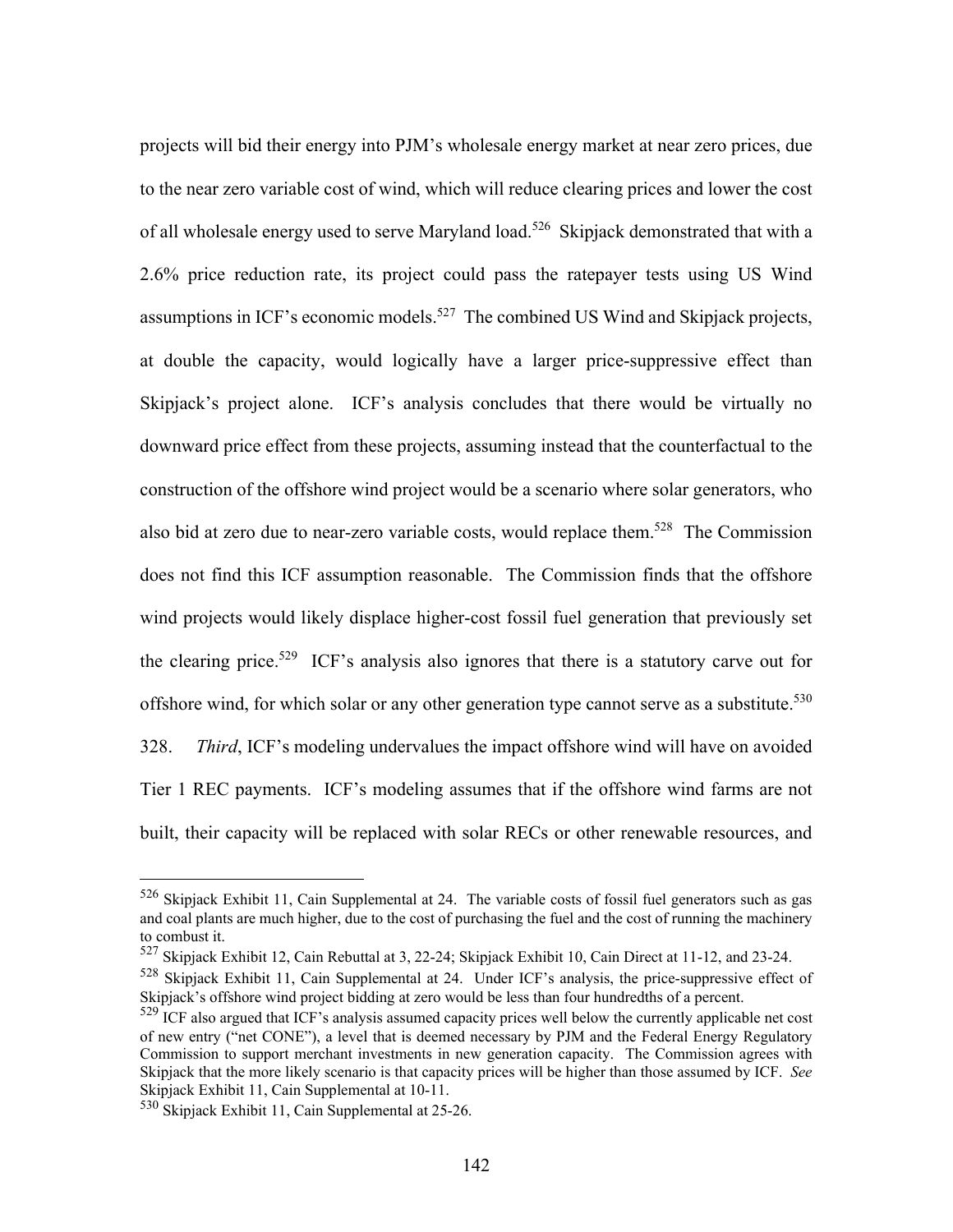that therefore the construction of the offshore wind projects would have a *de minimis* impact on avoided Tier 1 REC payments. Nevertheless, Maryland is a relatively small state geographically, with a significant population, which presents challenges for in-State utility scale solar generation to easily replace offshore wind power.<sup>531</sup> ICF's model also fails to account for the statutory carve-out for offshore wind.

329. *Fourth*, rising energy prices will make the offshore wind projects more valuable to ratepayers through their effect in moderating prices. However, ICF assumes relatively little energy price escalation, based in part on its view that natural gas prices will remain relatively stable and low.<sup>532</sup> ICF's assumptions regarding future energy and capacity prices within PJM are significantly more conservative than those used by either US Wind or Skipjack, which reduces the offsets of the near-zero variable cost offshore wind projects.<sup>533</sup> Nevertheless, the history of natural gas prices is one of considerable volatility. Even during the evidentiary hearing, the price of natural gas had spiked to a level that was "significantly higher" than that assumed by ICF or either Applicant.<sup>534</sup> Because natural gas prices affect electricity prices, ICF's assumption of low natural gas prices over the next 20 years may have significantly undervalued the offshore wind projects.<sup>535</sup>

<sup>531</sup> US Wind Exhibit 8, Repsher Supplemental Direct at 34.

<sup>532</sup> *See* ICF Report at 53: "Going forward, ICF projects that the market will rationalize over the next few years, [with] expectations of continued low gas prices, modest demand growth, and continued new entry of CCGTs and renewables…"

<sup>533</sup> Skipjack Exhibit 12, Cain Rebuttal at 22-23. *See also* Hr'g. Tr. at 336 (Cain) stating: "If you wanted to secure power now, go to the market and buy a forward for 2026, you would pay \$32 a megawatt hour. ICF is evaluating wind projects at \$24 a megawatt hour…. We have real world market actionable data which shows that their prices are too low now, and the risk of relying on a very conservative analysis of that type is that valuable projects don't get approved. They don't happen. They don't get built. You don't get benefits to ratepayers."

<sup>534</sup> Hr'g. Tr. at 796-97 (Chang).

<sup>535</sup> *Id*. at 798. *See also* Skipjack Exhibit 11, Cain Supplemental at 15: "Because wholesale energy prices are largely determined by natural gas prices, the low ICF assumptions for natural gas prices translate to low energy prices, and consequently a low valuation for offshore wind generation."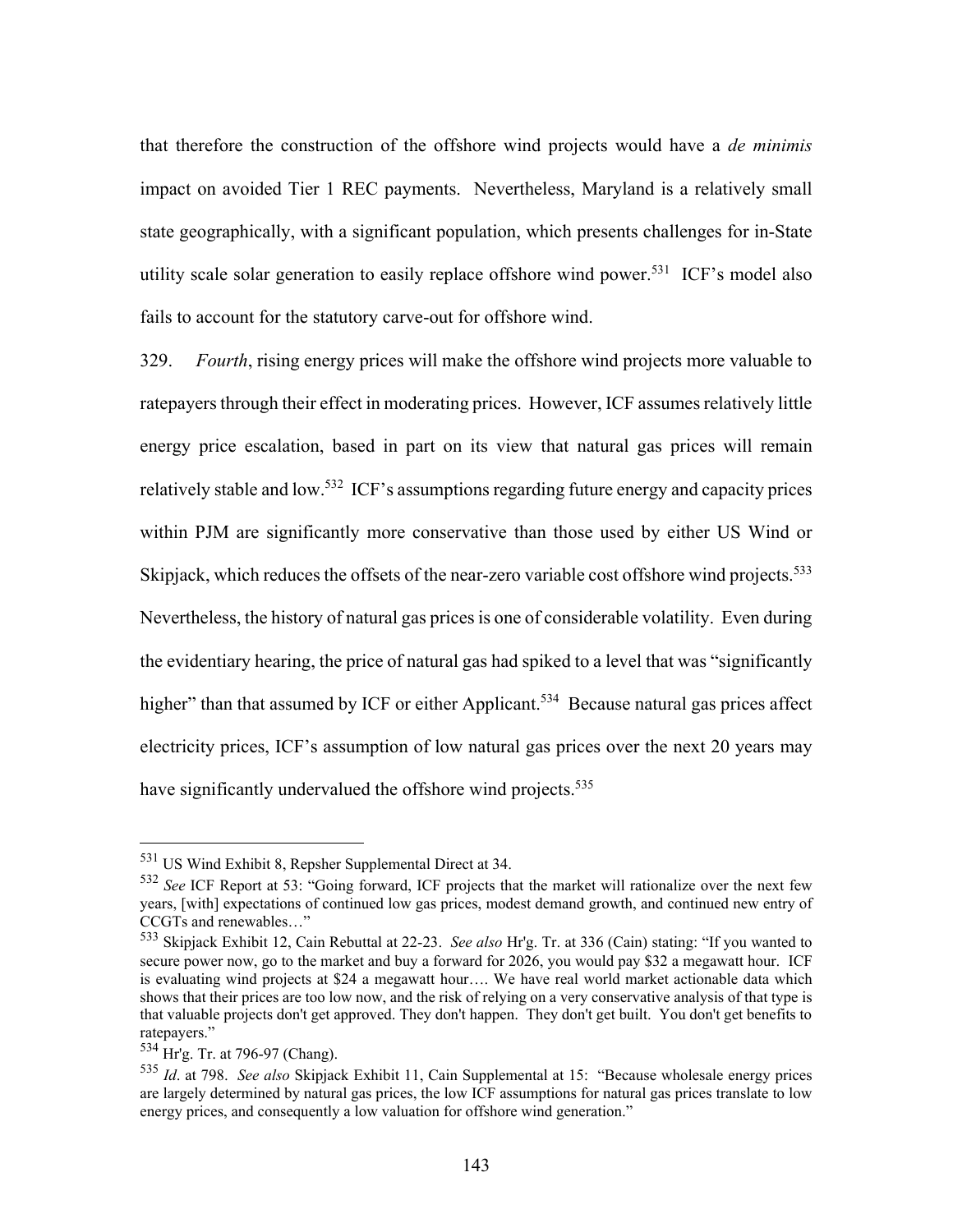330. *Fifth*, PJM revised its Effective Load Carrying Capacity ("ELCC") credit in a manner that will financially benefit the offshore wind projects and ratepayers. Specifically, PJM revised its ELCC projections for offshore wind from 27% through the year 2028 and 21% thereafter to 35% in 2026, falling to 30% in 2031.<sup>536</sup> In contrast, ICF used inputs based on older PJM projects that provided a lower ELCC for offshore wind projects. The use of PJM's revised ELCC will increase potential revenue offsets for the US Wind and Skipjack projects and reduce their rate impact on customers.<sup>537</sup>

331. Ultimately, neither the PUA nor Commission regulations prescribe a specific formula for calculating projected customer net rate impacts, or require that the Commission choose one economic model over another.<sup>538</sup> Instead, ICF's conservative analysis of the projected rate impacts of the offshore wind projects informs the Commission in conjunction with the more aggressive projections of US Wind and Skipjack. Overall, considering all of the testimony on this issue and the various competing assumptions of the parties and expert witnesses, the Commission finds that the US Wind Bid 2 and Skipjack Phase 2.1 projects can be built without exceeding the residential and nonresidential ratepayer impact caps imposed by the General Assembly. The approval of ORECs for these projects, however, will not leave any appreciable space for additional projects, and accordingly, the Commission closes the portal on its Round 2, Year 2, and Round 2, Year 3 applications.

<sup>536</sup> US Wind Exhibit 8, Repsher Supplemental at 19.

<sup>&</sup>lt;sup>537</sup> ICF witness Scheller stated that the revised ELCC "would bring down the ratepayer impact of the Skipjack bid," though she stated that change alone would not reduce it below the statutory cap. Hr'g. Tr. at 880 (Scheller).

<sup>538</sup> The Commission does not accept all of the assumptions and methodologies used by Bates White, and the Commission finds unreasonable the final Bates White calculation that the residential rate impact of the combined US Wind Bid 2 and Skipjack Phase 2.1 projects would be -\$0.47.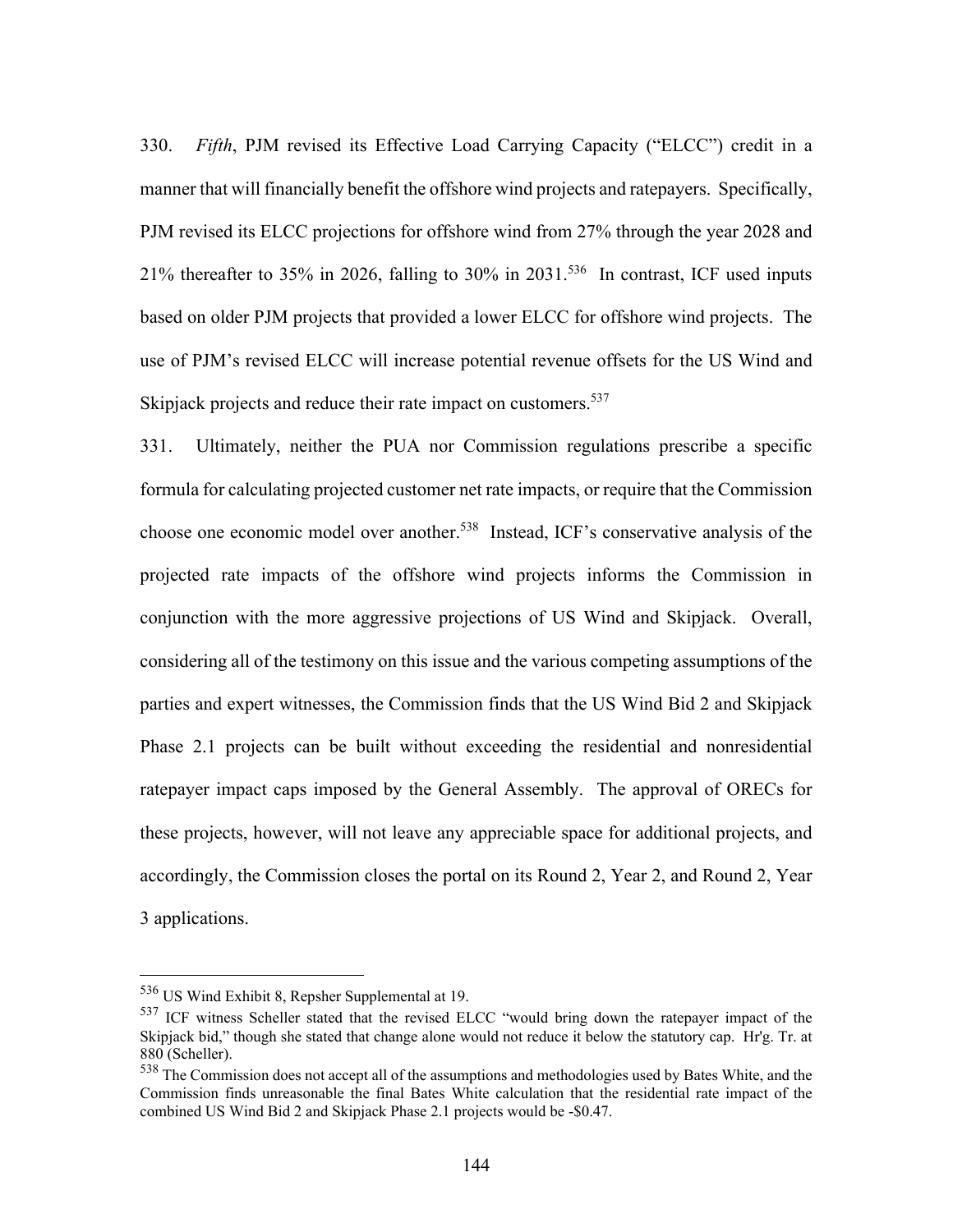#### **C. Approval of ORECs for Both Applications**

332. The Maryland General Assembly has enacted several laws that codify the State's commitment to transitioning to renewable energy, combating global warming, and positioning the State to take economic advantage of the nation's transition to renewable energy. The Offshore Wind Energy Act of 2013 initiated the State's foray into offshore wind farms and led ultimately to the Commission's issuance of Order No. 88192, which approved ORECs for Maryland's first offshore wind projects. On April 4, 2016, Governor Hogan signed into law with bipartisan support the reauthorization of the GGRA, targeted at reducing statewide greenhouse gas emissions 40% from 2006 levels by 2030.539 In 2019, the General Assembly passed CEJA, which significantly augmented the offshore wind energy goals previously set by the Offshore Wind Energy Act, requiring that at least 1,200 MW of offshore wind energy be constructed, operational, and generating ORECs by the year 2030. Finally, during last year's legislative session, the General Assembly passed SB 83/HB 298, which added new factors to PUA  $\S$  2–113 that the Commission must consider in supervising and regulating public service companies.<sup>540</sup> Those factors include the preservation of environmental quality, including protection of the global climate from continued short-term and long-term warming, and the achievement of the State's climate commitments for reducing statewide greenhouse gas emissions.<sup>541</sup>

<sup>539 2016</sup> Md. Laws, Ch. 11.

<sup>540 2021</sup> Md. Laws, Chs. 614 and 615. In a related bill passed in 2021—the Office of People's Counsel Environmental Reform Act—the General Assembly authorized OPC to consider the environmental interests of the State and its residents, including the State's progress toward meeting its greenhouse gas emissions reductions goals, in advocating for residential ratepayers. The Act also authorizes OPC to hire environmental and climate change experts. HB 30; PUA  $\S$  2-204(a)(1)(ii).

 $<sup>541</sup>$  A third factor articulated by the General Assembly for Commission consideration is the maintenance of</sup> fair and stable labor standards for affected workers. As with CEJA, a recurring theme in recent General Assembly laws is economic development in Maryland, which this Order authorizing ORECs for offshore wind projects will promote.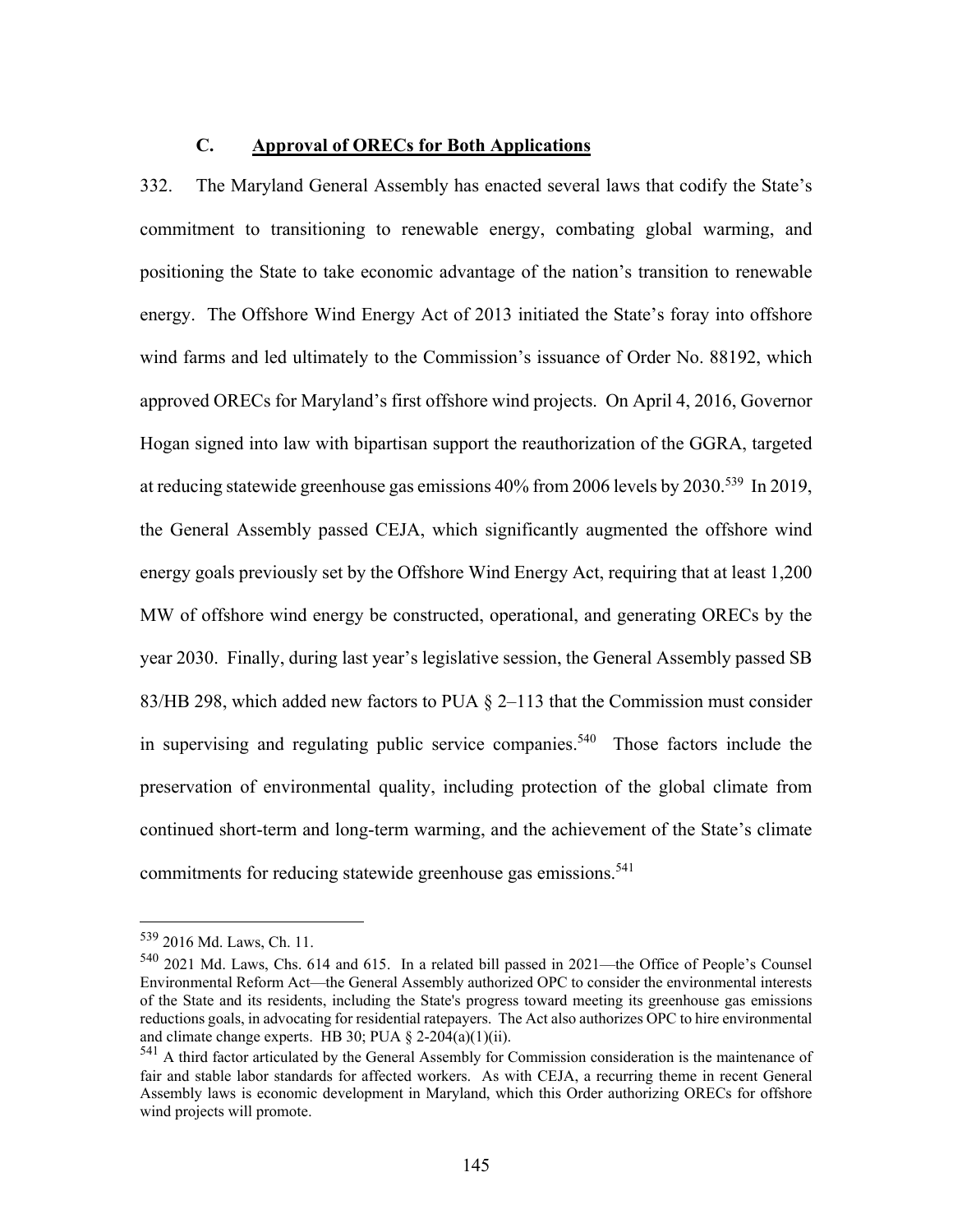333. The Commission has considered each of these statutes in evaluating the US Wind and Skipjack Applications. However, the requirements of CEJA have most informed the Commission's decision to move aggressively to approve both Applicants' offshore wind projects. In passing CEJA, the General Assembly codified its findings of benefits stemming from offshore wind, stating that the development of offshore wind energy is important to the economic well–being of the state and the nation.<sup>542</sup> The General Assembly also declared that the benefits of offshore wind include (i) positioning Maryland to take advantage of the economic development benefits of the emerging offshore wind industry, (ii) promoting the development of renewable energy sources that increase the nation's independence from foreign sources of fossil fuels, (iii) reducing the adverse environmental and health impacts of traditional fossil fuel energy sources, and (iv) providing a long–term hedge against volatile prices of fossil fuels.<sup>543</sup>

334. The General Assembly also made clear that time is of the essence, both to combat global warming, and to take advantage of the short window of opportunity to build an offshore wind supply infrastructure that is located in Maryland, rather than another state. The General Assembly provided a short timeline for Commission action to achieve the minimum 1,200 MW of offshore wind. Specifically, CEJA directed the Commission to provide Round 2 application periods beginning on January 1, 2020, for consideration of

<sup>&</sup>lt;sup>542</sup> PUA § 7-704.1(a)(1). Similarly, CEJA provides under PUA § 7-702(b)(3) that "the state needs to increase its reliance on renewable energy in order to (i) reduce greenhouse gas emissions and meet the state's greenhouse gas emissions reduction goals under  $\S$  2–1205 of the Environment Article; and (ii) provide opportunities for small, minority, women–owned, and veteran–owned businesses to participate in and develop a highly skilled workforce for clean energy industries in the state."  $543$  PUA § 7-704.1(a)(1).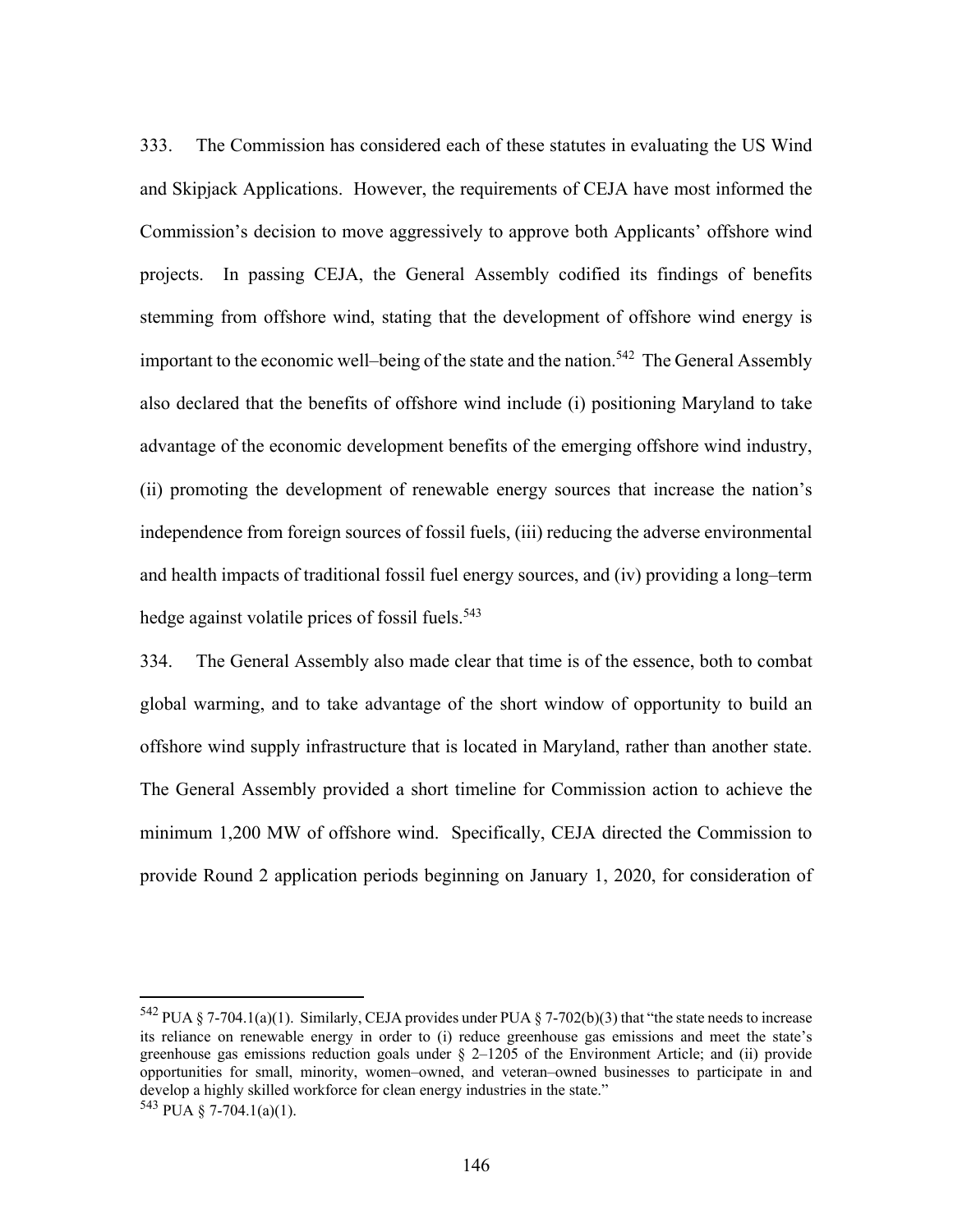Round 2 offshore wind projects to begin creating ORECs no later than 2026, with two additional rounds of application periods to begin January 1, 2021 and January 1, 2022.<sup>544</sup> 335. The time period to approve, construct, and make operational the offshore wind farms is short.<sup>545</sup> A minimum of 1,200 MW of operational, OREC-producing offshore wind is required by the year 2030. Additionally, CEJA requires that the Commission approve OREC orders for Round 2 offshore wind representing a minimum of 400 MW during each application period unless insufficient Round 2 applications are submitted or the net ratepayer impact caps are exceeded.<sup>546</sup> In unequivocal language, CEJA provides that if the Commission receives reasonable proposals that demonstrate positive net economic, environmental, and health benefits to the State, "the Commission *shall* approve orders to facilitate the financing of qualified offshore wind projects, including at least 1,200 megawatts of Round 2 offshore wind projects."547 (Emphasis added). The record evidence demonstrates that the US Wind Bid 2 Best and Final Offer and the Skipjack Phase 2.1 Best and Final Offer will provide net economic, environmental, and health benefits to the State, and that they pass the net ratepayer impact tests. The Commission therefore finds, consistent with the requirements and goals of CEJA and the Commission's own

 $544$  PUA § 7-704.1(a)(4).

<sup>545</sup> Although some testimony questioned whether a more competitive bid could emerge in a Round 2, Year 2 Application Period as the offshore wind industry matures, the Commission observes that no person has filed an administratively complete application in the Commission's Round 2, Year 2 portal, which opened for applications on January 1, 2021.

<sup>&</sup>lt;sup>546</sup> PUA § 7-704.1(g). Another factor complicating the timeline for achieving the Commission's goals is the status of the federal Investment Tax Credit ("ITC"), which the Applicants testified significantly reduced the OREC price they require to build a commercially-viable offshore wind project. Hr'g. Tr. at 509 (Grybowski). The ITC currently provides that construction must begin by the end of December 2025 to qualify for this federal tax incentive.

<sup>547</sup> PUA § 7-704.1(e)(1)(ii).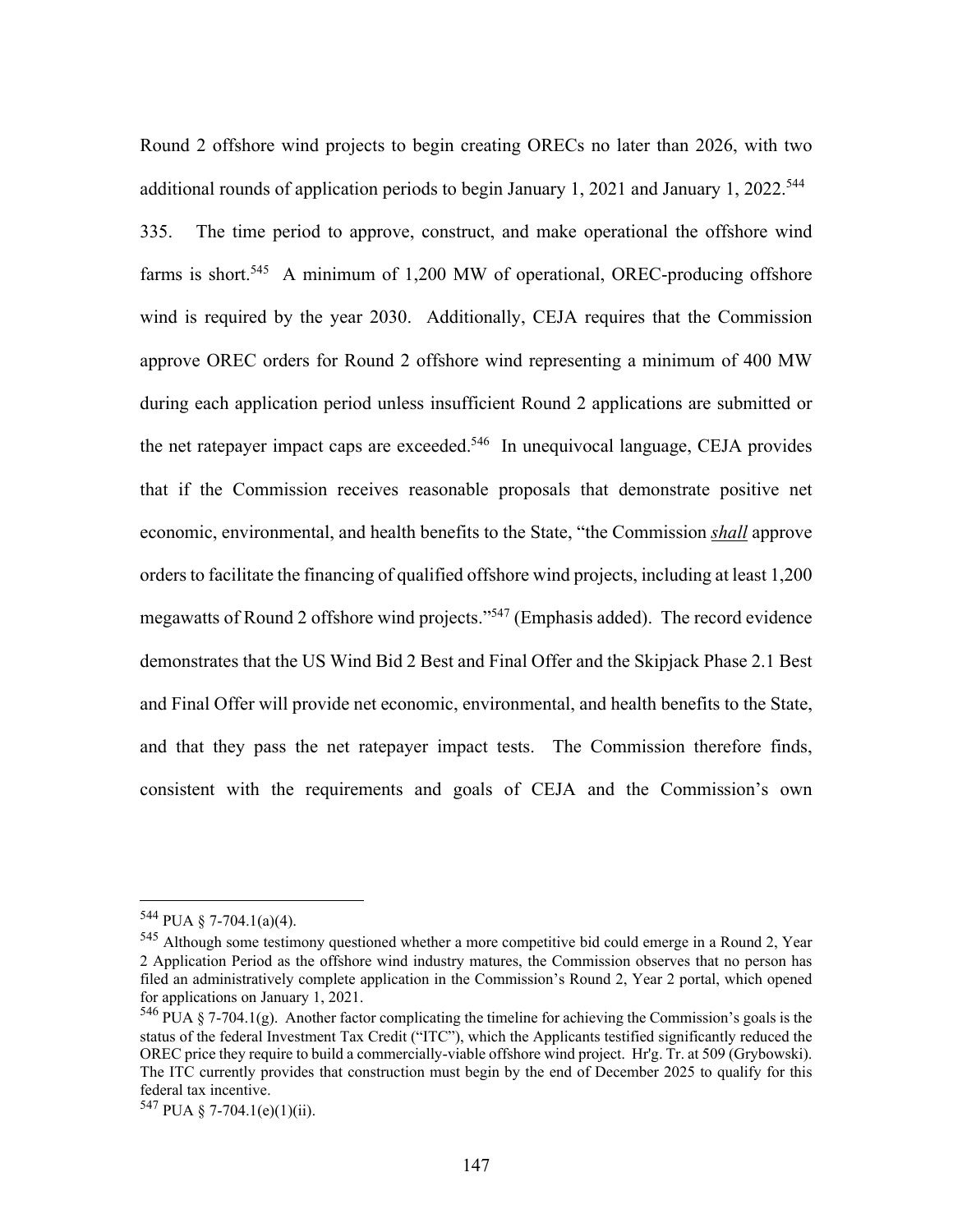regulations, that it is in the public interest to authorize ORECs for the construction of the US Wind Bid 2 and Skipjack Phase 2.1 projects.

#### **VI. COMMISSION DECISION REGARDING FINDINGS REQUIRED BY PUBLIC UTILITIES ARTICLE § 7-704.2(a)**

336. The PUA directs the Commission to establish the offshore wind energy component of the renewable portfolio standard based on the projected annual creation of ORECs by Qualified Offshore Wind Projects.<sup>548</sup> Although the Act requires a determination of the offshore wind component under PUA  $\S$  7-703(b)(21) through (25), which corresponds to calendar years 2026 through 2046 of the 20-year OREC price schedules,<sup>549</sup> the Commission is simultaneously governed by the statutory provision that states, "a payment may not be made for an OREC until electricity supply is generated by the offshore wind project."<sup>550</sup> Further, the RPS obligation for ORECs must be established on a forwardlooking basis at least three years in advance of the calendar year in which the OREC purchase obligation is to take effect.<sup>551</sup> Thus, collectively, the requirements imposed by the Act and by the regulations, and supported by the record evidence in this proceeding, dictate that the offshore wind component of the renewable portfolio standard may begin no sooner than January 1, 2026. Finally, the Commission's regulations require that an order approving ORECs include a surplus to accommodate reasonable forecasting error in estimating overall electricity sales in the State.<sup>552</sup>

<sup>548</sup> PUA § 7-704.2(a)(1); COMAR 20.61.06.07.

<sup>&</sup>lt;sup>549</sup> Note that for the years 2021 and beyond, CEJA removed the 2.5% cap on offshore wind energy. For 2021 and beyond, CEJA now requires "an amount set by the Commission under  $\S$  7–704.2(a) of this subtitle derived from offshore wind energy." PUA  $\S$  7-703(b)(16).

 $550$  PUA § 7-704.1(f)(1)(iv)(1).

<sup>551</sup> COMAR 20.61.06.08.A.

<sup>552</sup> COMAR 20.61.06.07.A(2).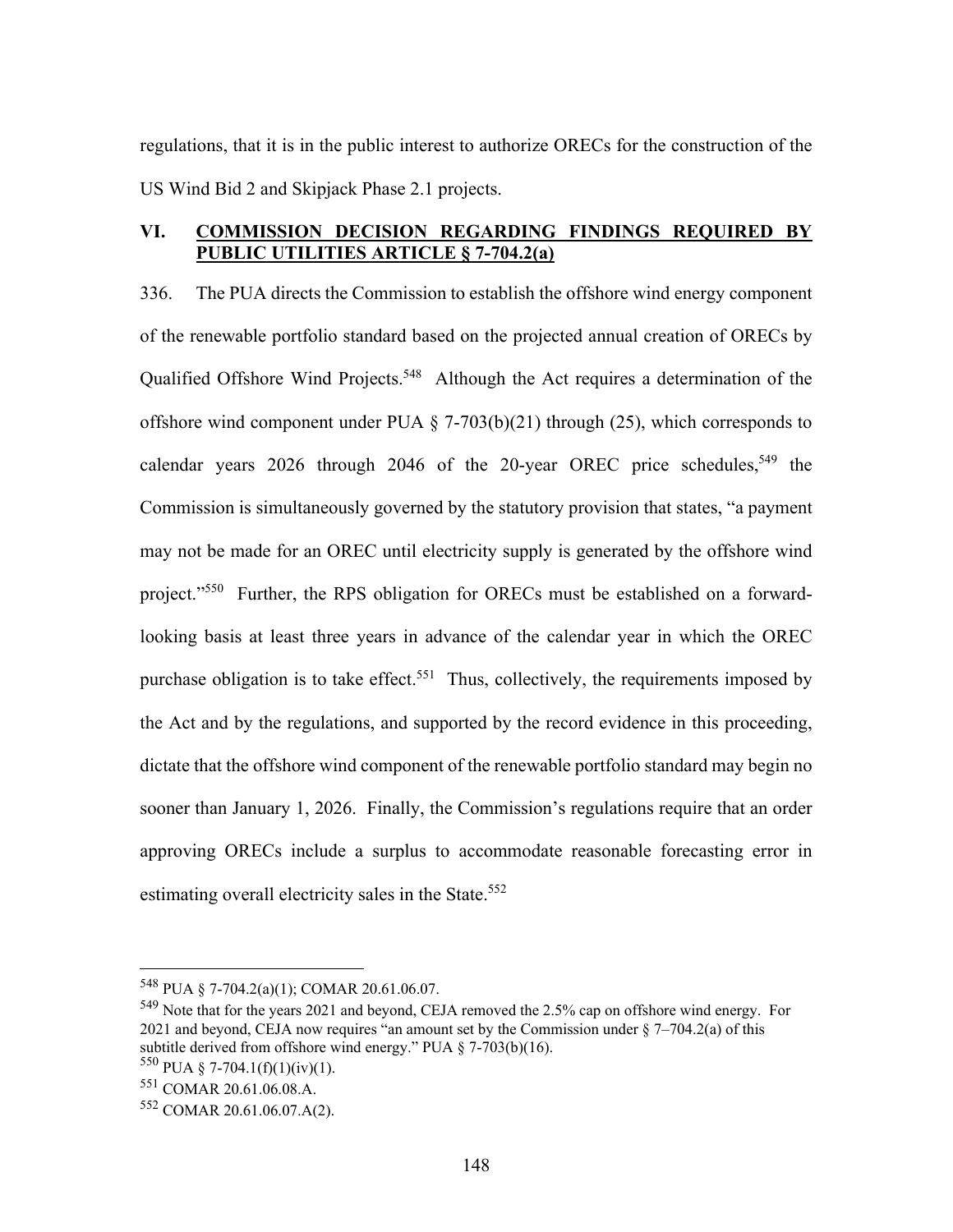337. Accordingly, the Commission includes the following table to reflect the renewable portfolio standard obligation for the purchase of ORECs over the twenty-year duration of each Qualified Offshore Wind Project approved through Round 1 and through this proceeding.

|      | <b>Skipjack</b><br>Round 1 | <b>US</b><br>Wind<br>Round 1 | <b>Skipjack</b><br>Round 2 | US<br>Wind<br>Round 2 | <b>Total</b> |
|------|----------------------------|------------------------------|----------------------------|-----------------------|--------------|
|      | <b>ORECs</b>               |                              |                            |                       |              |
| 2024 | 0                          | 76,154                       | 0                          | 0                     | 76,154       |
| 2025 | 0                          | 913,845                      | 0                          | 0                     | 913,845      |
| 2026 | 37,955                     | 913,845                      | 273,267                    | 209,479               | 1,434,546    |
| 2027 | 455,458                    | 913,845                      | 3,279,207                  | 2,513,752             | 7,162,262    |
| 2028 | 455,458                    | 913,845                      | 3,279,207                  | 2,513,752             | 7,162,262    |
| 2029 | 455,458                    | 913,845                      | 3,279,207                  | 2,513,752             | 7,162,262    |
| 2030 | 455,458                    | 913,845                      | 3,279,207                  | 2,513,752             | 7,162,262    |
| 2031 | 455,458                    | 913,845                      | 3,279,207                  | 2,513,752             | 7,162,262    |
| 2032 | 455,458                    | 913,845                      | 3,279,207                  | 2,513,752             | 7,162,262    |
| 2033 | 455,458                    | 913,845                      | 3,279,207                  | 2,513,752             | 7,162,262    |
| 2034 | 455,458                    | 913,845                      | 3,279,207                  | 2,513,752             | 7,162,262    |
| 2035 | 455,458                    | 913,845                      | 3,279,207                  | 2,513,752             | 7,162,262    |
| 2036 | 455,458                    | 913,845                      | 3,279,207                  | 2,513,752             | 7,162,262    |
| 2037 | 455,458                    | 913,845                      | 3,279,207                  | 2,513,752             | 7,162,262    |
| 2038 | 455,458                    | 913,845                      | 3,279,207                  | 2,513,752             | 7,162,262    |
| 2039 | 455,458                    | 913,845                      | 3,279,207                  | 2,513,752             | 7,162,262    |
| 2040 | 455,458                    | 913,845                      | 3,279,207                  | 2,513,752             | 7,162,262    |
| 2041 | 455,458                    | 913,845                      | 3,279,207                  | 2,513,752             | 7,162,262    |
| 2042 | 455,458                    | 913,845                      | 3,279,207                  | 2,513,752             | 7,162,262    |
| 2043 | 455,458                    | 913,845                      | 3,279,207                  | 2,513,752             | 7,162,262    |
| 2044 | 455,458                    | 837,691                      | 3,279,207                  | 2,513,752             | 7,086,108    |
| 2045 | 455,458                    | 0                            | 3,279,207                  | 2,513,752             | 6,248,417    |
| 2046 | 417,503                    | 0                            | 3,005,940                  | 2,304,273             | 5,727,716    |

*Table 1: Offshore Wind Component of the RPS Obligation for Purchasers of ORECs*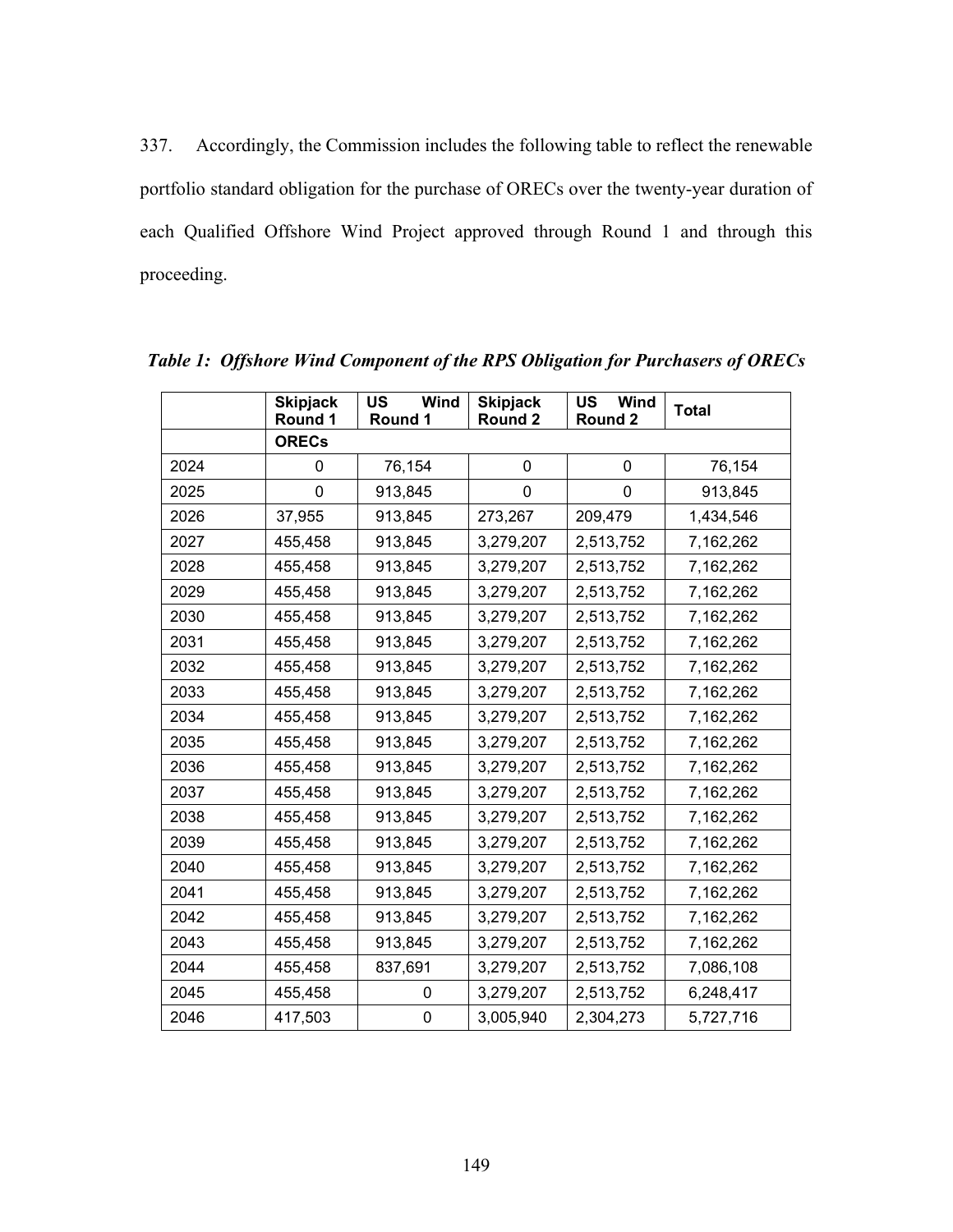338. Pursuant to the PUA and Commission regulations, electricity suppliers (*i.e.* the OREC purchasers) must purchase the necessary number of ORECs from the appropriate escrow account(s) to satisfy the renewable portfolio standard obligation determined in the above table, subject to the limitations prescribed in PUA  $\S$ 7-703(a)(3).<sup>553</sup> This Order vests US Wind and Skipjack with the right to receive payments for ORECs according to the terms outlined herein. Nonetheless, such payments shall not be made for ORECs until and unless electricity is generated by the Qualified Offshore Wind Project.<sup>554</sup> Further, ratepayers, purchasers of ORECs, and the State shall be held harmless for any cost overruns associated with a Qualified Offshore Wind Project; as such, any cost overruns – to the extent that they occur – cannot be collected via an adjustment to the renewable portfolio standard OREC obligation determined through this Order.<sup>555</sup> Similarly, any debt instrument issued in connection with a Qualified Offshore Wind Project approved through this Order must include language specifying that the debt instrument does not establish a debt, obligation, or liability of the State.<sup>556</sup>

<sup>553</sup> *See* PUA § 7-704.2(c). The limitations outlined in PUA § 7-703(a)(3) state that the portion of the renewable portfolio standard that represents offshore wind energy may not apply to electricity sales at retail by any electricity supplier in excess of: (i) 75,000,000 kWh of industrial process load to a single customer in a year; and (ii) 3,000 kWh of electricity in a month to a customer who is an owner of agricultural land and files an Internal Revenue Service Form 1040, Schedule F.

 $554$  PUA § 7-704.2(f)(1)(iv)(1).

<sup>&</sup>lt;sup>555</sup> PUA § 7-704.2(f)(1)(iv)(2). The State and its citizens shall be held harmless in the event that a change in federal law results in a lower investment tax credit incentive than assumed in the Applicants' respective Applications.

 $556$  PUA § 7-704.2(f)(1)(v).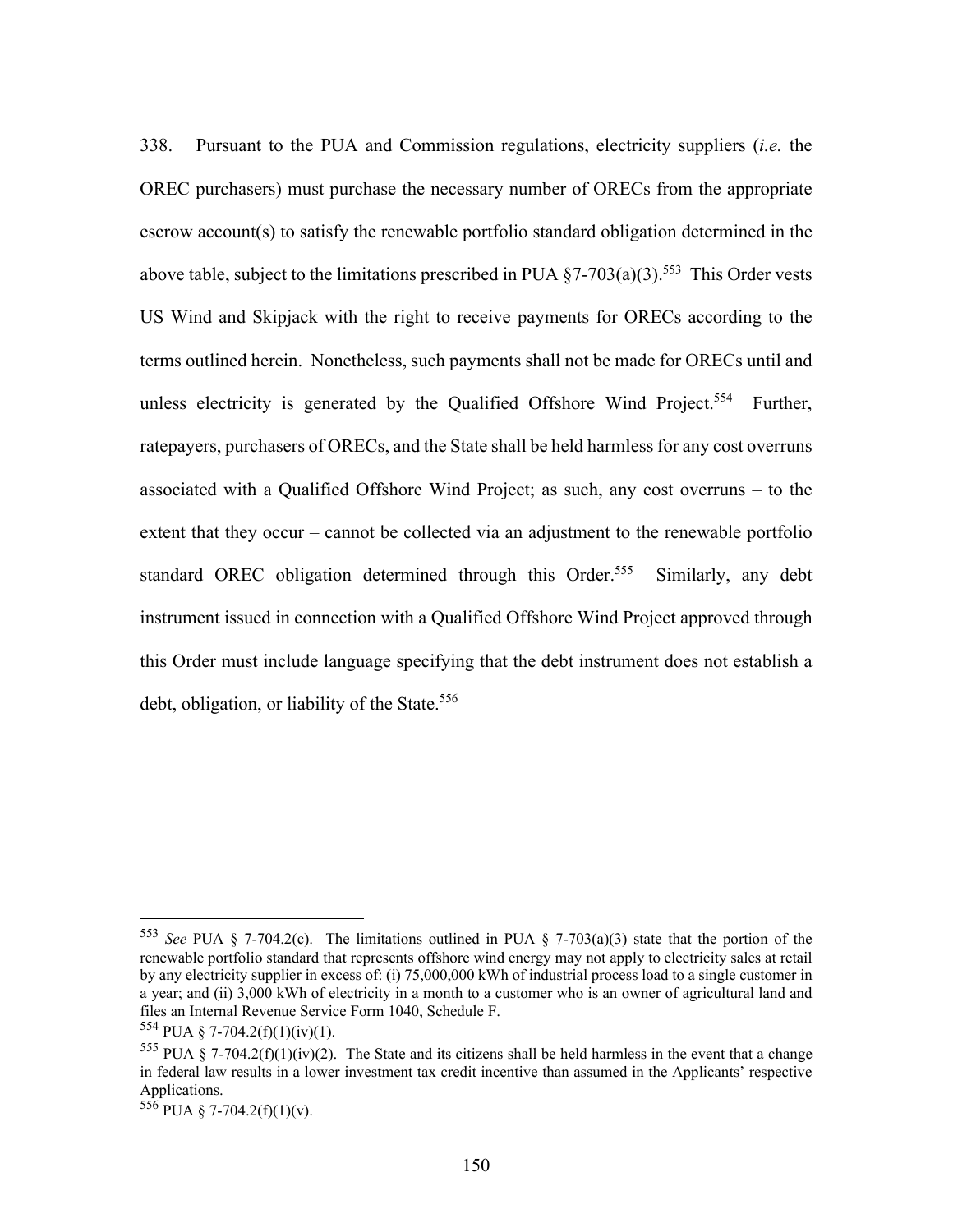#### **VII. CONCLUSION**

339. For the reasons set forth above, after conducting an evaluation and comparison of the Applications in accordance with PUA  $\S$  7-704.1(d), the Commission finds that the Applications filed by US Wind and by Skipjack satisfy the requirements enumerated in PUA § 7-704.1(f) and thus constitute Qualified Offshore Wind Projects pursuant to PUA § 7-701(k). Finding both Applications to also be in the public interest, the Commission approves US Wind's Bid 2 and Skipjack's 2.1 proposal, both as modified by their Best and Final Offers, and subject to the conditions set forth in the Appendices to this Order, which the Commission considers to be conditions of approval as contemplated by PUA  $\S$  7- $704.1(b)$ ,<sup>557</sup> and therefore not subject to modification without prior Commission approval. 340. As required by PUA § 7-704.1(f), the Commission also specifies in this Order the OREC price schedule and its duration for each approved Application, as well as the number of ORECs that the Qualified Offshore Wind Projects may sell each year, as follows: (1) US Wind: 2,513,752 ORECs per year at a price schedule equivalent to a levelized price of \$54.17 per OREC (2012\$) using a 2.0% price escalator, beginning on December 1, 2026 for a duration of 20 years; and (2) Skipjack: 3,279,207 ORECs per year at a price schedule equivalent to a levelized price of \$71.61 per OREC (2012\$) using a 3.0% price escalator, beginning on December 1, 2026 for a duration of 20 years.

**IT IS THEREFORE,** this 17<sup>th</sup> day of December, in the year Two Thousand Twenty-One, by the Public Service Commission of Maryland,

<sup>557</sup> *See also* COMAR 20.61.06.03.E(1)-(3).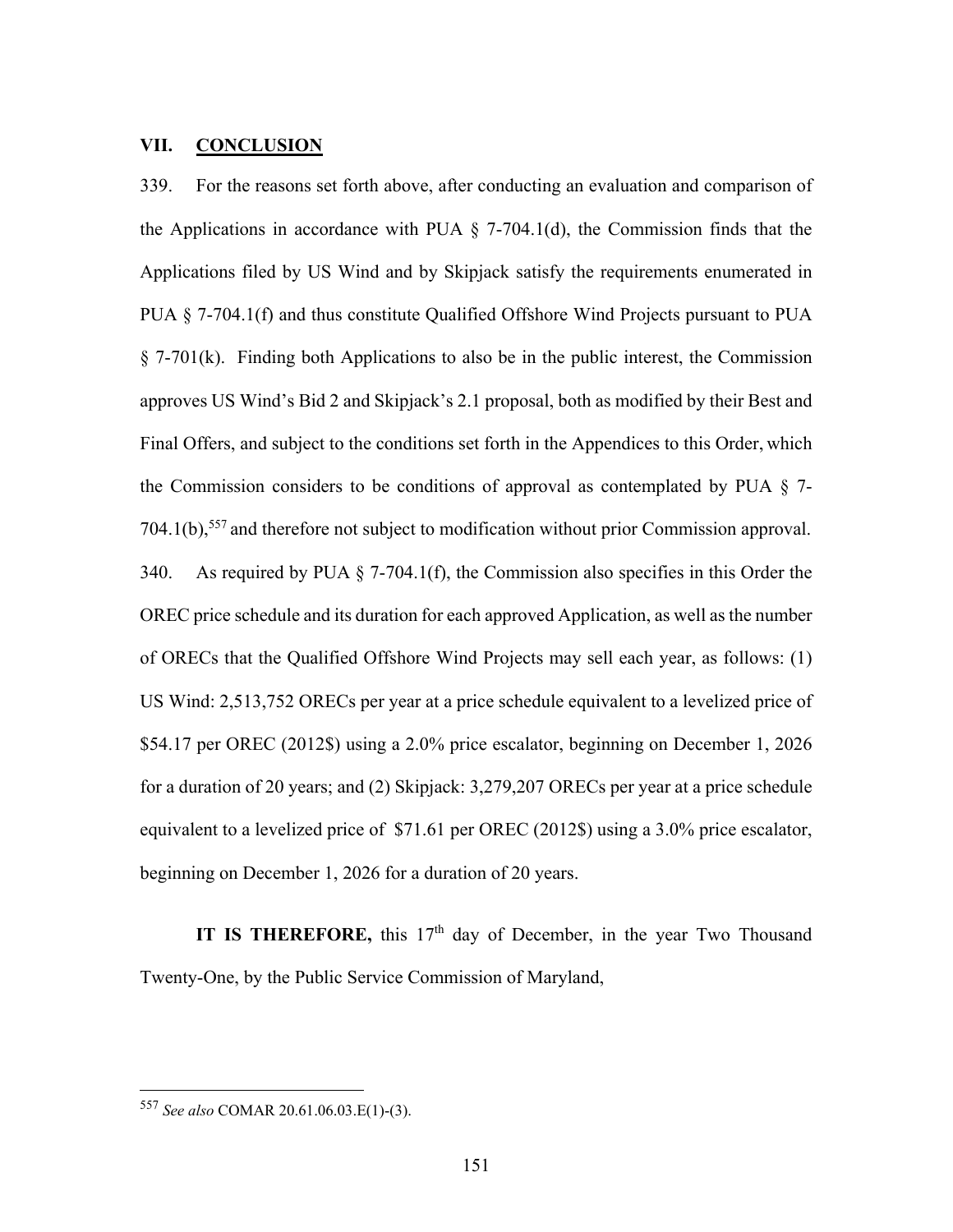**ORDERED:** (1) That the Application for Approval of a Qualified Offshore Wind Project submitted by U.S. Wind, Inc. is hereby granted, subject to the conditions and requirements contained in this Order and in Appendix A;

(2) That the approval of the Application filed by U.S. Wind, Inc. as a Qualified Offshore Wind Project pursuant to PUA  $\S$  7-701(k) vests U.S. Wind, Inc. with the right to receive payments for offshore wind renewable energy credits in accordance with the terms in this Order and in Appendix A;

(3) That U.S. Wind, Inc. shall notify the Commission in writing by December 31, 2021 whether it accepts the conditions of approval attached to this Order as Appendix A;

(4) That the Application for Approval of a Qualified Offshore Wind Project submitted by Skipjack Offshore Energy, LLC is hereby granted, subject to the conditions and requirements contained in this Order and in Appendix B;

(5) That the approval of the Application filed by Skipjack Offshore Energy, LLC as a Qualified Offshore Wind Project pursuant to PUA § 7-701(k) vests Skipjack Offshore Energy, LLC with the right to receive payments for offshore wind renewable energy credits in accordance with the terms in this Order and in Appendix B;

(6) That Skipjack Offshore Energy, LLC. shall notify the Commission in writing by December 31, 2021 whether it accepts the conditions of approval attached to this Order as Appendix B;

(7) That U.S. Wind, Inc. and Skipjack Offshore Energy, LLC remain subject to the jurisdiction of the Public Service Commission of Maryland for enforcement of the provisions in this Order and in the Appendices;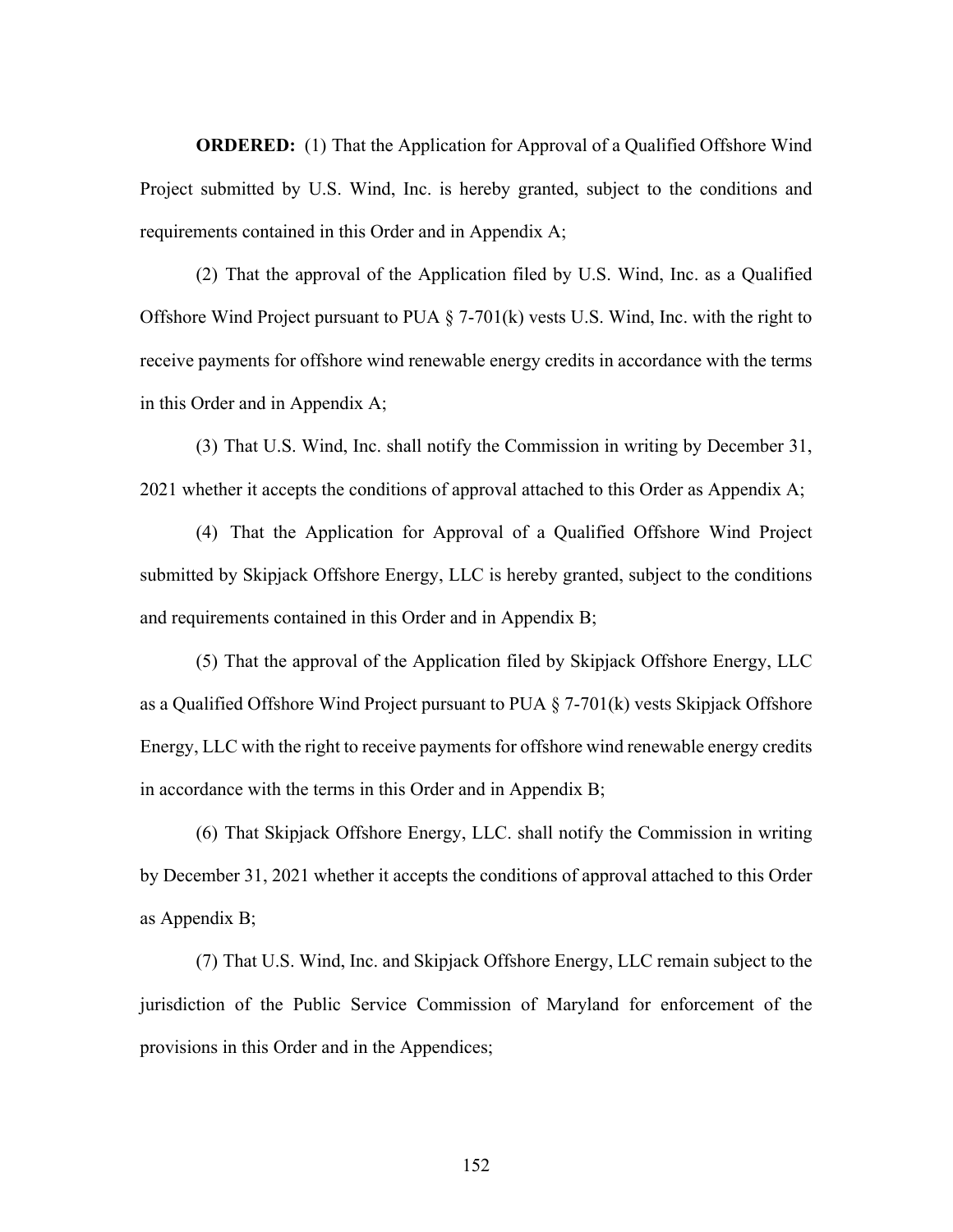(8) That OREC purchasers are directed to purchase the necessary number of ORECs from the appropriate escrow account(s) to satisfy the RPS obligation determined in Table 1 of this Order, subject to the limitations prescribed in PUA §7-703(a)(3) and the conditions described herein; and

(9) That all other motions not granted herein are denied.

| /s/ Jason M. Stanek                |
|------------------------------------|
| /s/ Michael T. Richard             |
| $\sqrt{s}/\pi$ hthony J. O'Donnell |
| /s/ Odogwu Obi Linton              |
| <u>/s/ Mindy L. Herman</u>         |
| 'ommissioners                      |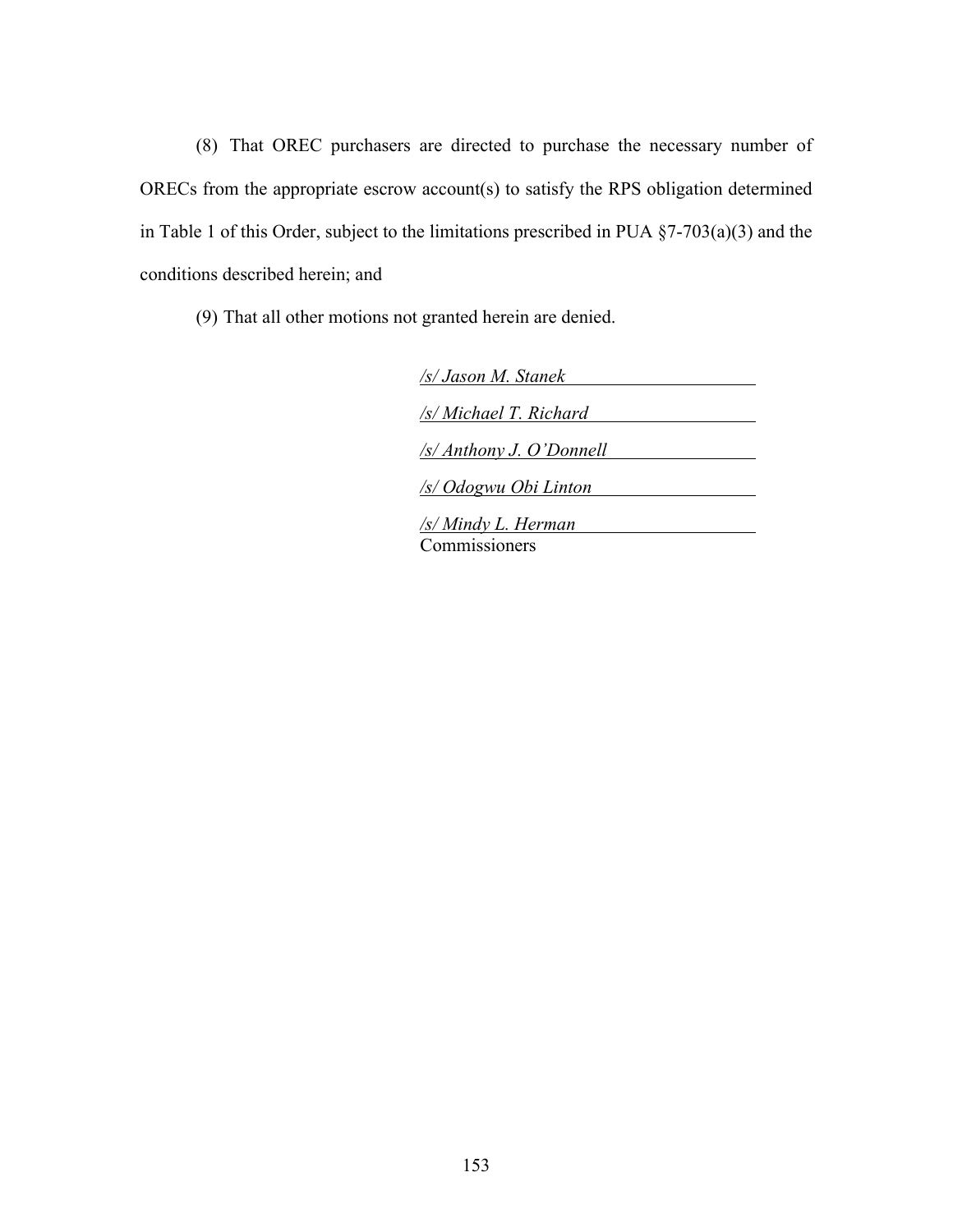# **APPENDIX A – U.S. Wind, Inc.**

## **List of Conditions Required for Approval of the Qualified Offshore Wind Project**

#### **1. Opportunities for Representatives of the United States Department of Defense and the Maritime Industry to Express Concerns Regarding Project Siting**

A. U.S. Wind, Inc. shall, within 30 days of reaching a decision regarding any changes to the project siting and turbine model selection contemplated in the July 27, 2021 Application, consult with representatives of the United States Department of Defense and the Maritime.

#### **2. Opportunities for Minority Business Enterprise Participation and Minority Investors; Workforce Diversity Initiatives; Community Benefit Agreement**

For purposes of the following conditions, "minority" means an individual who is a member of any of the groups listed in § 14-301(k)(1)(i) of the *Annotated Code of Maryland*, State Finance and Procurement Article.

- A. U.S. Wind, Inc. shall, within 90 days of the issuance of this Order, sign a memorandum of understanding with the Commission that requires U.S. Wind, Inc. to make serious, good-faith efforts to interview minority investors in any future attempts to raise venture capital or attract new investors to the offshore wind project. U.S. Wind, Inc. shall coordinate with the Director of the Commission's Consumer Affairs Division in developing the memorandum of understanding, which shall not contain any limitations or conditions beyond those contemplated specifically by PUA  $\S$  7-704.1(d)(4).
- B. U.S. Wind, Inc. shall, within six months of the issuance of this Order, engage in good-faith efforts to consult with the Governor's Office of Small, Minority & Women Business Affairs and the Office of the Attorney General for purposes of establishing a clear plan for setting reasonable and appropriate minority business enterprise ("MBE") participation goals and procedures for each phase of the Qualified Offshore Wind Project (the "Plan").
	- i. U.S. Wind, Inc. shall file with the Commission the Plan developed in consultation with the Governor's Office of Small, Minority & Women Business Affairs and the Office of the Attorney General. The filing shall articulate any substantive differences between the Plan and the applicable MBE commitments described in U.S. Wind, Inc.'s July 27, 2021 Application.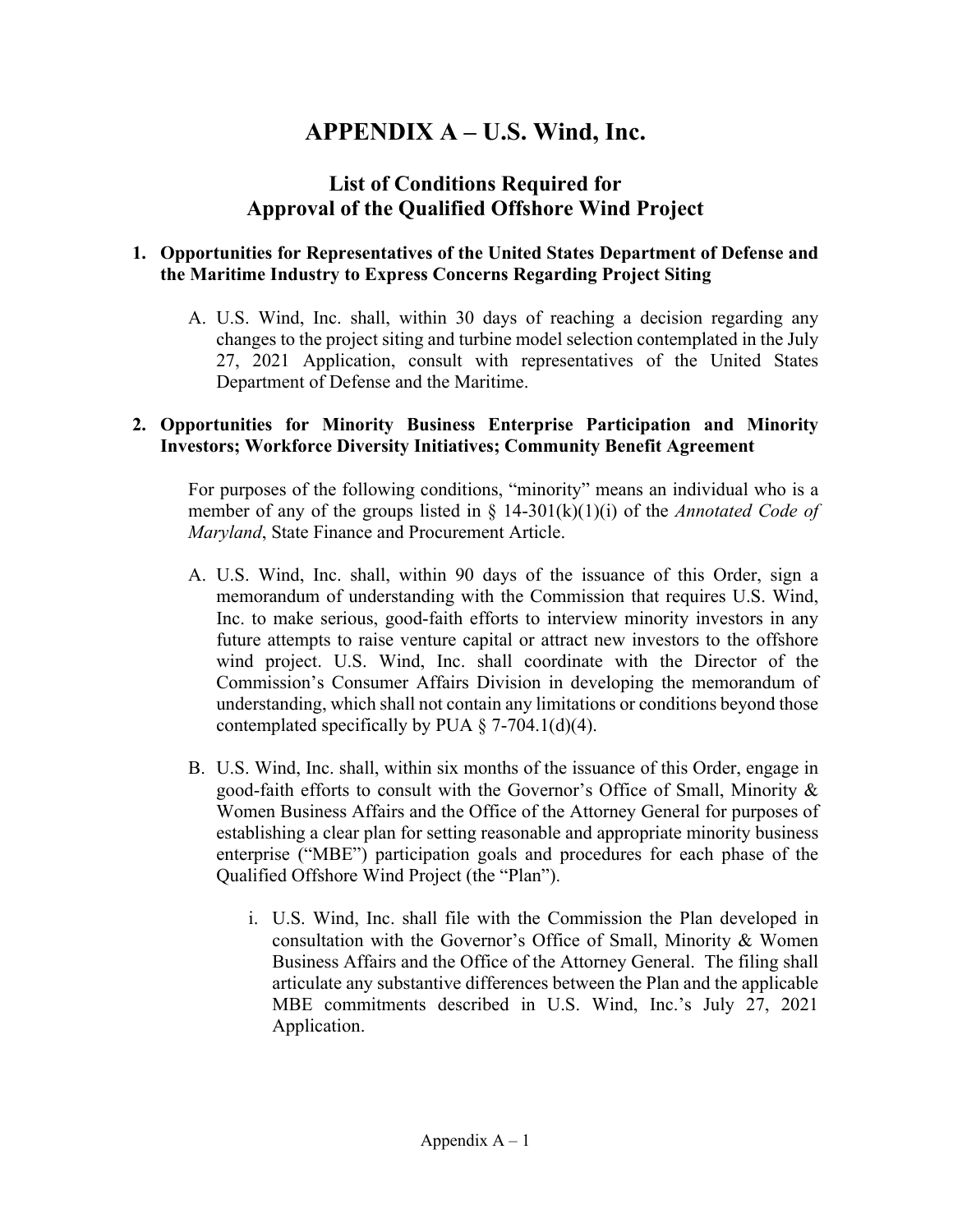- ii. Every six months following the issuance of this Order, U.S. Wind, Inc. shall submit a report to the Commission on its progress establishing and implementing MBE goals and procedures.<sup>1</sup> U.S. Wind, Inc. shall, within 90 days of the issuance of this Order, coordinate with the Director of the Commission's Consumer Affairs Division to review the reporting template from Round 1 and determine if any changes need to be made for Round 2.
- C. U.S. Wind, Inc. shall make serious, good-faith efforts to implement the MBE goal of 15% and procedures stipulated in U.S. Wind, Inc.'s July 27, 2021 Application. Information regarding the attainment of the MBE goals, accompanied by an explanation and remediation plan for any shortfalls, shall be included in the semiannual reporting required by Condition 2.b.
- D. U.S. Wind, Inc. shall, within 90 days of the issuance of this Order, review the workforce diversity metrics and an associated reporting template developed in Round 1 in coordination with the Director of the Commission's Consumer Affairs Division and update if necessary. The workforce diversity metrics shall be included in the semi-annual reporting required by Condition 2.b.
- E. U.S. Wind, Inc. shall sign a memorandum of understanding with the Commission that requires U.S. Wind, Inc. to use best efforts and effective outreach to obtain, as a goal, contractors and subcontractors for the Qualified Offshore Wind Project that are MBEs, to the extent practicable, as supported by a disparity study.
- F. U.S. Wind, Inc. shall notify the Commission within 30 days of executing the community benefit agreement that it has been signed. The community benefit agreement shall comply with the requirements outlined in PUA  $\S$  7-704.1(e)(1). U.S. Wind, Inc. shall notify the Commission if the terms of the agreement change.
- G. U.S. Wind, Inc. shall use good faith efforts to meet the organized labor commitments as described in its July 27, 2021 Application.
- H. U.S. Wind, Inc. shall use good faith efforts to institute the small business incubator and mentorship program as described in its July 27, 2021 Application.
- I. U.S. Wind, Inc. shall sign a memorandum of understanding with the Commission and skilled labor organizations that requires U.S. Wind, Inc. to follow the portions of its plan that relate to the criteria set forth in PUA  $\S$  7-704.1(d)(1)(viii) and (ix).

<sup>&</sup>lt;sup>1</sup> U.S. Wind, Inc. may file its first report earlier than six-months to align it with the Round 1 report, and file both simultaneously every six months thereafter.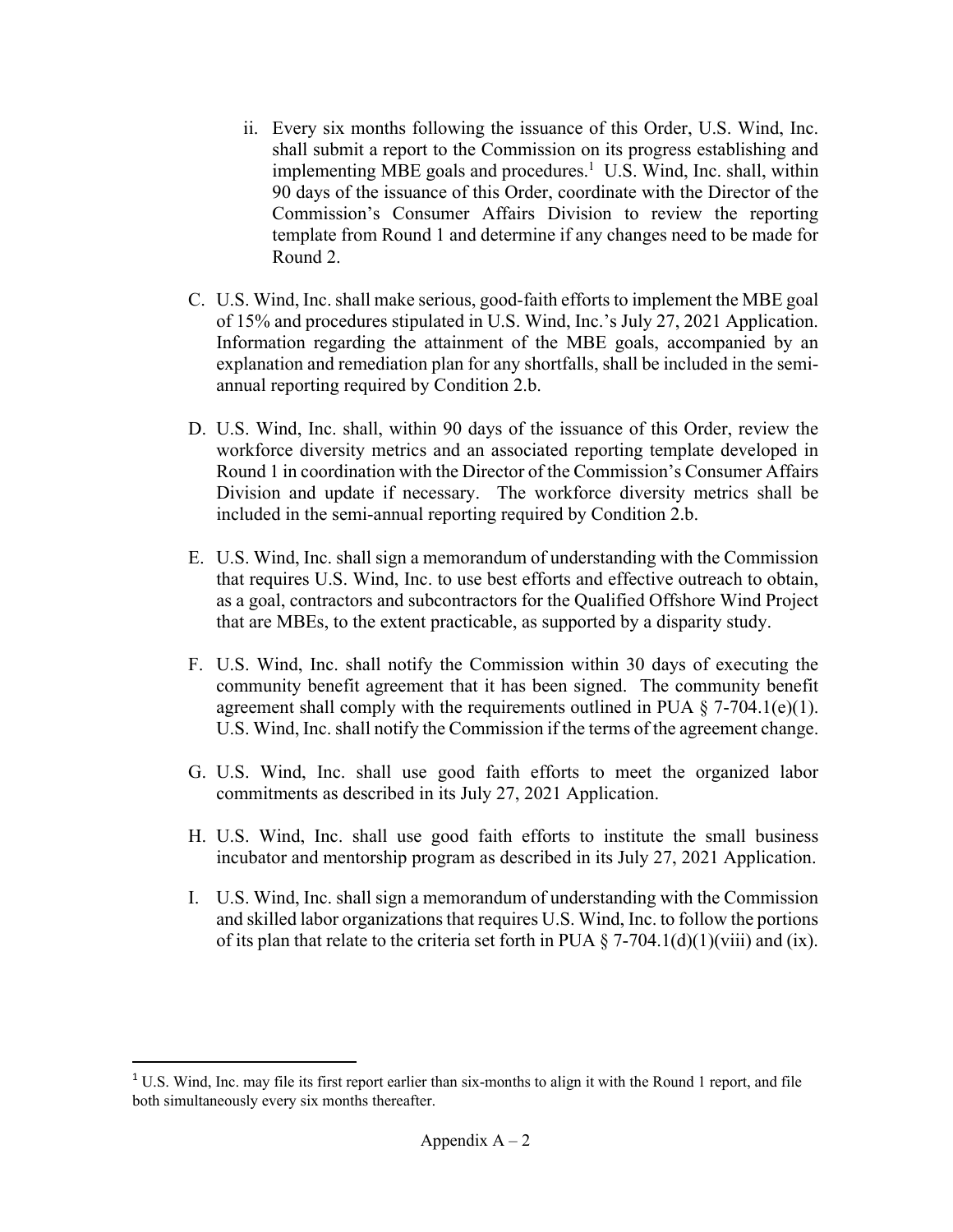#### **3. Siting and Project Feasibility**

- A. U.S. Wind, Inc. shall file its Site Assessment Plan ("SAP"), Construction and Operations Plan ("COP"), and National Environmental Policy Act ("NEPA") documents with the Commission contemporaneous with any submission to the United States Department of the Interior's Bureau of Ocean Energy Management ("BOEM") and/or other relevant federal agency. The OREC award in the Commission's Order is contingent on the positive review and/or approval of the SAP, COP, and NEPA documents by BOEM or the relevant federal agency. To the extent that the relevant federal agency directs U.S. Wind, Inc. to alter any aspect of its SAP or COP to comply with federal or state requirements, U.S. Wind, Inc. is directed to file with the Commission within 60 days of receiving such notice an explanation and description of any required modifications. Any more restrictive remediation or mitigation measure imposed by the relevant federal agency during these subsequent permitting and review processes is hereby incorporated as a condition to the OREC award.
- B. U.S. Wind, Inc. shall file with the Commission the executed copies of its Interconnection Services Agreement (ISA) and Construction Service Agreement (CSA) with PJM Interconnection, LLC prior to the commencement of construction.
- C. U.S. Wind, Inc. shall use best commercially-reasonable efforts to minimize the daytime and nighttime viewshed impacts of its Qualified Offshore Wind Project. U.S. Wind, Inc. shall use the best commercially-available technology at the time of deployment, including the use of an approved aircraft detection lighting system if available, to minimize visual impacts from lighting.
- D. U.S. Wind, Inc. shall use best commercially-reasonable efforts to minimize the sounds produced during the construction and operation phases of the Qualified Offshore Wind Project, both in-air and underwater. Any noise-related remediation or mitigation measure imposed by a state or federal agency during subsequent permitting and review processes is hereby incorporated as a condition to the Commission's OREC award.
- E. U.S. Wind, Inc. shall abide by all applicable local laws and regulations pertaining to noise restrictions during the construction phase of its Qualified Offshore Wind Project.
- F. U.S. Wind, Inc. shall restrict pile driving that occurs during the development and construction phases of its Qualified Offshore Wind Project to daytime hours only.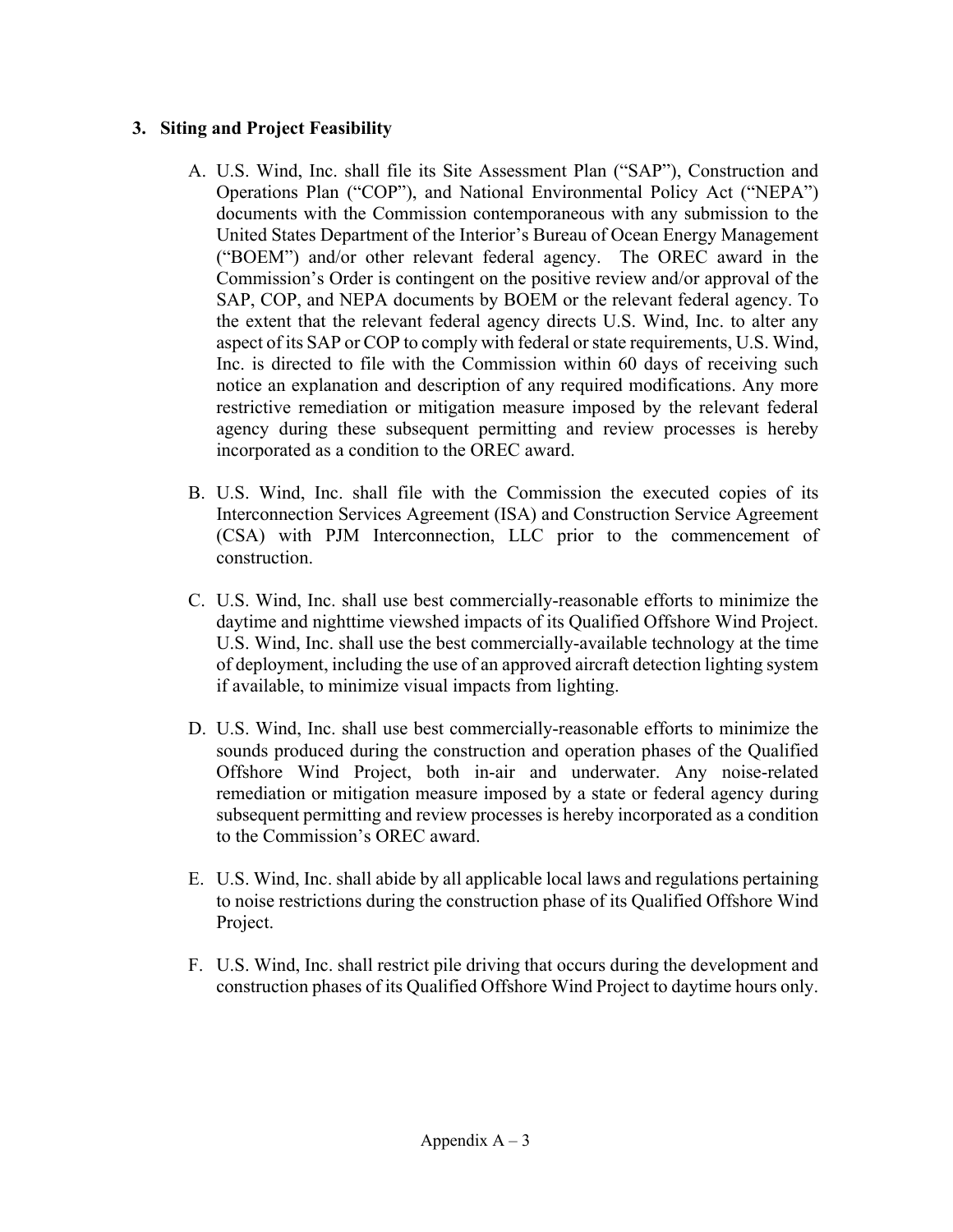- G. U.S. Wind, Inc. shall conduct comprehensive and timely outreach with Maryland and Delaware local, state, and federal officials and agencies, particularly involving, but not limited to, the siting of its Qualified Offshore Wind Project. U.S. Wind, Inc. shall file a report summarizing these outreach efforts within six months of the issuance of this Order. Any mitigation or remediation measures voluntarily accepted by U.S. Wind, Inc. in response to the outreach efforts shall also be detailed at a minimum in the 6-month report; although, pursuant to COMAR 20.61.06.18.B, any material change to its approved Application must be reported to the Commission within 30 days of the date of that decision.
- H. U.S. Wind, Inc. shall file with the Commission quarterly progress reports on the status of the proposed offshore wind project's development including but not limited to milestones for site assessment, engineering, permitting, turbine certification, financing, procurement, manufacturing, construction activities, testing, and commissioning commercial operation dates. U.S. Wind, Inc. shall also include updates on the progress made on constructing the proposed offshore wind project by the construction and operation date ("COD") and completing the economic development benefits included in its July 27, 2021 Application. A project progress report will provide additional information or material so that the Commission in its discretion may determine whether the new information is detailed enough to satisfy COMAR 20.61.06.02D-N.

#### **4. Any Other Criteria that the Commission Determines to be Appropriate**

A. U.S. Wind, Inc. must file contemporaneously with the Commission any modifications to its decommissioning plan, including any revisions to its decommissioning cost estimate, at the time of making any such required filing with BOEM.

#### **5. Positive Net Economic Benefits to the State**

- A. Pursuant to PUA § 7-704.1(h) and COMAR 20.61.06.05, U.S. Wind, Inc. shall make the following contributions to the Maryland Offshore Wind Business Development Fund (the "Fund") established under State Gov't § 9-20C-03:
	- i. Within 60 days after the issuance of this Order, U.S. Wind, Inc. shall deposit \$2,000,000 into the Fund.
	- ii. Within 1 year after the initial deposit under paragraph (a) of this condition, U.S. Wind, Inc. shall deposit an additional \$2,000,000 into the Fund.
	- iii. Within 2 years after the initial deposit under paragraph (a) of this condition, U.S. Wind, Inc. shall deposit an additional \$2,000,000 into the Fund.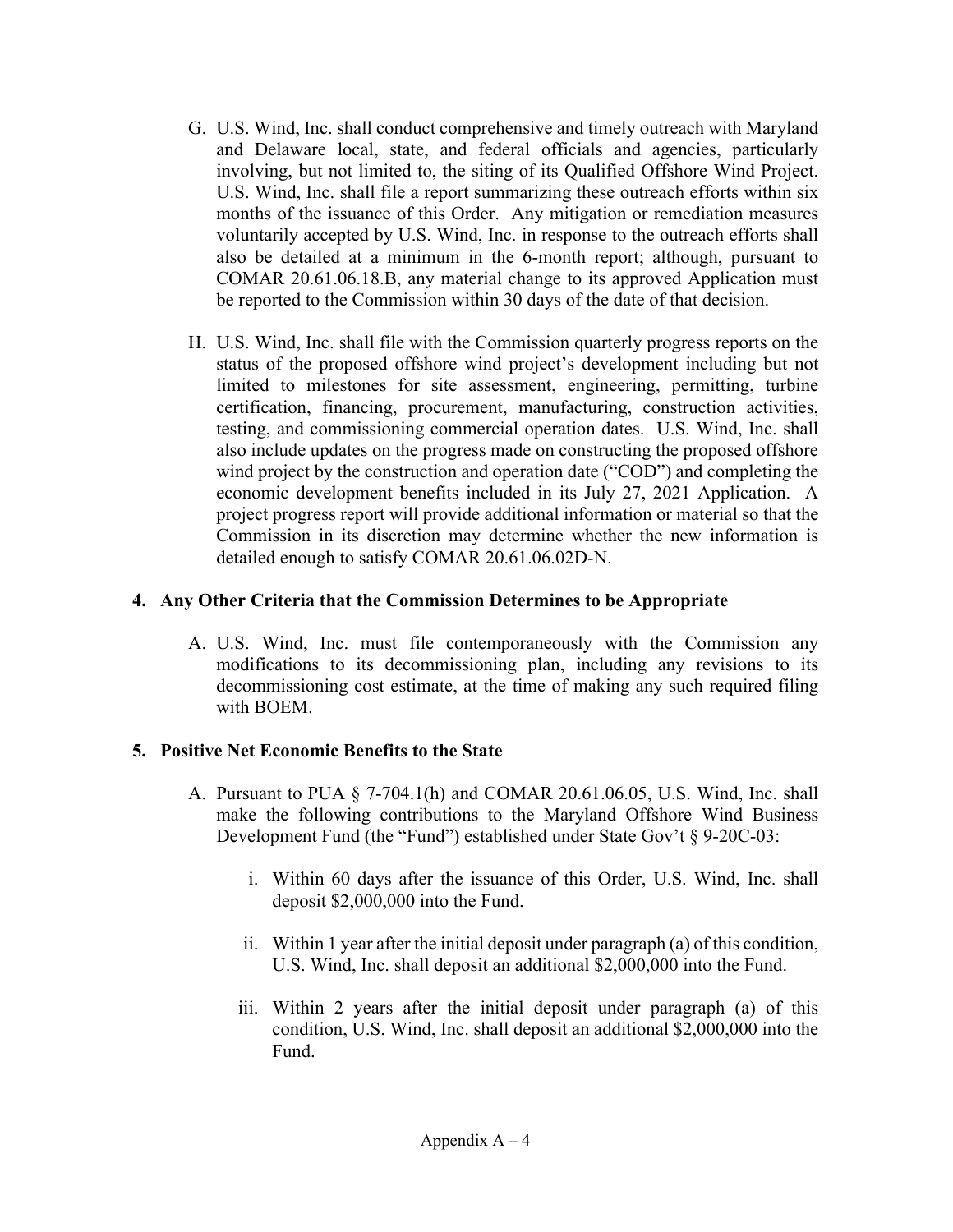- iv. Pursuant to COMAR 20.61.06.05, U.S. Wind, Inc. shall notify the Commission within 30 calendar days after each deposit due date whether timely and full payment has been made or not, and if not, an explanation for failure to make the payment.
- B. Upon the commencement of commercial operations, U.S. Wind, Inc. shall demonstrate that a minimum of \$570 million of direct in-State expenditures occurred during the development and construction phases of the Qualified Offshore Wind Project.
	- i. As part of this \$570 million of direct in-State expenditures, U.S. Wind, Inc. shall use good faith efforts to facilitate the construction of the monopole factory, Sparrows Point Steel, as described in the July 27, 2021 Application. In the event that Sparrows Point Steel is not able to be built, then U.S. Wind, Inc. shall implement a different initiative to invest in Maryland businesses and promote the offshore wind industry with comparable in-state spend during the development and construction phases of the Qualified Offshore Wind Project, which may be counted toward the direct in-State expenditures required under Condition E.2.a.
	- ii. As part of this \$570 million of direct in-State expenditures, U.S. Wind, Inc. shall use good faith efforts to fund the research partnership with the University of Maryland, Baltimore County ("UMBC") as described in the July 27, 2021 Application. In the event that the research partnership is not funded, then U.S. Wind, Inc. shall implement a different initiative to invest in Maryland businesses and promote the offshore wind industry with comparable in-state spend during the development and construction phases of the Qualified Offshore Wind Project, which may be counted toward the direct in-State expenditures required under Condition E.2.a.
	- iii. U.S. Wind, Inc. shall contract with an independent expert to conduct the measurement of actual investment in the State of Maryland and the total capital budget for the Qualified Offshore Wind Project.
	- iv. The report prepared by the independent consultant shall be filed with the Commission within six months of commencing commercial operations for the Qualified Offshore Wind Project.
	- v. In the event that the independent report submitted to the Commission does not demonstrate compliance with the required in-State spending amount, then U.S. Wind, Inc. shall deposit the balance due within six months into the Maryland Offshore Wind Business Development Fund established under State Gov't § 9-20C-03.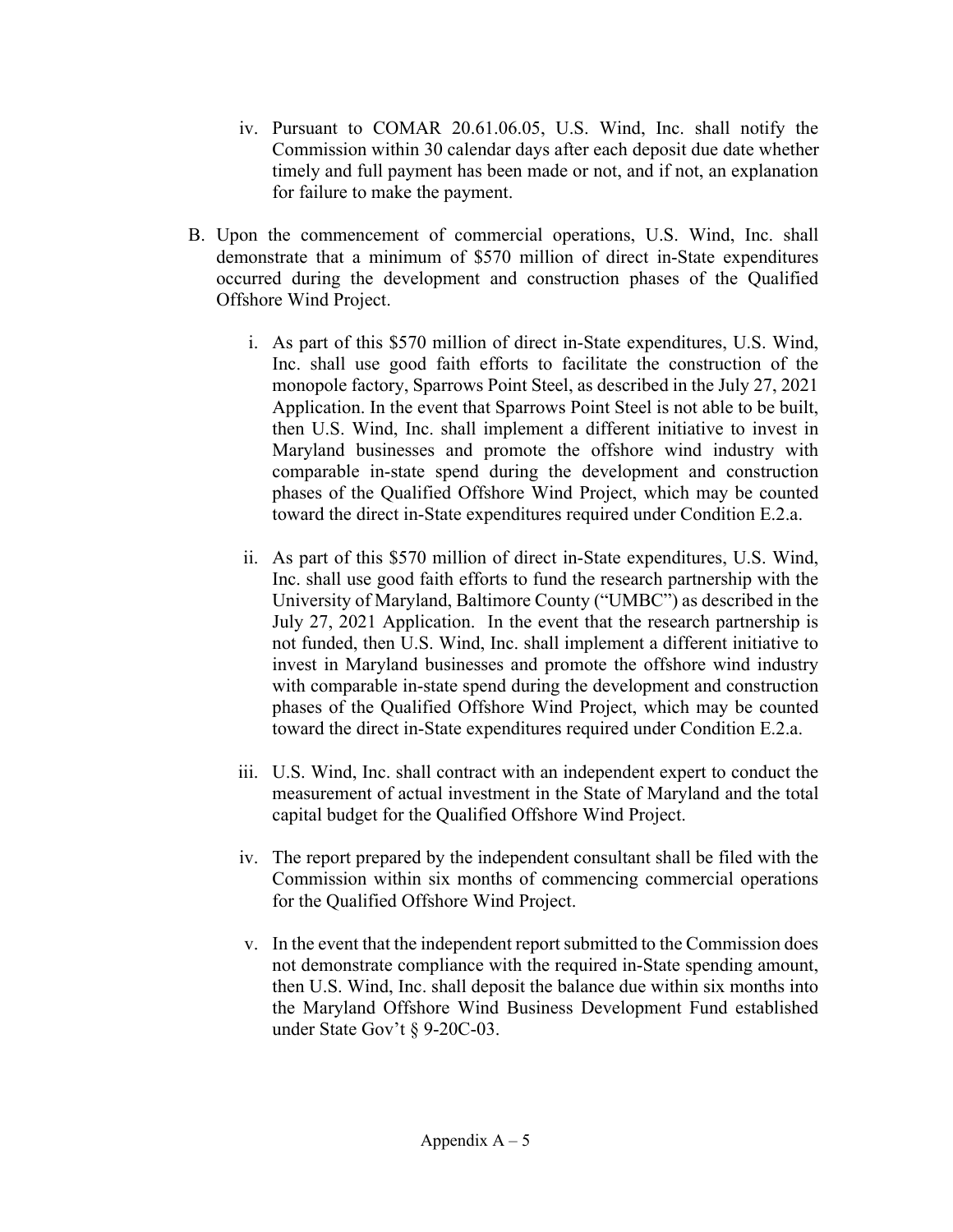- C. U.S. Wind, Inc. shall cause directly the creation of the following minimum level of new in-State jobs, measured in full-time equivalents (FTEs): 6,990 direct development/construction period jobs, and 254 direct operations and management phase jobs.
	- i. U.S. Wind, Inc. shall contract with an independent expert to conduct the verification of the direct jobs required by this condition.
	- ii. U.S. Wind, Inc. shall file reports with the Commission demonstrating its progress in fulfilling this condition on the following schedule: (1) within six months of completion of the development/construction period; (2) within 18 months of commencing commercial operations of the Qualified Offshore Wind Project; and (3) within six months of commencing decommissioning activities for the Qualified Offshore Wind Project.
- D. U.S. Wind, Inc. shall use Tradepoint Atlantic as described in its July 27, 2021 Application as the port facility for its marshaling port, defined as the facility from which the components are transported, loaded onto the installation vessel, and taken to the Qualified Offshore Wind Project. In the event Tradepoint Atlantic is not used as the port facility for the marshaling port, then U.S. Wind, Inc. shall so inform the Commission, and it shall use a different port facility in the greater Baltimore region for its marshaling port.
- E. U.S. Wind, Inc. shall use a port facility located in the Ocean City, Maryland region to serve as the operations and maintenance ("O&M") port and ensure that its O&M facility is a zero-emission facility.
- F. U.S. Wind, Inc. shall locate a permanent operations center for the Qualified Offshore Wind Project within the State of Maryland for the life of the project.

#### **6. Positive Net Environmental Benefits to the State**

- A. U.S. Wind, Inc. shall adopt all appropriate precautionary measures designed to ensure that marine mammals are protected from harm during the development, construction, and operation of the Qualified Offshore Wind Project.
- B. U.S. Wind, Inc. shall abide by all environmental remediation and mitigation measures imposed through subsequent state or federal agency review and permitting processes, and shall strive to utilize the best commercially available technologies to implement any required measures.
- C. U.S. Wind, Inc. shall share findings from its estuary, ecosystems and any other research initiatives with the Maryland Energy Administration ("MEA").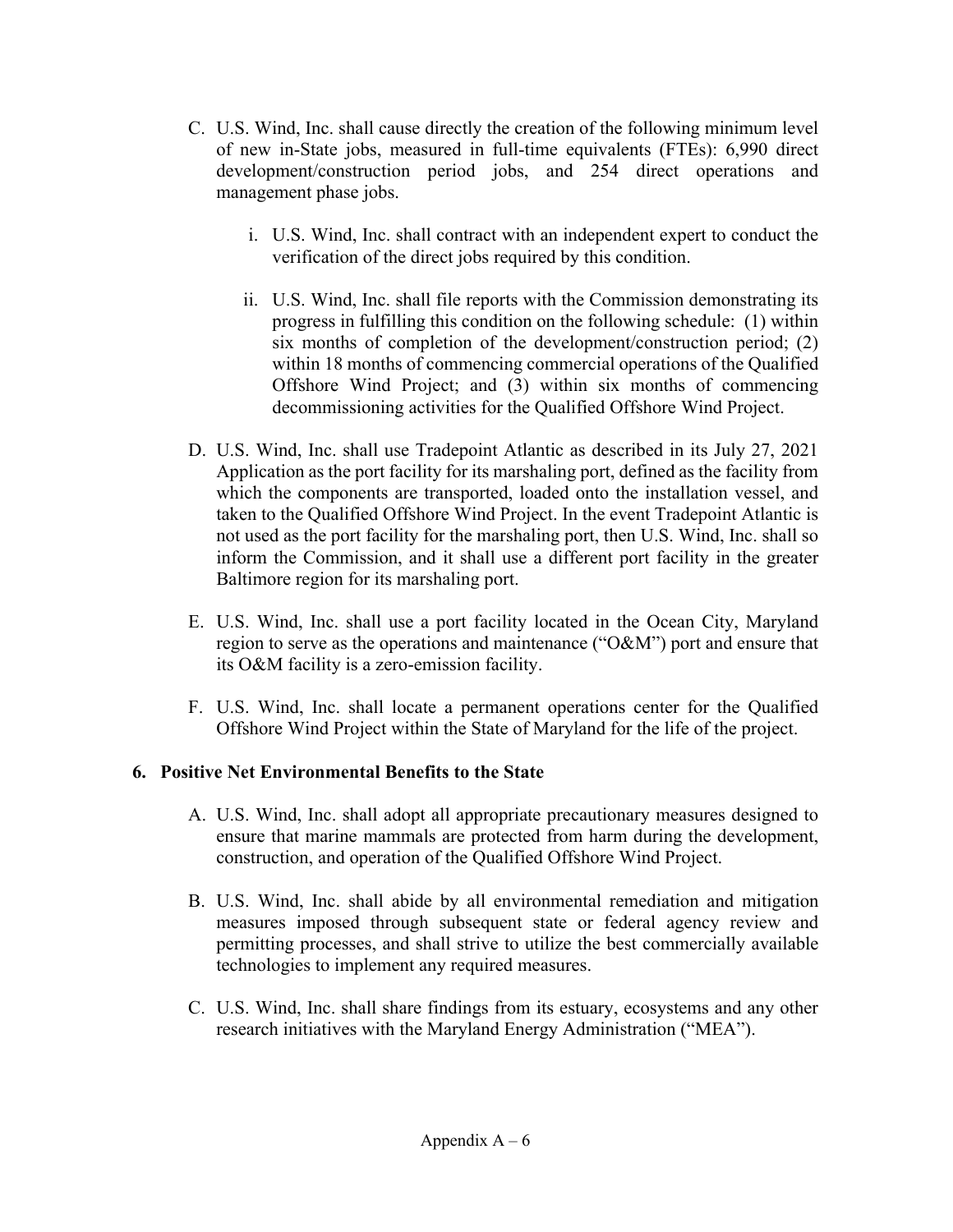- i. Within 60 days of this Order, U.S. Wind, Inc. shall submit to the MEA a list of its current and planned environmental research initiatives on Maryland Shores and the Delmarva Peninsula, along with the research protocols and a proposed reporting schedule for each research activity.
- ii. Every six months thereafter, U.S. Wind shall submit a comprehensive report of its Maryland Shores, coastal bays and streams and Delmarva Peninsula environmental research and monitoring activity findings to the MEA covering the previous six-month period.
- iii. At MEA's request, U.S. Wind shall also share its list of current and planned research activities, and the findings of its research and environmental monitoring programs with other Maryland agencies, on the schedule set forth above.

#### **7. Projected Net Ratepayer Impacts and OREC Price Schedule**

- A. The OREC price schedule for the Qualified Offshore Wind Project is approved as follows:
	- i. US Wind is authorized to sell up to 2,513,752 ORECs per year produced by its Qualified Offshore Wind Project, for a duration of 20 years beginning in December 2026.
	- ii. The approved OREC price schedule shall not exceed a levelized OREC price of \$54.17 (2012\$), using a price escalator of 2.0%.
- B. U.S. Wind, Inc. shall implement a mechanism for sharing savings if the engineering, procurement, and construction (EPC) costs for the Qualified Offshore Wind Project are less than the EPC costs reflected in U.S. Wind, Inc.'s July 27, 2021 Application, pursuant to the following conditions:
	- i. U.S. Wind, Inc. may discount the baseline used for comparison in the implementation of this mechanism (*i.e.* the EPC costs outlined in its July 27, 2021 Application) by up to 7.0% (the "Adjusted EPC Costs Baseline").
	- ii. For purposes of implementing the mechanism, EPC costs shall mean the costs identified in the Application with respect to the development and installation of the Qualified Offshore Wind Project, including: (i) costs incurred in connection with the acquisition of the lease area; (ii) costs incurred in connection with Development and Project Management (including meteorology studies, geological and geophysical studies, preliminary design and engineering, permitting, transmission interconnection, and commercial and legal activities); (iii) costs incurred for engineering, design, procurement, fabrication, marshalling, logistics,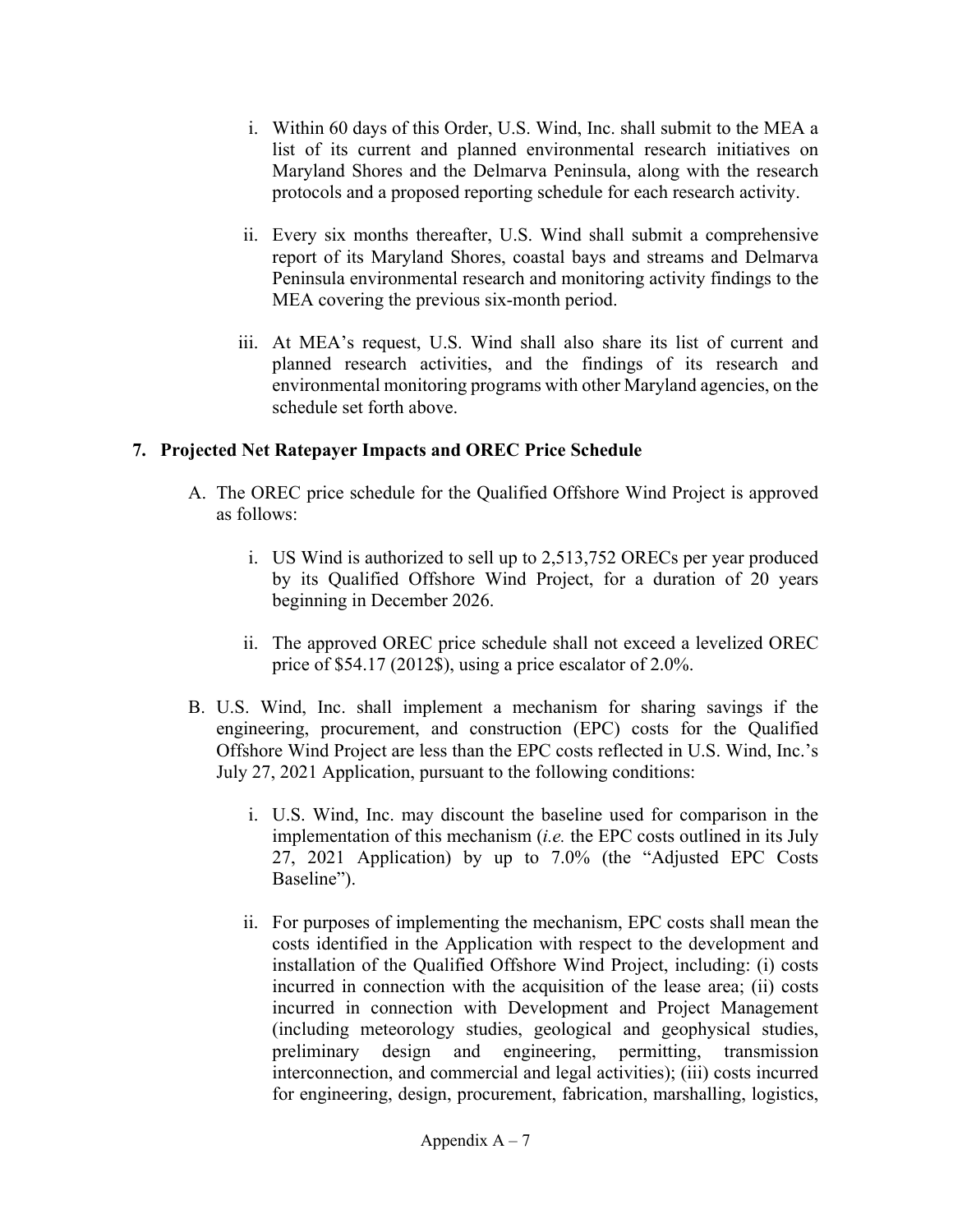installation and construction (including project management and inspection, detailed engineering and design, labor, supervision, tools, construction equipment, materials, components, supplies, transportation, services and subcontracts); (iv) costs incurred in procuring the WTGs, monopile foundations, export cable, inter array cable, port upgrades; (v) costs incurred to re-perform defective work; (vi) costs incurred to perform warranty work; (vii) sales and use taxes on goods and equipment purchased in connection with the work; (viii) costs of insurance; (ix) taxes or other fees;  $(x)$  costs to interconnect to the delivery point; and  $(xi)$  any capitalized costs of the facility as determined in accordance with U.S. GAAP and the Internal Revenue Code, including all regulations promulgated thereto.

- iii. The mechanism for sharing savings will be implemented following the commencement of commercial operations of the Qualified Offshore Wind Project, as follows:
	- a. U.S. Wind, Inc. will retain a certified public accountant to prepare a report on the EPC costs. The report shall verify the documented EPC costs associated with the Qualified Offshore Wind Project. The report prepared by the certified public accountant shall be filed with the Commission within six months of commencing commercial operations for the Qualified Offshore Wind Project.
	- b. Realized savings equal to the positive amount, if any, resulting from the formula: "Adjusted EPC Costs Baseline" minus documented EPC costs.
	- c. U.S. Wind, Inc. shall pay within six months after issuance of the report 50% of any realized savings into the escrow account established in connection with its Qualified Offshore Wind Project, to be refunded to ratepayers subject to the mechanism established in COMAR 20.61.06.14.
- iv. If, prior to U. S. Wind, Inc. funding transmission upgrades through the PJM process, a governmental action results in Maryland ratepayers taking on the burden of paying for transmission projects that are designed to allow offshore wind generating units to deliver their full output to the grid with fewer upgrade costs to be paid by offshore wind projects, then U.S. Wind, Inc. shall pay within six months after issuance of the report 100% of any realized savings into the escrow account established in connection with its Qualified Offshore Wind Project, to be refunded to ratepayers subject to the mechanism established in COMAR 20.61.06.14.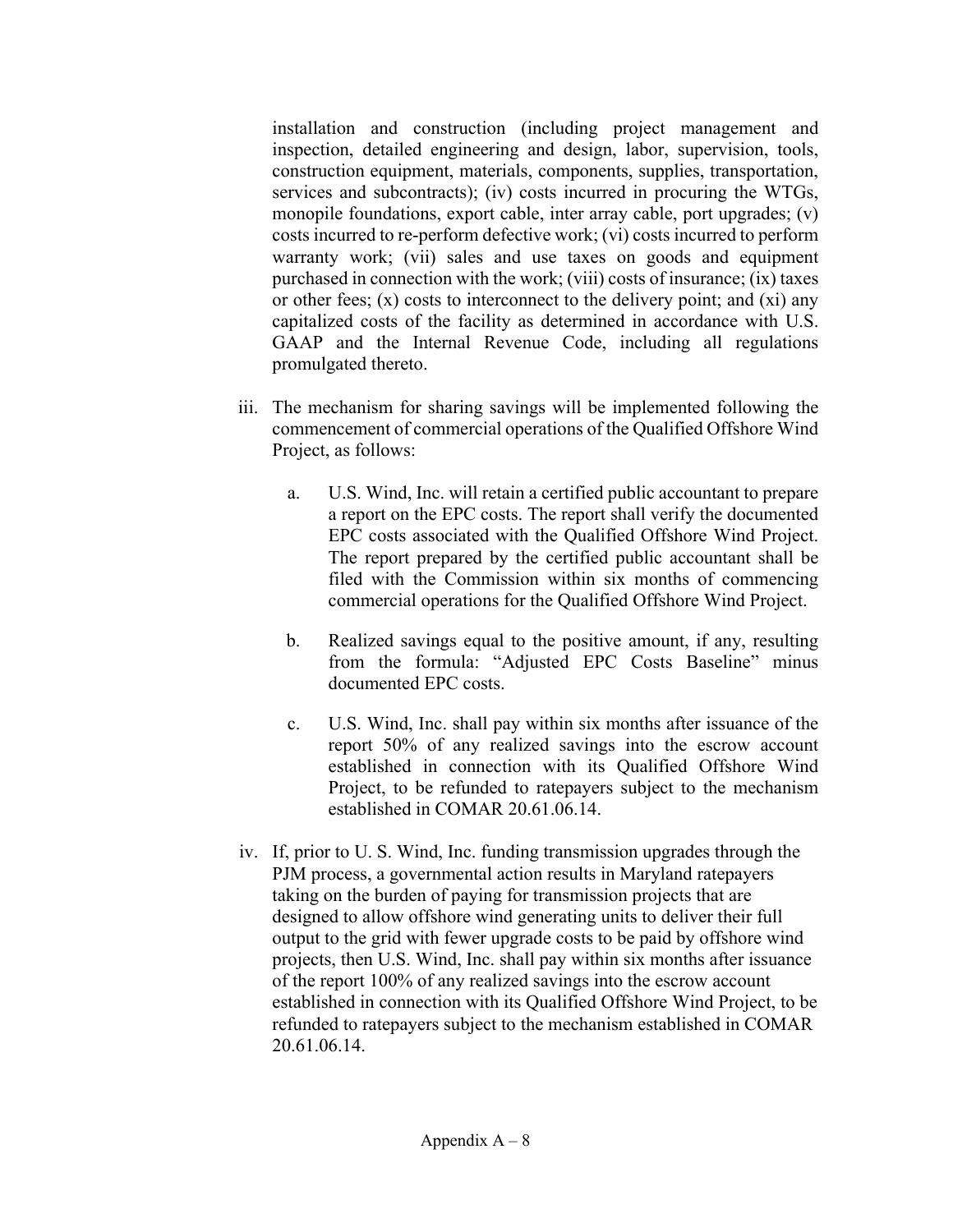C. U.S. Wind, Inc. shall use best efforts to apply for all eligible State and federal grants, rebates, tax credits, loan guarantees, or other similar benefits as those benefits become available, for the life of the project. U.S. Wind, Inc. shall pass along to ratepayers, without the need for any subsequent Commission approval, 80% of the value of any State or federal grants, rebates, tax credits, loan guarantees, or other similar benefits received by the Qualified Offshore Wind Project and not included in the July, 27, 2021 Application. U.S. Wind, Inc. shall file a report with the Commission within 30 days of passing along to ratepayers any savings stemming from application of this condition.

#### **8. COMMISSION DECISION REGARDING FINDINGS REQUIRED BY PUBLIC UTILITIES ARTICLE § 7-704.2(a)**

- A. No payment may be made for an OREC until electricity supply is generated by the Qualified Offshore Wind Project.
- B. Ratepayers, purchasers of ORECs, and the State shall be held harmless for any cost overruns associated with the Qualified Offshore Wind Project.
- C. Any debt instrument issued in connection with the Qualified Offshore Wind Project must include language specifying that the debt instrument does not establish a debt, obligation, or liability of the State.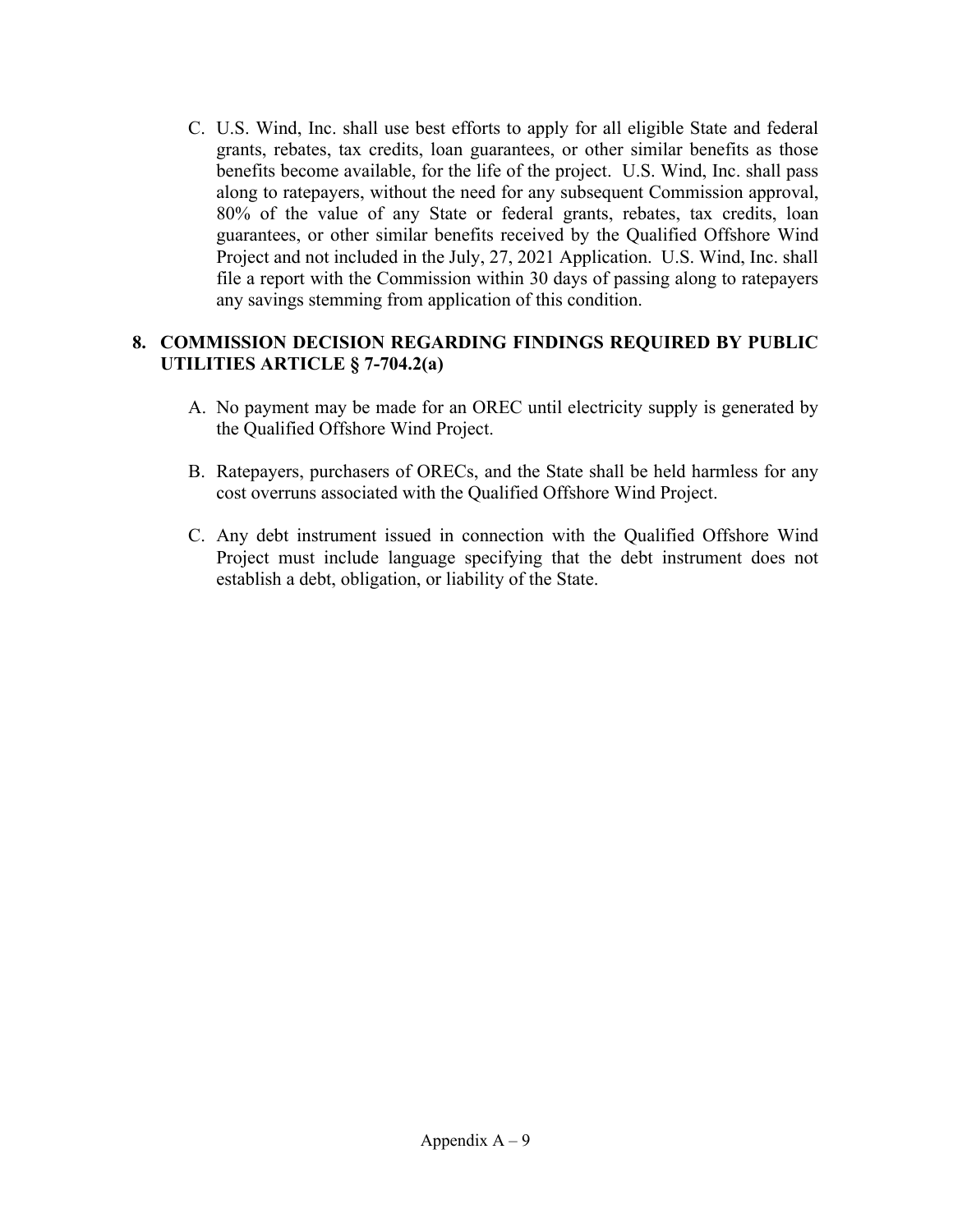# **APPENDIX B – Skipjack Offshore Energy, LLC**

# **List of Conditions Required for Approval of the Qualified Offshore Wind Project**

#### **1. Opportunities for Representatives of the United States Department of Defense and the Maritime Industry to Express Concerns Regarding Project Siting**

A. Skipjack Offshore Energy, LLC shall, within 30 days of reaching a decision regarding any changes to the project siting and turbine model selection contemplated in the July 27, 2021 Application, consult with representatives of the United States Department of Defense and the Maritime.

#### **2. Opportunities for Minority Business Enterprise Participation and Minority Investors; Workforce Diversity Initiatives**

For purposes of the following conditions, "minority" means an individual who is a member of any of the groups listed in § 14-301(k)(1)(i) of the *Annotated Code of Maryland*, State Finance and Procurement Article.

- A. Skipjack Offshore Energy, LLC shall, within 90 days of the issuance of this Order, sign a memorandum of understanding with the Commission that requires Skipjack Offshore Energy, LLC to make serious, good-faith efforts to interview minority investors in any future attempts to raise venture capital or attract new investors to the offshore wind project. Skipjack Offshore Energy, LLC shall coordinate with the Director of the Commission's Consumer Affairs Division in developing the memorandum of understanding, which shall not contain any limitations or conditions beyond those contemplated specifically by PUA § 7- 704.1(d)(4).
- B. Skipjack Offshore Energy, LLC shall follow the minority business enterprise ("MBE") plan established in coordination with and approved by the Governor's Office of Small, Minority & Women Business for its Round 1 project for each phase of the Qualified Offshore Wind Project (the "Plan") as described in Skipjack Offshore Energy, LLC's July 27, 2021 Application.
	- i. Skipjack Offshore Energy, LLC shall file with the Commission the Plan and articulate any substantive differences between the Plan and the applicable MBE commitments described in Skipjack Offshore Energy, LLC's July 27, 2021 Application.
	- ii. Every six months following the issuance of this Order, Skipjack Offshore Energy, LLC shall submit a report to the Commission on its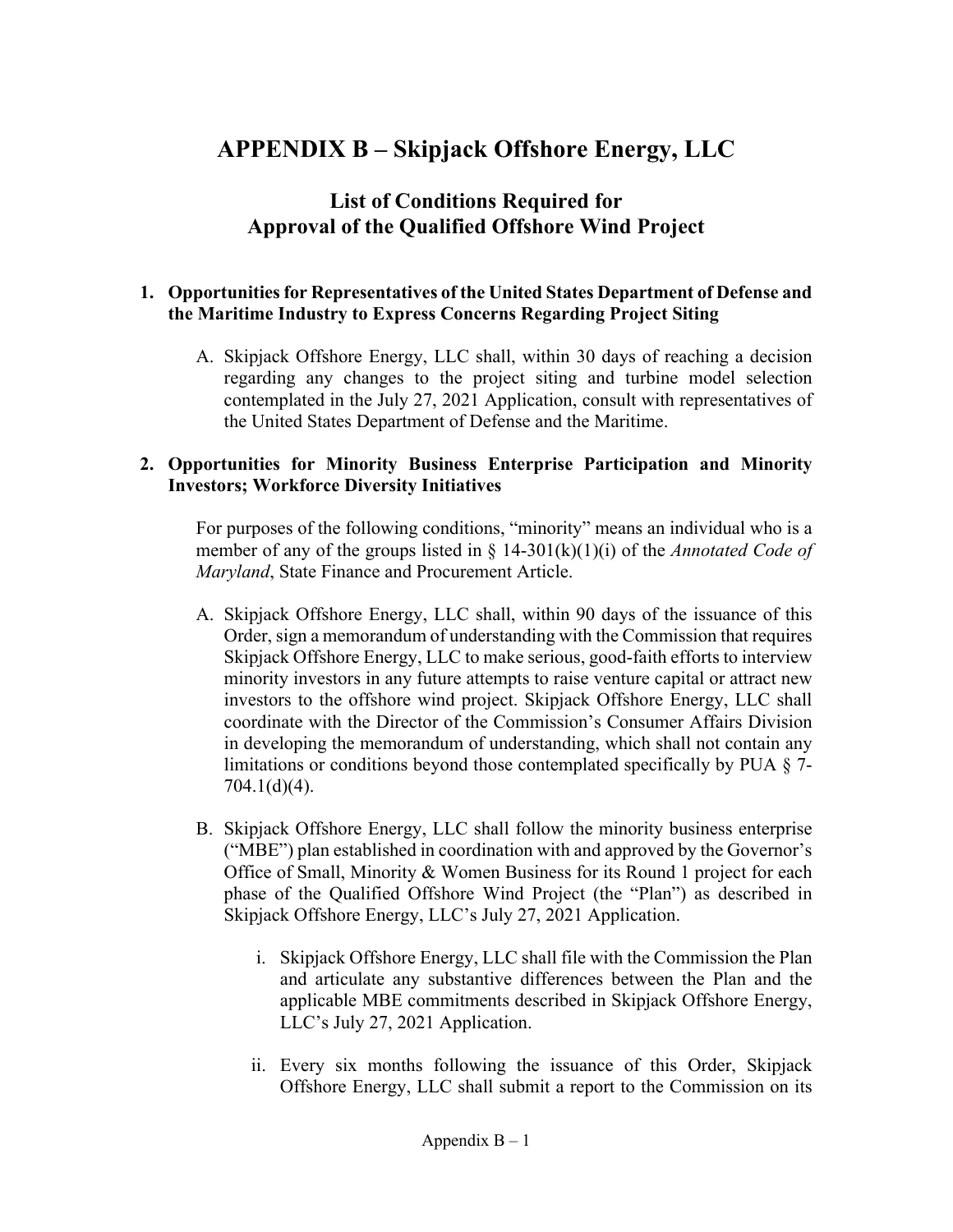progress establishing and implementing MBE goals and procedures.<sup>1</sup> Skipjack Offshore Energy, LLC shall, within 90 days of the issuance of this Order, coordinate with the Director of the Commission's Consumer Affairs Division to review the reporting template from Round 1 and determine if any changes need to be made for Round 2.

- C. Skipjack Offshore Energy, LLC shall make serious, good-faith efforts to implement the goals, 29% for MBE and 10% for small business, and procedures stipulated in Skipjack Offshore Energy, LLC's July 27, 2021 Application. Information regarding the attainment of the MBE goals, accompanied by an explanation and remediation plan for any shortfalls, shall be included in the semi-annual reporting required by Condition 2.b.
- D. Skipjack Offshore Energy, LLC shall, within 90 days of the issuance of this Order, review the workforce diversity metrics and an associated reporting template developed in Round 1 in coordination with the Director of the Commission's Consumer Affairs Division and update if necessary. The workforce diversity metrics shall be included in the semi-annual reporting required by Condition 2.b.
- E. Skipjack Offshore Energy, LLC shall sign a memorandum of understanding with the Commission that requires Skipjack Offshore Energy, LLC to use best efforts and effective outreach to obtain, as a goal, contractors and subcontractors for the Qualified Offshore Wind Project that are MBEs, to the extent practicable, as supported by a disparity study.
- F. Skipjack Offshore Energy, LLC shall notify the Commission within 30 days of executing the community benefit agreement that it has been signed. The community benefit agreement shall comply with the requirements outlined in PUA § 7-704.1(e)(1). Skipjack Offshore Energy, LLC shall notify the Commission if the terms of the agreement change.
- G. Skipjack Offshore Energy, LLC shall use good faith efforts to meet the organized labor commitments as described in its July 27, 2021 Application.
- H. Skipjack Offshore Energy, LLC shall sign a memorandum of understanding with the Commission and skilled labor organizations that requires Skipjack Offshore Energy, LLC to follow the portions of its plan that relate to the criteria set forth in PUA § 7-704.1(d)(1)(viii) and (ix).

<sup>&</sup>lt;sup>1</sup> Skipjack Offshore Energy, LLC may file its first report earlier than six-months to align it with the Round 1 report, and file both simultaneously every six months thereafter.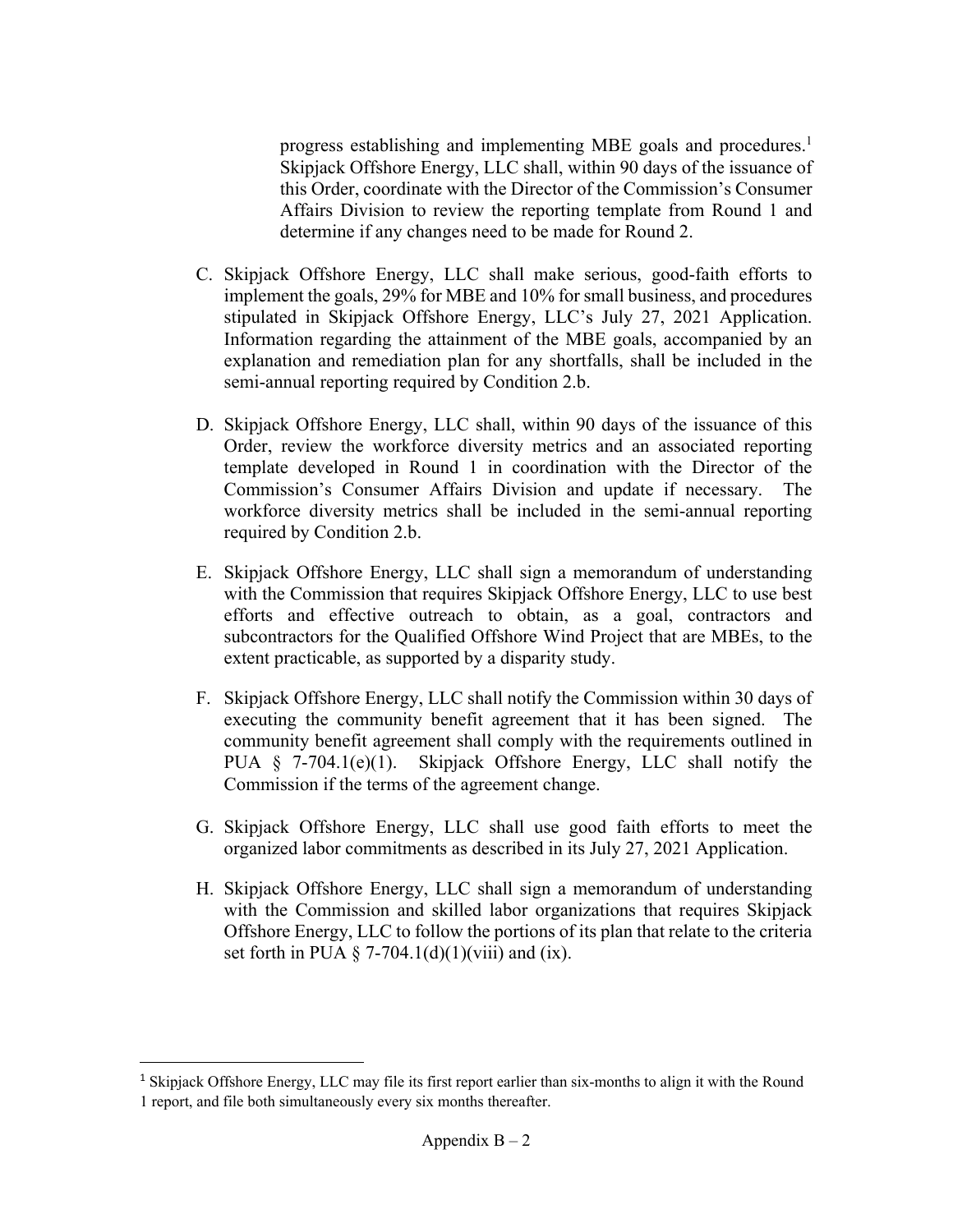## **3. Siting and Project Feasibility**

- A. Skipjack Offshore Energy, LLC shall file its Site Assessment Plan ("SAP"), Construction and Operations Plan ("COP"), and National Environmental Policy Act ("NEPA") documents with the Commission contemporaneous with any submission to the United States Department of the Interior's Bureau of Ocean Energy Management ("BOEM") and/or other relevant federal agency. The OREC award is contingent on the positive review and/or approval of the SAP, COP, and NEPA documents by BOEM or the relevant federal agency. To the extent that the relevant federal agency directs Skipjack Offshore Energy, LLC to alter any aspect of its SAP or COP to comply with federal or state requirements, Skipjack Offshore Energy, LLC is directed to file with the Commission within 60 days of receiving such notice an explanation and description of any required modifications. Any more restrictive remediation or mitigation measure imposed by the relevant federal agency during these subsequent permitting and review processes is hereby incorporated as a condition to the OREC award.
- B. Skipjack Offshore Energy, LLC shall file with the Commission the executed copies of the Interconnection Services Agreement (ISA) and Construction Service Agreement (CSA) with PJM Interconnection, LLC prior to the commencement of construction.
- C. Skipjack Offshore Energy, LLC shall use best commercially-reasonable efforts to minimize the daytime and nighttime viewshed impacts of its Qualified Offshore Wind Project. Skipjack Offshore Energy, LLC shall use the best commercially-available technology at the time of deployment, including the use of an approved aircraft detection lighting system if available, to minimize visual impacts from lighting.
- D. Skipjack Offshore Energy, LLC shall use best commercially-reasonable efforts to minimize the sounds produced during the construction and operation phases of the Qualified Offshore Wind Project, both in-air and underwater. Any noiserelated remediation or mitigation measure imposed by a state or federal agency during subsequent permitting and review processes is hereby incorporated as a condition to the OREC award.
- E. Skipjack Offshore Energy, LLC shall abide by all applicable local laws and regulations pertaining to noise restrictions during the construction phase of its Qualified Offshore Wind Project.
- F. Skipjack Offshore Energy, LLC shall restrict pile driving that occurs during the development and construction phases of its Qualified Offshore Wind Project to daytime hours only.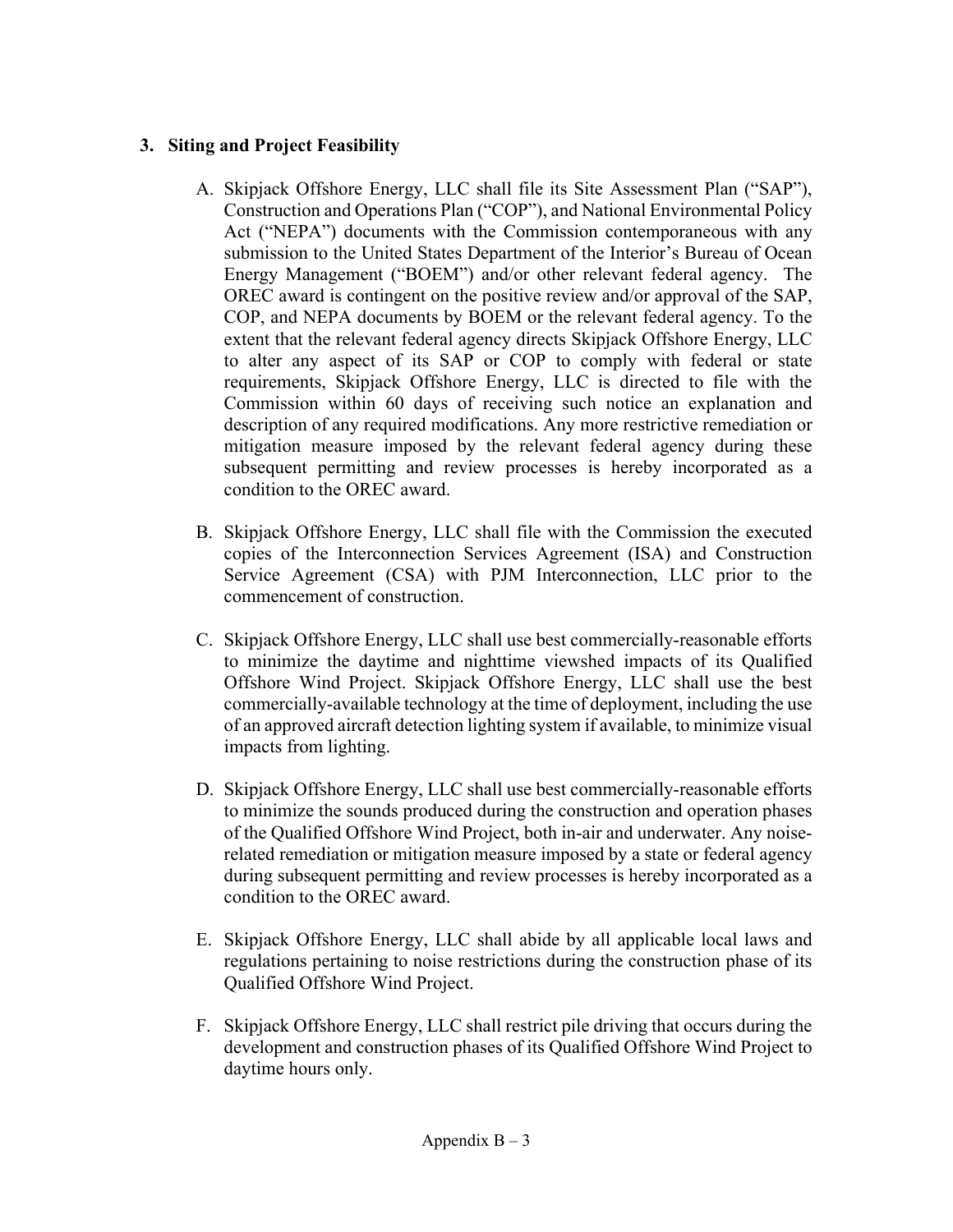- G. Skipjack Offshore Energy, LLC shall conduct comprehensive and timely outreach with Maryland and Delaware local, state, and federal officials and agencies, particularly involving, but not limited to, the siting of its Qualified Offshore Wind Project. Skipjack Offshore Energy, LLC shall file a report summarizing these outreach efforts within six months of the issuance of this Order. Any mitigation or remediation measures voluntarily accepted by Skipjack Offshore Energy, LLC in response to the outreach efforts shall also be detailed at a minimum in the six-month report; although, pursuant to COMAR 20.61.06.18.B, any material change to its approved Application must be reported to the Commission within 30 days of the date of that decision.
- H. Skipjack Offshore Energy, LLC shall file with the Commission quarterly progress reports on the status of the proposed offshore wind project's development including but not limited to milestones for site assessment, engineering, permitting, turbine certification, financing, procurement, manufacturing, construction activities, testing, and commissioning commercial operation dates. Skipjack Offshore Energy, LLC shall also include updates on the progress made on constructing the proposed offshore wind project by the construction and operation date ("COD") and completing the economic development benefits included in its July 27, 2021 Application. A project progress report will provide additional information or material so that the Commission in its discretion may determine whether the new information is detailed enough to satisfy COMAR 20.61.06.02D-N.

#### **4. Any Other Criteria that the Commission Determines to be Appropriate**

A. Skipjack Offshore Energy, LLC must file contemporaneously with the Commission any modifications to its decommissioning plan, including any revisions to its decommissioning cost estimate, at the time of making any such required filing with BOEM.

#### **5. Positive Net Economic Benefits to the State**

- A. Pursuant to PUA § 7-704.1(h) and COMAR 20.61.06.05, Skipjack Offshore Energy, LLC shall make the following contributions to the Maryland Offshore Wind Business Development Fund (the "Fund") established under State Gov't § 9-20C-03:
	- i. Within 60 days after the issuance of this Order, Skipjack Offshore Energy, LLC shall deposit \$2,000,000 into the Fund.
	- ii. Within 1 year after the initial deposit under paragraph (a) of this condition, Skipjack Offshore Energy, LLC shall deposit an additional \$2,000,000 into the Fund.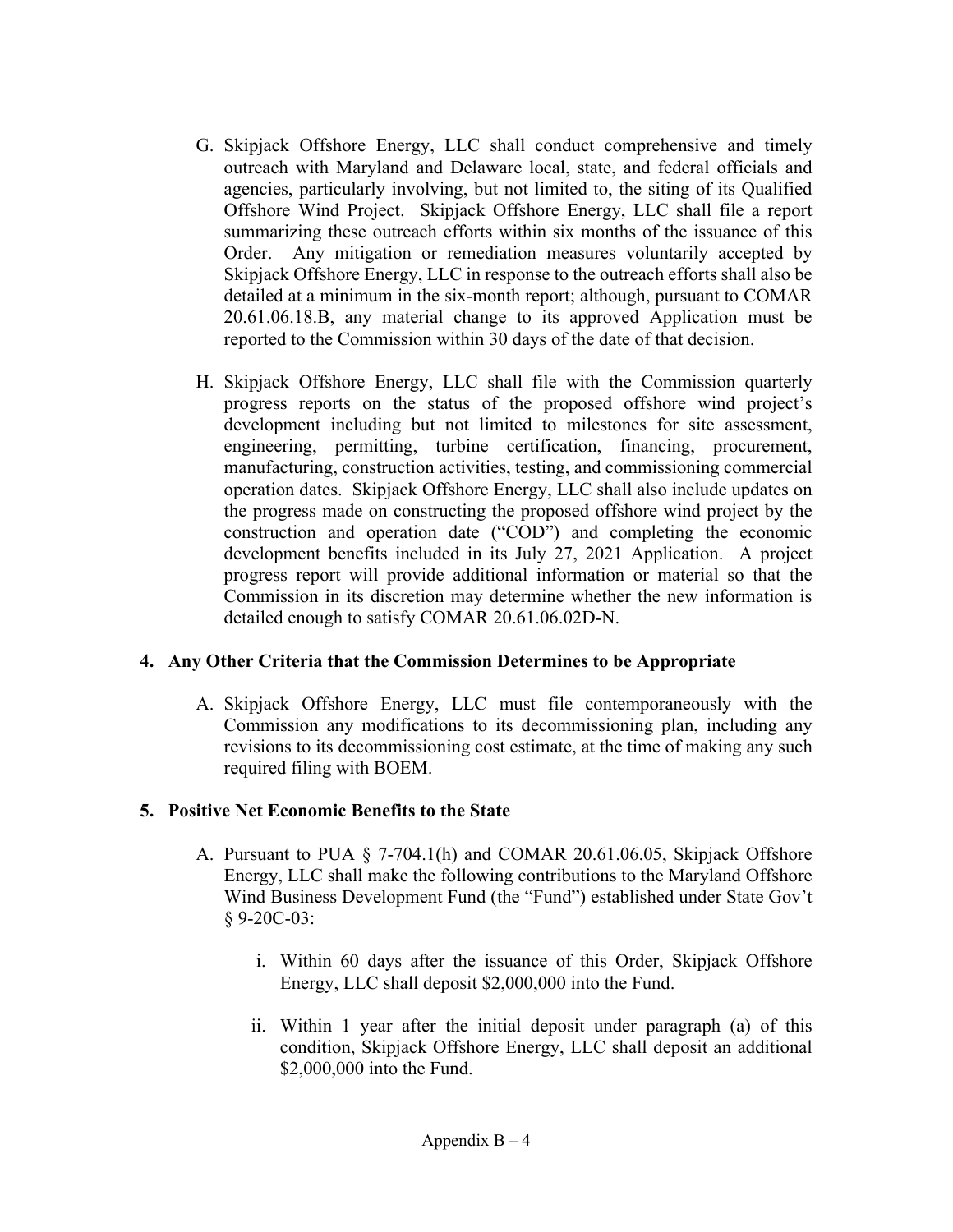- iii. Within 2 years after the initial deposit under paragraph (a) of this condition, Skipjack Offshore Energy, LLC shall deposit an additional \$2,000,000 into the Fund.
- iv. Pursuant to COMAR 20.61.06.05, Skipjack Offshore Energy, LLC shall notify the Commission within 30 calendar days after each deposit due date whether timely and full payment has been made or not, and if not, an explanation for failure to make the payment.
- B. Upon the commencement of commercial operations, Skipjack Offshore Energy, LLC shall demonstrate a minimum of \$410 million of direct in-State expenditures occurred during the development and construction phases of the Qualified Offshore Wind Project.
	- i. As part of this \$410 million of direct in-State expenditures, Skipjack Offshore Energy, LLC shall use good faith efforts to facilitate the construction of a sub-sea cable manufacturing facility located in Maryland as described in the July 27, 2021 Application. In the event that the sub-sea cable manufacturing facility is not able to be built, then Skipjack Offshore Energy, LLC shall implement a different initiative to invest in Maryland businesses and promote the offshore wind industry with comparable in-state spend during the development and construction phases of the Qualified Offshore Wind Project, which may be counted toward the direct in-State expenditures required under Condition E.2.a.
	- ii. As part of this \$410 million of direct in-State expenditures, Skipjack Offshore Energy, LLC shall use good faith efforts to facilitate the upgrade of Crystal Steel for the pre-fabrication of advanced foundation components as described in its July 27, 2021 Application. In the event that Crystal Steel is not able to be upgraded, then Skipjack Offshore Energy, LLC shall implement a different initiative to invest in Maryland businesses and promote the offshore wind industry with comparable instate spend during the development and construction phases of the Qualified Offshore Wind Project, which may be counted toward the direct in-State expenditures required under Condition E.2.a.
	- iii. As part of this \$410 million of direct in-State expenditures, Skipjack Offshore Energy, LLC shall use good faith efforts to establish an American platform supply vessel operator located in Maryland as described in its July 27, 2021 Application. In the event that the American platform supply vessel operator is not able to be established, then Skipjack Offshore Energy, LLC shall implement a different initiative to invest in Maryland businesses and promote the offshore wind industry with comparable in-state spend during the development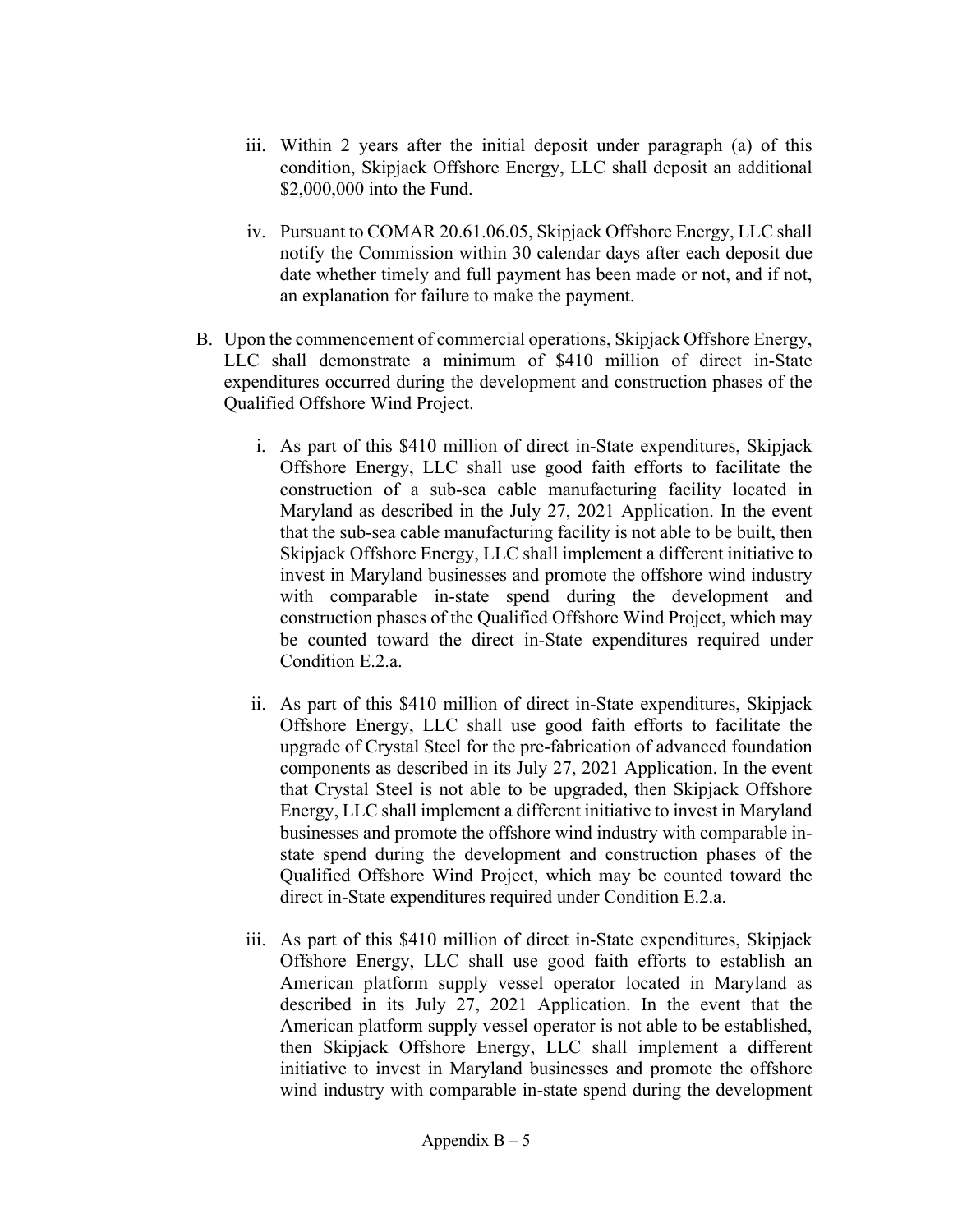and construction phases of the Qualified Offshore Wind Project, which may be counted toward the direct in-State expenditures required under Condition E.2.a.

- iv. As part of this \$410 million of direct in-State expenditures, Skipjack Offshore Energy, LLC shall use good faith efforts to establish a grant fund for environmental organizations in Maryland and Delaware as described in its July 27, 2021 Application. In the event that the grant fund for environmental organizations is not able to be established, then Skipjack Offshore Energy, LLC shall implement a different initiative to invest in Maryland businesses and promote the offshore wind industry with comparable in-state spend during the development and construction phases of the Qualified Offshore Wind Project, which may be counted toward the direct in-State expenditures required under Condition E.2.a.
- v. In addition to the \$410 million of direct in-State expenditures, Skipjack Offshore Energy, LLC shall use good faith efforts to facilitate the construction of an offshore wind turbine tower manufacturing facility located in Maryland as described in its letter dated October 27, 2021. In the event that the offshore wind turbine tower manufacturing facility is not able to be built, then Skipjack Offshore Energy, LLC shall implement a different initiative to invest in Maryland businesses and promote the offshore wind industry with comparable in-State spend during the development and construction phases of the Qualified Offshore Wind Project, which may be counted toward the direct in-State expenditures required under Condition 2.a. Specifically, Skipjack Offshore Energy, LLC would be obligated to contribute \$100 million in the form of additional in-State spend or local content (i.e., either the tower factory or an additional \$100 million of in-State spend or other local content.)
- vi. Skipjack Offshore Energy, LLC shall contract with an independent expert to conduct the measurement of actual investment in the State of Maryland and the total capital budget for the Qualified Offshore Wind Project.
- vii. The report prepared by the independent consultant shall be filed with the Commission within six months of commencing commercial operations for the Qualified Offshore Wind Project.
- viii. In the event that the independent report submitted to the Commission does not demonstrate compliance with the required in-State spending amount, then Skipjack Offshore Energy, LLC shall deposit the balance due within six months into the Maryland Offshore Wind Business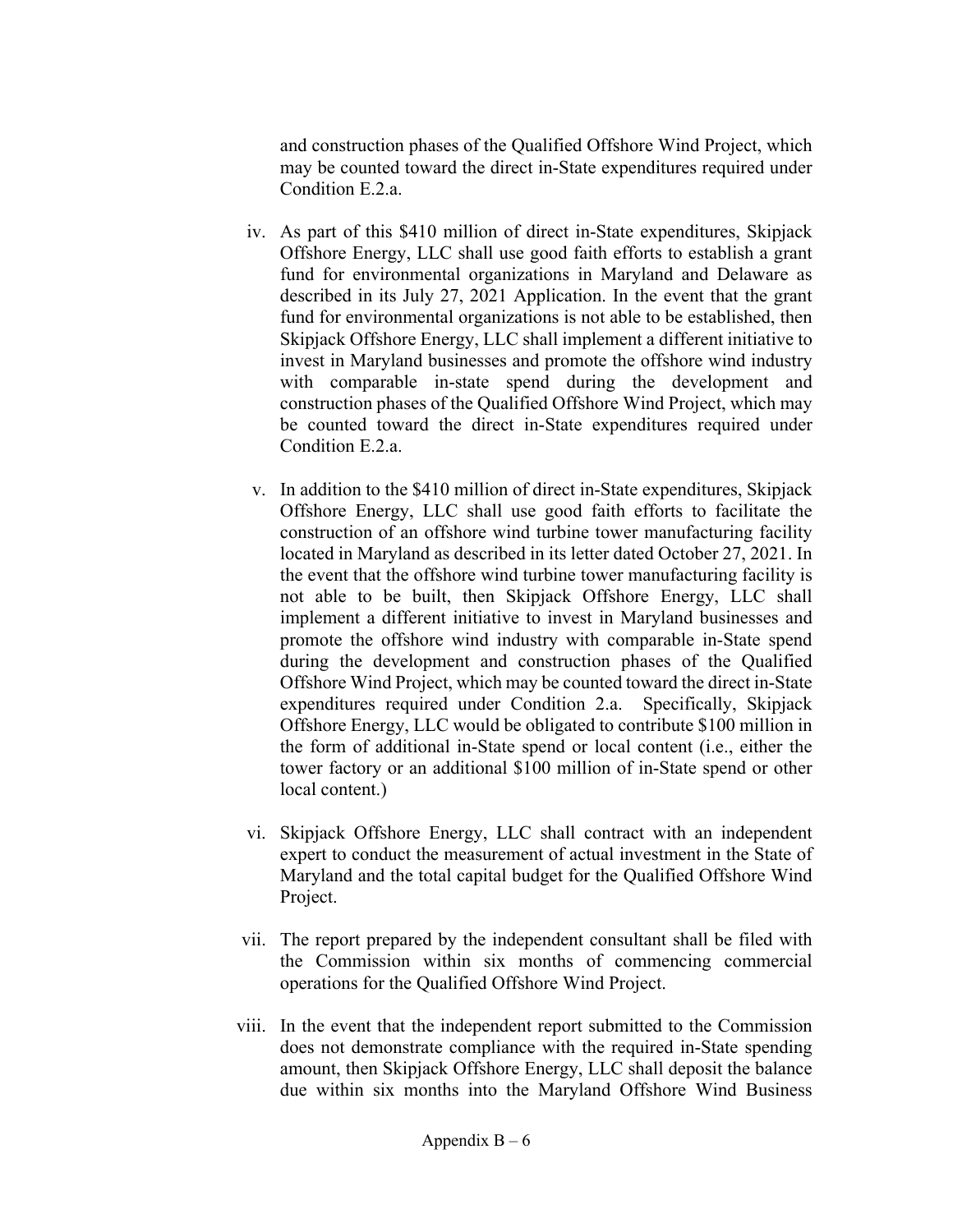Development Fund established under State Gov't § 9-20C-03.

- C. Skipjack Offshore Energy, LLC shall cause directly the creation of the following minimum level of new in-State jobs, measured in full-time equivalents: 2,951 direct development/construction period jobs, and 130 direct operations and management phase jobs.
	- i. Skipjack Offshore Energy, LLC shall contract with an independent expert to conduct the verification of the direct jobs required by this condition.
	- ii. Skipjack Offshore Energy, LLC shall file reports with the Commission demonstrating its progress in fulfilling this condition on the following schedule: (1) within six months of completion of the development/construction period; (2) within 18 months of commencing commercial operations of the Qualified Offshore Wind Project; and (3) within six months of commencing decommissioning activities for the Qualified Offshore Wind Project.
- D. Skipjack Offshore Energy, LLC shall use Tradepoint Atlantic as described in its July 27, 2021 Application as the port facility for its marshaling port, defined as the facility from which the components are transported, loaded onto the installation vessel, and taken to the Qualified Offshore Wind Project. In the event Tradepoint Atlantic is not used as the port facility for the marshaling port, then Skipjack Offshore Energy, LLC shall so inform the Commission, and shall use a different port facility in the greater Baltimore region for its marshaling port.
- E. Skipjack Offshore Energy, LLC shall use the port facility located in the Ocean City, Maryland region to serve as the operations and maintenance port as identified in its July 27, 2021 Application and ensure its O&M facility is a zeroemissions facility.
- F. Skipjack Offshore Energy, LLC shall locate a permanent operations center for the Qualified Offshore Wind Project within the State of Maryland for the life of the project.

## **6. Positive Net Environmental Benefits to the State**

A. Skipjack Offshore Energy, LLC shall adopt all appropriate precautionary measures designed to ensure that marine mammals are protected from harm during the development, construction, and operation of the Qualified Offshore Wind Project.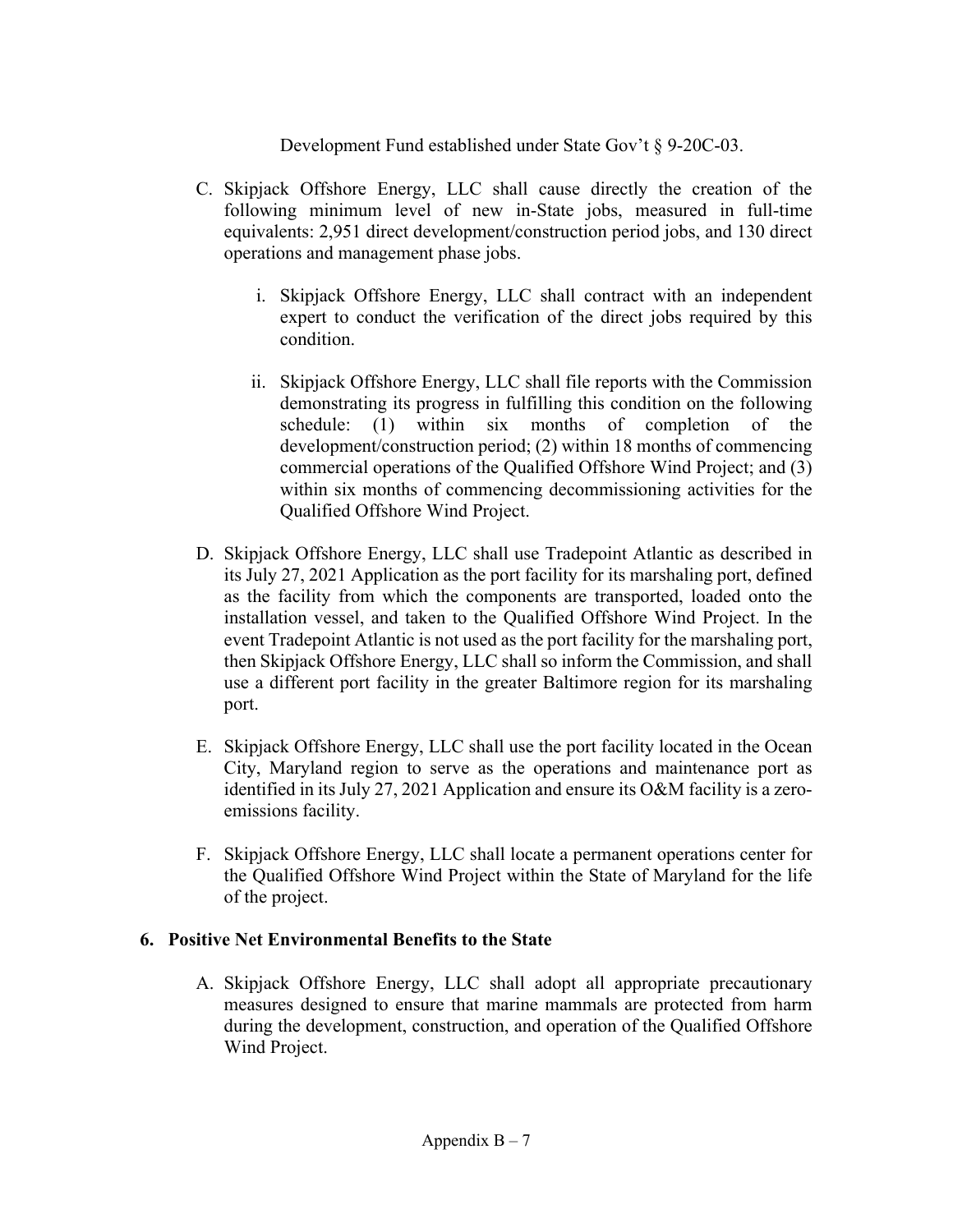- B. Skipjack Offshore Energy, LLC shall abide by all environmental remediation and mitigation measures imposed through subsequent state or federal agency review and permitting processes, and shall strive to utilize the best commercially available technologies to implement any required measures.
- C. Skipjack Offshore Energy, LLC shall share findings from its fishery, wildlife monitoring programs and any other environmental research initiatives with the Maryland Energy Administration ("MEA").
	- i. Within 60 days following the issuance of this Order, Skipjack Offshore Energy, LLC shall submit a list of its current and planned environmental research initiatives, along with the research protocols and a proposed reporting schedule for each research activity on Maryland Shores and the Delmarva Peninsula.
	- ii. Every six months thereafter, Skipjack shall submit a comprehensive report of its Maryland Shores, coastal bays and streams, and Delmarva Peninsula environmental research and monitoring activity findings to the MEA covering the previous six month period.
	- iii. At MEA's request, Skipjack shall also share its list of current and planned research and monitoring activities, and the findings of its research and environmental monitoring programs with other Maryland agencies, on the schedule as set forth above.

## **7. Projected Net Ratepayer Impacts and OREC Price Schedule**

- A. The OREC price schedule for the Qualified Offshore Wind Project is approved as follows:
	- i. Skipjack Offshore Energy, LLC is authorized to sell up to 3,279,207 ORECs per year produced by its Qualified Offshore Wind Project, for a duration of 20 years beginning in December 2026.
	- ii. The approved OREC price schedule shall not exceed a levelized OREC price of \$71.61 (2012\$), using a price escalator of 3.0%.
- B. Skipjack Offshore Energy, LLC shall implement a mechanism for sharing savings if the engineering, procurement, and construction (EPC) costs for the Qualified Offshore Wind Project are less than the EPC costs reflected in Skipjack Offshore Energy, LLC's July 27, 2021 Application, pursuant to the following conditions:
	- i. Skipjack Offshore Energy, LLC. may discount the baseline used for comparison in the implementation of this mechanism (*i.e.* the EPC costs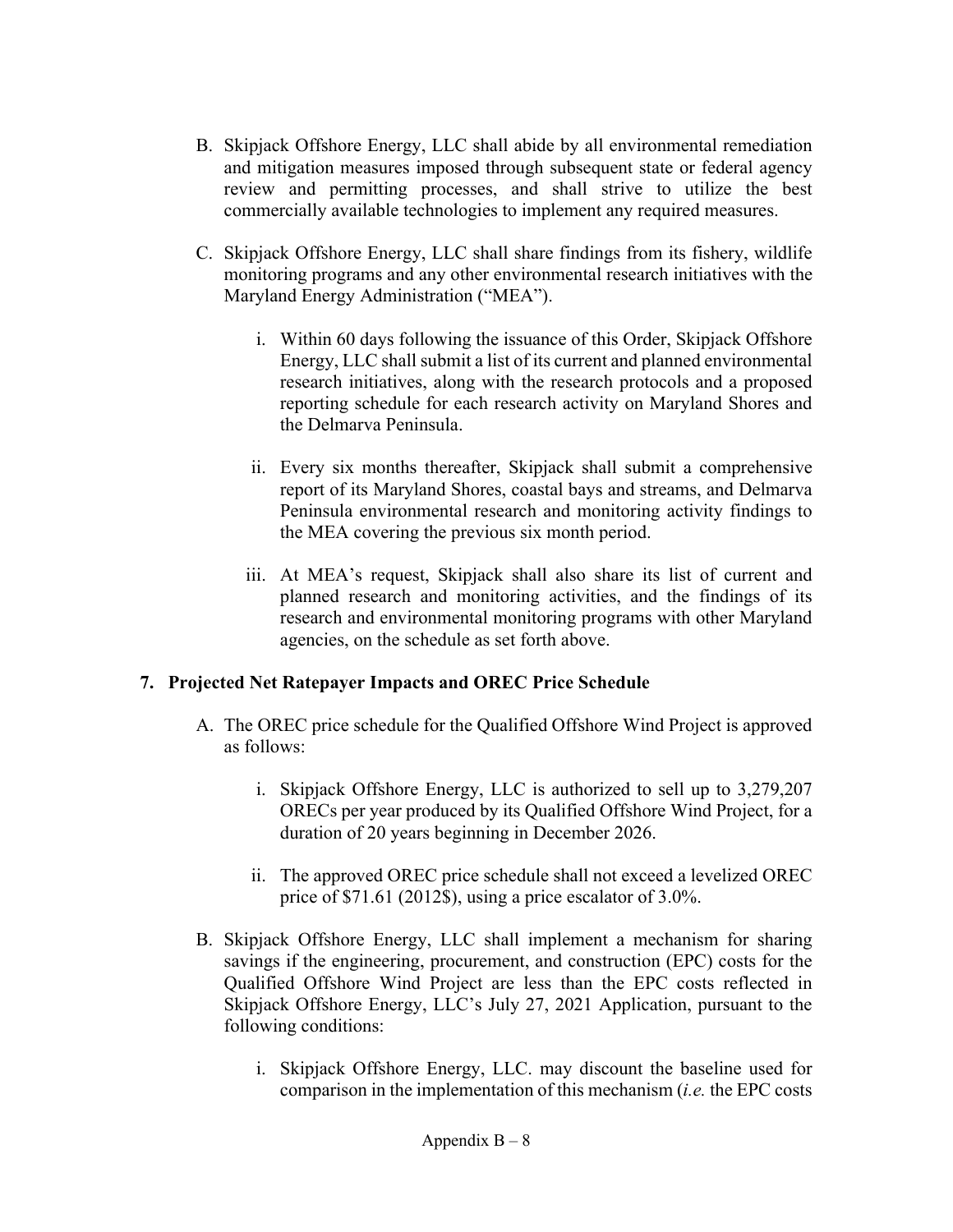outlined in its July 27, 2021 Application) by up to 7.0% (the "Adjusted EPC Costs Baseline").

- ii. For purposes of implementing the mechanism, EPC costs shall mean the costs identified in the Application with respect to the development and installation of the Qualified Offshore Wind Project, including: (i) costs incurred in connection with the acquisition of the lease area; (ii) costs incurred in connection with development and project management (including meteorology studies, geological and geophysical studies, preliminary design and engineering, permitting, transmission interconnection, and commercial and legal activities); (iii) costs incurred for engineering, design, procurement, fabrication, marshalling, logistics, installation and construction (including project management and inspection, detailed engineering and design, labor, supervision, tools, construction equipment, materials, components, supplies, transportation, services and subcontracts); (iv) costs incurred in procuring the WTGs, monopile foundations, export cable, inter array cable, port upgrades; (v) costs incurred to re-perform defective work; (vi) costs incurred to perform warranty work; (vii) sales and use taxes on goods and equipment purchased in connection with the work; (viii) costs of insurance; (ix) taxes or other fees; (x) costs to interconnect to the delivery point; and (xi) any capitalized costs of the facility as determined in accordance with U.S. GAAP and the Internal Revenue Code, including all regulations promulgated thereto.
- iii. The mechanism for sharing savings will be implemented following the commencement of commercial operations of the Qualified Offshore Wind Project, as follows:
	- a. Skipjack Offshore Energy, LLC will retain a certified public accountant to prepare a report on the EPC costs. The report shall verify the documented EPC costs associated with the Qualified Offshore Wind Project. The report prepared by the certified public accountant shall be filed with the Commission within six months of commencing commercial operations for the Qualified Offshore Wind Project.
	- b. Realized savings equal to the positive amount, if any, resulting from the formula: "Adjusted EPC Costs Baseline" minus documented EPC costs.